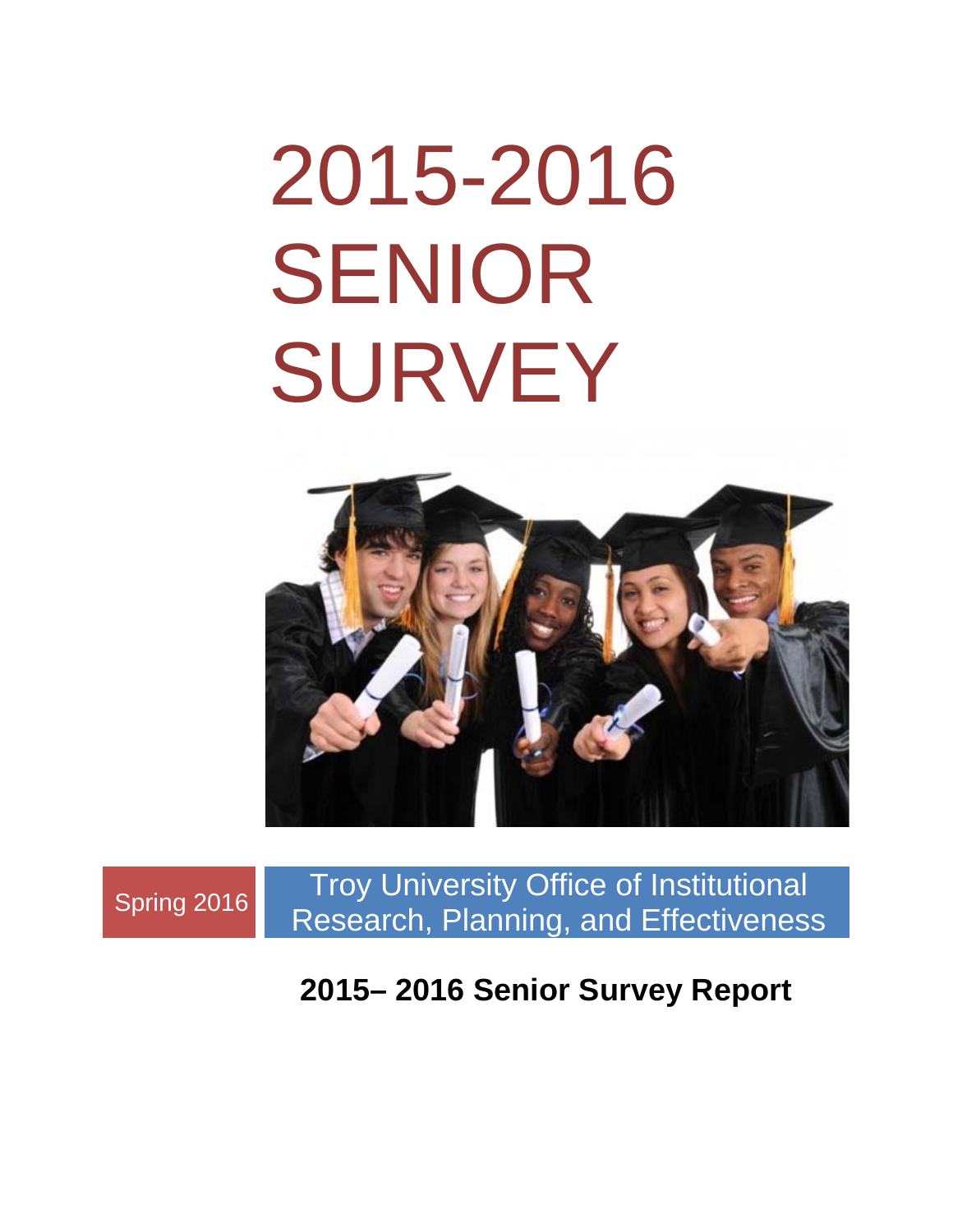# **Table of Contents**

| Report 3: Student satisfaction with the offices and services of Troy University  22                    |  |
|--------------------------------------------------------------------------------------------------------|--|
|                                                                                                        |  |
|                                                                                                        |  |
|                                                                                                        |  |
| Report 7: Ratings on educational and academic support services cross tabulated by campus  28           |  |
| Report 8: Satisfaction with offices and services of the University cross tabulated by campus  31       |  |
|                                                                                                        |  |
|                                                                                                        |  |
| Report 11: Enrollment choices and recommendations cross tabulated by campus  40                        |  |
|                                                                                                        |  |
| Report 13: Ratings on educational and academic support services cross tabulated by college  45         |  |
| Report 14: Satisfaction with the offices and services of the University cross tabulated by college  48 |  |
|                                                                                                        |  |
|                                                                                                        |  |
| Report 17: Enrollment choices and recommendations cross tabulated by college 56                        |  |
| Report 18: Comparison of Intellectual Development and Leadership Development by Ethnicity  57          |  |
|                                                                                                        |  |
|                                                                                                        |  |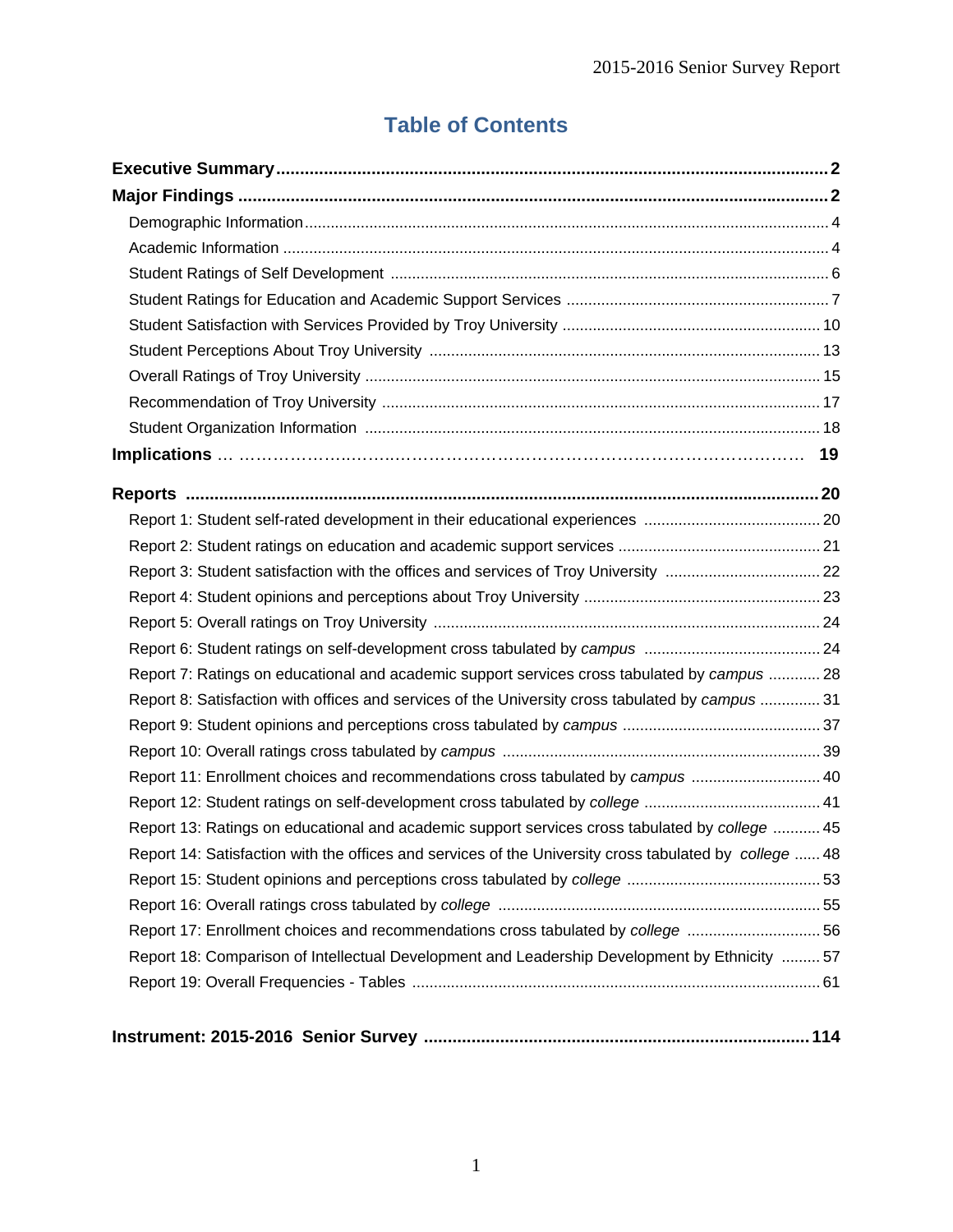# **Troy University 2015-16 Senior Survey Report**

# **Executive Summary**

 The purpose of this survey is to identify student satisfaction with their experiences at Troy University, recognize student development as a result of their Troy University education, and identify areas that need to be improved. Data collected in this survey are used to help the University strengthen its academic programs, better serve the needs of its students, and become more effective and efficient in accomplishing its mission and goals.

 As an annual effort of institutional effectiveness, the Troy University Office of Institutional Research, Planning, and Effectiveness (IRPE) conducted the *Troy University Senior Survey* on all campuses of the University during spring 2016.

 The questionnaire for the survey contained 35 questions. The first 19 questions ask for information regarding students' demographics, academics, employment, and financial aid. Questions 20 – 24 of the survey, with a high reliability, focus on measuring students' perceptions about and satisfaction with their Troy experiences. Question 30 was an open-ended question allowing for additional comments. Questions 31-35 asked more specifically the student's plans upon graduation. These same questions are also asked of the students during the exit process at the graduation ceremony on the Troy campus.

 For data analysis, descriptive methods were used for the overall University as well as for each individual campus, site, college, and degree. Questions 20 to 29 were tabulated and items were presented in a cross tabulation by campus so that comparison, if necessary, could be made between campuses or between campus and the overall University. Questions 20 - 23, which contain measures for 73 items, are analyzed based on the factors defined from the same measures in the previous year's survey. Importantly, a five year comparison was made between the responses from academic years 11-12, 12-13, 13-14, 14-15 and 15-16. The analyses seek to identify any areas of possible improvement, as well as a look between campuses to explore in detail areas where improvement efforts can be focused. In the end, frequency tables for all survey questions were provided for the overall responses as well as for each of the campuses and colleges.

# **Major Findings**

 The *Troy University Senior Survey 2015-16* as administered during spring 2016. During this time, students who were classified as seniors based on credit hours achieved emailed the link to the survey. By the time data collection was closed in spring 2016, 690 responses were received representing a 13% response rate.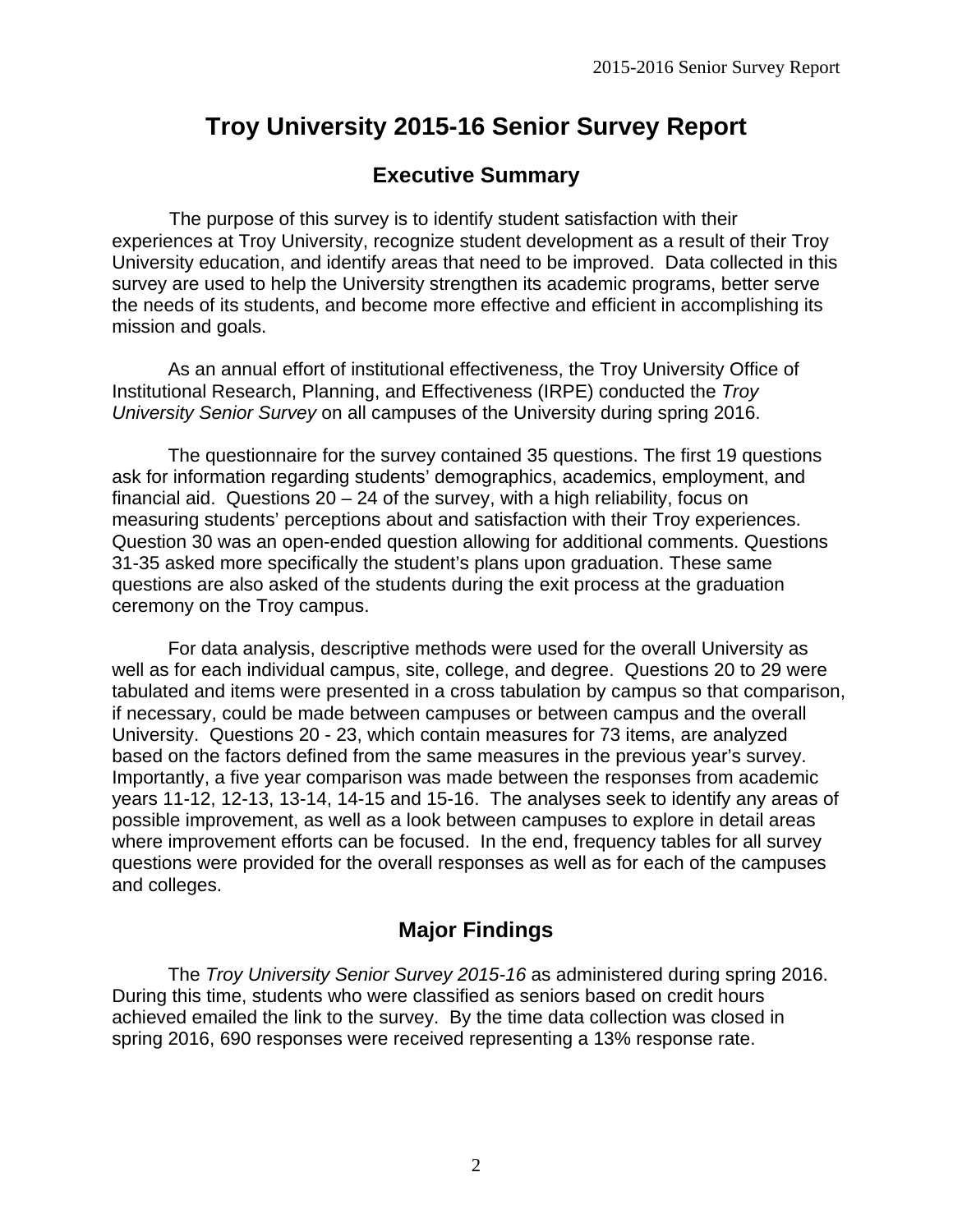Even though the response rates vary from year to year, the demographic factors from each year are roughly parallel. In spring 2016, 5,199 students who were identified as seniors through Datatel were emailed an invitation to participate in the survey. The characteristics of the survey respondents were determined to be similar to those of the total graduates of the year although some variation existed. Therefore, the responses to the current survey could be considered representative of the ideas and opinions of the students who were graduating in during the 2015-2016 Academic Year.

| <b>Senior Survey Response Rates</b> |                |     |  |  |  |  |  |  |  |  |
|-------------------------------------|----------------|-----|--|--|--|--|--|--|--|--|
| AY 2015 - 2016                      | $N = 690$      | 13% |  |  |  |  |  |  |  |  |
| AY 2014 - 2015                      | $N = 1149$ 21% |     |  |  |  |  |  |  |  |  |
| AY 2013 - 2014                      | $N = 425$      | 36% |  |  |  |  |  |  |  |  |
| $AY$ 2012 - 2013                    | $N = 1114$     | 17% |  |  |  |  |  |  |  |  |
| $AY$ 2011 - 2012                    | $N = 1914$     | 26% |  |  |  |  |  |  |  |  |

The *Senior Survey* has been administered consecutively for over ten years. The results are follow a fairly stable trend from year to year, however the current year results show an increase in six of the eight factor areas. Over the past five years students have consistently rated the factor of leadership development the highest and student services the lowest. The chart and table below presents the mean scores for each factor measured by the *Senior Survey*. Each factor is measured on a scale with 1 being low satisfaction and 5 being high satisfaction.

|                                  | <b>AY</b><br>$15 - 16$ | <b>AY</b><br>$14 - 15$ | <b>AY</b><br>$13 - 14$ | <b>AY</b><br>$12 - 13$ | <b>AY</b><br>$11 - 12$ |
|----------------------------------|------------------------|------------------------|------------------------|------------------------|------------------------|
| <b>Leadership Development</b>    | 4.32                   | 4.23                   | 4.20                   | 4.14                   | 4.23                   |
| <b>Instruction</b>               | 4.09                   | 4.02                   | 4.12                   | 4.05                   | 3.99                   |
| <b>Administration</b>            | 3.77                   | 3.97                   | 4.10                   | 4.08                   | 3.81                   |
| <b>Intellectual Development</b>  | 4.10                   | 4.04                   | 4.03                   | 3.96                   | 4.09                   |
| <b>Perceptions</b>               | 3.99                   | 3.96                   | 4.02                   | 4.02                   | 3.95                   |
| <b>Academic Support Services</b> | 3.96                   | 3.89                   | 3.94                   | 3.87                   | 3.84                   |
| <b>Overall Ratings</b>           | 4.06                   | 3.93                   | 3.93                   | 3.94                   | 3.94                   |
| <b>Student Services</b>          | 3.59                   | 3.72                   | 3.85                   | 3.86                   | 3.64                   |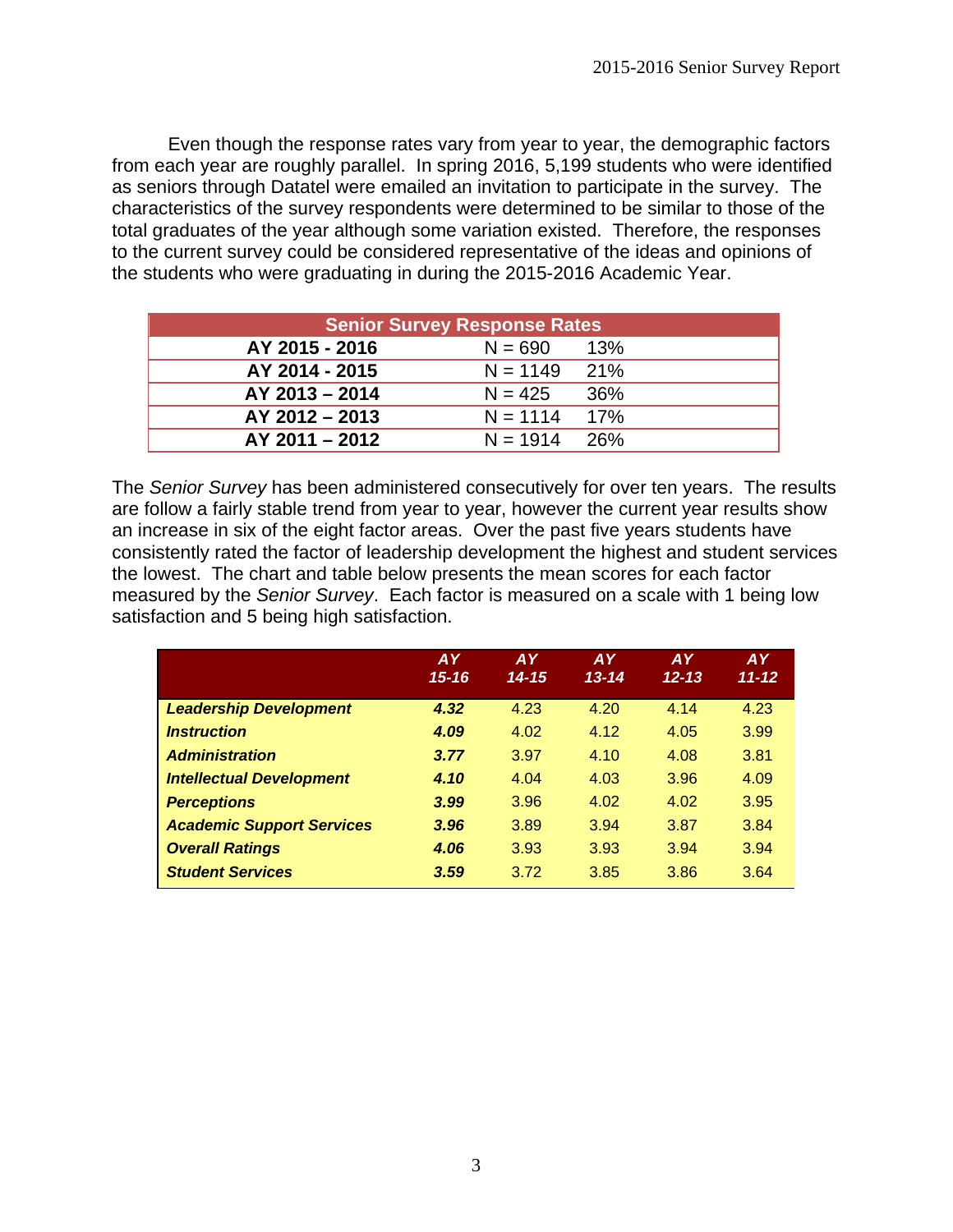

# Demographic Information

Standard demographic questions were asked and results showed that of the 690, respondents, 67% were female, 51% were White compared to 34% Black, and 59% respondents, 67% were female, 51% were White compared to 34% Black, and 59%<br>were aged 25 or older. While the majority (93%) were US citizens, the 7% international student participants represented 13 countries in various regions of the world. The largest percentage of respondents were from the Troy Campus (41%). About 31% of the respondents were graduating from TROY Online, 11% were Dothan Campus students, and the remainder of the seniors were from Phenix City (7%), Montgomery (7%) and Global Campus (4%). Additionally, Global Campus students responded from five different sites.

New to the 2015-2016 survey was the addition of a demographic question regarding First Generation Status. The question read "Did the parent(s) with whom you reside/resided receive a baccalaureate degree" and 59% selected No, indicating that they were first generation students.

# Academic Information

Academically, 99% of the respondents were expecting to receive a Bachelor's degree and 1% were expecting to receive an Associate's degree. Over one-third (37%) of the respondents were planning to graduate from the College of Arts and Sciences, 22% from Business, approximately 20% from Education, 15% from the College of Health and Human Services, and only about 6% from the College of Communication & Fine Arts.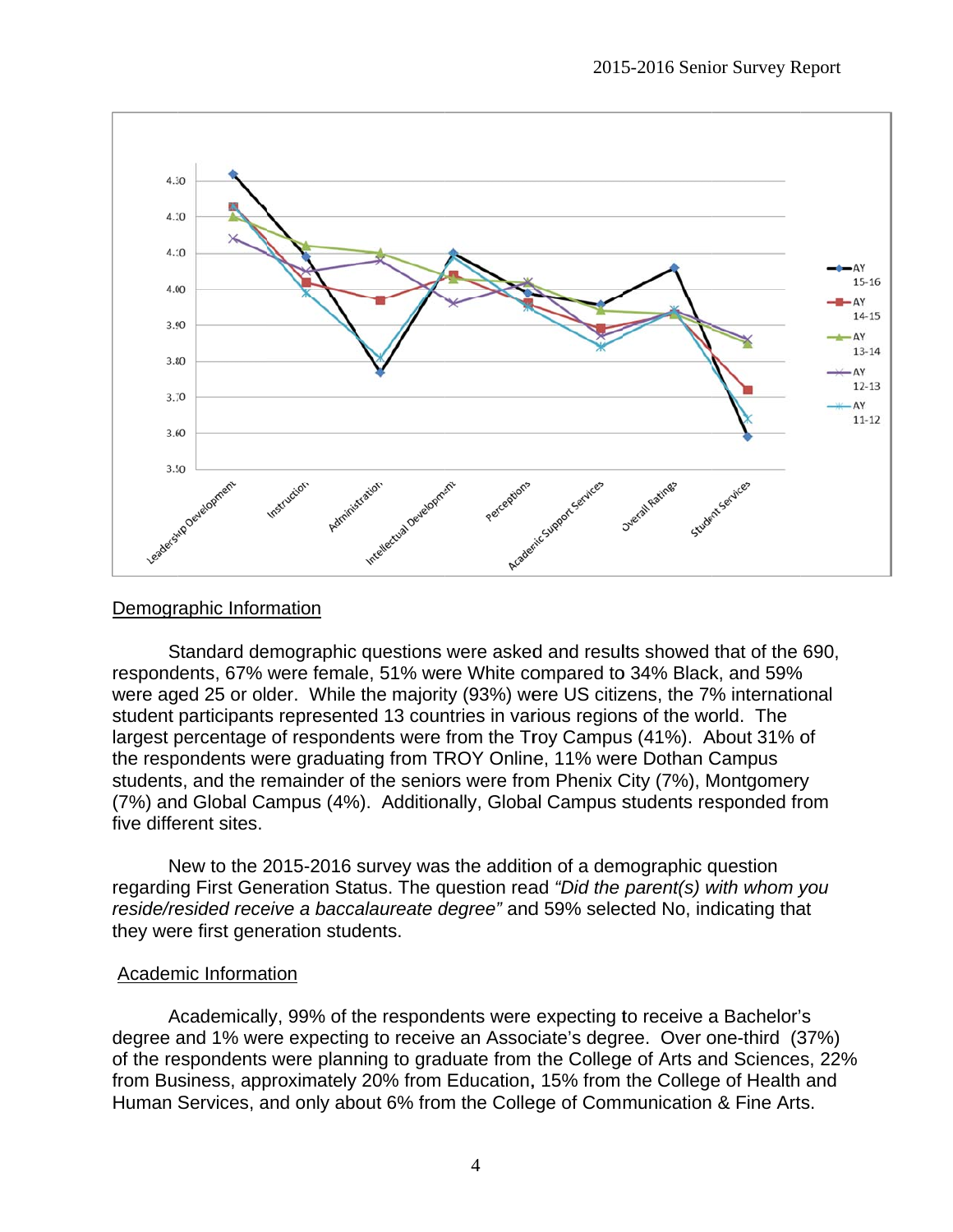The majority of participating seniors (54%) started Troy University as an undergraduate transfer student whereas 41% started Troy University as a first-time freshman. According to the responses, 76% of the students had transferred credit hours from other institutions and about 43% of them transferred more than 30 credit hours. While attending Troy University, 75% of the students had taken online courses. Upwards of 27% of students reported that their cumulative GPA's were between 3.5 and 4.0, and 37% had GPA's between 3.0 and 3.49. Of the 690 respondents, 72% indicated that they had studied at Troy University 4 years or less. Approximately 13% reported studying at Troy for 5 years and 7% for six years; the longest time a student studied at Troy University was over 10 years (2.4%) and the shortest was just 1 year (6%).

## Employment and Plan After Graduation

 Nearly three quarters (72%) of the respondents reported that they worked while attending Troy University with a majority (55%) working full-time (40 hours or over). Upon graduation, 45% were planning to work in areas related to their majors at Troy University, 10% would continue to work in the jobs they had already, and approximately 34% were going to continue their education. The survey also found that 69% of the respondents would pursue a Master's degree after they graduated, 19% would study for a doctoral degree, around 3% would seek an educational specialist degree, and another 4% would pursue a professional degree as their ultimate goal in education.

## Financial Aid Information

 While the financial aid options varied, over half of the respondents (56%) had received student loans and 40% obtained grants. The number of scholarships reported was 31%, which is an 8% increase over the 23% reported scholarships in 2014-2015. Tuition assistance showed a 5% decline in 2015-2016 as 14% of students responded they received tuition assistance (19% in 2014-2015). Additionally, about 7% received a third party pay or other kind of financial aid, mostly from military or VA benefits.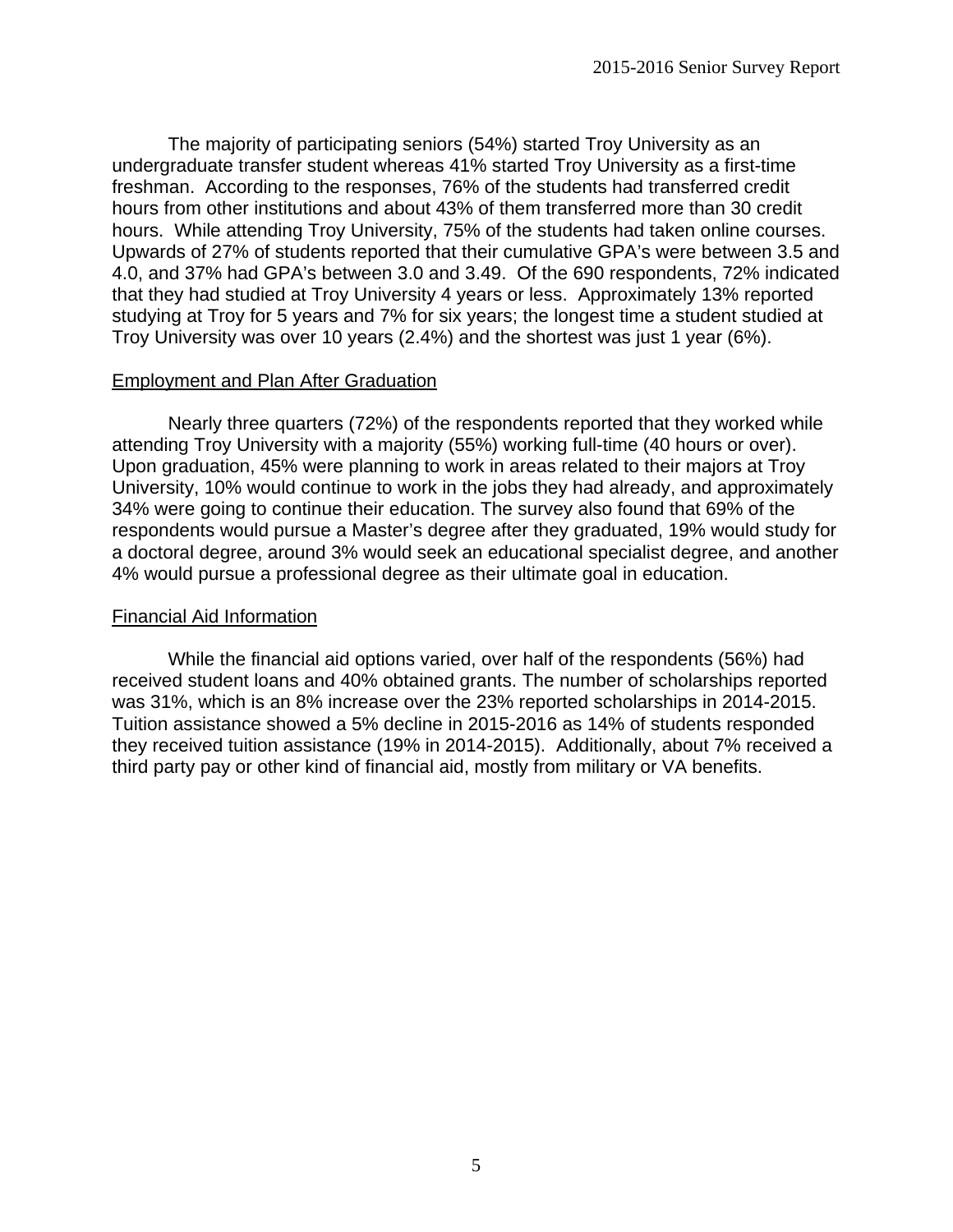# Student Satisfaction

# *Student self-rated development (Report 1 – Q20)*

 Eighteen items related to knowledge, skills, and abilities were provided for the students to rate their development as a result of Troy University education. From the 18 items, two factors were identified - *Intellectual Development* and *Leadership Development.* In comparison to the prior four academic years, respondents shared about the same opinions regarding their development in the areas measured, with an average rating for *Intellectual Development* as 4.10 for 15-16, 4.04 for 14-15, 4.03 for 13-14, 3.96 for 12-13, and 4.09 for 11-12; and an average rating for *Leadership Development* as 4.32 for 15-16, 4.23 for 14-15, 4.20 for 13-14, 4.14 for 12-13, and 4.23 for 11-12; all in a 5-point scale with 1 as "Poor" and 5 as "Excellent." Each of these two factors has experienced a steady increase in rankings each year for the past three years.

 As indicated in Table 1, the majority of the areas measured for student *Intellectual Development* were rated high above 4.00 (on a scale of 1 to 5) and with the exception of mathematical skills, scientific principles, and appreciation of the arts, 75% or more of the students rated their development in these areas as either "Excellent" or "Good." Additionally, mean ratings on all of the eleven items related to *Intellectual Development* increased in 2015-2016 from the previous academic year.

|                                            |                        | AY 15-16 |                       | AY 14-15 |                           | AY 13-14 |                       | AY 12-13 |                           | AY 11-12 |
|--------------------------------------------|------------------------|----------|-----------------------|----------|---------------------------|----------|-----------------------|----------|---------------------------|----------|
|                                            | Excellent<br>poo<br>ଡ୍ | Mean     | Excellent<br>ood<br>ହ | Mean     | Excellent<br><b>/Good</b> | Mean     | Excellent<br>poo<br>Q | Mean     | Excellent<br><b>/Good</b> | Mean     |
| Critical thinking skills                   | 91%                    | 4.36     | 89%                   | 4.27     | 86%                       | 4.22     | 85%                   | 4.21     | 89%                       | 4.31     |
| Problem solving skills                     | 90%                    | 4.33     | 88%                   | 4.25     | 85%                       | 4.19     | 82%                   | 4.16     | 89%                       | 4.28     |
| <b>Reading Skills</b>                      | 86%                    | 4.26     | 86%                   | 4.24     | 83%                       | 4.21     | 82%                   | 4.16     | 86%                       | 4.26     |
| <b>Research skills</b>                     | 83%                    | 4.19     | 82%                   | 4.14     | 82%                       | 4.17     | 79%                   | 4.07     | 83%                       | 4.18     |
| Speaking/presentation skills               | 84%                    | 4.18     | 79%                   | 4.07     | 82%                       | 4.11     | 75%                   | 4.00     | 80%                       | 4.10     |
| Writing skills                             | 84%                    | 4.16     | 83%                   | 4.15     | 81%                       | 4.12     | 80%                   | 4.06     | 85%                       | 4.17     |
| Understanding different philosophy/culture | 79%                    | 4.11     | 78%                   | 4.05     | 75%                       | 3.99     | 72%                   | 3.93     | 78%                       | 4.08     |
| Computer technologies                      | 75%                    | 4.01     | 75%                   | 3.98     | 75%                       | 3.98     | 74%                   | 3.96     | 79%                       | 4.08     |
| Appreciation of the arts                   | 72%                    | 3.96     | 71%                   | 3.89     | 65%                       | 3.78     | 64%                   | 3.80     | 73%                       | 3.97     |
| Scientific principles & methods            | 68%                    | 3.85     | 67%                   | 3.82     | 67%                       | 3.79     | 61%                   | 3.70     | 68%                       | 3.85     |
| <b>Mathematical skills</b>                 | 62%                    | 3.74     | 58%                   | 3.62     | 63%                       | 3.72     | 54%                   | 3.57     | 62%                       | 3.73     |
| Overall average ratings                    | 4.10                   |          | 4.04                  |          | 4.03                      |          | 3.96                  |          | 4.09                      |          |

#### Table 1. Ratings on areas related to *Intellectual Development*: 2011-2016: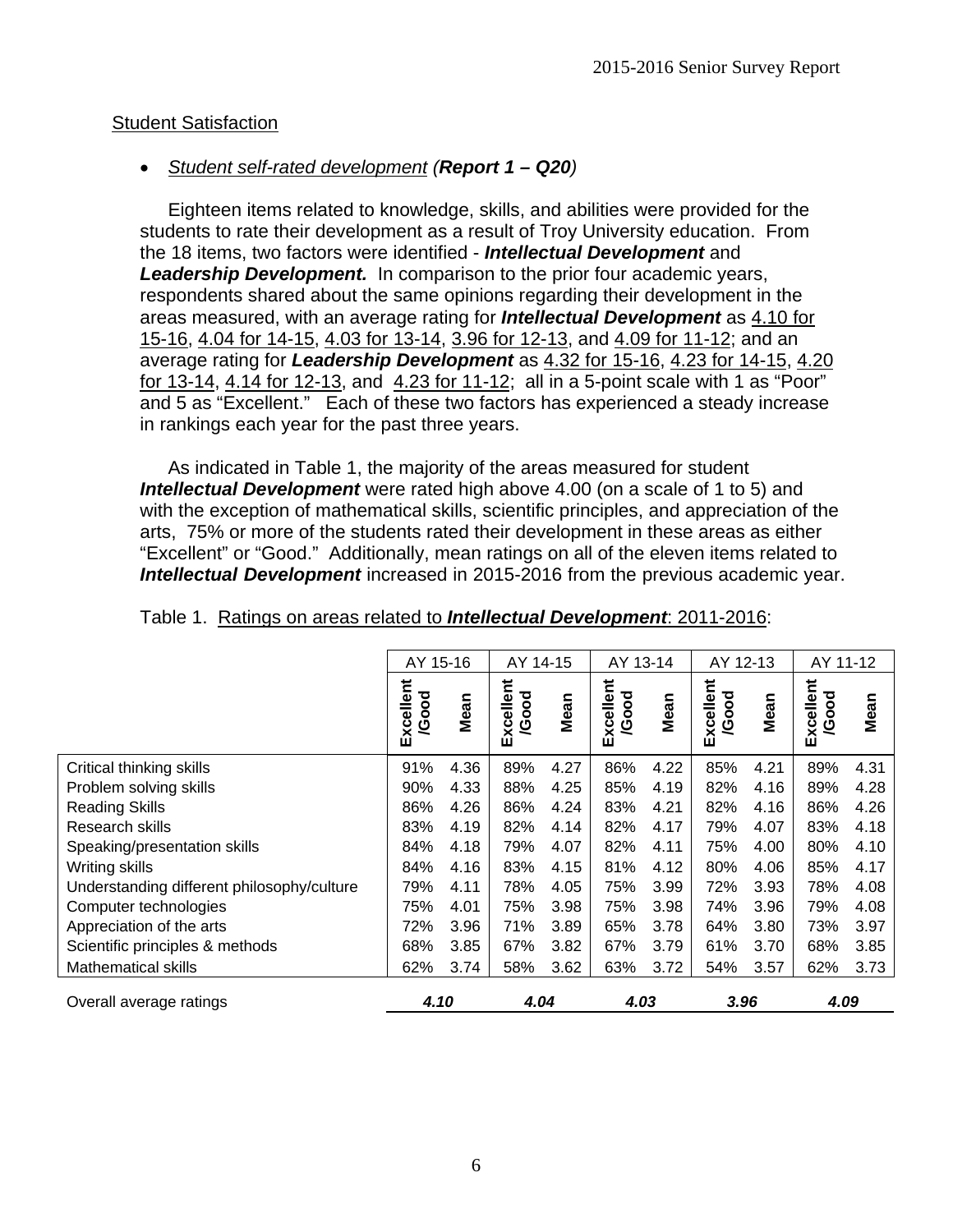Similar to the ratings on *Intellectual Development*, ratings on *Leadership Development* were also strong as mean ratings for all of the seven items increased in 2015-2016 from the previous academic year. As illustrated in Table 2, more than 80% of the students gave positive ratings of either "Excellent" or "Good" to their development on all seven items related to *Leadership Development.* All mean ratings for items were 4.0 or higher, the factor mean was 4.32.

|                                             | AY 15-16           |      | AY 14-15                  |      | AY 13-14                  |      | AY 12-13                  |      | AY 11-12                  |      |
|---------------------------------------------|--------------------|------|---------------------------|------|---------------------------|------|---------------------------|------|---------------------------|------|
|                                             | Excellent<br>/Good | Mean | Excellent<br><b>/Good</b> | Mean | Excellent<br><b>/Good</b> | Mean | Excellent<br><b>/Good</b> | Mean | Excellent<br><b>/Good</b> | Mean |
| Management and organizational skills        | 90%                | 4.39 | 88%                       | 4.32 | 86%                       | 4.26 | 82%                       | 4.20 | 86%                       | 4.29 |
| Planning and carrying out projects          | 90%                | 4.38 | 88%                       | 4.30 | 89%                       | 4.30 | 83%                       | 4.20 | 87%                       | 4.29 |
| Time management                             | 89%                | 4.35 | 85%                       | 4.27 | 84%                       | 4.23 | 82%                       | 4.19 | 85%                       | 4.26 |
| Strategies for applying skills in the field | 89%                | 4.33 | 85%                       | 4.24 | 86%                       | 4.29 | 84%                       | 4.21 | 87%                       | 4.28 |
| Leadership skills                           | 88%                | 4.31 | 83%                       | 4.22 | 83%                       | 4.17 | 79%                       | 4.11 | 82%                       | 4.21 |
| Working collaboratively in groups           | 86%                | 4.29 | 83%                       | 4.19 | 81%                       | 4.12 | 75%                       | 4.05 | 81%                       | 4.16 |
| Citizenship skills                          | 81%                | 4.19 | 78%                       | 4.10 | 76%                       | 4.00 | 76%                       | 4.04 | 80%                       | 4.13 |
| Overall average ratings                     | 4.32               |      | 4.23                      |      | 4.20                      |      | 4.14                      |      | 4.23                      |      |

Table 2. Ratings on areas related to *Leadership Development*: 2011-2016:

More detail on the ratings for these items included in each of these two factors can be found in Report 1.

 *Student ratings for quality of education and academic support services (Report 2 – Q21)* 

 Seventeen items were measured in terms of what students thought about the quality of education and academic support services at Troy University. Again a factor analysis identified two factors, which include *Academic Support Services* and *Instruction*. The factor *Instruction*, or *Academics*, includes ten items related to instruction and faculty and had an average rating of 4.09 for 15-16, 4.02 for 14-15, 4.12 for 13-14, 4.05 for 12-13, and 3.99 for 11-12; all on a 5-point scale with 1 as "Poor" and 5 as "Excellent." The factor average for 2015-2016 showed a marked improvement from the previous year, with over 75% or more of seniors rating items as either Excellent or Good in nine of the ten categories.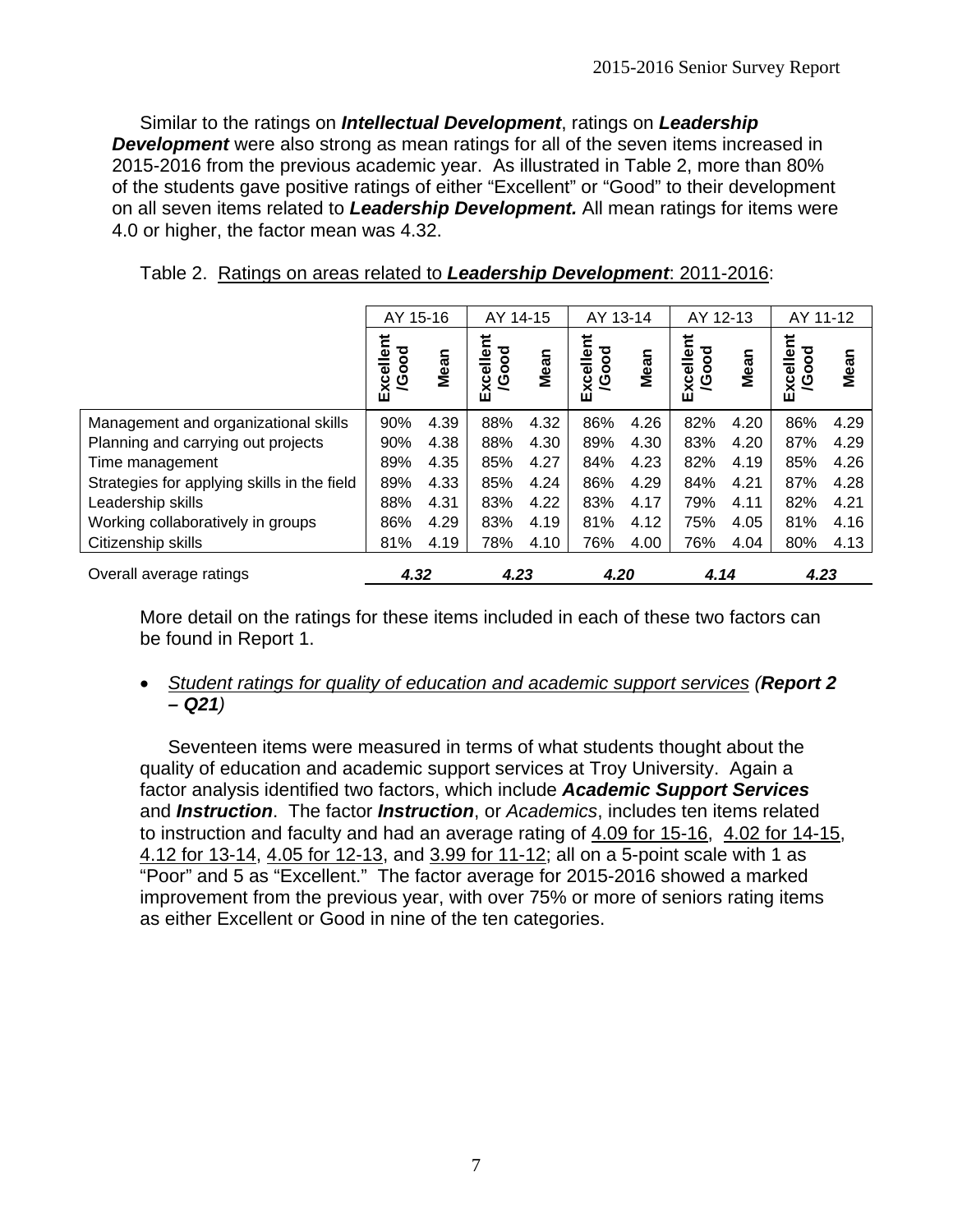|                                               | AY 15-16           |      | AY 14-15                |      | AY 13-14           |      | AY 12-13           |      | AY 11-12           |      |
|-----------------------------------------------|--------------------|------|-------------------------|------|--------------------|------|--------------------|------|--------------------|------|
|                                               | Excellent<br>/Good | Mean | xcellent<br>/Good<br>ШÌ | Mean | Excellent<br>/Good | Mean | Excellent<br>/Good | Mean | Excellent<br>/Good | Mean |
| Overall quality of academic program           | 89%                | 4.29 | 86%                     | 4.20 | 89%                | 4.36 | 88%                | 4.32 | 89%                | 4.28 |
| Instruction in major courses                  | 87%                | 4.26 | 84%                     | 4.18 | 89%                | 4.34 | 83%                | 4.20 | 83%                | 4.16 |
| Communication between faculty and students    | 81%                | 4.11 | 79%                     | 4.03 | 83%                | 4.19 | 78%                | 4.12 | 78%                | 4.02 |
| <b>Faculty accessibility</b>                  | 79%                | 4.11 | 76%                     | 4.01 | 78%                | 4.10 | 74%                | 4.04 | 75%                | 3.96 |
| Faculty's use technologies to enhance         |                    |      |                         |      |                    |      |                    |      |                    |      |
| teaching                                      | 80%                | 4.10 | 79%                     | 4.06 | 82%                | 4.13 | 79%                | 4.10 | 78%                | 4.04 |
| Instruction in general education              | 80%                | 4.06 | 76%                     | 3.98 | 77%                | 4.06 | 76%                | 4.02 | 76%                | 4.00 |
| Academic advising                             | 77%                | 4.04 | 76%                     | 4.01 | 75%                | 4.02 | 71%                | 3.90 | 70%                | 3.83 |
| Course availability in your major             | 78%                | 4.04 | 68%                     | 3.79 | 76%                | 4.03 | 73%                | 3.97 | 74%                | 3.92 |
| Registration procedures                       | 78%                | 4.02 | 79%                     | 4.07 | 77%                | 4.03 | 75%                | 4.00 | 74%                | 3.92 |
| <b>IMPACT/New Student Orientation Program</b> | 71%                | 3.91 | 71%                     | 3.84 | 74%                | 3.94 | 68%                | 3.85 | 66%                | 3.78 |
| Overall average ratings                       | 4.09               |      | 4.02                    |      | 4.12               |      | 4.05               |      | 3.99               |      |

# Table 3. Ratings on areas of *Instruction*: 2011-2016:

 As indicated in the table above (Table 3), an overwhelming majority of the students rated all of the areas related to *Instruction* as either "Excellent" or "Good," which is similar to results found in the previous year's survey. According to mean rankings, students have consistently rated the "*Overall quality of academic program*" as number one each year over the past five years. Individual item analysis showed the most notable ratings increase (10%) in the area of course availability in the major. Only one of the ten items, "*Registration Procedures*", showed a decline in mean ratings; this decline resulted in a 1% reduction in the Excellent or Good rating overall for the item.

 The table below (Table 4) looks at the mean ratings for each of these ten items broken down by campus. Comparing the overall average ratings for each campus in Table 4 to the overall student ratings in Table 3 will help to identify how students on each campus feel about their instruction as compared to the entire student sample across all campus locations. The campus with the highest overall average rating was Phenix City, followed in order by Global Campus, TROY Online, Dothan Campus, Troy Campus, and Montgomery Campus.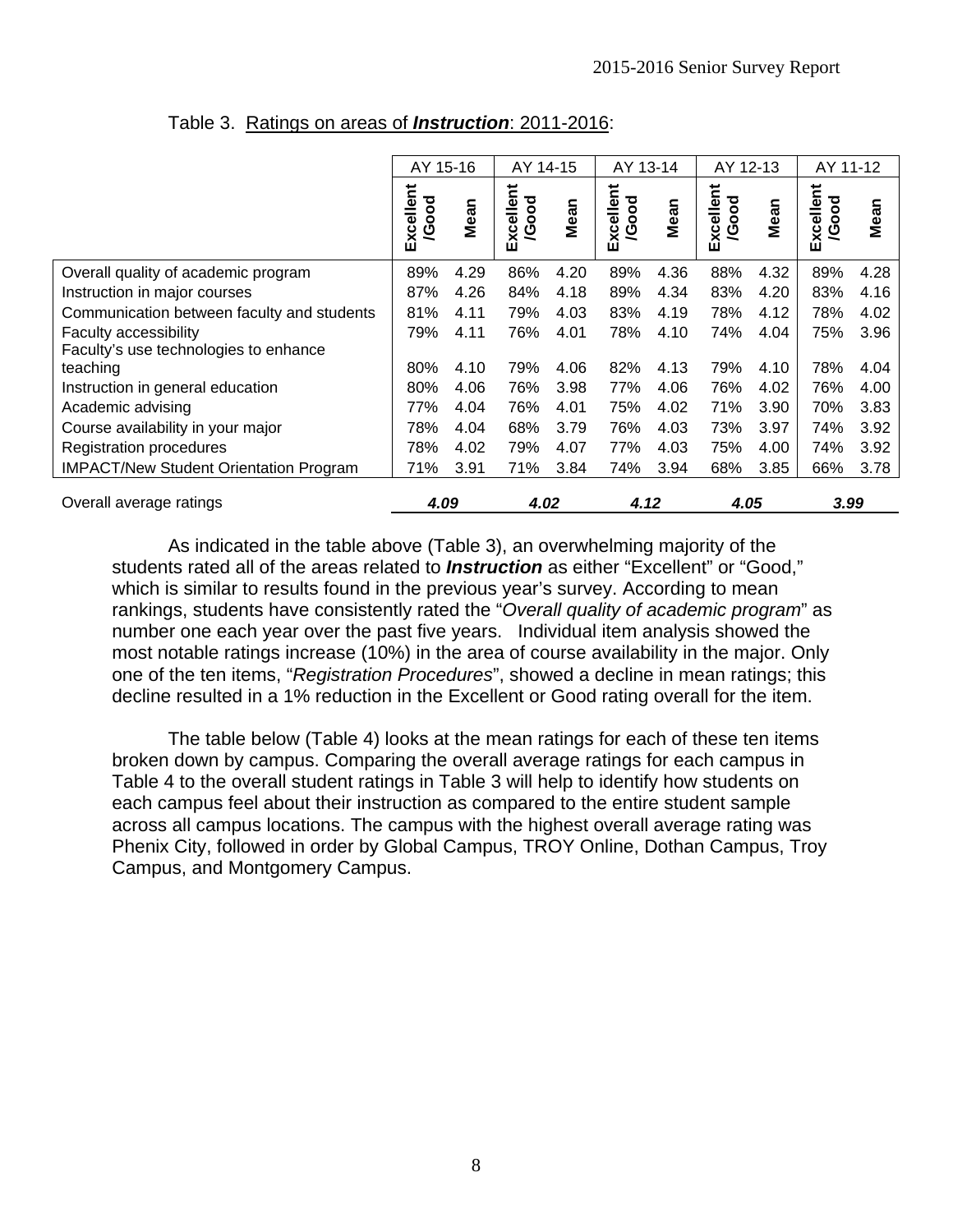|                                                   | Dothan<br>Campus | Montgomery<br>Campus | Phenix<br>City<br>Campus | Trov<br>Campus | <b>TROY</b><br>Online | Global<br>Campus |
|---------------------------------------------------|------------------|----------------------|--------------------------|----------------|-----------------------|------------------|
| Overall quality of your academic program          | 4.19             | 4.12                 | 4.52                     | 4.22           | 4.38                  | 4.43             |
| Academic advising                                 | 4.25             | 3.59                 | 4.38                     | 3.96           | 4.10                  | 4.00             |
| Faculty accessibility                             | 4.31             | 4.00                 | 4.32                     | 3.99           | 4.17                  | 4.09             |
| Instruction in major courses                      | 4.31             | 3.95                 | 4.51                     | 4.20           | 4.32                  | 4.30             |
| Instruction in general education courses          | 4.19             | 3.97                 | 4.46                     | 3.77           | 4.28                  | 4.50             |
| Faculty's use of technologies to enhance teaching | 4.21             | 3.90                 | 4.49                     | 3.87           | 4.28                  | 4.41             |
| Course availability in your major                 | 3.78             | 3.59                 | 4.17                     | 3.95           | 4.31                  | 4.26             |
| Communication between faculty and students        | 4.10             | 3.93                 | 4.34                     | 4.03           | 4.19                  | 4.30             |
| Registration procedures                           | 4.00             | 3.88                 | 4.36                     | 3.67           | 4.39                  | 4.39             |
| <b>IMPACT/New Student Orientation Program</b>     | 3.90             | 3.97                 | 4.24                     | 3.75           | 4.01                  | 4.53             |
| <b>Overall Average Ratings</b>                    | 4.12             | 3.89                 | 4.38                     | 3.94           | 4.24                  | 4.32             |

Table 4. Average ratings on *Instruction* by campus AY 15-16:

 The *Academic Support Services* include Library, Computer labs, Writing Center, Reading Center, Center for International Programs, etc., and the average rating for this factor is 3.95 for 15-16, 3.89 for 14-15, 3.94 for 13-14, 3.87 for 12-13, and 3.838 for 11-12. The ratings on this factor have experienced fluctuations from year to year. There was a 3% overall ratings increase in AY 2015-2016 from the previous year in AY 14-15. Current year ratings are at the highest that they have been in the past five years. Table 5 below provides a listing of all seven areas in *Academic Support Services.*

| Table 5. Ratings on areas related to Academic Support Services: 2011-2016: |
|----------------------------------------------------------------------------|
|----------------------------------------------------------------------------|

|                                    | AY 15-16                 |      | AY 14-15                 |      | AY 13-14          |      | AY 12-13              |      | AY 11-12           |      |
|------------------------------------|--------------------------|------|--------------------------|------|-------------------|------|-----------------------|------|--------------------|------|
|                                    | Excellent<br><b>Jood</b> | Mean | Excellent<br><b>Jood</b> | Mean | /Good<br>Exceller | Mean | /Good<br>eller<br>Exc | Mean | ह<br>Excelle<br>ŎQ | Mean |
| <b>Testing Center</b>              | 79%                      | 4.08 | 74%                      | 4.00 | 75%               | 4.03 | 71%                   | 3.96 | 69%                | 3.84 |
| <b>Writing Center</b>              | 76%                      | 4.02 | 72%                      | 3.96 | 76%               | 4.03 | 72%                   | 3.94 | 71%                | 3.89 |
| Center for International Programs  | 77%                      | 4.01 | 69%                      | 3.86 | 74%               | 4.03 | 67%                   | 3.86 | 70%                | 3.85 |
| <b>Natural Science Center</b>      | 74%                      | 3.99 | 69%                      | 3.85 | 70%               | 3.87 | 68%                   | 3.87 | 71%                | 3.88 |
| Laboratory/Instructional equipment | 70%                      | 3.87 | 69%                      | 3.84 | 68%               | 3.85 | 67%                   | 3.83 | 66%                | 3.78 |
| <b>Computer Labs</b>               | 71%                      | 3.86 | 72%                      | 3.92 | 70%               | 3.88 | 69%                   | 3.85 | 69%                | 3.83 |
| Library                            | 70%                      | 3.86 | 70%                      | 3.84 | 72%               | 3.90 | 68%                   | 3.84 | 68%                | 3.81 |
| Overall average ratings            | 3.956                    |      | 3.895                    |      | 3.941             |      | 3.877                 |      | 3.838              |      |

Further examination of *Academic Support Services* ratings by campus showed that ratings of students from different campuses varied (Table 6). It is important to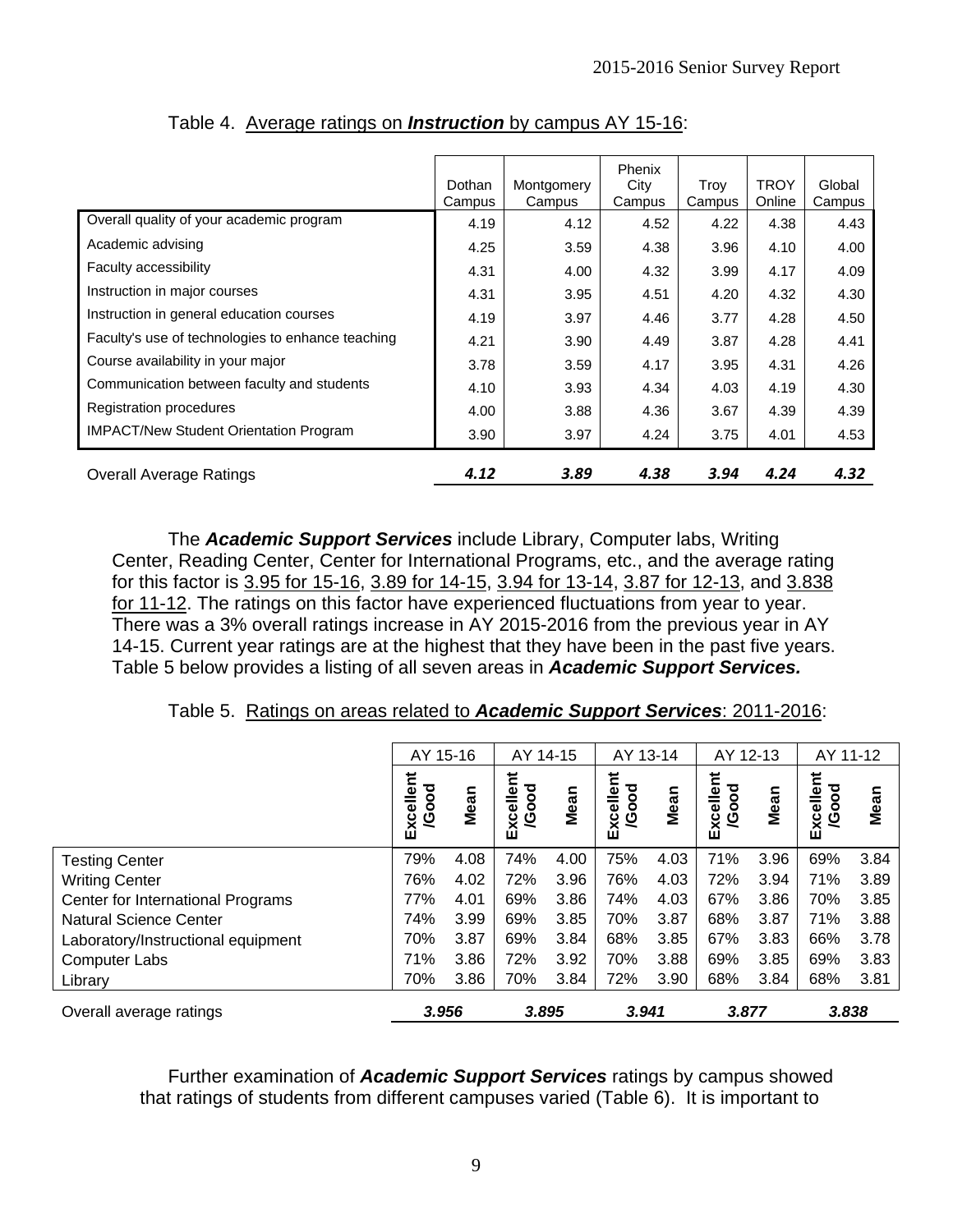note that only students who have used the services gave their ratings. The Natural Science Center, and Writing Center were rated by mostly Troy Campus students and only international students rated the Center for International Programs. Ratings of NA or blank entries were omitted from means calculations.

|                                    | Dothan<br>Campus | Montgomery<br>Campus | Phenix<br>City<br>Campus | Trov<br>Campus | <b>TROY</b><br>Online | Global<br>Campus |
|------------------------------------|------------------|----------------------|--------------------------|----------------|-----------------------|------------------|
| Library                            | 4.42             | 3.80                 | 4.43                     | 3.45           | 4.13                  | 4.28             |
| Computer labs                      | 4.44             | 3.82                 | 4.40                     | 3.55           | 4.02                  | 4.00             |
| Laboratory/instructional equipment | 4.16             | 3.91                 | 4.23                     | 3.65           | 4.04                  | 3.90             |
| <b>Testing Center</b>              | 4.08             | 4.21                 | 4.46                     | 3.86           | 4.25                  | 4.38             |
| <b>Writing Center</b>              | 4.17             | 4.00                 | 4.26                     | 3.89           | 4.18                  | 4.00             |
| Natural Science Center             | 4.03             | 4.05                 | 4.35                     | 3.85           | 4.18                  | 4.00             |
| Center for International Programs  | 3.97             | 4.00                 | 4.32                     | 3.89           | 4.20                  | 4.29             |
| <b>Overall Average Ratings</b>     | 4.18             | 3.97                 | 4.35                     | 3.73           | 4.14                  | 4.12             |

# Table 6. Average ratings on *Academic Support Service* by campus AY 15-16:

## *Student satisfaction with services provided by Troy University (Report 3 – Q22)*

 Twenty-eight offices and services of the University were measured in terms of student satisfaction. Two factors were identified. They were *Student Services* and *Administration*. *Student Services* includes such areas as Career Services, Placement Services, Student Health Services, Recreational and Intramural Activities, Student Organizations, etc., while *Administration* includes the Admissions Office, Registrar/Records Office, Business Office, Financial Aid Office, Trojan Web Express, and so on. The five year trend line for the mean ratings on the overall *Administration* factor show a downturn in year one, followed by two consecutive years of increase, leading next to two consecutive years of declination. The current survey data reflects the lowest satisfaction ratings over the most recent five year span. This decline on all six of the items represents an overall 7% drop in satisfaction ratings for these items from the previous year. The overall average ratings for *Administration* were 3.77 for 15-16, 3.97 for 14-15, 4.10 for 13-14, 4.08 for 12-13, and 3.81 for 11-12 (on a 5-point scale with 1 as "Very Dissatisfied" and 5 as "Very Satisfied").

 As can be seen from Table 7, under *Administration*, Trojan Web Express, and Admissions Office, were rated the best, with 70% or more of the students feeling "Satisfied" or "Very Satisfied" with their services. The areas which experienced the most significant drop in the means/satisfaction ratings from the previous 14-15 year to the current year were Veterans Services, Trojan Web Express, and Financial Aid Services with declines in the means of .25(8%), .22(8%), and .21(7%) respectively.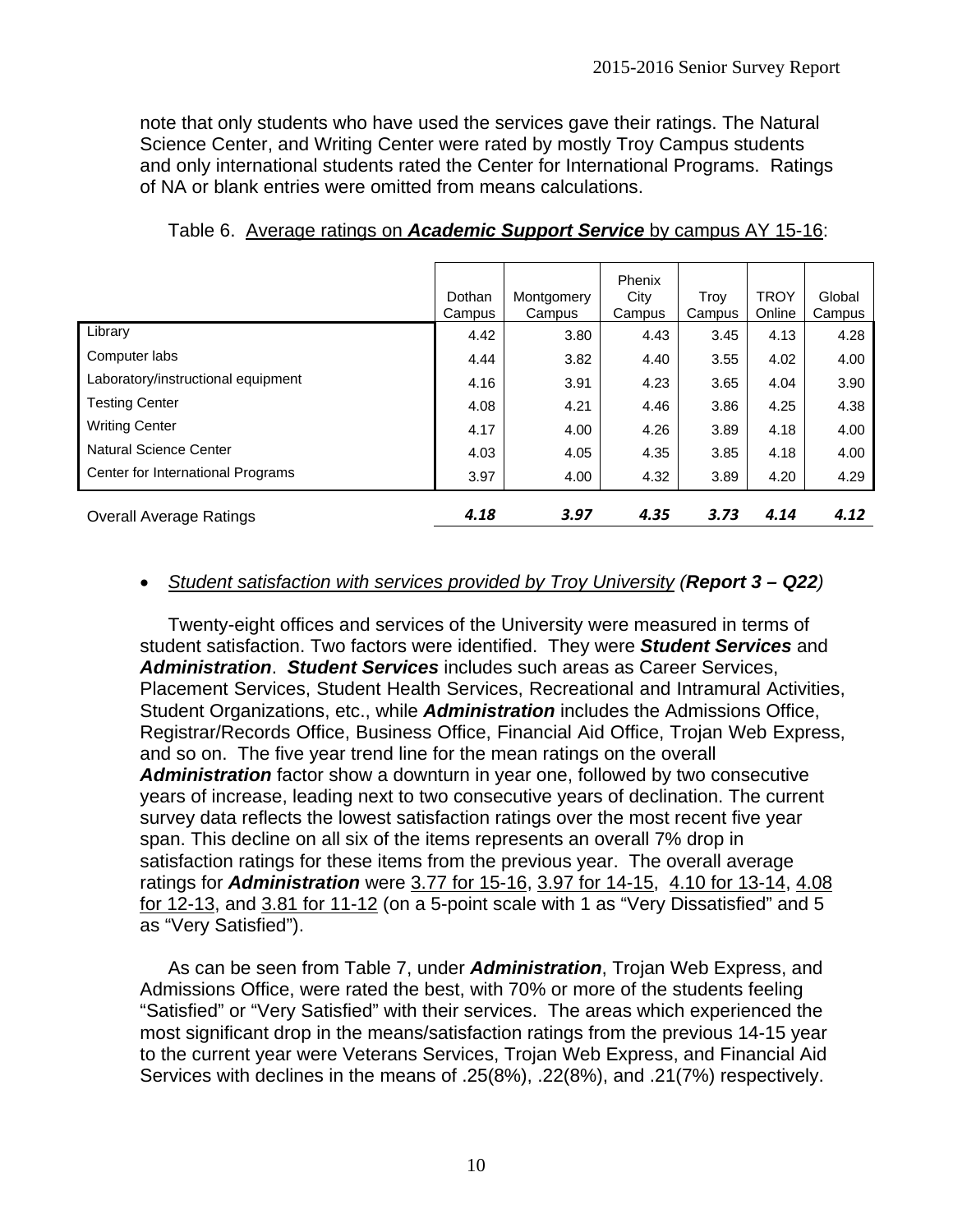|                               | AY 15-16                      |      | AY 14-15                        |      | AY 13-14                       |      | AY 12-13                                    |      | AY 11-12                        |      |
|-------------------------------|-------------------------------|------|---------------------------------|------|--------------------------------|------|---------------------------------------------|------|---------------------------------|------|
|                               | Satisfied<br>್ದ<br>೧೯<br>Very | Mean | jeal<br>Sat.<br>Satisfi<br>Very | Mean | jed<br>Sat.<br>Satisfi<br>Very | Mean | jed<br>Sat.<br>Satisfi<br>Very <sup>9</sup> | Mean | Sat.<br>Satisfied/<br>Very Sat. | Mean |
| Trojan Web Express            | 72%                           | 3.86 | 80%                             | 4.08 | 86%                            | 4.27 | 88%                                         | 4.33 | 77%                             | 3.99 |
| <b>Admissions Office</b>      | 72%                           | 3.86 | 79%                             | 4.04 | 82%                            | 4.15 | 80%                                         | 4.10 | 73%                             | 3.86 |
| Registrar/Records             | 69%                           | 3.79 | 74%                             | 3.97 | 77%                            | 4.08 | 77%                                         | 4.05 | 69%                             | 3.81 |
| <b>Business Office</b>        | 69%                           | 3.78 | 76%                             | 3.98 | 77%                            | 4.07 | 78%                                         | 4.05 | 71%                             | 3.81 |
| <b>Veteran Services</b>       | 61%                           | 3.74 | 69%                             | 3.98 | 77%                            | 4.19 | 76%                                         | 4.13 | 63%                             | 3.74 |
| <b>IT Services</b>            | 63%                           | 3.68 | 68%                             | 3.86 | 75%                            | 4.02 | 72%                                         | 3.97 | 69%                             | 3.79 |
| <b>Financial Aid Services</b> | 65%                           | 3.68 | 72%                             | 3.89 | 72%                            | 3.93 | 72%                                         | 3.91 | 65%                             | 3.68 |
| Overall average ratings       | 3.77                          |      | 3.97                            |      | 4.10                           |      | 4.08                                        |      | 3.81                            |      |

Table 7. Ratings on areas related to *Administration*: 2011-2016:

A breakdown by campus showed that students from the Troy Campus had the lowest level of satisfaction with the items in the *Administration* factor. Dothan Campus and TROY Online students were found to be most satisfied regarding services provided by the administration offices compared to students from other campuses.

|                                      | Dothan<br>Campus | Montgomery<br>Campus | Phenix<br>City<br>Campus | Troy<br>Campus | <b>TROY</b><br>Online | Global<br>Campus |
|--------------------------------------|------------------|----------------------|--------------------------|----------------|-----------------------|------------------|
| <b>Admissions Office</b>             | 3.96             | 3.98                 | 3.89                     | 3.76           | 3.93                  | 3.78             |
| <b>Business Office</b>               | 4.00             | 3.77                 | 3.85                     | 3.74           | 3.71                  | 3.93             |
| <b>Financial Aid Services</b>        | 3.95             | 3.51                 | 3.73                     | 3.55           | 3.83                  | 3.29             |
| Information Technology (IT) Services | 3.90             | 3.65                 | 3.92                     | 3.51           | 3.84                  | 3.70             |
| Registrar/Records Office             | 3.91             | 3.86                 | 3.88                     | 3.60           | 4.03                  | 3.78             |
| <b>Trojan Web Express</b>            | 4.08             | 3.93                 | 3.85                     | 3.65           | 4.01                  | 4.20             |
| <b>Veteran Services</b>              | 4.03             | 3.88                 | 3.46                     | 3.55           | 3.87                  | 4.23             |
| <b>Overall Average Ratings</b>       | 3.97             | 3.80                 | 3.80                     | 3.62           | 3.89                  | 3.84             |

Table 8. Average ratings on *Administration* by campus for AY 15-16:

In looking at the five year trend, it seems that students are most discontent by items dealing with *Student Services*. As shown in Table 9, none of the nine areas in *Student Services* received an average rating of 4.00 or higher, with Parking Facilities, Trojan Fitness Center, and Placement Service, being the lowest. The overall average ratings for *Student Services* were 3.59 for 15-16, 3.72 for 14-15, 3.85 for 13-14, 3.86 for 12-13, and 3.64 for 11-12. This factor has experienced a decline in mean ratings for four consecutive years, with the most recent two years each reflecting a 4% drop from the previous year.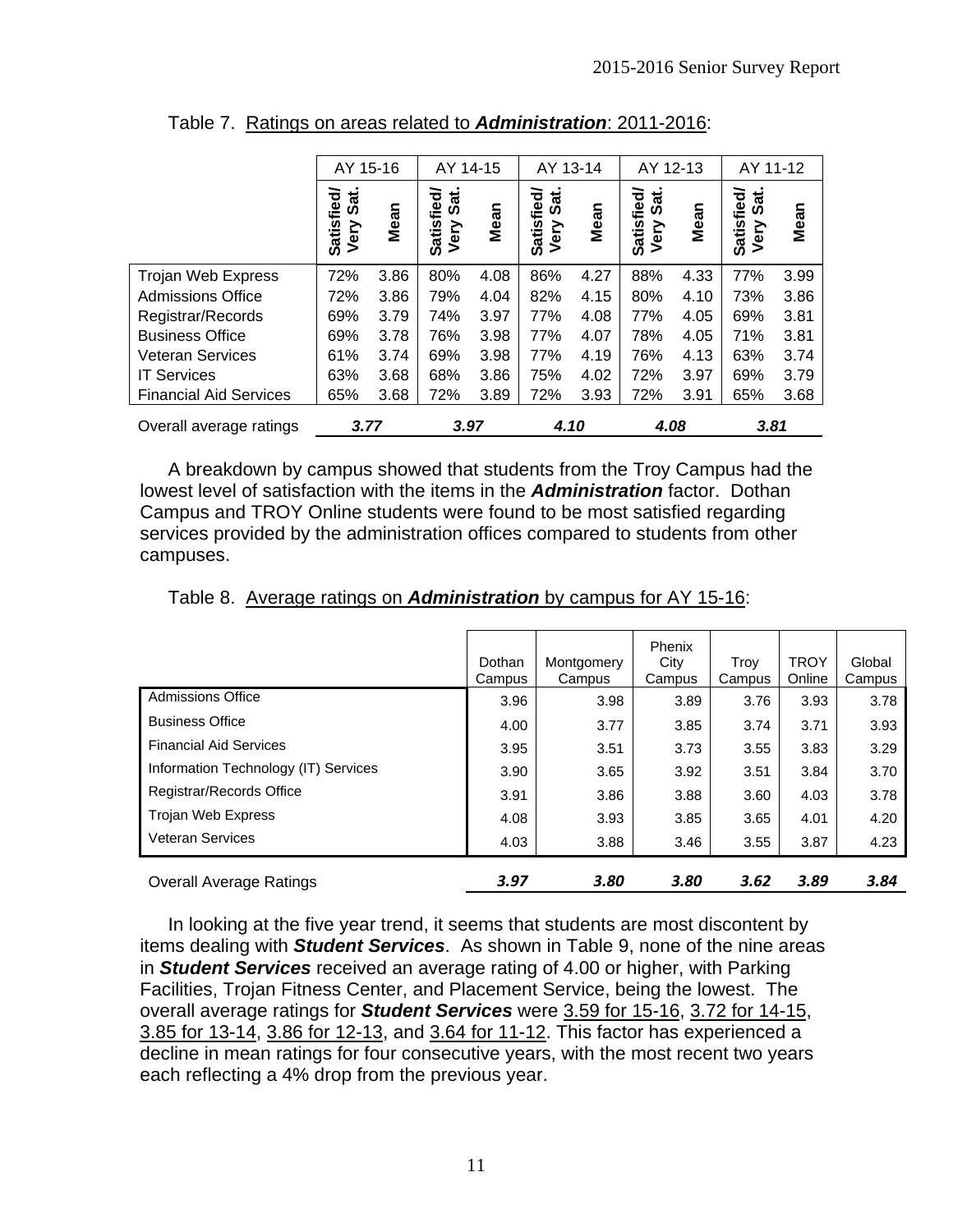|                                      | AY 15-16                   |      | AY 14-15                   |      | AY 13-14                   |      | AY 12-13                   |      | AY 11-12                   |      |
|--------------------------------------|----------------------------|------|----------------------------|------|----------------------------|------|----------------------------|------|----------------------------|------|
|                                      | Satisfied/<br>Sat.<br>Very | Mean | Satisfied/<br>Sat.<br>Very | Mean | Satisfied/<br>Sat.<br>Very | Mean | Satisfied/<br>Sat.<br>Very | Mean | Satisfied/<br>Sat.<br>Very | Mean |
| <b>Buildings and Grounds</b>         | 73%                        | 3.90 | 77%                        | 4.01 | 78%                        | 4.13 | 80%                        | 4.14 | 72%                        | 3.86 |
| Student organizations                | 65%                        | 3.74 | 68%                        | 3.84 | 73%                        | 4.00 | 73%                        | 4.00 | 65%                        | 3.76 |
| <b>University Media</b>              | 64%                        | 3.74 | 72%                        | 3.92 | 74%                        | 4.07 | 76%                        | 4.08 | 68%                        | 3.82 |
| Counseling service                   | 63%                        | 3.72 | 70%                        | 3.87 | 72%                        | 3.99 | 71%                        | 3.97 | 64%                        | 3.72 |
| <b>Student Support Services</b>      | 61%                        | 3.68 | 66%                        | 3.87 | 73%                        | 4.04 | 70%                        | 3.97 | 62%                        | 3.70 |
| Safety and Security                  | 63%                        | 3.67 | 68%                        | 3.85 | 71%                        | 3.92 | 72%                        | 3.93 | 65%                        | 3.78 |
| <b>Career Service</b>                | 61%                        | 3.67 | 65%                        | 3.80 | 65%                        | 3.84 | 68%                        | 3.88 | 62%                        | 3.66 |
| Bookstore service                    | 64%                        | 3.66 | 71%                        | 3.82 | 73%                        | 3.93 | 72%                        | 3.93 | 66%                        | 3.68 |
| <b>Adaptive Needs Service</b>        | 58%                        | 3.65 | 63%                        | 3.78 | 66%                        | 3.95 | 72%                        | 3.97 | 57%                        | 3.66 |
| Athletic programs                    | 57%                        | 3.64 | 59%                        | 3.67 | 65%                        | 3.81 | 69%                        | 3.89 | 61%                        | 3.70 |
| Housing and Residential Life         | 56%                        | 3.56 | 54%                        | 3.55 | 57%                        | 3.67 | 59%                        | 3.66 | 48%                        | 3.36 |
| <b>Student Health Services</b>       | 56%                        | 3.53 | 60%                        | 3.66 | 69%                        | 3.89 | 66%                        | 3.86 | 62%                        | 3.70 |
| Recreational & Intramural activities | 57%                        | 3.51 | 60%                        | 3.67 | 63%                        | 3.78 | 69%                        | 3.88 | 57%                        | 3.58 |
| <b>Placement Service</b>             | 50%                        | 3.47 | 53%                        | 3.60 | 61%                        | 3.77 | 62%                        | 3.78 | 52%                        | 3.55 |
| <b>Trojan Fitness Center</b>         | 49%                        | 3.30 | 58%                        | 3.53 | 61%                        | 3.64 | 63%                        | 3.73 | 60%                        | 3.63 |
| Parking facilities                   | 41%                        | 2.92 | 46%                        | 3.11 | 48%                        | 3.20 | 49%                        | 3.15 | 47%                        | 3.10 |
| Overall average ratings              | 3.59                       |      | 3.72                       |      | 3.85                       |      | 3.86                       |      | 3.64                       |      |

# Table 9. Ratings in *Student Services*: 2011-2016:

 For Parking Facilities, approximately 41% of the students indicated that they were "Very Dissatisfied" or "Dissatisfied". Further analysis by campus found that Troy Campus and Montgomery Campus students were most dissatisfied with Parking Facilities. Table 10 shows mean ratings and counts on each of the areas related to *Student Services*. Further studies may be needed before actions are taken for improvement. More details regarding the satisfaction and dissatisfaction ratings for items making up the *Administration* and *Student Services* factors can be found in Report 3.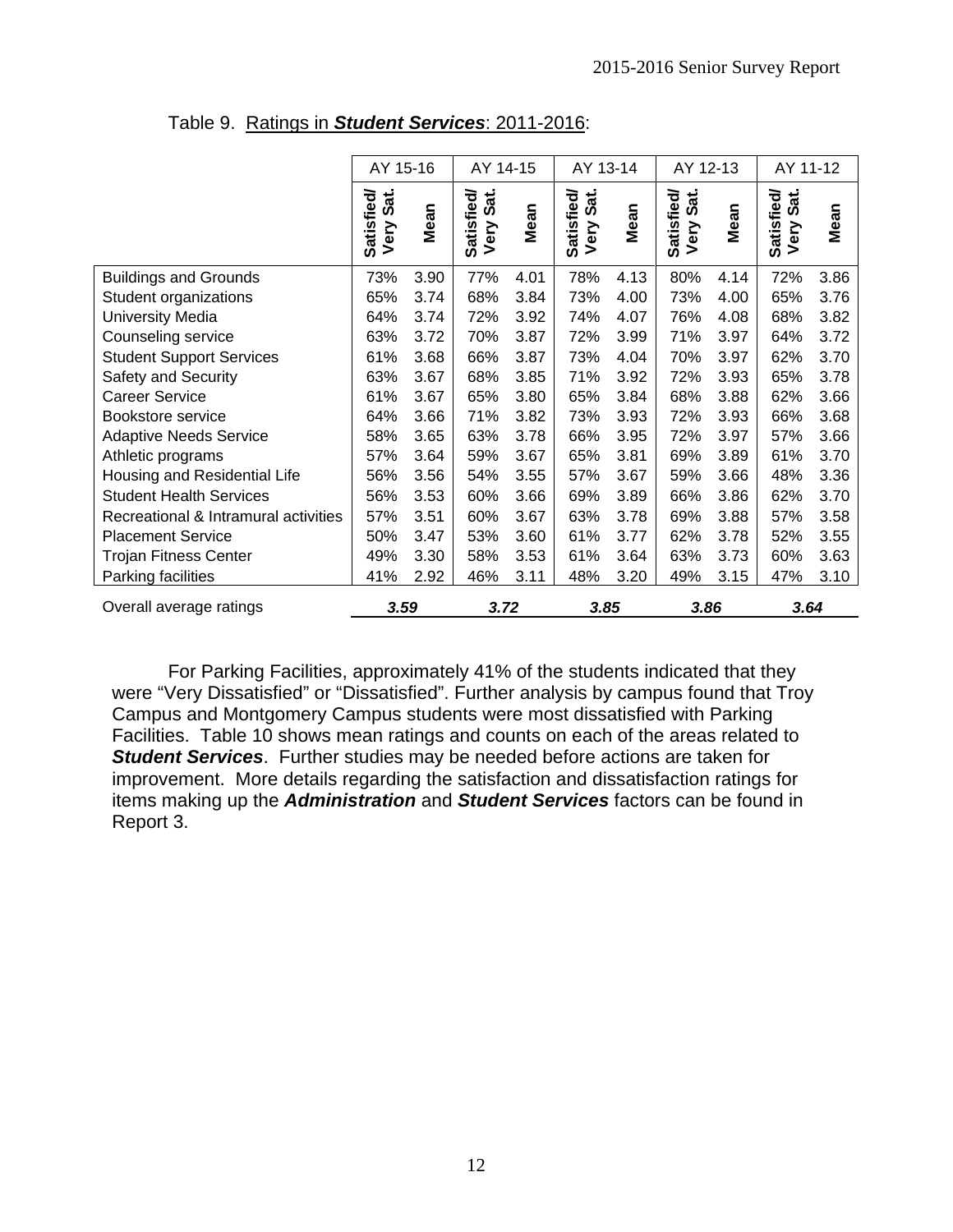|                                                         | Dothan<br>Campus | Montgomery<br>Campus | Phenix<br>City<br>Campus | Troy<br>Campus | <b>TROY</b><br>Online | Global<br>Campus |
|---------------------------------------------------------|------------------|----------------------|--------------------------|----------------|-----------------------|------------------|
| <b>Adaptive Needs Services</b>                          | 3.88             | 4.00                 | 3.78                     | 3.56           | 3.62                  | 2.80             |
| <b>Athletic Programs</b>                                | 3.88             | 3.92                 | 3.72                     | 3.60           | 3.61                  | 3.20             |
| <b>Bookstore Services</b>                               | 3.79             | 3.86                 | 3.60                     | 3.62           | 3.62                  | 3.71             |
| <b>Buildings and Grounds</b>                            | 4.26             | 3.80                 | 3.90                     | 3.88           | 3.75                  | 3.75             |
| <b>Career Services</b>                                  | 3.80             | 3.65                 | 3.79                     | 3.61           | 3.67                  | 3.62             |
| <b>Counseling Services</b>                              | 3.98             | 3.65                 | 3.73                     | 3.64           | 3.78                  | 3.73             |
| Housing and Residence Life                              | 3.67             | 3.83                 | 3.42                     | 3.57           | 3.50                  | 3.20             |
| <b>Parking Facilities</b>                               | 3.84             | 3.63                 | 3.80                     | 2.32           | 3.24                  | 3.45             |
| <b>Placement Service</b>                                | 3.82             | 3.74                 | 3.71                     | 3.32           | 3.48                  | 3.75             |
| Recreational and Intramural Activities                  | 3.97             | 3.50                 | 3.61                     | 3.45           | 3.49                  | 3.50             |
| Safety and Security Services                            | 4.17             | 3.84                 | 3.86                     | 3.50           | 3.63                  | 3.70             |
| <b>Student Health Services</b>                          | 4.06             | 3.76                 | 3.53                     | 3.43           | 3.56                  | 3.43             |
| Student organizations                                   | 4.02             | 3.96                 | 3.43                     | 3.76           | 3.56                  | 3.70             |
| <b>Student Support Services (SSS)</b>                   | 3.85             | 4.03                 | 3.63                     | 3.58           | 3.71                  | 3.75             |
| <b>Trojan Fitness Center</b>                            | 3.71             | 3.93                 | 3.40                     | 3.17           | 3.51                  | 3.00             |
| University Media (website, newsletters, radio, TV, etc) | 3.86             | 3.71                 | 3.71                     | 3.62           | 3.92                  | 4.06             |
| <b>Overall Average Ratings</b>                          | 3.91             | 3.80                 | 3.66                     | 3.48           | 3.60                  | 3.52             |

Table 10. Average ratings on *Student Services* by campus: AY 15-16:

# *Student perceptions about Troy University (Report 4 – Q23)*

 In this section, ten statements regarding the University in a broad sense were provided for the students to rate their agreement. As indicated in Table 11 (derived from Report 4), over 85% of the students "Agree" or "Strongly Agree" with four of the ten statements, indicating strong satisfaction with the academic programs and confirming the findings in Table 3 above (derived from Report 2). The overall mean ratings for Student Perceptions increased slightly (2%) from the previous year with 3.99 for 15-16, 3.96 for 14-15, 4.02 for 13-14, 4.02 for 12-13, and 3.95 for 11-12.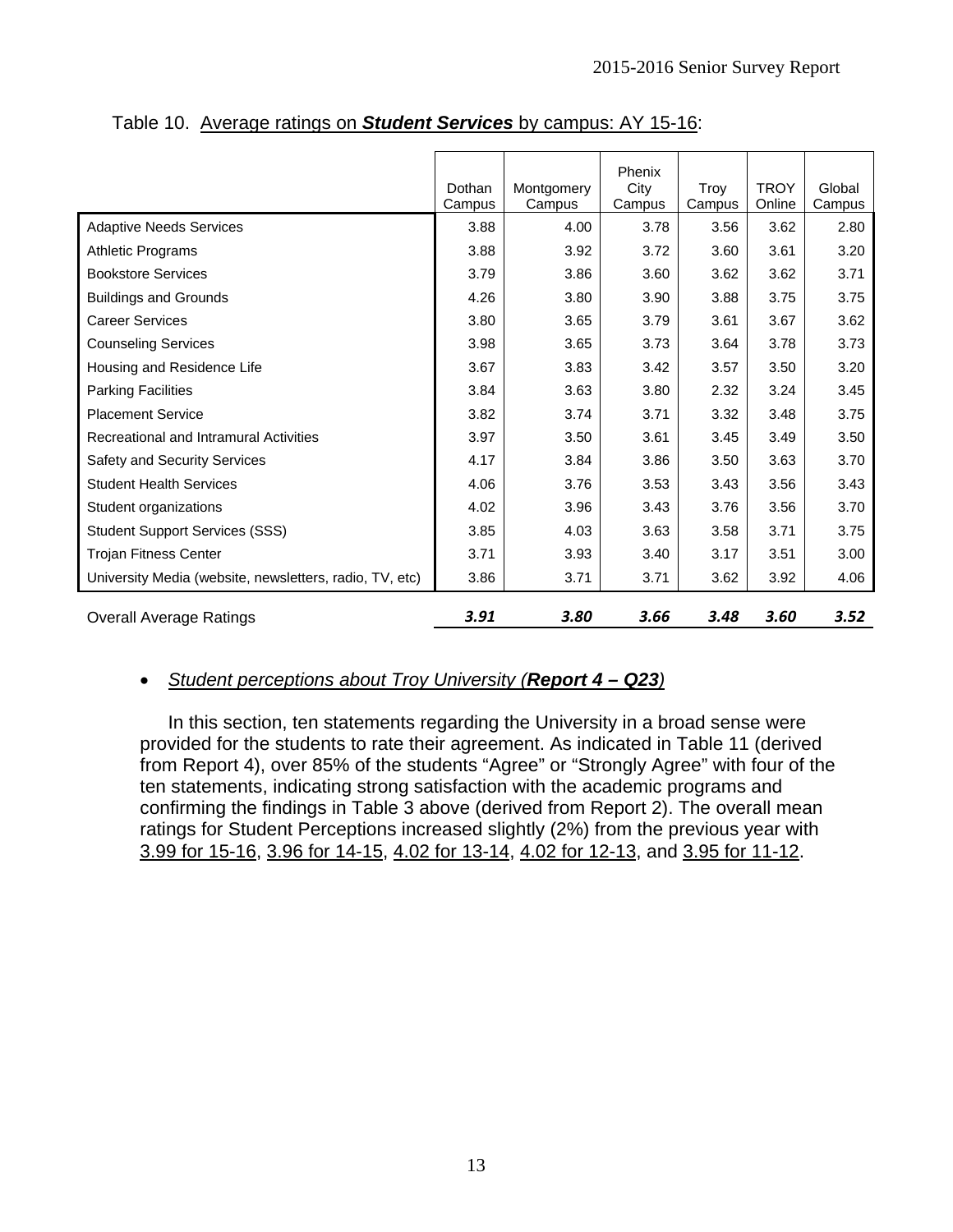|                                                                                                                                | AY 15-16                       |      | AY 14-15                       |      | AY 13-14                       |      | AY 12-13                   |      | AY 11-12                       |      |
|--------------------------------------------------------------------------------------------------------------------------------|--------------------------------|------|--------------------------------|------|--------------------------------|------|----------------------------|------|--------------------------------|------|
|                                                                                                                                | <b>Strongly Agree</b><br>Agree | Mean | <b>Strongly Agree</b><br>Agree | Mean | <b>Strongly Agree</b><br>Agree | Mean | Agree<br>Agree<br>Strongly | Mean | <b>Strongly Agree</b><br>Agree | Mean |
| The degree program in which I<br>enrolled is valuable for me in<br>my employment.<br>My academic program was                   | 85%                            | 4.18 | 84%                            | 4.18 | 87%                            | 4.25 | 85%                        | 4.23 | 83%                            | 4.15 |
| intellectually challenging and<br>stimulating.<br>Courses in my curriculum                                                     | 88%                            | 4.18 | 88%                            | 4.22 | 91%                            | 4.29 | 90%                        | 4.26 | 90%                            | 4.23 |
| contributed to the skills and<br>knowledge required in my field.<br>The goals, objectives, and<br>requirements for my academic | 87%                            | 4.17 | 87%                            | 4.22 | 89%                            | 4.24 | 89%                        | 4.26 | 89%                            | 4.21 |
| programs were clearly defined.                                                                                                 | 86%                            | 4.10 | 81%                            | 4.03 | 85%                            | 4.10 | 85%                        | 4.09 | 83%                            | 4.01 |
| Troy University faculty care<br>about students as individuals.                                                                 | 79%                            | 4.03 | 80%                            | 4.03 | 81%                            | 4.06 | 80%                        | 4.05 | 76%                            | 3.96 |
| <b>Troy University faculty were</b><br>helpful with my career plan.                                                            | 73%                            | 3.91 | 68%                            | 3.83 | 68%                            | 3.86 | 66%                        | 3.81 | 64%                            | 3.71 |
| Troy University is responsive to<br>the needs of its students.<br>Courses were offered<br>frequently enough for timely         | 74%                            | 3.90 | 69%                            | 3.80 | 68%                            | 3.80 | 72%                        | 3.86 | 69%                            | 3.77 |
| completion of my degree<br>program.<br>The intellectual caliber of<br>students in my academic                                  | 75%                            | 3.85 | 70%                            | 3.73 | 78%                            | 3.94 | 74%                        | 3.86 | 74%                            | 3.84 |
| program was high.<br>The tuition and fees I paid at<br>Troy University were a                                                  | 72%                            | 3.80 | 70%                            | 3.81 | 73%                            | 3.86 | 71%                        | 3.83 | 70%                            | 3.80 |
| worthwhile investment.                                                                                                         | 68%                            | 3.77 | 68%                            | 3.75 | 71%                            | 3.84 | 71%                        | 3.90 | 71%                            | 3.82 |
| Overall average ratings                                                                                                        | 3.99                           |      | 3.96                           |      | 4.02                           |      | 4.02                       |      | 3.95                           |      |

Table 11. Ratings on *Student Perceptions* about Troy University: 2011-2016:

The lowest ratings in this section were "The tuition and fees I paid were a worthwhile investment" (68% Agree/Strongly Agree; M=3.77) and "The intellectual caliber of students in my academic program was high" (72% Agree/Strongly Agree; M=3.80). Courses offered frequently, responsiveness to student needs, and faculty helpful in career plan were rated low as well.

The following table (Table 12) shows a breakdown by campus for *Student Perceptions*.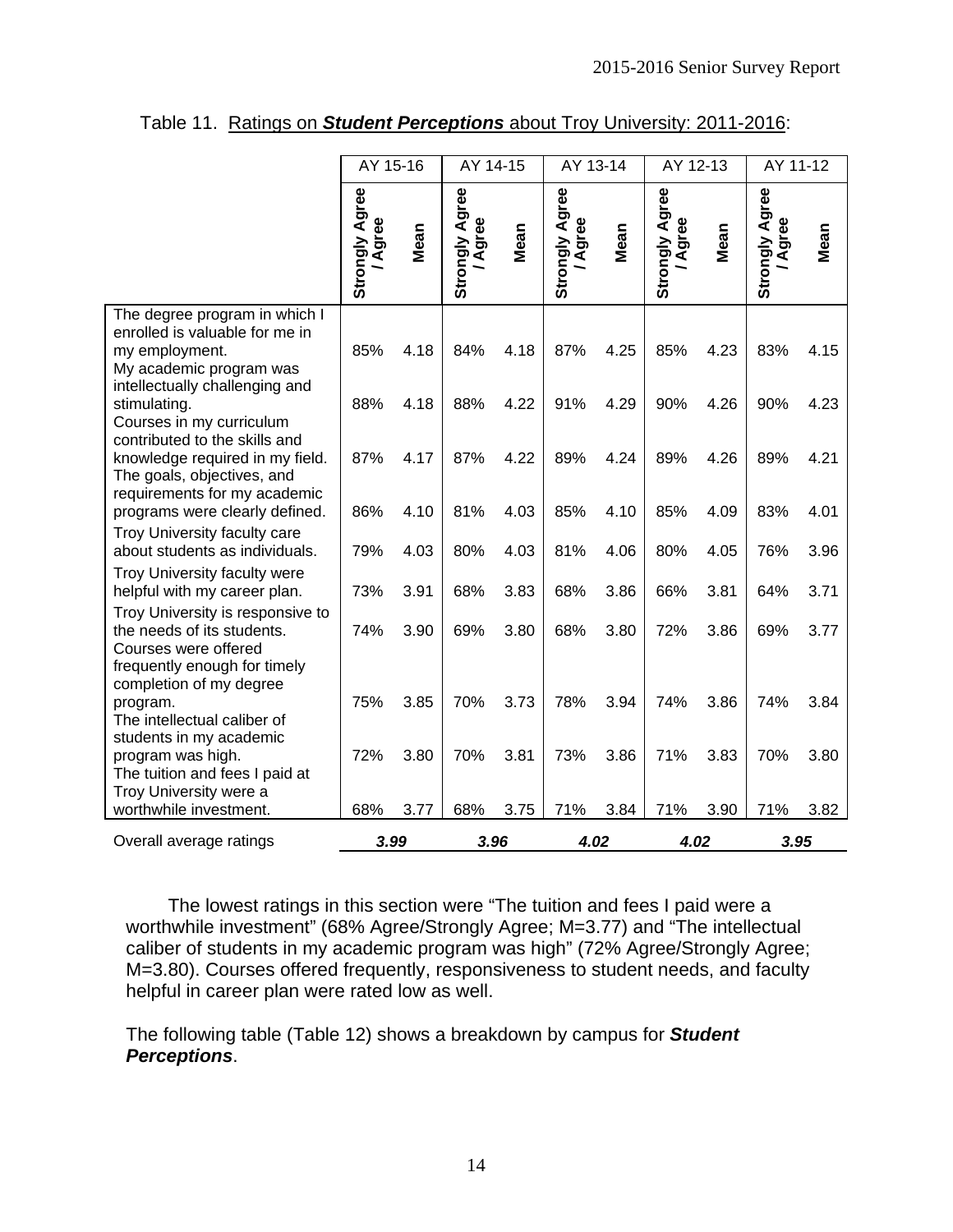|                                                                                              | Dothan<br>Campus | Montgomery<br>Campus | Phenix City<br>Campus | Troy<br>Campus | <b>TROY</b><br>Online | Global<br>Campus |
|----------------------------------------------------------------------------------------------|------------------|----------------------|-----------------------|----------------|-----------------------|------------------|
| The goals, objectives, and requirements<br>for my academic program were clearly<br>defined.  | 4.13             | 4.05                 | 4.34                  | 3.95           | 4.20                  | 4.41             |
| My academic program was intellectually<br>challenging and stimulating.                       | 4.16             | 4.19                 | 4.41                  | 4.03           | 4.28                  | 4.41             |
| Courses in my curriculum contributed to<br>the skills and knowledge required in my<br>field. | 4.19             | 4.14                 | 4.43                  | 4.06           | 4.22                  | 4.36             |
| Courses were offered frequently enough<br>for timely completion of my degree<br>program.     | 3.61             | 3.69                 | 4.02                  | 3.74           | 4.09                  | 3.73             |
| The intellectual caliber of students in my<br>academic program was high.                     | 3.81             | 3.86                 | 4.05                  | 3.68           | 3.84                  | 4.00             |
| The degree program in which I enrolled is<br>valuable for me in my employment.               | 4.23             | 4.21                 | 4.45                  | 4.06           | 4.20                  | 4.45             |
| Troy University faculty care about<br>students as individuals.                               | 4.14             | 3.95                 | 4.30                  | 3.94           | 4.04                  | 4.27             |
| Troy University faculty were helpful with<br>my career plan.                                 | 3.99             | 3.83                 | 4.28                  | 3.81           | 3.90                  | 4.18             |
| Troy University is responsive to the<br>needs of its students.                               | 3.86             | 3.81                 | 4.43                  | 3.68           | 4.06                  | 4.24             |
| The tuition and fees I paid at Troy<br>University were a worthwhile investment.              | 3.74             | 3.71                 | 4.09                  | 3.49           | 4.01                  | 4.14             |
| <b>Overall average Ratings</b>                                                               | 3.99             | 3.94                 | 4.28                  | 3.84           | 4.09                  | 4.22             |

Table 12. Mean ratings on *Student Perceptions* by campus: AY 15-16:

Student perceptions were highest for Phenix City, Global Campus, and TROY Online. Three items showed consistently high ratings across all campuses which were, in order, "The degree program in which I enrolled is valuable for me in my employment", "My academic program was intellectually challenging and stimulating" and "Courses in my curriculum contributed to the skills and knowledge required in my field". Satisfaction in these areas is consistent year after year and reinforces the overall education standards which the university promotes to develop graduates who are prepared to enter the workforce.

# *Overall ratings of Troy University (Report 5 – Q31)*

Students were asked to rate their Troy preparation for employment and further education as well as to give an overall rating of their college experiences at Troy University. A high majority (83%) of the students gave a positive rating to their overall college experiences at Troy University, with an mean rating of 4.20, while 73% and 77% of the respondents gave a rating of either "Excellent" or "Good" to their Troy "preparation for employment" and for "further education", with mean ratings of 3.93 and 4.07 respectively. The graduating students from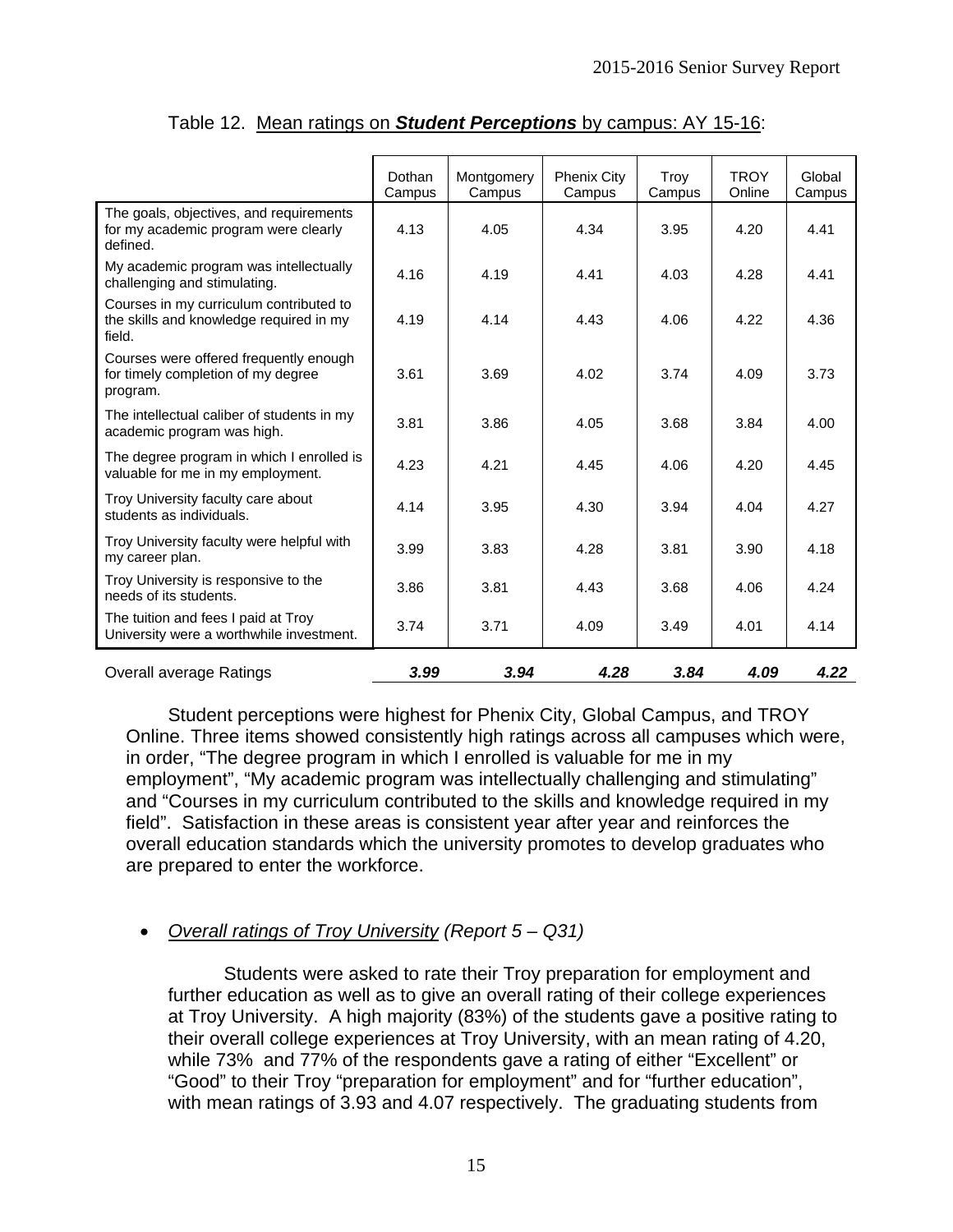the past five years shared about the same opinions in their overall ratings of the University however, Table 13 shows a marked increase for AY 15-16 in the percentage of students who rated these questions as Excellent/Good in all three of the questions for the current survey.

|                                                                                          | AY 15-16           |      | AY 14-15           |      | AY 13-14           |      | AY 12-13           |      | AY 11-12           |      |
|------------------------------------------------------------------------------------------|--------------------|------|--------------------|------|--------------------|------|--------------------|------|--------------------|------|
|                                                                                          | Excellent<br>/Good | Mean | Excellent<br>/Good | Mean | Excellent<br>/Good | Mean | Excellent<br>/Good | Mean | Excellent<br>/Good | Mean |
| How would you rate Troy<br>University's preparation of<br>you for employment?            | 73%                | 3.93 | 65%                | 3.75 | 63%                | 3.75 | 63%                | 3.74 | 66%                | 3.76 |
| How would you rate Troy<br>University's preparation of<br>you for further education?     | 77%                | 4.07 | 76%                | 3.96 | 71%                | 3.95 | 72%                | 3.95 | 74%                | 3.96 |
| What is your overall rating of<br>your college experiences at<br><b>Troy University?</b> | 83%                | 4.20 | 79%                | 4.06 | 78%                | 4.08 | 79%                | 4.13 | 80%                | 4.11 |
| Overall average ratings                                                                  | 4.064              |      | 3.925              |      | 3.925              |      | 3.939              |      | 3.941              |      |

| Table 13. Overall ratings on Troy University: 2011-2016: |  |
|----------------------------------------------------------|--|
|                                                          |  |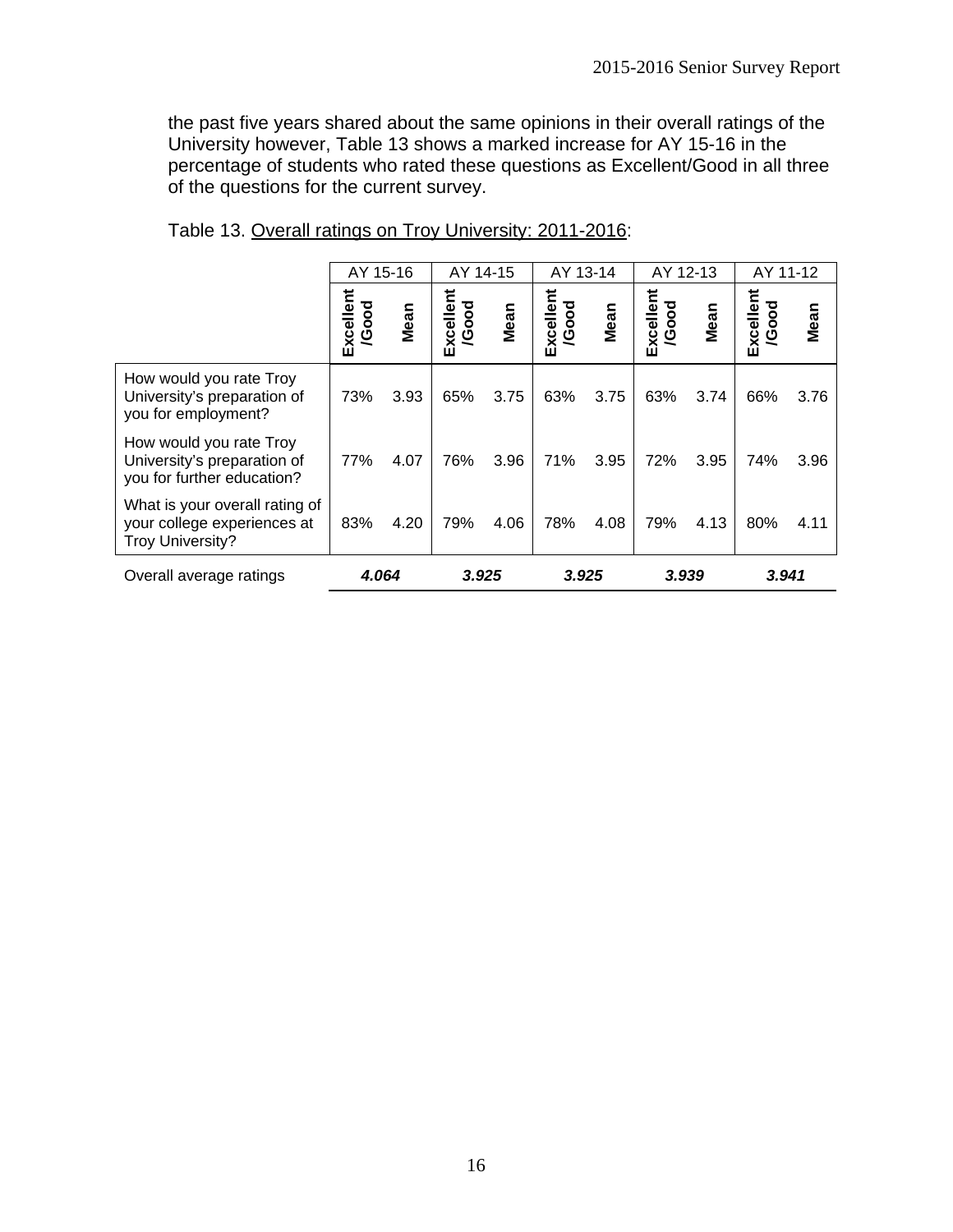# *Recommendation of Troy University*

Important satisfaction indicators used by colleges and universities include whether students would re-enroll in the university, re-enroll in the same academic program, and recommend their university to others. The surveys over the past five years found that over 80% of the students indicated that they would enroll in the same academic programs and over 85% would attend Troy University again if they could start all over. The most important finding, which indicates student satisfaction with Troy University and academic programs, is that over 90% of the respondents would recommend both Troy University and their academic programs to someone planning to go to college.

|                                                                                           | AY 15-16       |                 | AY 14-15       |                 | AY 13-14       |                 | AY 12-13       |                 | AY 11-12       |                 |  |
|-------------------------------------------------------------------------------------------|----------------|-----------------|----------------|-----------------|----------------|-----------------|----------------|-----------------|----------------|-----------------|--|
|                                                                                           | Definitely Yes | Yes<br>Probably | Definitely Yes | Yes<br>Probably | Definitely Yes | Yes<br>Probably | Definitely Yes | Yes<br>Probably | Definitely Yes | Yes<br>Probably |  |
| If you were starting over,<br>would you enroll in the<br>same program?                    | 51%            | 32%             | 46%            | 36%             | 48%            | 35%             | 48%            | 34%             | 46%            | 37%             |  |
| If you could start college<br>over, would you attend<br><b>Troy University again?</b>     | 52%            | 35%             | 49%            | 37%             | 48%            | 40%             | 51%            | 37%             | 51%            | 39%             |  |
| Would you recommend<br>your academic program to<br>other students?                        | 54%            | 37%             | 52%            | 38%             | 51%            | 39%             | 54%            | 36%             | 53%            | 39%             |  |
| Would you recommend<br><b>Troy University to</b><br>someone planning to go to<br>college? | 59%            | 33%             | 57%            | 33%             | 57%            | 33%             | 61%            | 30%             | 57%            | 35%             |  |
|                                                                                           |                |                 |                |                 |                |                 |                |                 |                |                 |  |

# Table 14. Recommendation of Troy University: 2011-2016:

| <b>Student Recommendations</b><br>of Troy University                                | <b>AY</b><br>$15 - 16$ | AY<br>14-15 | <b>AY</b><br>$13 - 14$ | <b>AY</b><br>$12 - 13$ | <b>AY</b><br>$11 - 12$ |
|-------------------------------------------------------------------------------------|------------------------|-------------|------------------------|------------------------|------------------------|
| If you were starting over, would you enroll in the<br>same program?                 | 83%                    | 82%         | 84%                    | 81%                    | 83%                    |
| If you could start college over, would you attend<br><b>Troy University again?</b>  | 86%                    | 86%         | 88%                    | 88%                    | 89%                    |
| Would you recommend your academic program to<br>other students?                     | 92%                    | 90%         | 91%                    | 90%                    | 92%                    |
| <b>Would you recommend Troy University to</b><br>someone planning to go to college? | 92%                    | 90%         | 91%                    | 91%                    | 92%                    |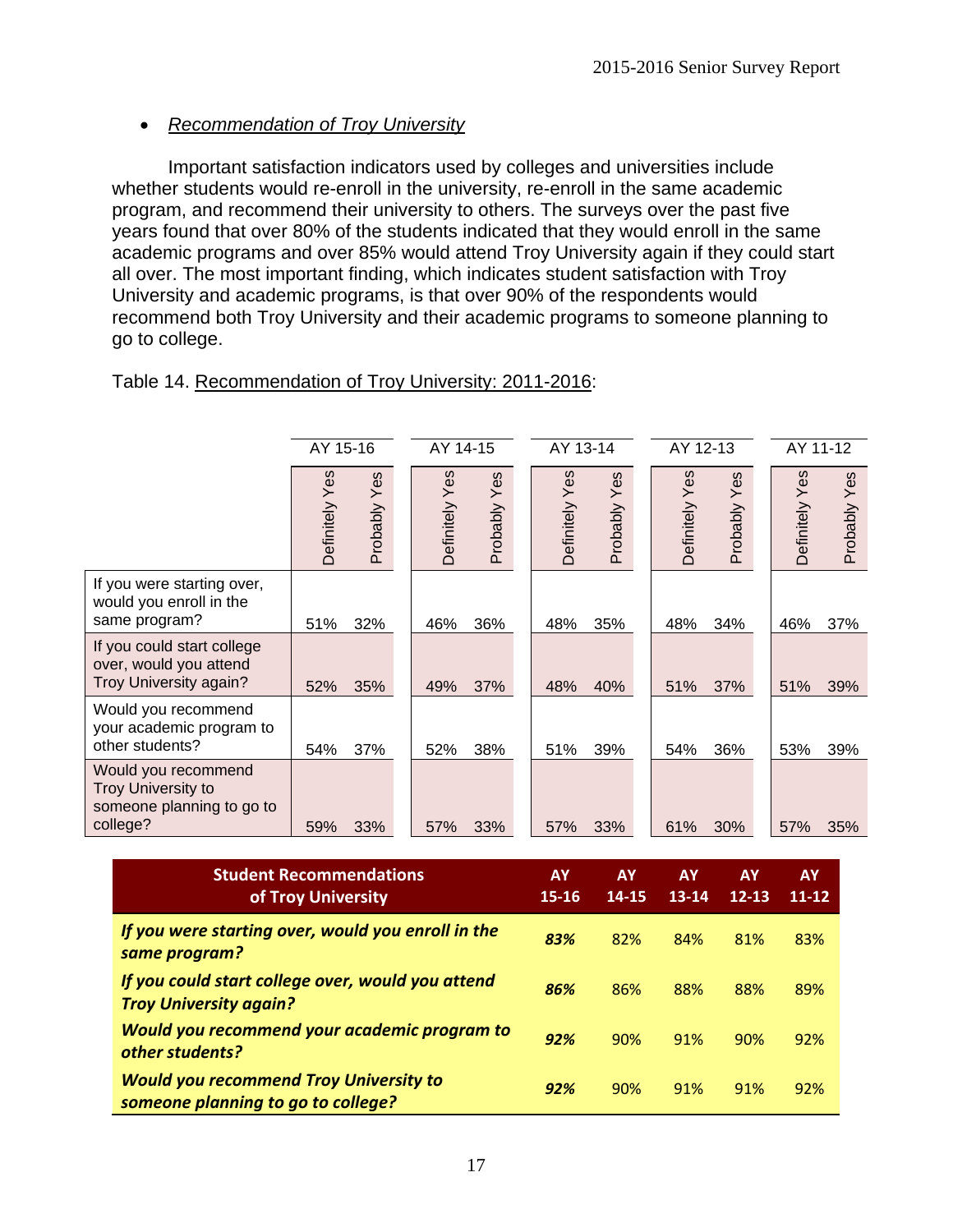# **Student Organization Information**

 Seniors were asked to identify which student organizations they belong to while attending Troy University. A considerable portion of seniors who participated in this survey (n= 690, 42% of survey participants) reported that they did not participate in any student organizations. The Honor Society was reported as the student organization with the most participation. Further analysis by campus revealed that the Troy Campus has the highest number of students participating in student organizations.

| Table 15. |                            |       |
|-----------|----------------------------|-------|
|           | 2015-2016                  | Count |
|           | <b>None</b>                | 292   |
|           | <b>Honor Society</b>       | 144   |
|           | Departmental               | 98    |
|           | Leadership                 | 67    |
|           | <b>Fraternity/Sorority</b> | 64    |
|           | Religious                  | 57    |
|           | Professional               | 55    |
|           | Services                   | 53    |
|           | <b>Sports</b>              | 40    |
|           | Art/Music/Drama            | 35    |
|           | Political                  | 20    |
|           | Publication                | 16    |
|           |                            | 941   |

Participation in Student Organizations by Campus:

#### Table 16.

| 2015-2016            | <b>Dothan</b><br>Campus | <b>Montgomery</b><br><b>Campus</b> | <b>Phenix City</b><br><b>Campus</b> | <b>Troy</b><br><b>Campus</b> | <b>TROY</b><br><b>Online</b> | Global<br>Campus |
|----------------------|-------------------------|------------------------------------|-------------------------------------|------------------------------|------------------------------|------------------|
| Departmental         | 3                       | 3                                  | $\overline{2}$                      | 86                           | 3                            |                  |
| Professional         | 2                       | 1                                  | 2                                   | 47                           | 3                            | 0                |
| Religious            | $\Omega$                | $\mathbf 0$                        | $\Omega$                            | 56                           | 1                            | $\mathbf 0$      |
| Leadership           | 6                       | 6                                  | 1                                   | 51                           | 3                            | $\Omega$         |
| <b>Services</b>      | 11                      | $\overline{4}$                     | $\overline{2}$                      | 32                           | 3                            | 1                |
| <b>Honor Society</b> | 30                      | 5                                  | 8                                   | 77                           | 23                           |                  |
| Publication          | $\Omega$                | $\Omega$                           | $\Omega$                            | 15                           | 1                            | $\mathbf 0$      |
| Political            | $\mathfrak{p}$          | 0                                  | $\Omega$                            | 16                           | 1                            |                  |
| Fraternity/Sorority  | 1                       | 1                                  | 3                                   | 58                           | 1                            | $\Omega$         |
| Art/Music/Drama      | 0                       | $\Omega$                           | $\Omega$                            | 31                           | 3                            | 1                |
| <b>Sports</b>        | $\Omega$                | $\Omega$                           | $\Omega$                            | 39                           | 1                            | $\Omega$         |
| None                 | 28                      | 25                                 | 28                                  | 48                           | 149                          | 14               |
| Total                | 83                      | 45                                 | 46                                  | 556                          | 192                          | 19               |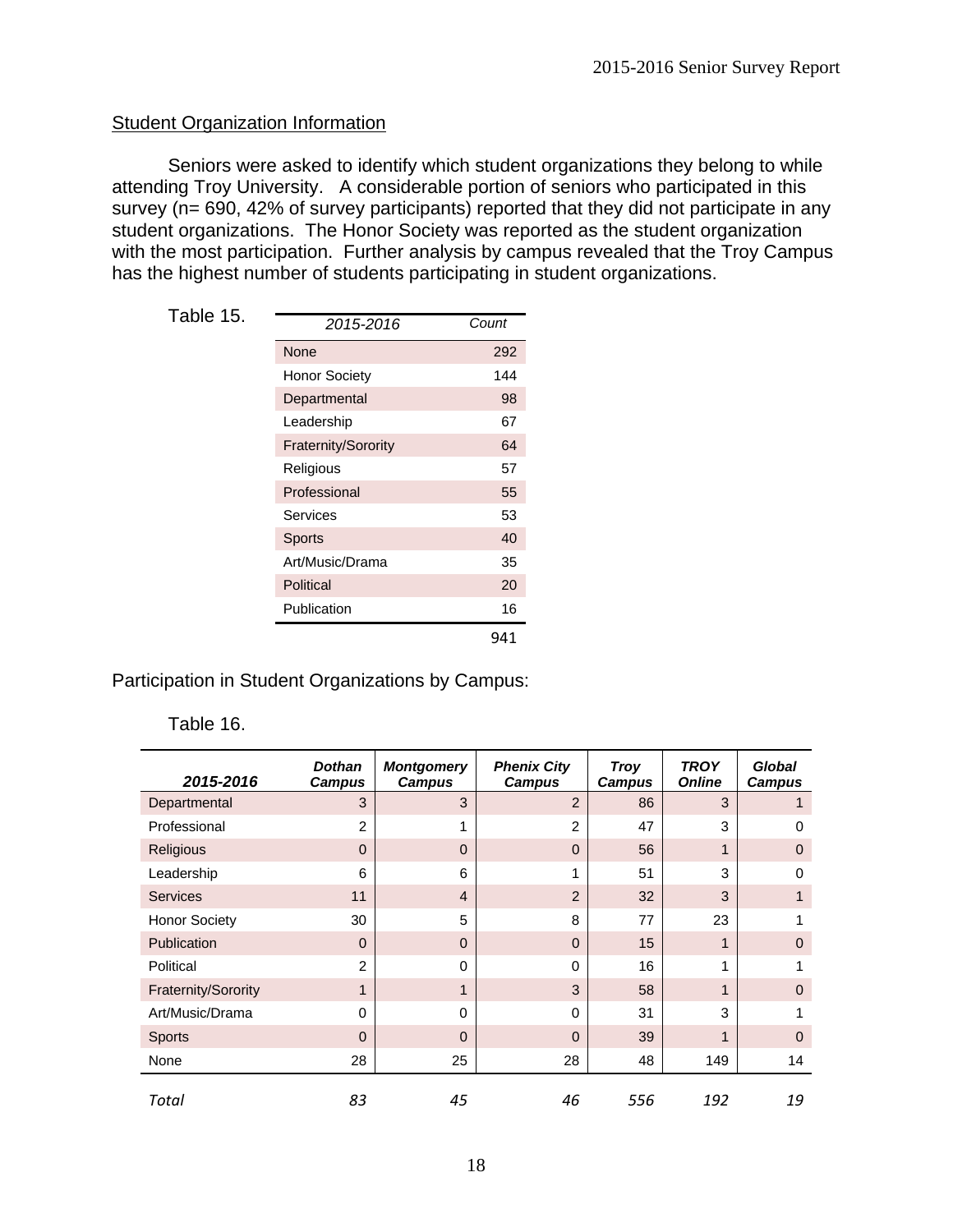# **Implications**

- 1. Overall, Troy University's graduating students were satisfied with their college experiences over the years they studied at TROY. In particular, the students were satisfied with their educational experiences at the University – instruction, the quality of education, and their academic programs. Furthermore, the students thought highly of their leadership development and intellectual development as a result of their education at Troy University.
- 2. The survey findings over for the past five years strongly suggest that Troy University was effective in offering quality education to its students. The data over the past five years consistently show that over 85% of the graduating students would attend Troy University if they could start college over. 80% or more would enroll in the same programs again and about 90% would recommend both Troy University and their academic programs to someone planning to go to college.
- 3. The *Senior Survey's* satisfaction measures have identified areas that need to be improved, especially in the areas of *Academic Support Services* and *Student Services*. Because many of the weak areas found in the previous five year's results still remain the same in the AY 15-16 survey results, University personnel (administrators, faculty, and staff) need to pay more attention to assessment information and use assessment results to improve University services.
- 4. Based on the data from survey responses, recommendations are that faculty should do more to help students in their career planning, the University should be more responsive to student needs, efforts should be made to raise student intellectual caliber, and more courses should be offered each term so that students can graduate as they have planned.
- 5. While building plans for improvement for areas in which students are less satisfied, University personnel need to be aware that different factors may contribute to the ratings; therefore, further studies should be conducted to look more closely into the areas of need before decisions for improvement are made or actions are taken.
- 6. The only campus with substantial participation in student organizations and community service was the Troy Campus. Efforts should be considered to foster participation in student organizations and community service which would appropriate for the students on other campuses.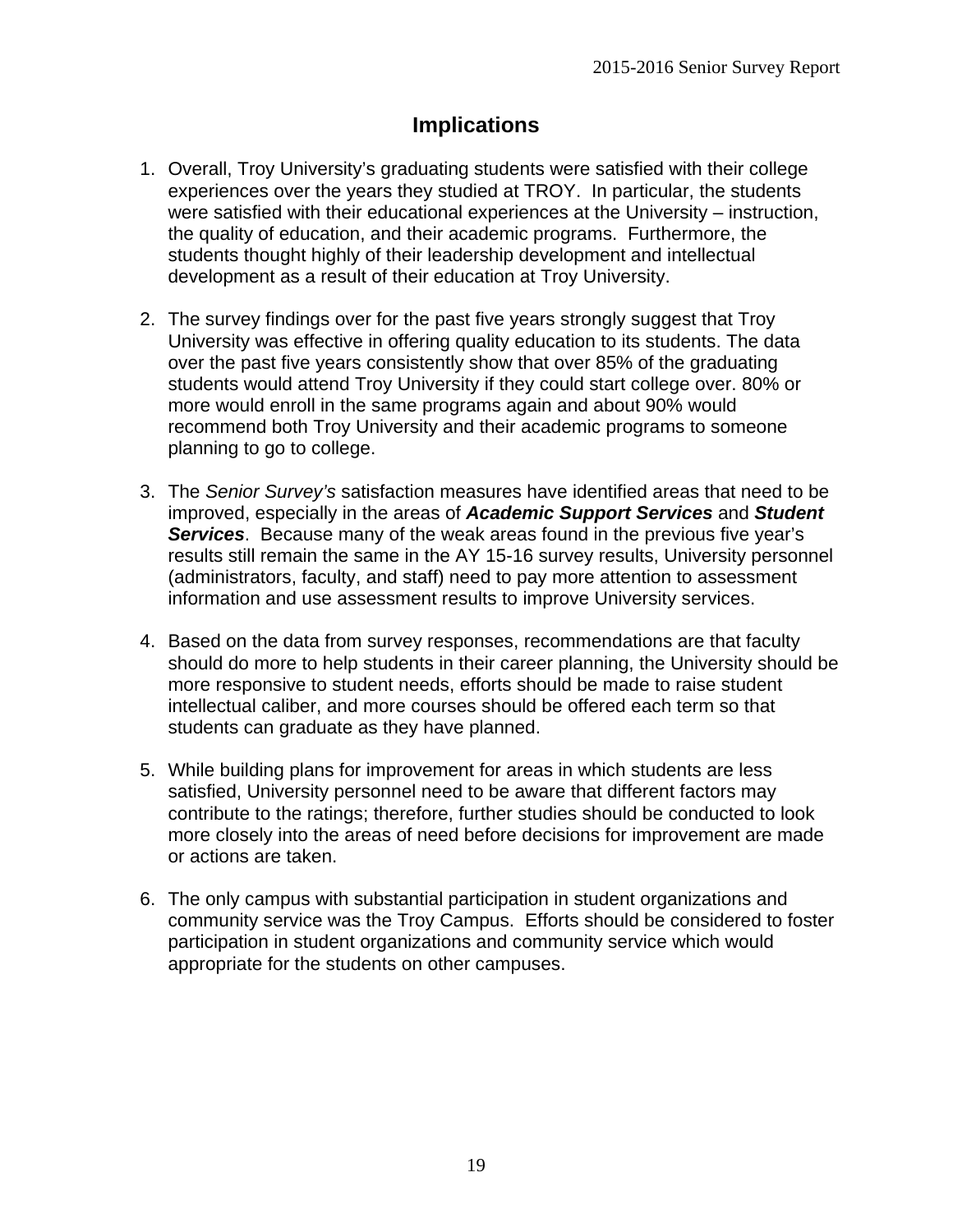| Report 1 (Q20): Student self-rated development in their educational experiences (in Rank Order) |     |                  |     |       |     |         |    |      |                |      |            |              |     |
|-------------------------------------------------------------------------------------------------|-----|------------------|-----|-------|-----|---------|----|------|----------------|------|------------|--------------|-----|
|                                                                                                 |     | <b>Excellent</b> |     | Good  |     | Average |    | Fair |                | Poor |            | <b>Total</b> |     |
|                                                                                                 | N   | $\%$             | N   | $\%$  | N   | %       | N  | $\%$ | Ν              | %    | Total<br>N | Mean         | SD  |
| Management and organizational skills                                                            | 326 | 50.5%            | 254 | 39.4% | 58  | 9.0%    | 6  | 0.9% | $\mathbf{1}$   | 0.2% | 645        | 4.39         | .70 |
| Planning and carrying out projects                                                              | 318 | 49.1%            | 265 | 40.9% | 58  | 9.0%    | 5  | 0.8% | $\overline{2}$ | 0.3% | 648        | 4.38         | .71 |
| <b>Critical thinking skills</b>                                                                 | 303 | 46.9%            | 283 | 43.8% | 52  | 8.0%    | 5  | 0.8% | 3              | 0.5% | 646        | 4.36         | .70 |
| Time management                                                                                 | 318 | 49.0%            | 261 | 40.2% | 55  | 8.5%    | 10 | 1.5% | 5              | 0.8% | 649        | 4.35         | .76 |
| Problem solving skills                                                                          | 294 | 45.6%            | 286 | 44.3% | 55  | 8.5%    | 6  | 0.9% | 4              | 0.6% | 645        | 4.33         | .72 |
| Strategies for applying skills in my field                                                      | 301 | 46.5%            | 272 | 42.0% | 65  | 10.0%   | 6  | 0.9% | 3              | 0.5% | 647        | 4.33         | .73 |
| Leadership skills                                                                               | 297 | 46.0%            | 269 | 41.7% | 66  | 10.2%   | 9  | 1.4% | 4              | 0.6% | 645        | 4.31         | .76 |
| Working cooperatively in groups                                                                 | 296 | 45.8%            | 262 | 40.6% | 70  | 10.8%   | 15 | 2.3% | 3              | 0.5% | 646        | 4.29         | .79 |
| <b>Reading skills</b>                                                                           | 271 | 42.0%            | 283 | 43.8% | 83  | 12.8%   | 6  | 0.9% | 3              | 0.5% | 646        | 4.26         | .75 |
| Research skills                                                                                 | 248 | 38.4%            | 287 | 44.5% | 97  | 15.0%   | 11 | 1.7% | $\overline{2}$ | 0.3% | 645        | 4.19         | .77 |
| Citizenship skills                                                                              | 270 | 42.0%            | 253 | 39.3% | 98  | 15.2%   | 13 | 2.0% | 9              | 1.4% | 643        | 4.19         | .86 |
| Speaking/presentation skills                                                                    | 240 | 37.0%            | 303 | 46.8% | 92  | 14.2%   | 7  | 1.1% | 6              | 0.9% | 648        | 4.18         | .78 |
| <b>Writing skills</b>                                                                           | 223 | 34.4%            | 324 | 50.0% | 86  | 13.3%   | 9  | 1.4% | 6              | 0.9% | 648        | 4.16         | .77 |
| Understanding different philosophies<br>and cultures                                            | 230 | 35.6%            | 280 | 43.3% | 114 | 17.6%   | 18 | 2.8% | 4              | 0.6% | 646        | 4.11         | .83 |
| Computer technologies                                                                           | 202 | 31.4%            | 284 | 44.1% | 128 | 19.9%   | 21 | 3.3% | 9              | 1.4% | 644        | 4.01         | .88 |
| Appreciation of the arts                                                                        | 214 | 33.1%            | 251 | 38.8% | 135 | 20.9%   | 36 | 5.6% | 11             | 1.7% | 647        | 3.96         | .96 |
| Scientific principles and methods                                                               | 154 | 23.8%            | 286 | 44.2% | 171 | 26.4%   | 25 | 3.9% | 11             | 1.7% | 647        | 3.85         | .89 |
| <b>Mathematical skills</b>                                                                      | 147 | 22.7%            | 257 | 39.7% | 189 | 29.2%   | 39 | 6.0% | 16             | 2.5% | 648        | 3.74         | .96 |

## **Troy University 2015-16 Senior Survey Report**

\*Notes: 1. The ranking is based on the mean.

2. Those that did not respond or responded with NA were not included in the calculation of the means.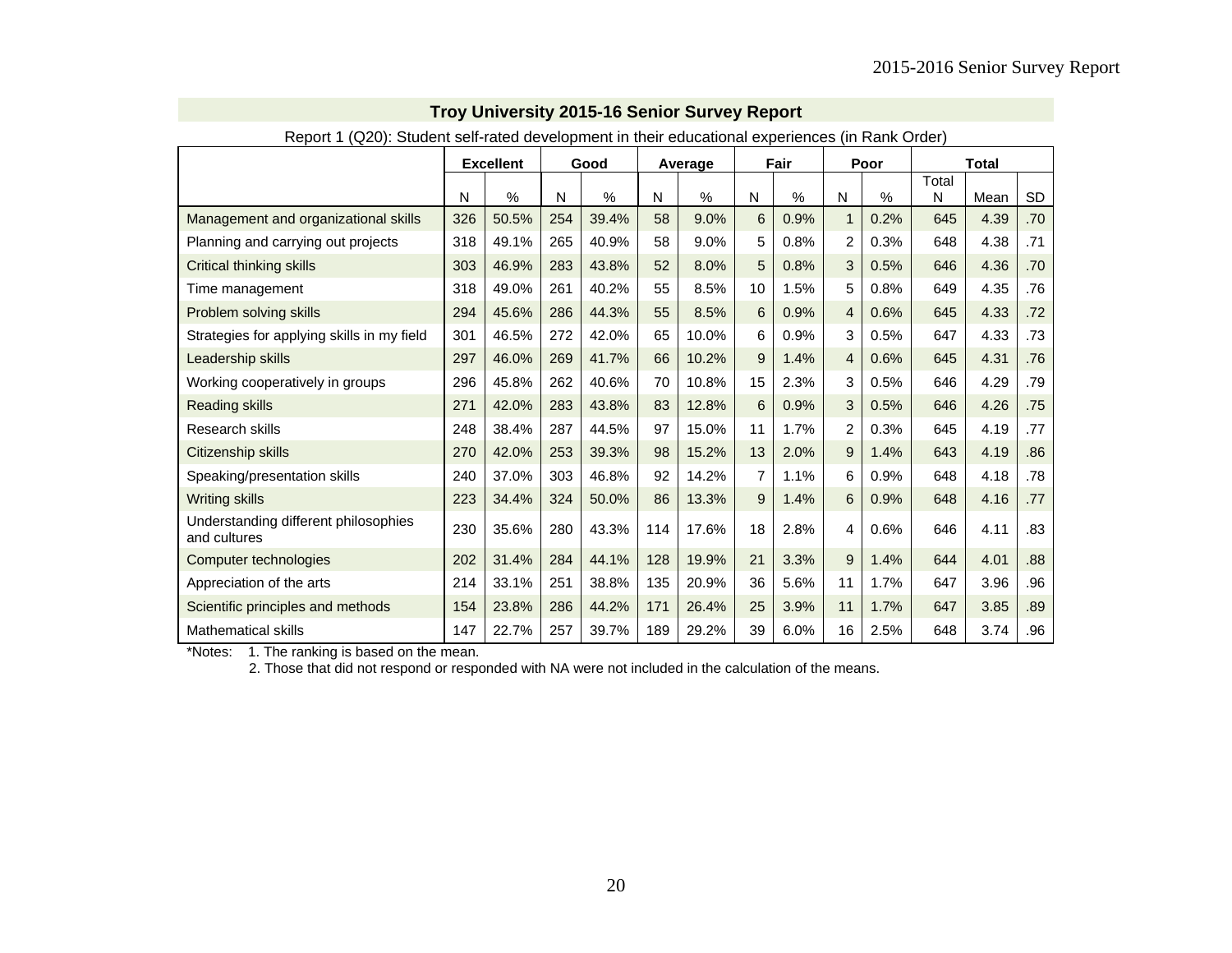| $\alpha$ , $\alpha$ , $\alpha$ , $\alpha$ , $\alpha$ , $\alpha$ , $\alpha$ , $\alpha$ , $\alpha$ , $\alpha$ , $\alpha$ , $\alpha$ , $\alpha$ , $\alpha$ , $\alpha$ , $\alpha$ , $\alpha$ , $\alpha$ , $\alpha$ , $\alpha$ , $\alpha$ , $\alpha$ , $\alpha$ , $\alpha$ , $\alpha$ , $\alpha$ , $\alpha$ , $\alpha$ , $\alpha$ , $\alpha$ , $\alpha$ , $\alpha$ |     |                  |     |       |     |         |    |      |                |               |       |              |      |
|---------------------------------------------------------------------------------------------------------------------------------------------------------------------------------------------------------------------------------------------------------------------------------------------------------------------------------------------------------------|-----|------------------|-----|-------|-----|---------|----|------|----------------|---------------|-------|--------------|------|
|                                                                                                                                                                                                                                                                                                                                                               |     | <b>Excellent</b> |     | Good  |     | Average |    | Fair |                | Poor          |       | <b>Total</b> |      |
|                                                                                                                                                                                                                                                                                                                                                               |     |                  |     |       |     |         |    |      |                |               | Total |              |      |
|                                                                                                                                                                                                                                                                                                                                                               | N   | $\%$             | N   | $\%$  | N   | $\%$    | N  | %    | N              | $\frac{0}{0}$ | N     | Mean         | SD   |
| Overall quality of your academic program                                                                                                                                                                                                                                                                                                                      | 292 | 45.8%            | 273 | 42.9% | 45  | 7.1%    | 17 | 2.7% | 10             | 1.6%          | 637   | 4.29         | .83  |
| Instruction in major courses                                                                                                                                                                                                                                                                                                                                  | 287 | 44.9%            | 272 | 42.6% | 52  | 8.1%    | 14 | 2.2% | 14             | 2.2%          | 639   | 4.26         | .87  |
| Communication between faculty and<br>students                                                                                                                                                                                                                                                                                                                 | 264 | 41.3%            | 254 | 39.7% | 73  | 11.4%   | 24 | 3.8% | 24             | 3.8%          | 639   | 4.11         | 1.00 |
| Faculty accessibility                                                                                                                                                                                                                                                                                                                                         | 256 | 40.4%            | 248 | 39.1% | 86  | 13.6%   | 31 | 4.9% | 13             | 2.1%          | 634   | 4.11         | .95  |
| Faculty's use of technologies to enhance<br>teaching                                                                                                                                                                                                                                                                                                          | 227 | 35.8%            | 279 | 44.0% | 101 | 15.9%   | 19 | 3.0% | 8              | 1.3%          | 634   | 4.10         | .86  |
| <b>Testing Center</b>                                                                                                                                                                                                                                                                                                                                         | 167 | 35.2%            | 207 | 43.6% | 81  | 17.1%   | 13 | 2.7% | $\overline{7}$ | 1.5%          | 475   | 4.08         | .87  |
| Instruction in general education courses                                                                                                                                                                                                                                                                                                                      | 208 | 34.0%            | 281 | 45.9% | 91  | 14.9%   | 17 | 2.8% | 15             | 2.5%          | 612   | 4.06         | .90  |
| Academic advising                                                                                                                                                                                                                                                                                                                                             | 263 | 41.2%            | 231 | 36.2% | 80  | 12.5%   | 35 | 5.5% | 29             | 4.5%          | 638   | 4.04         | 1.08 |
| Course availability in your major                                                                                                                                                                                                                                                                                                                             | 267 | 41.7%            | 229 | 35.8% | 77  | 12.0%   | 36 | 5.6% | 31             | 4.8%          | 640   | 4.04         | 1.09 |
| <b>Writing Center</b>                                                                                                                                                                                                                                                                                                                                         | 135 | 32.3%            | 183 | 43.8% | 82  | 19.6%   | 11 | 2.6% | 7              | 1.7%          | 418   | 4.02         | .88  |
| <b>Registration procedures</b>                                                                                                                                                                                                                                                                                                                                | 235 | 37.2%            | 258 | 40.8% | 83  | 13.1%   | 29 | 4.6% | 27             | 4.3%          | 632   | 4.02         | 1.04 |
| Center for International Programs                                                                                                                                                                                                                                                                                                                             | 89  | 28.8%            | 148 | 47.9% | 63  | 20.4%   | 4  | 1.3% | 5              | 1.6%          | 309   | 4.01         | .83  |
| <b>Natural Science Center</b>                                                                                                                                                                                                                                                                                                                                 | 96  | 28.5%            | 155 | 46.0% | 75  | 22.3%   | 8  | 2.4% | 3              | 0.9%          | 337   | 3.99         | .83  |
| <b>IMPACT/New Student Orientation Program</b>                                                                                                                                                                                                                                                                                                                 | 160 | 31.8%            | 199 | 39.6% | 99  | 19.7%   | 28 | 5.6% | 17             | 3.4%          | 503   | 3.91         | 1.02 |
| Laboratory/instructional equipment                                                                                                                                                                                                                                                                                                                            | 133 | 28.0%            | 199 | 41.9% | 103 | 21.7%   | 26 | 5.5% | 14             | 2.9%          | 475   | 3.87         | .98  |
| Computer labs                                                                                                                                                                                                                                                                                                                                                 | 157 | 30.7%            | 204 | 39.9% | 95  | 18.6%   | 32 | 6.3% | 23             | 4.5%          | 511   | 3.86         | 1.06 |
| Library                                                                                                                                                                                                                                                                                                                                                       | 182 | 32.7%            | 207 | 37.2% | 104 | 18.7%   | 36 | 6.5% | 28             | 5.0%          | 557   | 3.86         | 1.10 |

#### **Troy University 2015-2016 Senior Survey Report**  Report 2 (Q21): Student ratings on education and academic support services (in Rank Order)

\*Notes: 1. The ranking is based on the mean.

2. Those that did not respond or responded with NA were not included in the calculation of the means.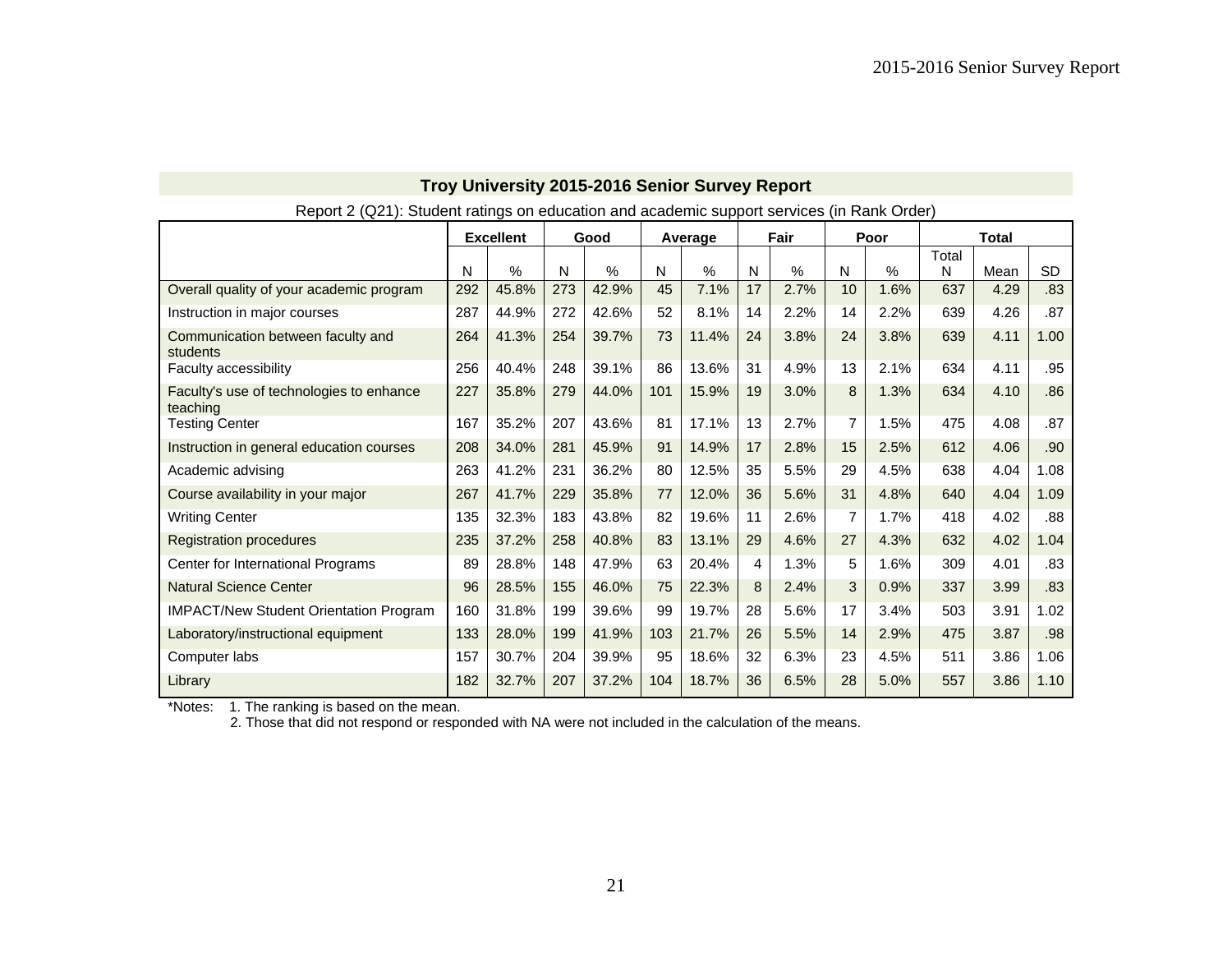| Report 3 (Q22): Student satisfaction with the offices and services of Troy University (in Rank Order) |     |                  |     |                  |           |                |                  |                     |    |                     |            |              |           |
|-------------------------------------------------------------------------------------------------------|-----|------------------|-----|------------------|-----------|----------------|------------------|---------------------|----|---------------------|------------|--------------|-----------|
|                                                                                                       |     | <b>Very</b>      |     |                  |           |                |                  |                     |    | Very                |            |              |           |
|                                                                                                       |     | <b>Satisfied</b> |     | <b>Satisfied</b> |           | <b>Neutral</b> |                  | <b>Dissatisfied</b> |    | <b>Dissatisfied</b> |            | <b>Total</b> |           |
|                                                                                                       | N   | %                | N   | $\%$             | ${\sf N}$ | $\%$           | ${\sf N}$        | %                   | N  | %                   | Total<br>N | Mean         | <b>SD</b> |
| *Blackboard System                                                                                    | 225 | 37.8%            | 224 | 37.6%            | 76        | 12.8%          | 26               | 4.4%                | 45 | 7.6%                | 596        | 3.94         | 1.17      |
| <b>Buildings and Grounds</b>                                                                          | 161 | 35.2%            | 172 | 37.6%            | 75        | 16.4%          | 18               | 3.9%                | 32 | 7.0%                | 458        | 3.90         | 1.14      |
| <b>Trojan Web Express</b>                                                                             | 215 | 35.7%            | 218 | 36.2%            | 88        | 14.6%          | 34               | 5.6%                | 48 | 8.0%                | 603        | 3.86         | 1.19      |
| <b>Admissions Office</b>                                                                              | 178 | 31.4%            | 232 | 40.9%            | 99        | 17.5%          | 15               | 2.6%                | 43 | 7.6%                | 567        | 3.86         | 1.12      |
| <b>Registrar/Records Office</b>                                                                       | 162 | 30.3%            | 205 | 38.4%            | 105       | 19.7%          | 19               | 3.6%                | 43 | 8.1%                | 534        | 3.79         | 1.15      |
| <b>Business Office</b>                                                                                | 117 | 25.5%            | 199 | 43.4%            | 96        | 21.0%          | 18               | 3.9%                | 28 | 6.1%                | 458        | 3.78         | 1.06      |
| *Educational Technology Services                                                                      | 139 | 31.9%            | 142 | 32.6%            | 104       | 23.9%          | 15               | 3.4%                | 36 | 8.3%                | 436        | 3.76         | 1.18      |
| Student organizations                                                                                 | 117 | 30.0%            | 136 | 34.9%            | 83        | 21.3%          | 28               | 7.2%                | 26 | 6.7%                | 390        | 3.74         | 1.16      |
| University Media (website, newsletters,<br>radio, TV, etc)                                            | 127 | 27.7%            | 169 | 36.8%            | 107       | 23.3%          | 30               | 6.5%                | 26 | 5.7%                | 459        | 3.74         | 1.10      |
| <b>Veteran Services</b>                                                                               | 108 | 34.1%            | 86  | 27.1%            | 81        | 25.6%          | 15               | 4.7%                | 27 | 8.5%                | 317        | 3.74         | 1.22      |
| <b>Counseling Services</b>                                                                            | 116 | 29.6%            | 131 | 33.4%            | 96        | 24.5%          | 19               | 4.8%                | 30 | 7.7%                | 392        | 3.72         | 1.16      |
| <b>Ricoh Graphics and Printing Services</b>                                                           | 72  | 27.2%            | 85  | 32.1%            | 82        | 30.9%          | 9                | 3.4%                | 17 | 6.4%                | 265        | 3.70         | 1.10      |
| Information Technology (IT) Services                                                                  | 118 | 26.8%            | 160 | 36.3%            | 102       | 23.1%          | 28               | 6.3%                | 33 | 7.5%                | 441        | 3.68         | 1.15      |
| <b>Student Support Services (SSS)</b>                                                                 | 101 | 27.4%            | 123 | 33.4%            | 97        | 26.4%          | 20               | 5.4%                | 27 | 7.3%                | 368        | 3.68         | 1.15      |
| <b>Financial Aid Services</b>                                                                         | 155 | 28.5%            | 201 | 36.9%            | 97        | 17.8%          | 41               | 7.5%                | 50 | 9.2%                | 544        | 3.68         | 1.22      |
| Safety and Security Services                                                                          | 102 | 24.5%            | 159 | 38.2%            | 97        | 23.3%          | 30               | 7.2%                | 28 | 6.7%                | 416        | 3.67         | 1.12      |
| <b>Career Services</b>                                                                                | 102 | 25.1%            | 147 | 36.2%            | 105       | 25.9%          | 23               | 5.7%                | 29 | 7.1%                | 406        | 3.67         | 1.13      |
| <b>Bookstore Services</b>                                                                             | 134 | 23.2%            | 235 | 40.7%            | 125       | 21.7%          | 43               | 7.5%                | 40 | 6.9%                | 577        | 3.66         | 1.12      |
| <b>Ricoh Mailroom and Postal Services</b>                                                             | 62  | 23.8%            | 93  | 35.6%            | 78        | 29.9%          | $\boldsymbol{8}$ | 3.1%                | 20 | 7.7%                | 261        | 3.65         | 1.11      |
| <b>Adaptive Needs Services</b>                                                                        | 61  | 22.9%            | 94  | 35.3%            | 85        | 32.0%          | 8                | 3.0%                | 18 | 6.8%                | 266        | 3.65         | 1.08      |
| <b>Athletic Programs</b>                                                                              | 70  | 23.6%            | 100 | 33.7%            | 92        | 31.0%          | 20               | 6.7%                | 15 | 5.1%                | 297        | 3.64         | 1.07      |
| Housing and Residence Life                                                                            | 53  | 18.7%            | 106 | 37.3%            | 91        | 32.0%          | 16               | 5.6%                | 18 | 6.3%                | 284        | 3.56         | 1.06      |
| <b>Student Health Services</b>                                                                        | 70  | 21.1%            | 115 | 34.6%            | 96        | 28.9%          | 24               | 7.2%                | 27 | 8.1%                | 332        | 3.53         | 1.14      |
| Recreational and Intramural Activities                                                                | 62  | 20.5%            | 109 | 36.1%            | 78        | 25.8%          | 28               | 9.3%                | 25 | 8.3%                | 302        | 3.51         | 1.16      |
| <b>Placement Service</b>                                                                              | 58  | 18.2%            | 102 | 32.0%            | 117       | 36.7%          | 16               | 5.0%                | 26 | 8.2%                | 319        | 3.47         | 1.10      |

# **Troy University 2015-2016 Senior Survey Report**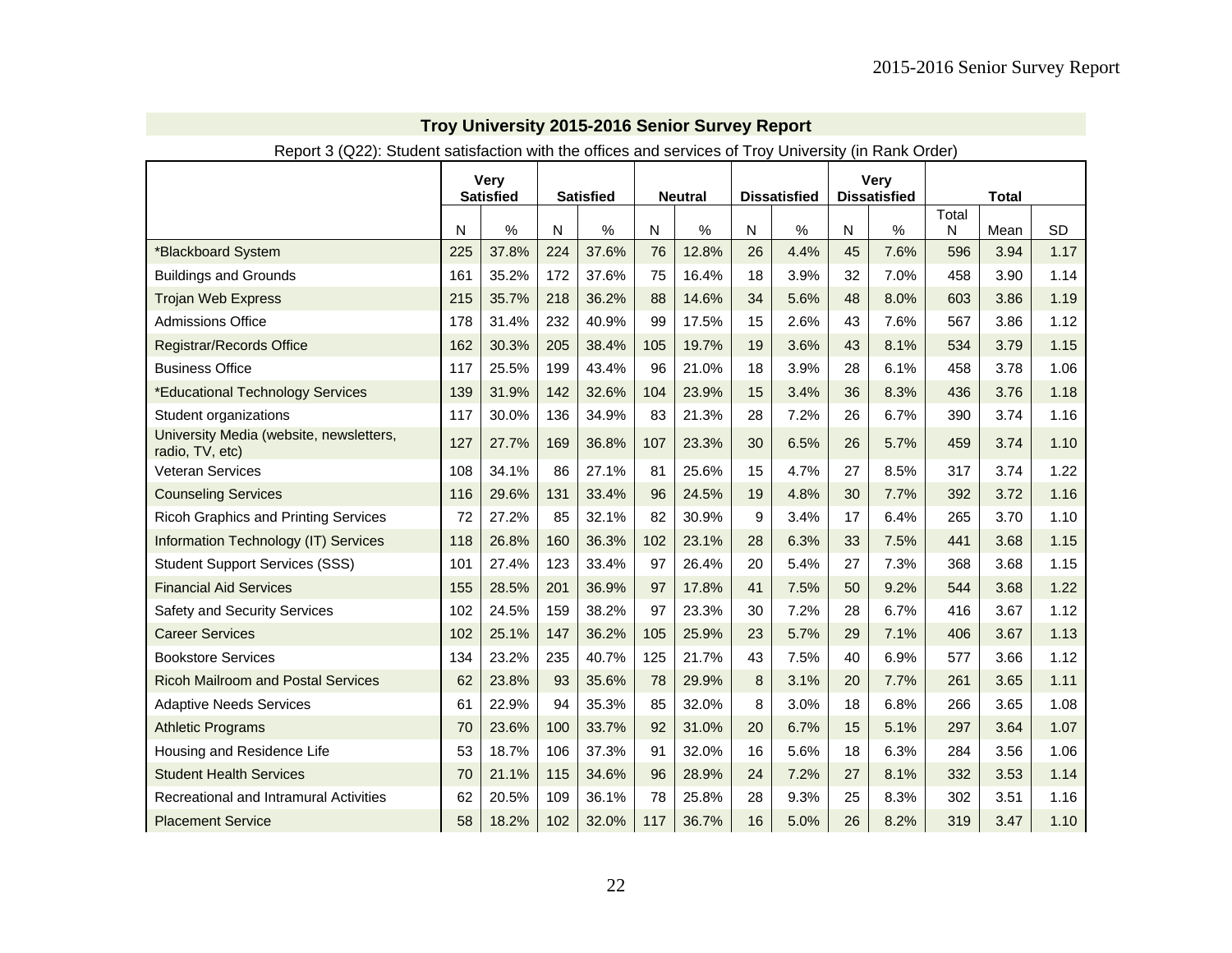| <b>Food Services</b>         | 67 | 17.9% | 120 | $32.0\%$ | 106 | 28.3% | 43 | 11.5% | 39  | 10.4%    | 375 | 3.35 | 1.20 |
|------------------------------|----|-------|-----|----------|-----|-------|----|-------|-----|----------|-----|------|------|
| <b>Trojan Fitness Center</b> | 58 | 19.2% | 91  | 30.1%    | 75  | 24.8% | 39 | 12.9% | 39  | $12.9\%$ | 302 | 3.30 | 1.28 |
| <b>Parking Facilities</b>    | 77 | 17.8% | 100 | 23.1%    | 79  | 18.2% | 66 | 15.2% | 111 | 25.6%    | 433 | 2.92 | 1.46 |

\*Notes: 1. The ranking is based on the mean.

2. Those that did not respond or responded with NA were not included in the calculation of the means.

3. Items marked with an \* are new to the 2015-2016 Survey

# **Troy University 2015-2016 Senior Survey Report**

Report 4 (Q23): Student opinions and perceptions about Troy University

|                                                                                           |     | <b>Strongly</b><br>Agree |     | Agree |     | <b>Neither Agree</b><br>nor Disagree |    | <b>Disagree</b> | <b>Disagree</b> | <b>Strongly</b> |            | Total |      |
|-------------------------------------------------------------------------------------------|-----|--------------------------|-----|-------|-----|--------------------------------------|----|-----------------|-----------------|-----------------|------------|-------|------|
|                                                                                           | N   | $\%$                     | N   | $\%$  | N.  | %                                    | N  | $\%$            | N               | $\%$            | Total<br>N | Mean  | SD.  |
| The degree program in which I enrolled is valuable for me<br>in my employment.            | 256 | 41.8%                    | 262 | 42.7% | 64  | 10.4%                                | 10 | 1.6%            | 21              | 3.4%            | 613        | 4.18  | .93  |
| My academic program was intellectually challenging and<br>stimulating.                    | 238 | 38.9%                    | 302 | 49.3% | 36  | 5.9%                                 | 14 | 2.3%            | 22              | 3.6%            | 612        | 4.18  | .91  |
| Courses in my curriculum contributed to the skills and<br>knowledge required in my field. | 241 | 39.3%                    | 293 | 47.7% | 42  | 6.8%                                 | 19 | 3.1%            | 19              | 3.1%            | 614        | 4.17  | .91  |
| The goals, objectives, and requirements for my academic<br>program were clearly defined.  | 212 | 34.5%                    | 316 | 51.5% | 41  | 6.7%                                 | 26 | 4.2%            | 19              | 3.1%            | 614        | 4.10  | .92  |
| Troy University faculty care about students as individuals.                               | 230 | 37.5%                    | 253 | 41.3% | 76  | 12.4%                                | 28 | 4.6%            | 26              | 4.2%            | 613        | 4.03  | 1.03 |
| Troy University faculty were helpful with my career plan.                                 | 210 | 34.4%                    | 235 | 38.5% | 99  | 16.2%                                | 33 | 5.4%            | 34              | 5.6%            | 611        | 3.91  | 1.10 |
| Troy University is responsive to the needs of its students.                               | 197 | 32.3%                    | 256 | 42.0% | 93  | 15.2%                                | 30 | 4.9%            | 34              | 5.6%            | 610        | 3.90  | 1.08 |
| Courses were offered frequently enough for timely<br>completion of my degree program.     | 181 | 29.6%                    | 277 | 45.3% | 68  | 11.1%                                | 56 | 9.2%            | 30              | 4.9%            | 612        | 3.85  | 1.09 |
| The intellectual caliber of students in my academic<br>program was high.                  | 148 | 24.2%                    | 291 | 47.6% | 100 | 16.4%                                | 44 | 7.2%            | 28              | 4.6%            | 611        | 3.80  | 1.03 |
| The tuition and fees I paid at Troy University were a<br>worthwhile investment.           | 158 | 25.9%                    | 258 | 42.4% | 120 | 19.7%                                | 38 | 6.2%            | 35              | 5.7%            | 609        | 3.77  | 1.08 |

\*Notes: 1. The ranking is based on the mean. 2. Those that did not respond or responded with NA were not included in the calculation of the means.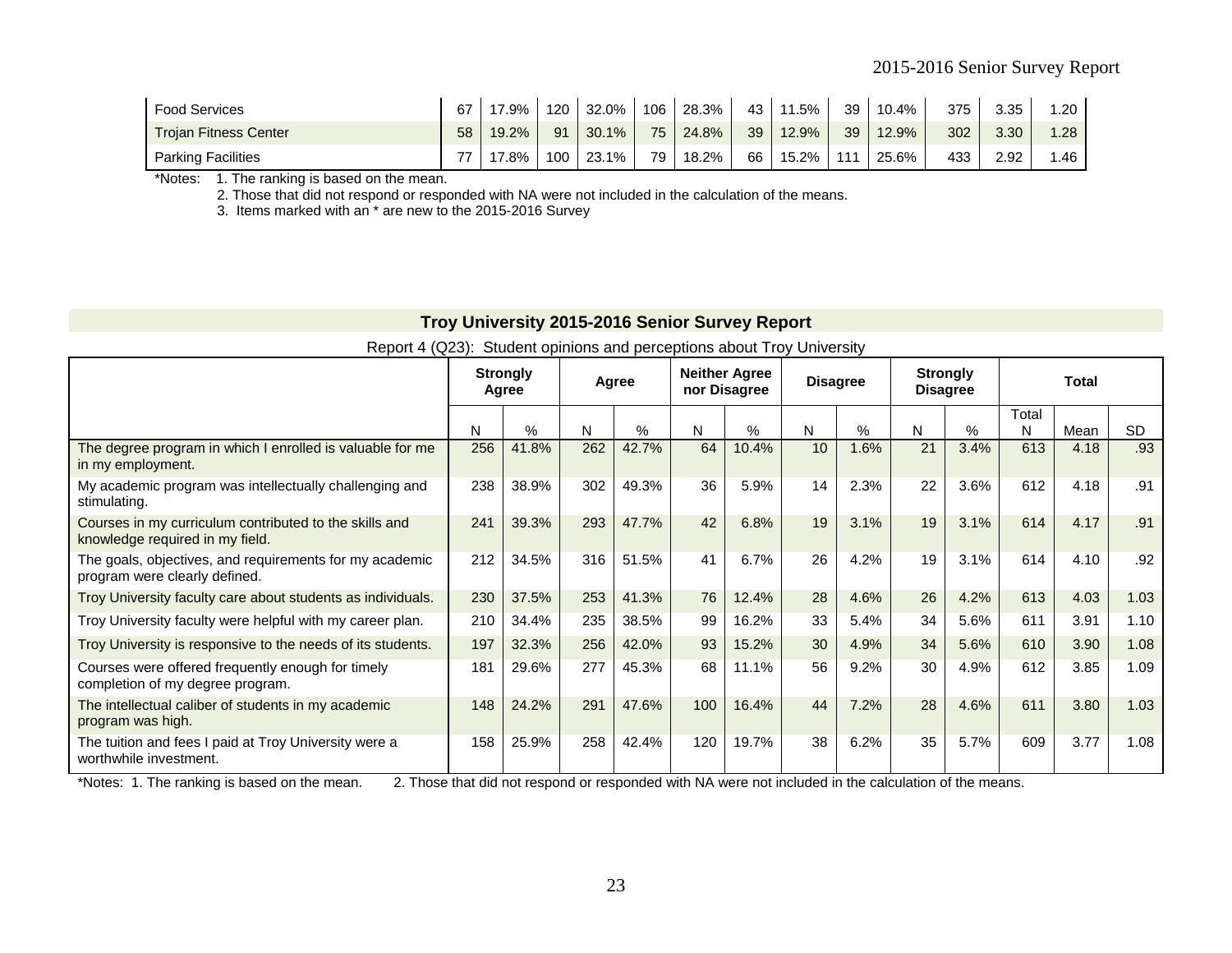#### **Troy University 2015-2016 Senior Survey Report**

|                                                                                   |     |                  |     | <u>Report J (QJT). Overall ratifies on TIOY Offive ISRY</u> |     |         |    |         |    |      |       |              |                  |
|-----------------------------------------------------------------------------------|-----|------------------|-----|-------------------------------------------------------------|-----|---------|----|---------|----|------|-------|--------------|------------------|
|                                                                                   |     | <b>Excellent</b> |     | Good                                                        |     | Average |    | Fair    |    | Poor |       | <b>Total</b> |                  |
|                                                                                   |     |                  |     |                                                             |     |         |    |         |    |      | Total |              |                  |
|                                                                                   | N   | %                | N   | $\%$                                                        | N   | $\%$    | N  | $\%$    | N  | %    | N     | Mean         | <b>SD</b>        |
| How would you rate Troy University's<br>preparation of you for employment?        | 195 | 32.0%            | 252 | 41.4%                                                       | 107 | 17.6%   | 32 | 5.3%    | 23 | 3.8% | 609   | 3.93         | 1.02             |
| How would you rate Troy University's<br>preparation of you for further education? | 236 | 38.7%            | 235 | 38.5%                                                       | 99  | 16.2%   | 25 | $4.1\%$ | 15 | 2.5% | 610   | 4.07         | .96              |
| What is your overall rating of your college<br>experiences at TROY?               | 268 | 44.2%            | 238 | 39.3%                                                       | 64  | 10.6%   | 23 | 3.8%    | 13 | 2.1% | 606   | 4.20         | .92 <sub>0</sub> |

#### Report 5 (Q31): Overall ratings on Troy University

## **Troy University 2015-2016 Senior Survey Report**

Report 6 (Q20): Student self-rated development in their educational experiences (Cross Tabulated by **Campus**)

|                       |           |              | <b>Dothan</b><br><b>Campus</b> |          | <b>Montgomery</b><br><b>Campus</b> |              | <b>Phenix City</b><br><b>Campus</b> |                | <b>Troy</b><br><b>Campus</b> |                | <b>TROY Online</b> |                | <b>Global</b><br><b>Campus</b> |
|-----------------------|-----------|--------------|--------------------------------|----------|------------------------------------|--------------|-------------------------------------|----------------|------------------------------|----------------|--------------------|----------------|--------------------------------|
|                       |           | $\mathsf{N}$ | $\frac{0}{0}$                  | N        | $\%$                               | N.           | %                                   | N              | %                            | $\mathsf{N}$   | $\frac{0}{0}$      | N              | %                              |
| Writing skills        | Excellent | 25           | 34.2%                          | 17       | 37.8%                              | 19           | 40.4%                               | 78             | 29.9%                        | 76             | 38.4%              | 8              | 34.8%                          |
|                       | Good      | 37           | 50.7%                          | 24       | 53.3%                              | 24           | 51.1%                               | 130            | 49.8%                        | 98             | 49.5%              | 10             | 43.5%                          |
|                       | Average   | 9            | 12.3%                          | 3        | 6.7%                               | 4            | 8.5%                                | 42             | 16.1%                        | 23             | 11.6%              | 5              | 21.7%                          |
|                       | Fair      |              | 1.4%                           | 1        | 2.2%                               | $\mathbf{0}$ | 0.0%                                | $\overline{7}$ | 2.7%                         | $\Omega$       | 0.0%               | 0              | 0.0%                           |
|                       | Poor      | 1            | 1.4%                           | $\Omega$ | 0.0%                               | $\mathbf{0}$ | 0.0%                                | 4              | 1.5%                         | 1              | 0.5%               | 0              | 0.0%                           |
|                       | Total     | 73           | 100.0%                         | 45       | 100.0%                             | 47           | 100.0%                              | 261            | 100.0%                       | 198            | 100.0%             | 23             | 100.0%                         |
| Speaking/presentation | Excellent | 29           | 39.7%                          | 10       | 22.2%                              | 21           | 44.7%                               | 103            | 39.5%                        | 66             | 33.3%              | 11             | 47.8%                          |
| skills                | Good      | 35           | 47.9%                          | 29       | 64.4%                              | 20           | 42.6%                               | 115            | 44.1%                        | 96             | 48.5%              | $\overline{7}$ | 30.4%                          |
|                       | Average   | 9            | 12.3%                          | 6        | 13.3%                              | 6            | 12.8%                               | 35             | 13.4%                        | 31             | 15.7%              | 5              | 21.7%                          |
|                       | Fair      | $\Omega$     | 0.0%                           | $\Omega$ | 0.0%                               | $\mathbf{0}$ | 0.0%                                | 5              | 1.9%                         | $\overline{2}$ | 1.0%               | $\Omega$       | 0.0%                           |
|                       | Poor      | $\mathbf 0$  | 0.0%                           | $\Omega$ | 0.0%                               | $\Omega$     | 0.0%                                | 3              | 1.1%                         | 3              | 1.5%               | 0              | 0.0%                           |
|                       | Total     | 73           | 100.0%                         | 45       | 100.0%                             | 47           | 100.0%                              | 261            | 100.0%                       | 198            | 100.0%             | 23             | 100.0%                         |
| Reading skills        | Excellent | 30           | 41.7%                          | 21       | 46.7%                              | 24           | 51.1%                               | 95             | 36.4%                        | 88             | 44.7%              | 13             | 56.5%                          |
|                       | Good      | 32           | 44.4%                          | 19       | 42.2%                              | 19           | 40.4%                               | 117            | 44.8%                        | 87             | 44.2%              | 8              | 34.8%                          |
|                       | Average   | 9            | 12.5%                          | 5        | 11.1%                              | 4            | 8.5%                                | 43             | 16.5%                        | 20             | 10.2%              | $\overline{2}$ | 8.7%                           |
|                       | Fair      |              | 1.4%                           | $\Omega$ | 0.0%                               | $\mathbf{0}$ | 0.0%                                | 3              | 1.1%                         | $\overline{2}$ | 1.0%               | $\Omega$       | 0.0%                           |
|                       | Poor      | $\Omega$     | 0.0%                           | $\Omega$ | 0.0%                               | $\mathbf{0}$ | 0.0%                                | 3              | 1.1%                         | $\Omega$       | 0.0%               | 0              | 0.0%                           |
|                       | Total     | 72           | 100.0%                         | 45       | 100.0%                             | 47           | 100.0%                              | 261            | 100.0%                       | 197            | 100.0%             | 23             | 100.0%                         |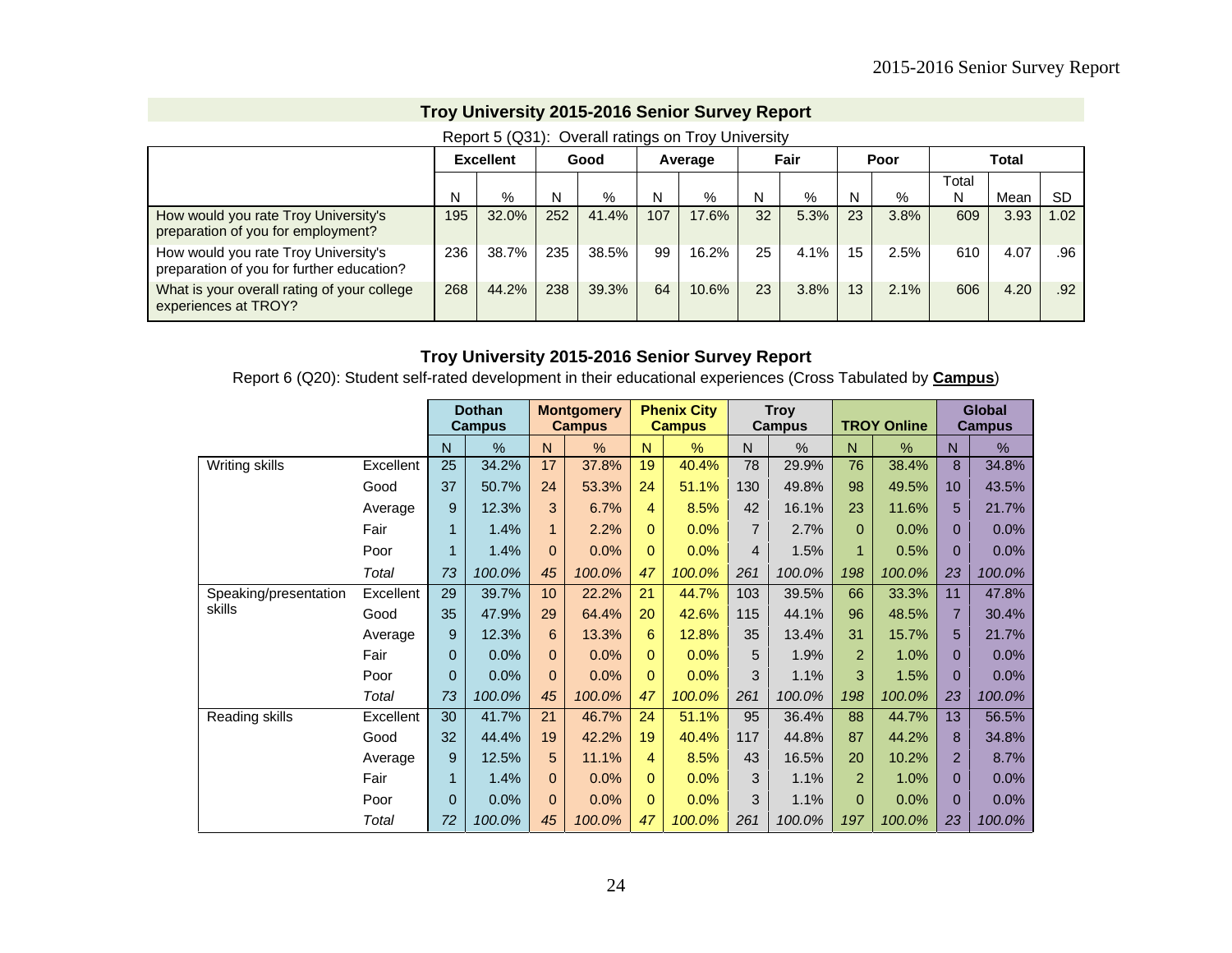| Critical thinking skills | Excellent | 33              | 45.2%  | 19              | 42.2%  | 22              | 46.8%  | 119            | 45.8%  | 98             | 49.7%  | 12             | 52.2%  |
|--------------------------|-----------|-----------------|--------|-----------------|--------|-----------------|--------|----------------|--------|----------------|--------|----------------|--------|
|                          | Good      | 34              | 46.6%  | 22              | 48.9%  | 22              | 46.8%  | 110            | 42.3%  | 84             | 42.6%  | 10             | 43.5%  |
|                          | Average   | 6               | 8.2%   | $\overline{4}$  | 8.9%   | 3               | 6.4%   | 25             | 9.6%   | 13             | 6.6%   | $\overline{1}$ | 4.3%   |
|                          | Fair      | 0               | 0.0%   | $\overline{0}$  | 0.0%   | $\mathbf 0$     | 0.0%   | 3              | 1.2%   | $\overline{2}$ | 1.0%   | $\mathbf{0}$   | 0.0%   |
|                          | Poor      | $\overline{0}$  | 0.0%   | $\mathbf{0}$    | 0.0%   | $\Omega$        | 0.0%   | 3              | 1.2%   | $\overline{0}$ | 0.0%   | $\Omega$       | 0.0%   |
|                          | Total     | 73              | 100.0% | 45              | 100.0% | 47              | 100.0% | 260            | 100.0% | 197            | 100.0% | 23             | 100.0% |
| Problem solving skills   | Excellent | 33              | 45.8%  | 19              | 42.2%  | 21              | 44.7%  | 114            | 43.8%  | 96             | 48.7%  | 11             | 47.8%  |
|                          | Good      | 29              | 40.3%  | 23              | 51.1%  | 23              | 48.9%  | 114            | 43.8%  | 85             | 43.1%  | 11             | 47.8%  |
|                          | Average   | 10              | 13.9%  | 3               | 6.7%   | 3               | 6.4%   | 25             | 9.6%   | 13             | 6.6%   | $\mathbf{1}$   | 4.3%   |
|                          | Fair      | 0               | 0.0%   | $\mathbf 0$     | 0.0%   | $\mathbf{0}$    | 0.0%   | 3              | 1.2%   | 3              | 1.5%   | $\overline{0}$ | 0.0%   |
|                          | Poor      | $\overline{0}$  | 0.0%   | $\overline{0}$  | 0.0%   | $\overline{0}$  | 0.0%   | $\overline{4}$ | 1.5%   | $\overline{0}$ | 0.0%   | $\Omega$       | 0.0%   |
|                          | Total     | 72              | 100.0% | 45              | 100.0% | 47              | 100.0% | 260            | 100.0% | 197            | 100.0% | 23             | 100.0% |
| Mathematical skills      | Excellent | 19              | 26.0%  | $\overline{12}$ | 26.7%  | 15              | 31.9%  | 62             | 23.8%  | 32             | 16.1%  | $\overline{7}$ | 30.4%  |
|                          | Good      | 34              | 46.6%  | 19              | 42.2%  | 20              | 42.6%  | 93             | 35.8%  | 83             | 41.7%  | $\overline{7}$ | 30.4%  |
|                          | Average   | 17              | 23.3%  | 13              | 28.9%  | 12              | 25.5%  | 77             | 29.6%  | 62             | 31.2%  | 8              | 34.8%  |
|                          | Fair      | 3               | 4.1%   | $\mathbf{1}$    | 2.2%   | $\mathbf{0}$    | 0.0%   | 18             | 6.9%   | 16             | 8.0%   | $\mathbf{1}$   | 4.3%   |
|                          | Poor      | $\overline{0}$  | 0.0%   | $\overline{0}$  | 0.0%   | $\overline{0}$  | 0.0%   | 10             | 3.8%   | 6              | 3.0%   | $\overline{0}$ | 0.0%   |
|                          | Total     | 73              | 100.0% | 45              | 100.0% | 47              | 100.0% | 260            | 100.0% | 199            | 100.0% | 23             | 100.0% |
| Computer                 | Excellent | $\overline{26}$ | 36.6%  | 13              | 28.9%  | 19              | 41.3%  | 66             | 25.4%  | 70             | 35.2%  | 8              | 36.4%  |
| technologies             | Good      | 26              | 36.6%  | 23              | 51.1%  | 21              | 45.7%  | 114            | 43.8%  | 88             | 44.2%  | 11             | 50.0%  |
|                          | Average   | 16              | 22.5%  | $\overline{7}$  | 15.6%  | $6\phantom{1}6$ | 13.0%  | 59             | 22.7%  | 37             | 18.6%  | 3              | 13.6%  |
|                          | Fair      | $\mathbf{1}$    | 1.4%   | $\overline{a}$  | 4.4%   | $\mathbf 0$     | 0.0%   | 14             | 5.4%   | $\overline{4}$ | 2.0%   | $\Omega$       | 0.0%   |
|                          | Poor      | $\overline{c}$  | 2.8%   | $\overline{0}$  | 0.0%   | $\mathbf 0$     | 0.0%   | $\overline{7}$ | 2.7%   | $\overline{0}$ | 0.0%   | $\overline{0}$ | 0.0%   |
|                          | Total     | 71              | 100.0% | 45              | 100.0% | 46              | 100.0% | 260            | 100.0% | 199            | 100.0% | 22             | 100.0% |
| <b>Research skills</b>   | Excellent | $\overline{27}$ | 37.5%  | 17              | 37.8%  | $\overline{21}$ | 44.7%  | 82             | 31.5%  | 89             | 45.2%  | 12             | 52.2%  |
|                          | Good      | 32              | 44.4%  | 26              | 57.8%  | 21              | 44.7%  | 121            | 46.5%  | 76             | 38.6%  | 10             | 43.5%  |
|                          | Average   | 12              | 16.7%  | $\overline{2}$  | 4.4%   | 5               | 10.6%  | 49             | 18.8%  | 28             | 14.2%  | $\overline{1}$ | 4.3%   |
|                          | Fair      | $\mathbf{1}$    | 1.4%   | $\Omega$        | 0.0%   | $\overline{0}$  | 0.0%   | 6              | 2.3%   | $\overline{4}$ | 2.0%   | $\Omega$       | 0.0%   |
|                          | Poor      | $\overline{0}$  | 0.0%   | $\mathbf 0$     | 0.0%   | $\mathbf 0$     | 0.0%   | $\overline{2}$ | 0.8%   | $\overline{0}$ | 0.0%   | $\mathbf{0}$   | 0.0%   |
|                          | Total     | 72              | 100.0% | 45              | 100.0% | 47              | 100.0% | 260            | 100.0% | 197            | 100.0% | 23             | 100.0% |
| Scientific principles    | Excellent | 21              | 28.8%  | 8               | 17.8%  | 13              | 27.7%  | 51             | 19.6%  | 52             | 26.3%  | 9              | 39.1%  |
| and methods              | Good      | 31              | 42.5%  | 21              | 46.7%  | 25              | 53.2%  | 104            | 40.0%  | 95             | 48.0%  | 9              | 39.1%  |
|                          | Average   | 19              | 26.0%  | 13              | 28.9%  | 8               | 17.0%  | 83             | 31.9%  | 44             | 22.2%  | $\overline{4}$ | 17.4%  |
|                          | Fair      | $\overline{2}$  | 2.7%   | $\overline{2}$  | 4.4%   | $\mathbf{1}$    | 2.1%   | 16             | 6.2%   | 3              | 1.5%   | $\mathbf{1}$   | 4.3%   |
|                          | Poor      | $\overline{0}$  | 0.0%   | $\mathbf{1}$    | 2.2%   | $\overline{0}$  | 0.0%   | 6              | 2.3%   | 4              | 2.0%   | $\overline{0}$ | 0.0%   |
|                          | Total     | 73              | 100.0% | 45              | 100.0% | 47              | 100.0% | 260            | 100.0% | 198            | 100.0% | 23             | 100.0% |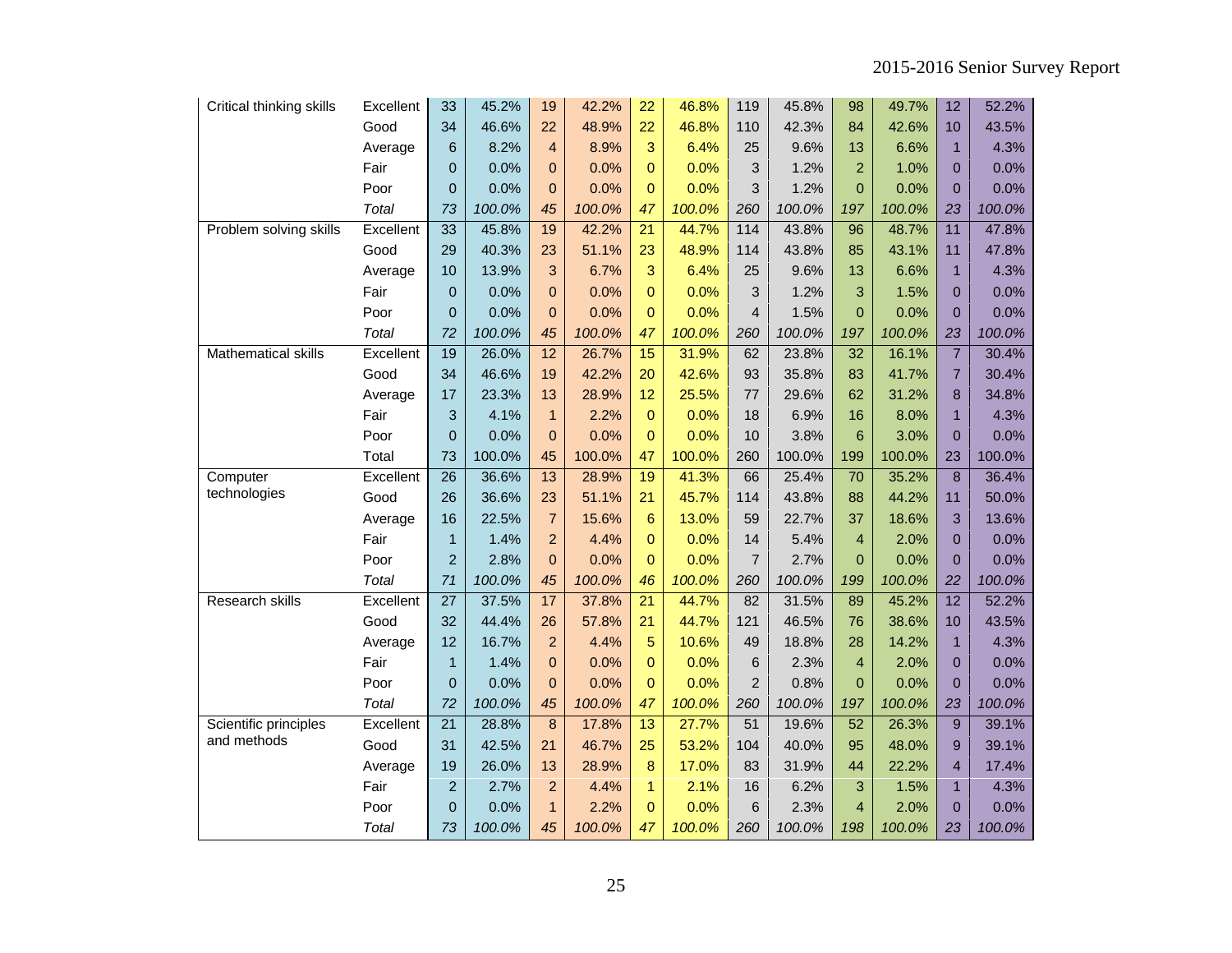| Understanding          | Excellent | 21              | 29.2%  | 12                      | 26.7%  | 21             | 44.7%  | 92             | 35.2%  | 74             | 37.4%  | 10             | 45.5%  |
|------------------------|-----------|-----------------|--------|-------------------------|--------|----------------|--------|----------------|--------|----------------|--------|----------------|--------|
| different philosophies | Good      | 34              | 47.2%  | 25                      | 55.6%  | 21             | 44.7%  | 98             | 37.5%  | 92             | 46.5%  | 9              | 40.9%  |
| and cultures           | Average   | 15              | 20.8%  | 5                       | 11.1%  | 4              | 8.5%   | 59             | 22.6%  | 28             | 14.1%  | 3              | 13.6%  |
|                        | Fair      | $\overline{c}$  | 2.8%   | 3                       | 6.7%   | 1              | 2.1%   | 8              | 3.1%   | $\overline{4}$ | 2.0%   | $\overline{0}$ | 0.0%   |
|                        | Poor      | 0               | 0.0%   | $\Omega$                | 0.0%   | $\mathbf 0$    | 0.0%   | $\overline{4}$ | 1.5%   | 0              | 0.0%   | $\Omega$       | 0.0%   |
|                        | Total     | 72              | 100.0% | 45                      | 100.0% | 47             | 100.0% | 261            | 100.0% | 198            | 100.0% | 22             | 100.0% |
| Appreciation of the    | Excellent | $\overline{24}$ | 32.9%  | 14                      | 31.1%  | 20             | 42.6%  | 82             | 31.5%  | 65             | 32.8%  | 9              | 39.1%  |
| arts                   | Good      | 30              | 41.1%  | 19                      | 42.2%  | 21             | 44.7%  | 88             | 33.8%  | 82             | 41.4%  | 10             | 43.5%  |
|                        | Average   | 17              | 23.3%  | 8                       | 17.8%  | 5              | 10.6%  | 65             | 25.0%  | 37             | 18.7%  | 3              | 13.0%  |
|                        | Fair      | $\overline{c}$  | 2.7%   | $\overline{\mathbf{4}}$ | 8.9%   | $\mathbf{1}$   | 2.1%   | 17             | 6.5%   | 11             | 5.6%   | $\mathbf{1}$   | 4.3%   |
|                        | Poor      | 0               | 0.0%   | $\overline{0}$          | 0.0%   | $\mathbf 0$    | 0.0%   | 8              | 3.1%   | 3              | 1.5%   | $\Omega$       | 0.0%   |
|                        | Total     | 73              | 100.0% | 45                      | 100.0% | 47             | 100.0% | 260            | 100.0% | 198            | 100.0% | 23             | 100.0% |
| Leadership skills      | Excellent | 33              | 46.5%  | 18                      | 40.0%  | 28             | 59.6%  | 108            | 41.4%  | 95             | 48.2%  | 15             | 65.2%  |
|                        | Good      | 31              | 43.7%  | 25                      | 55.6%  | 17             | 36.2%  | 110            | 42.1%  | 78             | 39.6%  | $\overline{7}$ | 30.4%  |
|                        | Average   | 5               | 7.0%   | $\overline{2}$          | 4.4%   | $\overline{a}$ | 4.3%   | 38             | 14.6%  | 18             | 9.1%   | $\overline{1}$ | 4.3%   |
|                        | Fair      | $\mathbf{1}$    | 1.4%   | $\Omega$                | 0.0%   | $\Omega$       | 0.0%   | 3              | 1.1%   | 5              | 2.5%   | $\overline{0}$ | 0.0%   |
|                        | Poor      | 1               | 1.4%   | $\overline{0}$          | 0.0%   | $\mathbf 0$    | 0.0%   | $\overline{2}$ | 0.8%   | $\overline{1}$ | 0.5%   | $\Omega$       | 0.0%   |
|                        | Total     | 71              | 100.0% | 45                      | 100.0% | 47             | 100.0% | 261            | 100.0% | 197            | 100.0% | 23             | 100.0% |
| Management and         | Excellent | 40              | 54.8%  | 20                      | 44.4%  | 25             | 55.6%  | 128            | 49.2%  | 100            | 50.5%  | 13             | 56.5%  |
| organizational skills  | Good      | 25              | 34.2%  | 20                      | 44.4%  | 17             | 37.8%  | 101            | 38.8%  | 81             | 40.9%  | 9              | 39.1%  |
|                        | Average   | 8               | 11.0%  | 5                       | 11.1%  | 3              | 6.7%   | 25             | 9.6%   | 16             | 8.1%   | $\mathbf{1}$   | 4.3%   |
|                        | Fair      | $\overline{0}$  | 0.0%   | $\overline{0}$          | 0.0%   | $\mathbf{0}$   | 0.0%   | 5              | 1.9%   | $\overline{1}$ | 0.5%   | $\overline{0}$ | 0.0%   |
|                        | Poor      | 0               | 0.0%   | $\overline{0}$          | 0.0%   | $\mathbf{0}$   | 0.0%   | $\mathbf{1}$   | 0.4%   | 0              | 0.0%   | $\overline{0}$ | 0.0%   |
|                        | Total     | 73              | 100.0% | 45                      | 100.0% | 45             | 100.0% | 260            | 100.0% | 198            | 100.0% | 23             | 100.0% |
| Time management        | Excellent | 33              | 45.2%  | 22                      | 48.9%  | 26             | 55.3%  | 121            | 46.4%  | 108            | 54.3%  | 8              | 34.8%  |
|                        | Good      | 27              | 37.0%  | 20                      | 44.4%  | 18             | 38.3%  | 109            | 41.8%  | 74             | 37.2%  | 12             | 52.2%  |
|                        | Average   | 12              | 16.4%  | 3                       | 6.7%   | $\overline{2}$ | 4.3%   | 22             | 8.4%   | 13             | 6.5%   | 3              | 13.0%  |
|                        | Fair      | $\mathbf{1}$    | 1.4%   | $\overline{0}$          | 0.0%   | $\mathbf{1}$   | 2.1%   | 5              | 1.9%   | 3              | 1.5%   | $\overline{0}$ | 0.0%   |
|                        | Poor      | $\overline{0}$  | 0.0%   | $\overline{0}$          | 0.0%   | $\pmb{0}$      | 0.0%   | $\overline{4}$ | 1.5%   | $\mathbf{1}$   | 0.5%   | $\overline{0}$ | 0.0%   |
|                        | Total     | 73              | 100.0% | 45                      | 100.0% | 47             | 100.0% | 261            | 100.0% | 199            | 100.0% | 23             | 100.0% |
| Working cooperatively  | Excellent | 33              | 46.5%  | 22                      | 48.9%  | 30             | 63.8%  | 113            | 43.3%  | 85             | 42.9%  | 12             | 52.2%  |
| in groups              | Good      | 30              | 42.3%  | 20                      | 44.4%  | 14             | 29.8%  | 114            | 43.7%  | 75             | 37.9%  | 9              | 39.1%  |
|                        | Average   | 8               | 11.3%  | 3                       | 6.7%   | 3              | 6.4%   | 25             | 9.6%   | 30             | 15.2%  | $\mathbf{1}$   | 4.3%   |
|                        | Fair      | 0               | 0.0%   | $\overline{0}$          | 0.0%   | $\overline{0}$ | 0.0%   | $\overline{7}$ | 2.7%   | 8              | 4.0%   | $\overline{0}$ | 0.0%   |
|                        | Poor      | 0               | 0.0%   | $\overline{0}$          | 0.0%   | $\mathbf 0$    | 0.0%   | $\overline{2}$ | 0.8%   | 0              | 0.0%   | $\mathbf{1}$   | 4.3%   |
|                        | Total     | 71              | 100.0% | 45                      | 100.0% | 47             | 100.0% | 261            | 100.0% | 198            | 100.0% | 23             | 100.0% |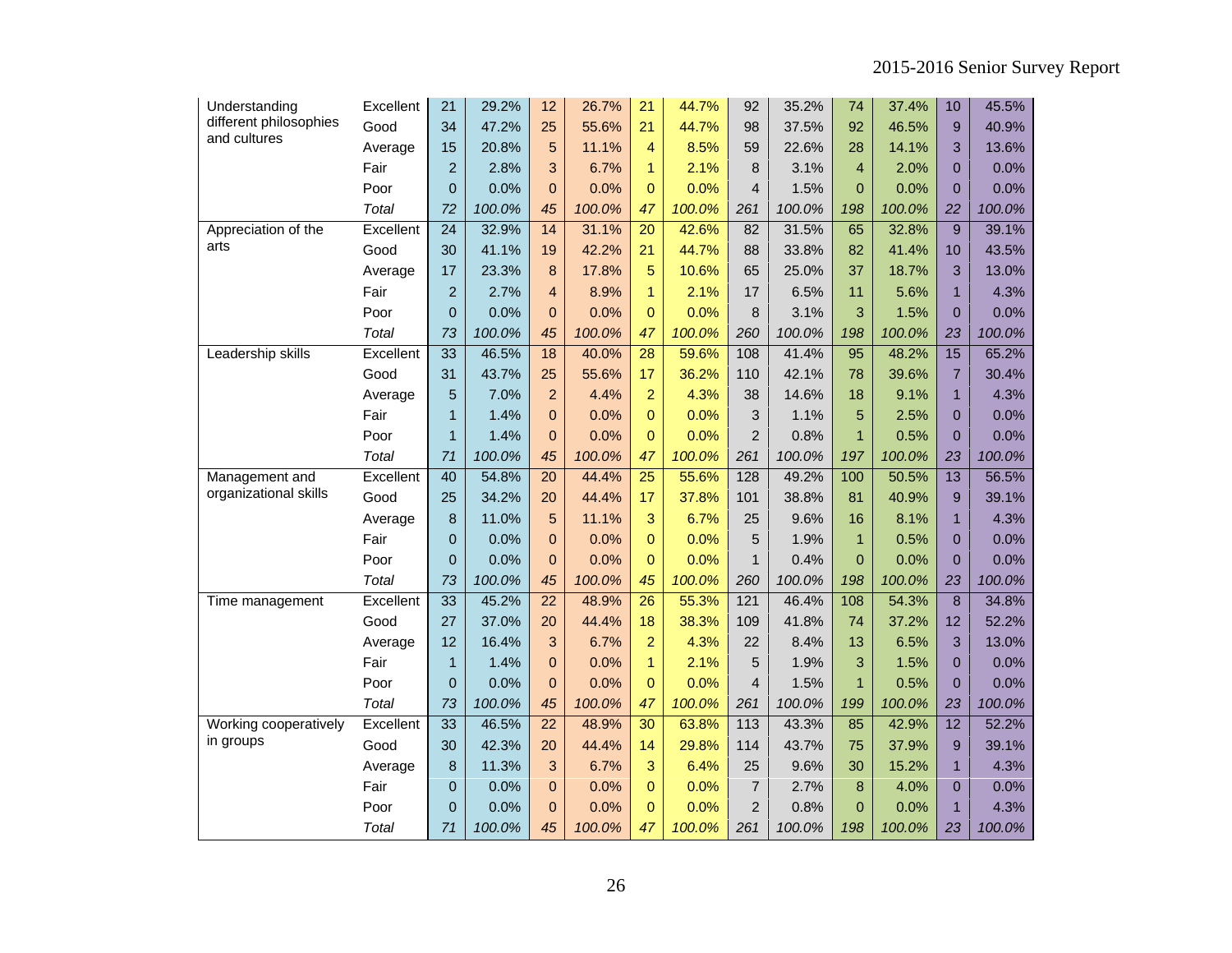| Planning and carrying   | Excellent | 40       | 54.8%  | 20             | 44.4%  | 29             | 61.7%  | 119 | 45.6%  | 101            | 51.0%  | 9              | 39.1%   |
|-------------------------|-----------|----------|--------|----------------|--------|----------------|--------|-----|--------|----------------|--------|----------------|---------|
| out projects            | Good      | 25       | 34.2%  | 22             | 48.9%  | 16             | 34.0%  | 114 | 43.7%  | 73             | 36.9%  | 14             | 60.9%   |
|                         | Average   | 8        | 11.0%  | 3              | 6.7%   | $\overline{2}$ | 4.3%   | 23  | 8.8%   | 22             | 11.1%  | $\Omega$       | 0.0%    |
|                         | Fair      | $\Omega$ | 0.0%   | $\overline{0}$ | 0.0%   | $\Omega$       | 0.0%   | 3   | 1.1%   | $\overline{2}$ | 1.0%   | $\Omega$       | 0.0%    |
|                         | Poor      | $\Omega$ | 0.0%   | $\Omega$       | 0.0%   | $\mathbf{0}$   | 0.0%   | 2   | 0.8%   | $\Omega$       | 0.0%   | $\Omega$       | $0.0\%$ |
|                         | Total     | 73       | 100.0% | 45             | 100.0% | 47             | 100.0% | 261 | 100.0% | 198            | 100.0% | 23             | 100.0%  |
| Citizenship skills      | Excellent | 29       | 40.3%  | 18             | 42.9%  | 26             | 55.3%  | 91  | 34.9%  | 90             | 45.7%  | 15             | 65.2%   |
|                         | Good      | 33       | 45.8%  | 18             | 42.9%  | 18             | 38.3%  | 108 | 41.4%  | 70             | 35.5%  | 6              | 26.1%   |
|                         | Average   | 9        | 12.5%  | 6              | 14.3%  | 3              | 6.4%   | 47  | 18.0%  | 31             | 15.7%  | $\overline{2}$ | 8.7%    |
|                         | Fair      |          | 1.4%   | $\Omega$       | 0.0%   | $\Omega$       | 0.0%   | 9   | 3.4%   | 3              | 1.5%   | $\Omega$       | 0.0%    |
|                         | Poor      | $\Omega$ | 0.0%   | $\Omega$       | 0.0%   | $\Omega$       | 0.0%   | 6   | 2.3%   | 3              | 1.5%   | $\Omega$       | 0.0%    |
|                         | Total     | 72       | 100.0% | 42             | 100.0% | 47             | 100.0% | 261 | 100.0% | 197            | 100.0% | 23             | 100.0%  |
| Strategies for applying | Excellent | 32       | 43.8%  | 16             | 35.6%  | 23             | 50.0%  | 127 | 48.7%  | 90             | 45.5%  | 12             | 52.2%   |
| skills in my field      | Good      | 33       | 45.2%  | 25             | 55.6%  | 21             | 45.7%  | 105 | 40.2%  | 78             | 39.4%  | 10             | 43.5%   |
|                         | Average   | 5        | 6.8%   | 4              | 8.9%   | $\overline{2}$ | 4.3%   | 23  | 8.8%   | 30             | 15.2%  | 1              | 4.3%    |
|                         | Fair      | 3        | 4.1%   | $\Omega$       | 0.0%   | $\Omega$       | 0.0%   | 3   | 1.1%   | $\Omega$       | 0.0%   | $\Omega$       | 0.0%    |
|                         | Poor      | $\Omega$ | 0.0%   | $\Omega$       | 0.0%   | $\Omega$       | 0.0%   | 3   | 1.1%   | 0              | 0.0%   | $\Omega$       | 0.0%    |
|                         | Total     | 73       | 100.0% | 45             | 100.0% | 46             | 100.0% | 261 | 100.0% | 198            | 100.0% | 23             | 100.0%  |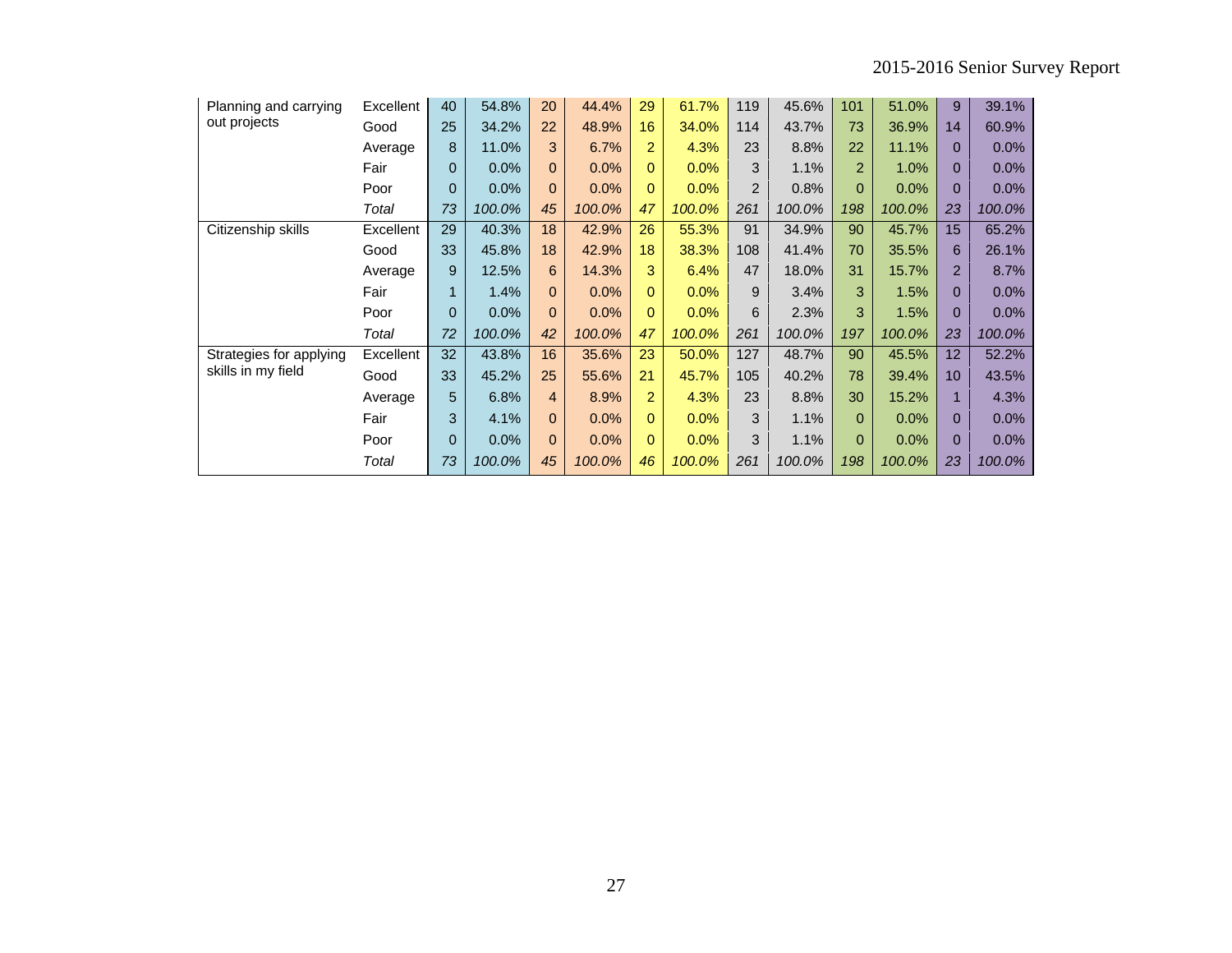|  | Troy University 2015-2016 Senior Survey Report |  |
|--|------------------------------------------------|--|
|--|------------------------------------------------|--|

Report 7 (Q21): Student ratings on education and academic support services (Cross Tabulated by **Campus**)

|                         |           |                | <b>Dothan</b><br><b>Campus</b> |                         | <b>Montgomery</b><br><b>Campus</b> |                 | <b>Phenix City</b><br><b>Campus</b> |                | <b>Troy</b><br><b>Campus</b> |                         | <b>TROY Online</b> |                 | <b>Global</b><br><b>Campus</b> |
|-------------------------|-----------|----------------|--------------------------------|-------------------------|------------------------------------|-----------------|-------------------------------------|----------------|------------------------------|-------------------------|--------------------|-----------------|--------------------------------|
|                         |           | N              | $\frac{1}{2}$                  | $\overline{\mathsf{N}}$ | %                                  | $\overline{N}$  | $\frac{9}{6}$                       | $\overline{N}$ | $\%$                         | $\overline{\mathsf{N}}$ | $\%$               | N               | $\frac{1}{2}$                  |
| Overall quality of your | Excellent | 32             | 44.4%                          | 12                      | 27.9%                              | 26              | 56.5%                               | 109            | 42.4%                        | 98                      | 50.3%              | 15              | 65.2%                          |
| academic program        | Good      | 30             | 41.7%                          | 26                      | 60.5%                              | 18              | 39.1%                               | 112            | 43.6%                        | 81                      | 41.5%              | 6               | 26.1%                          |
|                         | Average   | $\overline{4}$ | 5.6%                           | 3                       | 7.0%                               | $\overline{2}$  | 4.3%                                | 24             | 9.3%                         | 11                      | 5.6%               | $\mathbf{0}$    | 0.0%                           |
|                         | Fair      | 4              | 5.6%                           | $\overline{2}$          | 4.7%                               | $\Omega$        | 0.0%                                | $\overline{7}$ | 2.7%                         | 3                       | 1.5%               | $\mathbf{1}$    | 4.3%                           |
|                         | Poor      | $\overline{c}$ | 2.8%                           | $\pmb{0}$               | 0.0%                               | $\mathbf{0}$    | 0.0%                                | 5              | 1.9%                         | $\overline{2}$          | 1.0%               | $\overline{1}$  | 4.3%                           |
|                         | Total     | 72             | 100.0%                         | 43                      | 100.0%                             | 46              | 100.0%                              | 257            | 100.0%                       | 195                     | 100.0%             | 23              | 100.0%                         |
| Academic advising       | Excellent | 34             | 47.2%                          | 10                      | 22.7%                              | $\overline{27}$ | 57.4%                               | 96             | 37.4%                        | 84                      | 43.3%              | $\overline{12}$ | 52.2%                          |
|                         | Good      | 27             | 37.5%                          | 16                      | 36.4%                              | 15              | 31.9%                               | 98             | 38.1%                        | 70                      | 36.1%              | 5               | 21.7%                          |
|                         | Average   | $\overline{7}$ | 9.7%                           | 11                      | 25.0%                              | $\overline{2}$  | 4.3%                                | 34             | 13.2%                        | 23                      | 11.9%              | $\overline{2}$  | 8.7%                           |
|                         | Fair      | 3              | 4.2%                           | $\overline{4}$          | 9.1%                               | $\overline{2}$  | 4.3%                                | 15             | 5.8%                         | 9                       | 4.6%               | $\overline{2}$  | 8.7%                           |
|                         | Poor      | $\mathbf{1}$   | 1.4%                           | 3                       | 6.8%                               | $\mathbf{1}$    | 2.1%                                | 14             | 5.4%                         | 8                       | 4.1%               | $\overline{2}$  | 8.7%                           |
|                         | Total     | 72             | 100.0%                         | 44                      | 100.0%                             | 47              | 100.0%                              | 257            | 100.0%                       | 194                     | 100.0%             | 23              | 100.0%                         |
| Faculty accessibility   | Excellent | 35             | 48.6%                          | 15                      | 34.1%                              | $\overline{24}$ | 51.1%                               | 92             | 36.1%                        | 79                      | 40.9%              | 11              | 50.0%                          |
|                         | Good      | 28             | 38.9%                          | 16                      | 36.4%                              | 17              | 36.2%                               | 102            | 40.0%                        | 79                      | 40.9%              | 5               | 22.7%                          |
|                         | Average   | 5              | 6.9%                           | 11                      | 25.0%                              | 4               | 8.5%                                | 36             | 14.1%                        | 26                      | 13.5%              | $\overline{4}$  | 18.2%                          |
|                         | Fair      | $\overline{4}$ | 5.6%                           | $\overline{2}$          | 4.5%                               | $\mathbf{1}$    | 2.1%                                | 17             | 6.7%                         | 6                       | 3.1%               | $\mathbf{1}$    | 4.5%                           |
|                         | Poor      | $\overline{0}$ | 0.0%                           | $\Omega$                | 0.0%                               | $\mathbf{1}$    | 2.1%                                | 8              | 3.1%                         | 3                       | 1.6%               | $\overline{1}$  | 4.5%                           |
|                         | Total     | 72             | 100.0%                         | 44                      | 100.0%                             | 47              | 100.0%                              | 255            | 100.0%                       | 193                     | 100.0%             | 22              | 100.0%                         |
| Instruction in major    | Excellent | 35             | 49.3%                          | 13                      | 29.5%                              | $\overline{27}$ | 57.4%                               | 107            | 41.6%                        | 93                      | 47.4%              | 12              | 52.2%                          |
| courses                 | Good      | 27             | 38.0%                          | 20                      | 45.5%                              | 17              | 36.2%                               | 118            | 45.9%                        | 81                      | 41.3%              | 8               | 34.8%                          |
|                         | Average   | 6              | 8.5%                           | 8                       | 18.2%                              | 3               | 6.4%                                | 17             | 6.6%                         | 17                      | 8.7%               | $\overline{1}$  | 4.3%                           |
|                         | Fair      | $\overline{c}$ | 2.8%                           | $\overline{a}$          | 4.5%                               | $\Omega$        | 0.0%                                | 6              | 2.3%                         | $\overline{2}$          | 1.0%               | $\overline{2}$  | 8.7%                           |
|                         | Poor      | $\mathbf{1}$   | 1.4%                           | $\mathbf{1}$            | 2.3%                               | $\Omega$        | 0.0%                                | 9              | 3.5%                         | 3                       | 1.5%               | $\mathbf{0}$    | 0.0%                           |
|                         | Total     | 71             | 100.0%                         | 44                      | 100.0%                             | 47              | 100.0%                              | 257            | 100.0%                       | 196                     | 100.0%             | 23              | 100.0%                         |
| Instruction in general  | Excellent | 30             | 42.9%                          | 9                       | 23.7%                              | 23              | 50.0%                               | 55             | 21.8%                        | 78                      | 42.6%              | 13              | 59.1%                          |
| education courses       | Good      | 28             | 40.0%                          | 21                      | 55.3%                              | 21              | 45.7%                               | 120            | 47.6%                        | 83                      | 45.4%              | $\overline{7}$  | 31.8%                          |
|                         | Average   | $9\,$          | 12.9%                          | $6\phantom{1}6$         | 15.8%                              | $\overline{2}$  | 4.3%                                | 53             | 21.0%                        | 19                      | 10.4%              | $\overline{2}$  | 9.1%                           |
|                         | Fair      | $\mathbf{1}$   | 1.4%                           | $\overline{2}$          | 5.3%                               | $\Omega$        | 0.0%                                | 13             | 5.2%                         | $\mathbf{1}$            | 0.5%               | $\mathbf 0$     | 0.0%                           |
|                         | Poor      | $\overline{2}$ | 2.9%                           | $\Omega$                | 0.0%                               | $\Omega$        | 0.0%                                | 11             | 4.4%                         | $\overline{2}$          | 1.1%               | $\overline{0}$  | 0.0%                           |
|                         | Total     | 70             | 100.0%                         | 38                      | 100.0%                             | 46              | 100.0%                              | 252            | 100.0%                       | 183                     | 100.0%             | 22              | 100.0%                         |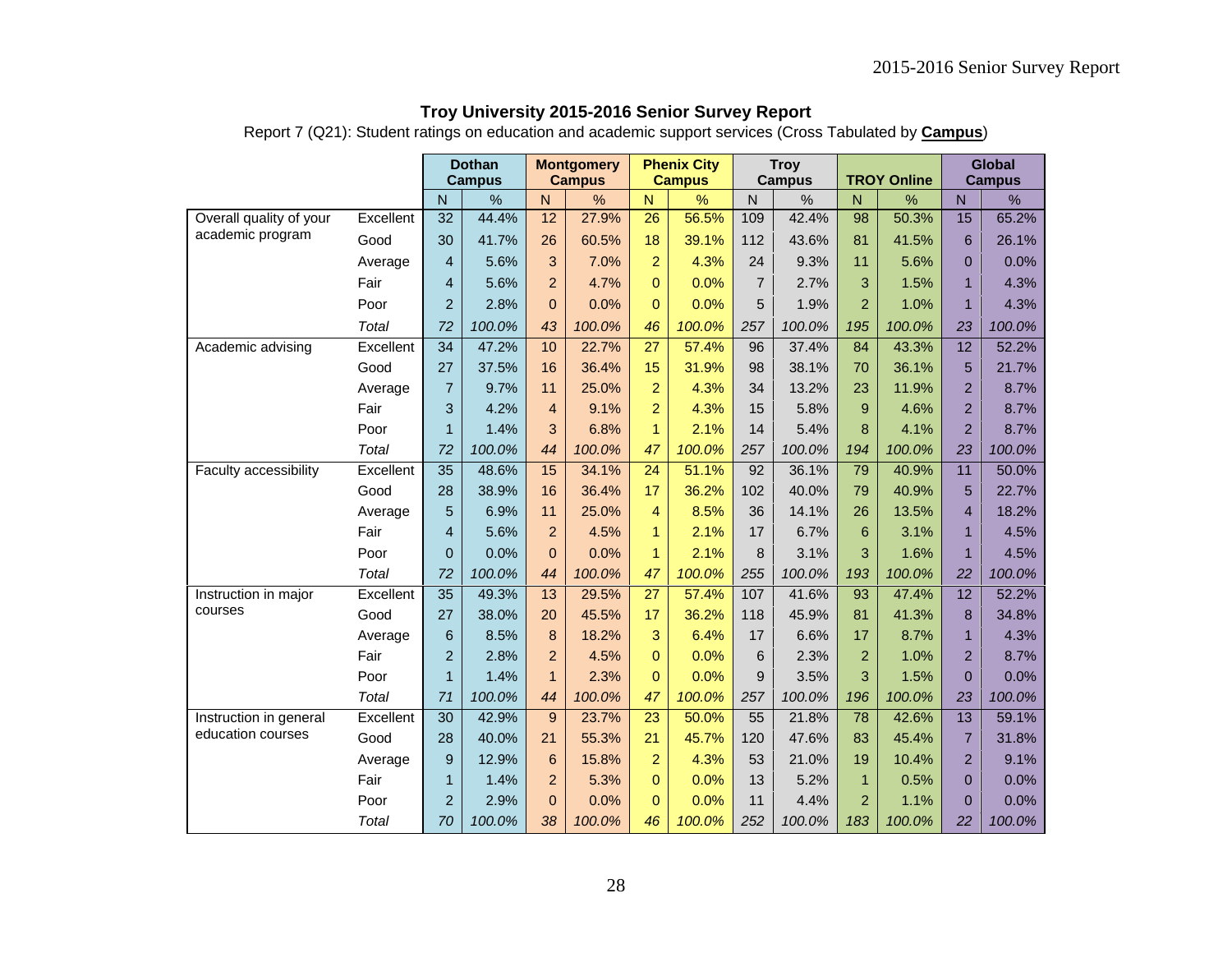| Faculty's use of           | Excellent | 29              | 40.3%  | $\boldsymbol{9}$ | 21.4%  | 27              | 57.4%  | 65  | 25.4%  | 83              | 42.8%  | 14              | 63.6%  |
|----------------------------|-----------|-----------------|--------|------------------|--------|-----------------|--------|-----|--------|-----------------|--------|-----------------|--------|
| technologies to            | Good      | 31              | 43.1%  | 21               | 50.0%  | 17              | 36.2%  | 118 | 46.1%  | 88              | 45.4%  | 3               | 13.6%  |
| enhance teaching           | Average   | 10              | 13.9%  | 11               | 26.2%  | $\overline{2}$  | 4.3%   | 54  | 21.1%  | 19              | 9.8%   | 5               | 22.7%  |
|                            | Fair      | $\overline{c}$  | 2.8%   | $\mathbf{1}$     | 2.4%   | $\mathbf{1}$    | 2.1%   | 13  | 5.1%   | $\overline{2}$  | 1.0%   | $\mathbf{0}$    | 0.0%   |
|                            | Poor      | $\overline{0}$  | 0.0%   | $\overline{0}$   | 0.0%   | $\mathbf{0}$    | 0.0%   | 6   | 2.3%   | $\overline{2}$  | 1.0%   | $\mathbf{0}$    | 0.0%   |
|                            | Total     | 72              | 100.0% | 42               | 100.0% | 47              | 100.0% | 256 | 100.0% | 194             | 100.0% | 22              | 100.0% |
| Course availability in     | Excellent | $\overline{26}$ | 36.1%  | 13               | 29.5%  | $\overline{23}$ | 48.9%  | 92  | 35.8%  | 101             | 51.5%  | $\overline{12}$ | 52.2%  |
| your major                 | Good      | 24              | 33.3%  | 14               | 31.8%  | 17              | 36.2%  | 103 | 40.1%  | 65              | 33.2%  | 6               | 26.1%  |
|                            | Average   | 9               | 12.5%  | $\overline{7}$   | 15.9%  | $\overline{2}$  | 4.3%   | 33  | 12.8%  | 22              | 11.2%  | $\overline{4}$  | 17.4%  |
|                            | Fair      | 6               | 8.3%   | 6                | 13.6%  | $\overline{2}$  | 4.3%   | 15  | 5.8%   | 6               | 3.1%   | $\mathbf{1}$    | 4.3%   |
|                            | Poor      | $\overline{7}$  | 9.7%   | $\overline{4}$   | 9.1%   | 3               | 6.4%   | 14  | 5.4%   | $\overline{2}$  | 1.0%   | $\mathbf{0}$    | 0.0%   |
|                            | Total     | 72              | 100.0% | 44               | 100.0% | 47              | 100.0% | 257 | 100.0% | 196             | 100.0% | 23              | 100.0% |
| Communication              | Excellent | $\overline{30}$ | 41.7%  | 14               | 32.6%  | 25              | 53.2%  | 99  | 38.5%  | 83              | 42.3%  | 13              | 56.5%  |
| between faculty and        | Good      | 30              | 41.7%  | 16               | 37.2%  | 16              | 34.0%  | 104 | 40.5%  | 82              | 41.8%  | $6\phantom{1}6$ | 26.1%  |
| students                   | Average   | 5               | 6.9%   | 9                | 20.9%  | $\overline{4}$  | 8.5%   | 31  | 12.1%  | 20              | 10.2%  | 3               | 13.0%  |
|                            | Fair      | 3               | 4.2%   | $\overline{4}$   | 9.3%   | $\mathbf{1}$    | 2.1%   | 8   | 3.1%   | 8               | 4.1%   | $\Omega$        | 0.0%   |
|                            | Poor      | $\overline{4}$  | 5.6%   | $\overline{0}$   | 0.0%   | 1               | 2.1%   | 15  | 5.8%   | 3               | 1.5%   | $\mathbf{1}$    | 4.3%   |
|                            | Total     | 72              | 100.0% | 43               | 100.0% | 47              | 100.0% | 257 | 100.0% | 196             | 100.0% | 23              | 100.0% |
| Registration               | Excellent | $\overline{22}$ | 30.6%  | 14               | 33.3%  | $\overline{25}$ | 53.2%  | 61  | 24.1%  | 98              | 50.5%  | $\overline{15}$ | 65.2%  |
| procedures                 | Good      | 35              | 48.6%  | 15               | 35.7%  | 17              | 36.2%  | 107 | 42.3%  | 80              | 41.2%  | $\overline{4}$  | 17.4%  |
|                            | Average   | 11              | 15.3%  | 9                | 21.4%  | 3               | 6.4%   | 45  | 17.8%  | 11              | 5.7%   | 3               | 13.0%  |
|                            | Fair      | $\mathbf{1}$    | 1.4%   | $\overline{2}$   | 4.8%   | $\mathbf{1}$    | 2.1%   | 21  | 8.3%   | $\overline{4}$  | 2.1%   | $\Omega$        | 0.0%   |
|                            | Poor      | 3               | 4.2%   | $\overline{2}$   | 4.8%   | 1               | 2.1%   | 19  | 7.5%   | $\mathbf{1}$    | 0.5%   | $\mathbf{1}$    | 4.3%   |
|                            | Total     | 72              | 100.0% | 42               | 100.0% | 47              | 100.0% | 253 | 100.0% | 194             | 100.0% | 23              | 100.0% |
| <b>IMPACT/New Student</b>  | Excellent | $\overline{13}$ | 26.0%  | 10               | 32.3%  | 14              | 41.2%  | 65  | 27.8%  | 48              | 35.3%  | 10              | 58.8%  |
| <b>Orientation Program</b> | Good      | 24              | 48.0%  | 11               | 35.5%  | 16              | 47.1%  | 85  | 36.3%  | 57              | 41.9%  | 6               | 35.3%  |
|                            | Average   | 10              | 20.0%  | 9                | 29.0%  | 3               | 8.8%   | 56  | 23.9%  | 19              | 14.0%  | $\mathbf{1}$    | 5.9%   |
|                            | Fair      | $\mathbf{1}$    | 2.0%   | $\overline{1}$   | 3.2%   | $\overline{0}$  | 0.0%   | 17  | 7.3%   | 9               | 6.6%   | $\mathbf{0}$    | 0.0%   |
|                            | Poor      | $\overline{2}$  | 4.0%   | $\mathbf 0$      | 0.0%   | $\mathbf{1}$    | 2.9%   | 11  | 4.7%   | 3               | 2.2%   | $\mathbf 0$     | 0.0%   |
|                            | Total     | 50              | 100.0% | 31               | 100.0% | 34              | 100.0% | 234 | 100.0% | 136             | 100.0% | 17              | 100.0% |
| Library                    | Excellent | $\overline{37}$ | 56.1%  | 11               | 26.8%  | 20              | 54.1%  | 45  | 18.1%  | $\overline{58}$ | 39.7%  | 11              | 61.1%  |
|                            | Good      | 22              | 33.3%  | 17               | 41.5%  | 13              | 35.1%  | 94  | 37.9%  | 58              | 39.7%  | 3               | 16.7%  |
|                            | Average   | 5               | 7.6%   | 9                | 22.0%  | $\overline{4}$  | 10.8%  | 60  | 24.2%  | 23              | 15.8%  | $\overline{2}$  | 11.1%  |
|                            | Fair      | $\overline{2}$  | 3.0%   | $\overline{2}$   | 4.9%   | $\Omega$        | 0.0%   | 25  | 10.1%  | 5               | 3.4%   | $\overline{2}$  | 11.1%  |
|                            | Poor      | $\overline{0}$  | 0.0%   | $\overline{2}$   | 4.9%   | $\overline{0}$  | 0.0%   | 24  | 9.7%   | $\overline{2}$  | 1.4%   | $\Omega$        | 0.0%   |
|                            | Total     | 66              | 100.0% | 41               | 100.0% | 37              | 100.0% | 248 | 100.0% | 146             | 100.0% | 18              | 100.0% |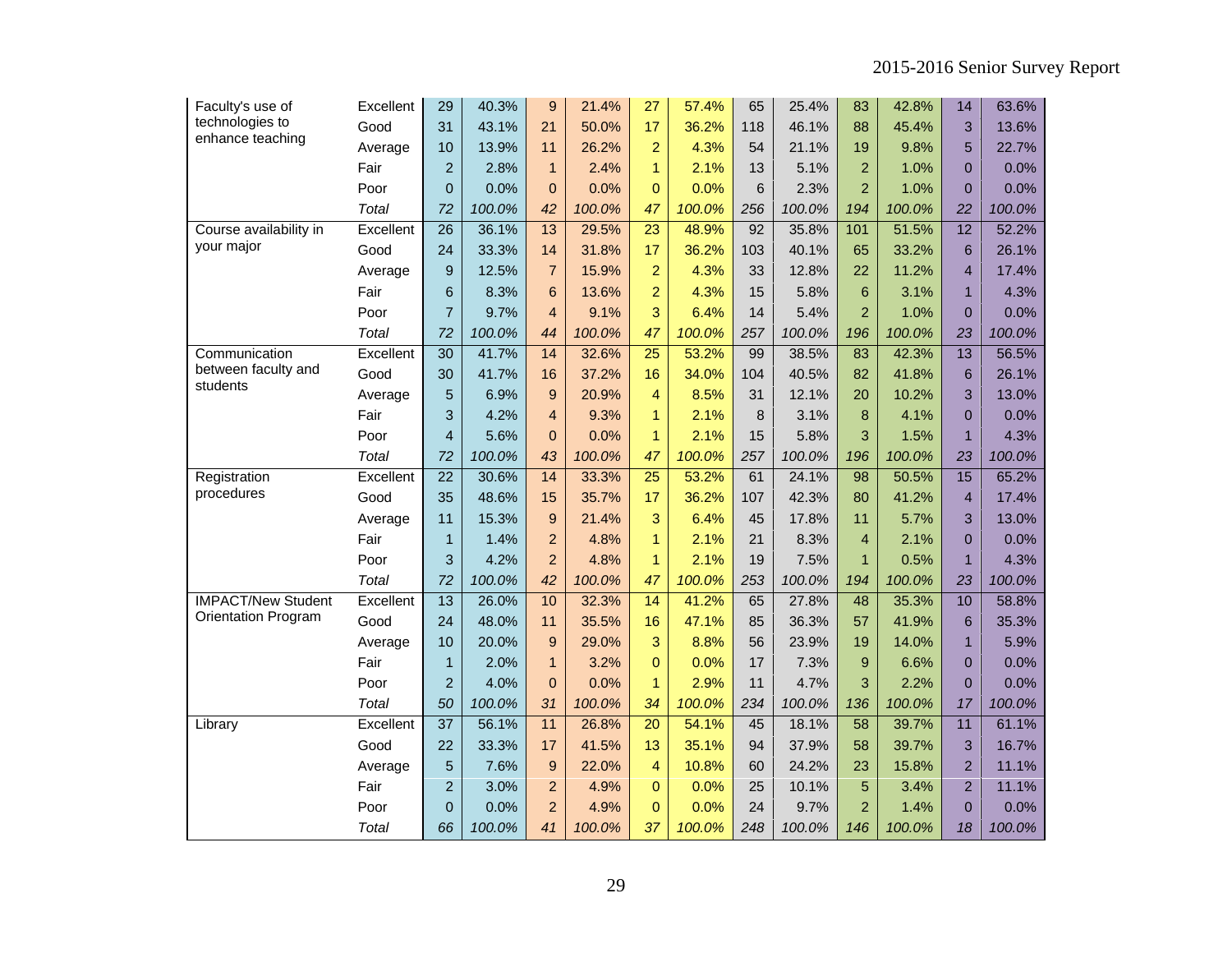| Computer labs                 | Excellent | 35             | 53.0%  | 10             | 25.6%  | 24              | 55.8%  | 46             | 18.9%  | 34              | 33.7%  | 8              | 47.1%  |
|-------------------------------|-----------|----------------|--------|----------------|--------|-----------------|--------|----------------|--------|-----------------|--------|----------------|--------|
|                               | Good      | 26             | 39.4%  | 18             | 46.2%  | 15              | 34.9%  | 99             | 40.6%  | 43              | 42.6%  | 3              | 17.6%  |
|                               | Average   | $\overline{4}$ | 6.1%   | $\overline{7}$ | 17.9%  | $\overline{2}$  | 4.7%   | 58             | 23.8%  | 19              | 18.8%  | $\overline{4}$ | 23.5%  |
|                               | Fair      | $\mathbf{1}$   | 1.5%   | $\overline{a}$ | 5.1%   | $\mathbf{1}$    | 2.3%   | 24             | 9.8%   | $\overline{a}$  | 2.0%   | $\overline{2}$ | 11.8%  |
|                               | Poor      | $\overline{0}$ | 0.0%   | $\overline{2}$ | 5.1%   | $\mathbf{1}$    | 2.3%   | 17             | 7.0%   | 3               | 3.0%   | $\Omega$       | 0.0%   |
|                               | Total     | 66             | 100.0% | 39             | 100.0% | 43              | 100.0% | 244            | 100.0% | 101             | 100.0% | 17             | 100.0% |
| Laboratory/instructional      | Excellent | 22             | 35.5%  | 9              | 27.3%  | 18              | 46.2%  | 45             | 19.5%  | 35              | 35.4%  | $\overline{4}$ | 40.0%  |
| equipment                     | Good      | 31             | 50.0%  | 14             | 42.4%  | 15              | 38.5%  | 97             | 42.0%  | 40              | 40.4%  | $\overline{2}$ | 20.0%  |
|                               | Average   | 6              | 9.7%   | 8              | 24.2%  | 4               | 10.3%  | 63             | 27.3%  | 18              | 18.2%  | 3              | 30.0%  |
|                               | Fair      | 3              | 4.8%   | $\overline{a}$ | 6.1%   | $\mathbf{1}$    | 2.6%   | 14             | 6.1%   | 5               | 5.1%   | $\mathbf{1}$   | 10.0%  |
|                               | Poor      | $\overline{0}$ | 0.0%   | $\overline{0}$ | 0.0%   | $\mathbf{1}$    | 2.6%   | 12             | 5.2%   | 1               | 1.0%   | $\overline{0}$ | 0.0%   |
|                               | Total     | 62             | 100.0% | 33             | 100.0% | 39              | 100.0% | 231            | 100.0% | 99              | 100.0% | 10             | 100.0% |
| <b>Testing Center</b>         | Excellent | 16             | 30.8%  | 17             | 40.5%  | $\overline{23}$ | 56.1%  | 47             | 23.2%  | $\overline{56}$ | 46.7%  | $\bf{8}$       | 50.0%  |
|                               | Good      | 27             | 51.9%  | 18             | 42.9%  | 15              | 36.6%  | 99             | 48.8%  | 42              | 35.0%  | 6              | 37.5%  |
|                               | Average   | $6\phantom{1}$ | 11.5%  | $6\phantom{1}$ | 14.3%  | $\overline{a}$  | 4.9%   | 46             | 22.7%  | 18              | 15.0%  | $\overline{2}$ | 12.5%  |
|                               | Fair      | 3              | 5.8%   | $\mathbf{1}$   | 2.4%   | $\mathbf{1}$    | 2.4%   | $\overline{4}$ | 2.0%   | $\overline{4}$  | 3.3%   | $\overline{0}$ | 0.0%   |
|                               | Poor      | $\overline{0}$ | 0.0%   | $\overline{0}$ | 0.0%   | $\mathbf{0}$    | 0.0%   | $\overline{7}$ | 3.4%   | $\Omega$        | 0.0%   | $\Omega$       | 0.0%   |
|                               | Total     | 52             | 100.0% | 42             | 100.0% | 41              | 100.0% | 203            | 100.0% | 120             | 100.0% | 16             | 100.0% |
| <b>Writing Center</b>         | Excellent | 15             | 36.6%  | 10             | 35.7%  | 18              | 52.9%  | 49             | 24.3%  | 39              | 39.0%  | $\overline{4}$ | 33.3%  |
|                               | Good      | 20             | 48.8%  | 9              | 32.1%  | 9               | 26.5%  | 99             | 49.0%  | 42              | 42.0%  | $\overline{4}$ | 33.3%  |
|                               | Average   | $\overline{4}$ | 9.8%   | 8              | 28.6%  | $6\phantom{1}$  | 17.6%  | 42             | 20.8%  | 17              | 17.0%  | $\overline{4}$ | 33.3%  |
|                               | Fair      | $\overline{2}$ | 4.9%   | $\mathbf{1}$   | 3.6%   | $\mathbf{0}$    | 0.0%   | $\,6$          | 3.0%   | $\overline{2}$  | 2.0%   | $\mathbf{0}$   | 0.0%   |
|                               | Poor      | $\overline{0}$ | 0.0%   | $\overline{0}$ | 0.0%   | $\mathbf{1}$    | 2.9%   | 6              | 3.0%   | $\Omega$        | 0.0%   | $\Omega$       | 0.0%   |
|                               | Total     | 41             | 100.0% | 28             | 100.0% | 34              | 100.0% | 202            | 100.0% | 100             | 100.0% | 12             | 100.0% |
| <b>Natural Science Center</b> | Excellent | 10             | 27.8%  | $\overline{7}$ | 35.0%  | 10              | 50.0%  | 37             | 21.1%  | 29              | 37.7%  | 3              | 37.5%  |
|                               | Good      | 19             | 52.8%  | 8              | 40.0%  | $\overline{7}$  | 35.0%  | 84             | 48.0%  | 35              | 45.5%  | $\overline{2}$ | 25.0%  |
|                               | Average   | 5              | 13.9%  | 4              | 20.0%  | 3               | 15.0%  | 48             | 27.4%  | 11              | 14.3%  | 3              | 37.5%  |
|                               | Fair      | $\overline{c}$ | 5.6%   | $\mathbf{1}$   | 5.0%   | $\overline{0}$  | 0.0%   | 3              | 1.7%   | $\overline{2}$  | 2.6%   | $\overline{0}$ | 0.0%   |
|                               | Poor      | $\mathbf{0}$   | 0.0%   | $\overline{0}$ | 0.0%   | $\Omega$        | 0.0%   | 3              | 1.7%   | $\Omega$        | 0.0%   | $\overline{0}$ | 0.0%   |
|                               | Total     | 36             | 100.0% | 20             | 100.0% | 20              | 100.0% | 175            | 100.0% | 77              | 100.0% | 8              | 100.0% |
| Center for International      | Excellent | 10             | 27.8%  | $\,6\,$        | 35.3%  | 9               | 47.4%  | 34             | 21.5%  | 27              | 38.0%  | 3              | 42.9%  |
| Programs                      | Good      | 17             | 47.2%  | $\overline{7}$ | 41.2%  | $\overline{7}$  | 36.8%  | 82             | 51.9%  | 32              | 45.1%  | 3              | 42.9%  |
|                               | Average   | $\overline{7}$ | 19.4%  | 3              | 17.6%  | 3               | 15.8%  | 37             | 23.4%  | 11              | 15.5%  | $\mathbf{1}$   | 14.3%  |
|                               | Fair      | $\overline{c}$ | 5.6%   | $\overline{0}$ | 0.0%   | $\overline{0}$  | 0.0%   | $\mathbf{1}$   | 0.6%   | $\mathbf{1}$    | 1.4%   | $\overline{0}$ | 0.0%   |
|                               | Poor      | $\mathbf{0}$   | 0.0%   | $\mathbf{1}$   | 5.9%   | $\Omega$        | 0.0%   | $\overline{4}$ | 2.5%   | $\overline{0}$  | 0.0%   | $\overline{0}$ | 0.0%   |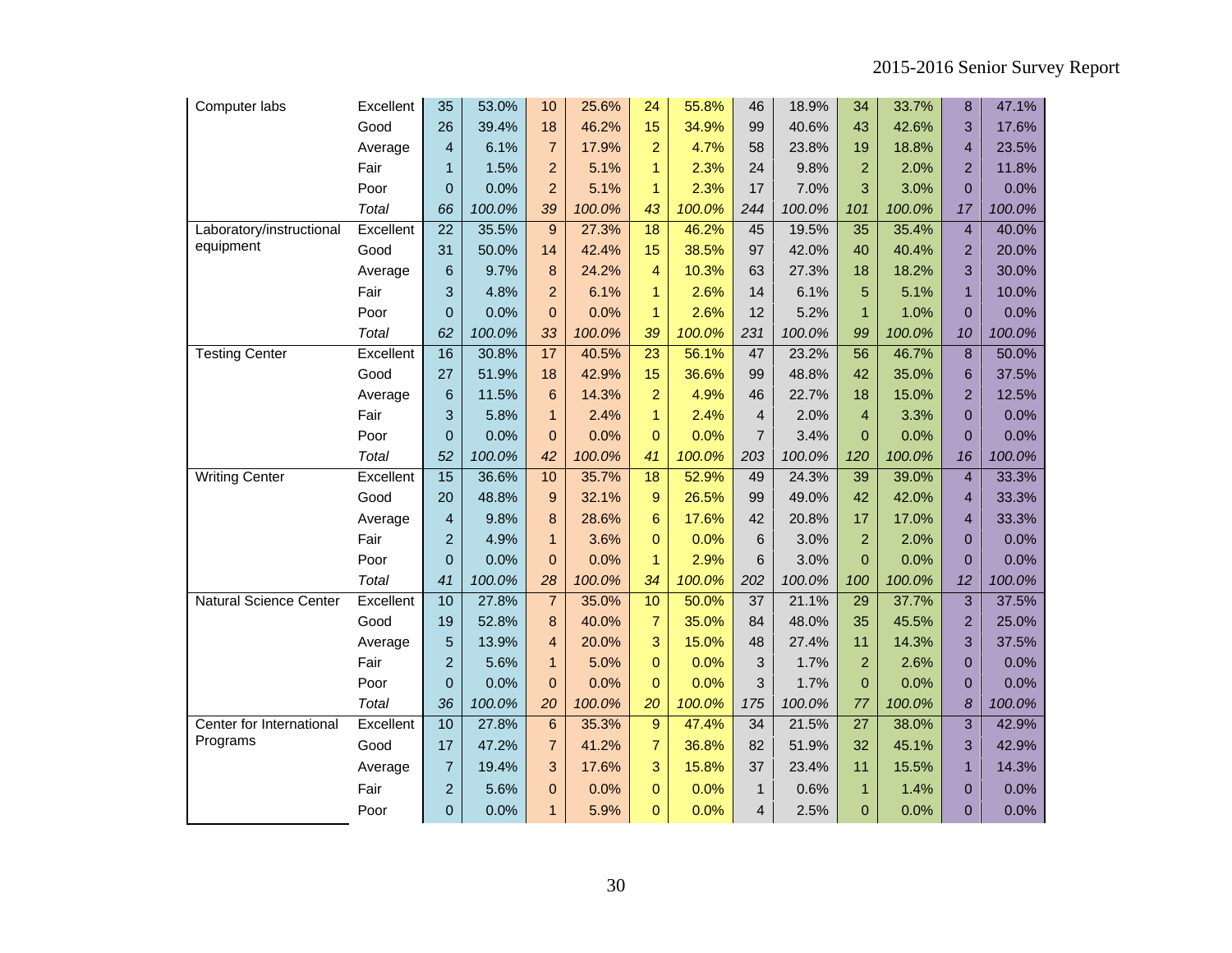| ™otal | 36 | 100.0% | 17 <sup>1</sup> | 100.0% | 19 <sub>1</sub> | $100.0\%$ | 158 | $100.0\%$ | <b>71</b> I | 100.0% |  | 100.0% |
|-------|----|--------|-----------------|--------|-----------------|-----------|-----|-----------|-------------|--------|--|--------|
|-------|----|--------|-----------------|--------|-----------------|-----------|-----|-----------|-------------|--------|--|--------|

#### **Troy University 2015-2016 Senior Survey Report**

Report 8 (Q22): Student satisfaction with the offices and services of Troy University (Cross Tabulated by **Campus**)

|                          |                          |                | <b>Dothan</b> |                | <b>Montgomery</b> |                | <b>Phenix City</b> |                 | <b>Troy</b>   |                |                    | Global                   |               |
|--------------------------|--------------------------|----------------|---------------|----------------|-------------------|----------------|--------------------|-----------------|---------------|----------------|--------------------|--------------------------|---------------|
|                          |                          |                | <b>Campus</b> |                | <b>Campus</b>     |                | <b>Campus</b>      |                 | <b>Campus</b> |                | <b>TROY Online</b> |                          | <b>Campus</b> |
|                          |                          | N              | %             | ${\sf N}$      | %                 | $\overline{N}$ | %                  | ${\sf N}$       | %             | N              | %                  | ${\sf N}$                | %             |
| <b>Adaptive Needs</b>    | Very Satisfied           | 8              | 33.3%         | $\overline{7}$ | 30.4%             | 11             | 47.8%              | 22              | 17.6%         | 13             | 19.7%              | $\mathbf{0}$             | 0.0%          |
| Services                 | Satisfied                | 9              | 37.5%         | 10             | 43.5%             | 4              | 17.4%              | 45              | 36.0%         | 25             | 37.9%              | $\mathbf{1}$             | 20.0%         |
|                          | Neutral                  | 5              | 20.8%         | 5              | 21.7%             | 4              | 17.4%              | 45              | 36.0%         | 23             | 34.8%              | 3                        | 60.0%         |
|                          | <b>Dissatisfied</b>      | 0              | 0.0%          | $\mathbf 1$    | 4.3%              | $\overline{0}$ | 0.0%               | $\overline{7}$  | 5.6%          | $\mathbf{0}$   | 0.0%               | $\Omega$                 | 0.0%          |
|                          | Very Dissatisfied        | $\overline{c}$ | 8.3%          | $\Omega$       | 0.0%              | 4              | 17.4%              | 6               | 4.8%          | 5              | 7.6%               | $\mathbf{1}$             | 20.0%         |
|                          | Total                    | 24             | 100.0%        | 23             | 100.0%            | 23             | 100.0%             | 125             | 100.0%        | 66             | 100.0%             | $\sqrt{5}$               | 100.0%        |
| <b>Admissions Office</b> | Very Satisfied           | 27             | 40.3%         | 12             | 29.3%             | 22             | 50.0%              | $\overline{52}$ | 22.1%         | 57             | 35.4%              | 8                        | 44.4%         |
|                          | Satisfied                | 24             | 35.8%         | 21             | 51.2%             | 11             | 25.0%              | 107             | 45.5%         | 65             | 40.4%              | 3                        | 16.7%         |
|                          | Neutral                  | 8              | 11.9%         | 5              | 12.2%             | 3              | 6.8%               | 55              | 23.4%         | 24             | 14.9%              | 4                        | 22.2%         |
|                          | <b>Dissatisfied</b>      | $\overline{c}$ | 3.0%          | 1              | 2.4%              | $\Omega$       | 0.0%               | 10              | 4.3%          | $\mathbf{1}$   | 0.6%               | $\mathbf{1}$             | 5.6%          |
|                          | <b>Very Dissatisfied</b> | 6              | 9.0%          | 2              | 4.9%              | 8              | 18.2%              | 11              | 4.7%          | 14             | 8.7%               | $\overline{2}$           | 11.1%         |
|                          | Total                    | 67             | 100.0%        | 41             | 100.0%            | 44             | 100.0%             | 235             | 100.0%        | 161            | 100.0%             | 18                       | 100.0%        |
| <b>Athletic Programs</b> | <b>Very Satisfied</b>    | $\, 8$         | 30.8%         | $\overline{4}$ | 30.8%             | $\overline{7}$ | 38.9%              | 39              | 21.9%         | 11             | 19.6%              | $\mathbf{1}$             | 20.0%         |
|                          | Satisfied                | 8              | 30.8%         | $\overline{4}$ | 30.8%             | 5              | 27.8%              | 61              | 34.3%         | 20             | 35.7%              | $\mathbf{1}$             | 20.0%         |
|                          | <b>Neutral</b>           | 9              | 34.6%         | 5              | 38.5%             | 3              | 16.7%              | 52              | 29.2%         | 21             | 37.5%              | $\overline{2}$           | 40.0%         |
|                          | <b>Dissatisfied</b>      | $\mathbf{1}$   | 3.8%          | $\Omega$       | 0.0%              | $\overline{0}$ | 0.0%               | 19              | 10.7%         | $\mathbf{0}$   | 0.0%               | $\mathbf{0}$             | 0.0%          |
|                          | Very Dissatisfied        | $\overline{0}$ | 0.0%          | $\Omega$       | 0.0%              | 3              | 16.7%              | $\overline{7}$  | 3.9%          | $\overline{4}$ | 7.1%               | $\mathbf{1}$             | 20.0%         |
|                          | Total                    | 26             | 100.0%        | 13             | 100.0%            | 18             | 100.0%             | 178             | 100.0%        | 56             | 100.0%             | 5                        | 100.0%        |
| <b>Bookstore</b>         | Very Satisfied           | 22             | 34.9%         | 9              | 21.4%             | 16             | 37.2%              | 36              | 15.2%         | 45             | 25.9%              | 6                        | 35.3%         |
| Services                 | Satisfied                | 21             | 33.3%         | 24             | 57.1%             | 8              | 18.6%              | 114             | 48.1%         | 63             | 36.2%              | $\overline{\mathcal{L}}$ | 23.5%         |
|                          | <b>Neutral</b>           | 11             | 17.5%         | 5              | 11.9%             | 11             | 25.6%              | 58              | 24.5%         | 36             | 20.7%              | 4                        | 23.5%         |
|                          | <b>Dissatisfied</b>      | 3              | 4.8%          | 2              | 4.8%              | $\overline{2}$ | 4.7%               | 19              | 8.0%          | 15             | 8.6%               | $\overline{2}$           | 11.8%         |
|                          | Very Dissatisfied        | 6              | 9.5%          | $\overline{2}$ | 4.8%              | 6              | 14.0%              | 10              | 4.2%          | 15             | 8.6%               | $\mathbf{1}$             | 5.9%          |
|                          | Total                    | 63             | 100.0%        | 42             | 100.0%            | 43             | 100.0%             | 237             | 100.0%        | 174            | 100.0%             | 17                       | 100.0%        |
|                          |                          |                |               |                |                   |                |                    |                 |               |                |                    |                          |               |
| <b>Buildings and</b>     | <b>Very Satisfied</b>    | 28             | 48.3%         | 13             | 31.7%             | 22             | 55.0%              | 73              | 31.1%         | 21             | 29.6%              | $\overline{4}$           | 33.3%         |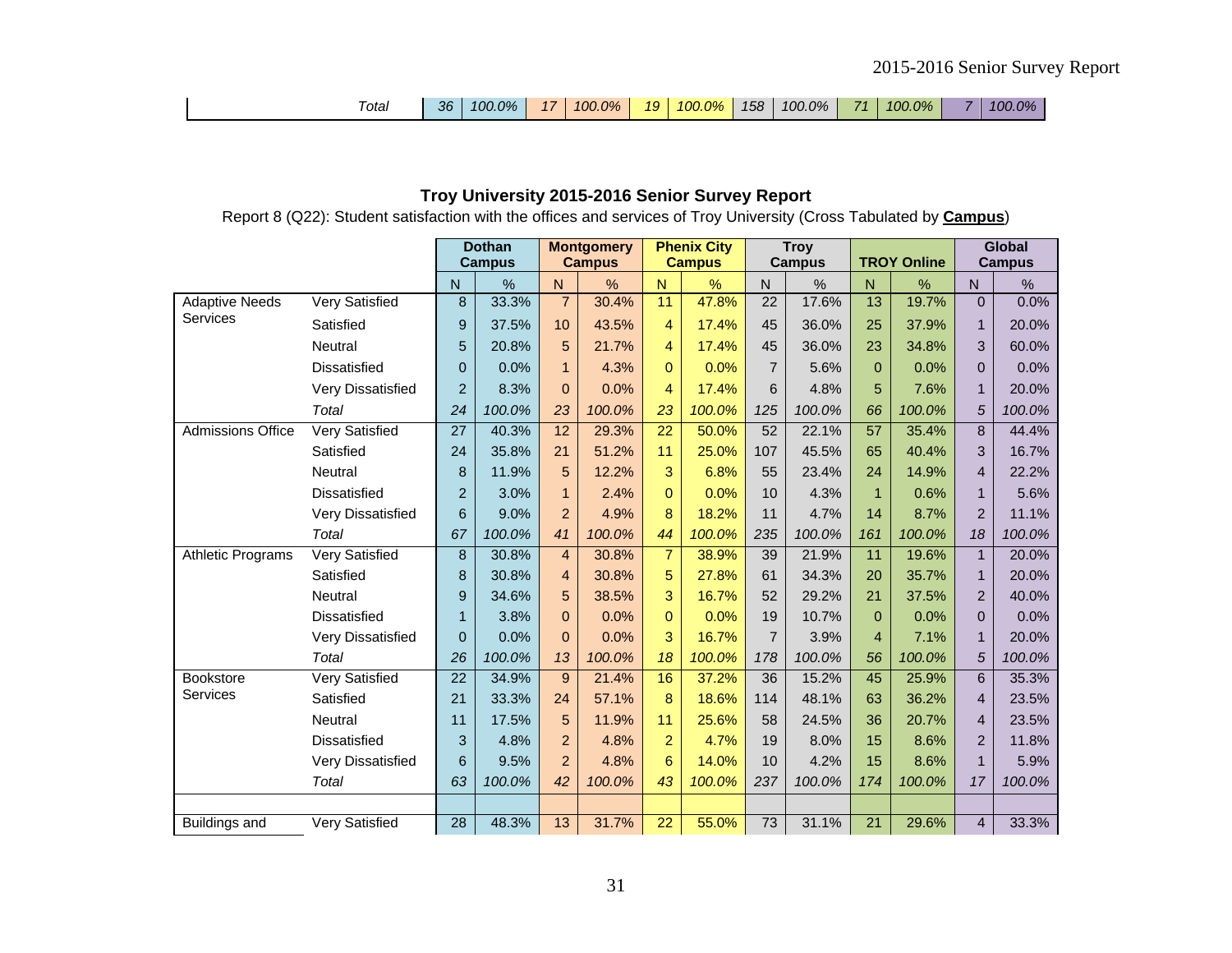| Grounds                | Satisfied             | 23                      | 39.7%  | 16             | 39.0%  | 7               | 17.5%  | 96              | 40.9%  | 26              | 36.6%  | 3              | 25.0%  |
|------------------------|-----------------------|-------------------------|--------|----------------|--------|-----------------|--------|-----------------|--------|-----------------|--------|----------------|--------|
|                        | Neutral               | $\overline{4}$          | 6.9%   | 6              | 14.6%  | 3               | 7.5%   | 42              | 17.9%  | 16              | 22.5%  | $\overline{4}$ | 33.3%  |
|                        | <b>Dissatisfied</b>   | 0                       | 0.0%   | 3              | 7.3%   | $\mathbf{1}$    | 2.5%   | 13              | 5.5%   | $\mathbf{1}$    | 1.4%   | $\mathbf{0}$   | 0.0%   |
|                        | Very Dissatisfied     | 3                       | 5.2%   | 3              | 7.3%   | $\overline{7}$  | 17.5%  | 11              | 4.7%   | $\overline{7}$  | 9.9%   | $\mathbf{1}$   | 8.3%   |
|                        | Total                 | 58                      | 100.0% | 41             | 100.0% | 40              | 100.0% | 235             | 100.0% | 71              | 100.0% | 12             | 100.0% |
| <b>Business Office</b> | <b>Very Satisfied</b> | $\overline{20}$         | 37.0%  | 9              | 23.1%  | 19              | 47.5%  | 41              | 19.0%  | $\overline{22}$ | 23.7%  | 6              | 40.0%  |
|                        | Satisfied             | 21                      | 38.9%  | 17             | 43.6%  | 11              | 27.5%  | 103             | 47.7%  | 42              | 45.2%  | 4              | 26.7%  |
|                        | Neutral               | 9                       | 16.7%  | 10             | 25.6%  | $\overline{a}$  | 5.0%   | 53              | 24.5%  | 18              | 19.4%  | $\overline{4}$ | 26.7%  |
|                        | <b>Dissatisfied</b>   | $\mathbf{1}$            | 1.9%   | $\mathbf{1}$   | 2.6%   | $\overline{1}$  | 2.5%   | 13              | 6.0%   | $\overline{2}$  | 2.2%   | $\overline{0}$ | 0.0%   |
|                        | Very Dissatisfied     | 3                       | 5.6%   | $\overline{2}$ | 5.1%   | $\overline{7}$  | 17.5%  | 6               | 2.8%   | 9               | 9.7%   | $\mathbf{1}$   | 6.7%   |
|                        | Total                 | 54                      | 100.0% | 39             | 100.0% | 40              | 100.0% | 216             | 100.0% | 93              | 100.0% | 15             | 100.0% |
| <b>Career Services</b> | <b>Very Satisfied</b> | $\overline{17}$         | 38.6%  | $\overline{7}$ | 20.6%  | 15              | 44.1%  | $\overline{36}$ | 19.1%  | $\overline{24}$ | 26.1%  | $\overline{3}$ | 23.1%  |
|                        | Satisfied             | 11                      | 25.0%  | 14             | 41.2%  | 9               | 26.5%  | 72              | 38.3%  | 35              | 38.0%  | 5              | 38.5%  |
|                        | Neutral               | 10                      | 22.7%  | 8              | 23.5%  | 4               | 11.8%  | 59              | 31.4%  | 21              | 22.8%  | 3              | 23.1%  |
|                        | Dissatisfied          | $\overline{2}$          | 4.5%   | $\overline{4}$ | 11.8%  | $\overline{0}$  | 0.0%   | 13              | 6.9%   | 3               | 3.3%   | $\mathbf{1}$   | 7.7%   |
|                        | Very Dissatisfied     | $\overline{4}$          | 9.1%   | $\mathbf{1}$   | 2.9%   | 6               | 17.6%  | 8               | 4.3%   | $\mathbf{Q}$    | 9.8%   | $\mathbf{1}$   | 7.7%   |
|                        | Total                 | 44                      | 100.0% | 34             | 100.0% | 34              | 100.0% | 188             | 100.0% | 92              | 100.0% | 13             | 100.0% |
| Counseling             | <b>Very Satisfied</b> | 19                      | 45.2%  | 8              | 23.5%  | 14              | 42.4%  | $\overline{38}$ | 22.5%  | $\overline{34}$ | 33.3%  | $\overline{3}$ | 27.3%  |
| Services               | Satisfied             | 11                      | 26.2%  | 14             | 41.2%  | 9               | 27.3%  | 59              | 34.9%  | 33              | 32.4%  | $\overline{4}$ | 36.4%  |
|                        | Neutral               | 8                       | 19.0%  | $\overline{7}$ | 20.6%  | 3               | 9.1%   | 53              | 31.4%  | 22              | 21.6%  | 3              | 27.3%  |
|                        | <b>Dissatisfied</b>   | $\boldsymbol{0}$        | 0.0%   | $\overline{2}$ | 5.9%   | 1               | 3.0%   | 11              | 6.5%   | 5               | 4.9%   | $\overline{0}$ | 0.0%   |
|                        | Very Dissatisfied     | $\overline{4}$          | 9.5%   | 3              | 8.8%   | 6               | 18.2%  | 8               | 4.7%   | 8               | 7.8%   | $\mathbf{1}$   | 9.1%   |
|                        | Total                 | 42                      | 100.0% | 34             | 100.0% | 33              | 100.0% | 169             | 100.0% | 102             | 100.0% | 11             | 100.0% |
| <b>Financial Aid</b>   | Very Satisfied        | $\overline{27}$         | 45.0%  | 9              | 20.9%  | $\overline{18}$ | 40.0%  | 44              | 19.6%  | 55              | 35.3%  | $\overline{2}$ | 14.3%  |
| Services               | Satisfied             | 17                      | 28.3%  | 19             | 44.2%  | 14              | 31.1%  | 88              | 39.1%  | 58              | 37.2%  | $\overline{4}$ | 28.6%  |
|                        | Neutral               | $\overline{7}$          | 11.7%  | 5              | 11.6%  | 4               | 8.9%   | 55              | 24.4%  | 20              | 12.8%  | 6              | 42.9%  |
|                        | <b>Dissatisfied</b>   | $\overline{\mathbf{4}}$ | 6.7%   | 5              | 11.6%  | 1               | 2.2%   | 24              | 10.7%  | $\overline{7}$  | 4.5%   | $\mathbf 0$    | 0.0%   |
|                        | Very Dissatisfied     | 5                       | 8.3%   | 5              | 11.6%  | 8               | 17.8%  | 14              | 6.2%   | 16              | 10.3%  | $\overline{2}$ | 14.3%  |
|                        | Total                 | 60                      | 100.0% | 43             | 100.0% | 45              | 100.0% | 225             | 100.0% | 156             | 100.0% | 14             | 100.0% |
| <b>Food Services</b>   | <b>Very Satisfied</b> | 16                      | 38.1%  | 6              | 20.7%  | $\overline{7}$  | 38.9%  | 27              | 11.7%  | 9               | 18.4%  | $\overline{2}$ | 33.3%  |
|                        | Satisfied             | 14                      | 33.3%  | $\overline{7}$ | 24.1%  | 3               | 16.7%  | 78              | 33.9%  | 16              | 32.7%  | $\mathbf{1}$   | 16.7%  |
|                        | Neutral               | $\overline{7}$          | 16.7%  | 9              | 31.0%  | 3               | 16.7%  | 67              | 29.1%  | 18              | 36.7%  | $\overline{2}$ | 33.3%  |
|                        | <b>Dissatisfied</b>   | $\mathbf{1}$            | 2.4%   | $\overline{4}$ | 13.8%  | $\mathbf{1}$    | 5.6%   | 37              | 16.1%  | $\Omega$        | 0.0%   | $\overline{0}$ | 0.0%   |
|                        | Very Dissatisfied     | $\overline{4}$          | 9.5%   | 3              | 10.3%  | $\overline{4}$  | 22.2%  | 21              | 9.1%   | 6               | 12.2%  | $\mathbf{1}$   | 16.7%  |
|                        | Total                 | 42                      | 100.0% | 29             | 100.0% | 18              | 100.0% | 230             | 100.0% | 49              | 100.0% | 6              | 100.0% |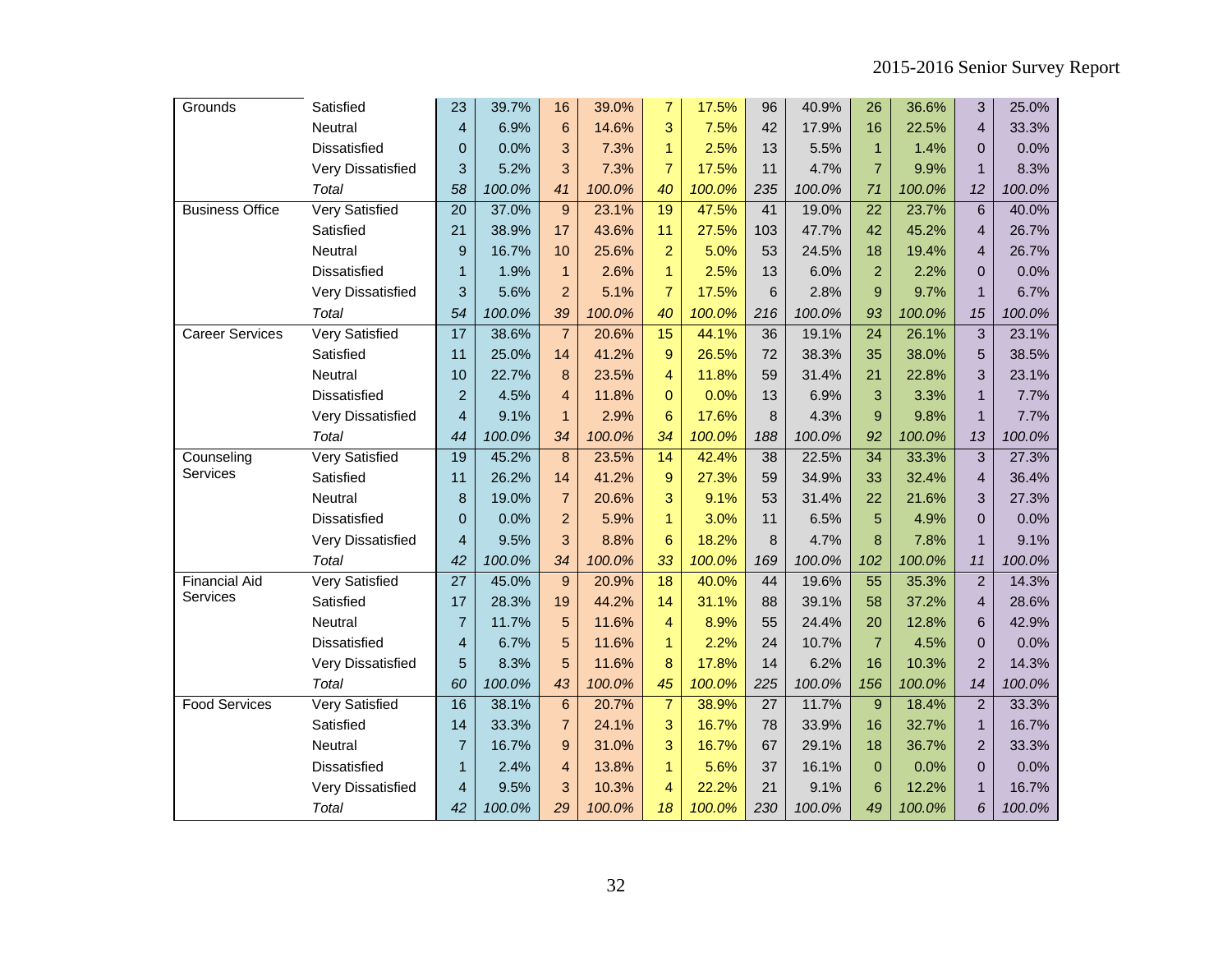| Housing and           | Very Satisfied           | 6                | 33.3%  | 3              | 25.0%  | 5               | 41.7%  | 31             | 16.3%  | $\overline{7}$ | 15.2%  | $\mathbf{1}$   | 20.0%  |
|-----------------------|--------------------------|------------------|--------|----------------|--------|-----------------|--------|----------------|--------|----------------|--------|----------------|--------|
| Residence Life        | Satisfied                | 5                | 27.8%  | $\overline{4}$ | 33.3%  | $\mathbf{1}$    | 8.3%   | 77             | 40.5%  | 17             | 37.0%  | $\mathbf{1}$   | 20.0%  |
|                       | Neutral                  | 4                | 22.2%  | 5              | 41.7%  | 3               | 25.0%  | 59             | 31.1%  | 18             | 39.1%  | $\overline{2}$ | 40.0%  |
|                       | <b>Dissatisfied</b>      | $\mathbf{1}$     | 5.6%   | $\overline{0}$ | 0.0%   | $\Omega$        | 0.0%   | 15             | 7.9%   | $\mathbf{0}$   | 0.0%   | $\overline{0}$ | 0.0%   |
|                       | <b>Very Dissatisfied</b> | $\overline{c}$   | 11.1%  | $\mathbf{0}$   | 0.0%   | 3               | 25.0%  | 8              | 4.2%   | $\overline{4}$ | 8.7%   | $\mathbf{1}$   | 20.0%  |
|                       | Total                    | 18               | 100.0% | 12             | 100.0% | 12              | 100.0% | 190            | 100.0% | 46             | 100.0% | 5              | 100.0% |
| <b>Ricoh Graphics</b> | <b>Very Satisfied</b>    | $\,$ 6 $\,$      | 31.6%  | $\overline{4}$ | 28.6%  | $\overline{7}$  | 41.2%  | 44             | 26.8%  | 9              | 20.0%  | $\overline{2}$ | 40.0%  |
| and Printing          | Satisfied                | 5                | 26.3%  | 5              | 35.7%  | $\overline{a}$  | 11.8%  | 57             | 34.8%  | 15             | 33.3%  | $\mathbf{0}$   | 0.0%   |
| Services              | Neutral                  | $6\phantom{1}$   | 31.6%  | $\overline{4}$ | 28.6%  | $\overline{4}$  | 23.5%  | 50             | 30.5%  | 16             | 35.6%  | $\overline{2}$ | 40.0%  |
|                       | <b>Dissatisfied</b>      | $\mathbf 0$      | 0.0%   | $\mathbf{1}$   | 7.1%   | $\Omega$        | 0.0%   | 8              | 4.9%   | $\Omega$       | 0.0%   | $\overline{0}$ | 0.0%   |
|                       | Very Dissatisfied        | $\overline{c}$   | 10.5%  | $\Omega$       | 0.0%   | $\overline{4}$  | 23.5%  | 5              | 3.0%   | 5              | 11.1%  | $\mathbf{1}$   | 20.0%  |
|                       | Total                    | 19               | 100.0% | 14             | 100.0% | 17              | 100.0% | 164            | 100.0% | 45             | 100.0% | 5              | 100.0% |
| <b>Ricoh Mailroom</b> | <b>Very Satisfied</b>    | $\,$ 6           | 30.0%  | 5              | 35.7%  | 5               | 31.3%  | 36             | 22.8%  | 8              | 17.0%  | $\overline{2}$ | 40.0%  |
| and Postal            | Satisfied                | 5                | 25.0%  | 5              | 35.7%  | 3               | 18.8%  | 61             | 38.6%  | 18             | 38.3%  | $\Omega$       | 0.0%   |
| Services              | Neutral                  | $\overline{7}$   | 35.0%  | 3              | 21.4%  | $\overline{4}$  | 25.0%  | 46             | 29.1%  | 16             | 34.0%  | $\overline{2}$ | 40.0%  |
|                       | Dissatisfied             | $\pmb{0}$        | 0.0%   | $\mathbf{1}$   | 7.1%   | $\Omega$        | 0.0%   | $\overline{7}$ | 4.4%   | $\Omega$       | 0.0%   | $\Omega$       | 0.0%   |
|                       | Very Dissatisfied        | $\overline{2}$   | 10.0%  | $\overline{0}$ | 0.0%   | 4               | 25.0%  | 8              | 5.1%   | 5              | 10.6%  | $\mathbf{1}$   | 20.0%  |
|                       | Total                    | 20               | 100.0% | 14             | 100.0% | 16              | 100.0% | 158            | 100.0% | 47             | 100.0% | 5              | 100.0% |
| Information           | <b>Very Satisfied</b>    | 19               | 38.8%  | 9              | 29.0%  | $\overline{17}$ | 47.2%  | 34             | 16.7%  | 35             | 31.5%  | $\overline{4}$ | 40.0%  |
| Technology (IT)       | Satisfied                | 17               | 34.7%  | 12             | 38.7%  | 10              | 27.8%  | 75             | 36.9%  | 43             | 38.7%  | $\overline{2}$ | 20.0%  |
| Services              | Neutral                  | $\overline{7}$   | 14.3%  | 3              | 9.7%   | 3               | 8.3%   | 66             | 32.5%  | 21             | 18.9%  | $\overline{2}$ | 20.0%  |
|                       | Dissatisfied             | $\mathbf{1}$     | 2.0%   | $\overline{4}$ | 12.9%  | $\mathbf{1}$    | 2.8%   | 17             | 8.4%   | $\overline{4}$ | 3.6%   | $\mathbf{1}$   | 10.0%  |
|                       | <b>Very Dissatisfied</b> | 5                | 10.2%  | 3              | 9.7%   | 5               | 13.9%  | 11             | 5.4%   | 8              | 7.2%   | $\mathbf{1}$   | 10.0%  |
|                       | Total                    | 49               | 100.0% | 31             | 100.0% | 36              | 100.0% | 203            | 100.0% | 111            | 100.0% | 10             | 100.0% |
| Parking Facilities    | <b>Very Satisfied</b>    | $\overline{24}$  | 39.3%  | 9              | 22.0%  | $\overline{17}$ | 48.6%  | 16             | 7.0%   | 8              | 14.5%  | 3              | 27.3%  |
|                       | Satisfied                | 18               | 29.5%  | 17             | 41.5%  | 8               | 22.9%  | 35             | 15.3%  | 19             | 34.5%  | 3              | 27.3%  |
|                       | Neutral                  | $\boldsymbol{9}$ | 14.8%  | 9              | 22.0%  | $\overline{2}$  | 5.7%   | 40             | 17.5%  | 16             | 29.1%  | 3              | 27.3%  |
|                       | <b>Dissatisfied</b>      | $\overline{5}$   | 8.2%   | 3              | 7.3%   | $\overline{2}$  | 5.7%   | 53             | 23.1%  | $\overline{2}$ | 3.6%   | $\overline{0}$ | 0.0%   |
|                       | <b>Very Dissatisfied</b> | 5                | 8.2%   | 3              | 7.3%   | $6\phantom{1}6$ | 17.1%  | 85             | 37.1%  | 10             | 18.2%  | $\overline{2}$ | 18.2%  |
|                       | Total                    | 61               | 100.0% | 41             | 100.0% | 35              | 100.0% | 229            | 100.0% | 55             | 100.0% | 11             | 100.0% |
| Placement             | <b>Very Satisfied</b>    | 11               | 28.9%  | $\overline{5}$ | 21.7%  | $\overline{12}$ | 57.1%  | 17             | 10.2%  | 10             | 16.4%  | 3              | 37.5%  |
| Service               | Satisfied                | 15               | 39.5%  | 9              | 39.1%  | $\mathbf{1}$    | 4.8%   | 51             | 30.5%  | 24             | 39.3%  | $\overline{2}$ | 25.0%  |
|                       | Neutral                  | $\bf8$           | 21.1%  | 8              | 34.8%  | 3               | 14.3%  | 78             | 46.7%  | 18             | 29.5%  | $\overline{2}$ | 25.0%  |
|                       | <b>Dissatisfied</b>      | $\overline{a}$   | 5.3%   | $\overline{0}$ | 0.0%   | $\mathbf{0}$    | 0.0%   | 10             | 6.0%   | 3              | 4.9%   | $\overline{0}$ | 0.0%   |
|                       | Very Dissatisfied        | $\overline{a}$   | 5.3%   | $\mathbf{1}$   | 4.3%   | 5               | 23.8%  | 11             | 6.6%   | 6              | 9.8%   | $\mathbf{1}$   | 12.5%  |
|                       | Total                    | 38               | 100.0% | 23             | 100.0% | 21              | 100.0% | 167            | 100.0% | 61             | 100.0% | 8              | 100.0% |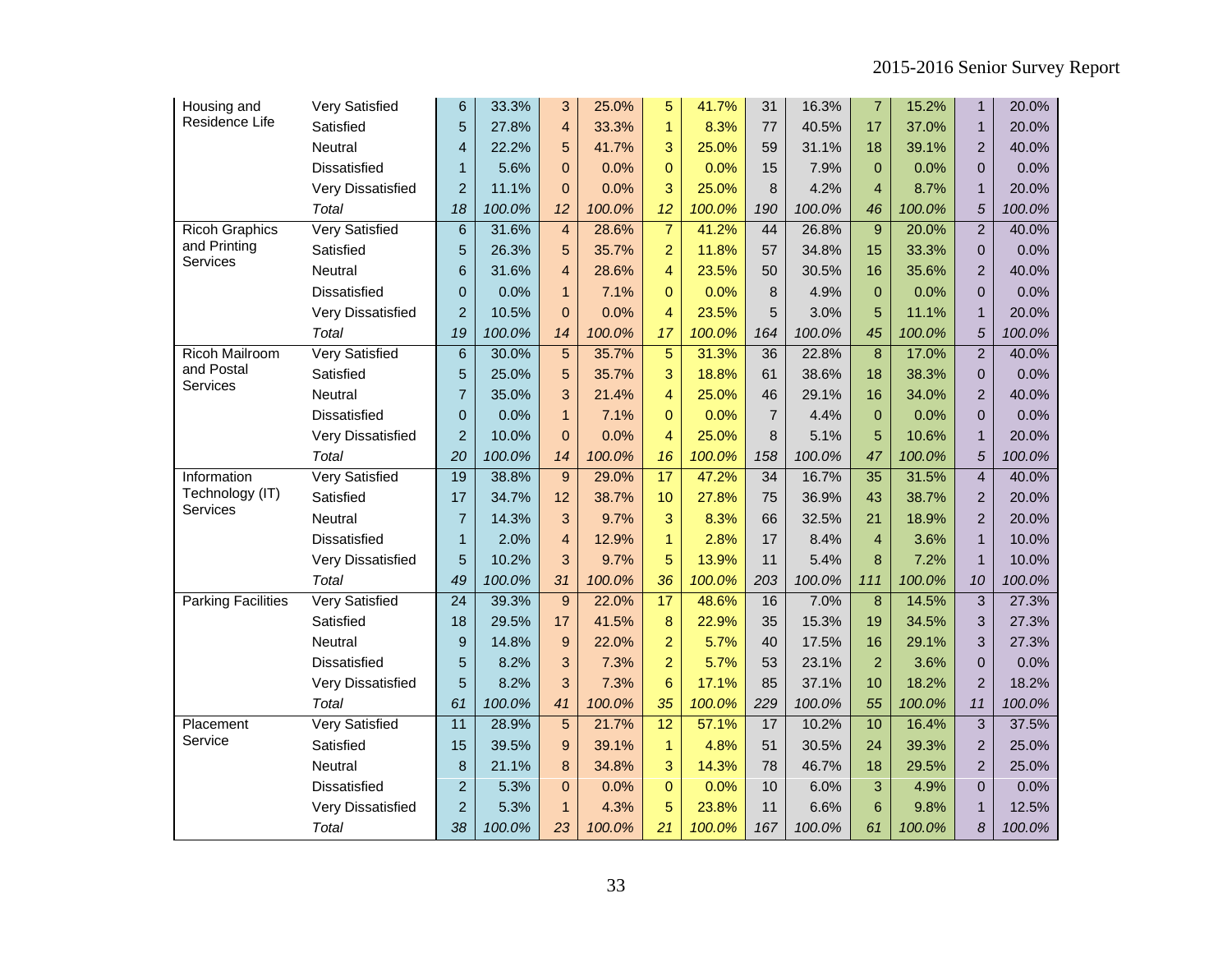| Recreational and         | Very Satisfied           | 13                      | 44.8%  | 3              | 18.8%  | 9               | 50.0%  | 29              | 15.7%  | 6               | 12.2%  | $\overline{c}$           | 50.0%  |
|--------------------------|--------------------------|-------------------------|--------|----------------|--------|-----------------|--------|-----------------|--------|-----------------|--------|--------------------------|--------|
| Intramural               | Satisfied                | $\overline{7}$          | 24.1%  | $\overline{7}$ | 43.8%  | $\overline{a}$  | 11.1%  | 72              | 38.9%  | 21              | 42.9%  | $\overline{0}$           | 0.0%   |
| <b>Activities</b>        | Neutral                  | 6                       | 20.7%  | $\overline{2}$ | 12.5%  | $\overline{2}$  | 11.1%  | 50              | 27.0%  | 17              | 34.7%  | $\mathbf{1}$             | 25.0%  |
|                          | Dissatisfied             | $\mathbf{1}$            | 3.4%   | 3              | 18.8%  | $\mathbf{1}$    | 5.6%   | 21              | 11.4%  | $\mathbf{1}$    | 2.0%   | $\overline{0}$           | 0.0%   |
|                          | <b>Very Dissatisfied</b> | $\overline{2}$          | 6.9%   | $\overline{1}$ | 6.3%   | 4               | 22.2%  | 13              | 7.0%   | $\overline{4}$  | 8.2%   | $\mathbf{1}$             | 25.0%  |
|                          | Total                    | 29                      | 100.0% | 16             | 100.0% | 18              | 100.0% | 185             | 100.0% | 49              | 100.0% | $\overline{\mathcal{A}}$ | 100.0% |
| Registrar/Records        | Very Satisfied           | 28                      | 43.1%  | 11             | 26.2%  | $\overline{20}$ | 47.6%  | $\overline{37}$ | 16.4%  | 60              | 42.6%  | 6                        | 33.3%  |
| Office                   | Satisfied                | 20                      | 30.8%  | 19             | 45.2%  | 12              | 28.6%  | 101             | 44.9%  | 47              | 33.3%  | 6                        | 33.3%  |
|                          | Neutral                  | 8                       | 12.3%  | 9              | 21.4%  | $\overline{2}$  | 4.8%   | 59              | 26.2%  | 23              | 16.3%  | $\overline{4}$           | 22.2%  |
|                          | <b>Dissatisfied</b>      | $\mathbf{1}$            | 1.5%   | $\mathbf{1}$   | 2.4%   | $\mathbf{1}$    | 2.4%   | 15              | 6.7%   | $\Omega$        | 0.0%   | $\overline{0}$           | 0.0%   |
|                          | <b>Very Dissatisfied</b> | 8                       | 12.3%  | $\overline{2}$ | 4.8%   | $\overline{7}$  | 16.7%  | 13              | 5.8%   | 11              | 7.8%   | $\overline{c}$           | 11.1%  |
|                          | Total                    | 65                      | 100.0% | 42             | 100.0% | 42              | 100.0% | 225             | 100.0% | 141             | 100.0% | 18                       | 100.0% |
| Safety and               | <b>Very Satisfied</b>    | $\overline{24}$         | 44.4%  | 9              | 23.7%  | 18              | 50.0%  | 33              | 15.1%  | 15              | 25.4%  | 3                        | 30.0%  |
| <b>Security Services</b> | Satisfied                | 20                      | 37.0%  | 19             | 50.0%  | 8               | 22.2%  | 88              | 40.4%  | 21              | 35.6%  | 3                        | 30.0%  |
|                          | Neutral                  | $\overline{7}$          | 13.0%  | $\overline{7}$ | 18.4%  | 3               | 8.3%   | 61              | 28.0%  | 16              | 27.1%  | 3                        | 30.0%  |
|                          | <b>Dissatisfied</b>      | $\mathbf{1}$            | 1.9%   | $\mathbf{1}$   | 2.6%   | $\mathbf{1}$    | 2.8%   | 26              | 11.9%  | $\Omega$        | 0.0%   | $\overline{0}$           | 0.0%   |
|                          | Very Dissatisfied        | $\overline{2}$          | 3.7%   | $\overline{2}$ | 5.3%   | $6\phantom{1}6$ | 16.7%  | 10              | 4.6%   | $\overline{7}$  | 11.9%  | $\mathbf{1}$             | 10.0%  |
|                          | Total                    | 54                      | 100.0% | 38             | 100.0% | 36              | 100.0% | 218             | 100.0% | 59              | 100.0% | 10                       | 100.0% |
| <b>Student Health</b>    | <b>Very Satisfied</b>    | 14                      | 45.2%  | $\overline{4}$ | 19.0%  | $\overline{9}$  | 47.4%  | $\overline{30}$ | 15.3%  | $\overline{12}$ | 21.1%  | $\mathbf{1}$             | 14.3%  |
| Services                 | Satisfied                | 9                       | 29.0%  | 10             | 47.6%  | $\overline{2}$  | 10.5%  | 70              | 35.7%  | 21              | 36.8%  | 3                        | 42.9%  |
|                          | Neutral                  | $6\phantom{1}6$         | 19.4%  | 5              | 23.8%  | 3               | 15.8%  | 63              | 32.1%  | 17              | 29.8%  | $\overline{2}$           | 28.6%  |
|                          | <b>Dissatisfied</b>      | $\mathbf 0$             | 0.0%   | $\overline{2}$ | 9.5%   | $\overline{0}$  | 0.0%   | 20              | 10.2%  | $\mathbf{1}$    | 1.8%   | $\overline{0}$           | 0.0%   |
|                          | Very Dissatisfied        | $\overline{2}$          | 6.5%   | $\overline{0}$ | 0.0%   | 5               | 26.3%  | 13              | 6.6%   | 6               | 10.5%  | $\mathbf{1}$             | 14.3%  |
|                          | Total                    | 31                      | 100.0% | 21             | 100.0% | 19              | 100.0% | 196             | 100.0% | 57              | 100.0% | 7                        | 100.0% |
| Student                  | <b>Very Satisfied</b>    | $\overline{23}$         | 48.9%  | 10             | 35.7%  | 9               | 39.1%  | $\overline{55}$ | 26.1%  | 17              | 24.3%  | $\overline{3}$           | 30.0%  |
| organizations            | Satisfied                | 11                      | 23.4%  | 9              | 32.1%  | 3               | 13.0%  | 86              | 40.8%  | 24              | 34.3%  | 3                        | 30.0%  |
|                          | Neutral                  | $\overline{7}$          | 14.9%  | $\overline{7}$ | 25.0%  | 5               | 21.7%  | 43              | 20.4%  | 18              | 25.7%  | 3                        | 30.0%  |
|                          | <b>Dissatisfied</b>      | 3                       | 6.4%   | $\overline{2}$ | 7.1%   | $\mathbf{1}$    | 4.3%   | 18              | 8.5%   | 3               | 4.3%   | $\overline{0}$           | 0.0%   |
|                          | <b>Very Dissatisfied</b> | 3                       | 6.4%   | $\overline{0}$ | 0.0%   | 5               | 21.7%  | 9               | 4.3%   | 8               | 11.4%  | $\mathbf{1}$             | 10.0%  |
|                          | Total                    | 47                      | 100.0% | 28             | 100.0% | 23              | 100.0% | 211             | 100.0% | 70              | 100.0% | 10                       | 100.0% |
| <b>Student Support</b>   | <b>Very Satisfied</b>    | 19                      | 41.3%  | 13             | 44.8%  | 11              | 40.7%  | 32              | 18.3%  | 22              | 28.2%  | $\overline{4}$           | 33.3%  |
| Services (SSS)           | Satisfied                | 11                      | 23.9%  | 8              | 27.6%  | $6\phantom{1}6$ | 22.2%  | 69              | 39.4%  | 26              | 33.3%  | 3                        | 25.0%  |
|                          | Neutral                  | 10                      | 21.7%  | 6              | 20.7%  | 4               | 14.8%  | 52              | 29.7%  | 21              | 26.9%  | 4                        | 33.3%  |
|                          | <b>Dissatisfied</b>      | $\overline{c}$          | 4.3%   | $\pmb{0}$      | 0.0%   | $\mathbf{1}$    | 3.7%   | 13              | 7.4%   | 3               | 3.8%   | $\overline{0}$           | 0.0%   |
|                          | <b>Very Dissatisfied</b> | $\overline{\mathbf{4}}$ | 8.7%   | $\overline{2}$ | 6.9%   | 5               | 18.5%  | 9               | 5.1%   | 6               | 7.7%   | $\mathbf{1}$             | 8.3%   |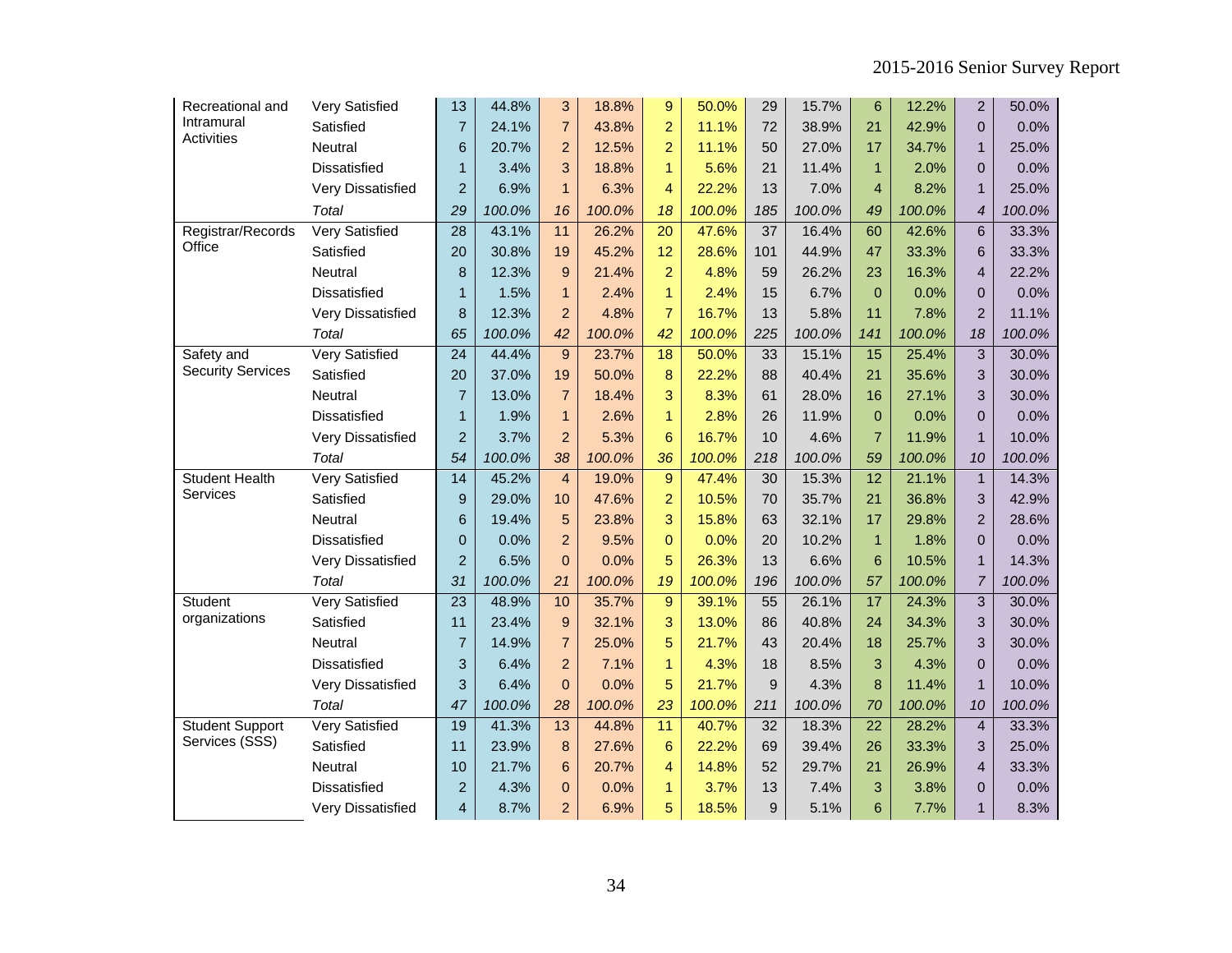|                                 | Total                    | 46                      | 100.0% | 29              | 100.0% | 27               | 100.0% | 175             | 100.0% | 78             | 100.0% | 12               | 100.0% |
|---------------------------------|--------------------------|-------------------------|--------|-----------------|--------|------------------|--------|-----------------|--------|----------------|--------|------------------|--------|
| <b>Trojan Fitness</b>           | <b>Very Satisfied</b>    | $\overline{8}$          | 38.1%  | 5               | 35.7%  | 6                | 40.0%  | 31              | 15.4%  | $\overline{7}$ | 15.6%  | $\overline{1}$   | 20.0%  |
| Center                          | Satisfied                | 5                       | 23.8%  | $\overline{4}$  | 28.6%  | $\overline{a}$   | 13.3%  | 62              | 30.8%  | 18             | 40.0%  | $\pmb{0}$        | 0.0%   |
|                                 | Neutral                  | 5                       | 23.8%  | $\overline{4}$  | 28.6%  | 3                | 20.0%  | 45              | 22.4%  | 15             | 33.3%  | 3                | 60.0%  |
|                                 | Dissatisfied             | $\mathbf 0$             | 0.0%   | $\mathbf{1}$    | 7.1%   | 0                | 0.0%   | 36              | 17.9%  | $\mathbf{1}$   | 2.2%   | $\overline{0}$   | 0.0%   |
|                                 | <b>Very Dissatisfied</b> | 3                       | 14.3%  | $\overline{0}$  | 0.0%   | 4                | 26.7%  | 27              | 13.4%  | $\overline{4}$ | 8.9%   | $\mathbf{1}$     | 20.0%  |
|                                 | Total                    | 21                      | 100.0% | 14              | 100.0% | 15               | 100.0% | 201             | 100.0% | 45             | 100.0% | 5                | 100.0% |
| <b>Trojan Web</b>               | <b>Very Satisfied</b>    | 31                      | 47.7%  | $\overline{14}$ | 33.3%  | $\overline{22}$  | 47.8%  | 48              | 20.2%  | 90             | 47.1%  | 10               | 50.0%  |
| <b>Express</b>                  | Satisfied                | 18                      | 27.7%  | 20              | 47.6%  | 12               | 26.1%  | 104             | 43.7%  | 58             | 30.4%  | 6                | 30.0%  |
|                                 | Neutral                  | $\boldsymbol{9}$        | 13.8%  | $\overline{2}$  | 4.8%   | 3                | 6.5%   | 53              | 22.3%  | 18             | 9.4%   | 3                | 15.0%  |
|                                 | <b>Dissatisfied</b>      | $\overline{\mathbf{4}}$ | 6.2%   | 3               | 7.1%   | $\mathbf{1}$     | 2.2%   | 20              | 8.4%   | 5              | 2.6%   | $\mathbf 0$      | 0.0%   |
|                                 | Very Dissatisfied        | 3                       | 4.6%   | 3               | 7.1%   | 8                | 17.4%  | 13              | 5.5%   | 20             | 10.5%  | $\mathbf{1}$     | 5.0%   |
|                                 | Total                    | 65                      | 100.0% | 42              | 100.0% | 46               | 100.0% | 238             | 100.0% | 191            | 100.0% | 20               | 100.0% |
| <b>University Media</b>         | Very Satisfied           | 15                      | 34.9%  | 8               | 23.5%  | $\overline{12}$  | 38.7%  | 41              | 19.2%  | 43             | 35.8%  | 8                | 47.1%  |
| (website,                       | Satisfied                | 13                      | 30.2%  | 14              | 41.2%  | $\boldsymbol{9}$ | 29.0%  | 86              | 40.4%  | 43             | 35.8%  | $\overline{4}$   | 23.5%  |
| newsletters,<br>radio, TV, etc) | <b>Neutral</b>           | 11                      | 25.6%  | 8               | 23.5%  | 4                | 12.9%  | 59              | 27.7%  | 21             | 17.5%  | $\overline{4}$   | 23.5%  |
|                                 | Dissatisfied             | $\overline{c}$          | 4.7%   | $\overline{2}$  | 5.9%   | $\mathbf{1}$     | 3.2%   | 17              | 8.0%   | $\overline{7}$ | 5.8%   | $\overline{0}$   | 0.0%   |
|                                 | <b>Very Dissatisfied</b> | $\overline{2}$          | 4.7%   | $\overline{2}$  | 5.9%   | 5                | 16.1%  | 10              | 4.7%   | 6              | 5.0%   | $\mathbf{1}$     | 5.9%   |
|                                 | Total                    | 43                      | 100.0% | 34              | 100.0% | 31               | 100.0% | 213             | 100.0% | 120            | 100.0% | 17               | 100.0% |
| <b>Veteran Services</b>         | <b>Very Satisfied</b>    | $\overline{13}$         | 44.8%  | $\overline{6}$  | 35.3%  | 12               | 46.2%  | $\overline{27}$ | 21.1%  | 42             | 40.8%  | $\overline{8}$   | 61.5%  |
|                                 | Satisfied                | 8                       | 27.6%  | 5               | 29.4%  | $\overline{a}$   | 7.7%   | 41              | 32.0%  | 28             | 27.2%  | $\overline{2}$   | 15.4%  |
|                                 | Neutral                  | $6\phantom{1}6$         | 20.7%  | 5               | 29.4%  | 5                | 19.2%  | 43              | 33.6%  | 20             | 19.4%  | $\overline{2}$   | 15.4%  |
|                                 | Dissatisfied             | $\mathbf 0$             | 0.0%   | $\mathbf 0$     | 0.0%   | 0                | 0.0%   | 10              | 7.8%   | $\overline{4}$ | 3.9%   | $\boldsymbol{0}$ | 0.0%   |
|                                 | Very Dissatisfied        | $\overline{2}$          | 6.9%   | $\overline{1}$  | 5.9%   | $\overline{7}$   | 26.9%  | $\overline{7}$  | 5.5%   | 9              | 8.7%   | $\mathbf{1}$     | 7.7%   |
|                                 | Total                    | 29                      | 100.0% | 17              | 100.0% | 26               | 100.0% | 128             | 100.0% | 103            | 100.0% | 13               | 100.0% |
| *Blackboard                     | Very Satisfied           | 33                      | 50.0%  | 13              | 31.7%  | $\overline{23}$  | 50.0%  | $\overline{57}$ | 24.3%  | 89             | 47.6%  | 10               | 50.0%  |
| System                          | Satisfied                | 19                      | 28.8%  | 19              | 46.3%  | 11               | 23.9%  | 110             | 46.8%  | 60             | 32.1%  | 5                | 25.0%  |
|                                 | Neutral                  | $\overline{7}$          | 10.6%  | $\overline{2}$  | 4.9%   | 3                | 6.5%   | 46              | 19.6%  | 15             | 8.0%   | 3                | 15.0%  |
|                                 | Dissatisfied             | $\overline{\mathbf{4}}$ | 6.1%   | $\overline{4}$  | 9.8%   | $\mathbf{1}$     | 2.2%   | 11              | 4.7%   | $\overline{4}$ | 2.1%   | $\mathbf{1}$     | 5.0%   |
|                                 | <b>Very Dissatisfied</b> | 3                       | 4.5%   | 3               | 7.3%   | 8                | 17.4%  | 11              | 4.7%   | 19             | 10.2%  | $\mathbf{1}$     | 5.0%   |
|                                 | Total                    | 66                      | 100.0% | 41              | 100.0% | 46               | 100.0% | 235             | 100.0% | 187            | 100.0% | 20               | 100.0% |
| *Educational                    | <b>Very Satisfied</b>    | $\overline{17}$         | 37.8%  | 8               | 27.6%  | 17               | 44.7%  | 38              | 20.7%  | 53             | 42.7%  | $6\phantom{1}$   | 40.0%  |
| Technology                      | Satisfied                | 16                      | 35.6%  | 11              | 37.9%  | $\overline{7}$   | 18.4%  | 67              | 36.4%  | 36             | 29.0%  | 5                | 33.3%  |
| Services                        | <b>Neutral</b>           | 8                       | 17.8%  | $\overline{7}$  | 24.1%  | 5                | 13.2%  | 63              | 34.2%  | 18             | 14.5%  | 3                | 20.0%  |
|                                 | <b>Dissatisfied</b>      | 0                       | 0.0%   | $\overline{2}$  | 6.9%   | $\mathbf{1}$     | 2.6%   | 8               | 4.3%   | 3              | 2.4%   | $\pmb{0}$        | 0.0%   |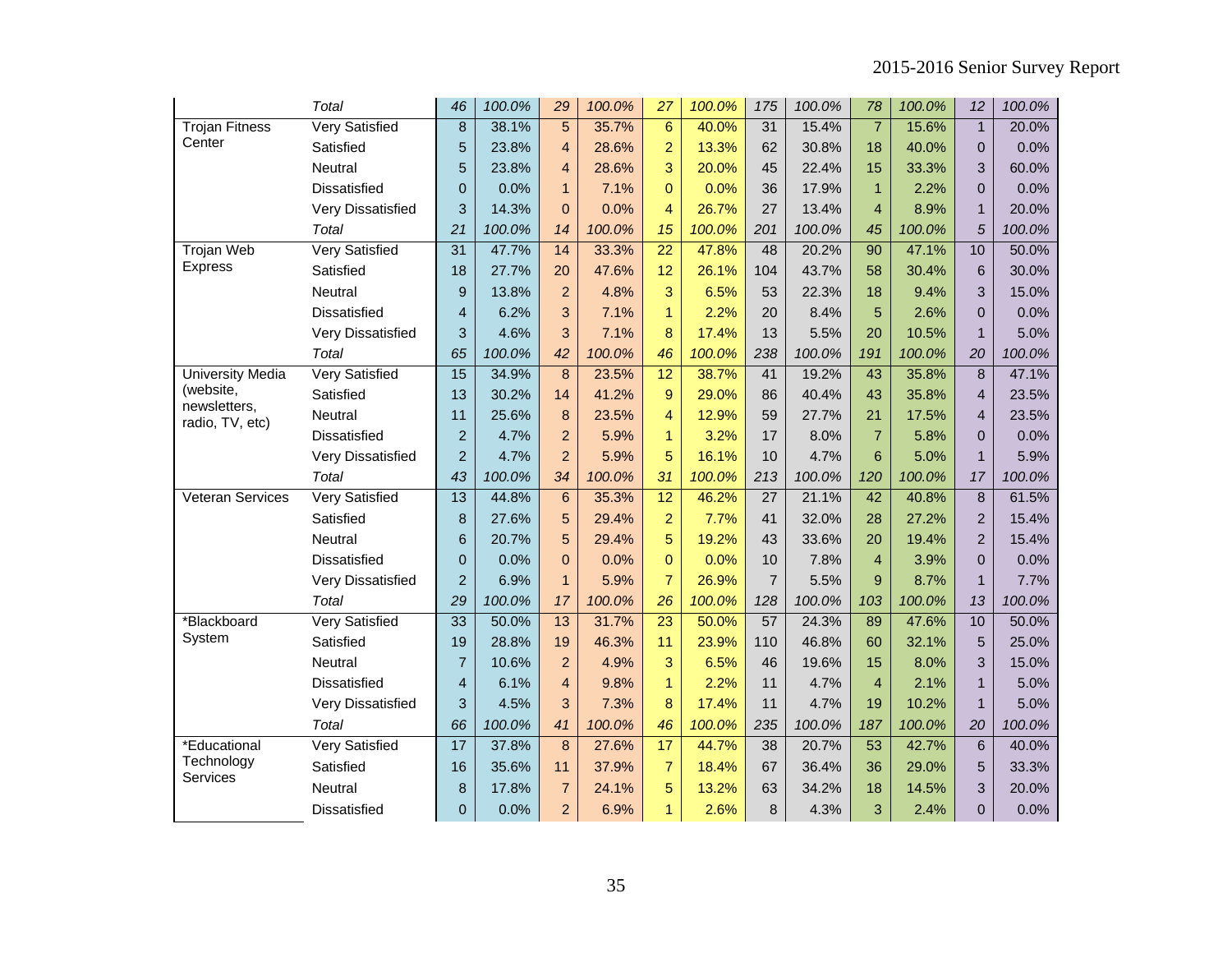| <b>Dissatisfied</b><br>verv |    | 8.9%   |    | 3.4%   | ດ  | $1.1\%$<br>04<br>z. | 8   | 4.3%   | 11  | 11.3%  |                 | $S.7\%$ |
|-----------------------------|----|--------|----|--------|----|---------------------|-----|--------|-----|--------|-----------------|---------|
| Total                       | 4F | 100.0% | 29 | 100.0% | 38 | 100.0%              | 184 | 100.0% | 124 | 100.0% | 15 <sup>1</sup> | 100.0%  |

\* Note: Items marked with an \* are new to the 2015-2016 Survey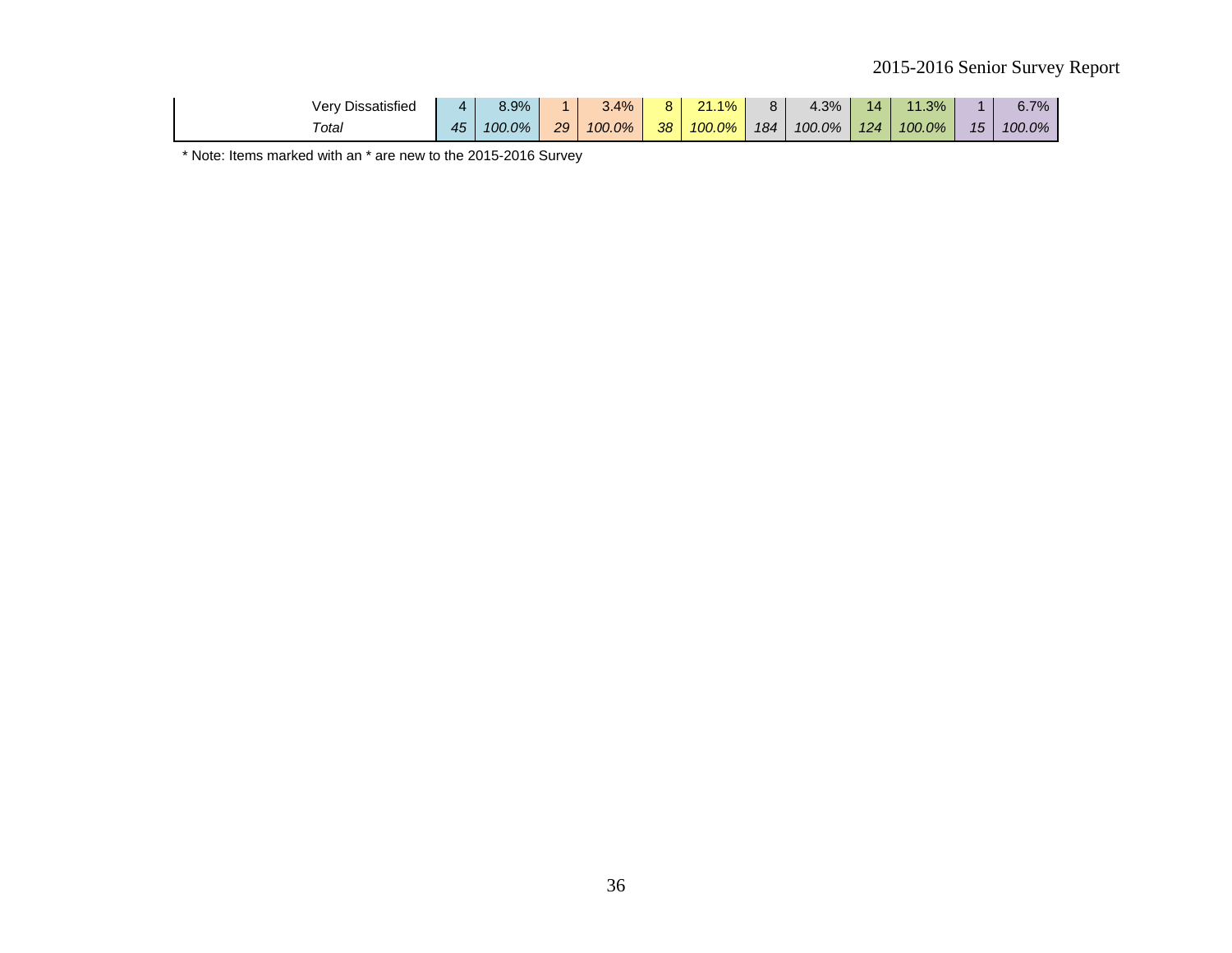|                                         |                            |                 | <b>Dothan</b><br><b>Campus</b> |                 | <b>Montgomery</b><br><b>Campus</b> |                 | <b>Phenix City</b><br><b>Campus</b> |                 | <b>Troy</b><br><b>Campus</b> |                 | <b>TROY Online</b> |                | <b>Global</b><br><b>Campus</b> |
|-----------------------------------------|----------------------------|-----------------|--------------------------------|-----------------|------------------------------------|-----------------|-------------------------------------|-----------------|------------------------------|-----------------|--------------------|----------------|--------------------------------|
|                                         |                            | N               | %                              | N               | $\frac{1}{2}$                      | N               | %                                   | N               | $\%$                         | ${\sf N}$       | $\%$               | N              | %                              |
| The goals,                              | <b>Strongly Agree</b>      | 23              | 32.9%                          | 13              | 31.0%                              | 21              | 47.7%                               | $\overline{71}$ | 29.6%                        | $\overline{72}$ | 36.7%              | 12             | 54.5%                          |
| objectives, and                         | Agree                      | 39              | 55.7%                          | 21              | 50.0%                              | 20              | 45.5%                               | 122             | 50.8%                        | 106             | 54.1%              | 8              | 36.4%                          |
| requirements for<br>my academic         | Neither Agree nor Disagree | 4               | 5.7%                           | 5               | 11.9%                              | $\mathbf{1}$    | 2.3%                                | 21              | 8.8%                         | 9               | 4.6%               | 1              | 4.5%                           |
| program were                            | <b>Disagree</b>            | $\overline{c}$  | 2.9%                           | 3               | 7.1%                               | $\mathbf{1}$    | 2.3%                                | 15              | 6.3%                         | $\overline{4}$  | 2.0%               | $\mathbf 1$    | 4.5%                           |
| clearly defined.                        | <b>Strongly Disagree</b>   | $\overline{2}$  | 2.9%                           | $\mathbf{0}$    | 0.0%                               | $\mathbf{1}$    | 2.3%                                | 11              | 4.6%                         | 5               | 2.6%               | $\Omega$       | 0.0%                           |
|                                         | Total                      | 70              | 100.0%                         | 42              | 100.0%                             | 44              | 100.0%                              | 240             | 100.0%                       | 196             | 100.0%             | 22             | 100.0%                         |
| My academic                             | <b>Strongly Agree</b>      | 31              | 44.3%                          | 14              | 33.3%                              | 23              | 52.3%                               | 76              | 31.9%                        | 84              | 42.9%              | 10             | 45.5%                          |
| program was                             | Agree                      | 29              | 41.4%                          | 22              | 52.4%                              | 18              | 40.9%                               | 123             | 51.7%                        | 99              | 50.5%              | 11             | 50.0%                          |
| intellectually<br>challenging and       | Neither Agree nor Disagree | $\overline{4}$  | 5.7%                           | $6\phantom{1}6$ | 14.3%                              | $\overline{a}$  | 4.5%                                | 19              | 8.0%                         | $\overline{4}$  | 2.0%               | 1              | 4.5%                           |
| stimulating.                            | <b>Disagree</b>            | $\overline{c}$  | 2.9%                           | $\mathbf 0$     | 0.0%                               | $\Omega$        | 0.0%                                | 10              | 4.2%                         | $\overline{2}$  | 1.0%               | $\Omega$       | 0.0%                           |
|                                         | <b>Strongly Disagree</b>   | 4               | 5.7%                           | $\mathbf{0}$    | 0.0%                               | $\mathbf{1}$    | 2.3%                                | 10              | 4.2%                         | $\overline{7}$  | 3.6%               | $\Omega$       | 0.0%                           |
|                                         | Total                      | 70              | 100.0%                         | 42              | 100.0%                             | 44              | 100.0%                              | 238             | 100.0%                       | 196             | 100.0%             | 22             | 100.0%                         |
| Courses in my                           | <b>Strongly Agree</b>      | 32              | 45.7%                          | 15              | 35.7%                              | $\overline{22}$ | 50.0%                               | 81              | 33.8%                        | 81              | 41.3%              | 10             | 45.5%                          |
| curriculum<br>contributed to the        | Agree                      | 29              | 41.4%                          | 20              | 47.6%                              | 21              | 47.7%                               | 119             | 49.6%                        | 94              | 48.0%              | 10             | 45.5%                          |
| skills and                              | Neither Agree nor Disagree | $\mathsf 3$     | 4.3%                           | 5               | 11.9%                              | $\mathbf{0}$    | 0.0%                                | 21              | 8.8%                         | 11              | 5.6%               | 2              | 9.1%                           |
| knowledge required                      | Disagree                   | $\overline{c}$  | 2.9%                           | $\overline{2}$  | 4.8%                               | $\overline{0}$  | 0.0%                                | 12              | 5.0%                         | 3               | 1.5%               | $\Omega$       | 0.0%                           |
| in my field.                            | <b>Strongly Disagree</b>   | 4               | 5.7%                           | $\mathbf 0$     | 0.0%                               | $\mathbf{1}$    | 2.3%                                | $\overline{7}$  | 2.9%                         | $\overline{7}$  | 3.6%               | $\Omega$       | 0.0%                           |
|                                         | Total                      | 70              | 100.0%                         | 42              | 100.0%                             | 44              | 100.0%                              | 240             | 100.0%                       | 196             | 100.0%             | 22             | 100.0%                         |
| Courses were                            | <b>Strongly Agree</b>      | $\overline{15}$ | 21.4%                          | $\overline{13}$ | 31.0%                              | 17              | 38.6%                               | $\overline{58}$ | 24.3%                        | $\overline{72}$ | 36.9%              | 6              | 27.3%                          |
| offered frequently<br>enough for timely | Agree                      | 34              | 48.6%                          | 14              | 33.3%                              | 20              | 45.5%                               | 107             | 44.8%                        | 94              | 48.2%              | 8              | 36.4%                          |
| completion of my                        | Neither Agree nor Disagree | 6               | 8.6%                           | 5               | 11.9%                              | $\mathbf{1}$    | 2.3%                                | 39              | 16.3%                        | 12              | 6.2%               | 5              | 22.7%                          |
| degree program.                         | <b>Disagree</b>            | 9               | 12.9%                          | 9               | 21.4%                              | 3               | 6.8%                                | 24              | 10.0%                        | 9               | 4.6%               | $\overline{2}$ | 9.1%                           |
|                                         | <b>Strongly Disagree</b>   | $6\phantom{1}6$ | 8.6%                           | $\mathbf{1}$    | 2.4%                               | 3               | 6.8%                                | 11              | 4.6%                         | 8               | 4.1%               | $\overline{1}$ | 4.5%                           |
|                                         | Total                      | 70              | 100.0%                         | 42              | 100.0%                             | 44              | 100.0%                              | 239             | 100.0%                       | 195             | 100.0%             | 22             | 100.0%                         |
| The intellectual                        | <b>Strongly Agree</b>      | 20              | 28.6%                          | 11              | 26.2%                              | 15              | 34.1%                               | 44              | 18.4%                        | 53              | 27.2%              | 5              | 23.8%                          |
| caliber of students                     | Agree                      | 33              | 47.1%                          | 17              | 40.5%                              | 23              | 52.3%                               | 117             | 49.0%                        | 90              | 46.2%              | 11             | 52.4%                          |
| in my academic<br>program was high.     | Neither Agree nor Disagree | $6\phantom{1}6$ | 8.6%                           | 11              | 26.2%                              | $\mathbf{1}$    | 2.3%                                | 45              | 18.8%                        | 32              | 16.4%              | 5              | 23.8%                          |
|                                         | <b>Disagree</b>            | 6               | 8.6%                           | 3               | 7.1%                               | 3               | 6.8%                                | 24              | 10.0%                        | 8               | 4.1%               | $\Omega$       | 0.0%                           |
|                                         | <b>Strongly Disagree</b>   | 5               | 7.1%                           | $\mathbf 0$     | 0.0%                               | $\overline{a}$  | 4.5%                                | 9               | 3.8%                         | 12              | 6.2%               | $\Omega$       | 0.0%                           |
|                                         | Total                      | 70              | 100.0%                         | 42              | 100.0%                             | 44              | 100.0%                              | 239             | 100.0%                       | 195             | 100.0%             | 21             | 100.0%                         |

Report 9 (Q23): Student opinions and perceptions about Troy University (Cross Tabulated by **Campus**)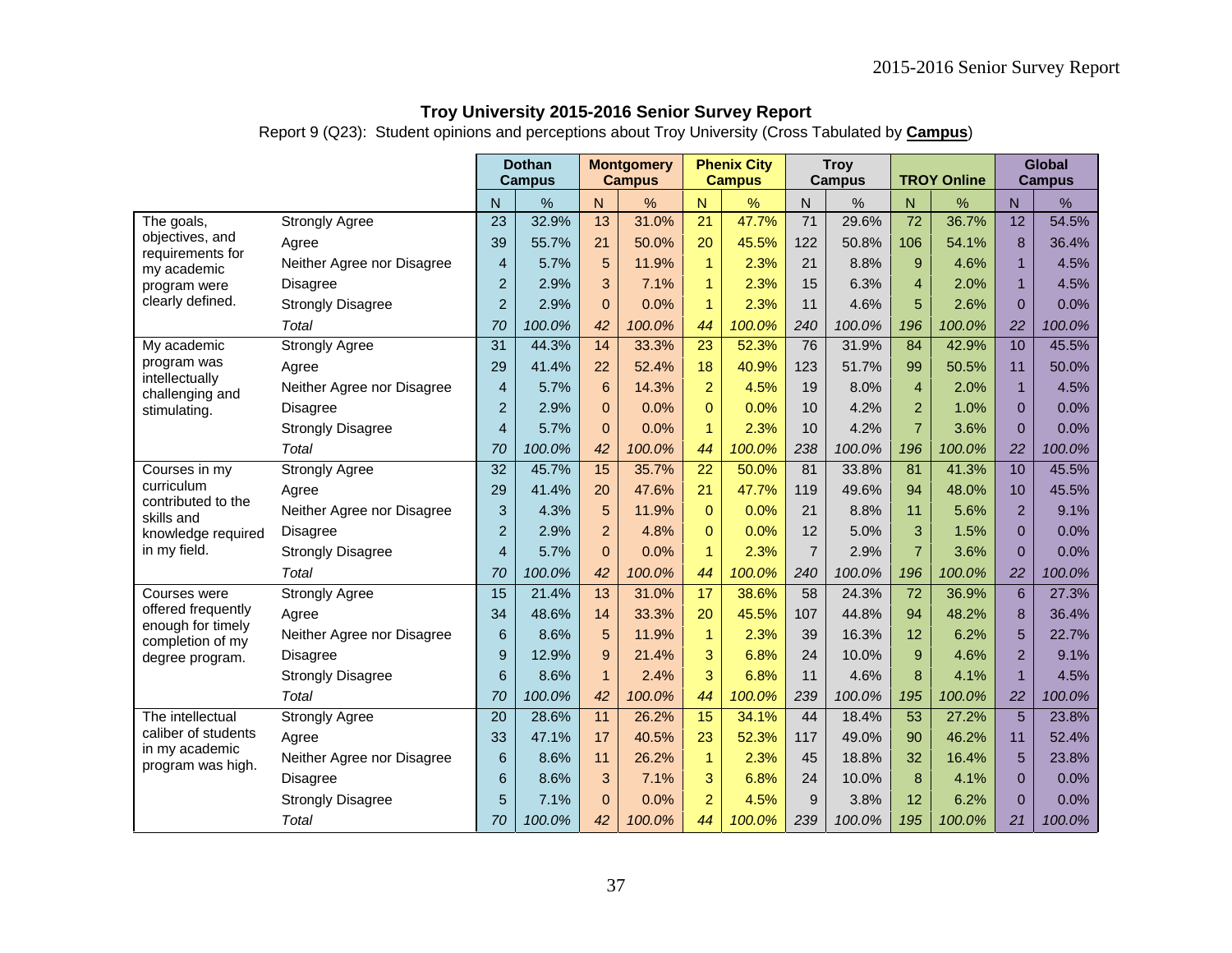| The degree                               | <b>Strongly Agree</b>      | 34              | 49.3%  | 17              | 40.5%  | 26              | 59.1%  | 87             | 36.3%  | 81             | 41.3%  | 11              | 50.0%  |
|------------------------------------------|----------------------------|-----------------|--------|-----------------|--------|-----------------|--------|----------------|--------|----------------|--------|-----------------|--------|
| program in which I                       | Agree                      | 24              | 34.8%  | 18              | 42.9%  | 15              | 34.1%  | 107            | 44.6%  | 88             | 44.9%  | 10              | 45.5%  |
| enrolled is valuable<br>for me in my     | Neither Agree nor Disagree | $\overline{7}$  | 10.1%  | 6               | 14.3%  | $\mathbf{1}$    | 2.3%   | 29             | 12.1%  | 20             | 10.2%  | $\mathbf{1}$    | 4.5%   |
| employment.                              | <b>Disagree</b>            | $\mathbf{1}$    | 1.4%   | $\mathbf{1}$    | 2.4%   | $\mathbf{1}$    | 2.3%   | $\overline{7}$ | 2.9%   | $\mathbf{0}$   | 0.0%   | $\mathbf{0}$    | 0.0%   |
|                                          | <b>Strongly Disagree</b>   | 3               | 4.3%   | $\Omega$        | 0.0%   | $\mathbf{1}$    | 2.3%   | 10             | 4.2%   | $\overline{7}$ | 3.6%   | $\Omega$        | 0.0%   |
|                                          | Total                      | 69              | 100.0% | 42              | 100.0% | 44              | 100.0% | 240            | 100.0% | 196            | 100.0% | 22              | 100.0% |
| <b>Troy University</b>                   | <b>Strongly Agree</b>      | 29              | 41.4%  | 13              | 31.0%  | $\overline{24}$ | 54.5%  | 85             | 35.6%  | 67             | 34.2%  | 12              | 54.5%  |
| faculty care about                       | Agree                      | 31              | 44.3%  | 19              | 45.2%  | 12              | 27.3%  | 96             | 40.2%  | 89             | 45.4%  | $6\phantom{1}6$ | 27.3%  |
| students as<br>individuals.              | Neither Agree nor Disagree | $\overline{4}$  | 5.7%   | 6               | 14.3%  | 6               | 13.6%  | 30             | 12.6%  | 27             | 13.8%  | 3               | 13.6%  |
|                                          | <b>Disagree</b>            | 3               | 4.3%   | 3               | 7.1%   | $\mathbf{1}$    | 2.3%   | 14             | 5.9%   | $\overline{7}$ | 3.6%   | $\Omega$        | 0.0%   |
|                                          | <b>Strongly Disagree</b>   | 3               | 4.3%   | $\mathbf{1}$    | 2.4%   | $\mathbf{1}$    | 2.3%   | 14             | 5.9%   | 6              | 3.1%   | $\overline{1}$  | 4.5%   |
|                                          | Total                      | 70              | 100.0% | 42              | 100.0% | 44              | 100.0% | 239            | 100.0% | 196            | 100.0% | 22              | 100.0% |
| <b>Troy University</b>                   | <b>Strongly Agree</b>      | $\overline{29}$ | 41.4%  | 13              | 31.0%  | 21              | 48.8%  | 75             | 31.4%  | 59             | 30.3%  | $\overline{13}$ | 59.1%  |
| faculty were helpful                     | Agree                      | 23              | 32.9%  | 16              | 38.1%  | 16              | 37.2%  | 92             | 38.5%  | 84             | 43.1%  | $\overline{4}$  | 18.2%  |
| with my career<br>plan.                  | Neither Agree nor Disagree | 11              | 15.7%  | 8               | 19.0%  | $\overline{4}$  | 9.3%   | 38             | 15.9%  | 35             | 17.9%  | 3               | 13.6%  |
|                                          | <b>Disagree</b>            | $\overline{c}$  | 2.9%   | 3               | 7.1%   | $\mathbf{1}$    | 2.3%   | 20             | 8.4%   | $\overline{7}$ | 3.6%   | $\mathbf{0}$    | 0.0%   |
|                                          | <b>Strongly Disagree</b>   | 5               | 7.1%   | $\overline{2}$  | 4.8%   | $\mathbf{1}$    | 2.3%   | 14             | 5.9%   | 10             | 5.1%   | $\overline{2}$  | 9.1%   |
|                                          | Total                      | 70              | 100.0% | 42              | 100.0% | 43              | 100.0% | 239            | 100.0% | 195            | 100.0% | 22              | 100.0% |
| Troy University is                       | <b>Strongly Agree</b>      | $\overline{23}$ | 33.3%  | $\overline{12}$ | 28.6%  | $\overline{26}$ | 59.1%  | 60             | 25.1%  | 65             | 33.3%  | 11              | 52.4%  |
| responsive to the<br>needs of its        | Agree                      | 26              | 37.7%  | 16              | 38.1%  | 14              | 31.8%  | 98             | 41.0%  | 95             | 48.7%  | $\overline{7}$  | 33.3%  |
| students.                                | Neither Agree nor Disagree | 13              | 18.8%  | $\overline{9}$  | 21.4%  | $\overline{a}$  | 4.5%   | 44             | 18.4%  | 24             | 12.3%  | $\overline{1}$  | 4.8%   |
|                                          | <b>Disagree</b>            | $\mathbf 1$     | 1.4%   | $\overline{4}$  | 9.5%   | $\mathbf{1}$    | 2.3%   | 19             | 7.9%   | $\overline{4}$ | 2.1%   | $\overline{1}$  | 4.8%   |
|                                          | <b>Strongly Disagree</b>   | 6               | 8.7%   | $\mathbf{1}$    | 2.4%   | $\mathbf{1}$    | 2.3%   | 18             | 7.5%   | $\overline{7}$ | 3.6%   | $\overline{1}$  | 4.8%   |
|                                          | Total                      | 69              | 100.0% | 42              | 100.0% | 44              | 100.0% | 239            | 100.0% | 195            | 100.0% | 21              | 100.0% |
| The tuition and                          | <b>Strongly Agree</b>      | 17              | 24.6%  | 9               | 22.0%  | 17              | 38.6%  | 38             | 15.9%  | 67             | 34.5%  | 10              | 45.5%  |
| fees I paid at Troy<br>University were a | Agree                      | 31              | 44.9%  | 17              | 41.5%  | 18              | 40.9%  | 103            | 43.1%  | 83             | 42.8%  | 6               | 27.3%  |
| worthwhile                               | Neither Agree nor Disagree | 12              | 17.4%  | 9               | 22.0%  | $6\phantom{1}6$ | 13.6%  | 57             | 23.8%  | 31             | 16.0%  | 5               | 22.7%  |
| investment.                              | <b>Disagree</b>            | $\overline{4}$  | 5.8%   | 6               | 14.6%  | $\overline{2}$  | 4.5%   | 20             | 8.4%   | 5              | 2.6%   | $\mathbf{1}$    | 4.5%   |
|                                          | <b>Strongly Disagree</b>   | 5               | 7.2%   | $\overline{0}$  | 0.0%   | $\mathbf{1}$    | 2.3%   | 21             | 8.8%   | $\mathbf{8}$   | 4.1%   | $\Omega$        | 0.0%   |
|                                          | Total                      | 69              | 100.0% | 41              | 100.0% | 44              | 100.0% | 239            | 100.0% | 194            | 100.0% | 22              | 100.0% |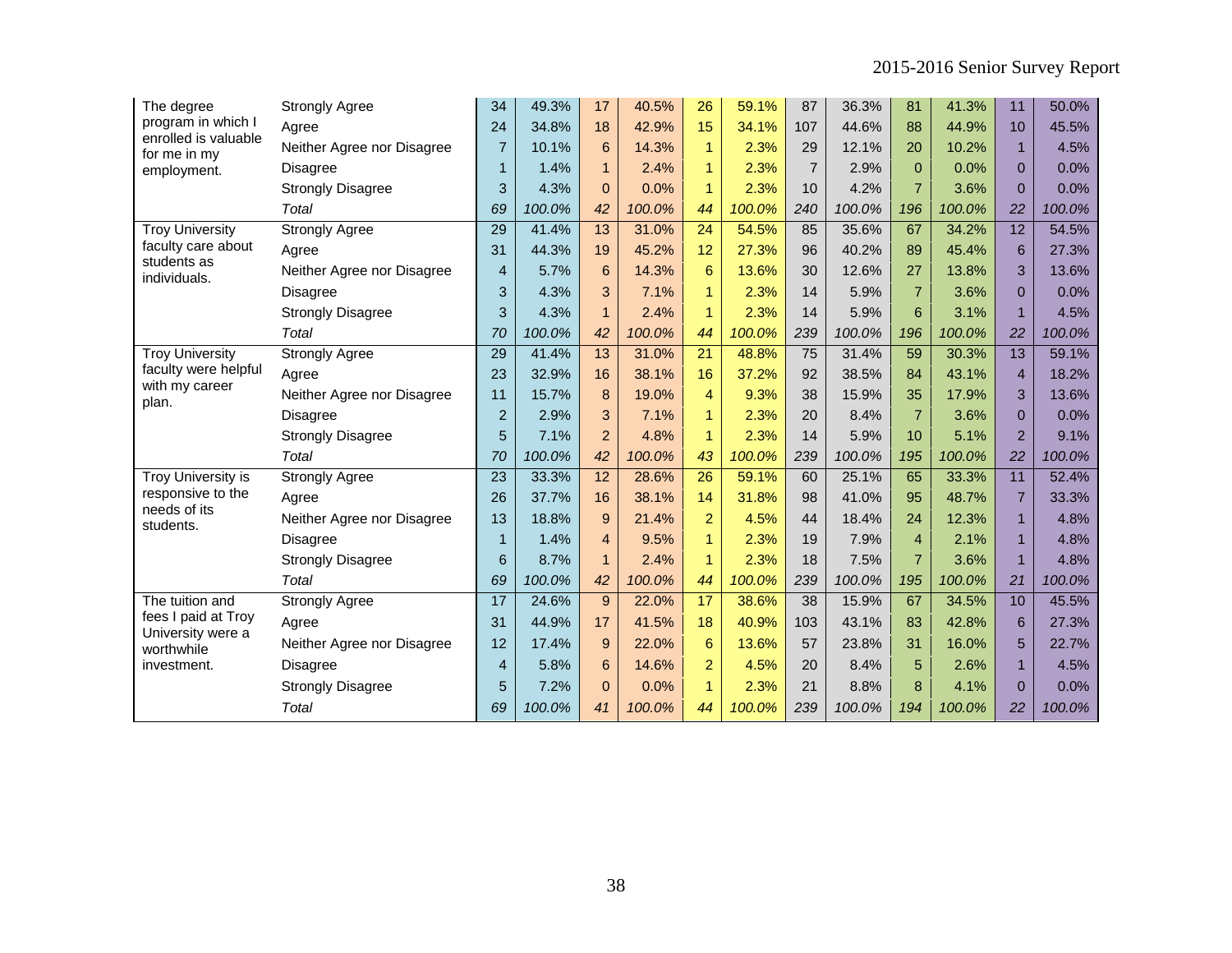Report 10 (Q24): Overall ratings on Troy University (Cross Tabulated by **Campus**)

|                                      |           |                | <b>Dothan</b><br><b>Campus</b> |                | <b>Montgomery</b><br><b>Campus</b> |                | <b>Phenix City</b><br><b>Campus</b> |                 | <b>Troy</b><br><b>Campus</b> |                | <b>TROY Online</b> |                | <b>Global</b><br><b>Campus</b> |
|--------------------------------------|-----------|----------------|--------------------------------|----------------|------------------------------------|----------------|-------------------------------------|-----------------|------------------------------|----------------|--------------------|----------------|--------------------------------|
|                                      |           | N              | %                              | N              | %                                  | N              | %                                   | N               | %                            | N              | %                  | N              | %                              |
| How would you rate Troy University's | Excellent | 23             | 32.9%                          | 9              | 20.9%                              | 21             | 46.7%                               | 67              | 28.3%                        | 64             | 33.3%              | 11             | 50.0%                          |
| preparation of you for employment?   | Good      | 29             | 41.4%                          | 16             | 37.2%                              | 15             | 33.3%                               | 101             | 42.6%                        | 84             | 43.8%              | $\overline{7}$ | 31.8%                          |
|                                      | Average   | 11             | 15.7%                          | 10             | 23.3%                              | 8              | 17.8%                               | 44              | 18.6%                        | 33             | 17.2%              |                | 4.5%                           |
|                                      | Fair      | 3              | 4.3%                           | 6              | 14.0%                              | 1              | 2.2%                                | 14              | 5.9%                         | 8              | 4.2%               | $\Omega$       | 0.0%                           |
|                                      | Poor      | $\overline{4}$ | 5.7%                           | $\overline{2}$ | 4.7%                               | $\Omega$       | 0.0%                                | 11              | 4.6%                         | 3              | 1.6%               | 3              | 13.6%                          |
|                                      | Total     | 70             | 100.0%                         | 43             | 100.0%                             | 45             | 100.0%                              | 237             | 100.0%                       | 192            | 100.0%             | 22             | 100.0%                         |
| How would you rate Troy University's | Excellent | 26             | 37.1%                          | 10             | 23.3%                              | 26             | 57.8%                               | 75              | 31.6%                        | 87             | 45.1%              | 12             | 54.5%                          |
| preparation of you for further       | Good      | 28             | 40.0%                          | 18             | 41.9%                              | 14             | 31.1%                               | 98              | 41.4%                        | 71             | 36.8%              | 6              | 27.3%                          |
| education?                           | Average   | 9              | 12.9%                          | 12             | 27.9%                              | $\overline{4}$ | 8.9%                                | 44              | 18.6%                        | 27             | 14.0%              | 3              | 13.6%                          |
|                                      | Fair      | 3              | 4.3%                           | 2              | 4.7%                               | 1              | 2.2%                                | 12              | 5.1%                         |                | 3.6%               | 0              | $0.0\%$                        |
|                                      | Poor      | $\overline{4}$ | 5.7%                           | $\overline{1}$ | 2.3%                               | $\Omega$       | 0.0%                                | 8               | 3.4%                         |                | 0.5%               |                | 4.5%                           |
|                                      | Total     | 70             | 100.0%                         | 43             | 100.0%                             | 45             | 100.0%                              | 237             | 100.0%                       | 193            | 100.0%             | 22             | 100.0%                         |
| What is your overall rating of your  | Excellent | 27             | 39.7%                          | 11             | 26.2%                              | 27             | 60.0%                               | 94              | 39.8%                        | 96             | 49.7%              | 13             | 59.1%                          |
| college experiences at TROY?         | Good      | 26             | 38.2%                          | 19             | 45.2%                              | 14             | 31.1%                               | 100             | 42.4%                        | 73             | 37.8%              | 6              | 27.3%                          |
|                                      | Average   | $\overline{7}$ | 10.3%                          | 11             | 26.2%                              | 2              | 4.4%                                | 26              | 11.0%                        | 17             | 8.8%               |                | 4.5%                           |
|                                      | Fair      | $\overline{4}$ | 5.9%                           | $\mathbf{1}$   | 2.4%                               | $\overline{2}$ | 4.4%                                | 11              | 4.7%                         | $\overline{4}$ | 2.1%               |                | 4.5%                           |
|                                      | Poor      | $\overline{4}$ | 5.9%                           | $\Omega$       | 0.0%                               | $\Omega$       | 0.0%                                | $5\phantom{.0}$ | 2.1%                         | 3              | 1.6%               |                | 4.5%                           |
|                                      | Total     | 68             | 100.0%                         | 42             | 100.0%                             | 45             | 100.0%                              | 236             | 100.0%                       | 193            | 100.0%             | 22             | 100.0%                         |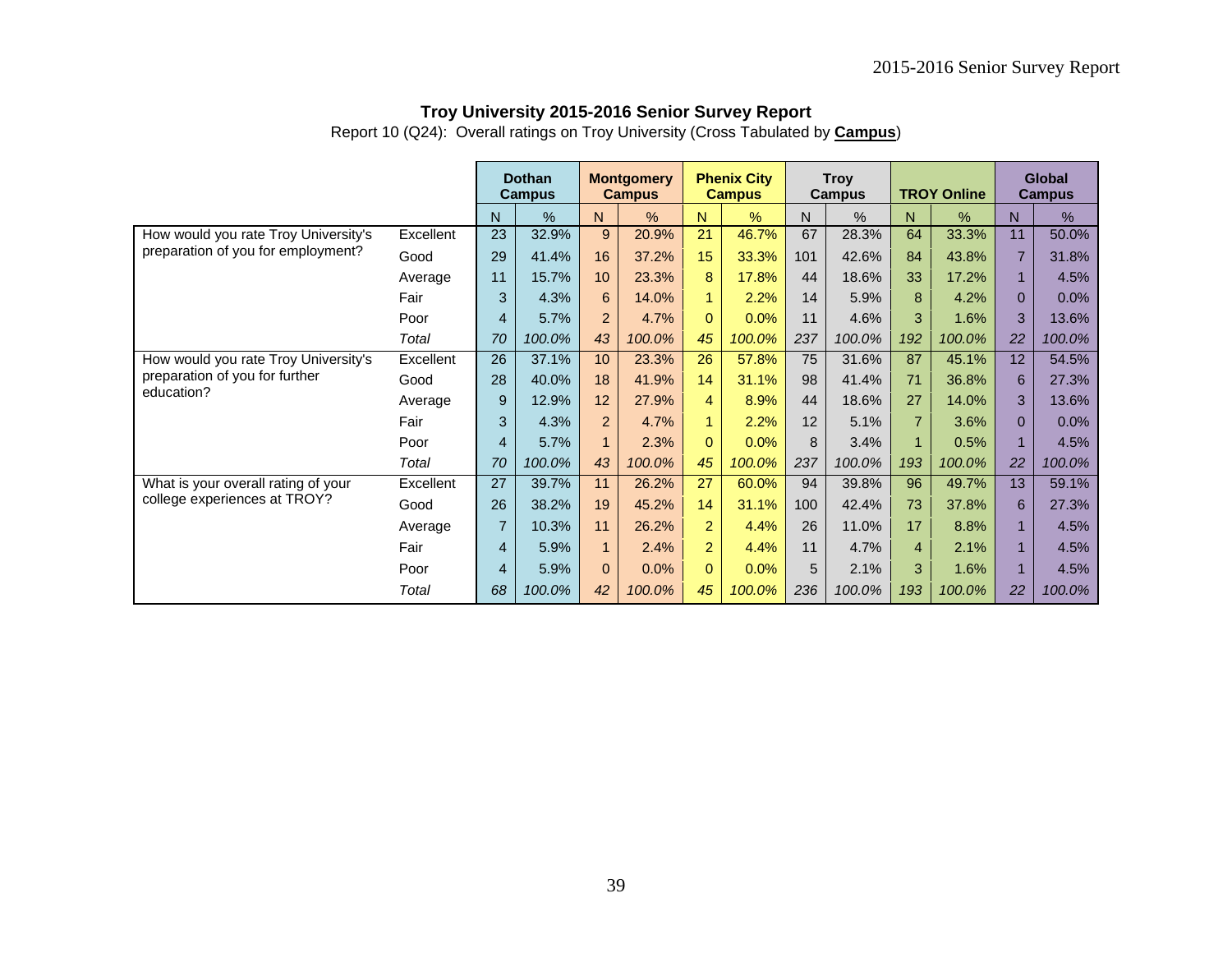|                                              |                |                | <b>Dothan</b><br><b>Campus</b> |                | <b>Montgomery</b><br><b>Campus</b> |                | <b>Phenix City</b><br><b>Campus</b> |                | <b>Troy</b><br><b>Campus</b> |                | <b>TROY Online</b> |                | Global<br><b>Campus</b> |
|----------------------------------------------|----------------|----------------|--------------------------------|----------------|------------------------------------|----------------|-------------------------------------|----------------|------------------------------|----------------|--------------------|----------------|-------------------------|
|                                              |                | N              | %                              | N.             | %                                  | $\mathsf{N}$   | %                                   | N              | %                            | N              | %                  | N <sub>1</sub> | %                       |
| If you were starting                         | Definitely Yes | 39             | 56.5%                          | 19             | 44.2%                              | 31             | 68.9%                               | 123            | 51.3%                        | 87             | 45.1%              | 12             | 54.5%                   |
| over, would you enroll in                    | Probably Yes   | 20             | 29.0%                          | 13             | 30.2%                              | 10             | 22.2%                               | 74             | 30.8%                        | 73             | 37.8%              | $\overline{7}$ | 31.8%                   |
| the same program?                            | Probably Not   | $\overline{7}$ | 10.1%                          | 11             | 25.6%                              | $\overline{4}$ | 8.9%                                | 36             | 15.0%                        | 28             | 14.5%              | $\mathbf{1}$   | 4.5%                    |
|                                              | Definitely Not | 3              | 4.3%                           | $\Omega$       | 0.0%                               | $\Omega$       | 0.0%                                | $\overline{7}$ | 2.9%                         | 5              | 2.6%               | $\overline{2}$ | 9.1%                    |
|                                              | Total          | 69             | 100.0%                         | 43             | 100.0%                             | 45             | 100.0%                              | 240            | 100.0%                       | 193            | 100.0%             | 22             | 100.0%                  |
| If you could start college                   | Definitely Yes | 36             | 51.4%                          | 16             | 37.2%                              | 33             | 73.3%                               | 111            | 46.3%                        | 104            | 53.9%              | 16             | 72.7%                   |
| over, would you attend                       | Probably Yes   | 23             | 32.9%                          | 24             | 55.8%                              | 11             | 24.4%                               | 85             | 35.4%                        | 68             | 35.2%              | 3              | 13.6%                   |
| Troy University again?                       | Probably Not   | 5              | 7.1%                           | 3              | 7.0%                               | $\mathbf{1}$   | 2.2%                                | 34             | 14.2%                        | 16             | 8.3%               | $\overline{2}$ | 9.1%                    |
|                                              | Definitely Not | 6              | 8.6%                           | $\Omega$       | 0.0%                               | $\mathbf{0}$   | 0.0%                                | 10             | 4.2%                         | 5              | 2.6%               | $\mathbf{1}$   | 4.5%                    |
|                                              | Total          | 70             | 100.0%                         | 43             | 100.0%                             | 45             | 100.0%                              | 240            | 100.0%                       | 193            | 100.0%             | 22             | 100.0%                  |
| Would you recommend                          | Definitely Yes | 38             | 54.3%                          | 16             | 37.2%                              | 32             | 71.1%                               | 122            | 51.0%                        | 111            | 57.2%              | 14             | 63.6%                   |
| your academic program<br>to other students?  | Probably Yes   | 25             | 35.7%                          | 20             | 46.5%                              | 12             | 26.7%                               | 96             | 40.2%                        | 69             | 35.6%              | 6              | 27.3%                   |
|                                              | Probably Not   | 5              | 7.1%                           | $\overline{7}$ | 16.3%                              | $\mathbf{1}$   | 2.2%                                | 14             | 5.9%                         | 10             | 5.2%               | $\mathbf{1}$   | 4.5%                    |
|                                              | Definitely Not | $\overline{2}$ | 2.9%                           | $\overline{0}$ | 0.0%                               | $\Omega$       | 0.0%                                | $\overline{7}$ | 2.9%                         | $\overline{4}$ | 2.1%               | $\mathbf{1}$   | 4.5%                    |
|                                              | Total          | 70             | 100.0%                         | 43             | 100.0%                             | 45             | 100.0%                              | 239            | 100.0%                       | 194            | 100.0%             | 22             | 100.0%                  |
| Would you recommend                          | Definitely Yes | 39             | 56.5%                          | 19             | 44.2%                              | 33             | 73.3%                               | 135            | 56.3%                        | 118            | 60.8%              | 16             | 72.7%                   |
| Troy University to<br>someone planning to go | Probably Yes   | 17             | 24.6%                          | 23             | 53.5%                              | 12             | 26.7%                               | 81             | 33.8%                        | 63             | 32.5%              | 5              | 22.7%                   |
| to college?                                  | Probably Not   | 5              | 7.2%                           | 1              | 2.3%                               | $\mathbf{0}$   | 0.0%                                | 15             | 6.3%                         | 9              | 4.6%               | 1              | 4.5%                    |
|                                              | Definitely Not | 8              | 11.6%                          | $\Omega$       | 0.0%                               | $\mathbf{0}$   | 0.0%                                | 9              | 3.8%                         | $\overline{4}$ | 2.1%               | $\Omega$       | 0.0%                    |
|                                              | Total          | 69             | 100.0%                         | 43             | 100.0%                             | 45             | 100.0%                              | 240            | 100.0%                       | 194            | 100.0%             | 22             | 100.0%                  |

Report 11: Enrollment choices and recommendations (Cross Tabulated by **Campus**)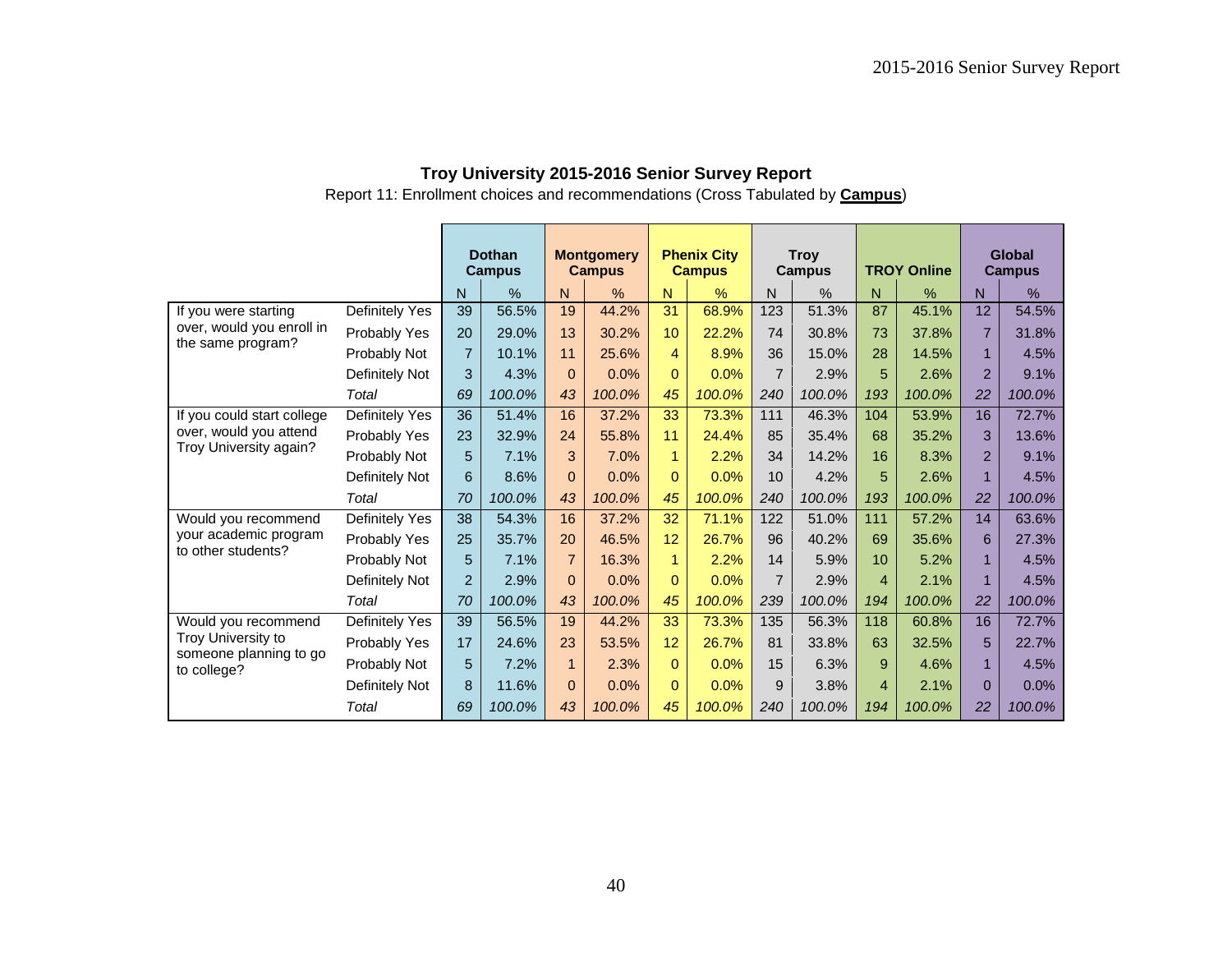Report 12 (Q20): Student self-rated development in their educational experiences (Cross Tabulated by **College**)

|                          |           |                | Arts &<br><b>Sciences</b> |                | <b>Sorrell College</b><br>of Business |                         | <b>Communication</b><br>and Fine Arts |                 | <b>Education</b> |                | Health &<br><b>Human</b><br><b>Services</b> |
|--------------------------|-----------|----------------|---------------------------|----------------|---------------------------------------|-------------------------|---------------------------------------|-----------------|------------------|----------------|---------------------------------------------|
|                          |           | ${\sf N}$      | $\%$                      | ${\sf N}$      | $\%$                                  | $\overline{\mathsf{N}}$ | $\%$                                  | N               | $\%$             | ${\sf N}$      | %                                           |
| <b>Writing skills</b>    | Excellent | 84             | 35.6%                     | 41             | 29.3%                                 | 17                      | 45.9%                                 | $\overline{52}$ | 39.7%            | 28             | 29.8%                                       |
|                          | Good      | 116            | 49.2%                     | 76             | 54.3%                                 | 14                      | 37.8%                                 | 56              | 42.7%            | 54             | 57.4%                                       |
|                          | Average   | 29             | 12.3%                     | 21             | 15.0%                                 | 6                       | 16.2%                                 | 19              | 14.5%            | 10             | 10.6%                                       |
|                          | Fair      | 5              | 2.1%                      | $\mathbf{1}$   | 0.7%                                  | 0                       | 0.0%                                  | $\overline{2}$  | 1.5%             | $\mathbf{1}$   | 1.1%                                        |
|                          | Poor      | $\overline{2}$ | 0.8%                      | 1              | 0.7%                                  | 0                       | 0.0%                                  | $\overline{c}$  | 1.5%             | 1              | 1.1%                                        |
|                          | Total     | 236            | 100.0%                    | 140            | 100.0%                                | 37                      | 100.0%                                | 131             | 100.0%           | 94             | 100.0%                                      |
| Speaking/presentation    | Excellent | 92             | 39.0%                     | 41             | 29.3%                                 | 20                      | 54.1%                                 | 52              | 39.7%            | 34             | 36.2%                                       |
| skills                   | Good      | 98             | 41.5%                     | 75             | 53.6%                                 | 9                       | 24.3%                                 | 62              | 47.3%            | 50             | 53.2%                                       |
|                          | Average   | 41             | 17.4%                     | 23             | 16.4%                                 | 8                       | 21.6%                                 | 15              | 11.5%            | 5              | 5.3%                                        |
|                          | Fair      | $\overline{4}$ | 1.7%                      | $\Omega$       | 0.0%                                  | 0                       | 0.0%                                  | 0               | 0.0%             | 3              | 3.2%                                        |
|                          | Poor      | $\mathbf{1}$   | 0.4%                      | 1              | 0.7%                                  | 0                       | 0.0%                                  | 2               | 1.5%             | $\overline{2}$ | 2.1%                                        |
|                          | Total     | 236            | 100.0%                    | 140            | 100.0%                                | 37                      | 100.0%                                | 131             | 100.0%           | 94             | 100.0%                                      |
| Reading skills           | Excellent | 107            | 45.3%                     | 55             | 39.3%                                 | 16                      | 44.4%                                 | 59              | 45.4%            | 32             | 34.0%                                       |
|                          | Good      | 99             | 41.9%                     | 68             | 48.6%                                 | 10                      | 27.8%                                 | 50              | 38.5%            | 50             | 53.2%                                       |
|                          | Average   | 29             | 12.3%                     | 15             | 10.7%                                 | 10                      | 27.8%                                 | 18              | 13.8%            | 9              | 9.6%                                        |
|                          | Fair      | $\mathbf{1}$   | 0.4%                      | $\mathbf{1}$   | 0.7%                                  | 0                       | 0.0%                                  | $\overline{2}$  | 1.5%             | $\overline{2}$ | 2.1%                                        |
|                          | Poor      | $\mathbf 0$    | 0.0%                      | 1              | 0.7%                                  | 0                       | 0.0%                                  | 1               | 0.8%             | 1              | 1.1%                                        |
|                          | Total     | 236            | 100.0%                    | 140            | 100.0%                                | 36                      | 100.0%                                | 130             | 100.0%           | 94             | 100.0%                                      |
| Critical thinking skills | Excellent | 121            | 51.7%                     | 54             | 38.6%                                 | 22                      | 59.5%                                 | 59              | 45.0%            | 45             | 47.9%                                       |
|                          | Good      | 95             | 40.6%                     | 70             | 50.0%                                 | 12                      | 32.4%                                 | 54              | 41.2%            | 45             | 47.9%                                       |
|                          | Average   | 18             | 7.7%                      | 12             | 8.6%                                  | 3                       | 8.1%                                  | 15              | 11.5%            | 3              | 3.2%                                        |
|                          | Fair      | $\mathbf{0}$   | 0.0%                      | 3              | 2.1%                                  | 0                       | 0.0%                                  | $\overline{2}$  | 1.5%             | $\overline{0}$ | 0.0%                                        |
|                          | Poor      | $\mathbf 0$    | 0.0%                      | 1              | 0.7%                                  | 0                       | 0.0%                                  | 1               | 0.8%             | $\mathbf{1}$   | 1.1%                                        |
|                          | Total     | 234            | 100.0%                    | 140            | 100.0%                                | 37                      | 100.0%                                | 131             | 100.0%           | 94             | 100.0%                                      |
| Problem solving skills   | Excellent | 124            | 53.0%                     | 55             | 39.6%                                 | 12                      | 32.4%                                 | 58              | 44.3%            | 44             | 46.8%                                       |
|                          | Good      | 90             | 38.5%                     | 66             | 47.5%                                 | 19                      | 51.4%                                 | 59              | 45.0%            | 45             | 47.9%                                       |
|                          | Average   | 19             | 8.1%                      | 15             | 10.8%                                 | 5                       | 13.5%                                 | 11              | 8.4%             | 3              | 3.2%                                        |
|                          | Fair      | $\mathbf{1}$   | 0.4%                      | $\overline{2}$ | 1.4%                                  | $\overline{0}$          | 0.0%                                  | $\overline{2}$  | 1.5%             | $\mathbf{1}$   | 1.1%                                        |
|                          | Poor      | $\mathbf 0$    | 0.0%                      | 1              | 0.7%                                  | $\mathbf{1}$            | 2.7%                                  | 1               | 0.8%             | $\mathbf{1}$   | 1.1%                                        |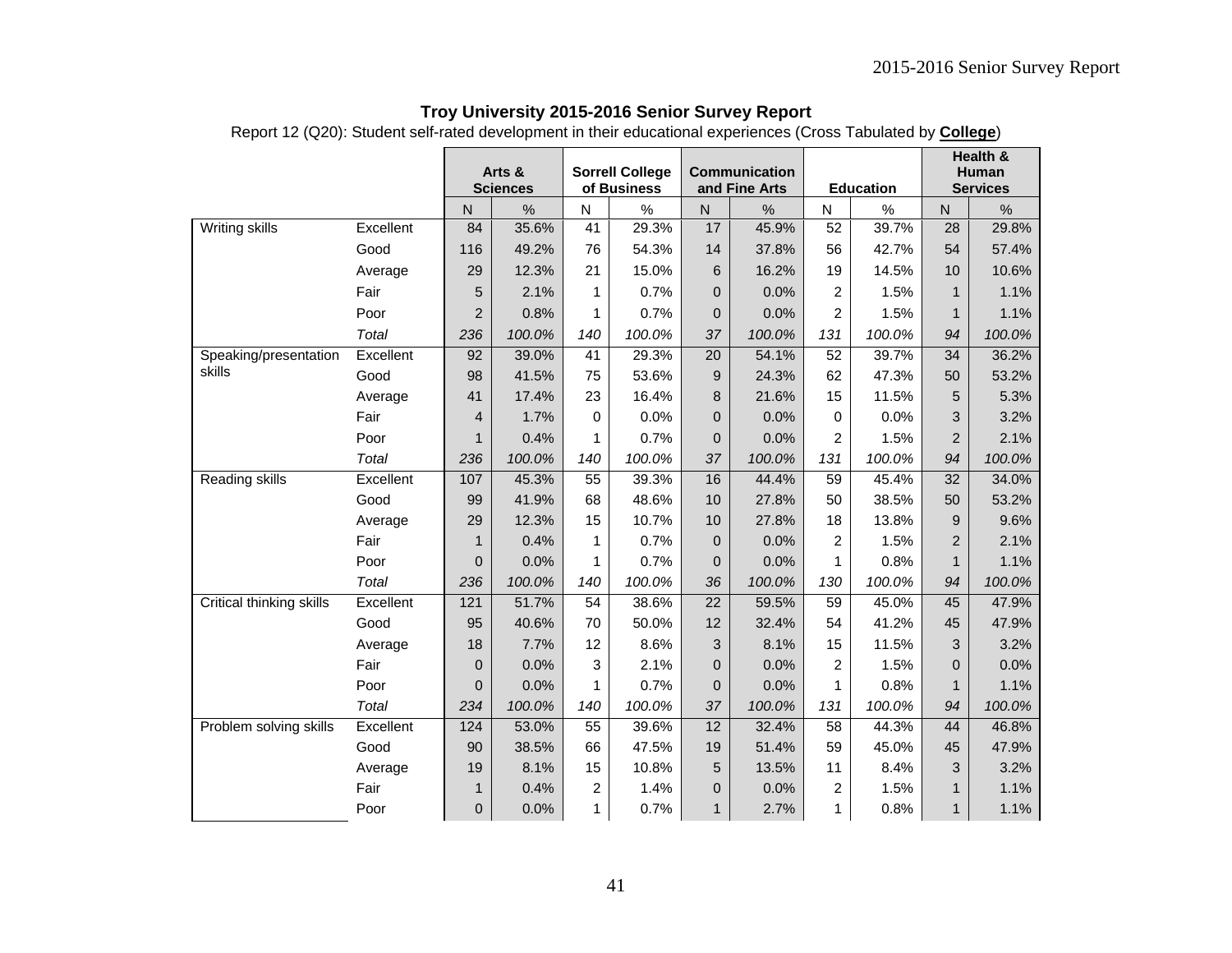|                        | <b>Total</b> | 234             | 100.0% | 139             | 100.0% | 37              | 100.0% | 131            | 100.0% | 94              | 100.0% |
|------------------------|--------------|-----------------|--------|-----------------|--------|-----------------|--------|----------------|--------|-----------------|--------|
| Mathematical skills    | Excellent    | 55              | 23.3%  | 38              | 27.1%  | $\mathbf{1}$    | 2.7%   | 37             | 28.2%  | 16              | 17.0%  |
|                        | Good         | 90              | 38.1%  | 63              | 45.0%  | 8               | 21.6%  | 53             | 40.5%  | 36              | 38.3%  |
|                        | Average      | 65              | 27.5%  | 33              | 23.6%  | 22              | 59.5%  | 30             | 22.9%  | 36              | 38.3%  |
|                        | Fair         | 21              | 8.9%   | 3               | 2.1%   | 4               | 10.8%  | 7              | 5.3%   | $\overline{4}$  | 4.3%   |
|                        | Poor         | 5               | 2.1%   | 3               | 2.1%   | $\overline{2}$  | 5.4%   | 4              | 3.1%   | $\overline{2}$  | 2.1%   |
|                        | Total        | 236             | 100.0% | 140             | 100.0% | 37              | 100.0% | 131            | 100.0% | 94              | 100.0% |
| Computer               | Excellent    | 78              | 33.2%  | 43              | 30.7%  | 10              | 27.8%  | 45             | 34.4%  | $\overline{23}$ | 25.0%  |
| technologies           | Good         | 102             | 43.4%  | 67              | 47.9%  | 11              | 30.6%  | 56             | 42.7%  | 42              | 45.7%  |
|                        | Average      | 46              | 19.6%  | 24              | 17.1%  | 13              | 36.1%  | 24             | 18.3%  | 20              | 21.7%  |
|                        | Fair         | $\,$ 6          | 2.6%   | 4               | 2.9%   | $\mathbf{1}$    | 2.8%   | 4              | 3.1%   | $6\phantom{1}6$ | 6.5%   |
|                        | Poor         | 3               | 1.3%   | $\overline{2}$  | 1.4%   | $\mathbf{1}$    | 2.8%   | $\overline{2}$ | 1.5%   | $\mathbf{1}$    | 1.1%   |
|                        | Total        | 235             | 100.0% | 140             | 100.0% | 36              | 100.0% | 131            | 100.0% | 92              | 100.0% |
| <b>Research skills</b> | Excellent    | 103             | 44.0%  | 47              | 33.6%  | 16              | 43.2%  | 45             | 34.6%  | $\overline{34}$ | 36.2%  |
|                        | Good         | 97              | 41.5%  | 69              | 49.3%  | 15              | 40.5%  | 57             | 43.8%  | 44              | 46.8%  |
|                        | Average      | 31              | 13.2%  | 22              | 15.7%  | 6               | 16.2%  | 24             | 18.5%  | 12              | 12.8%  |
|                        | Fair         | 3               | 1.3%   | $\overline{c}$  | 1.4%   | 0               | 0.0%   | 3              | 2.3%   | 3               | 3.2%   |
|                        | Poor         | $\pmb{0}$       | 0.0%   | $\Omega$        | 0.0%   | 0               | 0.0%   | 1              | 0.8%   | $\mathbf{1}$    | 1.1%   |
|                        | Total        | 234             | 100.0% | 140             | 100.0% | 37              | 100.0% | 130            | 100.0% | 94              | 100.0% |
| Scientific principles  | Excellent    | $\overline{74}$ | 31.4%  | $\overline{25}$ | 17.9%  | $\mathbf 0$     | 0.0%   | 32             | 24.4%  | $\overline{23}$ | 24.5%  |
| and methods            | Good         | 105             | 44.5%  | 61              | 43.6%  | 10              | 27.8%  | 56             | 42.7%  | 46              | 48.9%  |
|                        | Average      | 48              | 20.3%  | 44              | 31.4%  | 18              | 50.0%  | 38             | 29.0%  | 21              | 22.3%  |
|                        | Fair         | 8               | 3.4%   | $\overline{7}$  | 5.0%   | 5               | 13.9%  | 2              | 1.5%   | 3               | 3.2%   |
|                        | Poor         | $\mathbf{1}$    | 0.4%   | 3               | 2.1%   | 3               | 8.3%   | 3              | 2.3%   | $\mathbf{1}$    | 1.1%   |
|                        | Total        | 236             | 100.0% | 140             | 100.0% | 36              | 100.0% | 131            | 100.0% | 94              | 100.0% |
| Understanding          | Excellent    | 91              | 38.7%  | $\overline{48}$ | 34.3%  | 14              | 38.9%  | 46             | 35.1%  | $\overline{31}$ | 33.0%  |
| different philosophies | Good         | 99              | 42.1%  | 64              | 45.7%  | 14              | 38.9%  | 56             | 42.7%  | 38              | 40.4%  |
| and cultures           | Average      | 36              | 15.3%  | 24              | 17.1%  | $\overline{7}$  | 19.4%  | 25             | 19.1%  | 21              | 22.3%  |
|                        | Fair         | $\mathsf g$     | 3.8%   | 3               | 2.1%   | $\mathbf{1}$    | 2.8%   | $\overline{c}$ | 1.5%   | $\mathbf{3}$    | 3.2%   |
|                        | Poor         | $\pmb{0}$       | 0.0%   | $\mathbf{1}$    | 0.7%   | 0               | 0.0%   | $\overline{c}$ | 1.5%   | $\mathbf{1}$    | 1.1%   |
|                        | Total        | 235             | 100.0% | 140             | 100.0% | 36              | 100.0% | 131            | 100.0% | 94              | 100.0% |
| Appreciation of the    | Excellent    | 82              | 34.9%  | $\overline{43}$ | 30.7%  | $\overline{21}$ | 56.8%  | 45             | 34.4%  | $\overline{23}$ | 24.5%  |
| arts                   | Good         | 92              | 39.1%  | 47              | 33.6%  | 11              | 29.7%  | 53             | 40.5%  | 39              | 41.5%  |
|                        | Average      | 44              | 18.7%  | 35              | 25.0%  | 4               | 10.8%  | 27             | 20.6%  | 24              | 25.5%  |
|                        | Fair         | 14              | 6.0%   | 12              | 8.6%   | $\mathbf{1}$    | 2.7%   | 4              | 3.1%   | 5               | 5.3%   |
|                        | Poor         | 3               | 1.3%   | 3               | 2.1%   | $\overline{0}$  | 0.0%   | $\overline{2}$ | 1.5%   | 3               | 3.2%   |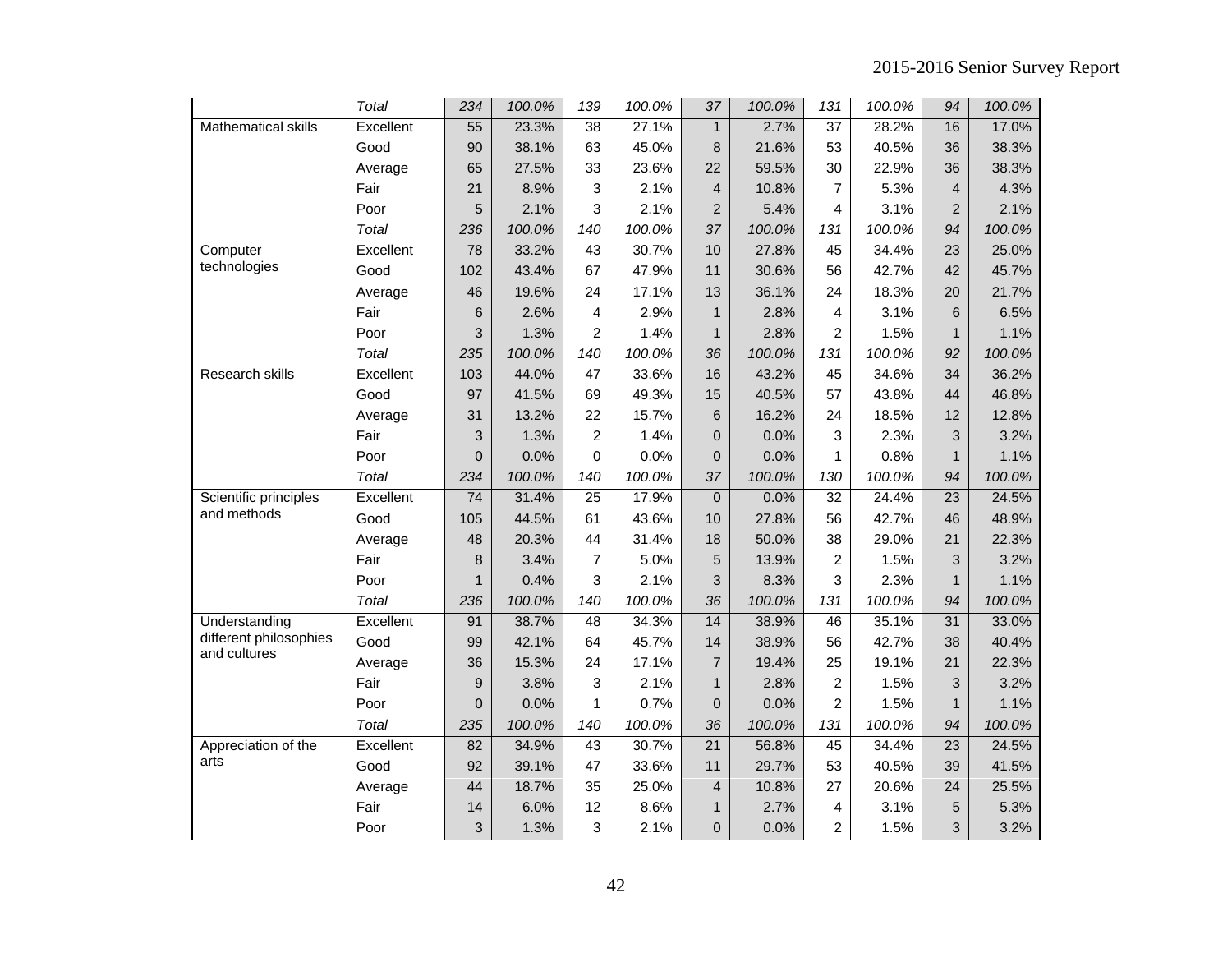|                       | Total     | 235              | 100.0% | 140             | 100.0% | 37              | 100.0% | 131             | 100.0% | 94              | 100.0% |
|-----------------------|-----------|------------------|--------|-----------------|--------|-----------------|--------|-----------------|--------|-----------------|--------|
| Leadership skills     | Excellent | $\overline{112}$ | 47.7%  | $\overline{58}$ | 41.7%  | 13              | 36.1%  | 61              | 46.6%  | $\overline{50}$ | 53.2%  |
|                       | Good      | 89               | 37.9%  | 64              | 46.0%  | 15              | 41.7%  | 57              | 43.5%  | 38              | 40.4%  |
|                       | Average   | 28               | 11.9%  | 15              | 10.8%  | 6               | 16.7%  | 11              | 8.4%   | 5               | 5.3%   |
|                       | Fair      | 5                | 2.1%   | 1               | 0.7%   | $\overline{c}$  | 5.6%   | 1               | 0.8%   | $\overline{0}$  | 0.0%   |
|                       | Poor      | $\mathbf{1}$     | 0.4%   | 1               | 0.7%   | $\overline{0}$  | 0.0%   | 1               | 0.8%   | $\mathbf{1}$    | 1.1%   |
|                       | Total     | 235              | 100.0% | 139             | 100.0% | 36              | 100.0% | 131             | 100.0% | 94              | 100.0% |
| Management and        | Excellent | 123              | 52.3%  | 69              | 49.6%  | 17              | 45.9%  | 69              | 52.7%  | 44              | 47.3%  |
| organizational skills | Good      | 87               | 37.0%  | 59              | 42.4%  | 14              | 37.8%  | 47              | 35.9%  | 43              | 46.2%  |
|                       | Average   | 25               | 10.6%  | 9               | 6.5%   | 5               | 13.5%  | 12              | 9.2%   | 5               | 5.4%   |
|                       | Fair      | $\pmb{0}$        | 0.0%   | $\overline{2}$  | 1.4%   | $\mathbf{1}$    | 2.7%   | 2               | 1.5%   | 1               | 1.1%   |
|                       | Poor      | 0                | 0.0%   | $\Omega$        | 0.0%   | 0               | 0.0%   | $\mathbf{1}$    | 0.8%   | $\mathbf 0$     | 0.0%   |
|                       | Total     | 235              | 100.0% | 139             | 100.0% | 37              | 100.0% | 131             | 100.0% | 93              | 100.0% |
| Time management       | Excellent | 115              | 48.5%  | 64              | 45.7%  | 14              | 37.8%  | $\overline{72}$ | 55.0%  | 50              | 53.2%  |
|                       | Good      | 95               | 40.1%  | 62              | 44.3%  | 17              | 45.9%  | 47              | 35.9%  | 35              | 37.2%  |
|                       | Average   | 26               | 11.0%  | 9               | 6.4%   | 5               | 13.5%  | $\overline{7}$  | 5.3%   | 6               | 6.4%   |
|                       | Fair      | $\mathbf 0$      | 0.0%   | 4               | 2.9%   | 0               | 0.0%   | 3               | 2.3%   | 3               | 3.2%   |
|                       | Poor      | $\mathbf{1}$     | 0.4%   | 1               | 0.7%   | $\mathbf{1}$    | 2.7%   | $\overline{c}$  | 1.5%   | $\mathbf{0}$    | 0.0%   |
|                       | Total     | 237              | 100.0% | 140             | 100.0% | 37              | 100.0% | 131             | 100.0% | 94              | 100.0% |
| Working cooperatively | Excellent | 107              | 45.3%  | 58              | 41.7%  | 8               | 21.6%  | 69              | 53.1%  | 51              | 54.3%  |
| in groups             | Good      | 88               | 37.3%  | 67              | 48.2%  | 21              | 56.8%  | 45              | 34.6%  | 36              | 38.3%  |
|                       | Average   | 35               | 14.8%  | 10              | 7.2%   | $6\phantom{1}6$ | 16.2%  | 12              | 9.2%   | 5               | 5.3%   |
|                       | Fair      | 5                | 2.1%   | 3               | 2.2%   | $\overline{2}$  | 5.4%   | 4               | 3.1%   | $\mathbf{1}$    | 1.1%   |
|                       | Poor      | $\mathbf{1}$     | 0.4%   | 1               | 0.7%   | 0               | 0.0%   | 0               | 0.0%   | $\mathbf{1}$    | 1.1%   |
|                       | Total     | 236              | 100.0% | 139             | 100.0% | 37              | 100.0% | 130             | 100.0% | 94              | 100.0% |
| Planning and carrying | Excellent | 121              | 51.3%  | $\overline{59}$ | 42.1%  | 14              | 37.8%  | $\overline{72}$ | 55.0%  | 50              | 53.2%  |
| out projects          | Good      | 86               | 36.4%  | 71              | 50.7%  | 18              | 48.6%  | 45              | 34.4%  | 37              | 39.4%  |
|                       | Average   | 27               | 11.4%  | 9               | 6.4%   | 5               | 13.5%  | 11              | 8.4%   | 6               | 6.4%   |
|                       | Fair      | $\overline{c}$   | 0.8%   | 1               | 0.7%   | 0               | 0.0%   | 2               | 1.5%   | $\mathbf{0}$    | 0.0%   |
|                       | Poor      | $\pmb{0}$        | 0.0%   | $\mathbf 0$     | 0.0%   | $\mathbf 0$     | 0.0%   | $\mathbf{1}$    | 0.8%   | $\mathbf{1}$    | 1.1%   |
|                       | Total     | 236              | 100.0% | 140             | 100.0% | 37              | 100.0% | 131             | 100.0% | 94              | 100.0% |
| Citizenship skills    | Excellent | 105              | 44.5%  | $\overline{54}$ | 38.6%  | $9\,$           | 24.3%  | 61              | 47.7%  | 39              | 42.4%  |
|                       | Good      | 84               | 35.6%  | 55              | 39.3%  | 12              | 32.4%  | 51              | 39.8%  | 46              | 50.0%  |
|                       | Average   | 41               | 17.4%  | 25              | 17.9%  | 13              | 35.1%  | 10              | 7.8%   | 6               | 6.5%   |
|                       | Fair      | 5                | 2.1%   | 4               | 2.9%   | $\overline{c}$  | 5.4%   | $\overline{2}$  | 1.6%   | $\Omega$        | 0.0%   |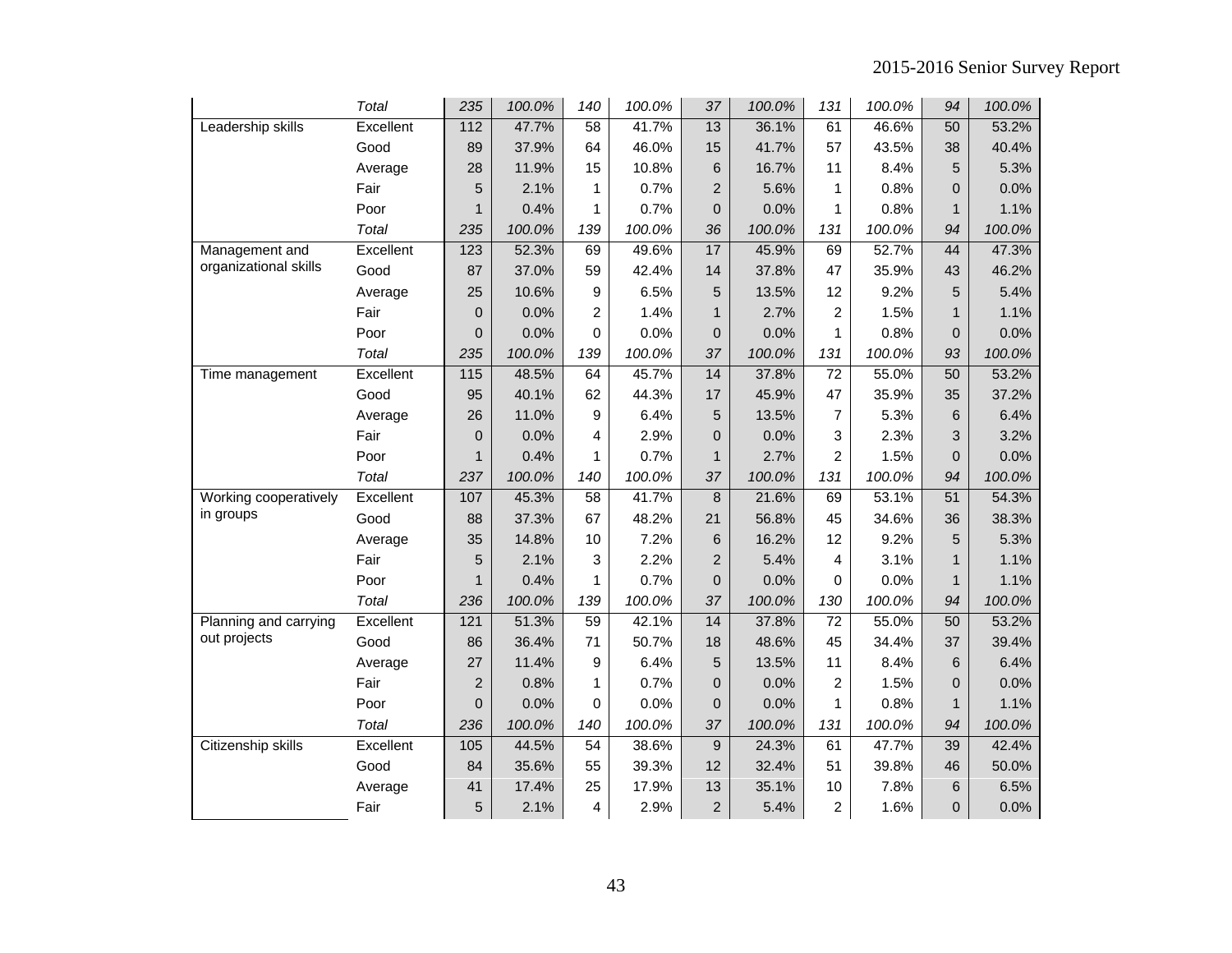|                         | Poor      |          | 0.4%   | $\mathbf{2}$ | 1.4%    |                  | 2.7%   | 4   | 3.1%   |    | 1.1%   |
|-------------------------|-----------|----------|--------|--------------|---------|------------------|--------|-----|--------|----|--------|
|                         | Total     | 236      | 100.0% | 140          | 100.0%  | 37               | 100.0% | 128 | 100.0% | 92 | 100.0% |
| Strategies for applying | Excellent | 103      | 43.6%  | 65           | 46.8%   | 16               | 43.2%  | 69  | 52.7%  | 47 | 50.0%  |
| skills in my field      | Good      | 101      | 42.8%  | 56           | 40.3%   | 15 <sup>15</sup> | 40.5%  | 49  | 37.4%  | 42 | 44.7%  |
|                         | Average   | 31       | 13.1%  | 17           | 12.2%   | 4                | 10.8%  | 9   | 6.9%   | 4  | 4.3%   |
|                         | Fair      |          | 0.4%   |              | 0.7%    |                  | 2.7%   | 2   | 1.5%   |    | 1.1%   |
|                         | Poor      | $\Omega$ | 0.0%   | 0            | $0.0\%$ |                  | 2.7%   | 2   | 1.5%   | 0  | 0.0%   |
|                         | Total     | 236      | 100.0% | 139          | 100.0%  | 37               | 100.0% | 131 | 100.0% | 94 | 100.0% |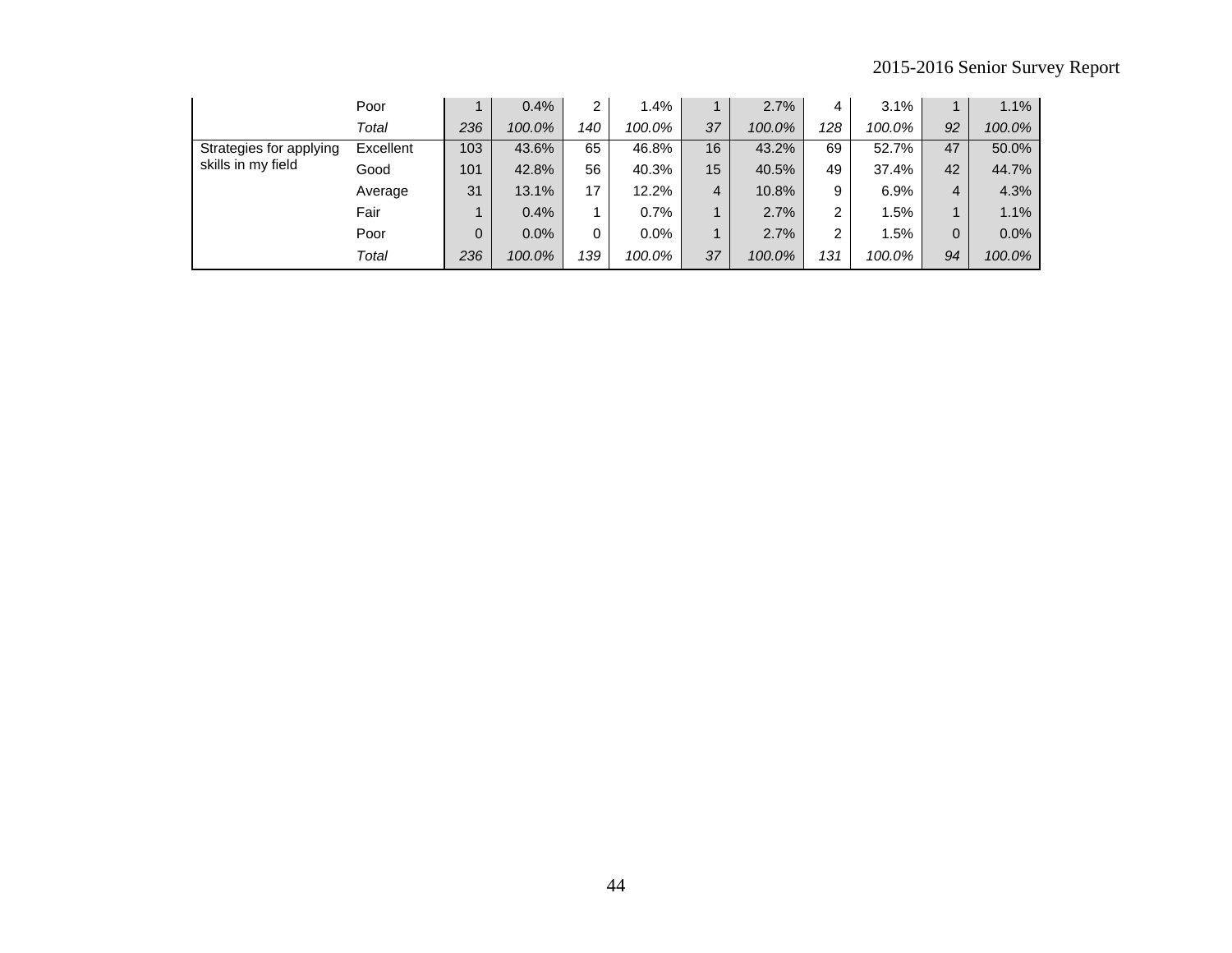Report 13 (Q21): Student ratings on education and academic support services (Cross Tabulated by **College**)

|                         |           |                  |                           |                 |                                       |                |                                       |                 |                  |                 | <b>Health &amp;</b>      |
|-------------------------|-----------|------------------|---------------------------|-----------------|---------------------------------------|----------------|---------------------------------------|-----------------|------------------|-----------------|--------------------------|
|                         |           |                  | Arts &<br><b>Sciences</b> |                 | <b>Sorrell College</b><br>of Business |                | <b>Communication</b><br>and Fine Arts |                 | <b>Education</b> |                 | Human<br><b>Services</b> |
|                         |           | ${\sf N}$        | $\%$                      | $\mathsf{N}$    | $\%$                                  | ${\sf N}$      | $\%$                                  | N.              | $\%$             | N               | $\%$                     |
| Overall quality of your | Excellent | 116              | 50.4%                     | 57              | 41.3%                                 | 20             | 55.6%                                 | $\overline{53}$ | 41.1%            | 44              | 46.8%                    |
| academic program        | Good      | 94               | 40.9%                     | 65              | 47.1%                                 | 11             | 30.6%                                 | 53              | 41.1%            | 43              | 45.7%                    |
|                         | Average   | 14               | 6.1%                      | 11              | 8.0%                                  | 3              | 8.3%                                  | 12              | 9.3%             | 5               | 5.3%                     |
|                         | Fair      | 3                | 1.3%                      | 5               | 3.6%                                  | $\mathbf{1}$   | 2.8%                                  | 6               | 4.7%             | $\mathbf{1}$    | 1.1%                     |
|                         | Poor      | 3                | 1.3%                      | 0               | 0.0%                                  | $\mathbf 1$    | 2.8%                                  | 5               | 3.9%             | $\mathbf{1}$    | 1.1%                     |
|                         | Total     | 230              | 100.0%                    | 138             | 100.0%                                | 36             | 100.0%                                | 129             | 100.0%           | 94              | 100.0%                   |
| Academic advising       | Excellent | 102              | 44.2%                     | 48              | 35.0%                                 | 19             | 52.8%                                 | 52              | 40.0%            | 39              | 41.5%                    |
|                         | Good      | 73               | 31.6%                     | 53              | 38.7%                                 | 10             | 27.8%                                 | 47              | 36.2%            | 42              | 44.7%                    |
|                         | Average   | 33               | 14.3%                     | 19              | 13.9%                                 | 5              | 13.9%                                 | 14              | 10.8%            | 8               | 8.5%                     |
|                         | Fair      | 14               | 6.1%                      | 10              | 7.3%                                  | $\mathbf{1}$   | 2.8%                                  | 6               | 4.6%             | $\overline{4}$  | 4.3%                     |
|                         | Poor      | 9                | 3.9%                      | $\overline{7}$  | 5.1%                                  | $\mathbf{1}$   | 2.8%                                  | 11              | 8.5%             | $\mathbf{1}$    | 1.1%                     |
|                         | Total     | 231              | 100.0%                    | 137             | 100.0%                                | 36             | 100.0%                                | 130             | 100.0%           | 94              | 100.0%                   |
| Faculty accessibility   | Excellent | 102              | 44.5%                     | 50              | 36.5%                                 | 14             | 38.9%                                 | 53              | 41.1%            | 34              | 36.2%                    |
|                         | Good      | 83               | 36.2%                     | 58              | 42.3%                                 | 14             | 38.9%                                 | 45              | 34.9%            | 43              | 45.7%                    |
|                         | Average   | 34               | 14.8%                     | 15              | 10.9%                                 | 3              | 8.3%                                  | 21              | 16.3%            | 12              | 12.8%                    |
|                         | Fair      | $\overline{7}$   | 3.1%                      | 10              | 7.3%                                  | $\overline{4}$ | 11.1%                                 | $\overline{7}$  | 5.4%             | 3               | 3.2%                     |
|                         | Poor      | 3                | 1.3%                      | 4               | 2.9%                                  | $\mathbf{1}$   | 2.8%                                  | 3               | 2.3%             | $\overline{2}$  | 2.1%                     |
|                         | Total     | 229              | 100.0%                    | 137             | 100.0%                                | 36             | 100.0%                                | 129             | 100.0%           | 94              | 100.0%                   |
| Instruction in major    | Excellent | $\overline{121}$ | 52.2%                     | $\overline{53}$ | 38.4%                                 | 16             | 44.4%                                 | $\overline{53}$ | 41.1%            | 41              | 43.6%                    |
| courses                 | Good      | 81               | 34.9%                     | 64              | 46.4%                                 | 15             | 41.7%                                 | 60              | 46.5%            | 46              | 48.9%                    |
|                         | Average   | 24               | 10.3%                     | 12              | 8.7%                                  | 3              | 8.3%                                  | $\overline{7}$  | 5.4%             | 6               | 6.4%                     |
|                         | Fair      | 5                | 2.2%                      | 3               | 2.2%                                  | $\overline{2}$ | 5.6%                                  | 3               | 2.3%             | $\pmb{0}$       | 0.0%                     |
|                         | Poor      | 1                | 0.4%                      | 6               | 4.3%                                  | $\overline{0}$ | 0.0%                                  | 6               | 4.7%             | $\mathbf{1}$    | 1.1%                     |
|                         | Total     | 232              | 100.0%                    | 138             | 100.0%                                | 36             | 100.0%                                | 129             | 100.0%           | 94              | 100.0%                   |
| Instruction in general  | Excellent | 94               | 41.8%                     | 41              | 31.5%                                 | 5              | 15.2%                                 | 43              | 34.4%            | $\overline{24}$ | 27.0%                    |
| education courses       | Good      | 93               | 41.3%                     | 60              | 46.2%                                 | 17             | 51.5%                                 | 52              | 41.6%            | 51              | 57.3%                    |
|                         | Average   | 33               | 14.7%                     | 23              | 17.7%                                 | $\overline{4}$ | 12.1%                                 | 17              | 13.6%            | 13              | 14.6%                    |
|                         | Fair      | $\overline{4}$   | 1.8%                      | 4               | 3.1%                                  | 3              | 9.1%                                  | 5               | 4.0%             | $\mathbf{1}$    | 1.1%                     |
|                         | Poor      | $\mathbf 1$      | 0.4%                      | 2               | 1.5%                                  | $\overline{4}$ | 12.1%                                 | 8               | 6.4%             | $\mathbf{0}$    | 0.0%                     |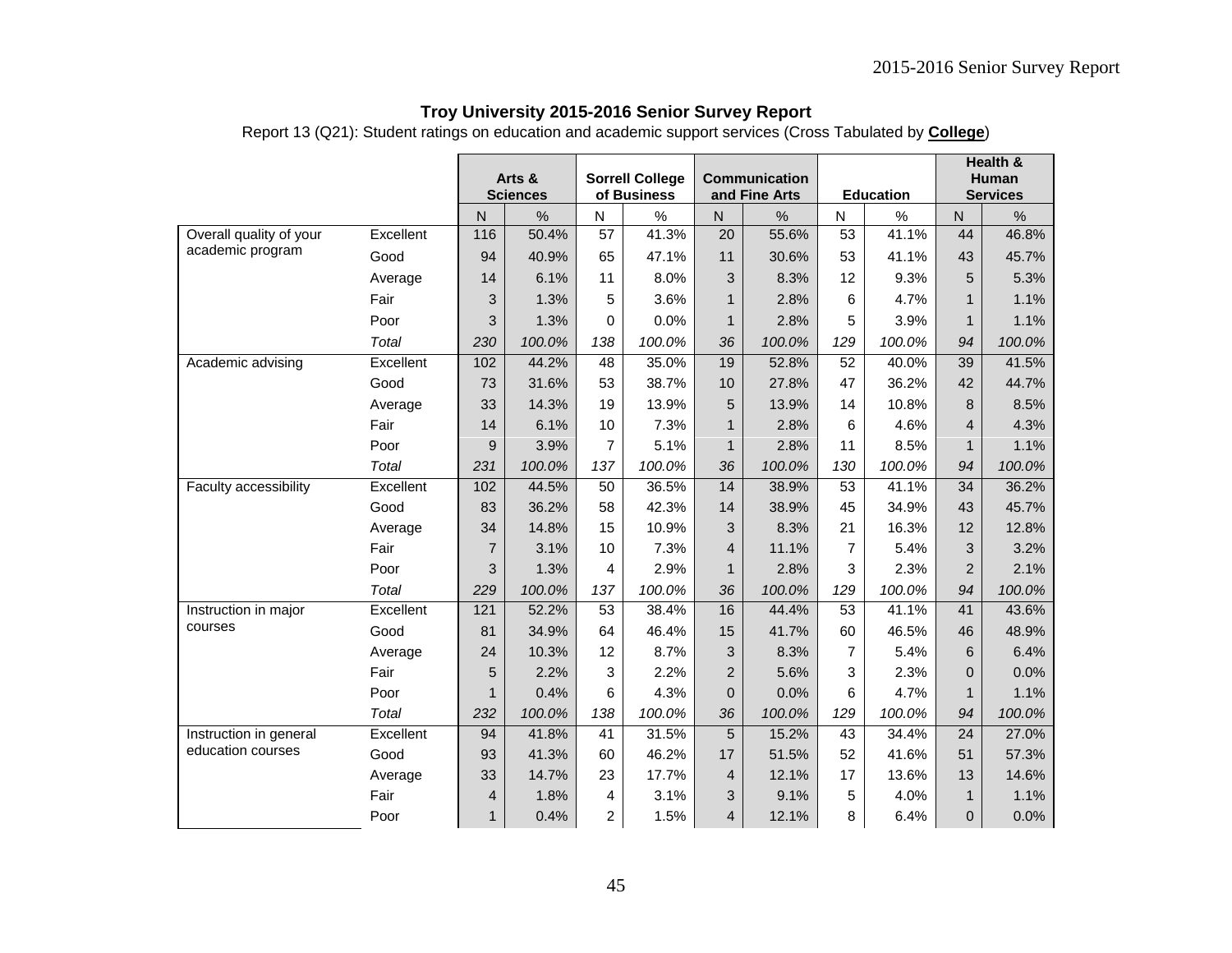|                                | <b>Total</b> | 225             | 100.0% | 130             | 100.0% | 33                       | 100.0% | 125            | 100.0% | 89              | 100.0% |
|--------------------------------|--------------|-----------------|--------|-----------------|--------|--------------------------|--------|----------------|--------|-----------------|--------|
| Faculty's use of               | Excellent    | 103             | 44.8%  | 40              | 29.0%  | $\overline{7}$           | 19.4%  | 48             | 36.9%  | $\overline{27}$ | 30.0%  |
| technologies to enhance        | Good         | 87              | 37.8%  | 69              | 50.0%  | 17                       | 47.2%  | 53             | 40.8%  | 48              | 53.3%  |
| teaching                       | Average      | 33              | 14.3%  | 24              | 17.4%  | $\overline{7}$           | 19.4%  | 22             | 16.9%  | 12              | 13.3%  |
|                                | Fair         | $\overline{7}$  | 3.0%   | 5               | 3.6%   | 3                        | 8.3%   | 2              | 1.5%   | $\overline{2}$  | 2.2%   |
|                                | Poor         | $\overline{0}$  | 0.0%   | 0               | 0.0%   | $\overline{2}$           | 5.6%   | 5              | 3.8%   | $\mathbf{1}$    | 1.1%   |
|                                | Total        | 230             | 100.0% | 138             | 100.0% | 36                       | 100.0% | 130            | 100.0% | 90              | 100.0% |
| Course availability in your    | Excellent    | 114             | 49.1%  | 46              | 33.3%  | 13                       | 36.1%  | 52             | 40.0%  | 41              | 43.6%  |
| major                          | Good         | 67              | 28.9%  | 52              | 37.7%  | 11                       | 30.6%  | 53             | 40.8%  | 41              | 43.6%  |
|                                | Average      | 32              | 13.8%  | 18              | 13.0%  | $\overline{7}$           | 19.4%  | 10             | 7.7%   | 8               | 8.5%   |
|                                | Fair         | 8               | 3.4%   | 14              | 10.1%  | 3                        | 8.3%   | 7              | 5.4%   | 3               | 3.2%   |
|                                | Poor         | 11              | 4.7%   | 8               | 5.8%   | $\overline{2}$           | 5.6%   | 8              | 6.2%   | $\mathbf{1}$    | 1.1%   |
|                                | Total        | 232             | 100.0% | 138             | 100.0% | 36                       | 100.0% | 130            | 100.0% | 94              | 100.0% |
| Communication between          | Excellent    | 110             | 47.6%  | 43              | 31.2%  | $\overline{14}$          | 38.9%  | 55             | 42.3%  | 39              | 41.5%  |
| faculty and students           | Good         | 83              | 35.9%  | 61              | 44.2%  | 15                       | 41.7%  | 48             | 36.9%  | 41              | 43.6%  |
|                                | Average      | 28              | 12.1%  | 19              | 13.8%  | $\overline{\mathcal{L}}$ | 11.1%  | 12             | 9.2%   | 9               | 9.6%   |
|                                | Fair         | 6               | 2.6%   | 9               | 6.5%   | $\overline{2}$           | 5.6%   | 5              | 3.8%   | $\overline{2}$  | 2.1%   |
|                                | Poor         | 4               | 1.7%   | 6               | 4.3%   | $\mathbf{1}$             | 2.8%   | 10             | 7.7%   | 3               | 3.2%   |
|                                | Total        | 231             | 100.0% | 138             | 100.0% | 36                       | 100.0% | 130            | 100.0% | 94              | 100.0% |
| <b>Registration procedures</b> | Excellent    | 102             | 44.3%  | $\overline{51}$ | 37.5%  | $\overline{5}$           | 13.9%  | 44             | 34.1%  | $\overline{31}$ | 34.1%  |
|                                | Good         | 90              | 39.1%  | 56              | 41.2%  | 17                       | 47.2%  | 46             | 35.7%  | 44              | 48.4%  |
|                                | Average      | 24              | 10.4%  | 20              | 14.7%  | $\overline{7}$           | 19.4%  | 21             | 16.3%  | 9               | 9.9%   |
|                                | Fair         | 11              | 4.8%   | 5               | 3.7%   | 3                        | 8.3%   | $\overline{7}$ | 5.4%   | 3               | 3.3%   |
|                                | Poor         | 3               | 1.3%   | 4               | 2.9%   | $\overline{4}$           | 11.1%  | 11             | 8.5%   | $\overline{4}$  | 4.4%   |
|                                | Total        | 230             | 100.0% | 136             | 100.0% | 36                       | 100.0% | 129            | 100.0% | 91              | 100.0% |
| <b>IMPACT/New Student</b>      | Excellent    | $\overline{74}$ | 39.6%  | $\overline{33}$ | 29.7%  | 6                        | 20.7%  | 24             | 26.4%  | $\overline{22}$ | 28.6%  |
| <b>Orientation Program</b>     | Good         | 66              | 35.3%  | 47              | 42.3%  | 8                        | 27.6%  | 39             | 42.9%  | 35              | 45.5%  |
|                                | Average      | 35              | 18.7%  | 20              | 18.0%  | 5                        | 17.2%  | 17             | 18.7%  | 19              | 24.7%  |
|                                | Fair         | $\overline{7}$  | 3.7%   | 8               | 7.2%   | 6                        | 20.7%  | 7              | 7.7%   | $\mathbf{0}$    | 0.0%   |
|                                | Poor         | 5               | 2.7%   | 3               | 2.7%   | $\overline{\mathcal{L}}$ | 13.8%  | 4              | 4.4%   | $\mathbf{1}$    | 1.3%   |
|                                | Total        | 187             | 100.0% | 111             | 100.0% | 29                       | 100.0% | 91             | 100.0% | 77              | 100.0% |
| Library                        | Excellent    | 80              | 39.6%  | 30              | 25.4%  | 6                        | 16.7%  | 38             | 35.5%  | 27              | 31.4%  |
|                                | Good         | 77              | 38.1%  | 47              | 39.8%  | 9                        | 25.0%  | 34             | 31.8%  | 35              | 40.7%  |
|                                | Average      | 30              | 14.9%  | 22              | 18.6%  | 10                       | 27.8%  | 26             | 24.3%  | 16              | 18.6%  |
|                                | Fair         | $\mathsf g$     | 4.5%   | 11              | 9.3%   | 8                        | 22.2%  | $\overline{c}$ | 1.9%   | 5               | 5.8%   |
|                                | Poor         | 6               | 3.0%   | 8               | 6.8%   | 3                        | 8.3%   | $\overline{7}$ | 6.5%   | 3               | 3.5%   |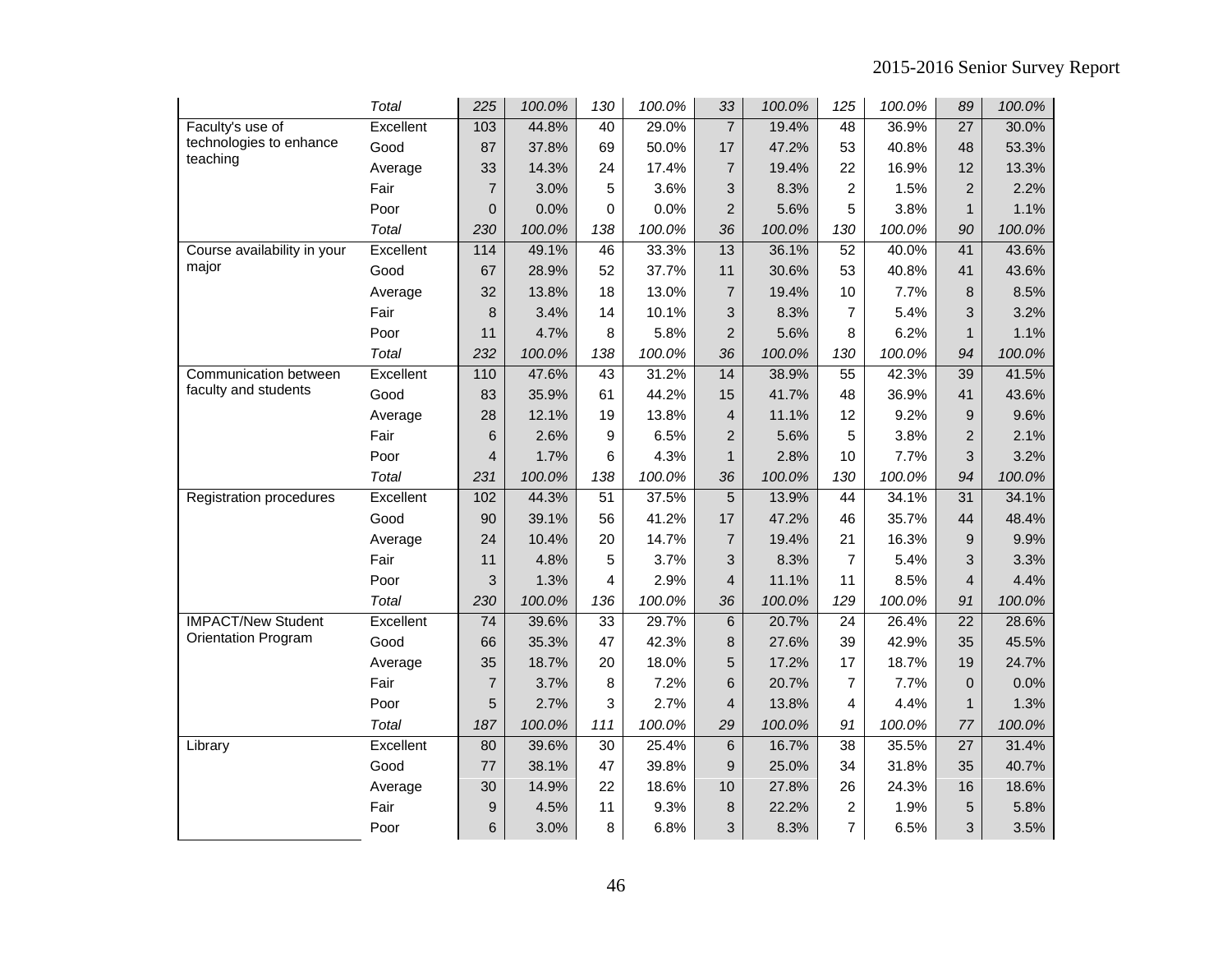|                               | Total     | 202              | 100.0% | 118             | 100.0% | 36             | 100.0% | 107             | 100.0% | 86              | 100.0% |
|-------------------------------|-----------|------------------|--------|-----------------|--------|----------------|--------|-----------------|--------|-----------------|--------|
| Computer labs                 | Excellent | 61               | 34.5%  | 34              | 30.4%  | 5              | 15.2%  | 36              | 36.0%  | 20              | 24.4%  |
|                               | Good      | 72               | 40.7%  | 42              | 37.5%  | 11             | 33.3%  | 39              | 39.0%  | 35              | 42.7%  |
|                               | Average   | 32               | 18.1%  | 17              | 15.2%  | 13             | 39.4%  | 14              | 14.0%  | 19              | 23.2%  |
|                               | Fair      | $6\phantom{1}6$  | 3.4%   | 11              | 9.8%   | $\overline{2}$ | 6.1%   | 5               | 5.0%   | $\overline{7}$  | 8.5%   |
|                               | Poor      | 6                | 3.4%   | 8               | 7.1%   | $\overline{2}$ | 6.1%   | 6               | 6.0%   | $\mathbf{1}$    | 1.2%   |
|                               | Total     | 177              | 100.0% | 112             | 100.0% | 33             | 100.0% | 100             | 100.0% | 82              | 100.0% |
| Laboratory/instructional      | Excellent | 58               | 33.0%  | 24              | 24.7%  | $\overline{7}$ | 25.9%  | 27              | 29.3%  | 17              | 22.4%  |
| equipment                     | Good      | 72               | 40.9%  | 42              | 43.3%  | 8              | 29.6%  | 41              | 44.6%  | 31              | 40.8%  |
|                               | Average   | 36               | 20.5%  | 20              | 20.6%  | 10             | 37.0%  | 16              | 17.4%  | 20              | 26.3%  |
|                               | Fair      | 8                | 4.5%   | 8               | 8.2%   | $\mathbf{1}$   | 3.7%   | 4               | 4.3%   | $\overline{4}$  | 5.3%   |
|                               | Poor      | $\overline{c}$   | 1.1%   | 3               | 3.1%   | $\mathbf{1}$   | 3.7%   | 4               | 4.3%   | 4               | 5.3%   |
|                               | Total     | 176              | 100.0% | 97              | 100.0% | 27             | 100.0% | 92              | 100.0% | 76              | 100.0% |
| <b>Testing Center</b>         | Excellent | 68               | 38.4%  | $\overline{44}$ | 38.6%  | 6              | 27.3%  | $\overline{30}$ | 37.0%  | $\overline{18}$ | 24.3%  |
|                               | Good      | 71               | 40.1%  | 46              | 40.4%  | 12             | 54.5%  | 31              | 38.3%  | 42              | 56.8%  |
|                               | Average   | 31               | 17.5%  | 20              | 17.5%  | 3              | 13.6%  | 14              | 17.3%  | 12              | 16.2%  |
|                               | Fair      | 5                | 2.8%   | $\overline{c}$  | 1.8%   | $\mathbf{1}$   | 4.5%   | 3               | 3.7%   | $\overline{2}$  | 2.7%   |
|                               | Poor      | $\overline{c}$   | 1.1%   | 2               | 1.8%   | $\mathbf 0$    | 0.0%   | 3               | 3.7%   | $\mathbf{0}$    | 0.0%   |
|                               | Total     | 177              | 100.0% | 114             | 100.0% | 22             | 100.0% | 81              | 100.0% | 74              | 100.0% |
| <b>Writing Center</b>         | Excellent | 60               | 37.3%  | $\overline{27}$ | 30.7%  | 9              | 37.5%  | $\overline{22}$ | 33.3%  | 16              | 22.2%  |
|                               | Good      | 67               | 41.6%  | 37              | 42.0%  | 9              | 37.5%  | 26              | 39.4%  | 38              | 52.8%  |
|                               | Average   | 31               | 19.3%  | 20              | 22.7%  | 3              | 12.5%  | 12              | 18.2%  | 16              | 22.2%  |
|                               | Fair      | 3                | 1.9%   | $\overline{c}$  | 2.3%   | 3              | 12.5%  | $\overline{c}$  | 3.0%   | $\mathbf{1}$    | 1.4%   |
|                               | Poor      | $\overline{0}$   | 0.0%   | 2               | 2.3%   | $\overline{0}$ | 0.0%   | $\overline{4}$  | 6.1%   | $\mathbf{1}$    | 1.4%   |
|                               | Total     | 161              | 100.0% | 88              | 100.0% | 24             | 100.0% | 66              | 100.0% | 72              | 100.0% |
| <b>Natural Science Center</b> | Excellent | 46               | 33.8%  | $\overline{20}$ | 29.4%  | $\overline{2}$ | 12.5%  | 18              | 31.6%  | 10              | 18.5%  |
|                               | Good      | 59               | 43.4%  | 31              | 45.6%  | 8              | 50.0%  | 23              | 40.4%  | 30              | 55.6%  |
|                               | Average   | 28               | 20.6%  | 15              | 22.1%  | 5              | 31.3%  | 12              | 21.1%  | 13              | 24.1%  |
|                               | Fair      | 3                | 2.2%   | $\overline{2}$  | 2.9%   | $\mathbf{1}$   | 6.3%   | 1               | 1.8%   | $\mathbf{1}$    | 1.9%   |
|                               | Poor      | $\boldsymbol{0}$ | 0.0%   | 0               | 0.0%   | $\pmb{0}$      | 0.0%   | 3               | 5.3%   | $\pmb{0}$       | 0.0%   |
|                               | Total     | 136              | 100.0% | 68              | 100.0% | 16             | 100.0% | 57              | 100.0% | 54              | 100.0% |
| Center for International      | Excellent | 43               | 35.0%  | $\overline{15}$ | 24.2%  | 3              | 17.6%  | $\overline{17}$ | 30.9%  | 11              | 23.4%  |
| Programs                      | Good      | 54               | 43.9%  | 32              | 51.6%  | 10             | 58.8%  | 24              | 43.6%  | 24              | 51.1%  |
|                               | Average   | 23               | 18.7%  | 14              | 22.6%  | 3              | 17.6%  | 11              | 20.0%  | 11              | 23.4%  |
|                               | Fair      | $\mathbf{1}$     | 0.8%   | 1               | 1.6%   | $\mathbf{1}$   | 5.9%   | 1               | 1.8%   | $\mathbf{0}$    | 0.0%   |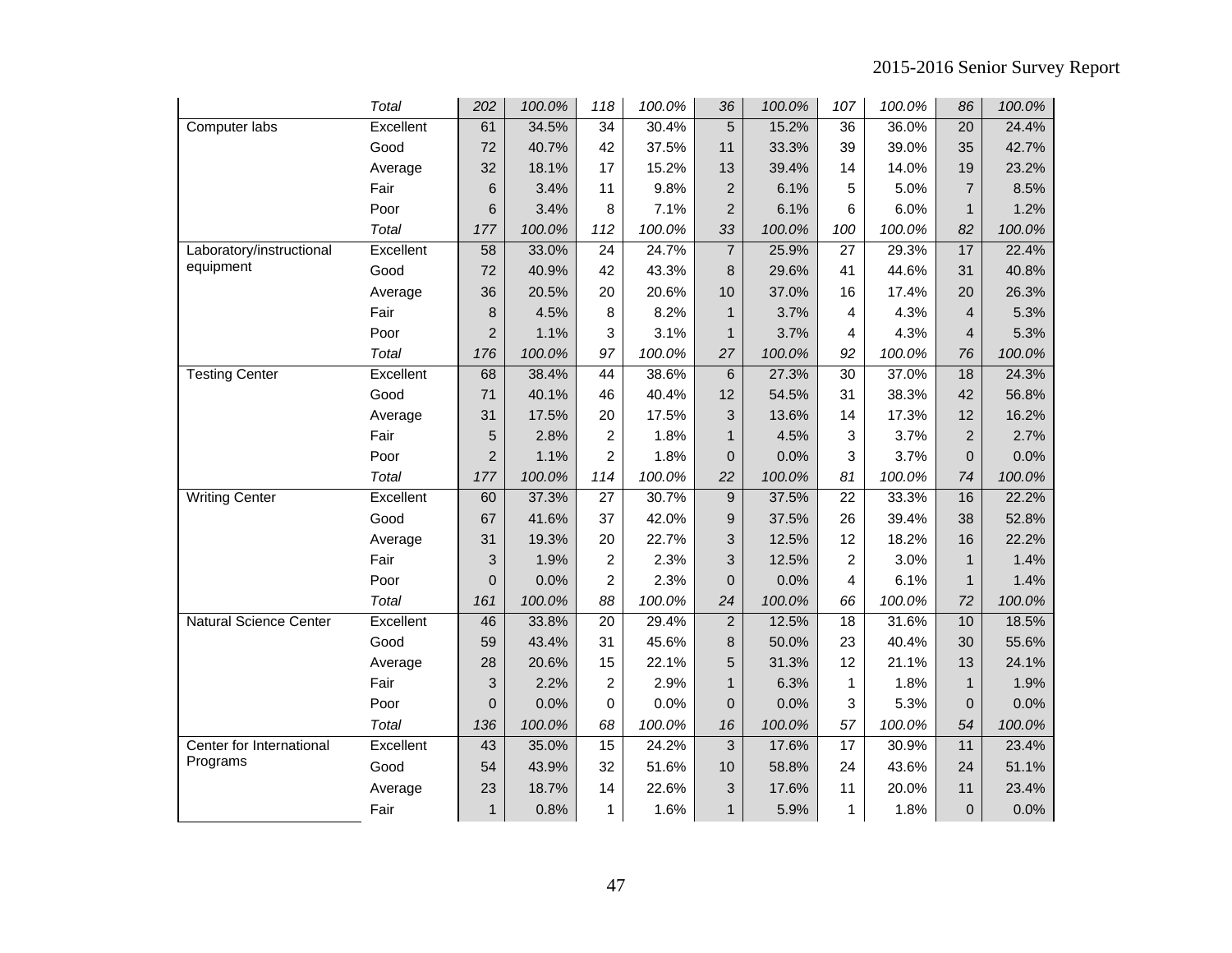| Poor  | ∽<br>--       | $.6\%$ | -<br> | $0.0\%$ |                      | 0.0%   | -           | 3.6%   |    | 2.1%<br>2. I |
|-------|---------------|--------|-------|---------|----------------------|--------|-------------|--------|----|--------------|
| Total | - מר<br>ں ے ر | 100.0% | 62    | 100.0%  | $4 -$<br>$^{\prime}$ | 100.0% | $- -$<br>55 | 100.0% | 47 | 100.0%       |

Report 14 (Q22): Student satisfaction with the offices and services of Troy University (Cross Tabulated by **College**)

|                          |                       |             | Arts &<br><b>Sciences</b> |     | <b>Sorrell College</b><br>of Business |                | <b>Communication</b><br>and Fine Arts |     | <b>Education</b> |                | Health &<br><b>Human</b><br><b>Services</b> |
|--------------------------|-----------------------|-------------|---------------------------|-----|---------------------------------------|----------------|---------------------------------------|-----|------------------|----------------|---------------------------------------------|
|                          |                       | N           | $\%$                      | N   | $\frac{0}{0}$                         | N              | %                                     | N   | $\%$             | N              | $\frac{0}{0}$                               |
| <b>Adaptive Needs</b>    | Very Satisfied        | 20          | 20.8%                     | 16  | 23.5%                                 | $\overline{0}$ | 0.0%                                  | 12  | 28.6%            | 12             | 28.6%                                       |
| Services                 | Satisfied             | 32          | 33.3%                     | 25  | 36.8%                                 | $\overline{2}$ | 16.7%                                 | 13  | 31.0%            | 20             | 47.6%                                       |
|                          | Neutral               | 33          | 34.4%                     | 24  | 35.3%                                 | $\overline{7}$ | 58.3%                                 | 10  | 23.8%            | 8              | 19.0%                                       |
|                          | <b>Dissatisfied</b>   | $\mathbf 1$ | 1.0%                      | 2   | 2.9%                                  | $\overline{2}$ | 16.7%                                 | 3   | 7.1%             | $\Omega$       | 0.0%                                        |
|                          | Very Dissatisfied     | 10          | 10.4%                     | 1   | 1.5%                                  | $\mathbf{1}$   | 8.3%                                  | 4   | 9.5%             | $\overline{2}$ | 4.8%                                        |
|                          | Total                 | 96          | 100.0%                    | 68  | 100.0%                                | 12             | 100.0%                                | 42  | 100.0%           | 42             | 100.0%                                      |
| <b>Admissions Office</b> | Very Satisfied        | 64          | 31.4%                     | 41  | 34.5%                                 | $\overline{4}$ | 11.8%                                 | 38  | 32.8%            | 30             | 34.9%                                       |
|                          | Satisfied             | 80          | 39.2%                     | 50  | 42.0%                                 | 15             | 44.1%                                 | 42  | 36.2%            | 42             | 48.8%                                       |
|                          | Neutral               | 37          | 18.1%                     | 22  | 18.5%                                 | 9              | 26.5%                                 | 19  | 16.4%            | 9              | 10.5%                                       |
|                          | <b>Dissatisfied</b>   | 6           | 2.9%                      | 2   | 1.7%                                  | 4              | 11.8%                                 | 2   | 1.7%             |                | 1.2%                                        |
|                          | Very Dissatisfied     | 17          | 8.3%                      | 4   | 3.4%                                  | $\overline{c}$ | 5.9%                                  | 15  | 12.9%            | $\overline{4}$ | 4.7%                                        |
|                          | Total                 | 204         | 100.0%                    | 119 | 100.0%                                | 34             | 100.0%                                | 116 | 100.0%           | 86             | 100.0%                                      |
| Athletic Programs        | Very Satisfied        | 24          | 23.1%                     | 12  | 19.0%                                 | $\overline{c}$ | 9.5%                                  | 10  | 22.2%            | 21             | 36.2%                                       |
|                          | Satisfied             | 37          | 35.6%                     | 24  | 38.1%                                 | $\overline{2}$ | 9.5%                                  | 13  | 28.9%            | 21             | 36.2%                                       |
|                          | Neutral               | 32          | 30.8%                     | 22  | 34.9%                                 | 9              | 42.9%                                 | 13  | 28.9%            | 14             | 24.1%                                       |
|                          | <b>Dissatisfied</b>   | 3           | 2.9%                      | 5   | 7.9%                                  | $\overline{7}$ | 33.3%                                 | 3   | 6.7%             | $\overline{2}$ | 3.4%                                        |
|                          | Very Dissatisfied     | 8           | 7.7%                      | 0   | 0.0%                                  | $\mathbf{1}$   | 4.8%                                  | 6   | 13.3%            | $\mathbf 0$    | 0.0%                                        |
|                          | Total                 | 104         | 100.0%                    | 63  | 100.0%                                | 21             | 100.0%                                | 45  | 100.0%           | 58             | 100.0%                                      |
| Bookstore                | <b>Very Satisfied</b> | 46          | 22.1%                     | 27  | 21.4%                                 | $\overline{2}$ | 5.9%                                  | 32  | 27.8%            | 26             | 31.0%                                       |
| Services                 | Satisfied             | 84          | 40.4%                     | 53  | 42.1%                                 | 19             | 55.9%                                 | 38  | 33.0%            | 37             | 44.0%                                       |
|                          | Neutral               | 46          | 22.1%                     | 31  | 24.6%                                 | 5              | 14.7%                                 | 22  | 19.1%            | 16             | 19.0%                                       |
|                          | <b>Dissatisfied</b>   | 15          | 7.2%                      | 12  | 9.5%                                  | 5              | 14.7%                                 | 9   | 7.8%             | $\overline{2}$ | 2.4%                                        |
|                          | Very Dissatisfied     | 17          | 8.2%                      | 3   | 2.4%                                  | 3              | 8.8%                                  | 14  | 12.2%            | 3              | 3.6%                                        |
|                          | Total                 | 208         | 100.0%                    | 126 | 100.0%                                | 34             | 100.0%                                | 115 | 100.0%           | 84             | 100.0%                                      |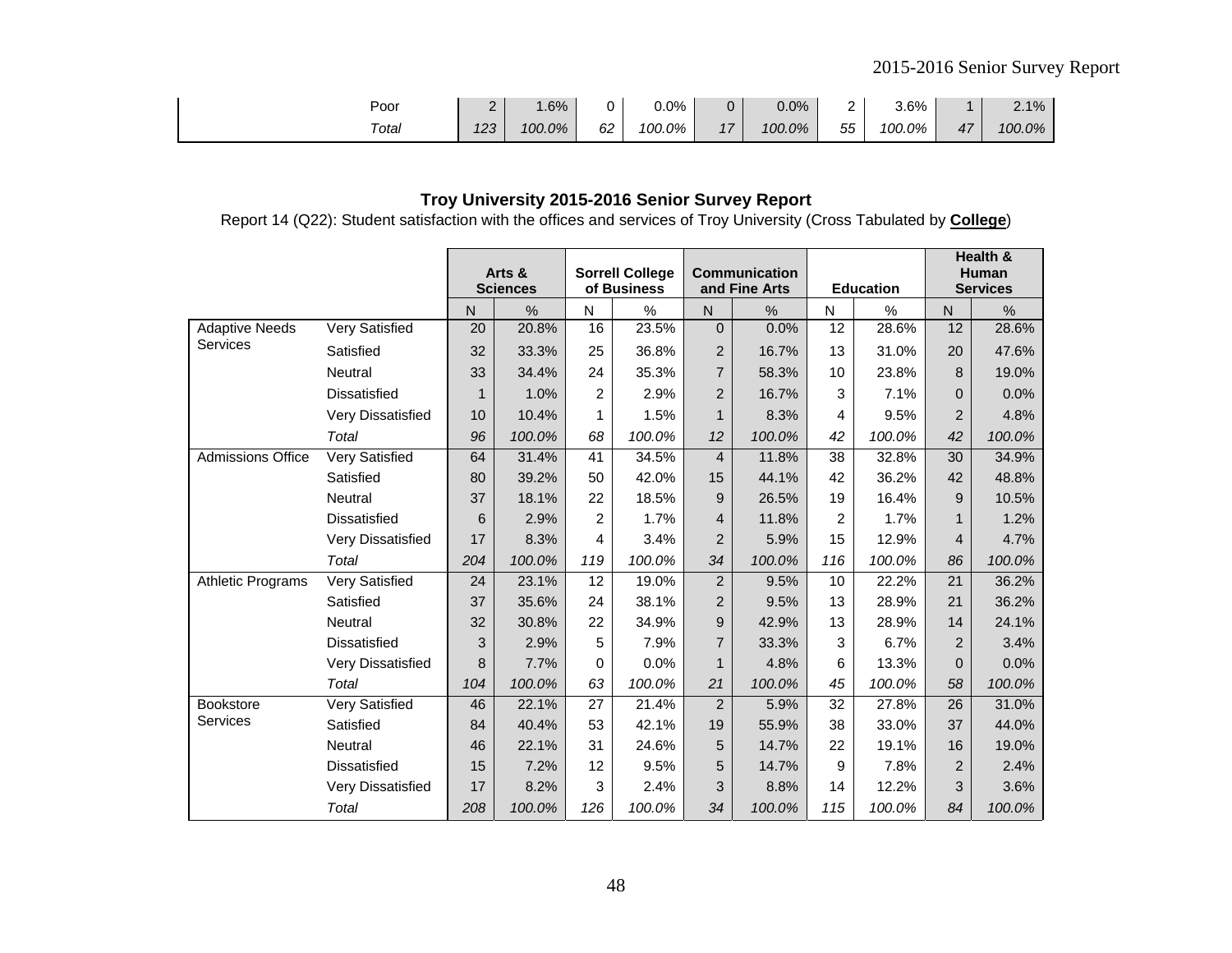| <b>Buildings and</b>   | Very Satisfied        | 43              | 29.1%  | 39              | 39.4%  | $\overline{7}$          | 20.0%  | 36              | 40.4%  | 35              | 43.8%  |
|------------------------|-----------------------|-----------------|--------|-----------------|--------|-------------------------|--------|-----------------|--------|-----------------|--------|
| Grounds                | Satisfied             | 60              | 40.5%  | 41              | 41.4%  | 16                      | 45.7%  | 25              | 28.1%  | 27              | 33.8%  |
|                        | Neutral               | 26              | 17.6%  | 13              | 13.1%  | $\overline{7}$          | 20.0%  | 14              | 15.7%  | 13              | 16.3%  |
|                        | Dissatisfied          | 6               | 4.1%   | 3               | 3.0%   | 4                       | 11.4%  | 2               | 2.2%   | $\overline{2}$  | 2.5%   |
|                        | Very Dissatisfied     | 13              | 8.8%   | 3               | 3.0%   | $\mathbf{1}$            | 2.9%   | 12              | 13.5%  | 3               | 3.8%   |
|                        | Total                 | 148             | 100.0% | 99              | 100.0% | 35                      | 100.0% | 89              | 100.0% | 80              | 100.0% |
| <b>Business Office</b> | <b>Very Satisfied</b> | $\overline{34}$ | 21.7%  | $\overline{35}$ | 33.0%  | $\overline{c}$          | 6.9%   | $\overline{21}$ | 24.7%  | $\overline{24}$ | 32.0%  |
|                        | Satisfied             | 72              | 45.9%  | 46              | 43.4%  | 10                      | 34.5%  | 31              | 36.5%  | 37              | 49.3%  |
|                        | Neutral               | 34              | 21.7%  | 20              | 18.9%  | 12                      | 41.4%  | 17              | 20.0%  | 11              | 14.7%  |
|                        | Dissatisfied          | $\overline{4}$  | 2.5%   | $\overline{c}$  | 1.9%   | 4                       | 13.8%  | 6               | 7.1%   | $\overline{2}$  | 2.7%   |
|                        | Very Dissatisfied     | 13              | 8.3%   | 3               | 2.8%   | $\mathbf{1}$            | 3.4%   | 10              | 11.8%  | $\mathbf{1}$    | 1.3%   |
|                        | Total                 | 157             | 100.0% | 106             | 100.0% | 29                      | 100.0% | 85              | 100.0% | 75              | 100.0% |
| <b>Career Services</b> | <b>Very Satisfied</b> | 33              | 22.9%  | 25              | 26.6%  | $\overline{c}$          | 9.1%   | 21              | 28.4%  | 20              | 30.8%  |
|                        | Satisfied             | 58              | 40.3%  | 31              | 33.0%  | $\overline{7}$          | 31.8%  | 19              | 25.7%  | 29              | 44.6%  |
|                        | Neutral               | 35              | 24.3%  | 29              | 30.9%  | 7                       | 31.8%  | 18              | 24.3%  | 13              | 20.0%  |
|                        | Dissatisfied          | 8               | 5.6%   | 6               | 6.4%   | 4                       | 18.2%  | 4               | 5.4%   | $\mathbf{1}$    | 1.5%   |
|                        | Very Dissatisfied     | 10              | 6.9%   | 3               | 3.2%   | 2                       | 9.1%   | 12              | 16.2%  | $\overline{2}$  | 3.1%   |
|                        | Total                 | 144             | 100.0% | 94              | 100.0% | 22                      | 100.0% | 74              | 100.0% | 65              | 100.0% |
| Counseling             | Very Satisfied        | 45              | 30.6%  | $\overline{25}$ | 26.9%  | 5                       | 23.8%  | 19              | 27.9%  | 20              | 35.1%  |
| Services               | Satisfied             | 50              | 34.0%  | 31              | 33.3%  | 6                       | 28.6%  | 19              | 27.9%  | 23              | 40.4%  |
|                        | Neutral               | 33              | 22.4%  | 29              | 31.2%  | 6                       | 28.6%  | 15              | 22.1%  | 11              | 19.3%  |
|                        | Dissatisfied          | 8               | 5.4%   | 4               | 4.3%   | $\overline{c}$          | 9.5%   | 4               | 5.9%   | $\mathbf{1}$    | 1.8%   |
|                        | Very Dissatisfied     | 11              | 7.5%   | 4               | 4.3%   | 2                       | 9.5%   | 11              | 16.2%  | $\overline{2}$  | 3.5%   |
|                        | Total                 | 147             | 100.0% | 93              | 100.0% | 21                      | 100.0% | 68              | 100.0% | 57              | 100.0% |
| <b>Financial Aid</b>   | <b>Very Satisfied</b> | 54              | 27.8%  | $\overline{31}$ | 27.2%  | 6                       | 17.6%  | 37              | 32.2%  | 25              | 30.9%  |
| Services               | Satisfied             | 72              | 37.1%  | 44              | 38.6%  | 12                      | 35.3%  | 36              | 31.3%  | 35              | 43.2%  |
|                        | Neutral               | 31              | 16.0%  | 26              | 22.8%  | $\overline{7}$          | 20.6%  | 20              | 17.4%  | 12              | 14.8%  |
|                        | Dissatisfied          | 19              | 9.8%   | 5               | 4.4%   | $\overline{7}$          | 20.6%  | 6               | 5.2%   | 3               | 3.7%   |
|                        | Very Dissatisfied     | 18              | 9.3%   | 8               | 7.0%   | $\overline{2}$          | 5.9%   | 16              | 13.9%  | 6               | 7.4%   |
|                        | Total                 | 194             | 100.0% | 114             | 100.0% | 34                      | 100.0% | 115             | 100.0% | 81              | 100.0% |
| <b>Food Services</b>   | <b>Very Satisfied</b> | 20              | 17.1%  | 16              | 19.8%  | $\sqrt{2}$              | 6.1%   | 13              | 18.8%  | 16              | 23.2%  |
|                        | Satisfied             | 40              | 34.2%  | 22              | 27.2%  | 8                       | 24.2%  | 20              | 29.0%  | 28              | 40.6%  |
|                        | Neutral               | 36              | 30.8%  | 30              | 37.0%  | 8                       | 24.2%  | 16              | 23.2%  | 13              | 18.8%  |
|                        | Dissatisfied          | 11              | 9.4%   | 10              | 12.3%  | 11                      | 33.3%  | 6               | 8.7%   | 4               | 5.8%   |
|                        | Very Dissatisfied     | 10              | 8.5%   | 3               | 3.7%   | $\overline{\mathbf{r}}$ | 12.1%  | 14              | 20.3%  | 8               | 11.6%  |
|                        | Total                 | 117             | 100.0% | 81              | 100.0% | 33                      | 100.0% | 69              | 100.0% | 69              | 100.0% |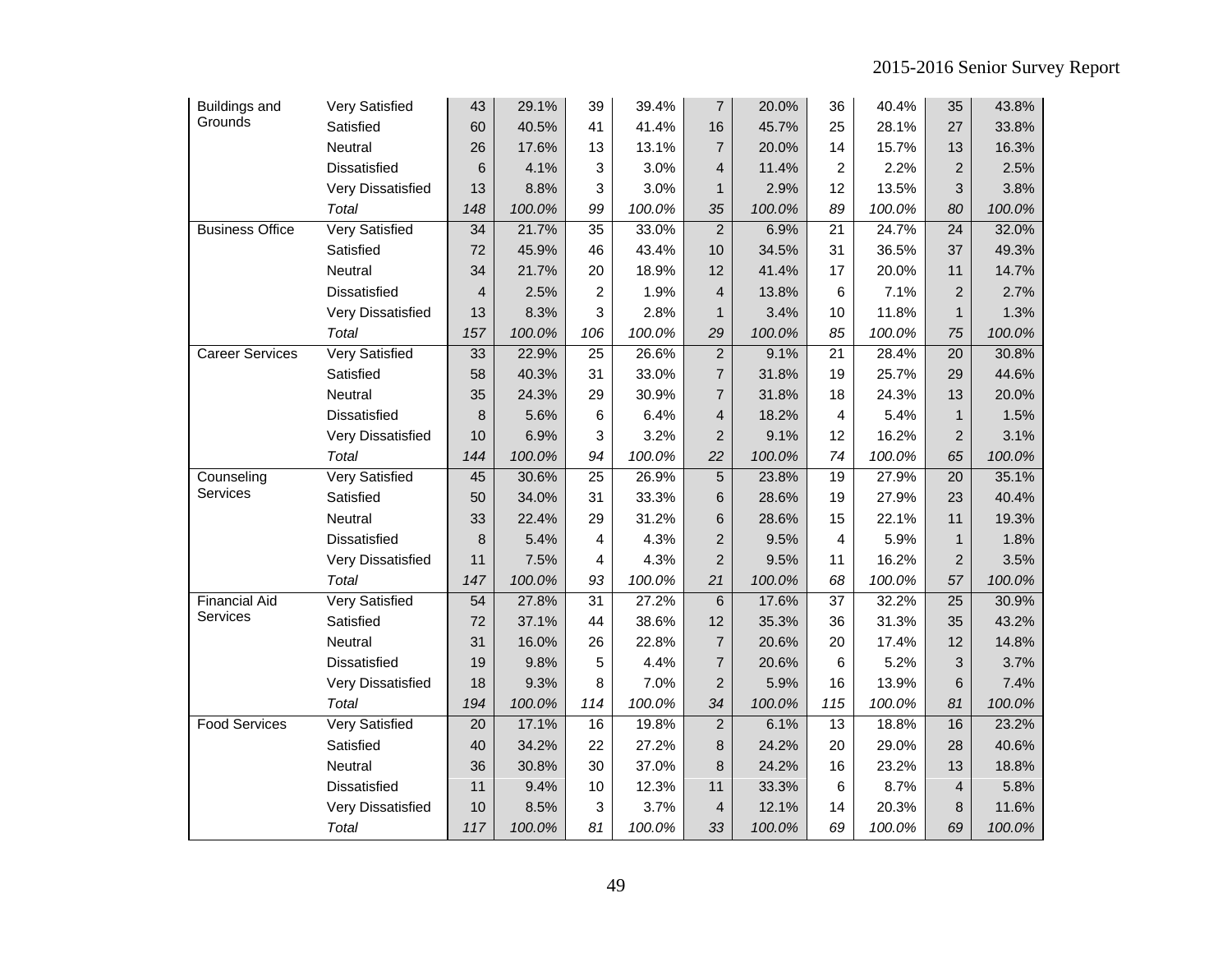| Housing and           | <b>Very Satisfied</b> | 16              | 16.8%  | 12              | 18.5%  | $\overline{\mathbf{4}}$ | 15.4%  | 8               | 19.0%  | 12             | 23.5%  |
|-----------------------|-----------------------|-----------------|--------|-----------------|--------|-------------------------|--------|-----------------|--------|----------------|--------|
| Residence Life        | Satisfied             | 38              | 40.0%  | 27              | 41.5%  | 9                       | 34.6%  | 9               | 21.4%  | 22             | 43.1%  |
|                       | Neutral               | 34              | 35.8%  | 22              | 33.8%  | 6                       | 23.1%  | 14              | 33.3%  | 13             | 25.5%  |
|                       | Dissatisfied          | $\mathbf{1}$    | 1.1%   | 4               | 6.2%   | 4                       | 15.4%  | 6               | 14.3%  | $\mathbf{1}$   | 2.0%   |
|                       | Very Dissatisfied     | 6               | 6.3%   | 0               | 0.0%   | 3                       | 11.5%  | 5               | 11.9%  | 3              | 5.9%   |
|                       | Total                 | 95              | 100.0% | 65              | 100.0% | 26                      | 100.0% | 42              | 100.0% | 51             | 100.0% |
| <b>Ricoh Graphics</b> | <b>Very Satisfied</b> | $\overline{22}$ | 25.3%  | 15              | 25.4%  | $\bf 8$                 | 29.6%  | $\overline{12}$ | 29.3%  | 14             | 30.4%  |
| and Printing          | Satisfied             | 27              | 31.0%  | 21              | 35.6%  | 9                       | 33.3%  | 9               | 22.0%  | 17             | 37.0%  |
| Services              | Neutral               | 30              | 34.5%  | 20              | 33.9%  | 4                       | 14.8%  | 13              | 31.7%  | 13             | 28.3%  |
|                       | Dissatisfied          | 3               | 3.4%   | 2               | 3.4%   | $\overline{2}$          | 7.4%   | $\overline{2}$  | 4.9%   | $\overline{0}$ | 0.0%   |
|                       | Very Dissatisfied     | 5               | 5.7%   | $\mathbf{1}$    | 1.7%   | $\overline{4}$          | 14.8%  | 5               | 12.2%  | $\overline{2}$ | 4.3%   |
|                       | Total                 | 87              | 100.0% | 59              | 100.0% | 27                      | 100.0% | 41              | 100.0% | 46             | 100.0% |
| <b>Ricoh Mailroom</b> | <b>Very Satisfied</b> | 22              | 24.4%  | 16              | 28.6%  | $\,6$                   | 25.0%  | 10              | 24.4%  | $\overline{7}$ | 15.6%  |
| and Postal            | Satisfied             | 33              | 36.7%  | 16              | 28.6%  | 8                       | 33.3%  | 11              | 26.8%  | 23             | 51.1%  |
| Services              | Neutral               | 26              | 28.9%  | 21              | 37.5%  | 4                       | 16.7%  | 14              | 34.1%  | 11             | 24.4%  |
|                       | Dissatisfied          | $\overline{2}$  | 2.2%   | 1               | 1.8%   | 3                       | 12.5%  | $\Omega$        | 0.0%   | $\overline{2}$ | 4.4%   |
|                       | Very Dissatisfied     | $\overline{7}$  | 7.8%   | $\overline{c}$  | 3.6%   | 3                       | 12.5%  | 6               | 14.6%  | $\overline{2}$ | 4.4%   |
|                       | Total                 | 90              | 100.0% | 56              | 100.0% | 24                      | 100.0% | 41              | 100.0% | 45             | 100.0% |
| Information           | Very Satisfied        | 39              | 24.5%  | $\overline{32}$ | 34.0%  | 5                       | 16.7%  | $\overline{23}$ | 27.7%  | 18             | 26.1%  |
| Technology (IT)       | Satisfied             | 56              | 35.2%  | 40              | 42.6%  | $\overline{7}$          | 23.3%  | 27              | 32.5%  | 29             | 42.0%  |
| <b>Services</b>       | Neutral               | 41              | 25.8%  | 18              | 19.1%  | $\bf 8$                 | 26.7%  | 17              | 20.5%  | 15             | 21.7%  |
|                       | Dissatisfied          | 11              | 6.9%   | $\overline{2}$  | 2.1%   | 5                       | 16.7%  | 5               | 6.0%   | $\overline{4}$ | 5.8%   |
|                       | Very Dissatisfied     | 12              | 7.5%   | $\overline{c}$  | 2.1%   | 5                       | 16.7%  | 11              | 13.3%  | 3              | 4.3%   |
|                       | Total                 | 159             | 100.0% | 94              | 100.0% | 30                      | 100.0% | 83              | 100.0% | 69             | 100.0% |
| Parking Facilities    | <b>Very Satisfied</b> | 22              | 16.7%  | $\overline{19}$ | 19.4%  | 3                       | 9.1%   | 19              | 22.1%  | 14             | 17.9%  |
|                       | Satisfied             | 31              | 23.5%  | 27              | 27.6%  | 4                       | 12.1%  | 17              | 19.8%  | 18             | 23.1%  |
|                       | Neutral               | 29              | 22.0%  | 23              | 23.5%  | 5                       | 15.2%  | 12              | 14.0%  | $9\,$          | 11.5%  |
|                       | Dissatisfied          | 22              | 16.7%  | 11              | 11.2%  | $9\,$                   | 27.3%  | 10              | 11.6%  | 14             | 17.9%  |
|                       | Very Dissatisfied     | 28              | 21.2%  | 18              | 18.4%  | 12                      | 36.4%  | 28              | 32.6%  | 23             | 29.5%  |
|                       | Total                 | 132             | 100.0% | 98              | 100.0% | 33                      | 100.0% | 86              | 100.0% | 78             | 100.0% |
| Placement             | <b>Very Satisfied</b> | 16              | 14.5%  | 16              | 21.1%  | $\mathbf{1}$            | 5.0%   | 14              | 25.9%  | 10             | 18.9%  |
| Service               | Satisfied             | 38              | 34.5%  | 29              | 38.2%  | 3                       | 15.0%  | 12              | 22.2%  | 18             | 34.0%  |
|                       | Neutral               | 42              | 38.2%  | 26              | 34.2%  | 10                      | 50.0%  | 16              | 29.6%  | 21             | 39.6%  |
|                       | Dissatisfied          | $\overline{4}$  | 3.6%   | 3               | 3.9%   | 5                       | 25.0%  | 3               | 5.6%   | $\mathbf{1}$   | 1.9%   |
|                       | Very Dissatisfied     | 10              | 9.1%   | 2               | 2.6%   | $\mathbf{1}$            | 5.0%   | 9               | 16.7%  | 3              | 5.7%   |
|                       | Total                 | 110             | 100.0% | 76              | 100.0% | 20                      | 100.0% | 54              | 100.0% | 53             | 100.0% |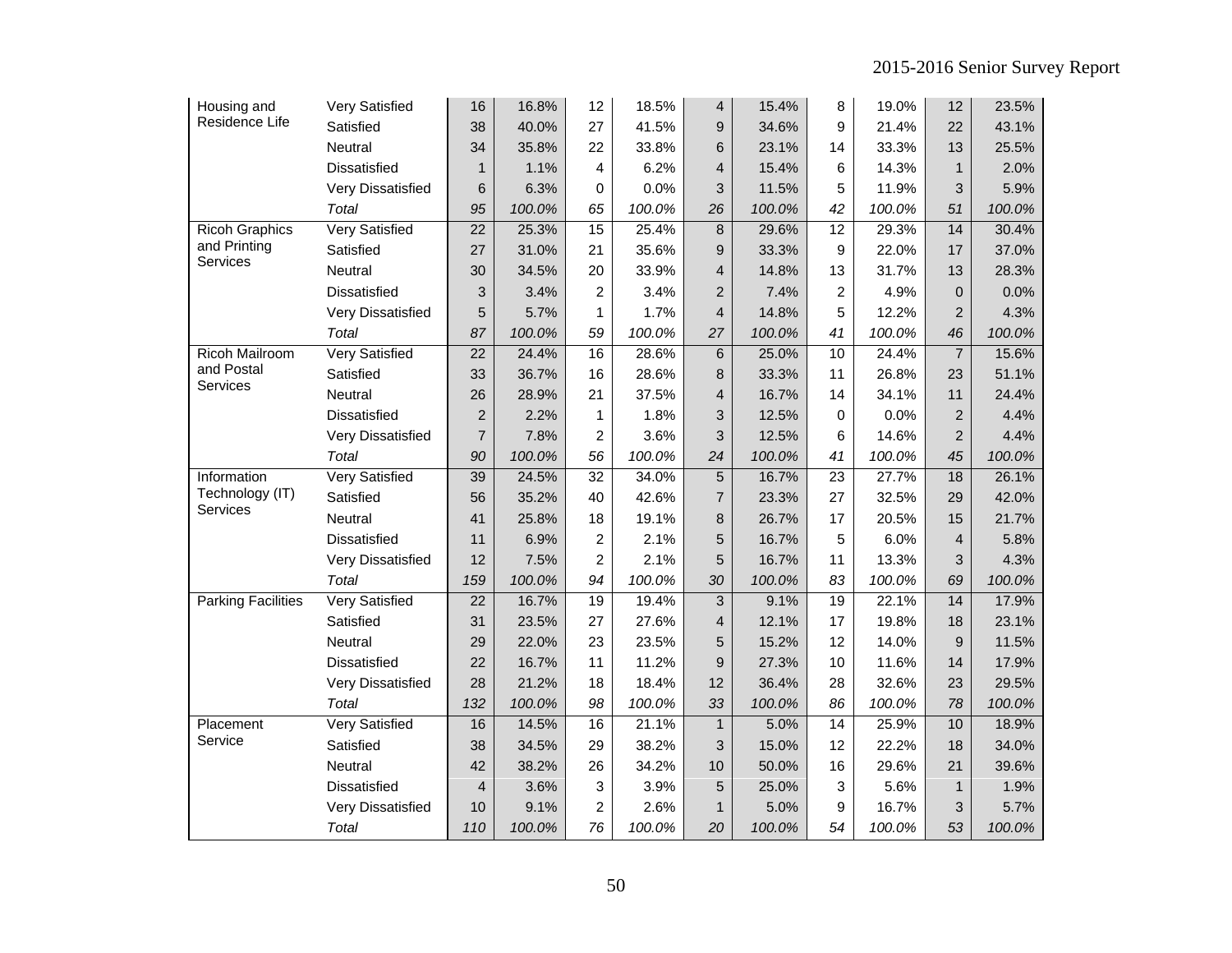| Recreational and         | Very Satisfied        | 15              | 15.8%  | 17              | 23.6%  | $\overline{c}$          | 8.7%   | 13              | 25.5%  | 14              | 25.0%  |
|--------------------------|-----------------------|-----------------|--------|-----------------|--------|-------------------------|--------|-----------------|--------|-----------------|--------|
| Intramural               | Satisfied             | 40              | 42.1%  | 30              | 41.7%  | 6                       | 26.1%  | 8               | 15.7%  | 23              | 41.1%  |
| <b>Activities</b>        | Neutral               | 27              | 28.4%  | 18              | 25.0%  | 5                       | 21.7%  | 18              | 35.3%  | 9               | 16.1%  |
|                          | Dissatisfied          | 6               | 6.3%   | 6               | 8.3%   | 6                       | 26.1%  | 5               | 9.8%   | $\overline{4}$  | 7.1%   |
|                          | Very Dissatisfied     | $\overline{7}$  | 7.4%   | $\mathbf{1}$    | 1.4%   | 4                       | 17.4%  | 7               | 13.7%  | 6               | 10.7%  |
|                          | Total                 | 95              | 100.0% | 72              | 100.0% | 23                      | 100.0% | 51              | 100.0% | 56              | 100.0% |
| Registrar/Records        | <b>Very Satisfied</b> | 67              | 35.3%  | $\overline{36}$ | 31.3%  | $\overline{c}$          | 6.7%   | 29              | 27.1%  | 25              | 29.8%  |
| Office                   | Satisfied             | 66              | 34.7%  | 46              | 40.0%  | 11                      | 36.7%  | 38              | 35.5%  | 42              | 50.0%  |
|                          | Neutral               | 36              | 18.9%  | 26              | 22.6%  | 8                       | 26.7%  | 22              | 20.6%  | 11              | 13.1%  |
|                          | <b>Dissatisfied</b>   | $\overline{4}$  | 2.1%   | 3               | 2.6%   | 6                       | 20.0%  | 3               | 2.8%   | 3               | 3.6%   |
|                          | Very Dissatisfied     | 17              | 8.9%   | $\overline{4}$  | 3.5%   | 3                       | 10.0%  | 15              | 14.0%  | 3               | 3.6%   |
|                          | Total                 | 190             | 100.0% | 115             | 100.0% | 30                      | 100.0% | 107             | 100.0% | 84              | 100.0% |
| Safety and               | <b>Very Satisfied</b> | 31              | 24.0%  | 32              | 33.3%  | $\mathbf{1}$            | 3.3%   | 20              | 25.6%  | 16              | 21.1%  |
| <b>Security Services</b> | Satisfied             | 45              | 34.9%  | 37              | 38.5%  | 14                      | 46.7%  | 21              | 26.9%  | 41              | 53.9%  |
|                          | Neutral               | 35              | 27.1%  | 20              | 20.8%  | 9                       | 30.0%  | 19              | 24.4%  | 10              | 13.2%  |
|                          | <b>Dissatisfied</b>   | 8               | 6.2%   | 4               | 4.2%   | 4                       | 13.3%  | 8               | 10.3%  | 6               | 7.9%   |
|                          | Very Dissatisfied     | 10              | 7.8%   | 3               | 3.1%   | $\overline{2}$          | 6.7%   | 10              | 12.8%  | 3               | 3.9%   |
|                          | Total                 | 129             | 100.0% | 96              | 100.0% | 30                      | 100.0% | 78              | 100.0% | 76              | 100.0% |
| <b>Student Health</b>    | <b>Very Satisfied</b> | $\overline{18}$ | 16.5%  | 18              | 25.4%  | $\overline{2}$          | 7.7%   | $\overline{15}$ | 25.9%  | 16              | 26.2%  |
| Services                 | Satisfied             | 41              | 37.6%  | 26              | 36.6%  | 11                      | 42.3%  | 11              | 19.0%  | 24              | 39.3%  |
|                          | Neutral               | 32              | 29.4%  | 22              | 31.0%  | 6                       | 23.1%  | 20              | 34.5%  | 13              | 21.3%  |
|                          | Dissatisfied          | $\overline{7}$  | 6.4%   | 3               | 4.2%   | 4                       | 15.4%  | 4               | 6.9%   | 5               | 8.2%   |
|                          | Very Dissatisfied     | 11              | 10.1%  | $\overline{2}$  | 2.8%   | 3                       | 11.5%  | 8               | 13.8%  | 3               | 4.9%   |
|                          | Total                 | 109             | 100.0% | 71              | 100.0% | 26                      | 100.0% | 58              | 100.0% | 61              | 100.0% |
| Student                  | <b>Very Satisfied</b> | 39              | 29.3%  | $\overline{26}$ | 30.6%  | $\overline{5}$          | 18.5%  | $\overline{22}$ | 31.0%  | $\overline{23}$ | 34.3%  |
| organizations            | Satisfied             | 45              | 33.8%  | 32              | 37.6%  | 12                      | 44.4%  | 16              | 22.5%  | 30              | 44.8%  |
|                          | Neutral               | 31              | 23.3%  | 17              | 20.0%  | 3                       | 11.1%  | 19              | 26.8%  | 9               | 13.4%  |
|                          | <b>Dissatisfied</b>   | 8               | 6.0%   | 8               | 9.4%   | 3                       | 11.1%  | 6               | 8.5%   | 3               | 4.5%   |
|                          | Very Dissatisfied     | 10              | 7.5%   | 2               | 2.4%   | 4                       | 14.8%  | 8               | 11.3%  | $\overline{2}$  | 3.0%   |
|                          | Total                 | 133             | 100.0% | 85              | 100.0% | 27                      | 100.0% | 71              | 100.0% | 67              | 100.0% |
| <b>Student Support</b>   | <b>Very Satisfied</b> | 31              | 23.8%  | $\overline{27}$ | 32.1%  | $\overline{\mathbf{4}}$ | 17.4%  | 19              | 28.8%  | 17              | 30.4%  |
| Services (SSS)           | Satisfied             | 42              | 32.3%  | 31              | 36.9%  | 6                       | 26.1%  | 16              | 24.2%  | 26              | 46.4%  |
|                          | Neutral               | 38              | 29.2%  | 20              | 23.8%  | 7                       | 30.4%  | 19              | 28.8%  | 9               | 16.1%  |
|                          | <b>Dissatisfied</b>   | 5               | 3.8%   | 4               | 4.8%   | 3                       | 13.0%  | 5               | 7.6%   | 3               | 5.4%   |
|                          | Very Dissatisfied     | 14              | 10.8%  | 2               | 2.4%   | 3                       | 13.0%  | $\overline{7}$  | 10.6%  | $\mathbf{1}$    | 1.8%   |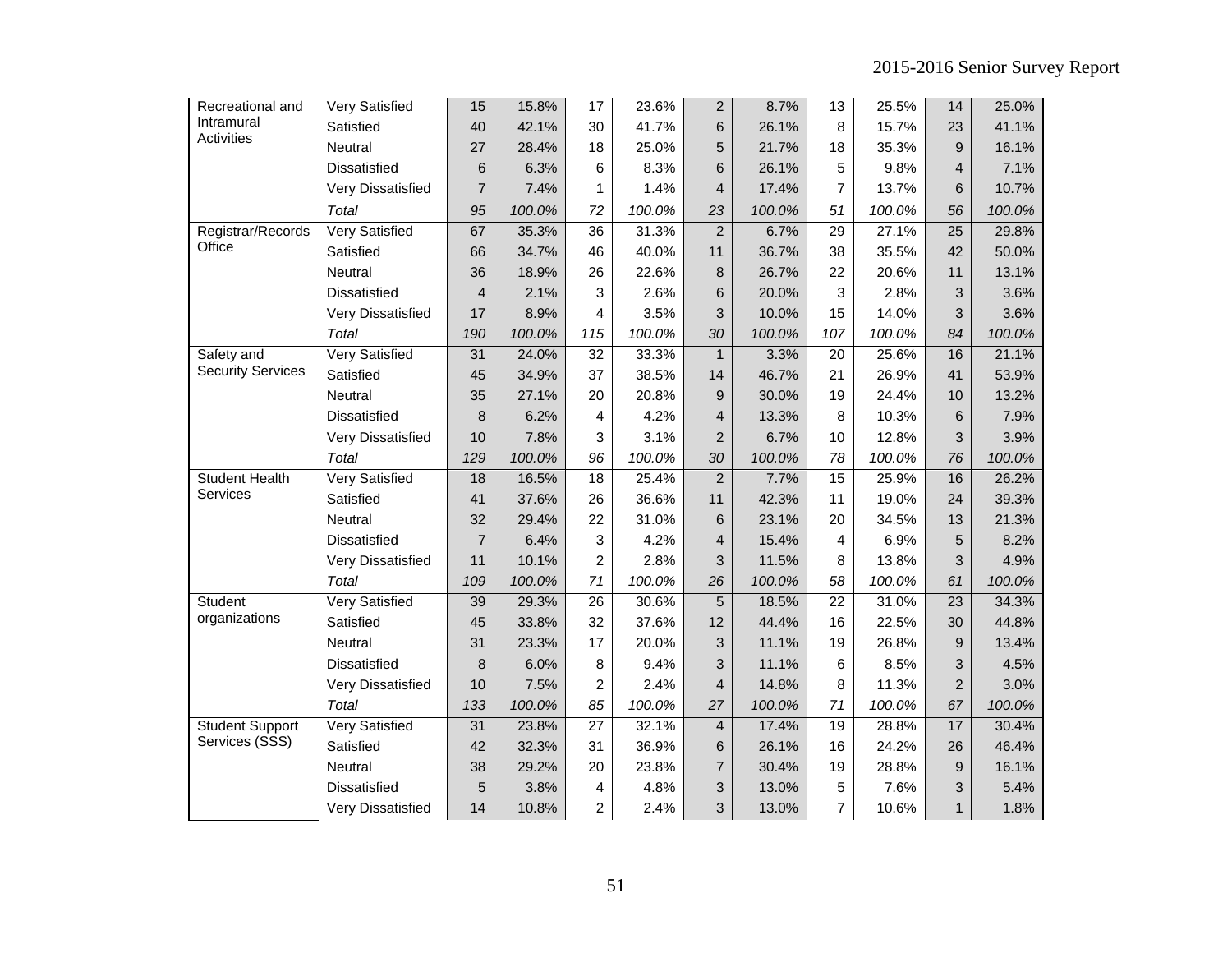|                                 | Total                 | 130            | 100.0% | 84              | 100.0% | 23                        | 100.0% | 66              | 100.0% | 56                        | 100.0% |
|---------------------------------|-----------------------|----------------|--------|-----------------|--------|---------------------------|--------|-----------------|--------|---------------------------|--------|
| <b>Trojan Fitness</b>           | <b>Very Satisfied</b> | 18             | 18.4%  | 14              | 22.2%  | 3                         | 11.5%  | 11              | 20.8%  | 12                        | 21.1%  |
| Center                          | Satisfied             | 36             | 36.7%  | 14              | 22.2%  | 9                         | 34.6%  | 14              | 26.4%  | 17                        | 29.8%  |
|                                 | Neutral               | 25             | 25.5%  | 19              | 30.2%  | $\overline{c}$            | 7.7%   | 14              | 26.4%  | 13                        | 22.8%  |
|                                 | Dissatisfied          | 11             | 11.2%  | 9               | 14.3%  | 7                         | 26.9%  | 5               | 9.4%   | 5                         | 8.8%   |
|                                 | Very Dissatisfied     | 8              | 8.2%   | $\overline{7}$  | 11.1%  | 5                         | 19.2%  | 9               | 17.0%  | 10                        | 17.5%  |
|                                 | Total                 | 98             | 100.0% | 63              | 100.0% | 26                        | 100.0% | 53              | 100.0% | 57                        | 100.0% |
| <b>Trojan Web</b>               | <b>Very Satisfied</b> | 87             | 39.7%  | 53              | 40.2%  | 3                         | 9.1%   | 37              | 31.1%  | 32                        | 35.6%  |
| Express                         | Satisfied             | 71             | 32.4%  | 54              | 40.9%  | 11                        | 33.3%  | 42              | 35.3%  | 35                        | 38.9%  |
|                                 | Neutral               | 28             | 12.8%  | 14              | 10.6%  | 11                        | 33.3%  | 19              | 16.0%  | 14                        | 15.6%  |
|                                 | Dissatisfied          | 14             | 6.4%   | 5               | 3.8%   | $\,6$                     | 18.2%  | 4               | 3.4%   | 5                         | 5.6%   |
|                                 | Very Dissatisfied     | 19             | 8.7%   | 6               | 4.5%   | $\overline{a}$            | 6.1%   | 17              | 14.3%  | $\overline{4}$            | 4.4%   |
|                                 | Total                 | 219            | 100.0% | 132             | 100.0% | 33                        | 100.0% | 119             | 100.0% | 90                        | 100.0% |
| University Media                | <b>Very Satisfied</b> | 48             | 27.4%  | $\overline{28}$ | 30.8%  | $\overline{7}$            | 25.9%  | 19              | 22.9%  | 23                        | 30.7%  |
| (website,                       | Satisfied             | 68             | 38.9%  | 31              | 34.1%  | 9                         | 33.3%  | 28              | 33.7%  | 29                        | 38.7%  |
| newsletters,<br>radio, TV, etc) | Neutral               | 37             | 21.1%  | 24              | 26.4%  | 5                         | 18.5%  | 21              | 25.3%  | 18                        | 24.0%  |
|                                 | Dissatisfied          | 14             | 8.0%   | 5               | 5.5%   | 3                         | 11.1%  | 5               | 6.0%   | $\mathbf{3}$              | 4.0%   |
|                                 | Very Dissatisfied     | 8              | 4.6%   | 3               | 3.3%   | 3                         | 11.1%  | 10              | 12.0%  | $\overline{2}$            | 2.7%   |
|                                 | Total                 | 175            | 100.0% | 91              | 100.0% | 27                        | 100.0% | 83              | 100.0% | 75                        | 100.0% |
| <b>Veteran Services</b>         | <b>Very Satisfied</b> | 41             | 32.5%  | $\overline{27}$ | 39.1%  | $\mathbf 2$               | 13.3%  | 20              | 35.1%  | 16                        | 35.6%  |
|                                 | Satisfied             | 34             | 27.0%  | 21              | 30.4%  | $\overline{c}$            | 13.3%  | 11              | 19.3%  | 16                        | 35.6%  |
|                                 | Neutral               | 33             | 26.2%  | 15              | 21.7%  | 6                         | 40.0%  | 16              | 28.1%  | 10                        | 22.2%  |
|                                 | Dissatisfied          | 5              | 4.0%   | 4               | 5.8%   | 3                         | 20.0%  | $\overline{c}$  | 3.5%   | $\mathbf{1}$              | 2.2%   |
|                                 | Very Dissatisfied     | 13             | 10.3%  | $\overline{c}$  | 2.9%   | $\overline{c}$            | 13.3%  | 8               | 14.0%  | $\overline{2}$            | 4.4%   |
|                                 | Total                 | 126            | 100.0% | 69              | 100.0% | 15                        | 100.0% | 57              | 100.0% | 45                        | 100.0% |
| *Blackboard                     | <b>Very Satisfied</b> | 90             | 41.5%  | 49              | 38.3%  | $\,8\,$                   | 24.2%  | $\overline{42}$ | 34.7%  | 33                        | 37.9%  |
| System                          | Satisfied             | 75             | 34.6%  | 56              | 43.8%  | 11                        | 33.3%  | 36              | 29.8%  | 40                        | 46.0%  |
|                                 | Neutral               | 22             | 10.1%  | 17              | 13.3%  | 7                         | 21.2%  | 21              | 17.4%  | 8                         | 9.2%   |
|                                 | Dissatisfied          | 9              | 4.1%   | 3               | 2.3%   | 6                         | 18.2%  | 5               | 4.1%   | 3                         | 3.4%   |
|                                 | Very Dissatisfied     | 21             | 9.7%   | 3               | 2.3%   | 1                         | 3.0%   | 17              | 14.0%  | $\mathbf{3}$              | 3.4%   |
|                                 | Total                 | 217            | 100.0% | 128             | 100.0% | 33                        | 100.0% | 121             | 100.0% | 87                        | 100.0% |
| *Educational                    | <b>Very Satisfied</b> | 55             | 35.0%  | 36              | 36.0%  | $\ensuremath{\mathsf{3}}$ | 13.6%  | 22              | 25.9%  | 22                        | 33.8%  |
| Technology                      | Satisfied             | 48             | 30.6%  | 34              | 34.0%  | 5                         | 22.7%  | 26              | 30.6%  | 24                        | 36.9%  |
| Services                        | Neutral               | 33             | 21.0%  | 26              | 26.0%  | 9                         | 40.9%  | 21              | 24.7%  | 14                        | 21.5%  |
|                                 | Dissatisfied          | $\overline{4}$ | 2.5%   | 1               | 1.0%   | 3                         | 13.6%  | 4               | 4.7%   | $\ensuremath{\mathsf{3}}$ | 4.6%   |
|                                 | Very Dissatisfied     | 17             | 10.8%  | 3               | 3.0%   | $\overline{c}$            | 9.1%   | 12              | 14.1%  | $\overline{2}$            | 3.1%   |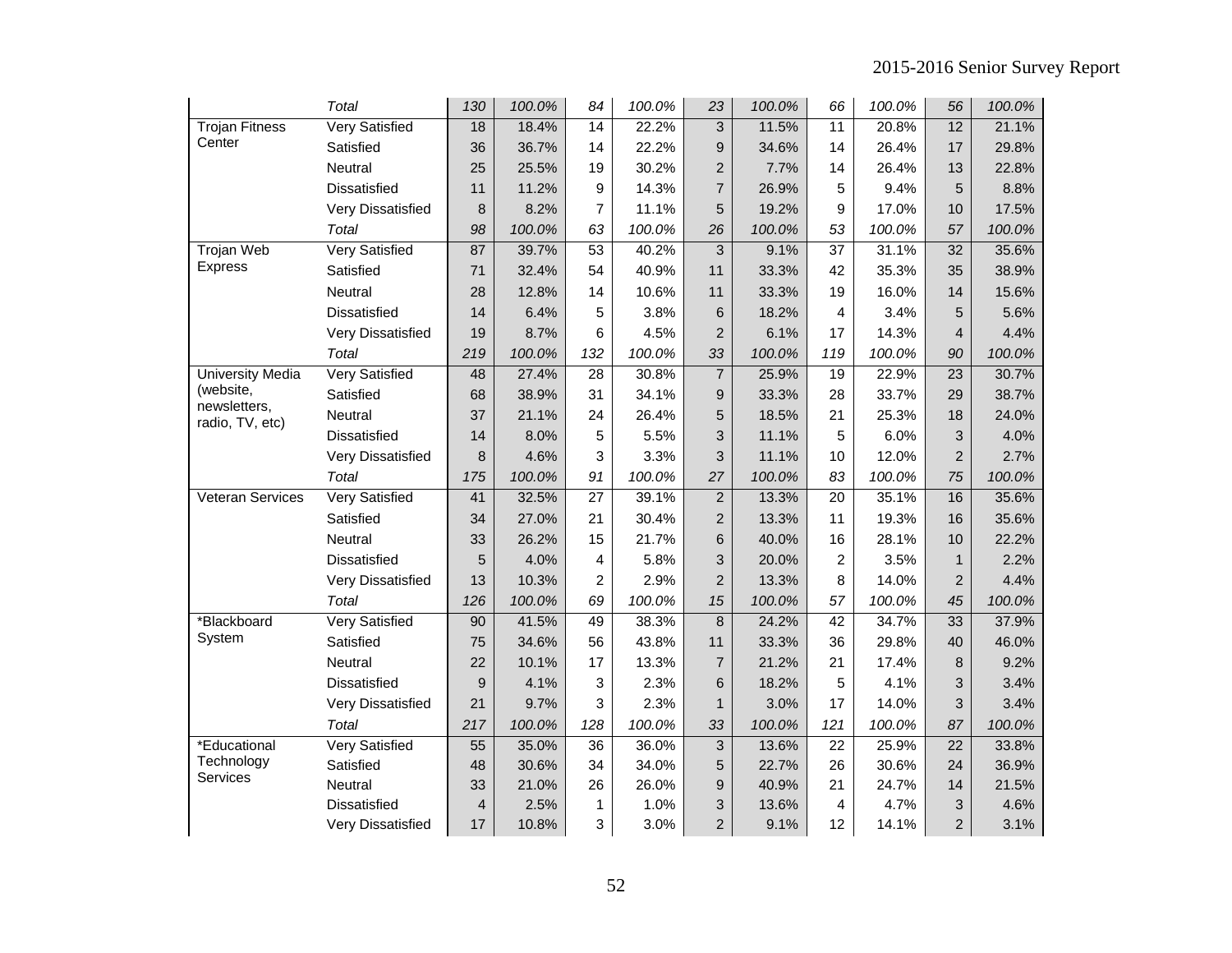| Total | 157 | 100.0% | 100 | 100.0% | າາ<br><u>__</u><br><b>STATE OF STATE OF STATE OF STATE OF STATE OF STATE OF STATE OF STATE OF STATE OF STATE OF STATE OF STATE OF S</b> | 100.0% | 85 | 100.0% | 65 | 100.0% |
|-------|-----|--------|-----|--------|-----------------------------------------------------------------------------------------------------------------------------------------|--------|----|--------|----|--------|
|       |     |        |     |        |                                                                                                                                         |        |    |        |    |        |

\* Note: Items marked with an \* are new to the 2015-2016 Survey

# **Troy University 2015-2016 Senior Survey Report**

Report 15 (Q23): Student opinions and perceptions about Troy University (Cross Tabulated by **College**)

|                                                   |                            |                | Arts &<br><b>Sciences</b> |                | <b>Sorrell College</b><br>of Business |                | <b>Communication</b><br>and Fine Arts |                 | <b>Education</b> |                 | Health &<br>Human<br><b>Services</b> |
|---------------------------------------------------|----------------------------|----------------|---------------------------|----------------|---------------------------------------|----------------|---------------------------------------|-----------------|------------------|-----------------|--------------------------------------|
|                                                   |                            | N              | %                         | N              | $\%$                                  | N              | %                                     | N               | %                | N               | %                                    |
| The goals, objectives,                            | <b>Strongly Agree</b>      | 83             | 36.7%                     | 37             | 28.0%                                 | 9              | 26.5%                                 | 44              | 36.4%            | 38              | 41.8%                                |
| and requirements for my                           | Agree                      | 111            | 49.1%                     | 77             | 58.3%                                 | 19             | 55.9%                                 | 55              | 45.5%            | 47              | 51.6%                                |
| academic program were<br>clearly defined.         | Neither Agree nor Disagree | 18             | 8.0%                      | $\overline{7}$ | 5.3%                                  | $\overline{2}$ | 5.9%                                  | 8               | 6.6%             | $\overline{4}$  | 4.4%                                 |
|                                                   | <b>Disagree</b>            | $\overline{7}$ | 3.1%                      | 9              | 6.8%                                  | 3              | 8.8%                                  | 6               | 5.0%             | $\mathbf{1}$    | 1.1%                                 |
|                                                   | <b>Strongly Disagree</b>   | $\overline{7}$ | 3.1%                      | $\overline{2}$ | 1.5%                                  | 1              | 2.9%                                  | 8               | 6.6%             | $\mathbf{1}$    | 1.1%                                 |
|                                                   | Total                      | 226            | 100.0%                    | 132            | 100.0%                                | 34             | 100.0%                                | 121             | 100.0%           | 91              | 100.0%                               |
| My academic program                               | <b>Strongly Agree</b>      | 92             | 40.7%                     | 44             | 33.6%                                 | 11             | 32.4%                                 | 51              | 42.5%            | 37              | 40.7%                                |
| was intellectually                                | Agree                      | 111            | 49.1%                     | 74             | 56.5%                                 | 14             | 41.2%                                 | 51              | 42.5%            | 47              | 51.6%                                |
| challenging and<br>stimulating.                   | Neither Agree nor Disagree | 12             | 5.3%                      | 9              | 6.9%                                  | 5              | 14.7%                                 | 6               | 5.0%             | $\overline{2}$  | 2.2%                                 |
|                                                   | <b>Disagree</b>            | 3              | 1.3%                      | 1              | 0.8%                                  | $\overline{2}$ | 5.9%                                  | 4               | 3.3%             | $\overline{4}$  | 4.4%                                 |
|                                                   | <b>Strongly Disagree</b>   | 8              | 3.5%                      | 3              | 2.3%                                  | $\overline{2}$ | 5.9%                                  | 8               | 6.7%             | $\mathbf{1}$    | 1.1%                                 |
|                                                   | Total                      | 226            | 100.0%                    | 131            | 100.0%                                | 34             | 100.0%                                | 120             | 100.0%           | 91              | 100.0%                               |
| Courses in my                                     | <b>Strongly Agree</b>      | 91             | 40.3%                     | 50             | 37.9%                                 | 11             | 32.4%                                 | 50              | 41.3%            | 37              | 40.7%                                |
| curriculum contributed to                         | Agree                      | 100            | 44.2%                     | 67             | 50.8%                                 | 18             | 52.9%                                 | 52              | 43.0%            | 49              | 53.8%                                |
| the skills and knowledge<br>required in my field. | Neither Agree nor Disagree | 22             | 9.7%                      | 10             | 7.6%                                  | $\mathbf{1}$   | 2.9%                                  | 4               | 3.3%             | $\overline{4}$  | 4.4%                                 |
|                                                   | <b>Disagree</b>            | 5              | 2.2%                      | $\overline{2}$ | 1.5%                                  | 2              | 5.9%                                  | 9               | 7.4%             | $\mathbf{1}$    | 1.1%                                 |
|                                                   | <b>Strongly Disagree</b>   | 8              | 3.5%                      | 3              | 2.3%                                  | $\overline{2}$ | 5.9%                                  | 6               | 5.0%             | $\overline{0}$  | 0.0%                                 |
|                                                   | Total                      | 226            | 100.0%                    | 132            | 100.0%                                | 34             | 100.0%                                | 121             | 100.0%           | 91              | 100.0%                               |
| Courses were offered                              | <b>Strongly Agree</b>      | 78             | 34.5%                     | 26             | 19.7%                                 | $\overline{9}$ | 26.5%                                 | 40              | 33.6%            | $\overline{27}$ | 29.7%                                |
| frequently enough for                             | Agree                      | 90             | 39.8%                     | 73             | 55.3%                                 | 14             | 41.2%                                 | 48              | 40.3%            | 48              | 52.7%                                |
| timely completion of my<br>degree program.        | Neither Agree nor Disagree | 28             | 12.4%                     | 13             | 9.8%                                  | 5              | 14.7%                                 | 10              | 8.4%             | 10              | 11.0%                                |
|                                                   | <b>Disagree</b>            | 20             | 8.8%                      | 14             | 10.6%                                 | 3              | 8.8%                                  | 13              | 10.9%            | $\overline{4}$  | 4.4%                                 |
|                                                   | <b>Strongly Disagree</b>   | 10             | 4.4%                      | 6              | 4.5%                                  | 3              | 8.8%                                  | 8               | 6.7%             | $\overline{2}$  | 2.2%                                 |
|                                                   | Total                      | 226            | 100.0%                    | 132            | 100.0%                                | 34             | 100.0%                                | 119             | 100.0%           | 91              | 100.0%                               |
| The intellectual caliber                          | <b>Strongly Agree</b>      | 53             | 23.7%                     | 35             | 26.5%                                 | 5              | 14.7%                                 | $\overline{35}$ | 29.2%            | 19              | 20.9%                                |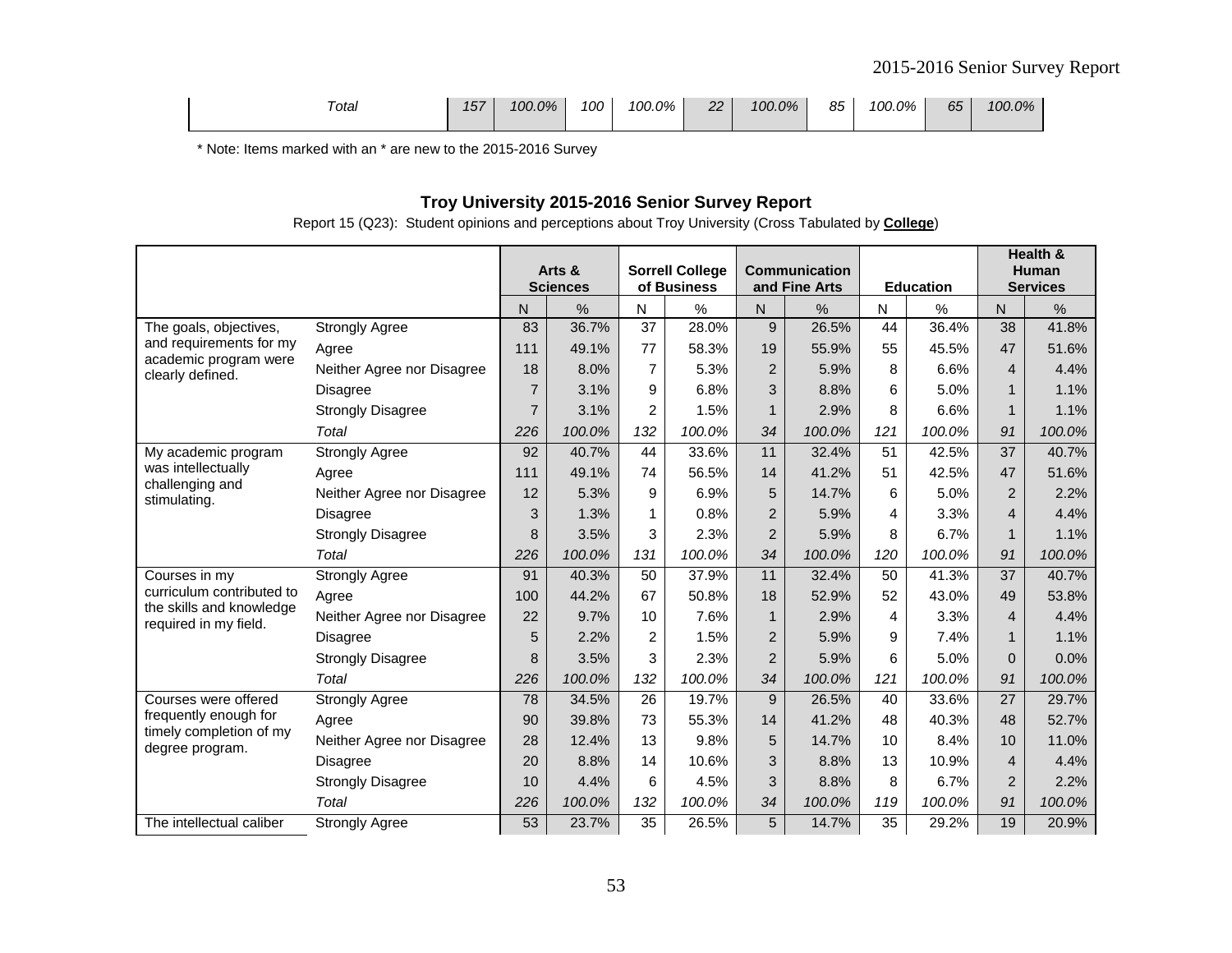| of students in my                            | Agree                      | 111             | 49.6%  | 60              | 45.5%  | 13             | 38.2%  | 49              | 40.8%  | 52              | 57.1%  |
|----------------------------------------------|----------------------------|-----------------|--------|-----------------|--------|----------------|--------|-----------------|--------|-----------------|--------|
| academic program was                         | Neither Agree nor Disagree | 40              | 17.9%  | 26              | 19.7%  | 6              | 17.6%  | 16              | 13.3%  | 9               | 9.9%   |
| high.                                        | <b>Disagree</b>            | 10              | 4.5%   | $\overline{7}$  | 5.3%   | 6              | 17.6%  | 11              | 9.2%   | 10              | 11.0%  |
|                                              | <b>Strongly Disagree</b>   | 10              | 4.5%   | 4               | 3.0%   | $\overline{4}$ | 11.8%  | 9               | 7.5%   | $\mathbf{1}$    | 1.1%   |
|                                              | Total                      | 224             | 100.0% | 132             | 100.0% | 34             | 100.0% | 120             | 100.0% | 91              | 100.0% |
| The degree program in                        | <b>Strongly Agree</b>      | 89              | 39.4%  | 57              | 43.2%  | 8              | 23.5%  | 57              | 47.5%  | 44              | 48.4%  |
| which I enrolled is                          | Agree                      | 92              | 40.7%  | 59              | 44.7%  | 18             | 52.9%  | 47              | 39.2%  | 39              | 42.9%  |
| valuable for me in my<br>employment.         | Neither Agree nor Disagree | 35              | 15.5%  | 13              | 9.8%   | $\overline{4}$ | 11.8%  | 7               | 5.8%   | $\overline{4}$  | 4.4%   |
|                                              | <b>Disagree</b>            | $\mathbf{1}$    | 0.4%   | $\mathbf{1}$    | 0.8%   | 3              | 8.8%   | 3               | 2.5%   | $\mathbf{1}$    | 1.1%   |
|                                              | <b>Strongly Disagree</b>   | 9               | 4.0%   | $\overline{c}$  | 1.5%   | $\mathbf{1}$   | 2.9%   | 6               | 5.0%   | 3               | 3.3%   |
|                                              | Total                      | 226             | 100.0% | 132             | 100.0% | 34             | 100.0% | 120             | 100.0% | 91              | 100.0% |
| <b>Troy University faculty</b>               | <b>Strongly Agree</b>      | 80              | 35.4%  | $\overline{53}$ | 40.2%  | 12             | 35.3%  | $\overline{47}$ | 39.2%  | $\overline{35}$ | 38.5%  |
| care about students as                       | Agree                      | 98              | 43.4%  | 48              | 36.4%  | 13             | 38.2%  | 45              | 37.5%  | 44              | 48.4%  |
| individuals.                                 | Neither Agree nor Disagree | 30              | 13.3%  | 20              | 15.2%  | 3              | 8.8%   | 14              | 11.7%  | $\overline{7}$  | 7.7%   |
|                                              | <b>Disagree</b>            | 10              | 4.4%   | 6               | 4.5%   | 4              | 11.8%  | 6               | 5.0%   | $\overline{2}$  | 2.2%   |
|                                              | <b>Strongly Disagree</b>   | 8               | 3.5%   | 5               | 3.8%   | $\overline{2}$ | 5.9%   | 8               | 6.7%   | 3               | 3.3%   |
|                                              | Total                      | 226             | 100.0% | 132             | 100.0% | 34             | 100.0% | 120             | 100.0% | 91              | 100.0% |
| <b>Troy University faculty</b>               | <b>Strongly Agree</b>      | 76              | 33.9%  | 42              | 31.8%  | 8              | 23.5%  | $\overline{50}$ | 41.7%  | 33              | 36.3%  |
| were helpful with my                         | Agree                      | 82              | 36.6%  | 48              | 36.4%  | 14             | 41.2%  | 40              | 33.3%  | 44              | 48.4%  |
| career plan.                                 | Neither Agree nor Disagree | 39              | 17.4%  | 29              | 22.0%  | 4              | 11.8%  | 16              | 13.3%  | 9               | 9.9%   |
|                                              | <b>Disagree</b>            | 15              | 6.7%   | $\overline{7}$  | 5.3%   | 6              | 17.6%  | 3               | 2.5%   | 2               | 2.2%   |
|                                              | <b>Strongly Disagree</b>   | 12              | 5.4%   | 6               | 4.5%   | $\overline{2}$ | 5.9%   | 11              | 9.2%   | 3               | 3.3%   |
|                                              | Total                      | 224             | 100.0% | 132             | 100.0% | 34             | 100.0% | 120             | 100.0% | 91              | 100.0% |
| Troy University is                           | <b>Strongly Agree</b>      | 72              | 32.0%  | 46              | 35.1%  | $\overline{4}$ | 11.8%  | 46              | 38.3%  | 27              | 30.0%  |
| responsive to the needs<br>of its students.  | Agree                      | 101             | 44.9%  | 49              | 37.4%  | 16             | 47.1%  | 41              | 34.2%  | 43              | 47.8%  |
|                                              | Neither Agree nor Disagree | 36              | 16.0%  | 26              | 19.8%  | 3              | 8.8%   | 13              | 10.8%  | 14              | 15.6%  |
|                                              | <b>Disagree</b>            | 9               | 4.0%   | $\overline{4}$  | 3.1%   | 8              | 23.5%  | $\overline{7}$  | 5.8%   | $\overline{2}$  | 2.2%   |
|                                              | <b>Strongly Disagree</b>   | $\overline{7}$  | 3.1%   | 6               | 4.6%   | 3              | 8.8%   | 13              | 10.8%  | 4               | 4.4%   |
|                                              | Total                      | 225             | 100.0% | 131             | 100.0% | 34             | 100.0% | 120             | 100.0% | 90              | 100.0% |
| The tuition and fees I                       | <b>Strongly Agree</b>      | $\overline{73}$ | 32.6%  | $\overline{31}$ | 23.7%  | $\overline{2}$ | 5.9%   | 36              | 30.3%  | 15              | 16.5%  |
| paid at Troy University<br>were a worthwhile | Agree                      | 82              | 36.6%  | 64              | 48.9%  | 17             | 50.0%  | 41              | 34.5%  | 47              | 51.6%  |
| investment.                                  | Neither Agree nor Disagree | 46              | 20.5%  | 24              | 18.3%  | 9              | 26.5%  | 21              | 17.6%  | 19              | 20.9%  |
|                                              | Disagree                   | 11              | 4.9%   | 8               | 6.1%   | 4              | 11.8%  | 7               | 5.9%   | $\overline{7}$  | 7.7%   |
|                                              | <b>Strongly Disagree</b>   | 12              | 5.4%   | $\overline{4}$  | 3.1%   | $\overline{2}$ | 5.9%   | 14              | 11.8%  | 3               | 3.3%   |
|                                              | Total                      | 224             | 100.0% | 131             | 100.0% | 34             | 100.0% | 119             | 100.0% | 91              | 100.0% |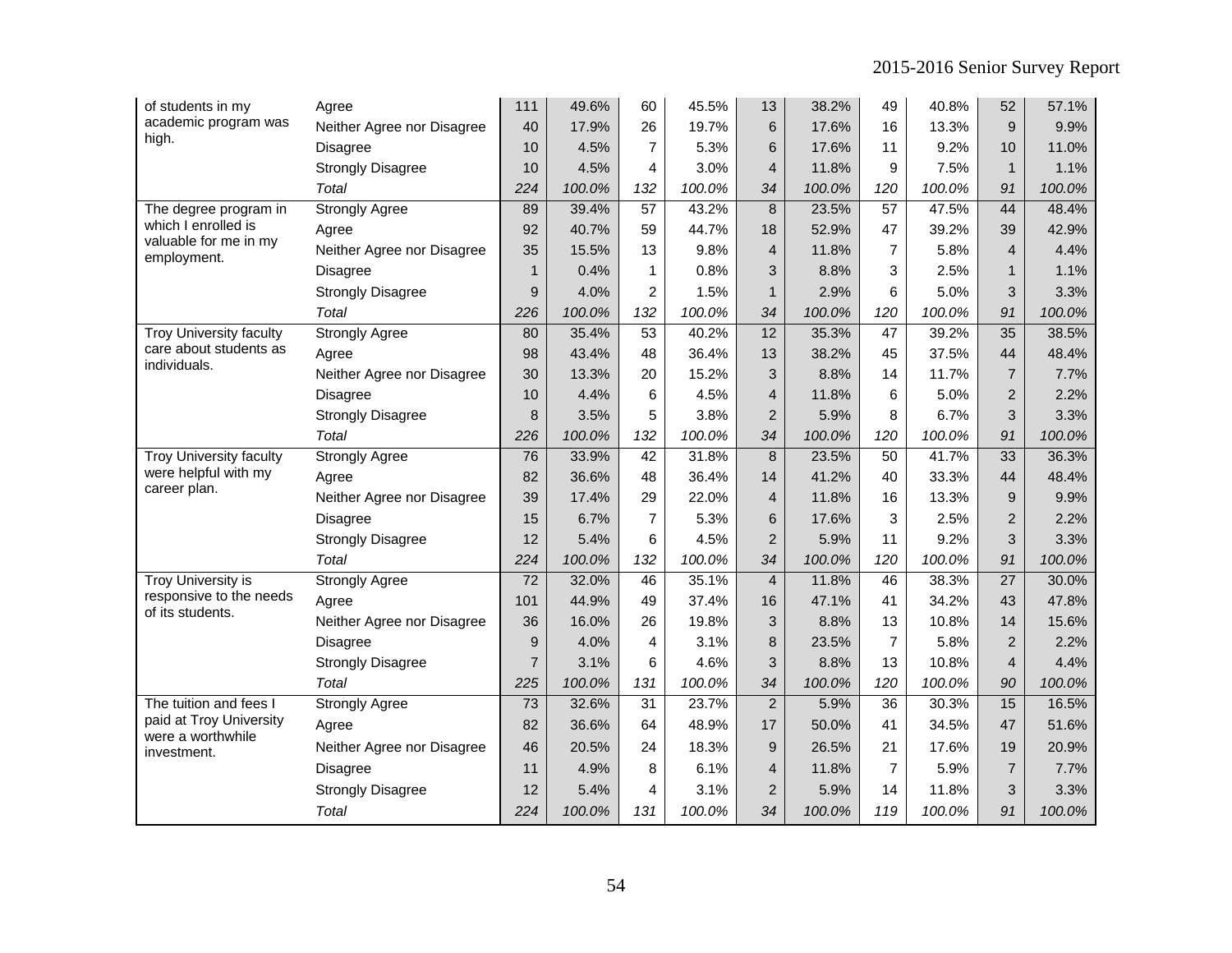Report 16 (Q24): Overall ratings on Troy University (Cross Tabulated by **College**)

|                                                     |           |                | Arts &<br><b>Sciences</b> |                | <b>Sorrell College</b><br>of Business |                | <b>Communication</b><br>and Fine Arts |     | <b>Education</b> |                | Health &<br><b>Human</b><br><b>Services</b> |
|-----------------------------------------------------|-----------|----------------|---------------------------|----------------|---------------------------------------|----------------|---------------------------------------|-----|------------------|----------------|---------------------------------------------|
|                                                     |           | $\mathsf{N}$   | %                         | $\mathsf{N}$   | %                                     | $\mathsf{N}$   | %                                     | N   | $\%$             | $\mathsf{N}$   | $\frac{0}{0}$                               |
| How would you rate Troy                             | Excellent | 76             | 33.5%                     | 34             | 26.4%                                 | 6              | 17.6%                                 | 48  | 40.3%            | 29             | 31.9%                                       |
| University's preparation                            | Good      | 86             | 37.9%                     | 67             | 51.9%                                 | 13             | 38.2%                                 | 40  | 33.6%            | 41             | 45.1%                                       |
| of you for employment?                              | Average   | 49             | 21.6%                     | 20             | 15.5%                                 | $\overline{7}$ | 20.6%                                 | 16  | 13.4%            | 14             | 15.4%                                       |
|                                                     | Fair      | 9              | 4.0%                      | 5              | 3.9%                                  | 5              | 14.7%                                 | 8   | 6.7%             | 5              | 5.5%                                        |
|                                                     | Poor      | $\overline{7}$ | 3.1%                      | 3              | 2.3%                                  | 3              | 8.8%                                  | 7   | 5.9%             | $\overline{2}$ | 2.2%                                        |
|                                                     | Total     | 227            | 100.0%                    | 129            | 100.0%                                | 34             | 100.0%                                | 119 | 100.0%           | 91             | 100.0%                                      |
| How would you rate Troy<br>University's preparation | Excellent | 95             | 41.9%                     | 42             | 32.3%                                 | $\overline{7}$ | 20.6%                                 | 50  | 42.0%            | 40             | 44.0%                                       |
|                                                     | Good      | 82             | 36.1%                     | 61             | 46.9%                                 | 12             | 35.3%                                 | 39  | 32.8%            | 35             | 38.5%                                       |
| of you for further<br>education?                    | Average   | 41             | 18.1%                     | 19             | 14.6%                                 | 8              | 23.5%                                 | 19  | 16.0%            | 11             | 12.1%                                       |
|                                                     | Fair      | 6              | 2.6%                      | 6              | 4.6%                                  | $\overline{7}$ | 20.6%                                 | 3   | 2.5%             | 3              | 3.3%                                        |
|                                                     | Poor      | 3              | 1.3%                      | $\overline{c}$ | 1.5%                                  | $\Omega$       | 0.0%                                  | 8   | 6.7%             | $\overline{2}$ | 2.2%                                        |
|                                                     | Total     | 227            | 100.0%                    | 130            | 100.0%                                | 34             | 100.0%                                | 119 | 100.0%           | 91             | 100.0%                                      |
| What is your overall                                | Excellent | 112            | 49.3%                     | 51             | 39.5%                                 | 10             | 29.4%                                 | 57  | 49.1%            | 36             | 39.6%                                       |
| rating of your college                              | Good      | 78             | 34.4%                     | 59             | 45.7%                                 | 14             | 41.2%                                 | 36  | 31.0%            | 44             | 48.4%                                       |
| experiences at TROY?                                | Average   | 24             | 10.6%                     | 14             | 10.9%                                 | 4              | 11.8%                                 | 15  | 12.9%            | $\overline{7}$ | 7.7%                                        |
|                                                     | Fair      | $\overline{7}$ | 3.1%                      | 5              | 3.9%                                  | 5              | 14.7%                                 | 4   | 3.4%             | $\overline{2}$ | 2.2%                                        |
|                                                     | Poor      | 6              | 2.6%                      | 0              | 0.0%                                  |                | 2.9%                                  | 4   | 3.4%             | $\overline{2}$ | 2.2%                                        |
|                                                     | Total     | 227            | 100.0%                    | 129            | 100.0%                                | 34             | 100.0%                                | 116 | 100.0%           | 91             | 100.0%                                      |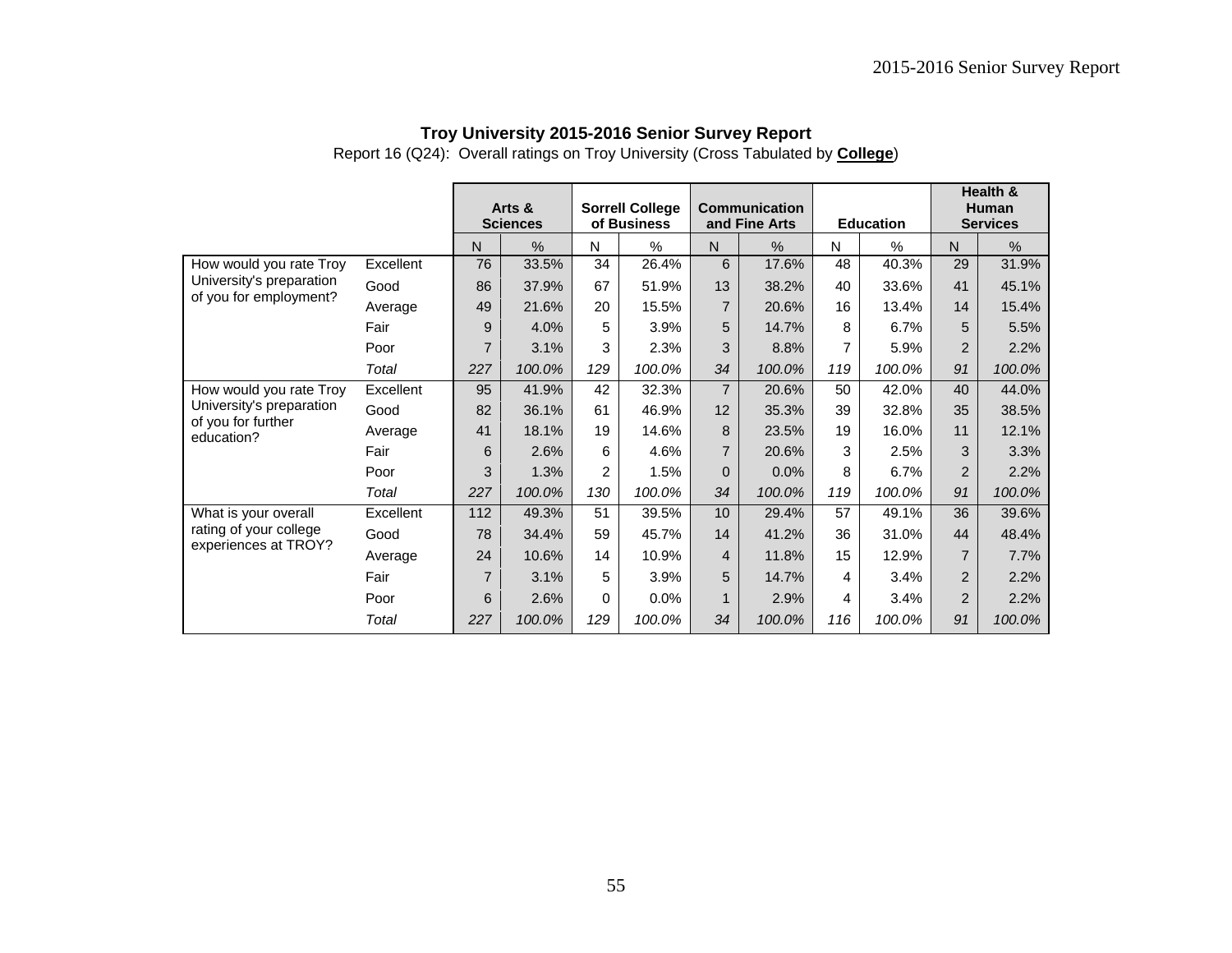Report 17: Enrollment choices and recommendations (Cross Tabulated by **College**)

|                                                  |                |                | Arts &<br><b>Sciences</b> |                | <b>Sorrell College</b><br>of Business |                | Communication<br>and Fine Arts |     | <b>Education</b> |                | Health &<br>Human<br><b>Services</b> |
|--------------------------------------------------|----------------|----------------|---------------------------|----------------|---------------------------------------|----------------|--------------------------------|-----|------------------|----------------|--------------------------------------|
|                                                  |                | N.             | $\%$                      | N              | $\frac{0}{0}$                         | N              | $\frac{0}{0}$                  | N   | $\%$             | N.             | $\%$                                 |
| If you were starting                             | Definitely Yes | 113            | 49.6%                     | 63             | 48.1%                                 | 16             | 47.1%                          | 67  | 56.3%            | 48             | 52.7%                                |
| over, would you enroll in                        | Probably Yes   | 68             | 29.8%                     | 52             | 39.7%                                 | 13             | 38.2%                          | 31  | 26.1%            | 30             | 33.0%                                |
| the same program?                                | Probably Not   | 39             | 17.1%                     | 15             | 11.5%                                 | 5              | 14.7%                          | 17  | 14.3%            | 10             | 11.0%                                |
|                                                  | Definitely Not | 8              | 3.5%                      | 1              | 0.8%                                  | $\Omega$       | 0.0%                           | 4   | 3.4%             | 3              | 3.3%                                 |
|                                                  | Total          | 228            | 100.0%                    | 131            | 100.0%                                | 34             | 100.0%                         | 119 | 100.0%           | 91             | 100.0%                               |
| If you could start college                       | Definitely Yes | 129            | 56.6%                     | 58             | 44.3%                                 | 16             | 47.1%                          | 58  | 48.3%            | 50             | 54.9%                                |
| over, would you attend<br>Troy University again? | Probably Yes   | 70             | 30.7%                     | 55             | 42.0%                                 | 10             | 29.4%                          | 42  | 35.0%            | 34             | 37.4%                                |
|                                                  | Probably Not   | 19             | 8.3%                      | 17             | 13.0%                                 | 5              | 14.7%                          | 14  | 11.7%            | 5              | 5.5%                                 |
|                                                  | Definitely Not | 10             | 4.4%                      | 1              | 0.8%                                  | 3              | 8.8%                           | 6   | 5.0%             | $\overline{2}$ | 2.2%                                 |
|                                                  | Total          | 228            | 100.0%                    | 131            | 100.0%                                | 34             | 100.0%                         | 120 | 100.0%           | 91             | 100.0%                               |
| Would you recommend                              | Definitely Yes | 128            | 56.4%                     | 66             | 50.4%                                 | 18             | 52.9%                          | 64  | 52.9%            | 52             | 57.1%                                |
| your academic program                            | Probably Yes   | 76             | 33.5%                     | 58             | 44.3%                                 | 13             | 38.2%                          | 44  | 36.4%            | 34             | 37.4%                                |
| to other students?                               | Probably Not   | 19             | 8.4%                      | 5              | 3.8%                                  | 3              | 8.8%                           | 8   | 6.6%             | 3              | 3.3%                                 |
|                                                  | Definitely Not | 4              | 1.8%                      | 2              | 1.5%                                  | $\mathbf{0}$   | 0.0%                           | 5   | 4.1%             | $\overline{2}$ | 2.2%                                 |
|                                                  | Total          | 227            | 100.0%                    | 131            | 100.0%                                | 34             | 100.0%                         | 121 | 100.0%           | 91             | 100.0%                               |
| Would you recommend                              | Definitely Yes | 144            | 63.4%                     | 64             | 48.9%                                 | 18             | 52.9%                          | 69  | 57.0%            | 59             | 64.8%                                |
| Troy University to                               | Probably Yes   | 66             | 29.1%                     | 55             | 42.0%                                 | 10             | 29.4%                          | 39  | 32.2%            | 29             | 31.9%                                |
| someone planning to go<br>to college?            | Probably Not   | 10             | 4.4%                      | 10             | 7.6%                                  | $\overline{4}$ | 11.8%                          | 5   | 4.1%             | $\mathbf 1$    | 1.1%                                 |
|                                                  | Definitely Not | $\overline{7}$ | 3.1%                      | $\overline{c}$ | 1.5%                                  | $\overline{2}$ | 5.9%                           | 8   | 6.6%             | $\overline{2}$ | 2.2%                                 |
|                                                  | Total          | 227            | 100.0%                    | 131            | 100.0%                                | 34             | 100.0%                         | 121 | 100.0%           | 91             | 100.0%                               |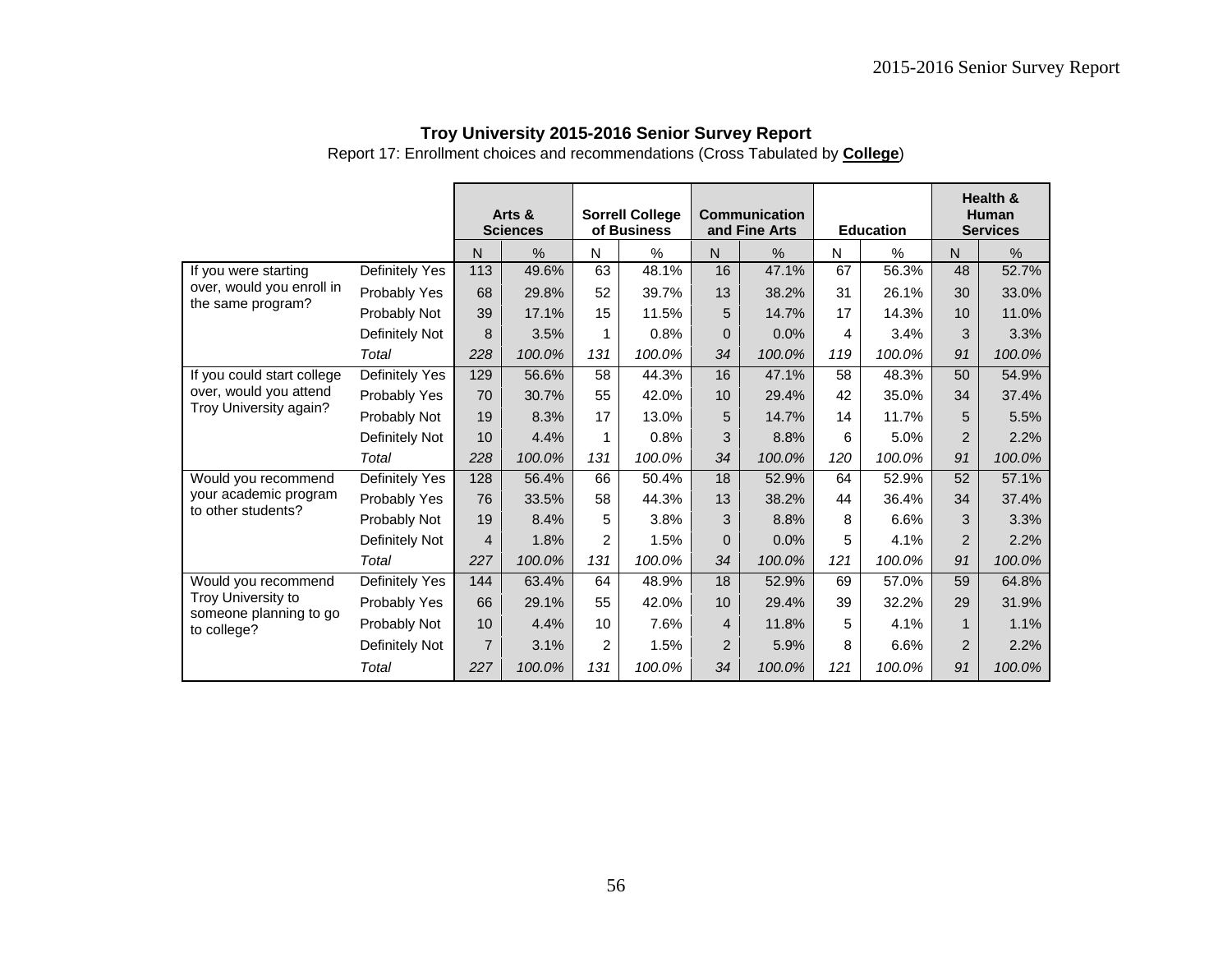Report 18: Comparison of Intellectual Development and Leadership Development Items by **Ethnicity**

|                          |           |                |                |                         |                           |                  |        |                         |           |                | <b>Hawaiian or</b>             |                 |                 |                 |                     |                |                       |
|--------------------------|-----------|----------------|----------------|-------------------------|---------------------------|------------------|--------|-------------------------|-----------|----------------|--------------------------------|-----------------|-----------------|-----------------|---------------------|----------------|-----------------------|
|                          |           |                | <b>African</b> |                         | American<br>Indian/Alaska |                  |        |                         |           |                | <b>Other</b><br><b>Pacific</b> |                 |                 |                 |                     |                | <b>Race/Ethnicity</b> |
|                          |           |                | American       |                         | <b>Native</b>             |                  | Asian  |                         | Caucasian |                | <b>Islander</b>                |                 | <b>Hispanic</b> |                 | <b>Multi-Racial</b> |                | <b>Unknown</b>        |
|                          |           | N              | $\frac{0}{0}$  | $\mathsf{N}$            | %                         | $\mathsf{N}$     | $\%$   | $\mathsf{N}$            | $\%$      | N              | $\%$                           | N               | $\%$            | N.              | %                   | ${\sf N}$      | $\%$                  |
| <b>Writing skills</b>    | Excellent | 80             | 35.1%          | $\mathbf{1}$            | 33.3%                     | 5                | 13.9%  | 119                     | 36.0%     | $\overline{0}$ | 0.0%                           | $\overline{7}$  | 28.0%           | 10              | 62.5%               | $\mathbf{1}$   | 25.0%                 |
|                          | Good      | 117            | 51.3%          | $\overline{c}$          | 66.7%                     | 20               | 55.6%  | 161                     | 48.6%     | $\overline{4}$ | 100.0%                         | 13              | 52.0%           | $\overline{4}$  | 25.0%               | $\overline{c}$ | 50.0%                 |
|                          | Average   | 28             | 12.3%          | 0                       | 0.0%                      | 10               | 27.8%  | 42                      | 12.7%     | $\mathbf{0}$   | 0.0%                           | $\sqrt{3}$      | 12.0%           | $\overline{c}$  | 12.5%               | $\mathbf{1}$   | 25.0%                 |
|                          | Fair      | $\overline{c}$ | 0.9%           | 0                       | 0.0%                      | $\mathbf{1}$     | 2.8%   | $\overline{4}$          | 1.2%      | $\mathbf{0}$   | 0.0%                           | $\overline{2}$  | 8.0%            | $\mathbf{0}$    | 0.0%                | $\Omega$       | 0.0%                  |
|                          | Poor      | $\mathbf{1}$   | 0.4%           | 0                       | 0.0%                      | $\mathbf{0}$     | 0.0%   | 5                       | 1.5%      | $\mathbf{0}$   | 0.0%                           | $\mathbf 0$     | 0.0%            | $\Omega$        | 0.0%                | $\Omega$       | 0.0%                  |
|                          | Total     | 228            | 100.0%         | $\sqrt{3}$              | 100.0%                    | 36               | 100.0% | 331                     | 100.0%    | $\overline{4}$ | 100.0%                         | 25              | 100.0%          | 16              | 100.0%              | 4              | 100.0%                |
| Speaking/presentation    | Excellent | 89             | 39.0%          | $\mathbf 1$             | 33.3%                     | $6\phantom{1}6$  | 16.7%  | $\overline{123}$        | 37.2%     | $\mathbf{1}$   | 25.0%                          | 10              | 40.0%           | 8               | 50.0%               | $\overline{c}$ | 50.0%                 |
| skills                   | Good      | 111            | 48.7%          | 0                       | 0.0%                      | 21               | 58.3%  | 153                     | 46.2%     | 3              | 75.0%                          | 9               | 36.0%           | 5               | 31.3%               | $\mathbf{1}$   | 25.0%                 |
|                          | Average   | 27             | 11.8%          | $\overline{\mathbf{c}}$ | 66.7%                     | 9                | 25.0%  | 44                      | 13.3%     | $\mathbf{0}$   | 0.0%                           | $\overline{5}$  | 20.0%           | 3               | 18.8%               | $\mathbf{1}$   | 25.0%                 |
|                          | Fair      | $\mathbf{1}$   | 0.4%           | 0                       | 0.0%                      | $\mathbf{0}$     | 0.0%   | 5                       | 1.5%      | $\mathbf{0}$   | 0.0%                           | $\mathbf{1}$    | 4.0%            | $\overline{0}$  | 0.0%                | $\Omega$       | 0.0%                  |
|                          | Poor      | $\Omega$       | 0.0%           | $\Omega$                | 0.0%                      | $\Omega$         | 0.0%   | 6                       | 1.8%      | $\Omega$       | 0.0%                           | $\mathbf 0$     | 0.0%            | $\Omega$        | 0.0%                | $\Omega$       | 0.0%                  |
|                          | Total     | 228            | 100.0%         | 3                       | 100.0%                    | 36               | 100.0% | 331                     | 100.0%    | $\overline{4}$ | 100.0%                         | 25              | 100.0%          | 16              | 100.0%              | 4              | 100.0%                |
| Reading skills           | Excellent | 106            | 46.7%          | $\mathbf{1}$            | 33.3%                     | $\overline{6}$   | 16.7%  | 130                     | 39.4%     | $\overline{2}$ | 50.0%                          | $\overline{11}$ | 44.0%           | 13              | 81.3%               | $\mathbf{1}$   | 25.0%                 |
|                          | Good      | 105            | 46.3%          | $\overline{c}$          | 66.7%                     | 24               | 66.7%  | 136                     | 41.2%     | $\overline{2}$ | 50.0%                          | 9               | 36.0%           | 3               | 18.8%               | $\overline{c}$ | 50.0%                 |
|                          | Average   | 16             | 7.0%           | 0                       | 0.0%                      | 6                | 16.7%  | 56                      | 17.0%     | $\mathbf{0}$   | 0.0%                           | $\overline{4}$  | 16.0%           | $\mathbf{0}$    | 0.0%                | $\mathbf 1$    | 25.0%                 |
|                          | Fair      | 0              | 0.0%           | 0                       | 0.0%                      | $\mathbf{0}$     | 0.0%   | 5                       | 1.5%      | $\mathbf{0}$   | 0.0%                           | $\mathbf{1}$    | 4.0%            | $\mathbf{0}$    | 0.0%                | $\Omega$       | 0.0%                  |
|                          | Poor      | 0              | 0.0%           | 0                       | 0.0%                      | $\mathbf{0}$     | 0.0%   | 3                       | 0.9%      | $\mathbf{0}$   | 0.0%                           | $\mathbf 0$     | 0.0%            | $\mathbf{0}$    | 0.0%                | $\Omega$       | 0.0%                  |
|                          | Total     | 227            | 100.0%         | 3                       | 100.0%                    | 36               | 100.0% | 330                     | 100.0%    | $\overline{4}$ | 100.0%                         | 25              | 100.0%          | 16              | 100.0%              | 4              | 100.0%                |
| Critical thinking skills | Excellent | 117            | 51.3%          | $\overline{c}$          | 66.7%                     | $\overline{7}$   | 19.4%  | 154                     | 46.7%     | $\mathbf{1}$   | 25.0%                          | 11              | 45.8%           | 10 <sup>1</sup> | 62.5%               | $\mathbf{1}$   | 25.0%                 |
|                          | Good      | 96             | 42.1%          | $\mathbf{1}$            | 33.3%                     | 23               | 63.9%  | 143                     | 43.3%     | 3              | 75.0%                          | 8               | 33.3%           | 6               | 37.5%               | 2              | 50.0%                 |
|                          | Average   | 14             | 6.1%           | 0                       | 0.0%                      | $\overline{4}$   | 11.1%  | 29                      | 8.8%      | $\mathbf{0}$   | 0.0%                           | 4               | 16.7%           | $\mathbf{0}$    | 0.0%                | $\mathbf{1}$   | 25.0%                 |
|                          | Fair      | $\mathbf{1}$   | 0.4%           | 0                       | 0.0%                      | $\overline{c}$   | 5.6%   | $\mathbf{1}$            | 0.3%      | $\mathbf{0}$   | 0.0%                           | $\mathbf{1}$    | 4.2%            | $\overline{0}$  | 0.0%                | $\Omega$       | 0.0%                  |
|                          | Poor      | $\Omega$       | 0.0%           | $\Omega$                | 0.0%                      | $\Omega$         | 0.0%   | 3                       | 0.9%      | $\Omega$       | 0.0%                           | $\Omega$        | 0.0%            | $\Omega$        | 0.0%                | $\Omega$       | 0.0%                  |
|                          | Total     | 228            | 100.0%         | 3                       | 100.0%                    | 36               | 100.0% | 330                     | 100.0%    | 4              | 100.0%                         | 24              | 100.0%          | 16              | 100.0%              | 4              | 100.0%                |
| Problem solving skills   | Excellent | 106            | 46.9%          | $\overline{c}$          | 66.7%                     | $\boldsymbol{8}$ | 22.9%  | 155                     | 46.8%     | $\mathbf{1}$   | 25.0%                          | $\overline{11}$ | 44.0%           | 10              | 62.5%               | $\mathbf{1}$   | 25.0%                 |
|                          | Good      | 107            | 47.3%          | $\mathbf{1}$            | 33.3%                     | 20               | 57.1%  | 138                     | 41.7%     | $\mathbf{3}$   | 75.0%                          | 8               | 32.0%           | 6               | 37.5%               | $\overline{2}$ | 50.0%                 |
|                          | Average   | 12             | 5.3%           | $\Omega$                | 0.0%                      | 6                | 17.1%  | 31                      | 9.4%      | $\Omega$       | 0.0%                           | 5               | 20.0%           | $\Omega$        | 0.0%                | 1              | 25.0%                 |
|                          | Fair      | $\mathbf{1}$   | 0.4%           | $\Omega$                | 0.0%                      | $\mathbf{1}$     | 2.9%   | 3                       | 0.9%      | $\Omega$       | 0.0%                           | $\mathbf{1}$    | 4.0%            | $\Omega$        | 0.0%                | $\Omega$       | 0.0%                  |
|                          | Poor      | 0              | 0.0%           | $\Omega$                | 0.0%                      | $\mathbf{0}$     | 0.0%   | $\overline{\mathbf{4}}$ | 1.2%      | 0              | 0.0%                           | $\Omega$        | 0.0%            | $\Omega$        | 0.0%                | $\Omega$       | 0.0%                  |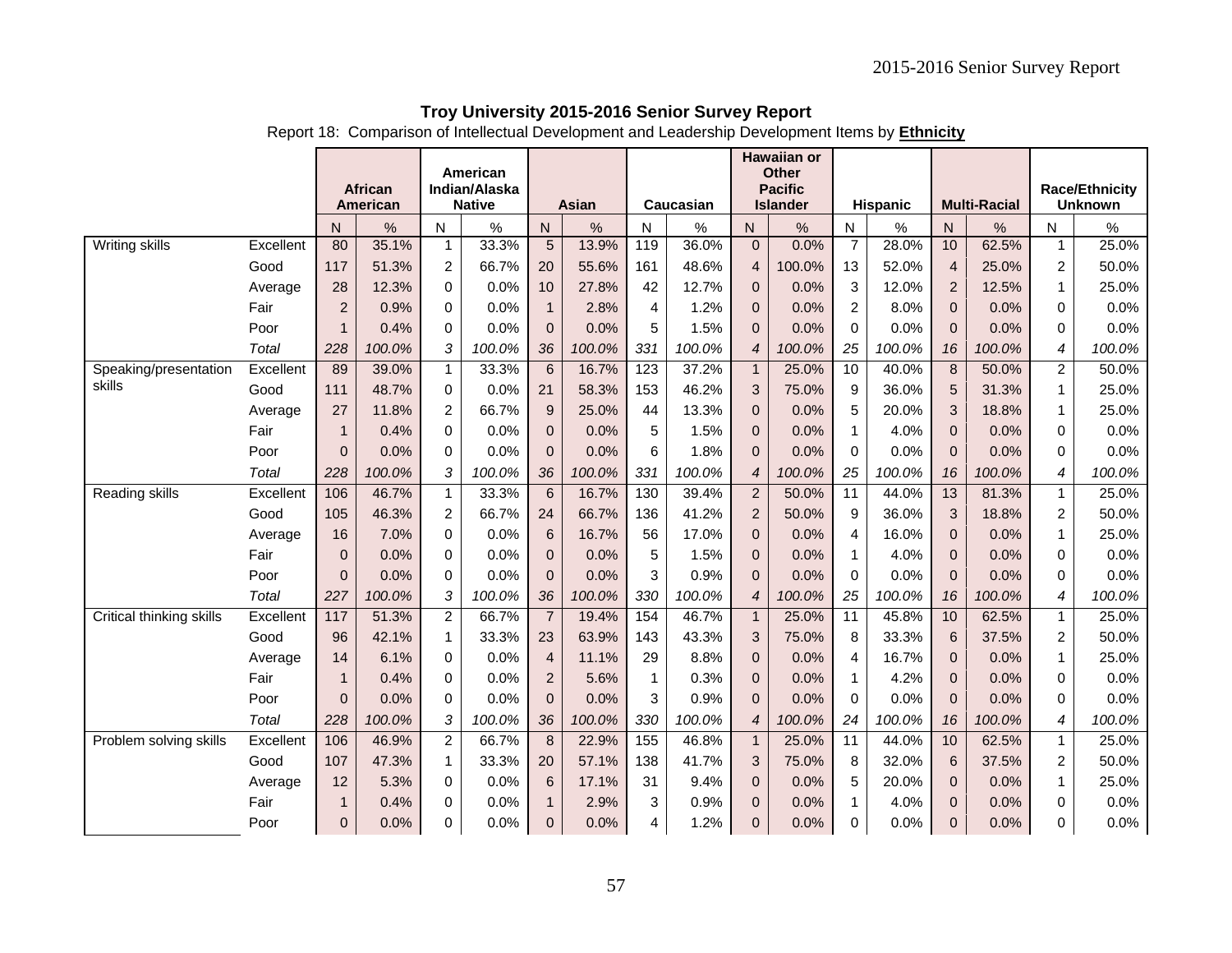2015-2016 Senior Survey Report

|                                        | Total     | 226             | 100.0% | 3            | 100.0% | 35             | 100.0% | 331            | 100.0% | $\boldsymbol{4}$ | 100.0% | 25             | 100.0% | 16              | 100.0% | 4              | 100.0% |
|----------------------------------------|-----------|-----------------|--------|--------------|--------|----------------|--------|----------------|--------|------------------|--------|----------------|--------|-----------------|--------|----------------|--------|
| <b>Mathematical skills</b>             | Excellent | $\overline{54}$ | 23.8%  | $\mathbf 0$  | 0.0%   | $\overline{7}$ | 19.4%  | 73             | 22.0%  | $\overline{0}$   | 0.0%   | $\overline{6}$ | 24.0%  | $\overline{5}$  | 31.3%  | $\overline{2}$ | 50.0%  |
|                                        | Good      | 96              | 42.3%  | $\Omega$     | 0.0%   | 20             | 55.6%  | 128            | 38.6%  | $\overline{4}$   | 100.0% | 5              | 20.0%  | $\overline{4}$  | 25.0%  | $\Omega$       | 0.0%   |
|                                        | Average   | 64              | 28.2%  | 3            | 100.0% | $\overline{7}$ | 19.4%  | 95             | 28.6%  | 0                | 0.0%   | 12             | 48.0%  | 6               | 37.5%  | $\mathbf{1}$   | 25.0%  |
|                                        | Fair      | 11              | 4.8%   | 0            | 0.0%   | $\mathbf{1}$   | 2.8%   | 23             | 6.9%   | $\overline{0}$   | 0.0%   | $\overline{c}$ | 8.0%   | $\mathbf{1}$    | 6.3%   | 1              | 25.0%  |
|                                        | Poor      | $\overline{c}$  | 0.9%   | 0            | 0.0%   | $\mathbf{1}$   | 2.8%   | 13             | 3.9%   | 0                | 0.0%   | $\mathbf 0$    | 0.0%   | $\Omega$        | 0.0%   | $\Omega$       | 0.0%   |
|                                        | Total     | 227             | 100.0% | 3            | 100.0% | 36             | 100.0% | 332            | 100.0% | 4                | 100.0% | 25             | 100.0% | 16              | 100.0% | 4              | 100.0% |
| Computer                               | Excellent | $\overline{82}$ | 36.3%  | 0            | 0.0%   | 10             | 27.8%  | 97             | 29.4%  | $\mathbf 0$      | 0.0%   | $\overline{7}$ | 29.2%  | $\overline{5}$  | 31.3%  | $\mathbf{1}$   | 25.0%  |
| technologies                           | Good      | 110             | 48.7%  | $\mathbf{1}$ | 33.3%  | 16             | 44.4%  | 133            | 40.3%  | 3                | 75.0%  | 11             | 45.8%  | $\overline{7}$  | 43.8%  | $\overline{2}$ | 50.0%  |
|                                        | Average   | 26              | 11.5%  | 2            | 66.7%  | $\overline{7}$ | 19.4%  | 83             | 25.2%  | $\mathbf{1}$     | 25.0%  | 5              | 20.8%  | 3               | 18.8%  | $\mathbf{1}$   | 25.0%  |
|                                        | Fair      | $\overline{7}$  | 3.1%   | 0            | 0.0%   | $\mathbf{1}$   | 2.8%   | 12             | 3.6%   | $\overline{0}$   | 0.0%   | $\Omega$       | 0.0%   | $\mathbf{1}$    | 6.3%   | $\Omega$       | 0.0%   |
|                                        | Poor      | $\mathbf{1}$    | 0.4%   | $\mathbf 0$  | 0.0%   | $\overline{2}$ | 5.6%   | 5              | 1.5%   | $\overline{0}$   | 0.0%   | $\mathbf{1}$   | 4.2%   | $\Omega$        | 0.0%   | $\Omega$       | 0.0%   |
|                                        | Total     | 226             | 100.0% | 3            | 100.0% | 36             | 100.0% | 330            | 100.0% | $\overline{4}$   | 100.0% | 24             | 100.0% | 16              | 100.0% | 4              | 100.0% |
| Research skills                        | Excellent | 93              | 41.2%  | 1            | 33.3%  | 12             | 33.3%  | 123            | 37.3%  | $\overline{0}$   | 0.0%   | 10             | 40.0%  | $\overline{7}$  | 43.8%  | $\overline{2}$ | 50.0%  |
|                                        | Good      | 106             | 46.9%  | $\mathbf{1}$ | 33.3%  | 15             | 41.7%  | 142            | 43.0%  | 3                | 75.0%  | 12             | 48.0%  | $6\phantom{1}6$ | 37.5%  | $\mathbf{1}$   | 25.0%  |
|                                        | Average   | 24              | 10.6%  | 0            | 0.0%   | 9              | 25.0%  | 58             | 17.6%  | $\mathbf{1}$     | 25.0%  | $\overline{2}$ | 8.0%   | $\overline{2}$  | 12.5%  | $\mathbf{1}$   | 25.0%  |
|                                        | Fair      | 3               | 1.3%   | $\mathbf 1$  | 33.3%  | 0              | 0.0%   | 5              | 1.5%   | $\overline{0}$   | 0.0%   | $\mathbf{1}$   | 4.0%   | $\mathbf{1}$    | 6.3%   | $\Omega$       | 0.0%   |
|                                        | Poor      | $\overline{0}$  | 0.0%   | 0            | 0.0%   | $\mathbf{0}$   | 0.0%   | $\overline{2}$ | 0.6%   | $\overline{0}$   | 0.0%   | $\Omega$       | 0.0%   | $\Omega$        | 0.0%   | $\Omega$       | 0.0%   |
|                                        | Total     | 226             | 100.0% | 3            | 100.0% | 36             | 100.0% | 330            | 100.0% | $\overline{4}$   | 100.0% | 25             | 100.0% | 16              | 100.0% | 4              | 100.0% |
| Scientific principles                  | Excellent | 53              | 23.2%  | $\mathbf{1}$ | 33.3%  | $\overline{6}$ | 16.7%  | 82             | 24.8%  | $\overline{0}$   | 0.0%   | $\overline{6}$ | 24.0%  | $\overline{5}$  | 31.3%  | $\mathbf{1}$   | 25.0%  |
| and methods                            | Good      | 108             | 47.4%  | 0            | 0.0%   | 13             | 36.1%  | 145            | 43.9%  | 4                | 100.0% | 8              | 32.0%  | 5               | 31.3%  | $\overline{2}$ | 50.0%  |
|                                        | Average   | 60              | 26.3%  | $\mathbf{1}$ | 33.3%  | 14             | 38.9%  | 81             | 24.5%  | $\mathbf{0}$     | 0.0%   | 9              | 36.0%  | 5               | 31.3%  | $\mathbf{1}$   | 25.0%  |
|                                        | Fair      | $\overline{7}$  | 3.1%   | $\mathbf{1}$ | 33.3%  | $\mathbf{1}$   | 2.8%   | 13             | 3.9%   | $\overline{0}$   | 0.0%   | $\overline{c}$ | 8.0%   | $\mathbf{1}$    | 6.3%   | 0              | 0.0%   |
|                                        | Poor      | 0               | 0.0%   | 0            | 0.0%   | $\overline{2}$ | 5.6%   | 9              | 2.7%   | 0                | 0.0%   | $\mathbf 0$    | 0.0%   | $\mathbf{0}$    | 0.0%   | $\Omega$       | 0.0%   |
|                                        | Total     | 228             | 100.0% | 3            | 100.0% | 36             | 100.0% | 330            | 100.0% | $\boldsymbol{4}$ | 100.0% | 25             | 100.0% | 16              | 100.0% | 4              | 100.0% |
| Understanding                          | Excellent | 81              | 35.7%  | $\mathbf{1}$ | 33.3%  | 11             | 30.6%  | 120            | 36.4%  | $\mathbf{0}$     | 0.0%   | $\overline{7}$ | 28.0%  | 9               | 56.3%  | $\mathbf{1}$   | 25.0%  |
| different philosophies<br>and cultures | Good      | 111             | 48.9%  | $\mathbf{1}$ | 33.3%  | 17             | 47.2%  | 129            | 39.1%  | $\overline{4}$   | 100.0% | 12             | 48.0%  | $\overline{4}$  | 25.0%  | $\mathbf{1}$   | 25.0%  |
|                                        | Average   | 27              | 11.9%  | 0            | 0.0%   | 6              | 16.7%  | 70             | 21.2%  | $\mathbf{0}$     | 0.0%   | 6              | 24.0%  | 3               | 18.8%  | $\overline{2}$ | 50.0%  |
|                                        | Fair      | 8               | 3.5%   | $\mathbf{1}$ | 33.3%  | $\overline{2}$ | 5.6%   | $\overline{7}$ | 2.1%   | $\overline{0}$   | 0.0%   | 0              | 0.0%   | $\overline{0}$  | 0.0%   | $\Omega$       | 0.0%   |
|                                        | Poor      | $\Omega$        | 0.0%   | $\Omega$     | 0.0%   | $\Omega$       | 0.0%   | $\overline{4}$ | 1.2%   | $\overline{0}$   | 0.0%   | $\Omega$       | 0.0%   | $\Omega$        | 0.0%   | $\Omega$       | 0.0%   |
|                                        | Total     | 227             | 100.0% | 3            | 100.0% | 36             | 100.0% | 330            | 100.0% | $\overline{4}$   | 100.0% | 25             | 100.0% | 16              | 100.0% | 4              | 100.0% |
| Appreciation of the                    | Excellent | 81              | 35.7%  | $\mathbf{1}$ | 33.3%  | 11             | 30.6%  | 105            | 31.7%  | $\Omega$         | 0.0%   | $\overline{8}$ | 32.0%  | $\overline{7}$  | 43.8%  | $\mathbf{1}$   | 25.0%  |
| arts                                   | Good      | 95              | 41.9%  | $\mathbf{1}$ | 33.3%  | 15             | 41.7%  | 123            | 37.2%  | 3                | 75.0%  | 8              | 32.0%  | $6\phantom{1}6$ | 37.5%  | 0              | 0.0%   |
|                                        | Average   | 39              | 17.2%  | 0            | 0.0%   | $6\phantom{1}$ | 16.7%  | 75             | 22.7%  | $\mathbf{1}$     | 25.0%  | 8              | 32.0%  | $\overline{2}$  | 12.5%  | 3              | 75.0%  |
|                                        | Fair      | 9               | 4.0%   | 1            | 33.3%  | $\overline{4}$ | 11.1%  | 20             | 6.0%   | $\overline{0}$   | 0.0%   | $\mathbf{1}$   | 4.0%   | $\mathbf{1}$    | 6.3%   | $\Omega$       | 0.0%   |
|                                        | Poor      | 3               | 1.3%   | $\Omega$     | 0.0%   | $\overline{0}$ | 0.0%   | 8              | 2.4%   | $\Omega$         | 0.0%   | 0              | 0.0%   | $\Omega$        | 0.0%   | $\Omega$       | 0.0%   |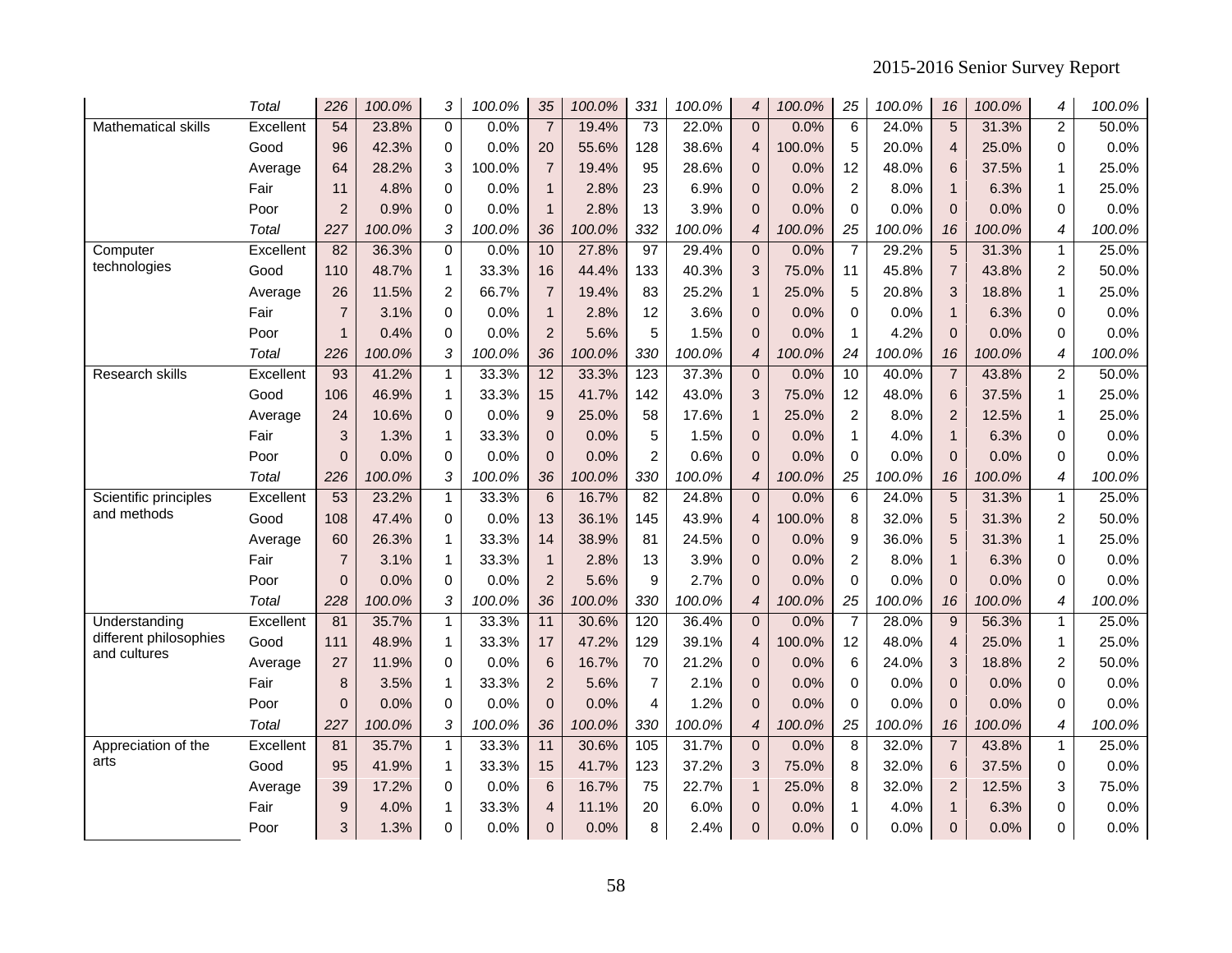2015-2016 Senior Survey Report

|                       | Total     | 227               | 100.0% | 3            | 100.0% | 36             | 100.0% | 331            | 100.0% | 4              | 100.0% | 25              | 100.0% | 16              | 100.0% | 4              | 100.0% |
|-----------------------|-----------|-------------------|--------|--------------|--------|----------------|--------|----------------|--------|----------------|--------|-----------------|--------|-----------------|--------|----------------|--------|
| Leadership skills     | Excellent | 119               | 52.4%  | $\mathbf{1}$ | 33.3%  | 10             | 28.6%  | 144            | 43.6%  | $\mathbf{0}$   | 0.0%   | $\overline{11}$ | 44.0%  | 10              | 62.5%  | $\overline{a}$ | 50.0%  |
|                       | Good      | 94                | 41.4%  | 1            | 33.3%  | 16             | 45.7%  | 136            | 41.2%  | $\overline{4}$ | 100.0% | 11              | 44.0%  | 5               | 31.3%  | $\mathbf{1}$   | 25.0%  |
|                       | Average   | 11                | 4.8%   | 1            | 33.3%  | 9              | 25.7%  | 40             | 12.1%  | 0              | 0.0%   | 3               | 12.0%  | $\mathbf{1}$    | 6.3%   | 1              | 25.0%  |
|                       | Fair      | 3                 | 1.3%   | 0            | 0.0%   | $\pmb{0}$      | 0.0%   | 6              | 1.8%   | $\overline{0}$ | 0.0%   | $\mathbf 0$     | 0.0%   | $\mathbf{0}$    | 0.0%   | $\Omega$       | 0.0%   |
|                       | Poor      | 0                 | 0.0%   | 0            | 0.0%   | $\mathbf{0}$   | 0.0%   | $\overline{4}$ | 1.2%   | $\overline{0}$ | 0.0%   | 0               | 0.0%   | $\Omega$        | 0.0%   | $\Omega$       | 0.0%   |
|                       | Total     | 227               | 100.0% | 3            | 100.0% | 35             | 100.0% | 330            | 100.0% | 4              | 100.0% | 25              | 100.0% | 16              | 100.0% | 4              | 100.0% |
| Management and        | Excellent | 117               | 51.8%  | $\mathbf{1}$ | 33.3%  | 14             | 38.9%  | 168            | 50.9%  | $\Omega$       | 0.0%   | 14              | 56.0%  | 10              | 62.5%  | $\overline{a}$ | 50.0%  |
| organizational skills | Good      | 96                | 42.5%  | $\mathbf{1}$ | 33.3%  | 14             | 38.9%  | 124            | 37.6%  | $\overline{4}$ | 100.0% | 8               | 32.0%  | 6               | 37.5%  | $\mathbf{1}$   | 25.0%  |
|                       | Average   | 12                | 5.3%   | 1            | 33.3%  | 8              | 22.2%  | 32             | 9.7%   | 0              | 0.0%   | 3               | 12.0%  | $\Omega$        | 0.0%   | $\mathbf{1}$   | 25.0%  |
|                       | Fair      | $\mathbf{1}$      | 0.4%   | 0            | 0.0%   | $\mathbf 0$    | 0.0%   | 5              | 1.5%   | 0              | 0.0%   | 0               | 0.0%   | $\mathbf{0}$    | 0.0%   | 0              | 0.0%   |
|                       | Poor      | $\overline{0}$    | 0.0%   | 0            | 0.0%   | $\mathbf{0}$   | 0.0%   | $\mathbf{1}$   | 0.3%   | 0              | 0.0%   | 0               | 0.0%   | $\mathbf{0}$    | 0.0%   | 0              | 0.0%   |
|                       | Total     | 226               | 100.0% | 3            | 100.0% | 36             | 100.0% | 330            | 100.0% | $\overline{4}$ | 100.0% | 25              | 100.0% | 16              | 100.0% | 4              | 100.0% |
| Time management       | Excellent | $\frac{115}{115}$ | 50.4%  | 1            | 33.3%  | 13             | 36.1%  | 163            | 49.1%  | $\mathbf 0$    | 0.0%   | 12              | 48.0%  | $\overline{12}$ | 75.0%  | $\overline{c}$ | 50.0%  |
|                       | Good      | 92                | 40.4%  | 1            | 33.3%  | 19             | 52.8%  | 130            | 39.2%  | $\overline{4}$ | 100.0% | 11              | 44.0%  | 3               | 18.8%  | $\mathbf{1}$   | 25.0%  |
|                       | Average   | 16                | 7.0%   | 1            | 33.3%  | 3              | 8.3%   | 30             | 9.0%   | $\overline{0}$ | 0.0%   | $\overline{2}$  | 8.0%   | $\mathbf{1}$    | 6.3%   | $\mathbf{1}$   | 25.0%  |
|                       | Fair      | 5                 | 2.2%   | $\Omega$     | 0.0%   | $\Omega$       | 0.0%   | 5              | 1.5%   | $\overline{0}$ | 0.0%   | $\Omega$        | 0.0%   | $\Omega$        | 0.0%   | $\Omega$       | 0.0%   |
|                       | Poor      | $\overline{0}$    | 0.0%   | $\Omega$     | 0.0%   | $\mathbf{1}$   | 2.8%   | $\overline{4}$ | 1.2%   | $\overline{0}$ | 0.0%   | $\mathbf 0$     | 0.0%   | $\Omega$        | 0.0%   | $\Omega$       | 0.0%   |
|                       | Total     | 228               | 100.0% | 3            | 100.0% | 36             | 100.0% | 332            | 100.0% | 4              | 100.0% | 25              | 100.0% | 16              | 100.0% | 4              | 100.0% |
| Working cooperatively | Excellent | 121               | 53.5%  | $\mathbf 0$  | 0.0%   | 15             | 41.7%  | 135            | 40.8%  | $\mathbf{1}$   | 25.0%  | 13              | 52.0%  | 9               | 56.3%  | $\overline{a}$ | 50.0%  |
| in groups             | Good      | 89                | 39.4%  | 1            | 33.3%  | 17             | 47.2%  | 136            | 41.1%  | 3              | 75.0%  | 8               | 32.0%  | 6               | 37.5%  | $\mathbf{1}$   | 25.0%  |
|                       | Average   | 14                | 6.2%   | 2            | 66.7%  | $\overline{4}$ | 11.1%  | 46             | 13.9%  | $\overline{0}$ | 0.0%   | 3               | 12.0%  | $\mathbf{0}$    | 0.0%   | 1              | 25.0%  |
|                       | Fair      | $\overline{2}$    | 0.9%   | 0            | 0.0%   | $\mathbf{0}$   | 0.0%   | 11             | 3.3%   | $\overline{0}$ | 0.0%   | $\mathbf{1}$    | 4.0%   | $\mathbf{1}$    | 6.3%   | $\Omega$       | 0.0%   |
|                       | Poor      | $\Omega$          | 0.0%   | $\Omega$     | 0.0%   | $\Omega$       | 0.0%   | 3              | 0.9%   | $\overline{0}$ | 0.0%   | $\Omega$        | 0.0%   | $\Omega$        | 0.0%   | $\Omega$       | 0.0%   |
|                       | Total     | 226               | 100.0% | 3            | 100.0% | 36             | 100.0% | 331            | 100.0% | $\overline{4}$ | 100.0% | 25              | 100.0% | 16              | 100.0% | 4              | 100.0% |
| Planning and carrying | Excellent | 120               | 52.6%  | $\mathbf{1}$ | 33.3%  | 11             | 30.6%  | 163            | 49.2%  | $\overline{0}$ | 0.0%   | 11              | 44.0%  | 10              | 62.5%  | $\overline{2}$ | 50.0%  |
| out projects          | Good      | 90                | 39.5%  | 1            | 33.3%  | 21             | 58.3%  | 131            | 39.6%  | $\overline{4}$ | 100.0% | 11              | 44.0%  | $\overline{5}$  | 31.3%  | 1              | 25.0%  |
|                       | Average   | 17                | 7.5%   | 1            | 33.3%  | $\overline{4}$ | 11.1%  | 32             | 9.7%   | $\mathbf{0}$   | 0.0%   | $\overline{c}$  | 8.0%   | $\mathbf{1}$    | 6.3%   | 1              | 25.0%  |
|                       | Fair      | $\mathbf{1}$      | 0.4%   | 0            | 0.0%   | $\mathbf{0}$   | 0.0%   | 3              | 0.9%   | $\overline{0}$ | 0.0%   | $\mathbf{1}$    | 4.0%   | $\Omega$        | 0.0%   | $\Omega$       | 0.0%   |
|                       | Poor      | $\overline{0}$    | 0.0%   | $\Omega$     | 0.0%   | $\Omega$       | 0.0%   | $\overline{2}$ | 0.6%   | $\Omega$       | 0.0%   | $\Omega$        | 0.0%   | $\Omega$        | 0.0%   | $\Omega$       | 0.0%   |
|                       | Total     | 228               | 100.0% | 3            | 100.0% | 36             | 100.0% | 331            | 100.0% | $\overline{4}$ | 100.0% | 25              | 100.0% | 16              | 100.0% | 4              | 100.0% |
| Citizenship skills    | Excellent | $\frac{116}{116}$ | 51.3%  | $\mathbf{1}$ | 33.3%  | 11             | 30.6%  | 117            | 35.6%  | $\Omega$       | 0.0%   | 13              | 52.0%  | 11              | 68.8%  | $\mathbf{1}$   | 25.0%  |
|                       | Good      | 94                | 41.6%  | 1            | 33.3%  | 10             | 27.8%  | 129            | 39.2%  | 4              | 100.0% | 9               | 36.0%  | $\overline{4}$  | 25.0%  | $\overline{c}$ | 50.0%  |
|                       | Average   | 14                | 6.2%   | $\mathbf{1}$ | 33.3%  | 10             | 27.8%  | 68             | 20.7%  | $\overline{0}$ | 0.0%   | 3               | 12.0%  | $\mathbf{1}$    | 6.3%   | $\mathbf{1}$   | 25.0%  |
|                       | Fair      | $\mathbf 1$       | 0.4%   | 0            | 0.0%   | $\mathbf{3}$   | 8.3%   | 9              | 2.7%   | $\overline{0}$ | 0.0%   | $\Omega$        | 0.0%   | $\mathbf{0}$    | 0.0%   | $\Omega$       | 0.0%   |
|                       | Poor      | 1                 | 0.4%   | $\Omega$     | 0.0%   | $\overline{2}$ | 5.6%   | 6              | 1.8%   | $\Omega$       | 0.0%   | 0               | 0.0%   | $\Omega$        | 0.0%   | $\Omega$       | 0.0%   |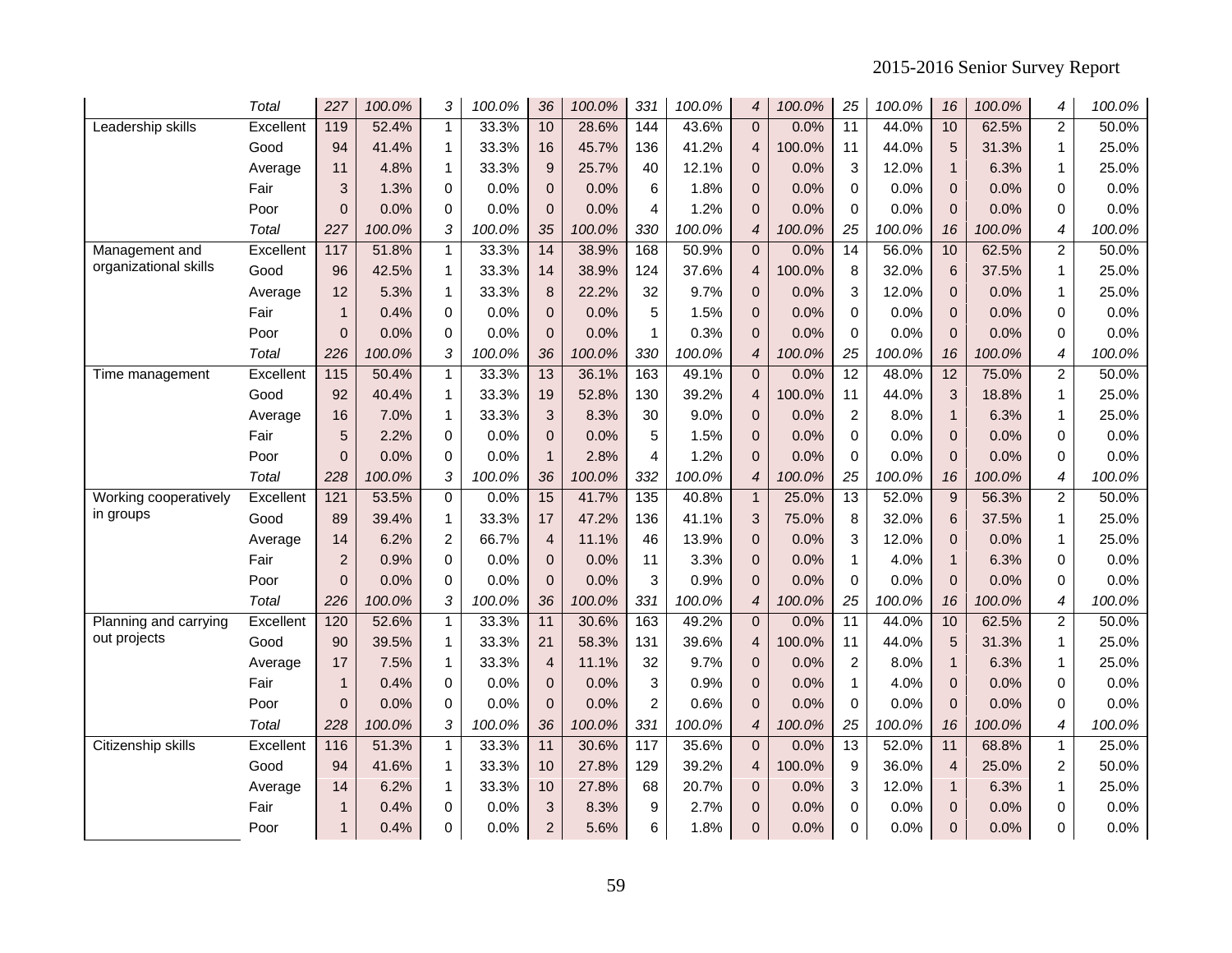# 2015-2016 Senior Survey Report

|                         | Total     | 226 | 100.0%  |                      | 100.0%  | 36 | 100.0%  | 329                  | $100.0\%$ | 4 | 100.0%  | 25 | 100.0%  | 16              | 100.0%  | 100.0%  |
|-------------------------|-----------|-----|---------|----------------------|---------|----|---------|----------------------|-----------|---|---------|----|---------|-----------------|---------|---------|
| Strategies for applying | Excellent | 110 | 48.5%   |                      | 33.3%   | 9  | 25.0%   | 158                  | 47.7%     |   | 0.0%    | 12 | 48.0%   | 10 <sup>1</sup> | 62.5%   | 25.0%   |
| skills in my field      | Good      | 104 | 45.8%   |                      | 0.0%    | 19 | 52.8%   | 129                  | 39.0%     | 4 | 100.0%  | 9  | 36.0%   | 4               | 25.0%   | 50.0%   |
|                         | Average   | 11  | 4.8%    | $\mathbf{2}^{\circ}$ | 66.7%   |    | 19.4%   | 39                   | 1.8%      |   | 0.0%    | 3  | 12.0%   | $\overline{2}$  | 12.5%   | 25.0%   |
|                         | Fair      | 2   | 0.9%    |                      | $0.0\%$ |    | 2.8%    | 3                    | $0.9\%$   |   | 0.0%    | 0  | $0.0\%$ | $\Omega$        | $0.0\%$ | $0.0\%$ |
|                         | Poor      | 0   | $0.0\%$ |                      | 0.0%    |    | $0.0\%$ | $\mathbf{2}^{\circ}$ | $0.6\%$   |   | $0.0\%$ |    | 4.0%    | $\Omega$        | 0.0%    | $0.0\%$ |
|                         | Total     | 227 | 100.0%  |                      | 100.0%  | 36 | 100.0%  | 331                  | 100.0%    | 4 | 100.0%  | 25 | 100.0%  | 16              | 100.0%  | 100.0%  |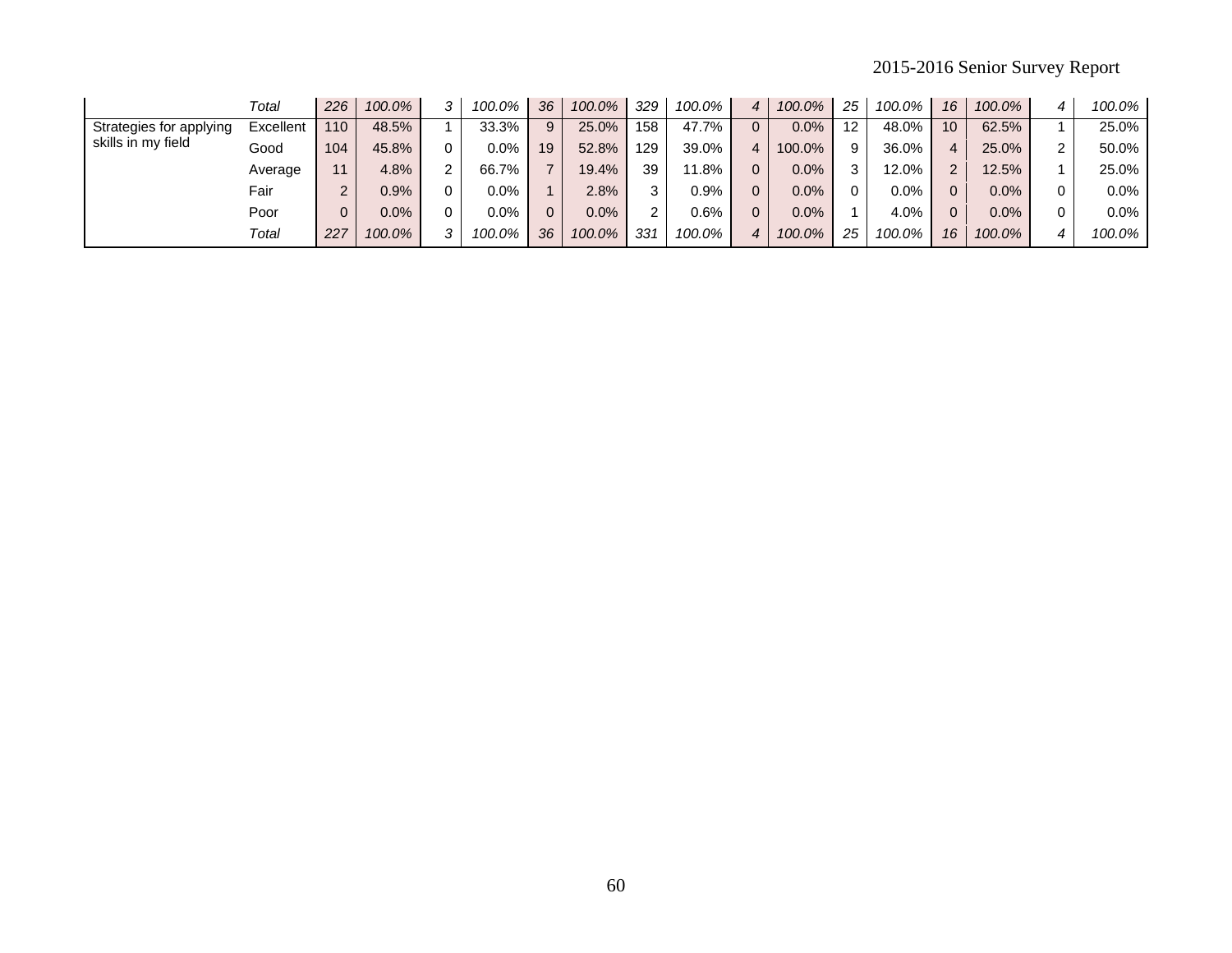# **Troy University 2015-2016 Senior Survey Report 19: Frequencies – Overall**

# **GENERAL INFORMATION**

### **1) Semester of Intended Graduation:**

|         |                        | Frequency | Valid<br>Percent |
|---------|------------------------|-----------|------------------|
| Valid   | Spring 2016            | 320       | 47.3             |
|         | Summer 2016            | 105       | 15.5             |
|         | <b>Fall 2016</b>       | 150       | 22.2             |
|         | Other (please specify) | 17        | 2.5              |
|         | Spring 2017            | 85        | 12.6             |
|         | Total                  | 677       | 100.0            |
| Missing | System                 | 13        |                  |
| Total   |                        | 690       |                  |

### **2) Gender:**

|         |        | Frequency | Valid<br>Percent |
|---------|--------|-----------|------------------|
| Valid   | Male   | 227       | 33.1             |
|         | Female | 459       | 66.9             |
|         | Total  | 686       | 100.0            |
| Missing | System | 4         |                  |
| Total   |        | 690       |                  |

### **3) Ethnicity:**

|         |                                    | Frequency | Valid<br>Percent |
|---------|------------------------------------|-----------|------------------|
| Valid   | African American                   | 235       | 34.3             |
|         | American Indian/Alaska Native      | 4         | .6               |
|         | Asian                              | 41        | 6.0              |
|         | Caucasian                          | 351       | 51.2             |
|         | Hawaiian or Other Pacific Islander | 4         | .6               |
|         | Hispanic                           | 26        | 3.8              |
|         | Multi-Racial                       | 18        | 2.6              |
|         | Race/Ethnicity Unknown             | 6         | .9               |
|         | Total                              | 685       | 100.0            |
| Missing | System                             | 5         |                  |
| Total   |                                    | 690       |                  |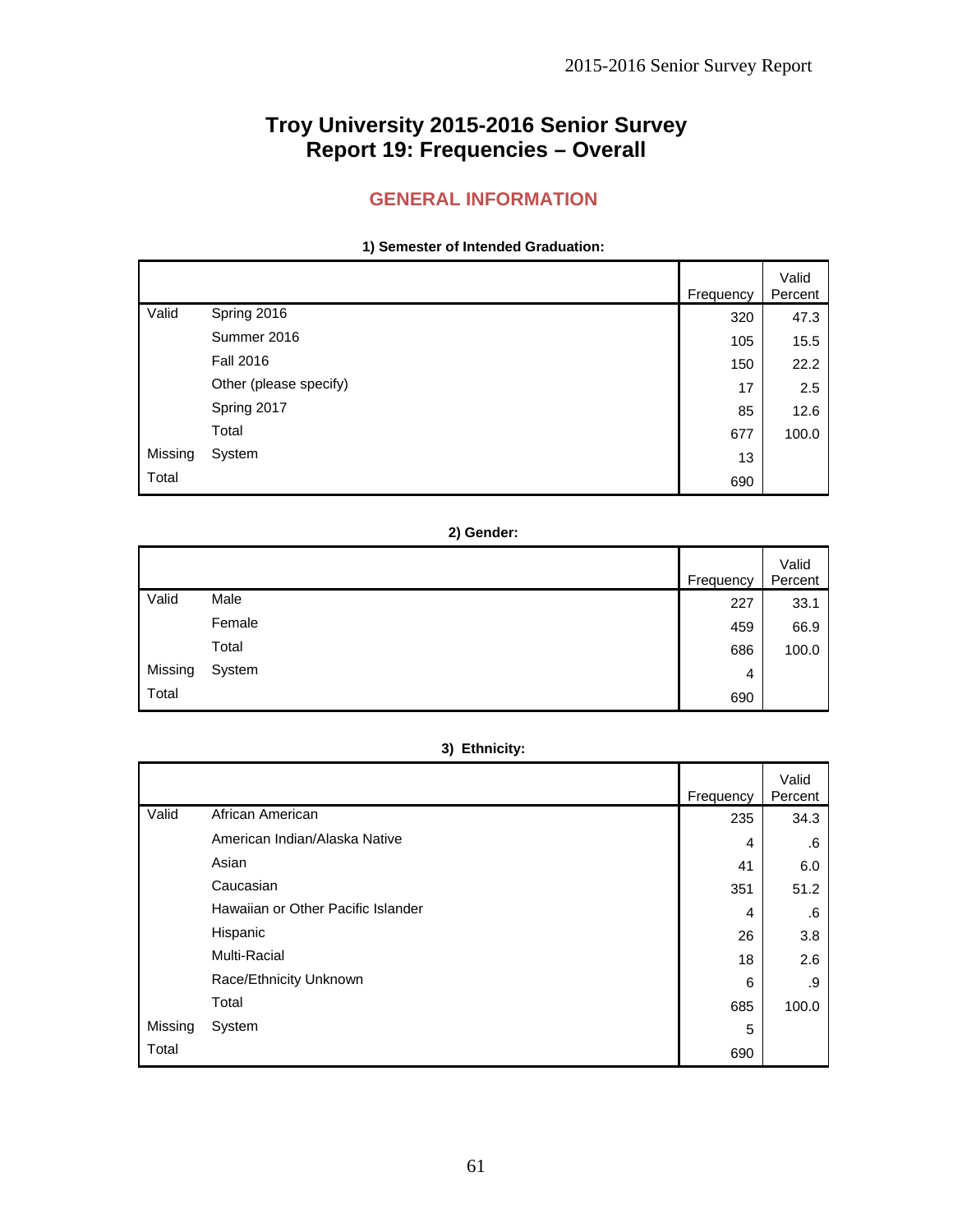| ۰, |  |
|----|--|
|----|--|

|         |            | Frequency | Valid<br>Percent |
|---------|------------|-----------|------------------|
| Valid   | $20 - 21$  | 58        | 8.5              |
|         | $22 - 24$  | 222       | 32.4             |
|         | 25-29      | 89        | 13.0             |
|         | 30-34      | 57        | 8.3              |
|         | 35-39      | 71        | 10.3             |
|         | 40-49      | 133       | 19.4             |
|         | 50-64      | 52        | 7.6              |
|         | 65 or over | 4         | .6               |
|         | Total      | 686       | 100.0            |
| Missing | System     | 4         |                  |
| Total   |            | 690       |                  |

### **5) Marital status:**

|         |          | Frequency | Valid<br>Percent |
|---------|----------|-----------|------------------|
| Valid   | Single   | 363       | 52.9             |
|         | Married  | 250       | 36.4             |
|         | Divorced | 55        | 8.0              |
|         | Widowed  | 6         | .9               |
|         | Other    | 12        | 1.7              |
|         | Total    | 686       | 100.0            |
| Missing | System   | 4         |                  |
| Total   |          | 690       |                  |

## **6) Are you a US citizen?**

|         |        | Frequency | Valid<br>Percent |
|---------|--------|-----------|------------------|
| Valid   | Yes    | 638       | 93.4             |
|         | No     | 45        | 6.6              |
|         | Total  | 683       | 100.0            |
| Missing | System | 7         |                  |
| Total   |        | 690       |                  |

|       |          | Frequency | Valid<br>Percent |
|-------|----------|-----------|------------------|
| Valid | Cameroon |           | 2.3              |
|       | China    | 8         | 18.2             |
|       | Croatia  |           | 2.3              |

# **You indicated that you are not a US citizen, which country are you from?**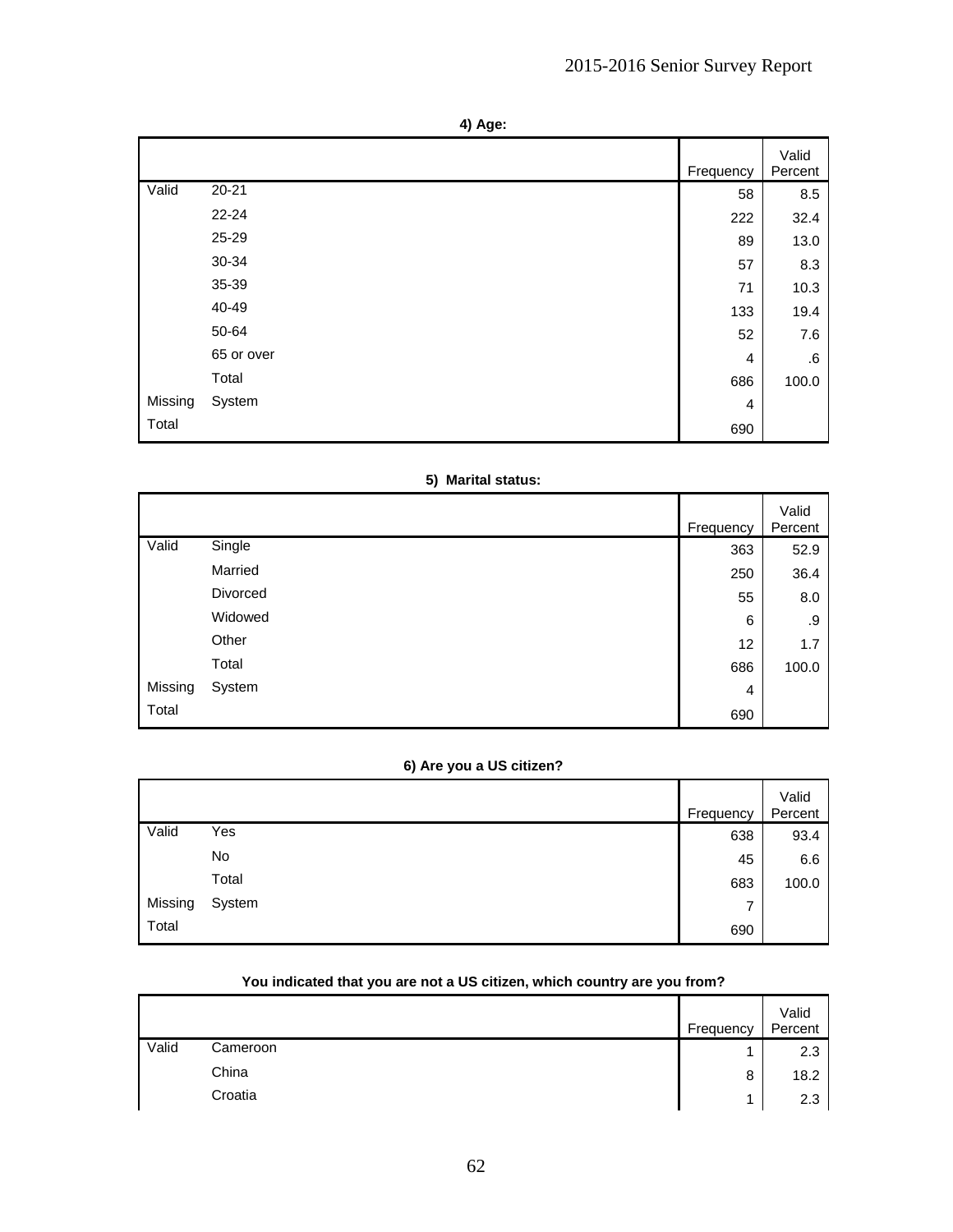|         | Germany              | $\overline{c}$ | 4.5   |
|---------|----------------------|----------------|-------|
|         | India                | $\overline{c}$ | 4.5   |
|         | Korea, South         | 1              | 2.3   |
|         | Nepal                | 1              | 2.3   |
|         | Thailand             | 1              | 2.3   |
|         | Ukraine              | 1              | 2.3   |
|         | United Kingdom       | $\overline{c}$ | 4.5   |
|         | <b>United States</b> | 1              | 2.3   |
|         | Venezuela            | 1              | 2.3   |
|         | Vietnam              | 22             | 50.0  |
|         | Total                | 44             | 100.0 |
| Missing | System               | 646            |       |
| Total   |                      | 690            |       |

# **You indicated that you are a US citizen, which state is your permanent home state in the United**

| $\sim$<br>٠<br>×<br>. .<br>$\sim$<br>۰, | u n |
|-----------------------------------------|-----|
|                                         |     |

|       |                | Frequency        | Valid<br>Percent |
|-------|----------------|------------------|------------------|
| Valid | Alabama        | 371              | 59.3             |
|       | Arizona        | $\overline{c}$   | $\cdot$ 3        |
|       | Arkansas       | 3                | $.5\,$           |
|       | California     | 4                | .6               |
|       | Colorado       | 3                | $.5\,$           |
|       | Florida        | 64               | 10.2             |
|       | Georgia        | 96               | 15.3             |
|       | Illinois       | 1                | $\cdot$ .2       |
|       | Indiana        | 3                | $.5\,$           |
|       | Kansas         | 1                | $\cdot$ .2       |
|       | Kentucky       | 1                | $\cdot$ .2       |
|       | Louisiana      | 1                | $\cdot$ .2       |
|       | Maryland       | $\overline{2}$   | $\cdot$ 3        |
|       | Massachusetts  | 1                | $\cdot$ .2       |
|       | Michigan       | 1                | $\cdot$          |
|       | Mississippi    | $\overline{c}$   | $\cdot$ 3        |
|       | Missouri       | 1                | $\cdot$          |
|       | Nebraska       | $\overline{c}$   | $\cdot$ 3        |
|       | Nevada         | 1                | $\cdot$          |
|       | New Hampshire  | 1                | $\cdot$ .2       |
|       | New York       | $\overline{c}$   | $\cdot$ 3        |
|       | North Carolina | $\boldsymbol{9}$ | 1.4              |
|       | North Dakota   | 1                | $\cdot$ .2       |
|       | Ohio           | $\,6$            | 1.0              |
|       | Oklahoma       | 3                | $.5\,$           |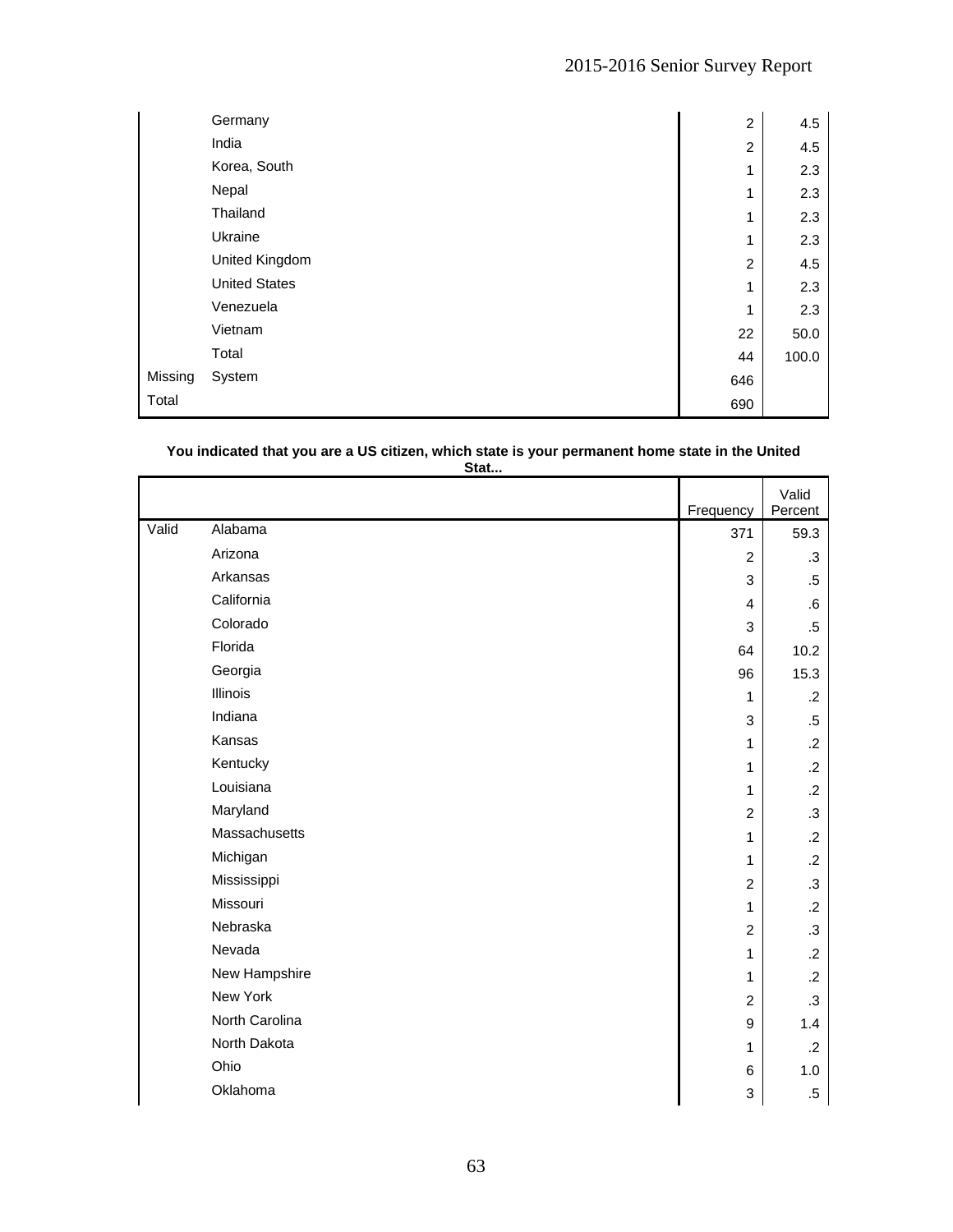|         | Oregon                               | $\overline{c}$ | .3      |
|---------|--------------------------------------|----------------|---------|
|         | Pennsylvania                         | 1              | $\cdot$ |
|         | South Carolina                       | 4              | .6      |
|         | Tennessee                            | 10             | 1.6     |
|         | Texas                                | 15             | 2.4     |
|         | Virginia                             | 6              | 1.0     |
|         | Washington                           | $\overline{2}$ | .3      |
|         | Wyoming                              | 1              | .2      |
|         | Puerto Rico                          | 1              | .2      |
|         | Alaska                               | 1              | $\cdot$ |
|         | I do not reside in the United States | 1              | $\cdot$ |
|         | Total                                | 626            | 100.0   |
| Missing | System                               | 64             |         |
| Total   |                                      | 690            |         |

# **7) From which Troy University campus will you graduate?**

|         |                           | Frequency | Valid<br>Percent |
|---------|---------------------------|-----------|------------------|
| Valid   | Dothan Campus             | 73        | 11.0             |
|         | <b>TROY Online</b>        | 203       | 30.5             |
|         | Global Campus             | 25        | 3.8              |
|         | Montgomery Campus         | 46        | 6.9              |
|         | <b>Phenix City Campus</b> | 48        | 7.2              |
|         | <b>Troy Campus</b>        | 270       | 40.6             |
|         | Total                     | 665       | 100.0            |
| Missing | System                    | 25        |                  |
| Total   |                           | 690       |                  |

|         |                                 | Frequency      | Valid<br>Percent |
|---------|---------------------------------|----------------|------------------|
| Valid   | Albany, GA                      | 3              | 13.0             |
|         | Atlanta, GA                     | 1              | 4.3              |
|         | eTROY - Online                  | 11             | 47.8             |
|         | Fayetteville, NC                | 1              | 4.3              |
|         | Fort Benning (Columbus), GA     | 1              | 4.3              |
|         | Fort Walton Beach, FL           | $\overline{2}$ | 8.7              |
|         | Troy, AL (eTROY Support Center) | 4              | 17.4             |
|         | Total                           | 23             | 100.0            |
| Missing | System                          | 667            |                  |
| Total   |                                 | 690            |                  |

# **You selected Global Campus, from which site did you file your intent to graduate?**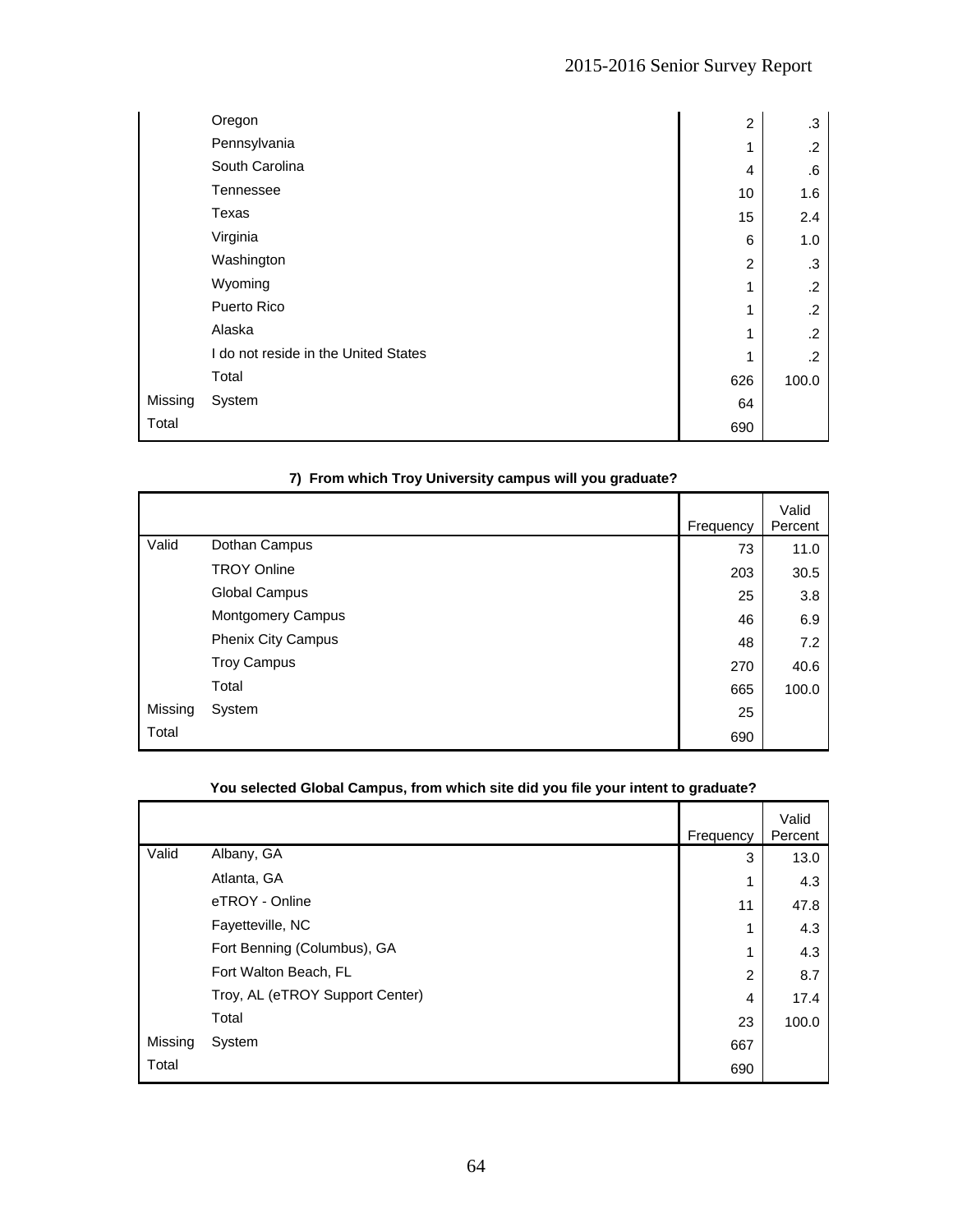|         |            | Frequency      | Valid<br>Percent |
|---------|------------|----------------|------------------|
| Valid   | Associate  | $\overline{2}$ | .3               |
|         | Bachelor's | 662            | 99.4             |
|         | Other      | 2              | .3               |
|         | Total      | 666            | 100.0            |
| Missing | System     | 24             |                  |
| Total   |            | 690            |                  |

# **8) What degree program are you currently completing at Troy University?**

### **9) From which college will you be graduating?**

|         |                                    | Frequency | Valid<br>Percent |
|---------|------------------------------------|-----------|------------------|
| Valid   | Arts & Sciences                    | 245       | 37.3             |
|         | Sorrell College of Business        | 142       | 21.6             |
|         | <b>Communication and Fine Arts</b> | 38        | 5.8              |
|         | Education                          | 133       | 20.3             |
|         | <b>Health &amp; Human Services</b> | 98        | 14.9             |
|         | Total                              | 656       | 100.0            |
| Missing | System                             | 34        |                  |
| Total   |                                    | 690       |                  |

|         |                                          | Frequency      | Valid<br>Percent |
|---------|------------------------------------------|----------------|------------------|
| Valid   | <b>Biology Major</b>                     | 8              | 3.3              |
|         | <b>Biology Program</b>                   | 2              | .8               |
|         | Biology, Preprofessional Major           | 10             | 4.1              |
|         | <b>Chemistry Major</b>                   | 3              | 1.2              |
|         | <b>Chemistry Program</b>                 | $\overline{2}$ | .8               |
|         | <b>Computer Science</b>                  | 9              | 3.7              |
|         | Computer Science, Applied Major          | 15             | 6.2              |
|         | <b>Criminal Justice</b>                  | 79             | 32.6             |
|         | <b>History Major</b>                     | 7              | 2.9              |
|         | Marine Biology Program                   | 1              | .4               |
|         | Mathematics Major                        | 8              | 3.3              |
|         | Political Science Major                  | 25             | 10.3             |
|         | Social Science Major                     | 20             | 8.3              |
|         | Sociology Major                          | 17             | 7.0              |
|         | Surveying and Geomatics Sciences Program | $\mathcal{P}$  | .8               |
|         | Other                                    | 34             | 14.0             |
|         | Total                                    | 242            | 100.0            |
| Missing | System                                   | 448            |                  |
| Total   |                                          | 690            |                  |

### **10) What is your major in the College of Arts and Sciences?**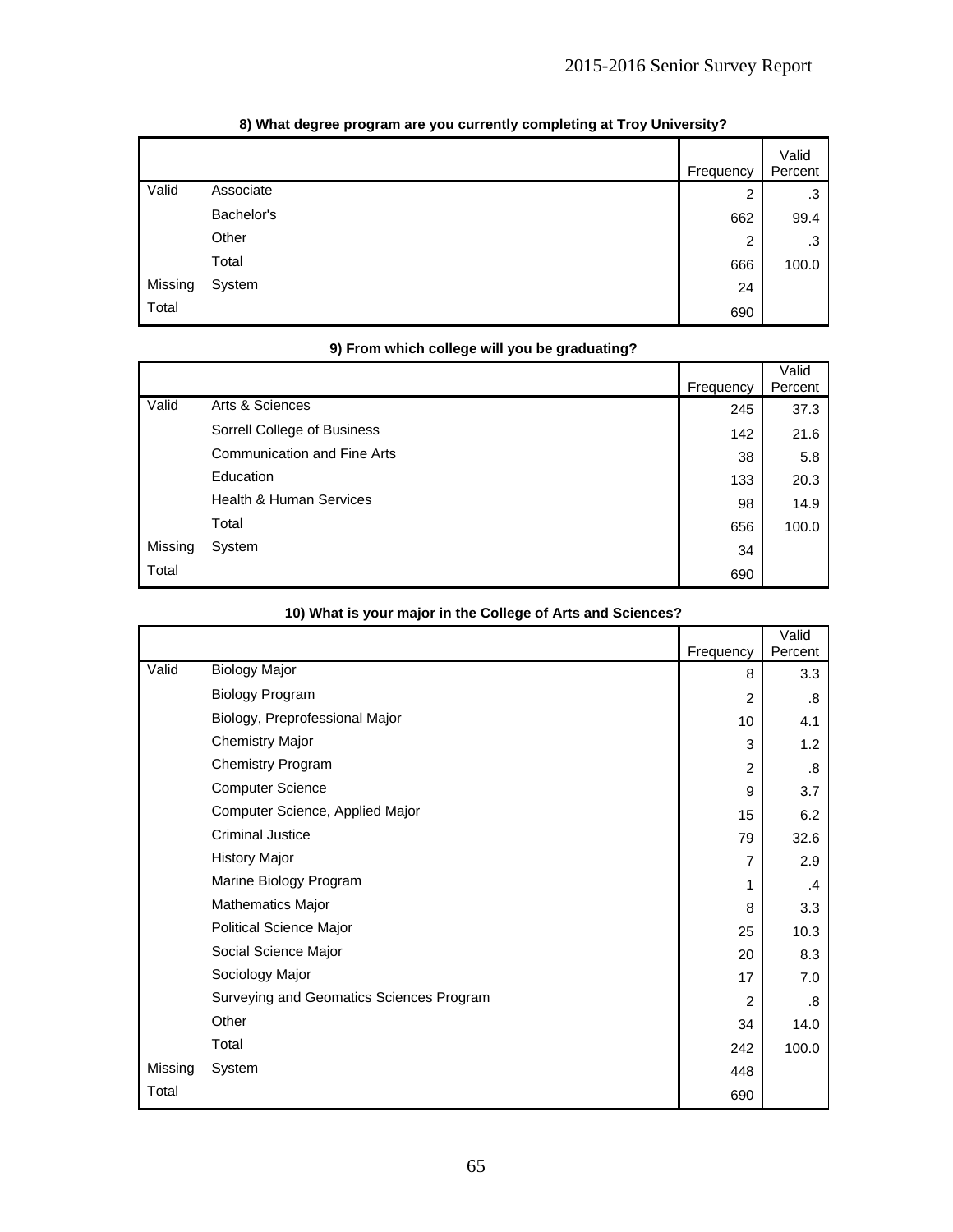|         |                                                        | Frequency      | Valid<br>Percent |
|---------|--------------------------------------------------------|----------------|------------------|
| Valid   | Accounting                                             | 29             | 20.6             |
|         | Finance                                                | 5              | 3.5              |
|         | <b>General Business</b>                                | 24             | 17.0             |
|         | <b>General Business - Economics</b>                    | 4              | 2.8              |
|         | <b>General Business - International Business</b>       | 4              | 2.8              |
|         | General Business - Small Business and Entrepreneurship | $\overline{2}$ | 1.4              |
|         | <b>Information Systems</b>                             | 4              | 2.8              |
|         | Management                                             | 15             | 10.6             |
|         | Management - Hospitality and Tourism                   | 4              | 2.8              |
|         | Management - Human Resource                            | 16             | 11.3             |
|         | Marketing                                              | 10             | 7.1              |
|         | Risk Management and Insurance                          | $\overline{7}$ | 5.0              |
|         | Resources in Technology Management                     | 13             | 9.2              |
|         | Other                                                  | 4              | 2.8              |
|         | Total                                                  | 141            | 100.0            |
| Missing | System                                                 | 549            |                  |
| Total   |                                                        | 690            |                  |

| 10) What is your major in the Sorrell College of Business? |  |  |  |  |  |  |
|------------------------------------------------------------|--|--|--|--|--|--|
|------------------------------------------------------------|--|--|--|--|--|--|

|         |                                                        | Frequency      | Valid<br>Percent |
|---------|--------------------------------------------------------|----------------|------------------|
| Valid   | Art Major                                              | 1              | 2.7              |
|         | Broadcast Journalism Major                             | 11             | 29.7             |
|         | Communication Arts Major - Communication Studies Track | $\overline{2}$ | 5.4              |
|         | Communication Arts Major - Theatre Track               | $\overline{2}$ | 5.4              |
|         | Design, Technology and Innovation Program              | 3              | 8.1              |
|         | English Major                                          | 10             | 27.0             |
|         | Foreign Language Major                                 | $\overline{2}$ | 5.4              |
|         | Journalism, Print Major                                | 3              | 8.1              |
|         | Music Major                                            | 3              | 8.1              |
|         | Total                                                  | 37             | 100.0            |
| Missing | System                                                 | 653            |                  |
| Total   |                                                        | 690            |                  |

# **10) What is your major in the College of Communication and Fine Arts?**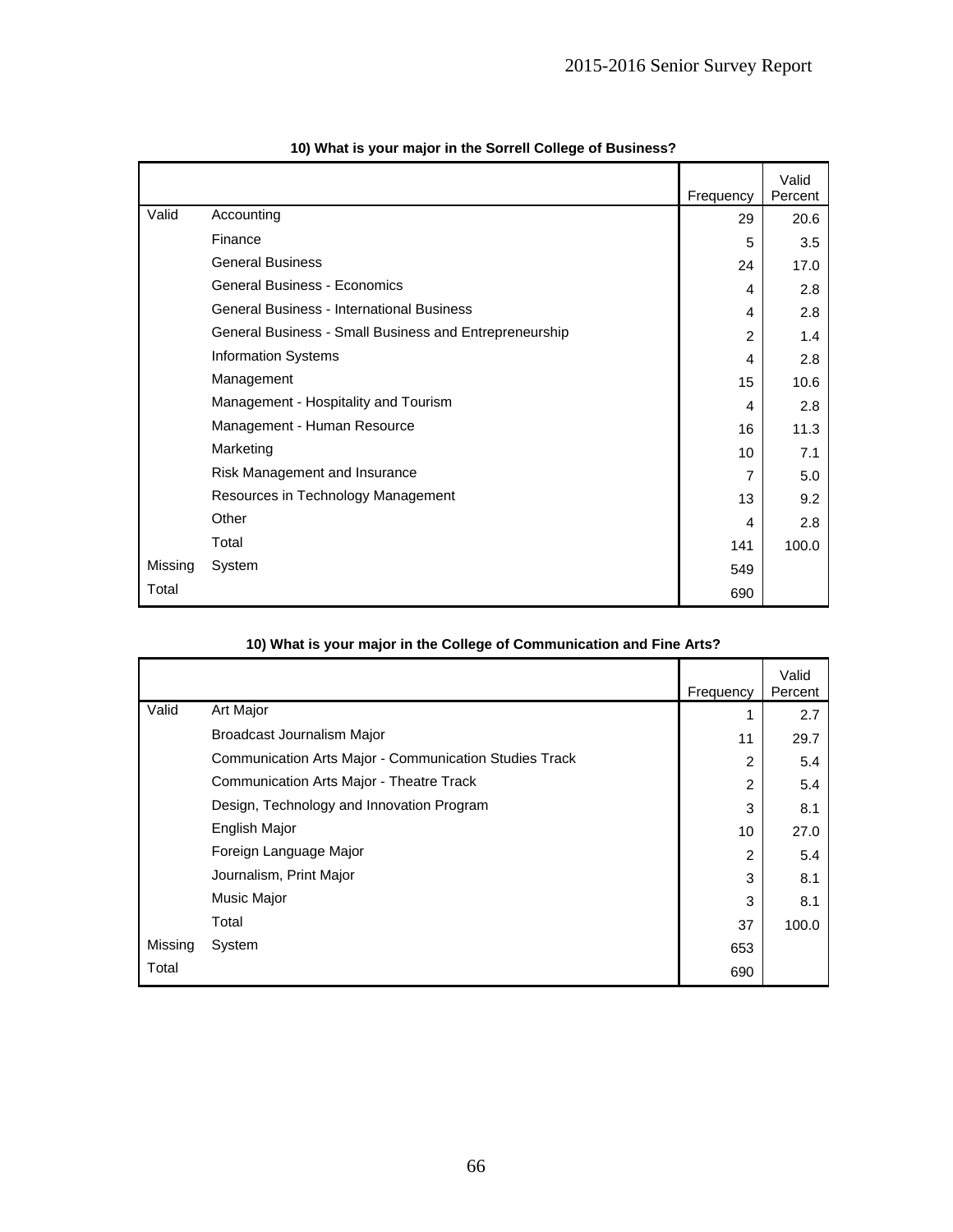|         |                                                                     | Frequency      | Valid<br>Percent |
|---------|---------------------------------------------------------------------|----------------|------------------|
| Valid   | <b>Adult Education</b>                                              | 1              | .8               |
|         | Collaborative Teacher (Grades K-6)                                  | 4              | 3.1              |
|         | Counseling and Psychology - Clinical Mental Health Counseling       | $\overline{2}$ | 1.5              |
|         | Counseling and Psychology - Substance Abuse Counseling              | 1              | .8               |
|         | Early Childhood Education (Grades P-3)                              | 4              | 3.1              |
|         | Elementary Education (Grades K-6)                                   | 33             | 25.2             |
|         | Interdisciplinary Education (Grades P-12) - Music, Choral Education | 1              | .8               |
|         | Interdisciplinary Education (Grades P-12) - Physical Education      | 1              | .8               |
|         | Interpreter Training Program                                        | 6              | 4.6              |
|         | Psychology Comprehensive Program                                    | 3              | 2.3              |
|         | Psychology Major                                                    | 64             | 48.9             |
|         | Secondary Education (Grades 6-12) - English-Language Arts Education | 1              | .8               |
|         | Secondary Education (Grades 6-12) - Health Education                | 1              | .8               |
|         | Secondary Education (Grades 6-12) - Mathematics Education           | 7              | 5.3              |
|         | Secondary Education (Grades 6-12) - Social Science Education        | $\mathfrak{p}$ | 1.5              |
|         | Total                                                               | 131            | 100.0            |
| Missing | System                                                              | 559            |                  |
| Total   |                                                                     | 690            |                  |

### **10) What is your major in the College of Education?**

|         |                                             | Frequency | Valid<br>Percent |
|---------|---------------------------------------------|-----------|------------------|
| Valid   | Athletic Training Education Program         | 5         | 5.3              |
|         | Human Services Major                        | 27        | 28.7             |
|         | Nursing                                     | 6         | 6.4              |
|         | Nursing - RN to BSN (for registered nurses) | 10        | 10.6             |
|         | <b>Rehabilitation Program</b>               | 5         | 5.3              |
|         | Social Work Program                         | 23        | 24.5             |
|         | Sports & Fitness Management                 | 18        | 19.1             |
|         | Total                                       | 94        | 100.0            |
| Missing | System                                      | 596       |                  |
| Total   |                                             | 690       |                  |

# **10) What is your major in the College of Health and Human Services?**

|       |                                | Frequency | Valid<br>Percent |
|-------|--------------------------------|-----------|------------------|
| Valid | Dually-admitted student        | 8         | 1.2              |
|       | First-time freshman            | 265       | 40.5             |
|       | Undergraduate transfer student | 354       | 54.0             |

# **11) When you first started at Troy University, you were a:**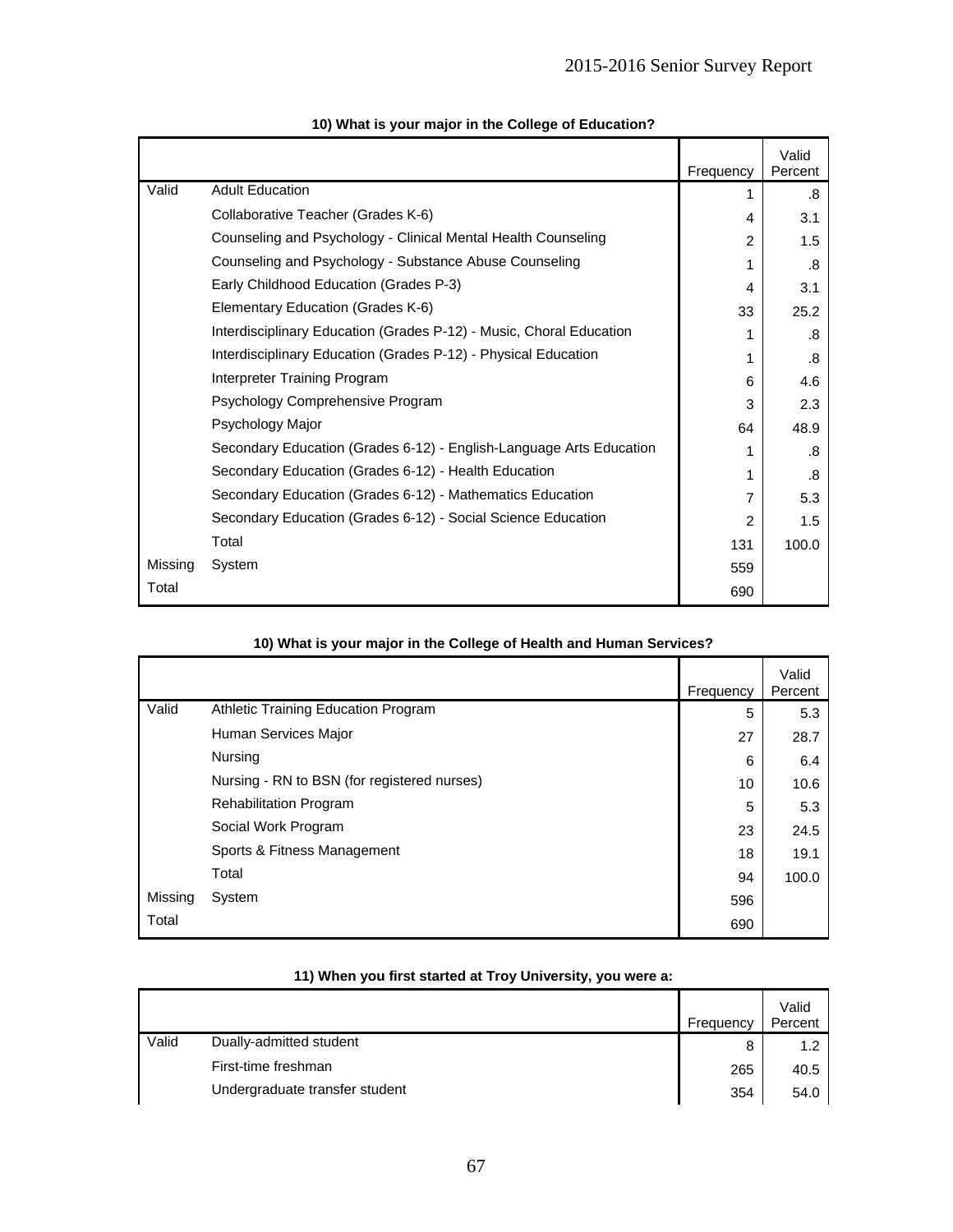|         | Undergraduate transient student | 21  | 3.2   |
|---------|---------------------------------|-----|-------|
|         | First-time graduate student     | 1   |       |
|         | Graduate transfer student       | 6   | .9    |
|         | Total                           | 655 | 100.0 |
| Missing | System                          | 35  |       |
| Total   |                                 | 690 |       |

### **12) How many credit hours did you transfer to Troy University from another college or university?**

|         |                                      | Frequency | Valid<br>Percent |
|---------|--------------------------------------|-----------|------------------|
| Valid   | $1 - 15$                             | 111       | 16.7             |
|         | 16-30                                | 112       | 16.9             |
|         | More than 30                         | 283       | 42.7             |
|         | I did not transfer any credit hours. | 157       | 23.7             |
|         | Total                                | 663       | 100.0            |
| Missing | System                               | 27        |                  |
| Total   |                                      | 690       |                  |

# **13) Have you taken any courses online or in any other Distance Learning format at Troy University?**

|         |        | Frequency | Valid<br>Percent |
|---------|--------|-----------|------------------|
| Valid   | Yes    | 496       | 75.0             |
|         | No     | 165       | 25.0             |
|         | Total  | 661       | 100.0            |
| Missing | System | 29        |                  |
| Total   |        | 690       |                  |

|       |                     | Frequency | Valid<br>Percent |
|-------|---------------------|-----------|------------------|
| Valid | One year            | 41        | 6.2              |
|       | Two years           | 117       | 17.6             |
|       | Three years         | 122       | 18.4             |
|       | Four years          | 195       | 29.4             |
|       | Five years          | 86        | 13.0             |
|       | Six years           | 47        | 7.1              |
|       | Seven years         | 20        | 3.0              |
|       | Eight years         | 6         | .9               |
|       | Nine years          | 6         | .9               |
|       | Ten years           | 7         | 1.1              |
|       | More than ten years | 16        | 2.4              |

# **14) How long have you attended Troy University?**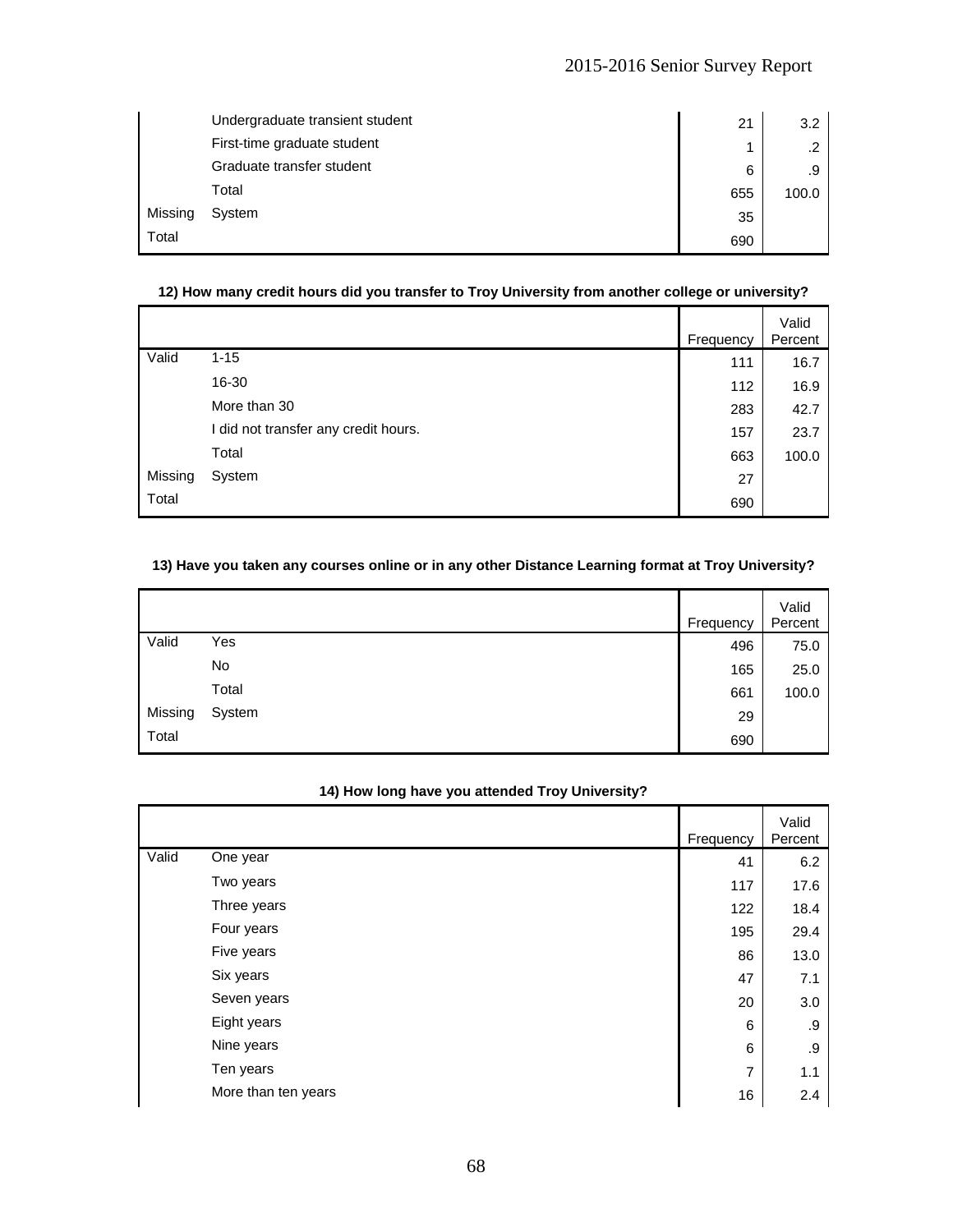|         | Total  | 663 | 100.0 |
|---------|--------|-----|-------|
| Missing | System | 27  |       |
| Total   |        | 690 |       |

### **15) What is your overall GPA?**

|         |               | Frequency | Valid<br>Percent |
|---------|---------------|-----------|------------------|
| Valid   | Less than 2.0 | 1         | .2               |
|         | 2.00-2.49     | 52        | 7.8              |
|         | 2.50-2.99     | 186       | 28.0             |
|         | 3.00-3.49     | 244       | 36.7             |
|         | 3.50-4.00     | 182       | 27.4             |
|         | Total         | 665       | 100.0            |
| Missing | System        | 25        |                  |
| Total   |               | 690       |                  |

#### **First Generation Status: Did the parent(s) with whom you reside/resided receive a baccalaureate degree**

| . .<br>×<br>۰,<br>٠<br>٩<br>$\sim$ |
|------------------------------------|
|                                    |

|         |               | Frequency | Valid<br>Percent |
|---------|---------------|-----------|------------------|
| Valid   | Yes           | 247       | 37.3             |
|         | No            | 393       | 59.4             |
|         | I do not know | 22        | 3.3              |
|         | Total         | 662       | 100.0            |
| Missing | System        | 28        |                  |
| Total   |               | 690       |                  |

# **GRADUATION / EMPLOYMENT PLANS**

### **16) What do you plan to do after you graduate?**

|         |                                                      | Frequency | Valid<br>Percent |
|---------|------------------------------------------------------|-----------|------------------|
| Valid   | Work in an area related to your major field of study | 299       | 45.0             |
|         | Work in an area outside your major field of study    | 18        | 2.7              |
|         | Continue working in the job that you have had        | 68        | 10.2             |
|         | Continue your education                              | 227       | 34.2             |
|         | Undecided                                            | 52        | 7.8              |
|         | Total                                                | 664       | 100.0            |
| Missing | System                                               | 26        |                  |
| Total   |                                                      | 690       |                  |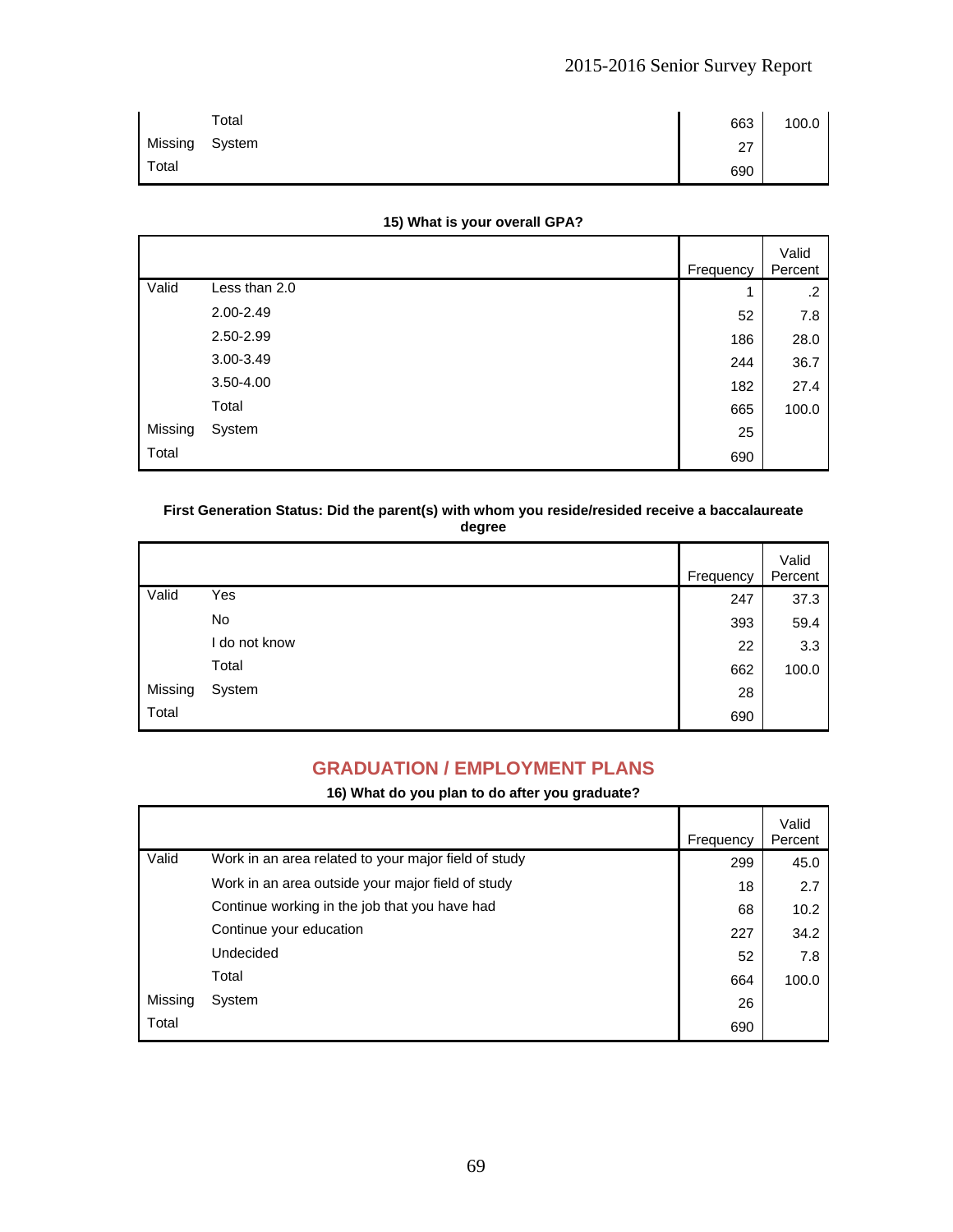|         |                                | Frequency | Valid<br>Percent |
|---------|--------------------------------|-----------|------------------|
| Valid   | A Bachelor's degree            | 32        | 5.3              |
|         | A Master's degree              | 420       | 69.0             |
|         | An Education Specialist degree | 16        | 2.6              |
|         | A Professional degree          | 27        | 4.4              |
|         | A Doctoral degree              | 114       | 18.7             |
|         | Total                          | 609       | 100.0            |
| Missing | System                         | 81        |                  |
| Total   |                                | 690       |                  |

### **17) If you plan to continue your education, what is your ultimate goal?**

|         | To) Are/were you employed while attending Troy University? |           |                  |  |
|---------|------------------------------------------------------------|-----------|------------------|--|
|         |                                                            | Frequency | Valid<br>Percent |  |
| Valid   | Yes                                                        | 481       | 72.4             |  |
|         | No                                                         | 183       | 27.6             |  |
|         | Total                                                      | 664       | 100.0            |  |
| Missing | System                                                     | 26        |                  |  |
| Total   |                                                            | 690       |                  |  |

# **18) Are/were you employed while attending Troy University?**

### **You answered "Yes" to Question 18, how many hours do/did you usually work per week?**

|         |                  | Frequency | Valid<br>Percent |
|---------|------------------|-----------|------------------|
|         |                  |           |                  |
| Valid   | $1 - 9$ hours    | 13        | 2.7              |
|         | 10 - 19 hours    | 68        | 14.2             |
|         | 20 - 29 hours    | 80        | 16.7             |
|         | 30 - 39 hours    | 55        | 11.5             |
|         | 40 or more hours | 262       | 54.8             |
|         | Total            | 478       | 100.0            |
| Missing | System           | 212       |                  |
| Total   |                  | 690       |                  |

### **19) What financial aid have you received at Troy University? Scholarship/fellowship**

|       |                     | Frequency | Valid<br>Percent |
|-------|---------------------|-----------|------------------|
| Valid | <b>Not Selected</b> | 478       | 69.3             |
|       | Selected            | 212       | 30.7             |
|       | Total               | 690       | 100.0            |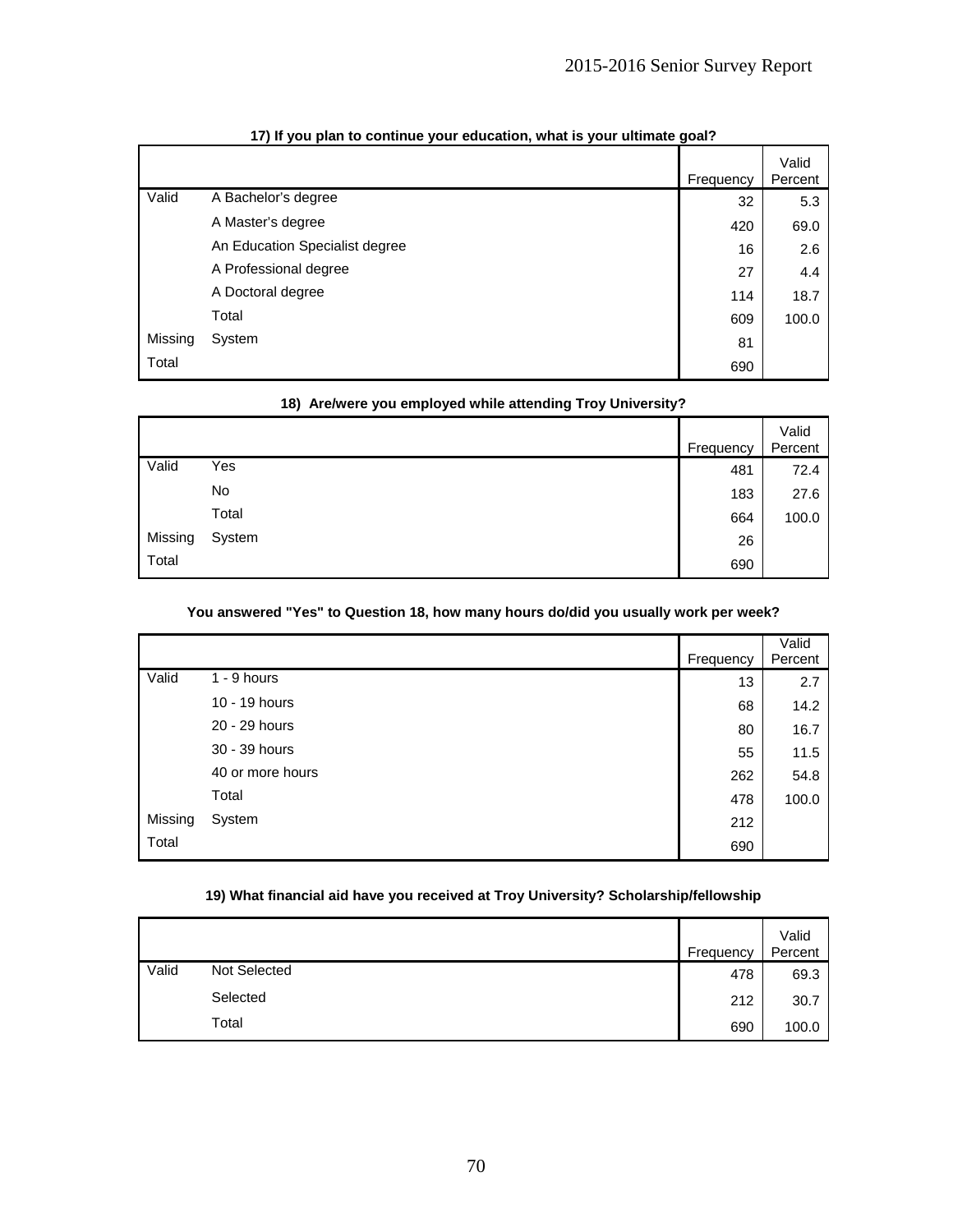|       |              | Frequency | Valid<br>Percent |
|-------|--------------|-----------|------------------|
| Valid | Not Selected | 689       | 99.9             |
|       | Selected     | и         |                  |
|       | Total        | 690       | 100.0            |

### **19) What financial aid have you received at Troy University? Graduate assistantship**

# **19) What financial aid have you received at Troy University? Grants**

|       |              | Frequency | Valid<br>Percent |
|-------|--------------|-----------|------------------|
| Valid | Not Selected | 415       | 60.1             |
|       | Selected     | 275       | 39.9             |
|       | Total        | 690       | 100.0            |

### **19) What financial aid have you received at Troy University? Loans**

|       |              | Frequency | Valid<br>Percent |
|-------|--------------|-----------|------------------|
| Valid | Not Selected | 305       | 44.2             |
|       | Selected     | 385       | 55.8             |
|       | Total        | 690       | 100.0            |

#### **19) What financial aid have you received at Troy University? Work study**

|       |              | Frequency | Valid<br>Percent |
|-------|--------------|-----------|------------------|
| Valid | Not Selected | 647       | 93.8             |
|       | Selected     | 43        | 6.2              |
|       | Total        | 690       | 100.0            |

### **19) What financial aid have you received at Troy University? Tuition assistance**

|       |              | Frequency | Valid<br>Percent |
|-------|--------------|-----------|------------------|
| Valid | Not Selected | 592       | 85.8             |
|       | Selected     | 98        | 14.2             |
|       | Total        | 690       | 100.0            |

# Frequency Valid **Percent** Valid Not Selected 643 93.2 Selected  $47$  6.8  $\begin{array}{|c|c|c|c|c|c|c|c|c|} \hline \text{Total} & & & \text{690} & 100.0 \ \hline \end{array}$

### **19) What financial aid have you received at Troy University? Third party pay**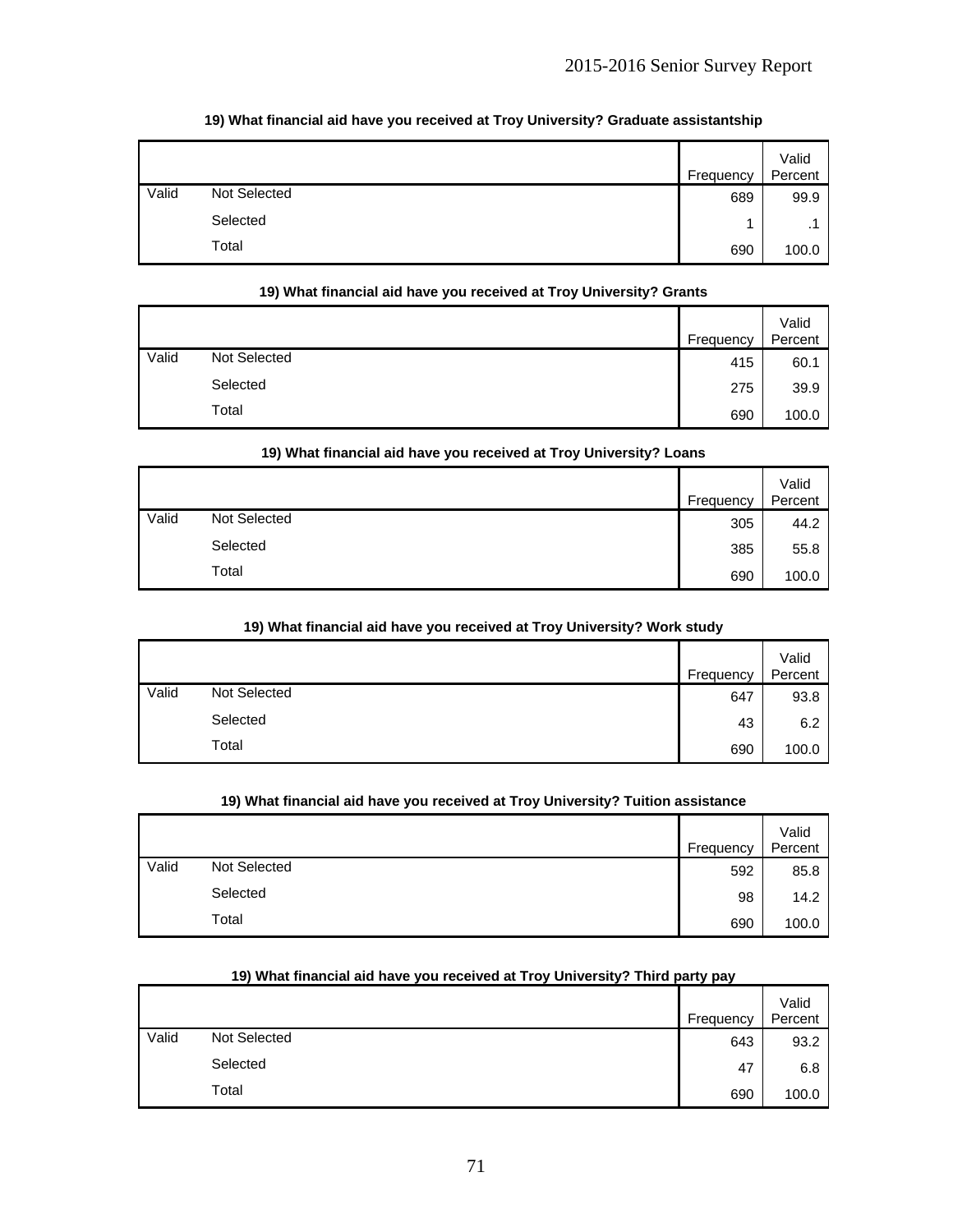|       | . .<br>. .<br>. .<br>. . |           |                  |
|-------|--------------------------|-----------|------------------|
|       |                          | Frequency | Valid<br>Percent |
| Valid | Not Selected             | 640       | 92.8             |
|       | Selected                 | 50        | 7.2              |
|       | Total                    | 690       | 100.0            |

### **19) What financial aid have you received at Troy University? None**

### **19) What financial aid have you received at Troy University?Other (please specify)**  Not Selected Frequency<br>Not Selected 615 Valid Percent Valid Not Selected 615 89.1 Selected 75 10.9  $\begin{array}{|c|c|c|c|c|c|}\hline \text{Total} & & \text{690} & \text{100.0} \ \hline \end{array}$

### **19) What financial aid have you received at Troy University? Other (please specify)-TEXT**

|       |                                    | Frequency      | Valid<br>Percent |
|-------|------------------------------------|----------------|------------------|
| Valid |                                    | 618            | 89.6             |
|       | 911 GI Bill                        | $\mathbf{1}$   | $\cdot$ 1        |
|       | 911 GI Bill                        | $\mathbf{1}$   | $\cdot$ 1        |
|       | Alabama GI Bill                    | $\mathbf{1}$   | $\cdot$ 1        |
|       | army                               | 1              | $\cdot$ 1        |
|       | Ch 33                              | 1              | $\cdot$ 1        |
|       | CH 33                              | 1              | $\cdot$ 1        |
|       | Chapter 31                         | $\mathbf{1}$   | $\cdot$ 1        |
|       | Chapter 33                         | $\overline{c}$ | $\cdot$ 3        |
|       | credit cards                       | $\mathbf{1}$   | $\cdot$ 1        |
|       | Disability                         | 1              | $\cdot$ 1        |
|       | G.I. Bill                          | $\overline{2}$ | .3               |
|       | GI bill                            | $\mathbf{1}$   | $\cdot$ 1        |
|       | <b>GI Bill</b>                     | 11             | 1.6              |
|       | <b>GI BIII</b>                     | $\mathbf{1}$   | $\cdot$ 1        |
|       | <b>GI BILL</b>                     | $\mathbf{1}$   | $\cdot$ 1        |
|       | <b>GI Bill/ Tuition Assistance</b> | $\mathbf{1}$   | $\cdot$ 1        |
|       | horizon scholarship                | 1              | $\cdot$ 1        |
|       | i paid                             | 1              | $\cdot$ 1        |
|       | Job at Macdonalds                  | $\mathbf{1}$   | $\cdot$ 1        |
|       | <b>MGIB</b>                        | $\mathbf{1}$   | $\cdot$ 1        |
|       | military                           | 1              | $\cdot$ 1        |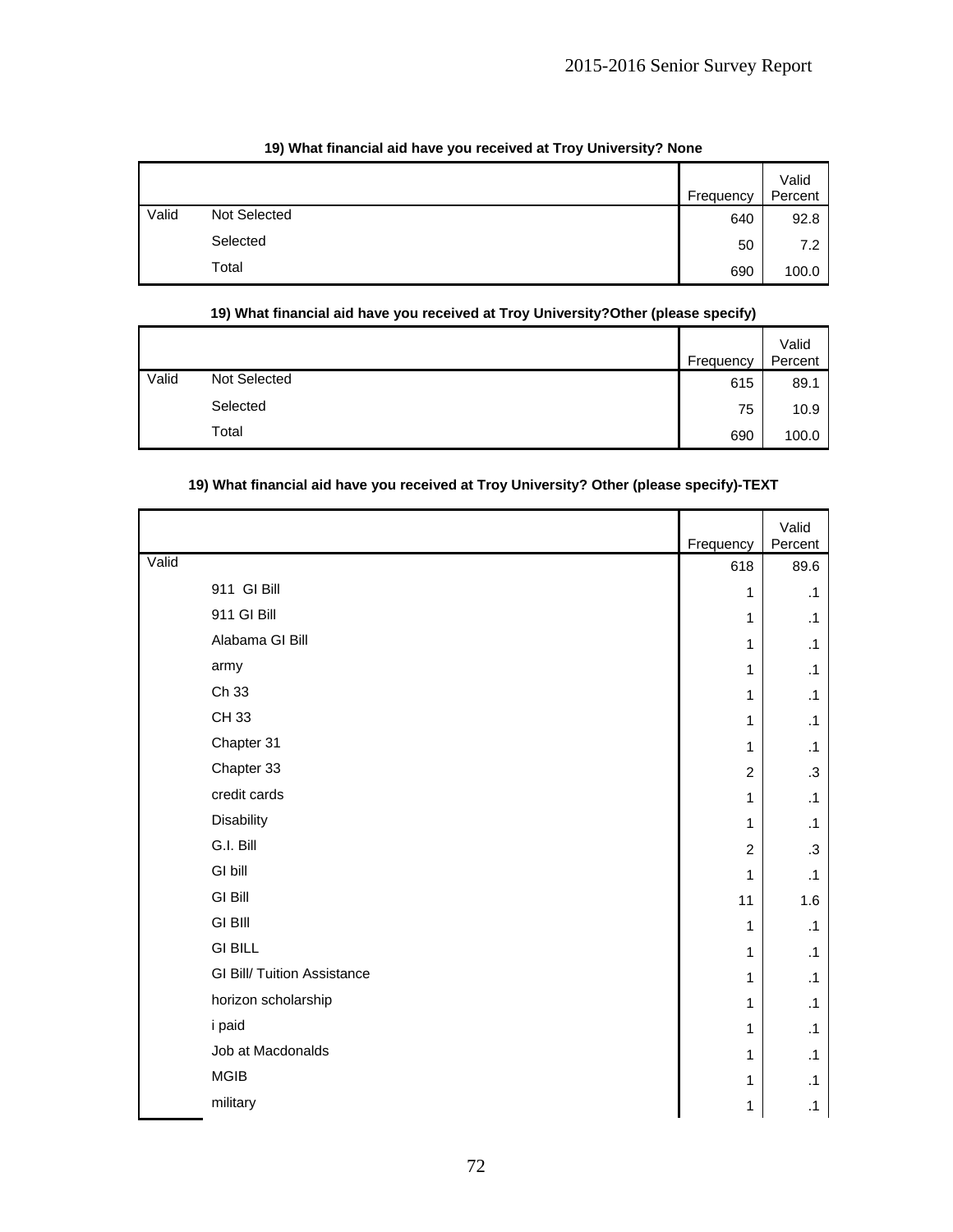| military benefits                    | 1              | $\cdot$ 1 |
|--------------------------------------|----------------|-----------|
| Military Scholarship                 | 1              | $\cdot$ 1 |
| mongomery V.A. dependent scholarship | $\mathbf{1}$   | $\cdot$ 1 |
| <b>PACT</b>                          | 4              | 6.6       |
| Paid out of pocket                   | $\mathbf{1}$   | $\cdot$ 1 |
| Pale Grant                           | $\mathbf{1}$   | $\cdot$ 1 |
| personal funds                       | $\mathbf{1}$   | $\cdot$ 1 |
| Post 9 11 GI Bill                    | $\mathbf{1}$   | $\cdot$ 1 |
| Post 9-11 GI Bill                    | $\overline{2}$ | $\cdot$ 3 |
| Post 9/11 Gi Bill                    | $\mathbf{1}$   | $\cdot$ 1 |
| Spouse                               | $\mathbf{1}$   | $\cdot$ 1 |
| Student loans                        | $\mathbf{1}$   | $\cdot$ 1 |
| Tropolitan                           | $\mathbf{1}$   | $\cdot$ 1 |
| V.A. Voc Rehab                       | $\mathbf{1}$   | $\cdot$ 1 |
| Va                                   | $\overline{2}$ | $.3\,$    |
| VA                                   | 11             | 1.6       |
| <b>VA Benefits</b>                   | $\mathbf{1}$   | $\cdot$ 1 |
| VA Voc Rehab                         | $\mathbf{1}$   | $\cdot$ 1 |
| VA/Chpt.35                           | $\mathbf{1}$   | $\cdot$ 1 |
| Voc Rehab                            | $\mathbf{1}$   | $\cdot$ 1 |
| Voc. Rehab. Veteran                  | $\mathbf{1}$   | $\cdot$ 1 |
| <b>Vocational Rehab</b>              | $\mathbf{1}$   | $\cdot$ 1 |
| Vocational Rehabilitation Payment    | $\mathbf{1}$   | $\cdot$ 1 |
| <b>VR</b>                            | 1              | $\cdot$ 1 |
| Total                                | 690            | 100.0     |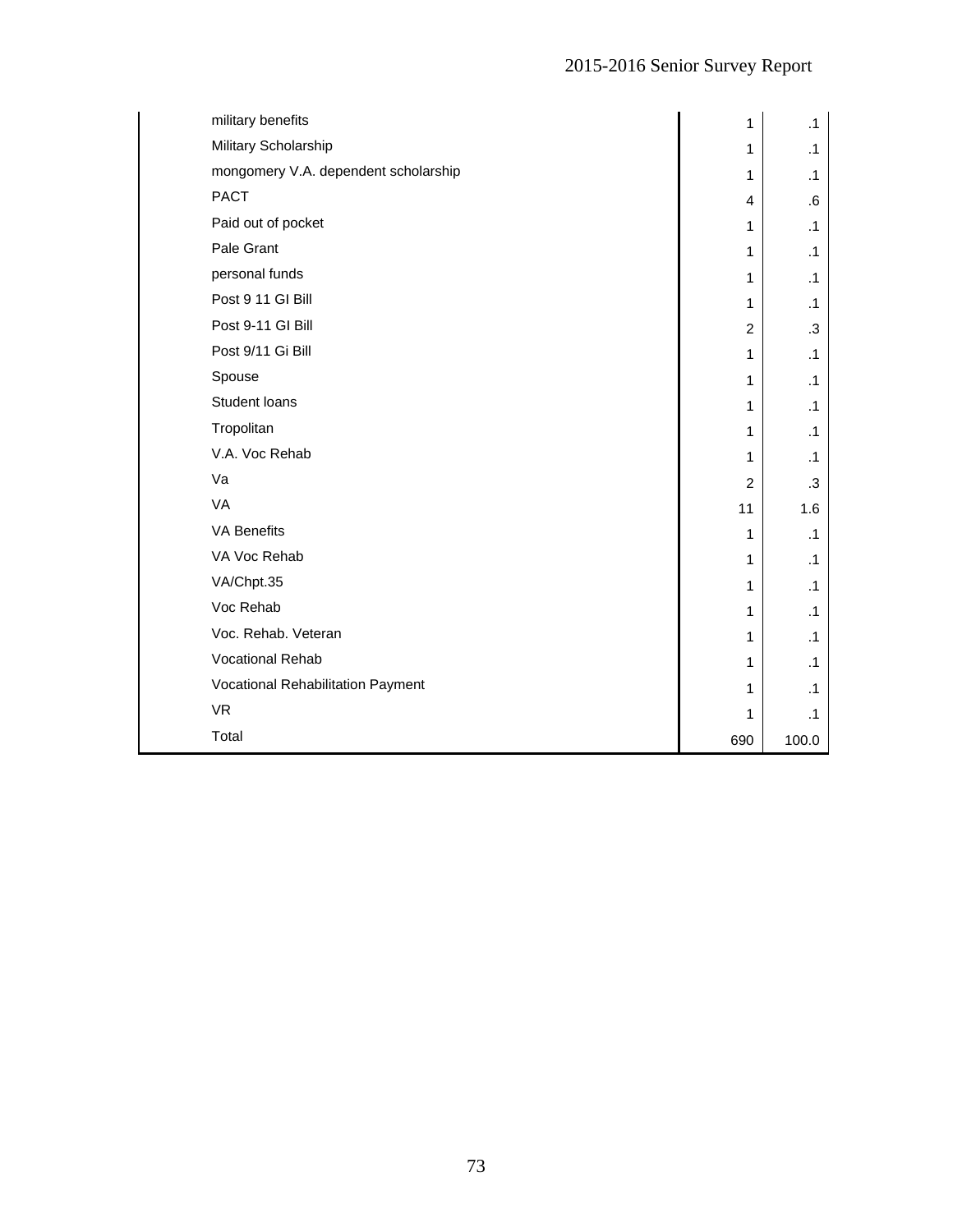# **PERCEPTIONS OF TROY UNIVERSITY**

# **EDUCATION: Rate your development**

### **Writing skills**

|         |           | Frequency | Valid<br>Percent |
|---------|-----------|-----------|------------------|
| Valid   | Poor      | 6         | .9               |
|         | Fair      | 9         | 1.4              |
|         | Average   | 86        | 13.3             |
|         | Good      | 324       | 50.0             |
|         | Excellent | 223       | 34.4             |
|         | Total     | 648       | 100.0            |
| Missing | System    | 42        |                  |
| Total   |           | 690       |                  |

## **Speaking/presentation skills**

|         |           | Frequency | Valid<br>Percent |
|---------|-----------|-----------|------------------|
| Valid   | Poor      | 6         | .9               |
|         | Fair      | 7         | 1.1              |
|         | Average   | 92        | 14.2             |
|         | Good      | 303       | 46.8             |
|         | Excellent | 240       | 37.0             |
|         | Total     | 648       | 100.0            |
| Missing | System    | 42        |                  |
| Total   |           | 690       |                  |

### **Reading skills**

|         |           | Frequency | Valid<br>Percent |
|---------|-----------|-----------|------------------|
| Valid   | Poor      | 3         | .5               |
|         | Fair      | 6         | .9               |
|         | Average   | 83        | 12.8             |
|         | Good      | 283       | 43.8             |
|         | Excellent | 271       | 42.0             |
|         | Total     | 646       | 100.0            |
| Missing | System    | 44        |                  |
| Total   |           | 690       |                  |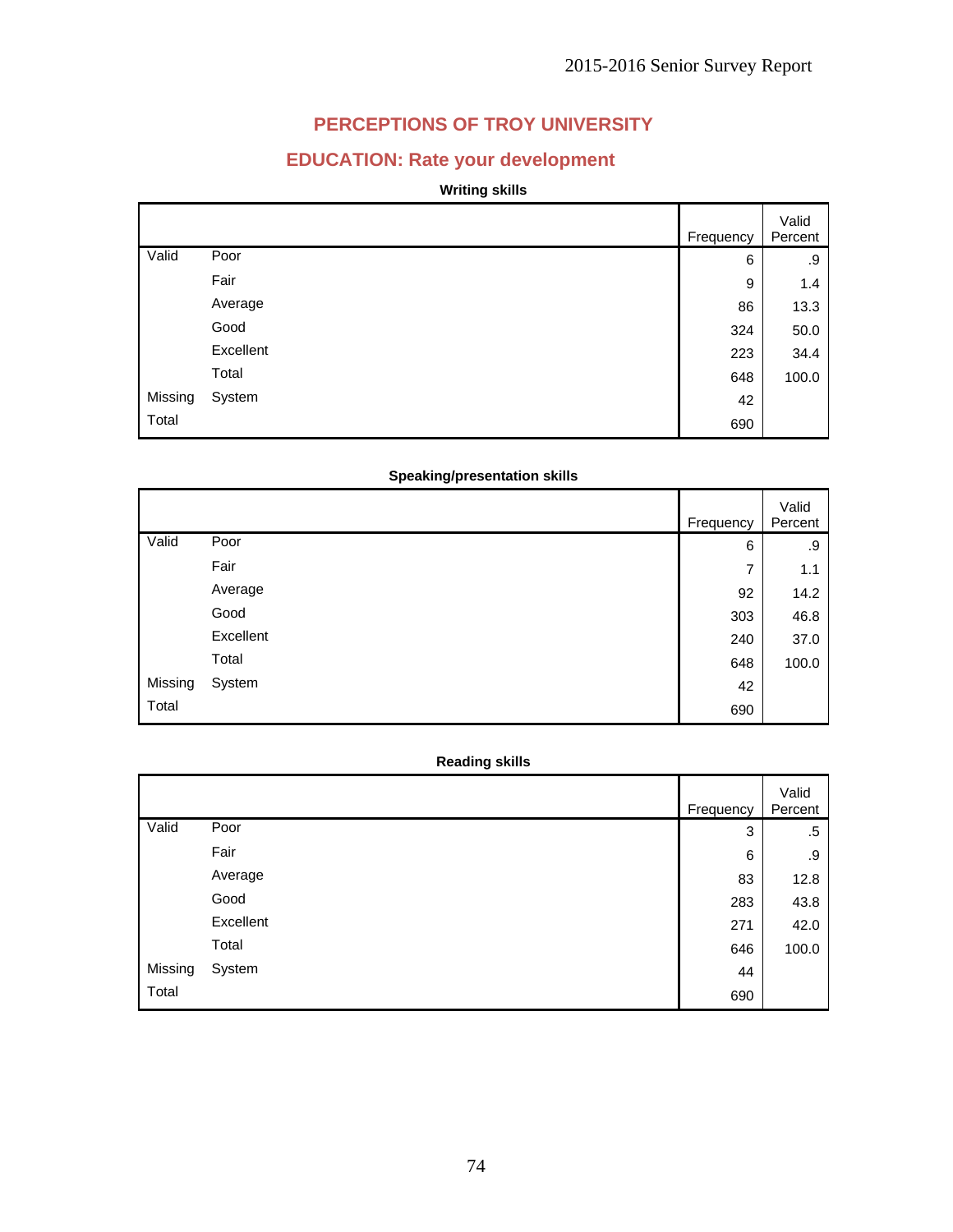|         |           | Frequency | Valid<br>Percent |
|---------|-----------|-----------|------------------|
| Valid   | Poor      | 3         | .5               |
|         | Fair      | 5         | .8               |
|         | Average   | 52        | 8.0              |
|         | Good      | 283       | 43.8             |
|         | Excellent | 303       | 46.9             |
|         | Total     | 646       | 100.0            |
| Missing | System    | 44        |                  |
| Total   |           | 690       |                  |

### **Critical thinking skills**

### **Problem solving skills**

|         |           | Frequency | Valid<br>Percent |
|---------|-----------|-----------|------------------|
| Valid   | Poor      | 4         | .6               |
|         | Fair      | 6         | .9               |
|         | Average   | 55        | 8.5              |
|         | Good      | 286       | 44.3             |
|         | Excellent | 294       | 45.6             |
|         | Total     | 645       | 100.0            |
| Missing | System    | 45        |                  |
| Total   |           | 690       |                  |

### **Mathematical skills**

|         |           |           | Valid   |
|---------|-----------|-----------|---------|
|         |           | Frequency | Percent |
| Valid   | Poor      | 16        | 2.5     |
|         | Fair      | 39        | 6.0     |
|         | Average   | 189       | 29.2    |
|         | Good      | 257       | 39.7    |
|         | Excellent | 147       | 22.7    |
|         | Total     | 648       | 100.0   |
| Missing | System    | 42        |         |
| Total   |           | 690       |         |

## **Computer technologies**

|       |           | Frequency | Valid<br>Percent |
|-------|-----------|-----------|------------------|
| Valid | Poor      | 9         | 1.4              |
|       | Fair      | 21        | 3.3              |
|       | Average   | 128       | 19.9             |
|       | Good      | 284       | 44.1             |
|       | Excellent | 202       | 31.4             |
|       | Total     | 644       | 100.0            |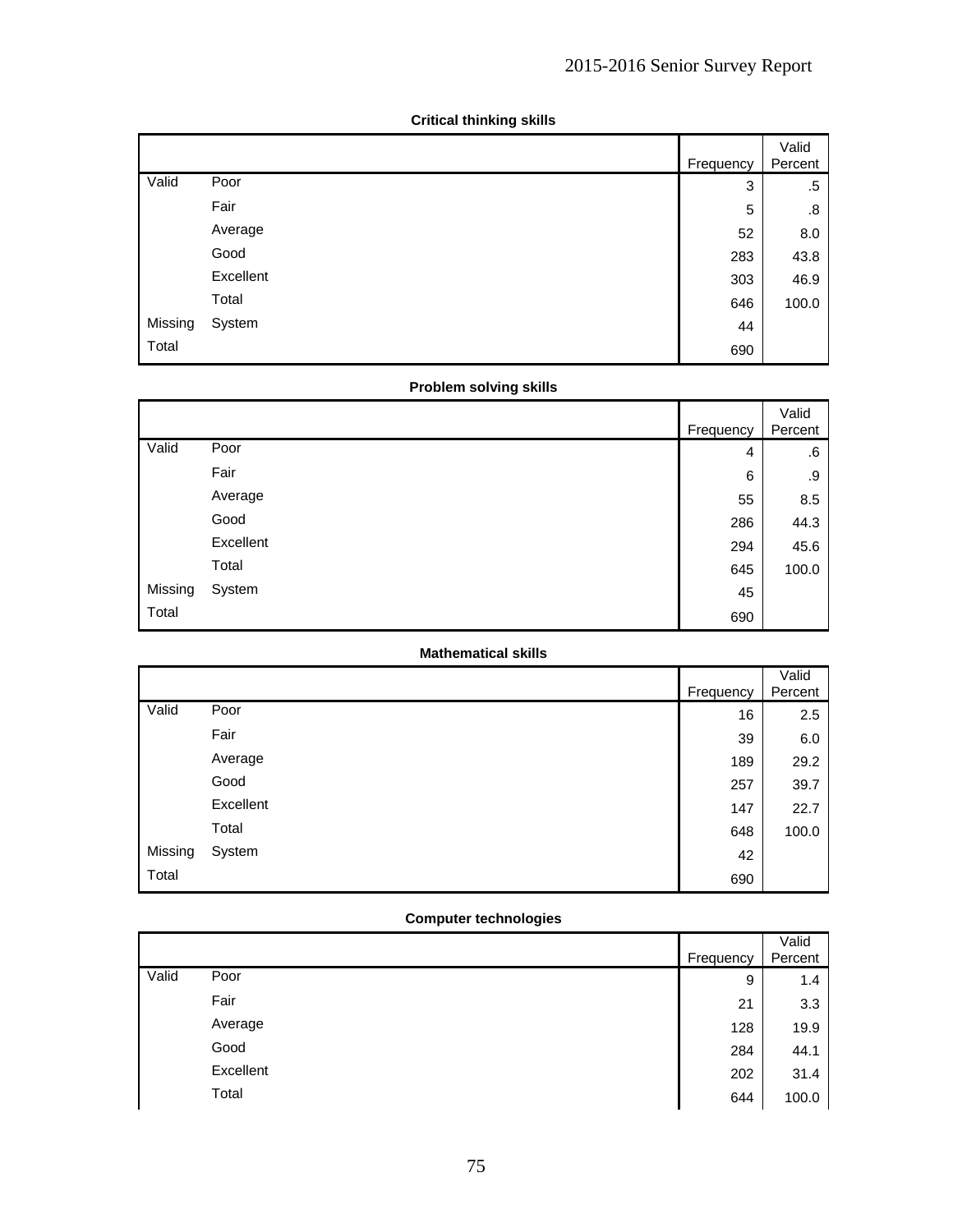| Missing System | 46  |  |
|----------------|-----|--|
| Total          | 690 |  |

#### **Research skills**

|         |           | Frequency      | Valid<br>Percent |
|---------|-----------|----------------|------------------|
| Valid   | Poor      | $\overline{c}$ | .3               |
|         | Fair      | 11             | 1.7              |
|         | Average   | 97             | 15.0             |
|         | Good      | 287            | 44.5             |
|         | Excellent | 248            | 38.4             |
|         | Total     | 645            | 100.0            |
| Missing | System    | 45             |                  |
| Total   |           | 690            |                  |

### **Scientific principles and methods**

|         |           | Frequency | Valid<br>Percent |
|---------|-----------|-----------|------------------|
| Valid   | Poor      | 11        | 1.7              |
|         | Fair      | 25        | 3.9              |
|         | Average   | 171       | 26.4             |
|         | Good      | 286       | 44.2             |
|         | Excellent | 154       | 23.8             |
|         | Total     | 647       | 100.0            |
| Missing | System    | 43        |                  |
| Total   |           | 690       |                  |

### **Understanding different philosophies and cultures**

|         |           | Frequency | Valid<br>Percent |
|---------|-----------|-----------|------------------|
| Valid   | Poor      | 4         | .6               |
|         | Fair      | 18        | 2.8              |
|         | Average   | 114       | 17.6             |
|         | Good      | 280       | 43.3             |
|         | Excellent | 230       | 35.6             |
|         | Total     | 646       | 100.0            |
| Missing | System    | 44        |                  |
| Total   |           | 690       |                  |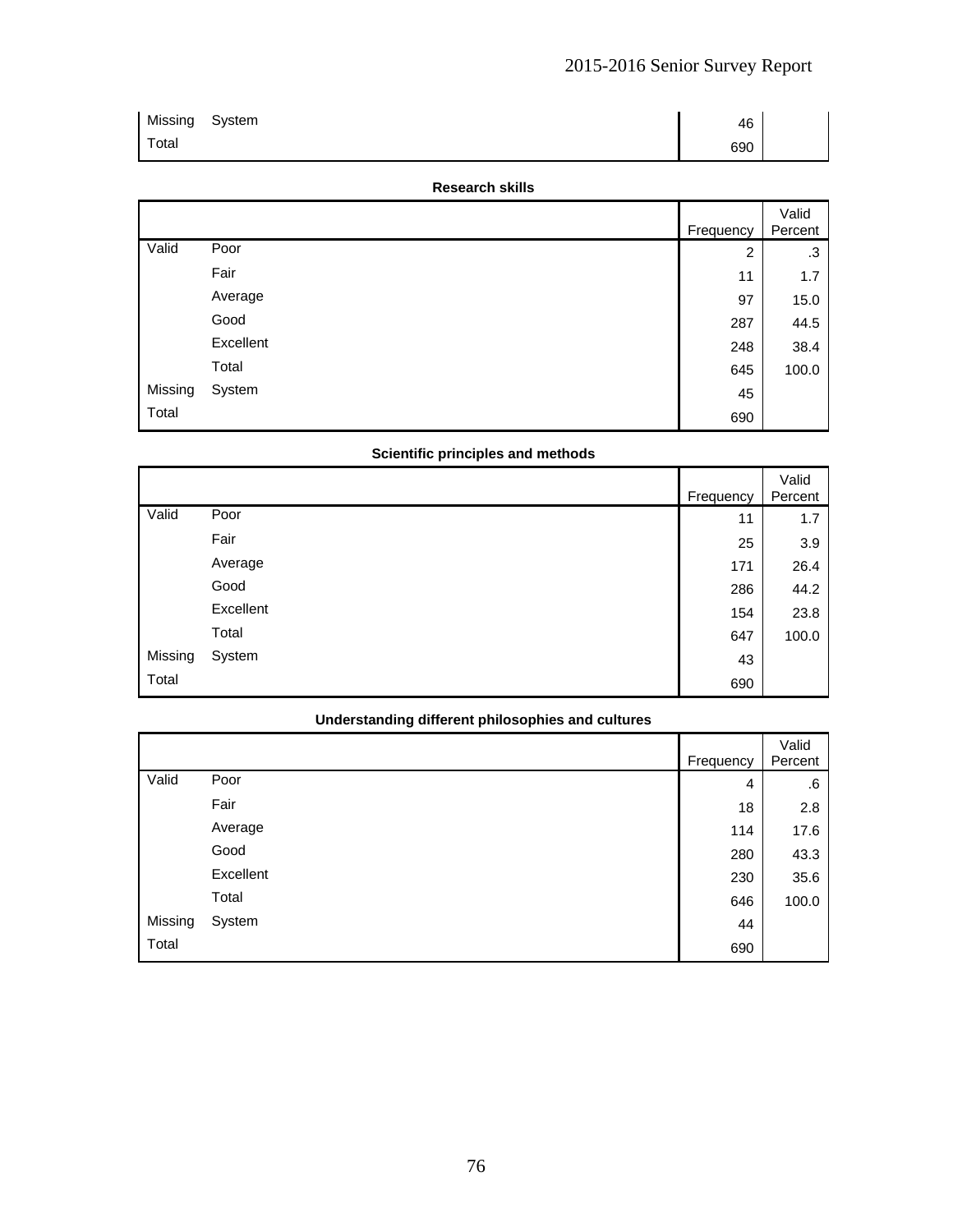|         |           | Frequency | Valid<br>Percent |
|---------|-----------|-----------|------------------|
| Valid   | Poor      | 11        | 1.7              |
|         | Fair      | 36        | 5.6              |
|         | Average   | 135       | 20.9             |
|         | Good      | 251       | 38.8             |
|         | Excellent | 214       | 33.1             |
|         | Total     | 647       | 100.0            |
| Missing | System    | 43        |                  |
| Total   |           | 690       |                  |

#### **Appreciation of the arts**

### **Leadership skills**

|         |           | Frequency | Valid<br>Percent |
|---------|-----------|-----------|------------------|
| Valid   | Poor      | 4         | .6               |
|         | Fair      | 9         | 1.4              |
|         | Average   | 66        | 10.2             |
|         | Good      | 269       | 41.7             |
|         | Excellent | 297       | 46.0             |
|         | Total     | 645       | 100.0            |
| Missing | System    | 45        |                  |
| Total   |           | 690       |                  |

### **Management and organizational skills**

|         |           | Frequency | Valid<br>Percent |
|---------|-----------|-----------|------------------|
| Valid   | Poor      | 1         | $\cdot$          |
|         | Fair      | 6         | .9               |
|         | Average   | 58        | 9.0              |
|         | Good      | 254       | 39.4             |
|         | Excellent | 326       | 50.5             |
|         | Total     | 645       | 100.0            |
| Missing | System    | 45        |                  |
| Total   |           | 690       |                  |

#### **Time management**

|       |         | Frequency | Valid<br>Percent |
|-------|---------|-----------|------------------|
| Valid | Poor    | 5         | .8               |
|       | Fair    | 10        | 1.5              |
|       | Average | 55        | 8.5              |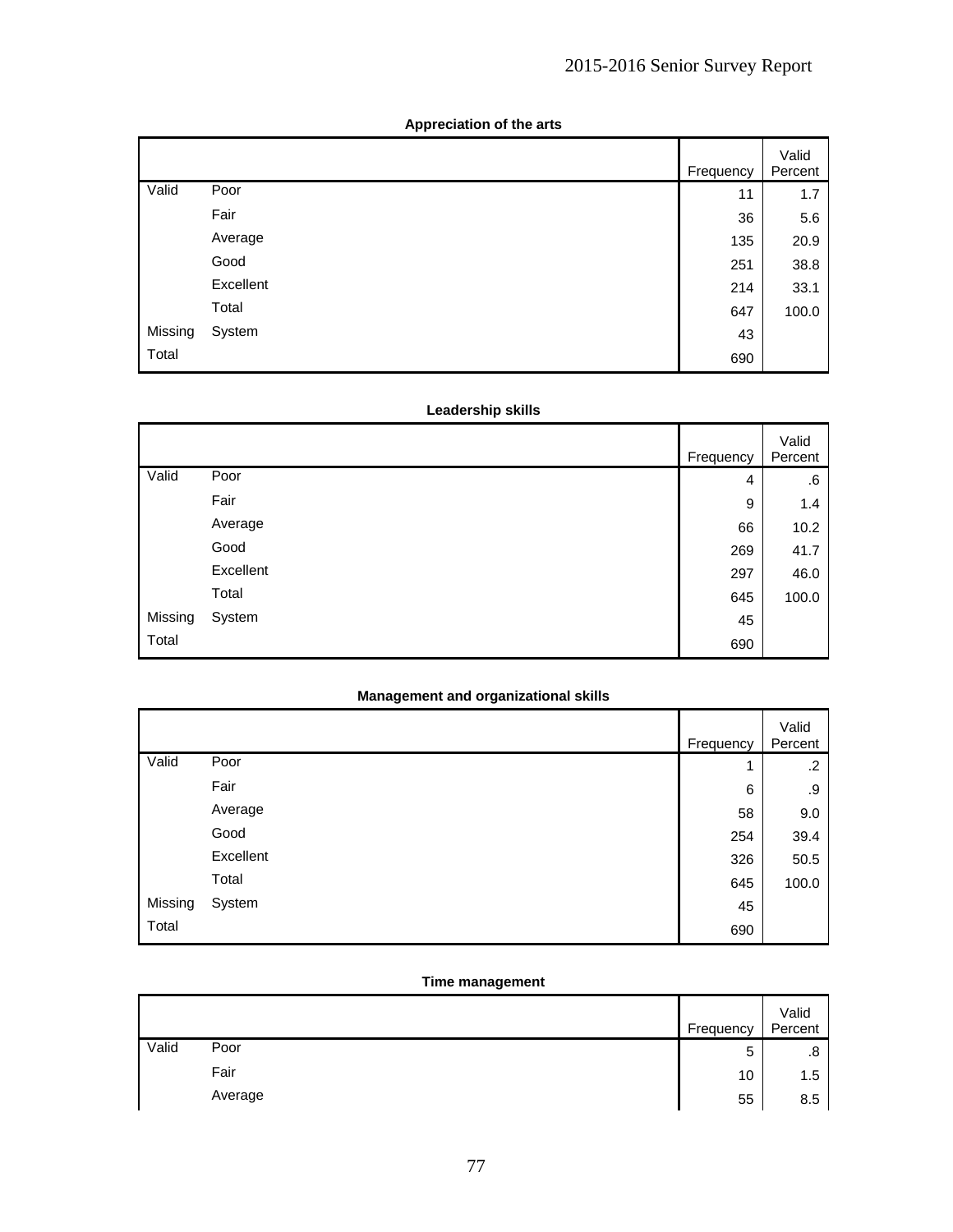|         | Good      | 261 | 40.2  |
|---------|-----------|-----|-------|
|         | Excellent | 318 | 49.0  |
|         | Total     | 649 | 100.0 |
| Missing | System    | 41  |       |
| Total   |           | 690 |       |

### **Working cooperatively in groups**

|         |           | Frequency | Valid<br>Percent |
|---------|-----------|-----------|------------------|
| Valid   | Poor      | 3         | .5               |
|         | Fair      | 15        | 2.3              |
|         | Average   | 70        | 10.8             |
|         | Good      | 262       | 40.6             |
|         | Excellent | 296       | 45.8             |
|         | Total     | 646       | 100.0            |
| Missing | System    | 44        |                  |
| Total   |           | 690       |                  |

## **Planning and carrying out projects**

|         |           | Frequency      | Valid<br>Percent |
|---------|-----------|----------------|------------------|
| Valid   | Poor      | $\overline{c}$ | .3               |
|         | Fair      | 5              | .8               |
|         | Average   | 58             | 9.0              |
|         | Good      | 265            | 40.9             |
|         | Excellent | 318            | 49.1             |
|         | Total     | 648            | 100.0            |
| Missing | System    | 42             |                  |
| Total   |           | 690            |                  |

## **Citizenship skills**

|         |           | Frequency | Valid<br>Percent |
|---------|-----------|-----------|------------------|
| Valid   | Poor      | 9         | 1.4              |
|         | Fair      | 13        | 2.0              |
|         | Average   | 98        | 15.2             |
|         | Good      | 253       | 39.3             |
|         | Excellent | 270       | 42.0             |
|         | Total     | 643       | 100.0            |
| Missing | System    | 47        |                  |
| Total   |           | 690       |                  |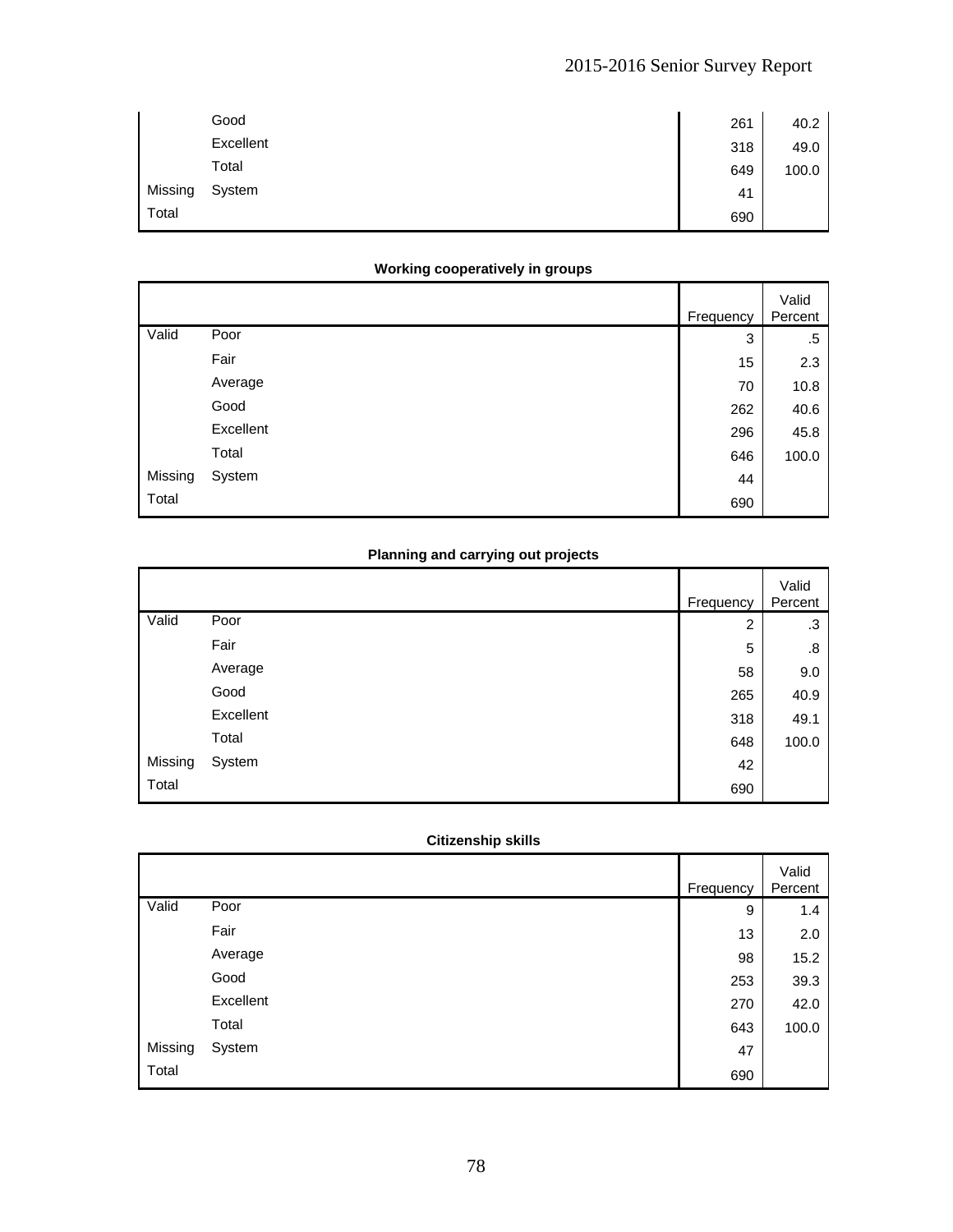|         |           | Frequency | Valid<br>Percent |
|---------|-----------|-----------|------------------|
| Valid   | Poor      | 3         | .5               |
|         | Fair      | 6         | .9               |
|         | Average   | 65        | 10.0             |
|         | Good      | 272       | 42.0             |
|         | Excellent | 301       | 46.5             |
|         | Total     | 647       | 100.0            |
| Missing | System    | 43        |                  |
| Total   |           | 690       |                  |

# **Strategies for applying skills in my field**

# **EDUCATION AND ACADEMIC SUPPORT SERVICES**

|         | Overall quality of your academic program |           |                  |
|---------|------------------------------------------|-----------|------------------|
|         |                                          | Frequency | Valid<br>Percent |
| Valid   | Poor                                     | 10        | 1.6              |
|         | Fair                                     | 17        | 2.7              |
|         | Average                                  | 45        | 7.1              |
|         | Good                                     | 273       | 42.9             |
|         | Excellent                                | 292       | 45.8             |
|         | Total                                    | 637       | 100.0            |
| Missing | System                                   | 53        |                  |
| Total   |                                          | 690       |                  |

### **Overall quality of your academic program**

### **Academic advising**

|         |           | Frequency | Valid<br>Percent |
|---------|-----------|-----------|------------------|
| Valid   | Poor      | 29        | 4.5              |
|         | Fair      | 35        | 5.5              |
|         | Average   | 80        | 12.5             |
|         | Good      | 231       | 36.2             |
|         | Excellent | 263       | 41.2             |
|         | Total     | 638       | 100.0            |
| Missing | System    | 52        |                  |
| Total   |           | 690       |                  |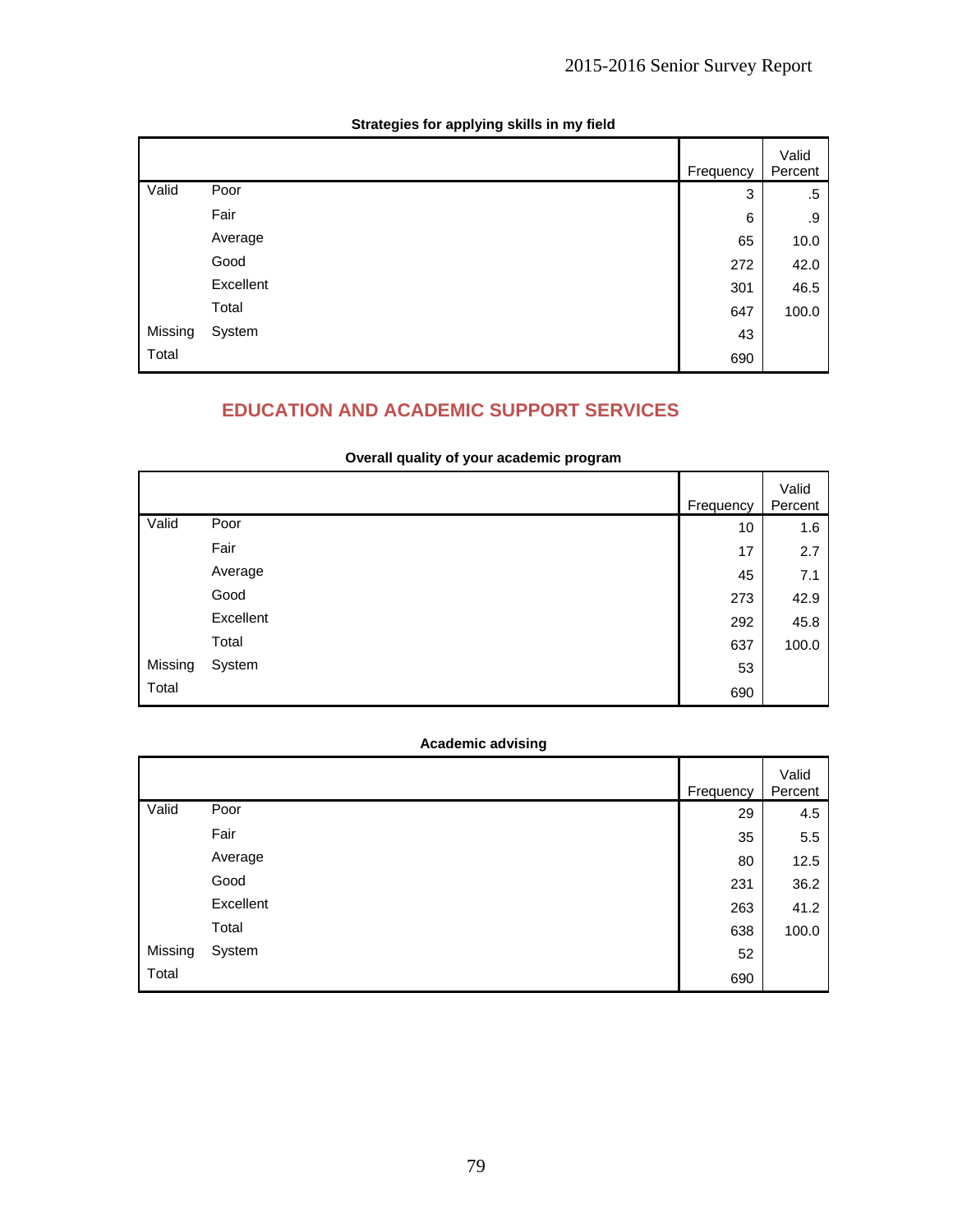|         |           | Frequency | Valid<br>Percent |
|---------|-----------|-----------|------------------|
| Valid   | Poor      | 13        | 2.1              |
|         | Fair      | 31        | 4.9              |
|         | Average   | 86        | 13.6             |
|         | Good      | 248       | 39.1             |
|         | Excellent | 256       | 40.4             |
|         | Total     | 634       | 100.0            |
| Missing | System    | 56        |                  |
| Total   |           | 690       |                  |

## **Faculty accessibility**

### **Instruction in major courses**

|         |           | Frequency | Valid<br>Percent |
|---------|-----------|-----------|------------------|
| Valid   | Poor      | 14        | 2.2              |
|         | Fair      | 14        | 2.2              |
|         | Average   | 52        | 8.1              |
|         | Good      | 272       | 42.6             |
|         | Excellent | 287       | 44.9             |
|         | Total     | 639       | 100.0            |
| Missing | System    | 51        |                  |
| Total   |           | 690       |                  |

#### **Instruction in general education courses**

|         |           | Frequency | Valid<br>Percent |
|---------|-----------|-----------|------------------|
| Valid   | Poor      | 15        | 2.5              |
|         | Fair      | 17        | 2.8              |
|         | Average   | 91        | 14.9             |
|         | Good      | 281       | 45.9             |
|         | Excellent | 208       | 34.0             |
|         | Total     | 612       | 100.0            |
| Missing | System    | 78        |                  |
| Total   |           | 690       |                  |

### **Faculty's use of technologies to enhance teaching**

|       |         | Frequency | Valid<br>Percent |
|-------|---------|-----------|------------------|
| Valid | Poor    | 8         | 1.3              |
|       | Fair    | 19        | 3.0              |
|       | Average | 101       | 15.9             |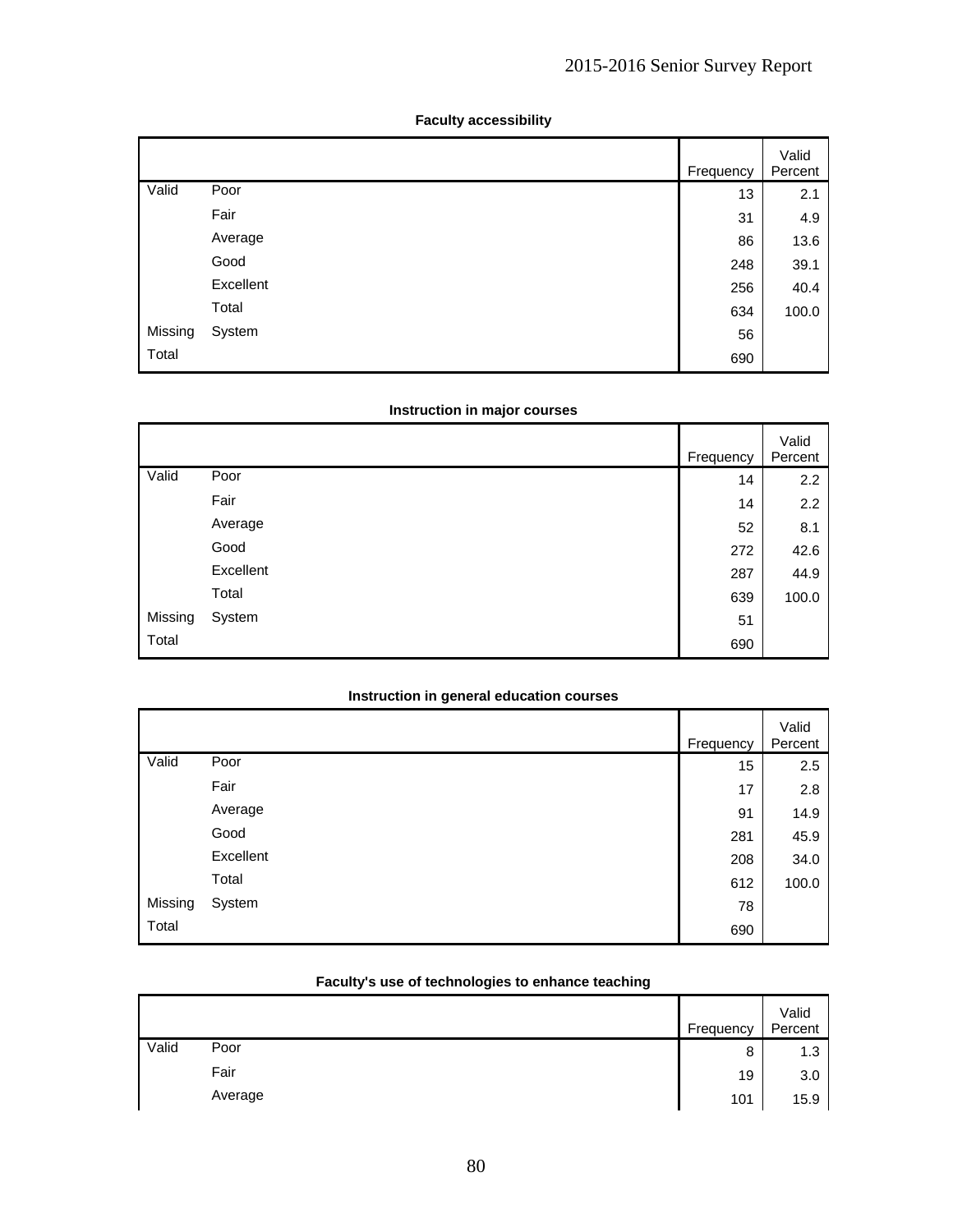|         | Good      | 279 | 44.0  |
|---------|-----------|-----|-------|
|         | Excellent | 227 | 35.8  |
|         | Total     | 634 | 100.0 |
| Missing | System    | 56  |       |
| Total   |           | 690 |       |

### **Course availability in your major**

|         |           | Frequency | Valid<br>Percent |
|---------|-----------|-----------|------------------|
| Valid   | Poor      | 31        | 4.8              |
|         | Fair      | 36        | 5.6              |
|         | Average   | 77        | 12.0             |
|         | Good      | 229       | 35.8             |
|         | Excellent | 267       | 41.7             |
|         | Total     | 640       | 100.0            |
| Missing | System    | 50        |                  |
| Total   |           | 690       |                  |

### **Communication between faculty and students**

|         |           | Frequency | Valid<br>Percent |
|---------|-----------|-----------|------------------|
| Valid   | Poor      | 24        | 3.8              |
|         | Fair      | 24        | 3.8              |
|         | Average   | 73        | 11.4             |
|         | Good      | 254       | 39.7             |
|         | Excellent | 264       | 41.3             |
|         | Total     | 639       | 100.0            |
| Missing | System    | 51        |                  |
| Total   |           | 690       |                  |

#### **Registration procedures**

|         |           | Frequency | Valid<br>Percent |
|---------|-----------|-----------|------------------|
| Valid   | Poor      | 27        | 4.3              |
|         | Fair      | 29        | 4.6              |
|         | Average   | 83        | 13.1             |
|         | Good      | 258       | 40.8             |
|         | Excellent | 235       | 37.2             |
|         | Total     | 632       | 100.0            |
| Missing | System    | 58        |                  |
| Total   |           | 690       |                  |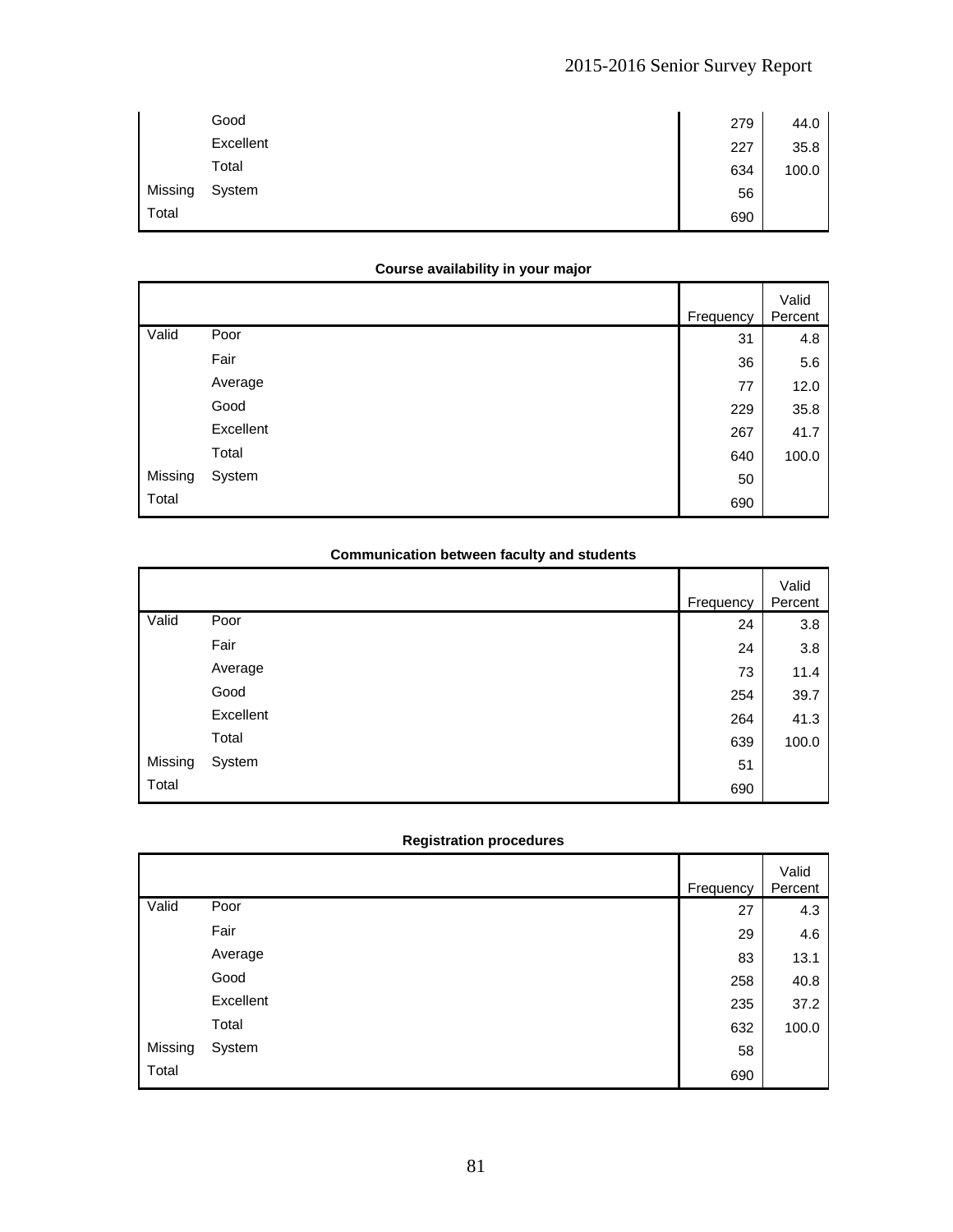|         |           | Frequency | Valid<br>Percent |
|---------|-----------|-----------|------------------|
| Valid   | Poor      | 17        | 3.4              |
|         | Fair      | 28        | 5.6              |
|         | Average   | 99        | 19.7             |
|         | Good      | 199       | 39.6             |
|         | Excellent | 160       | 31.8             |
|         | Total     | 503       | 100.0            |
| Missing | System    | 187       |                  |
| Total   |           | 690       |                  |

### **IMPACT/New Student Orientation Program**

### **Library**

|         |           | Frequency | Valid<br>Percent |
|---------|-----------|-----------|------------------|
| Valid   | Poor      | 28        | $5.0$            |
|         | Fair      | 36        | 6.5              |
|         | Average   | 104       | 18.7             |
|         | Good      | 207       | 37.2             |
|         | Excellent | 182       | 32.7             |
|         | Total     | 557       | 100.0            |
| Missing | System    | 133       |                  |
| Total   |           | 690       |                  |

| <b>Computer labs</b> |  |
|----------------------|--|
|----------------------|--|

|         |           | Frequency | Valid<br>Percent |
|---------|-----------|-----------|------------------|
| Valid   | Poor      | 23        | 4.5              |
|         | Fair      | 32        | 6.3              |
|         | Average   | 95        | 18.6             |
|         | Good      | 204       | 39.9             |
|         | Excellent | 157       | 30.7             |
|         | Total     | 511       | 100.0            |
| Missing | System    | 179       |                  |
| Total   |           | 690       |                  |

### **Laboratory/instructional equipment**

|       |         | Frequency | Valid<br>Percent |
|-------|---------|-----------|------------------|
| Valid | Poor    | 14        | 2.9              |
|       | Fair    | 26        | 5.5              |
|       | Average | 103       | 21.7             |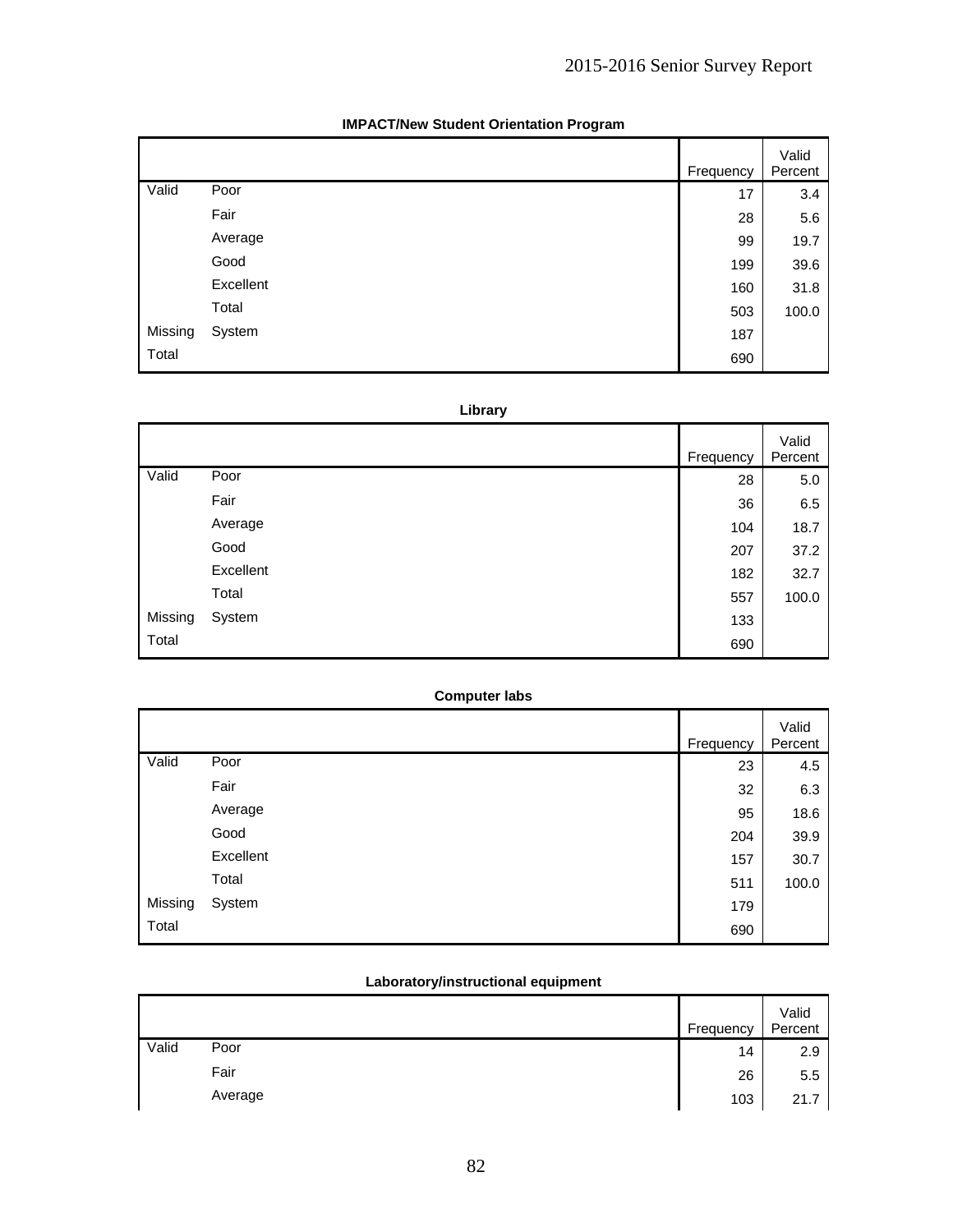|         | Good      | 199 | 41.9  |
|---------|-----------|-----|-------|
|         | Excellent | 133 | 28.0  |
|         | Total     | 475 | 100.0 |
| Missing | System    | 215 |       |
| Total   |           | 690 |       |

## **Testing Center**

|         |           | Frequency | Valid<br>Percent |
|---------|-----------|-----------|------------------|
| Valid   | Poor      | 7         | 1.5              |
|         | Fair      | 13        | 2.7              |
|         | Average   | 81        | 17.1             |
|         | Good      | 207       | 43.6             |
|         | Excellent | 167       | 35.2             |
|         | Total     | 475       | 100.0            |
| Missing | System    | 215       |                  |
| Total   |           | 690       |                  |

### **Writing Center**

|         |           | Frequency | Valid<br>Percent |
|---------|-----------|-----------|------------------|
| Valid   | Poor      | 7         | 1.7              |
|         | Fair      | 11        | 2.6              |
|         | Average   | 82        | 19.6             |
|         | Good      | 183       | 43.8             |
|         | Excellent | 135       | 32.3             |
|         | Total     | 418       | 100.0            |
| Missing | System    | 272       |                  |
| Total   |           | 690       |                  |

### **Natural Science Center**

|         |           | Frequency | Valid<br>Percent |
|---------|-----------|-----------|------------------|
| Valid   | Poor      | 3         | .9               |
|         | Fair      | 8         | 2.4              |
|         | Average   | 75        | 22.3             |
|         | Good      | 155       | 46.0             |
|         | Excellent | 96        | 28.5             |
|         | Total     | 337       | 100.0            |
| Missing | System    | 353       |                  |
| Total   |           | 690       |                  |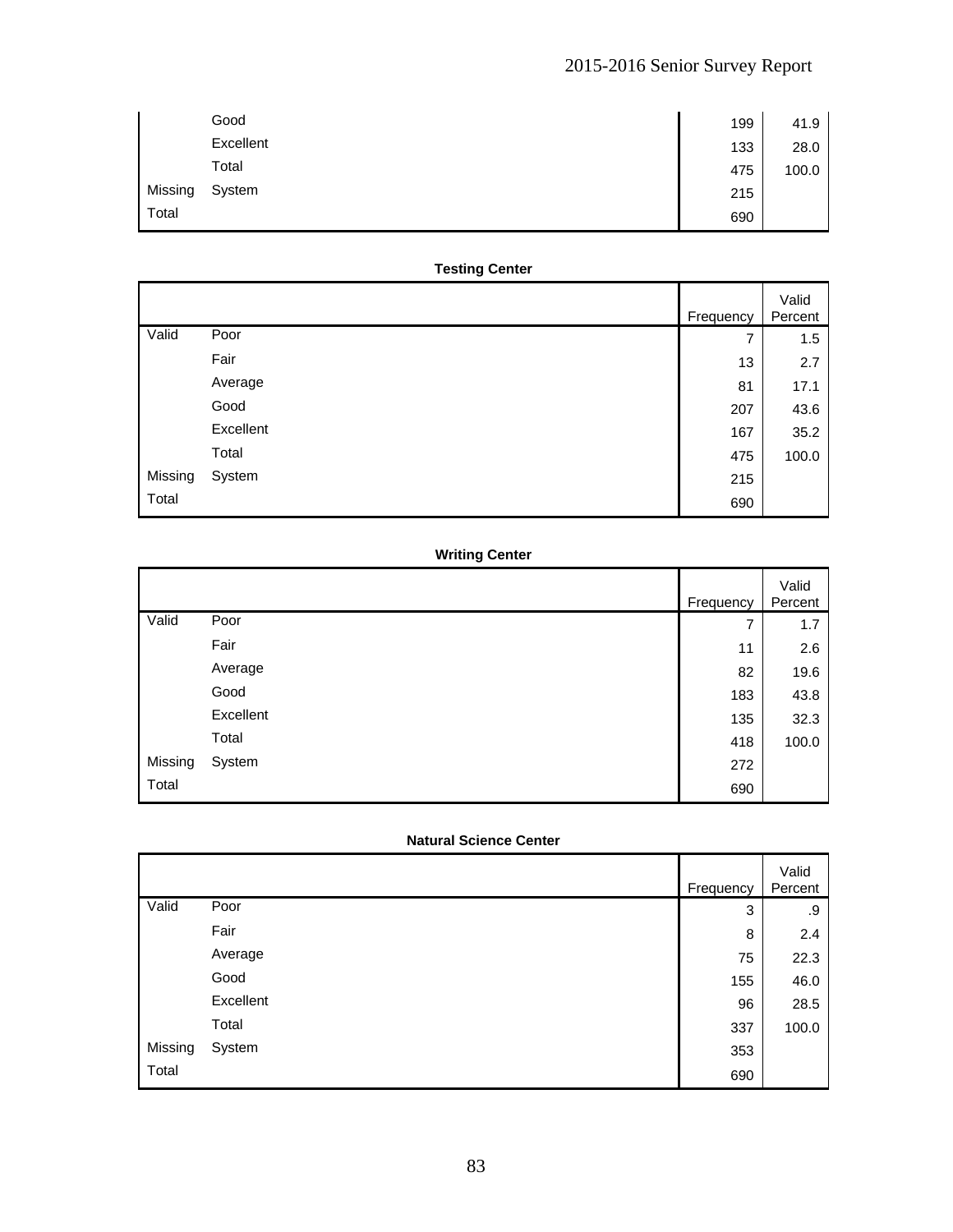|         |           | Frequency | Valid<br>Percent |
|---------|-----------|-----------|------------------|
| Valid   | Poor      | 5         | 1.6              |
|         | Fair      | 4         | 1.3              |
|         | Average   | 63        | 20.4             |
|         | Good      | 148       | 47.9             |
|         | Excellent | 89        | 28.8             |
|         | Total     | 309       | 100.0            |
| Missing | System    | 381       |                  |
| Total   |           | 690       |                  |

### **Center for International Programs**

# **SATISFACTION WITH OFFICES AND SERVICES**

### **Adaptive Needs Services**

|         |                     |           | Valid   |
|---------|---------------------|-----------|---------|
|         |                     | Frequency | Percent |
| Valid   | Very Dissatisfied   | 18        | 6.8     |
|         | <b>Dissatisfied</b> | 8         | 3.0     |
|         | Neutral             | 85        | 32.0    |
|         | Satisfied           | 94        | 35.3    |
|         | Very Satisfied      | 61        | 22.9    |
|         | Total               | 266       | 100.0   |
| Missing | System              | 424       |         |
| Total   |                     | 690       |         |

### **Admissions Office**

|         |                     | Frequency | Valid<br>Percent |
|---------|---------------------|-----------|------------------|
| Valid   | Very Dissatisfied   | 43        | 7.6              |
|         | <b>Dissatisfied</b> | 15        | 2.6              |
|         | Neutral             | 99        | 17.5             |
|         | Satisfied           | 232       | 40.9             |
|         | Very Satisfied      | 178       | 31.4             |
|         | Total               | 567       | 100.0            |
| Missing | System              | 123       |                  |
| Total   |                     | 690       |                  |

#### **Athletic Programs**

|       |                   | Frequency | Valid<br>Percent |
|-------|-------------------|-----------|------------------|
| Valid | Very Dissatisfied | 15        | 5.1              |
|       | Dissatisfied      | 20        | 6.7              |
|       | Neutral           | 92        | 31.0             |
|       | Satisfied         | 100       | 33.7             |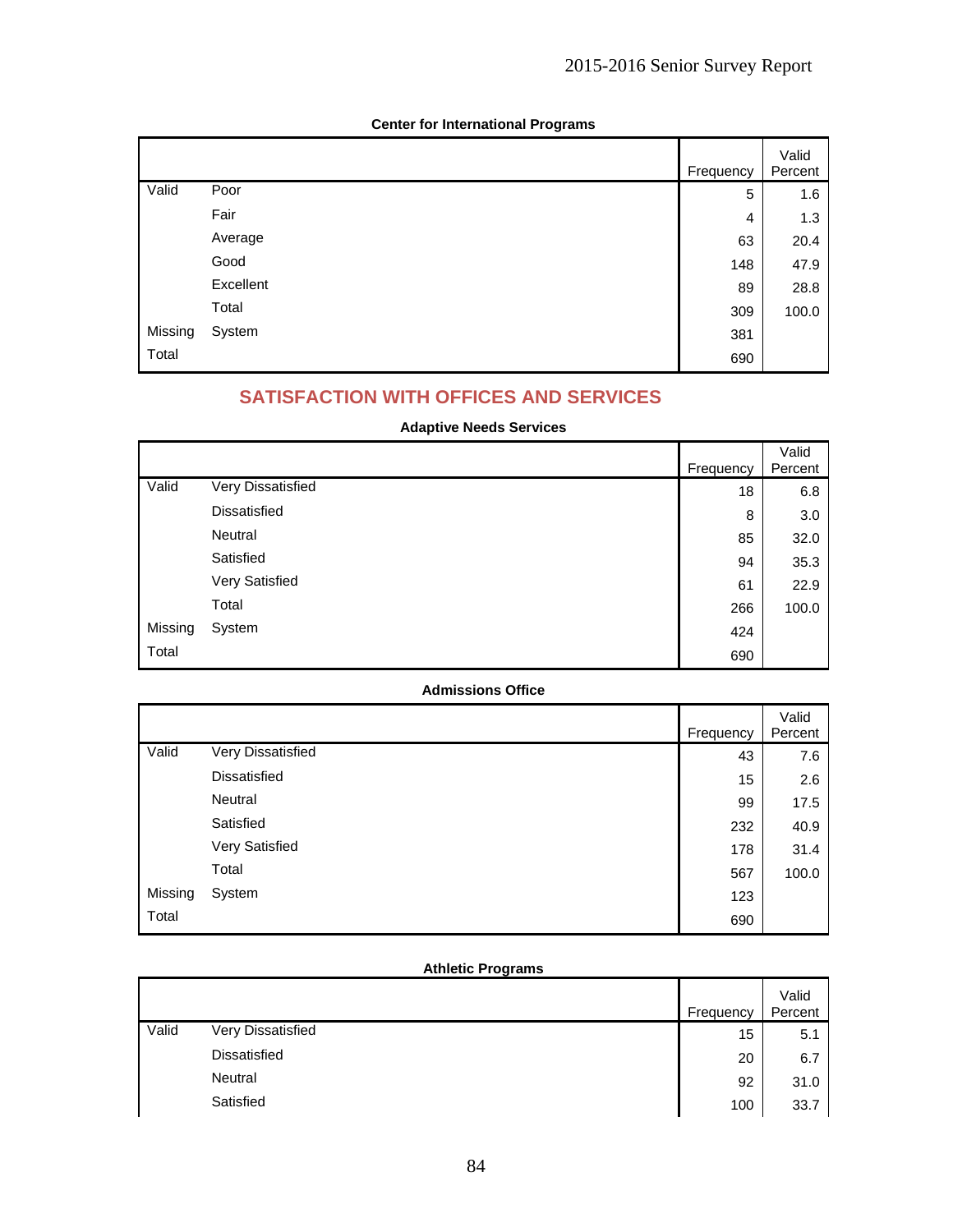|         | Very Satisfied | 70  | 23.6  |
|---------|----------------|-----|-------|
|         | Total          | 297 | 100.0 |
| Missing | System         | 393 |       |
| Total   |                | 690 |       |

#### **Bookstore Services**

|         |                     | Frequency | Valid<br>Percent |
|---------|---------------------|-----------|------------------|
| Valid   | Very Dissatisfied   | 40        | 6.9              |
|         | <b>Dissatisfied</b> | 43        | 7.5              |
|         | Neutral             | 125       | 21.7             |
|         | Satisfied           | 235       | 40.7             |
|         | Very Satisfied      | 134       | 23.2             |
|         | Total               | 577       | 100.0            |
| Missing | System              | 113       |                  |
| Total   |                     | 690       |                  |

### **Buildings and Grounds**

|         |                     | Frequency | Valid<br>Percent |
|---------|---------------------|-----------|------------------|
| Valid   | Very Dissatisfied   | 32        | 7.0              |
|         | <b>Dissatisfied</b> | 18        | 3.9              |
|         | Neutral             | 75        | 16.4             |
|         | Satisfied           | 172       | 37.6             |
|         | Very Satisfied      | 161       | 35.2             |
|         | Total               | 458       | 100.0            |
| Missing | System              | 232       |                  |
| Total   |                     | 690       |                  |

#### **Business Office**

|         |                   | Frequency | Valid<br>Percent |
|---------|-------------------|-----------|------------------|
| Valid   | Very Dissatisfied | 28        | 6.1              |
|         | Dissatisfied      | 18        | 3.9              |
|         | Neutral           | 96        | 21.0             |
|         | Satisfied         | 199       | 43.4             |
|         | Very Satisfied    | 117       | 25.5             |
|         | Total             | 458       | 100.0            |
| Missing | System            | 232       |                  |
| Total   |                   | 690       |                  |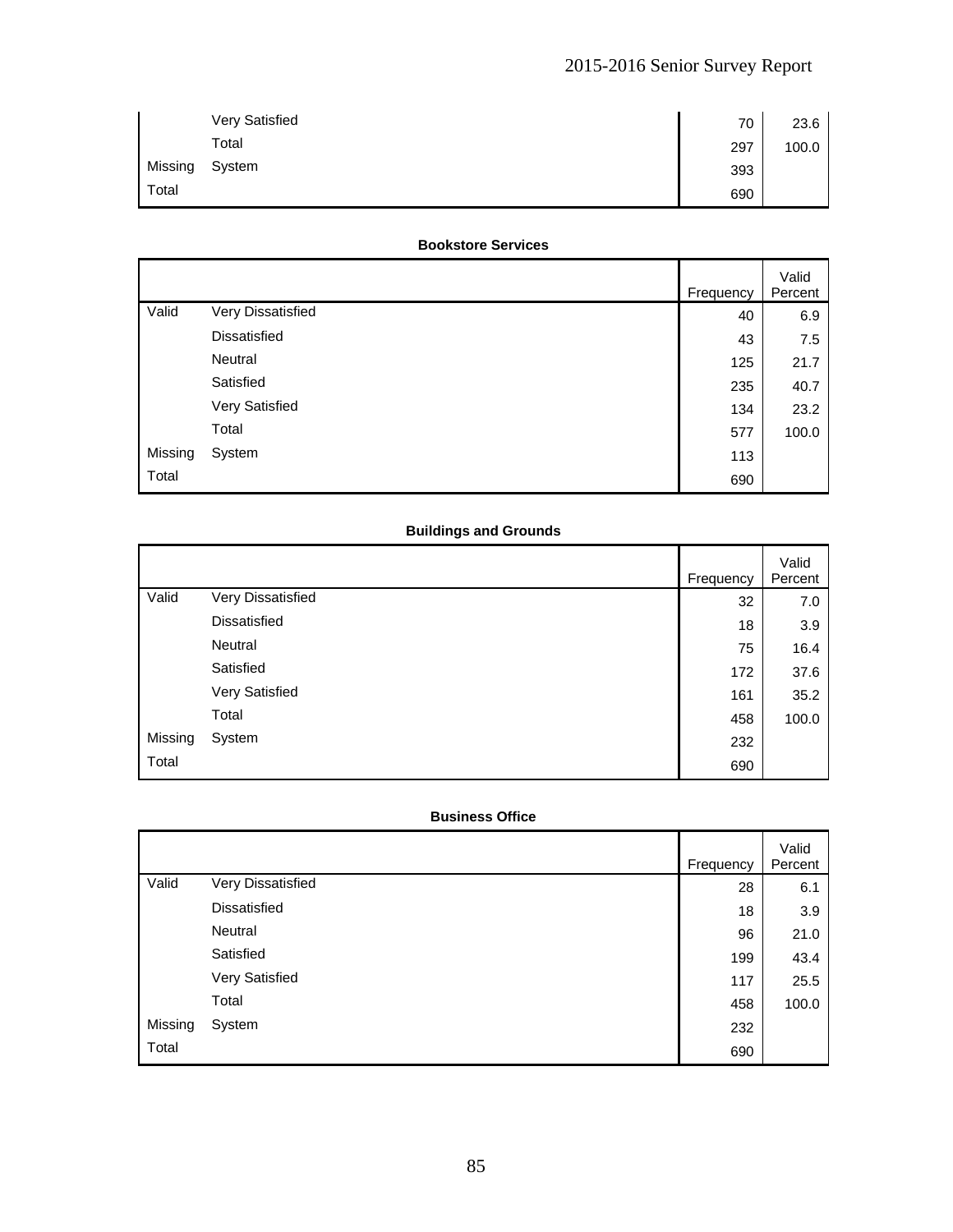|         |                     | Frequency | Valid<br>Percent |
|---------|---------------------|-----------|------------------|
| Valid   | Very Dissatisfied   | 29        | 7.1              |
|         | <b>Dissatisfied</b> | 23        | 5.7              |
|         | Neutral             | 105       | 25.9             |
|         | Satisfied           | 147       | 36.2             |
|         | Very Satisfied      | 102       | 25.1             |
|         | Total               | 406       | 100.0            |
| Missing | System              | 284       |                  |
| Total   |                     | 690       |                  |

#### **Career Services**

### **Counseling Services**

|         |                   | Frequency | Valid<br>Percent |
|---------|-------------------|-----------|------------------|
| Valid   | Very Dissatisfied | 30        | 7.7              |
|         | Dissatisfied      | 19        | 4.8              |
|         | Neutral           | 96        | 24.5             |
|         | Satisfied         | 131       | 33.4             |
|         | Very Satisfied    | 116       | 29.6             |
|         | Total             | 392       | 100.0            |
| Missing | System            | 298       |                  |
| Total   |                   | 690       |                  |

### **Financial Aid Services**

|         |                   | Frequency | Valid<br>Percent |
|---------|-------------------|-----------|------------------|
| Valid   | Very Dissatisfied | 50        | 9.2              |
|         | Dissatisfied      | 41        | 7.5              |
|         | Neutral           | 97        | 17.8             |
|         | Satisfied         | 201       | 36.9             |
|         | Very Satisfied    | 155       | 28.5             |
|         | Total             | 544       | 100.0            |
| Missing | System            | 146       |                  |
| Total   |                   | 690       |                  |

#### **Food Services**

|       |                   | Frequency | Valid<br>Percent |
|-------|-------------------|-----------|------------------|
| Valid | Very Dissatisfied | 39        | 10.4             |
|       | Dissatisfied      | 43        | 11.5             |
|       | Neutral           | 106       | 28.3             |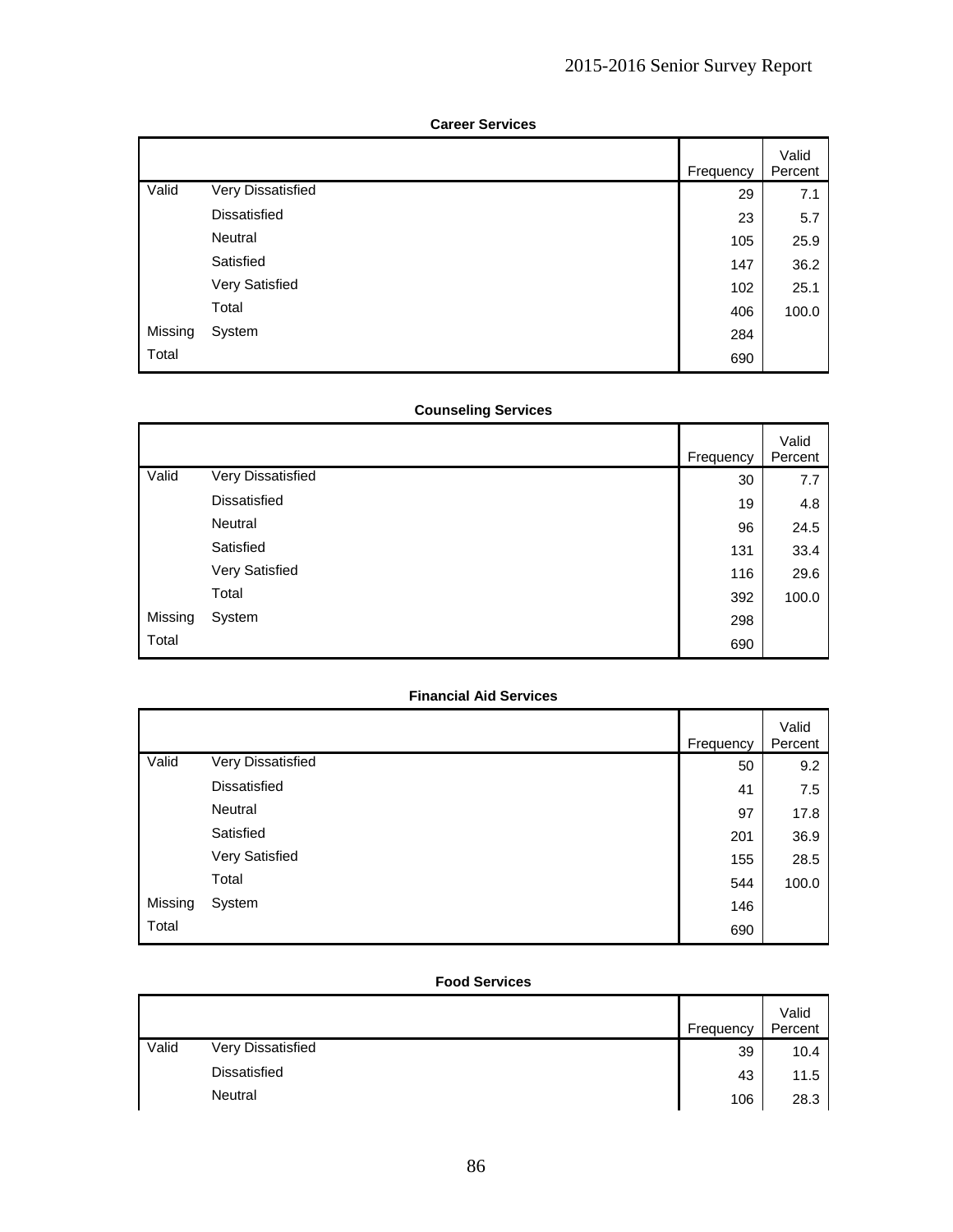|         | Satisfied      | 120 | 32.0  |
|---------|----------------|-----|-------|
|         | Very Satisfied | 67  | 17.9  |
|         | Total          | 375 | 100.0 |
| Missing | System         | 315 |       |
| Total   |                | 690 |       |

### **Housing and Residence Life**

|         |                     | Frequency | Valid<br>Percent |
|---------|---------------------|-----------|------------------|
| Valid   | Very Dissatisfied   | 18        | 6.3              |
|         | <b>Dissatisfied</b> | 16        | 5.6              |
|         | Neutral             | 91        | 32.0             |
|         | Satisfied           | 106       | 37.3             |
|         | Very Satisfied      | 53        | 18.7             |
|         | Total               | 284       | 100.0            |
| Missing | System              | 406       |                  |
| Total   |                     | 690       |                  |

### **Ricoh Graphics and Printing Services**

|         |                     | Frequency | Valid<br>Percent |
|---------|---------------------|-----------|------------------|
| Valid   | Very Dissatisfied   | 17        | 6.4              |
|         | <b>Dissatisfied</b> | 9         | 3.4              |
|         | Neutral             | 82        | 30.9             |
|         | Satisfied           | 85        | 32.1             |
|         | Very Satisfied      | 72        | 27.2             |
|         | Total               | 265       | 100.0            |
| Missing | System              | 425       |                  |
| Total   |                     | 690       |                  |

### **Ricoh Mailroom and Postal Services**

|         |                     | Frequency | Valid<br>Percent |
|---------|---------------------|-----------|------------------|
| Valid   | Very Dissatisfied   | 20        | 7.7              |
|         | <b>Dissatisfied</b> | 8         | 3.1              |
|         | Neutral             | 78        | 29.9             |
|         | Satisfied           | 93        | 35.6             |
|         | Very Satisfied      | 62        | 23.8             |
|         | Total               | 261       | 100.0            |
| Missing | System              | 429       |                  |
| Total   |                     | 690       |                  |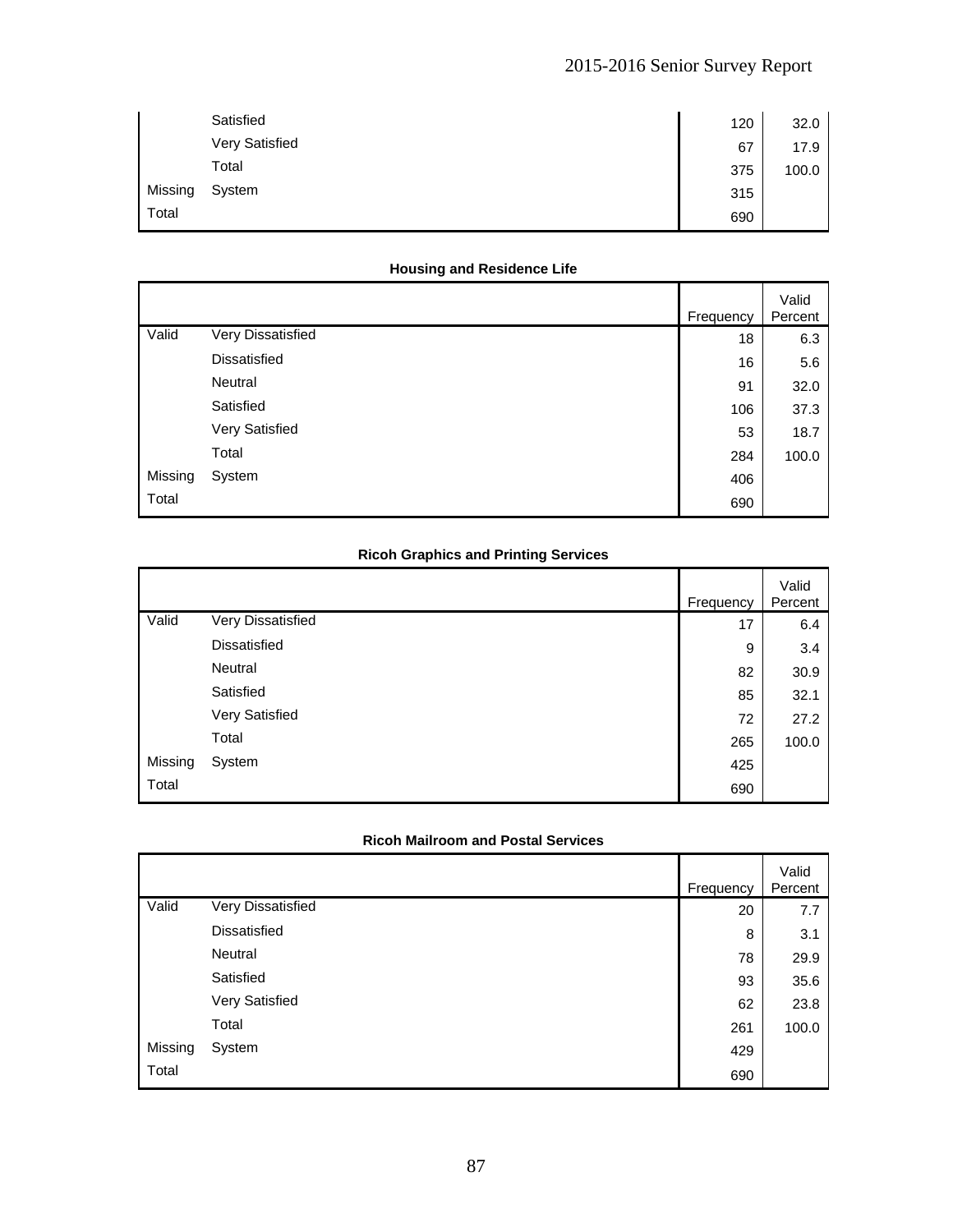|         |                     | Frequency | Valid<br>Percent |
|---------|---------------------|-----------|------------------|
| Valid   | Very Dissatisfied   | 33        | 7.5              |
|         | <b>Dissatisfied</b> | 28        | 6.3              |
|         | Neutral             | 102       | 23.1             |
|         | Satisfied           | 160       | 36.3             |
|         | Very Satisfied      | 118       | 26.8             |
|         | Total               | 441       | 100.0            |
| Missing | System              | 249       |                  |
| Total   |                     | 690       |                  |

### **Information Technology (IT) Services**

### **Parking Facilities**

|         |                   | Frequency | Valid<br>Percent |
|---------|-------------------|-----------|------------------|
| Valid   | Very Dissatisfied | 111       | 25.6             |
|         | Dissatisfied      | 66        | 15.2             |
|         | Neutral           | 79        | 18.2             |
|         | Satisfied         | 100       | 23.1             |
|         | Very Satisfied    | 77        | 17.8             |
|         | Total             | 433       | 100.0            |
| Missing | System            | 257       |                  |
| Total   |                   | 690       |                  |

#### **Placement Service**

|         |                   | Frequency | Valid<br>Percent |
|---------|-------------------|-----------|------------------|
| Valid   | Very Dissatisfied | 26        | 8.2              |
|         | Dissatisfied      | 16        | 5.0              |
|         | Neutral           | 117       | 36.7             |
|         | Satisfied         | 102       | 32.0             |
|         | Very Satisfied    | 58        | 18.2             |
|         | Total             | 319       | 100.0            |
| Missing | System            | 371       |                  |
| Total   |                   | 690       |                  |

#### **Recreational and Intramural Activities**

|       |                   | Frequency | Valid<br>Percent |
|-------|-------------------|-----------|------------------|
| Valid | Very Dissatisfied | 25        | 8.3              |
|       | Dissatisfied      | 28        | 9.3              |
|       | Neutral           | 78        | 25.8             |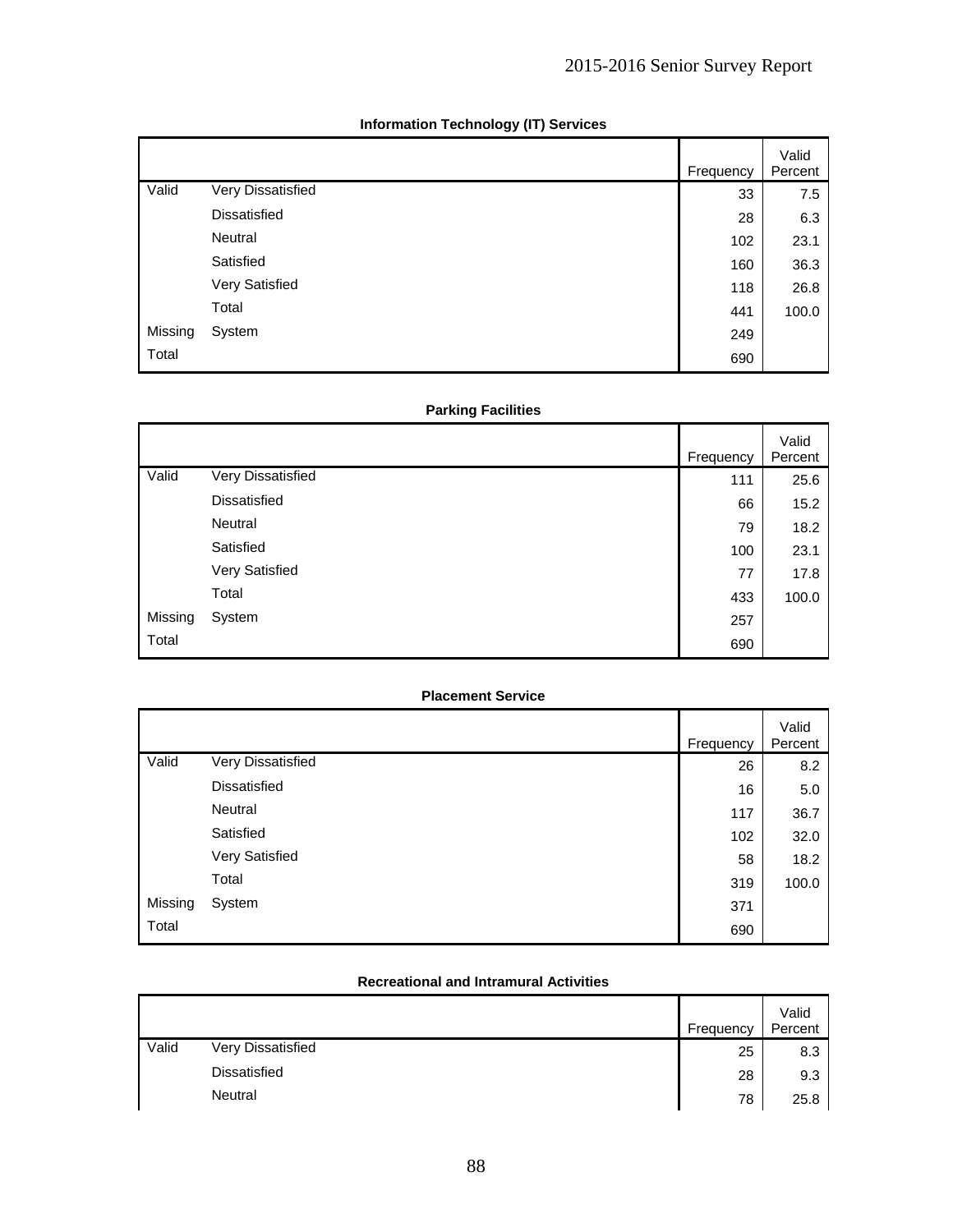|         | Satisfied      | 109 | 36.1  |
|---------|----------------|-----|-------|
|         | Very Satisfied | 62  | 20.5  |
|         | Total          | 302 | 100.0 |
| Missing | System         | 388 |       |
| Total   |                | 690 |       |

### **Registrar/Records Office**

|         |                     | Frequency | Valid<br>Percent |
|---------|---------------------|-----------|------------------|
| Valid   | Very Dissatisfied   | 43        | 8.1              |
|         | <b>Dissatisfied</b> | 19        | 3.6              |
|         | Neutral             | 105       | 19.7             |
|         | Satisfied           | 205       | 38.4             |
|         | Very Satisfied      | 162       | 30.3             |
|         | Total               | 534       | 100.0            |
| Missing | System              | 156       |                  |
| Total   |                     | 690       |                  |

#### **Safety and Security Services**

|         |                     | Frequency | Valid<br>Percent |
|---------|---------------------|-----------|------------------|
| Valid   | Very Dissatisfied   | 28        | 6.7              |
|         | <b>Dissatisfied</b> | 30        | 7.2              |
|         | Neutral             | 97        | 23.3             |
|         | Satisfied           | 159       | 38.2             |
|         | Very Satisfied      | 102       | 24.5             |
|         | Total               | 416       | 100.0            |
| Missing | System              | 274       |                  |
| Total   |                     | 690       |                  |

### **Student Health Services**

|         |                     | Frequency | Valid<br>Percent |
|---------|---------------------|-----------|------------------|
| Valid   | Very Dissatisfied   | 27        | 8.1              |
|         | <b>Dissatisfied</b> | 24        | 7.2              |
|         | Neutral             | 96        | 28.9             |
|         | Satisfied           | 115       | 34.6             |
|         | Very Satisfied      | 70        | 21.1             |
|         | Total               | 332       | 100.0            |
| Missing | System              | 358       |                  |
| Total   |                     | 690       |                  |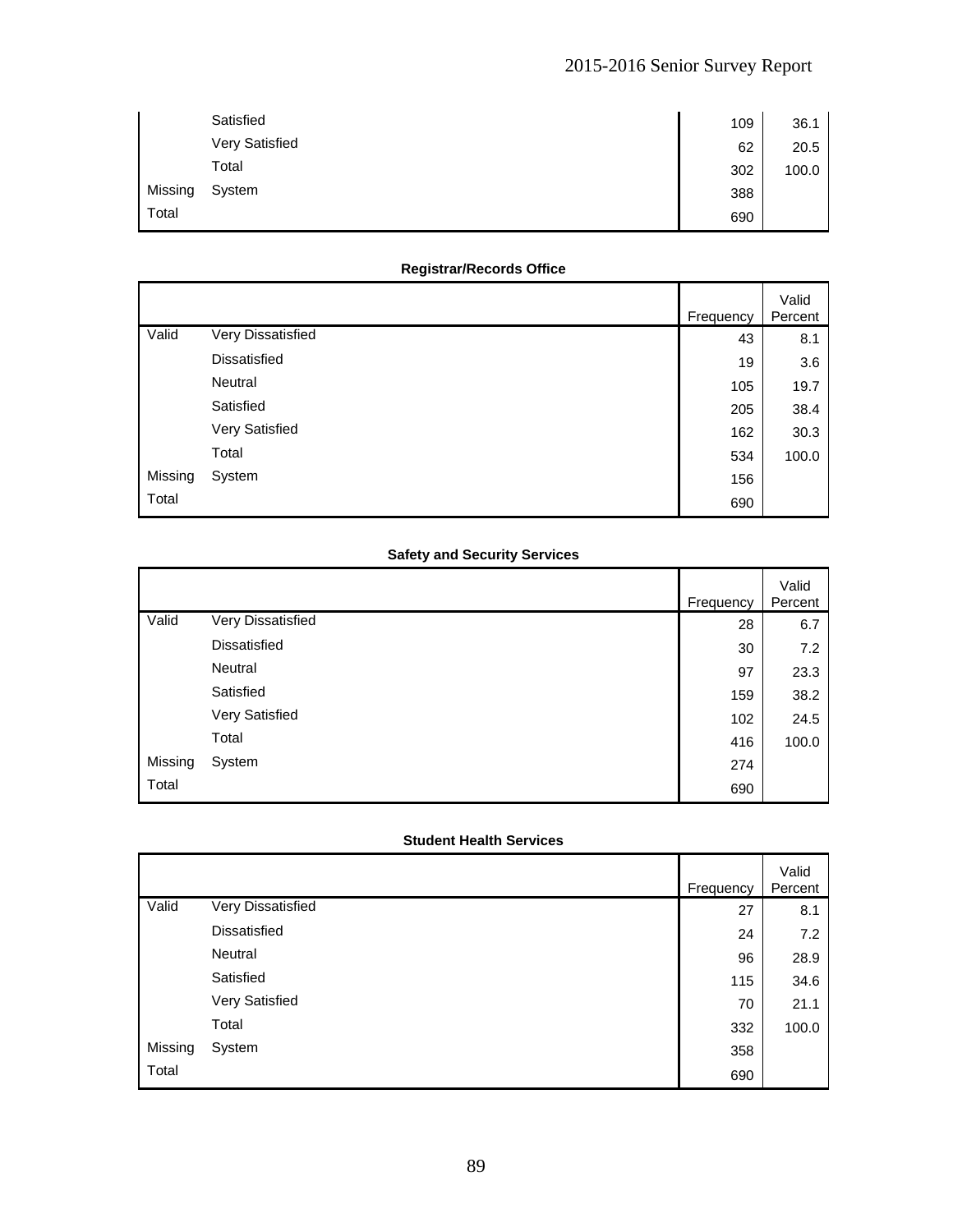|         |                     | Frequency | Valid<br>Percent |
|---------|---------------------|-----------|------------------|
| Valid   | Very Dissatisfied   | 26        | 6.7              |
|         | <b>Dissatisfied</b> | 28        | 7.2              |
|         | Neutral             | 83        | 21.3             |
|         | Satisfied           | 136       | 34.9             |
|         | Very Satisfied      | 117       | 30.0             |
|         | Total               | 390       | 100.0            |
| Missing | System              | 300       |                  |
| Total   |                     | 690       |                  |

#### **Student organizations**

### **Student Support Services (SSS)**

|         |                   | Frequency | Valid<br>Percent |
|---------|-------------------|-----------|------------------|
| Valid   | Very Dissatisfied | 27        | 7.3              |
|         | Dissatisfied      | 20        | 5.4              |
|         | Neutral           | 97        | 26.4             |
|         | Satisfied         | 123       | 33.4             |
|         | Very Satisfied    | 101       | 27.4             |
|         | Total             | 368       | 100.0            |
| Missing | System            | 322       |                  |
| Total   |                   | 690       |                  |

### **Trojan Fitness Center**

|         |                   | Frequency | Valid<br>Percent |
|---------|-------------------|-----------|------------------|
| Valid   | Very Dissatisfied | 39        | 12.9             |
|         | Dissatisfied      | 39        | 12.9             |
|         | Neutral           | 75        | 24.8             |
|         | Satisfied         | 91        | 30.1             |
|         | Very Satisfied    | 58        | 19.2             |
|         | Total             | 302       | 100.0            |
| Missing | System            | 388       |                  |
| Total   |                   | 690       |                  |

### **Trojan Web Express**

|       |                     | Frequency | Valid<br>Percent |
|-------|---------------------|-----------|------------------|
| Valid | Very Dissatisfied   | 48        | 8.0              |
|       | <b>Dissatisfied</b> | 34        | 5.6              |
|       | Neutral             | 88        | 14.6             |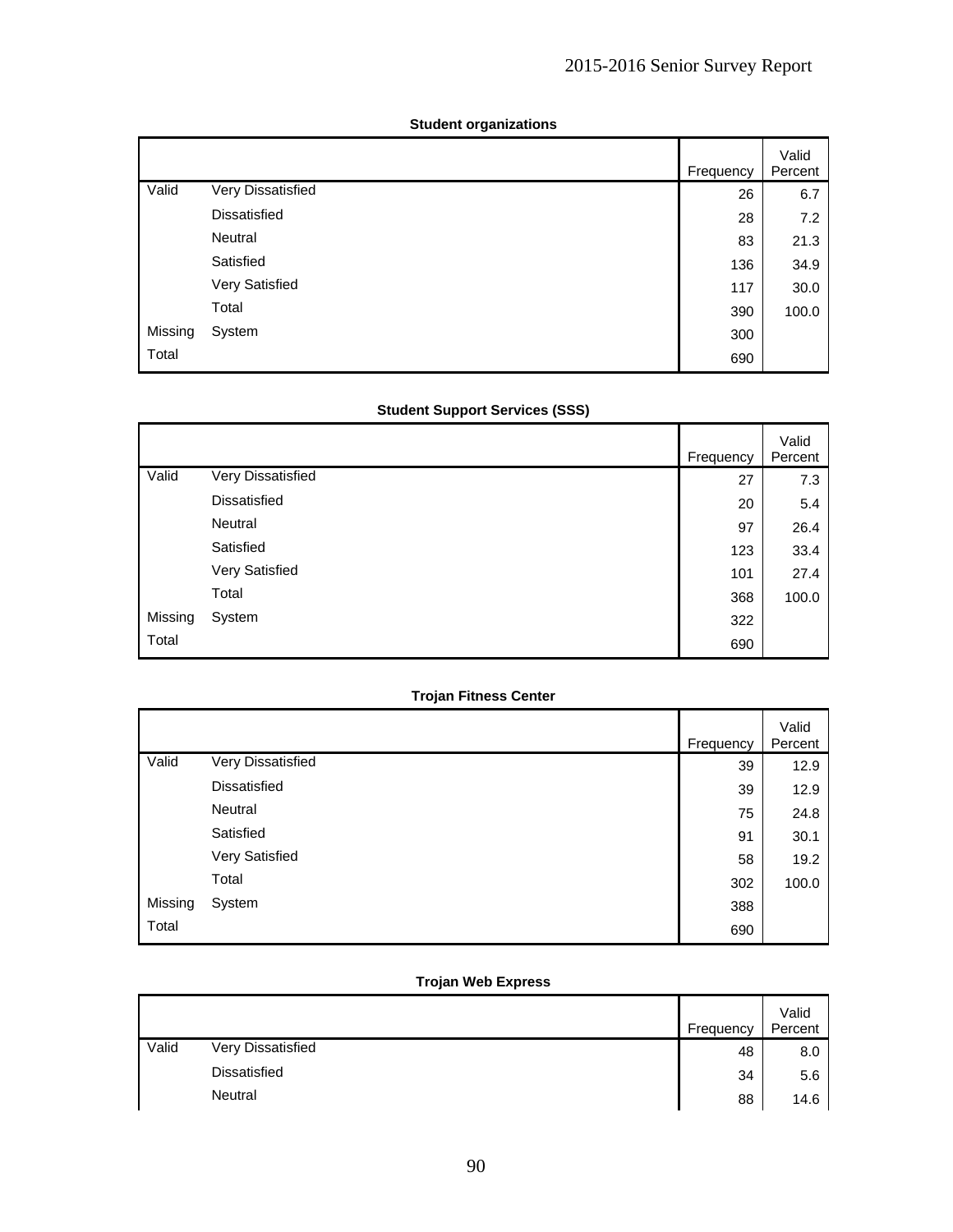|         | Satisfied      | 218 | 36.2  |
|---------|----------------|-----|-------|
|         | Very Satisfied | 215 | 35.7  |
|         | Total          | 603 | 100.0 |
| Missing | System         | 87  |       |
| Total   |                | 690 |       |

#### **University Media (website, newsletters, radio, TV, etc)**

|         |                     | Frequency | Valid<br>Percent |
|---------|---------------------|-----------|------------------|
| Valid   | Very Dissatisfied   | 26        | 5.7              |
|         | <b>Dissatisfied</b> | 30        | 6.5              |
|         | Neutral             | 107       | 23.3             |
|         | Satisfied           | 169       | 36.8             |
|         | Very Satisfied      | 127       | 27.7             |
|         | Total               | 459       | 100.0            |
| Missing | System              | 231       |                  |
| Total   |                     | 690       |                  |

#### **Veteran Services**

|         |                   | Frequency | Valid<br>Percent |
|---------|-------------------|-----------|------------------|
| Valid   | Very Dissatisfied | 27        | 8.5              |
|         | Dissatisfied      | 15        | 4.7              |
|         | Neutral           | 81        | 25.6             |
|         | Satisfied         | 86        | 27.1             |
|         | Very Satisfied    | 108       | 34.1             |
|         | Total             | 317       | 100.0            |
| Missing | System            | 373       |                  |
| Total   |                   | 690       |                  |

#### **\*Blackboard System**

|         |                   | Frequency | Valid<br>Percent |
|---------|-------------------|-----------|------------------|
| Valid   | Very Dissatisfied | 45        | 7.6              |
|         | Dissatisfied      | 26        | 4.4              |
|         | Neutral           | 76        | 12.8             |
|         | Satisfied         | 224       | 37.6             |
|         | Very Satisfied    | 225       | 37.8             |
|         | Total             | 596       | 100.0            |
| Missing | System            | 94        |                  |
| Total   |                   | 690       |                  |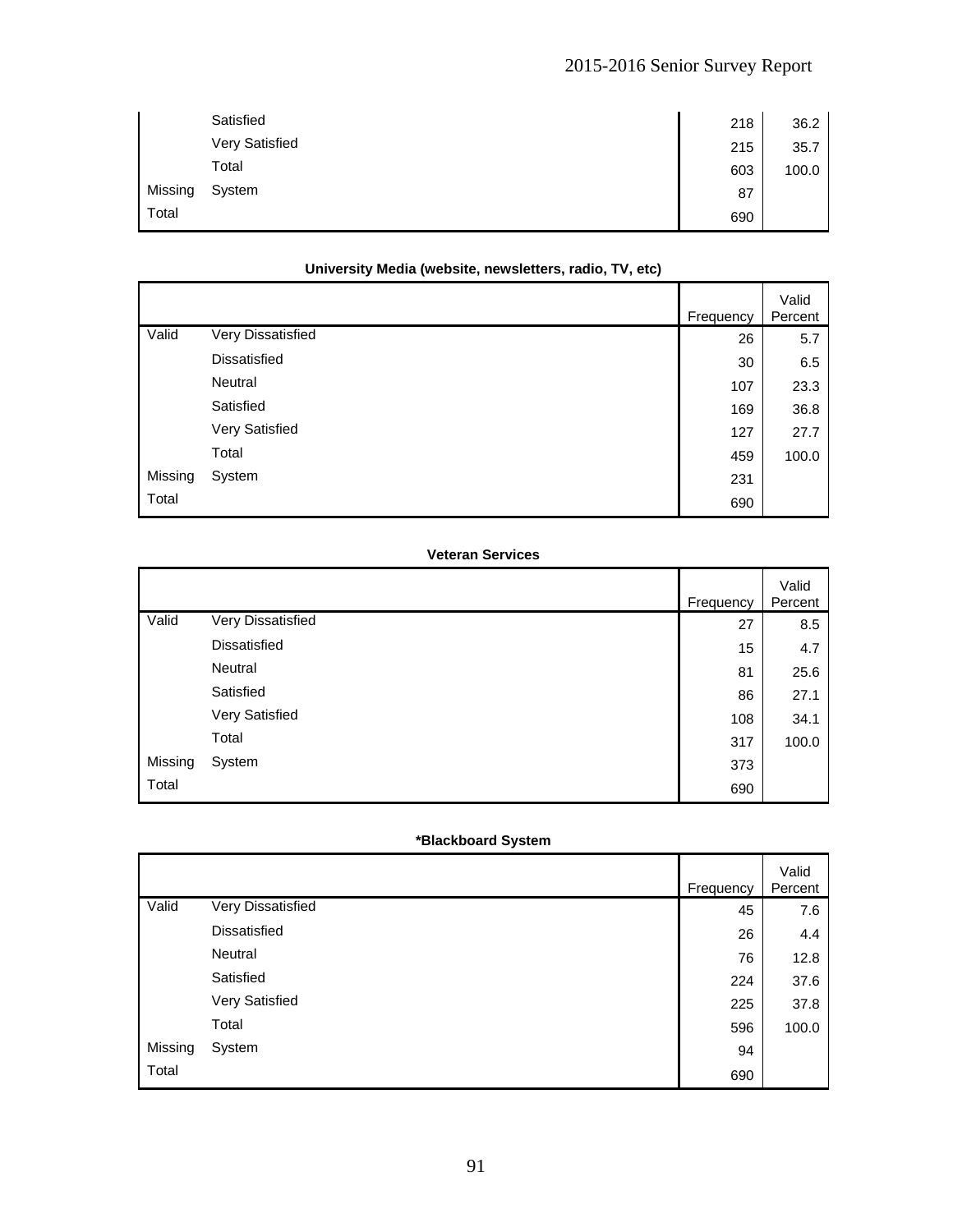|         |                     | Frequency | Valid<br>Percent |
|---------|---------------------|-----------|------------------|
| Valid   | Very Dissatisfied   | 36        | 8.3              |
|         | <b>Dissatisfied</b> | 15        | 3.4              |
|         | Neutral             | 104       | 23.9             |
|         | Satisfied           | 142       | 32.6             |
|         | Very Satisfied      | 139       | 31.9             |
|         | Total               | 436       | 100.0            |
| Missing | System              | 254       |                  |
| Total   |                     | 690       |                  |

### **\*Educational Technology Services**

# **OPINIONS**

#### **The goals, objectives, and requirements for my academic program were clearly defined.**

|         |                            | Frequency | Valid<br>Percent |
|---------|----------------------------|-----------|------------------|
| Valid   | <b>Strongly Disagree</b>   | 19        | 3.1              |
|         | <b>Disagree</b>            | 26        | 4.2              |
|         | Neither Agree nor Disagree | 41        | 6.7              |
|         | Agree                      | 316       | 51.5             |
|         | <b>Strongly Agree</b>      | 212       | 34.5             |
|         | Total                      | 614       | 100.0            |
| Missing | System                     | 76        |                  |
| Total   |                            | 690       |                  |

### **My academic program was intellectually challenging and stimulating.**

|         |                            | Frequency | Valid<br>Percent |
|---------|----------------------------|-----------|------------------|
| Valid   | <b>Strongly Disagree</b>   | 22        | 3.6              |
|         | Disagree                   | 14        | 2.3              |
|         | Neither Agree nor Disagree | 36        | 5.9              |
|         | Agree                      | 302       | 49.3             |
|         | <b>Strongly Agree</b>      | 238       | 38.9             |
|         | Total                      | 612       | 100.0            |
| Missing | System                     | 78        |                  |
| Total   |                            | 690       |                  |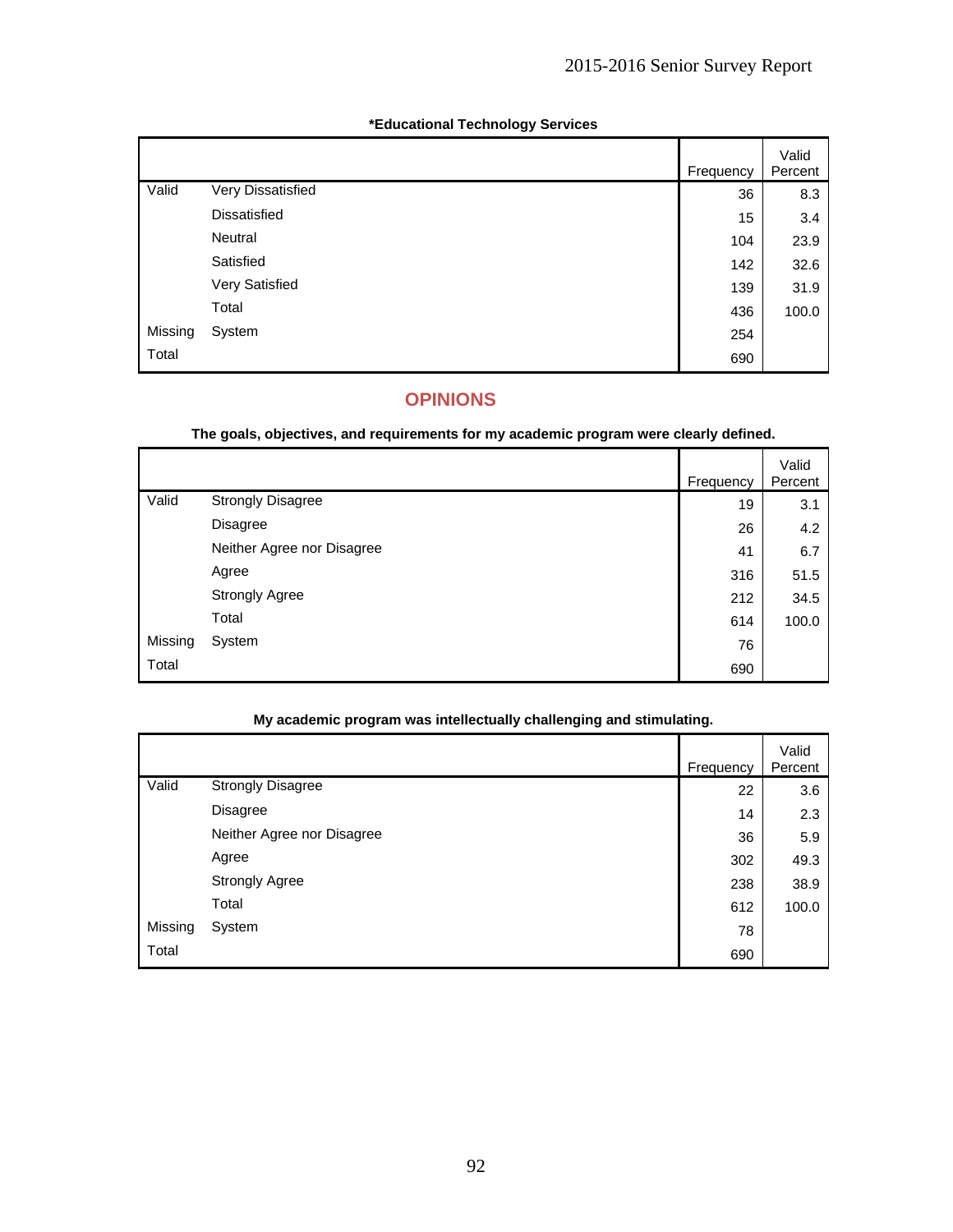|         |                            | Frequency | Valid<br>Percent |
|---------|----------------------------|-----------|------------------|
| Valid   | <b>Strongly Disagree</b>   | 19        | 3.1              |
|         | Disagree                   | 19        | 3.1              |
|         | Neither Agree nor Disagree | 42        | 6.8              |
|         | Agree                      | 293       | 47.7             |
|         | <b>Strongly Agree</b>      | 241       | 39.3             |
|         | Total                      | 614       | 100.0            |
| Missing | System                     | 76        |                  |
| Total   |                            | 690       |                  |

### **Courses in my curriculum contributed to the skills and knowledge required in my field.**

### **Courses were offered frequently enough for timely completion of my degree program.**

|         |                            | Frequency | Valid<br>Percent |
|---------|----------------------------|-----------|------------------|
| Valid   | <b>Strongly Disagree</b>   | 30        | 4.9              |
|         | Disagree                   | 56        | 9.2              |
|         | Neither Agree nor Disagree | 68        | 11.1             |
|         | Agree                      | 277       | 45.3             |
|         | <b>Strongly Agree</b>      | 181       | 29.6             |
|         | Total                      | 612       | 100.0            |
| Missing | System                     | 78        |                  |
| Total   |                            | 690       |                  |

|         |                            | Frequency | Valid<br>Percent |
|---------|----------------------------|-----------|------------------|
| Valid   | <b>Strongly Disagree</b>   | 28        | 4.6              |
|         | <b>Disagree</b>            | 44        | 7.2              |
|         | Neither Agree nor Disagree | 100       | 16.4             |
|         | Agree                      | 291       | 47.6             |
|         | <b>Strongly Agree</b>      | 148       | 24.2             |
|         | Total                      | 611       | 100.0            |
| Missing | System                     | 79        |                  |
| Total   |                            | 690       |                  |

#### **The intellectual caliber of students in my academic program was high.**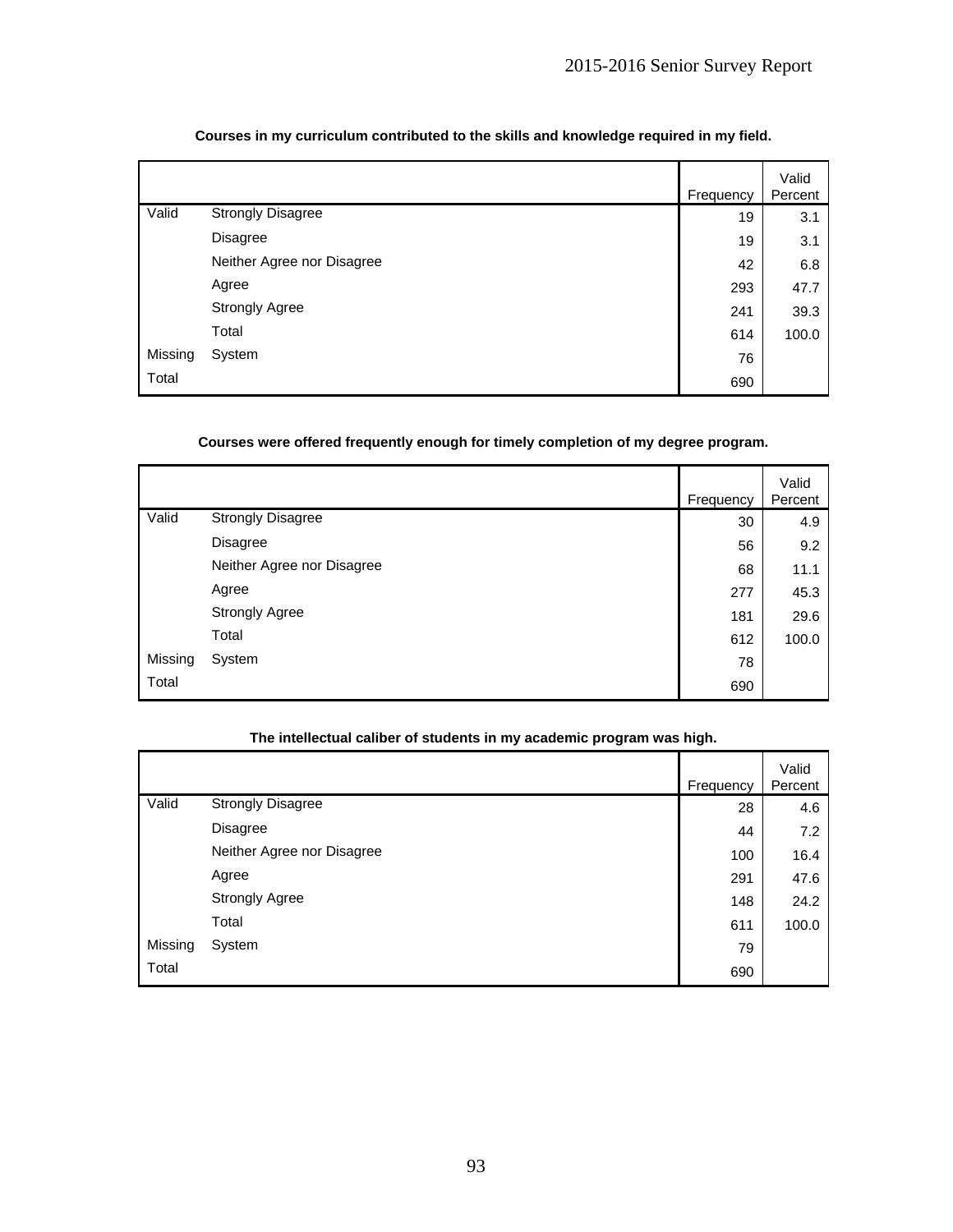|         |                            | Frequency | Valid<br>Percent |
|---------|----------------------------|-----------|------------------|
| Valid   | <b>Strongly Disagree</b>   | 21        | 3.4              |
|         | <b>Disagree</b>            | 10        | 1.6              |
|         | Neither Agree nor Disagree | 64        | 10.4             |
|         | Agree                      | 262       | 42.7             |
|         | <b>Strongly Agree</b>      | 256       | 41.8             |
|         | Total                      | 613       | 100.0            |
| Missing | System                     | 77        |                  |
| Total   |                            | 690       |                  |

### **The degree program in which I enrolled is valuable for me in my employment.**

|         | Troy University faculty care about students as individuals. |           |                  |  |
|---------|-------------------------------------------------------------|-----------|------------------|--|
|         |                                                             | Frequency | Valid<br>Percent |  |
| Valid   | <b>Strongly Disagree</b>                                    | 26        | 4.2              |  |
|         | <b>Disagree</b>                                             | 28        | 4.6              |  |
|         | Neither Agree nor Disagree                                  | 76        | 12.4             |  |
|         | Agree                                                       | 253       | 41.3             |  |
|         | <b>Strongly Agree</b>                                       | 230       | 37.5             |  |
|         | Total                                                       | 613       | 100.0            |  |
| Missing | System                                                      | 77        |                  |  |
| Total   |                                                             | 690       |                  |  |

#### **Troy University faculty care about students as individuals.**

#### **Troy University faculty were helpful with my career plan.**

|         |                            | Frequency | Valid<br>Percent |
|---------|----------------------------|-----------|------------------|
| Valid   | <b>Strongly Disagree</b>   | 34        | 5.6              |
|         | Disagree                   | 33        | 5.4              |
|         | Neither Agree nor Disagree | 99        | 16.2             |
|         | Agree                      | 235       | 38.5             |
|         | <b>Strongly Agree</b>      | 210       | 34.4             |
|         | Total                      | 611       | 100.0            |
| Missing | System                     | 79        |                  |
| Total   |                            | 690       |                  |

|       |                            | Frequency | Valid<br>Percent |
|-------|----------------------------|-----------|------------------|
| Valid | <b>Strongly Disagree</b>   | 34        | 5.6              |
|       | <b>Disagree</b>            | 30        | 4.9              |
|       | Neither Agree nor Disagree | 93        | 15.2             |

#### **Troy University is responsive to the needs of its students.**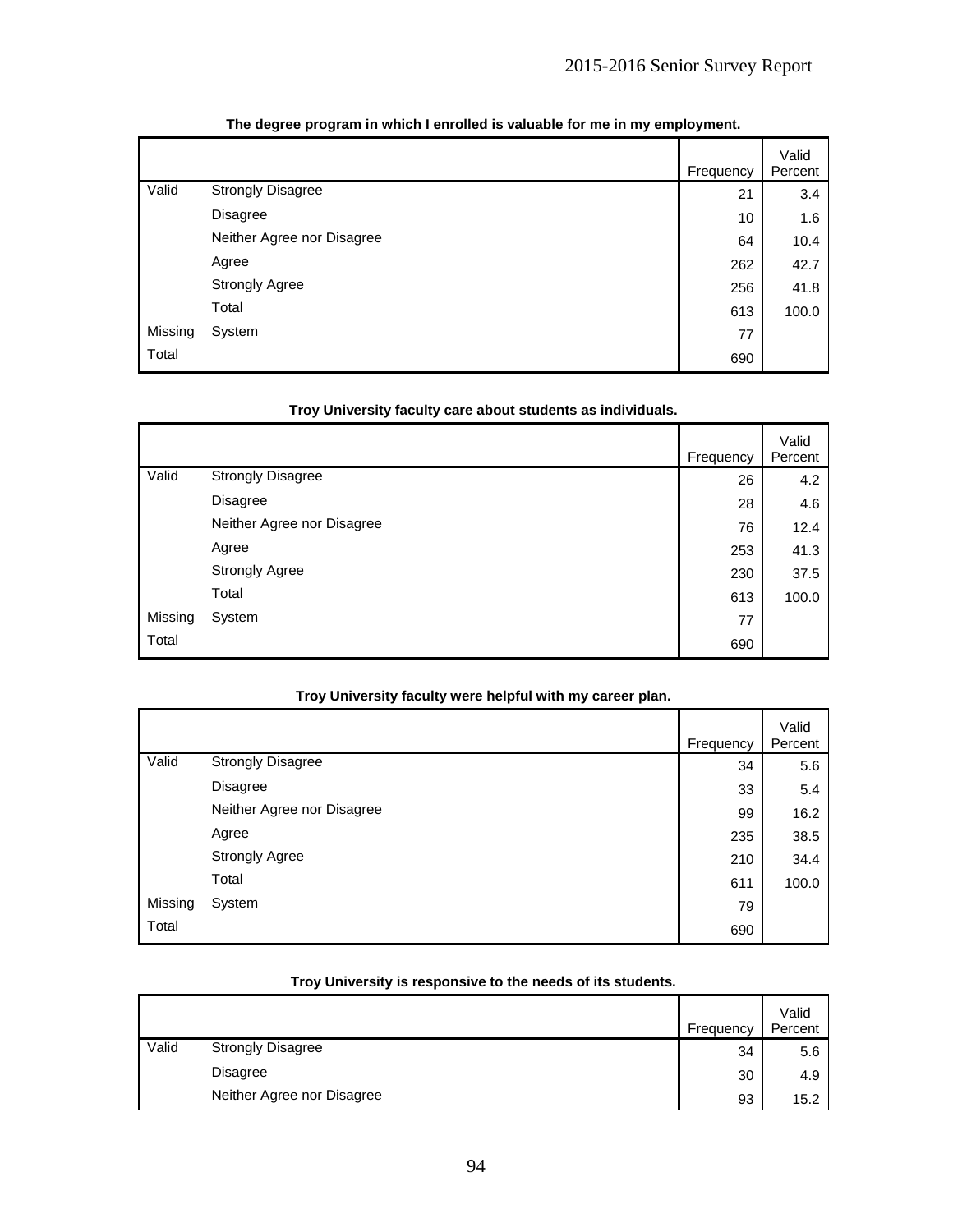|         | Agree                 | 256 | 42.0  |
|---------|-----------------------|-----|-------|
|         | <b>Strongly Agree</b> | 197 | 32.3  |
|         | Total                 | 610 | 100.0 |
| Missing | System                | 80  |       |
| Total   |                       | 690 |       |

#### **The tuition and fees I paid at Troy University were a worthwhile investment.**

|         |                            | Frequency | Valid<br>Percent |
|---------|----------------------------|-----------|------------------|
| Valid   | <b>Strongly Disagree</b>   | 35        | 5.7              |
|         | Disagree                   | 38        | 6.2              |
|         | Neither Agree nor Disagree | 120       | 19.7             |
|         | Agree                      | 258       | 42.4             |
|         | <b>Strongly Agree</b>      | 158       | 25.9             |
|         | Total                      | 609       | 100.0            |
| Missing | System                     | 81        |                  |
| Total   |                            | 690       |                  |

### **OVERALL PERCEPTIONS**

|         |           | Frequency | Valid<br>Percent |
|---------|-----------|-----------|------------------|
| Valid   | Poor      | 23        | 3.8              |
|         | Fair      | 32        | 5.3              |
|         | Average   | 107       | 17.6             |
|         | Good      | 252       | 41.4             |
|         | Excellent | 195       | 32.0             |
|         | Total     | 609       | 100.0            |
| Missing | System    | 81        |                  |
| Total   |           | 690       |                  |
|         |           |           |                  |

#### **How would you rate Troy University's preparation of you for employment?**

|       |         | Frequency | Valid<br>Percent |
|-------|---------|-----------|------------------|
| Valid | Poor    | 15        | 2.5              |
|       | Fair    | 25        | 4.1              |
|       | Average | 99        | 16.2             |

 $\begin{array}{|c|c|c|c|c|c|c|c|c|} \hline \text{Good} & & & & & & & \text{235} & 38.5 \ \hline \end{array}$ Excellent  $236 \begin{array}{|c|c|c|c|c|} \hline \end{array}$  236 38.7 Total 610 | 100.0

### **How would you rate Troy University's preparation of you for further education?**

Missing System 80 Total 690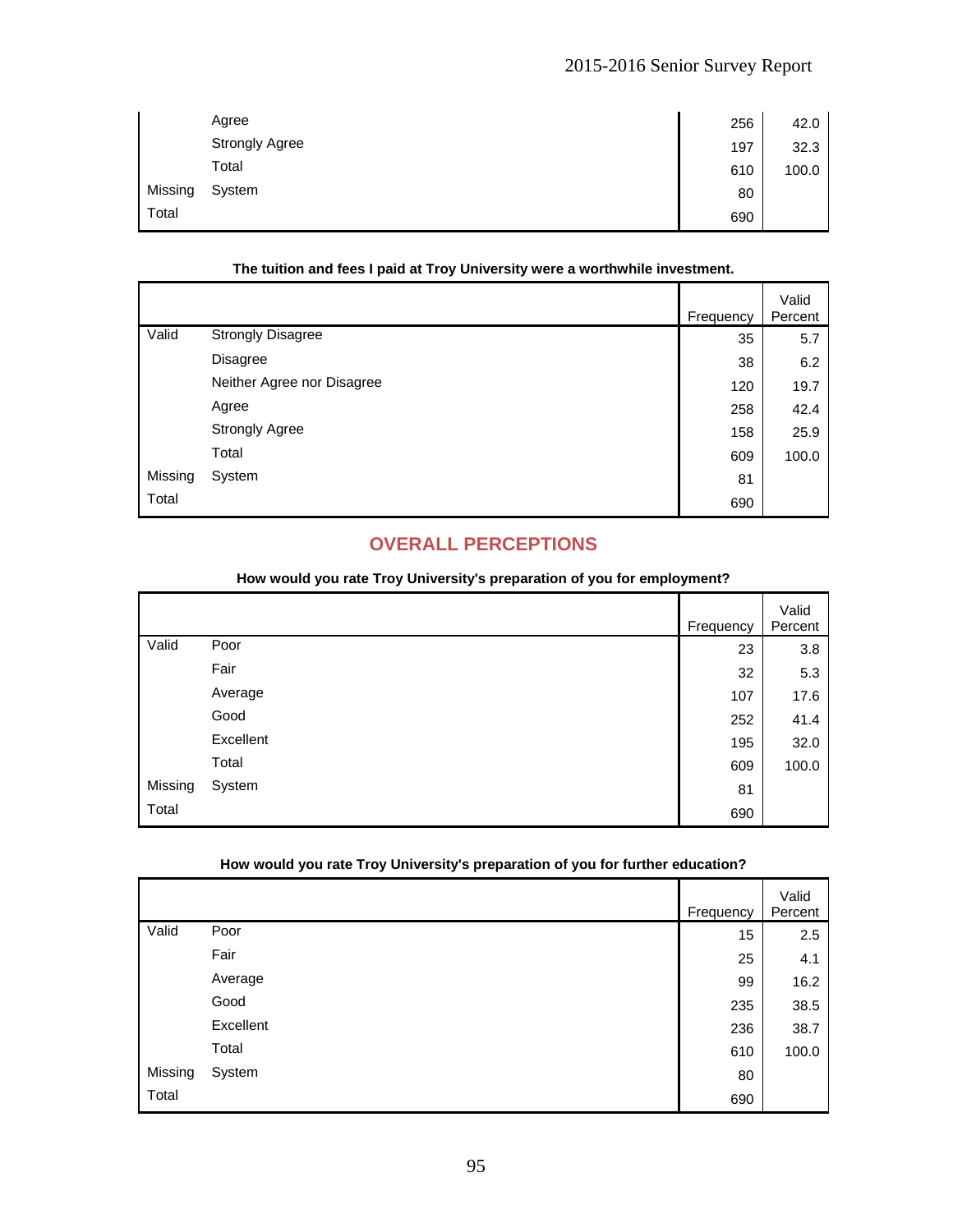|         |           | Frequency | Valid<br>Percent |
|---------|-----------|-----------|------------------|
| Valid   | Poor      | 13        | 2.1              |
|         | Fair      | 23        | 3.8              |
|         | Average   | 64        | 10.6             |
|         | Good      | 238       | 39.3             |
|         | Excellent | 268       | 44.2             |
|         | Total     | 606       | 100.0            |
| Missing | System    | 84        |                  |
| Total   |           | 690       |                  |

#### **What is your overall rating of your college experiences at TROY?**

|         | If you were starting over, would you enroll in the same program? |           |         |  |
|---------|------------------------------------------------------------------|-----------|---------|--|
|         |                                                                  |           | Valid   |  |
|         |                                                                  | Frequency | Percent |  |
| Valid   | Definitely Yes                                                   | 311       | 50.8    |  |
|         | Probably Yes                                                     | 197       | 32.2    |  |
|         | Probably Not                                                     | 87        | 14.2    |  |
|         | Definitely Not                                                   | 17        | 2.8     |  |
|         | Total                                                            | 612       | 100.0   |  |
| Missing | System                                                           | 78        |         |  |
| Total   |                                                                  | 690       |         |  |

# **If you could start college over, would you attend Troy University again?**

|         | jen eemin einii eessega etel, stema jen niiesin tiej eisteleitj agasti |           |                  |
|---------|------------------------------------------------------------------------|-----------|------------------|
|         |                                                                        | Frequency | Valid<br>Percent |
| Valid   | Definitely Yes                                                         | 316       | 51.5             |
|         | Probably Yes                                                           | 214       | 34.9             |
|         | Probably Not                                                           | 61        | 10.0             |
|         | Definitely Not                                                         | 22        | 3.6              |
|         | Total                                                                  | 613       | 100.0            |
| Missing | System                                                                 | 77        |                  |
| Total   |                                                                        | 690       |                  |

#### **Would you recommend your academic program to other students?**

|         |                | Frequency | Valid<br>Percent |
|---------|----------------|-----------|------------------|
| Valid   | Definitely Yes | 333       | 54.3             |
|         | Probably Yes   | 228       | 37.2             |
|         | Probably Not   | 38        | 6.2              |
|         | Definitely Not | 14        | 2.3              |
|         | Total          | 613       | 100.0            |
| Missing | System         | 77        |                  |
| Total   |                | 690       |                  |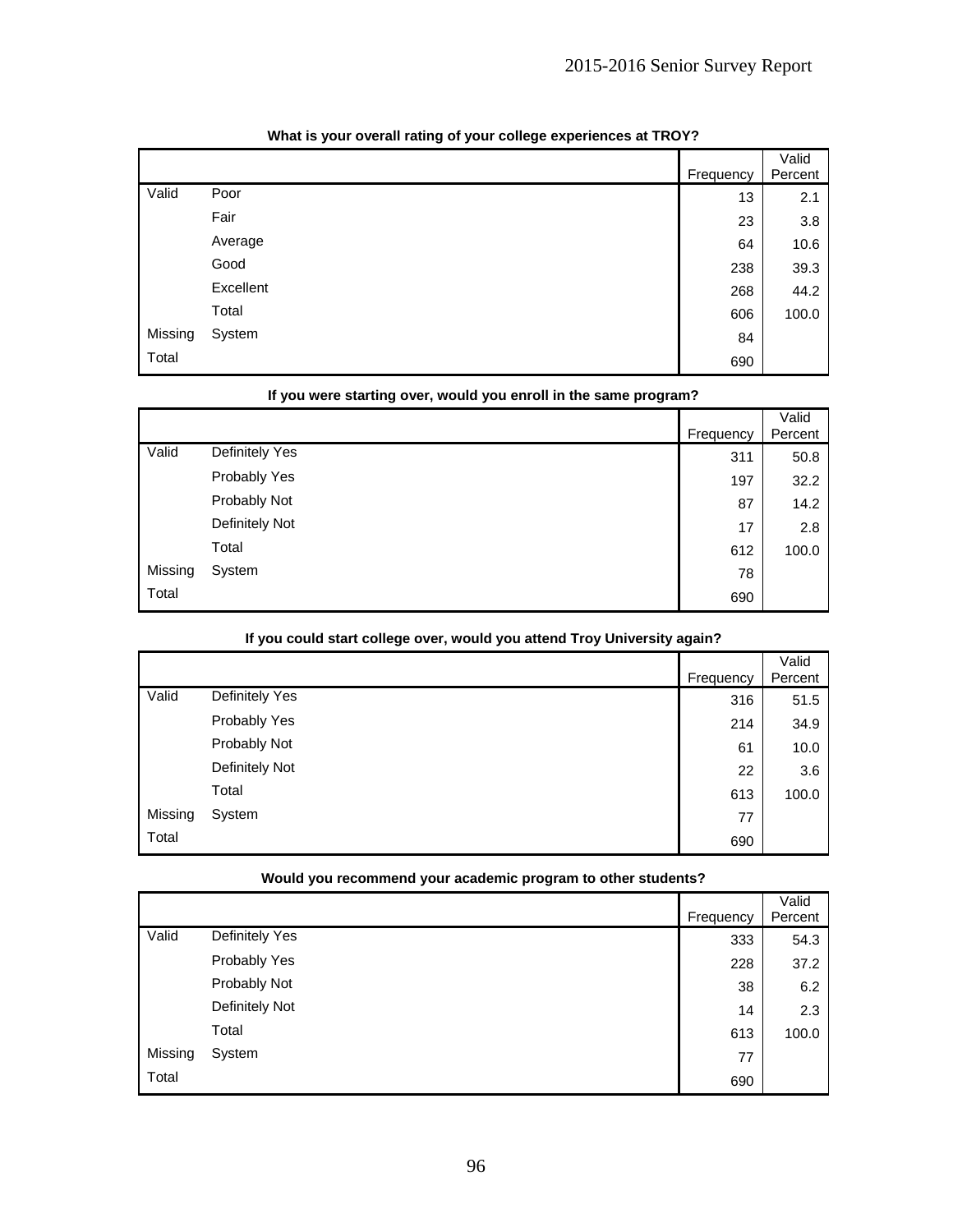|         |                | Frequency | Valid<br>Percent |
|---------|----------------|-----------|------------------|
| Valid   | Definitely Yes | 360       | 58.7             |
|         | Probably Yes   | 201       | 32.8             |
|         | Probably Not   | 31        | 5.1              |
|         | Definitely Not | 21        | 3.4              |
|         | Total          | 613       | 100.0            |
| Missing | System         | 77        |                  |
| Total   |                | 690       |                  |

### **Would you recommend Troy University to someone planning to go to college?**

# **ORGANIZATIONS**

### **Departmental**

|       |              | Frequency | Valid<br>Percent |
|-------|--------------|-----------|------------------|
| Valid | Not Selected | 592       | 85.8             |
|       | Selected     | 98        | 14.2             |
|       | Total        | 690       | 100.0            |

### **Professional**

|       |              | Frequency | Valid<br>Percent |
|-------|--------------|-----------|------------------|
| Valid | Not Selected | 635       | 92.0             |
|       | Selected     | 55        | 8.0              |
|       | Total        | 690       | 100.0            |

### **Religious**

|       |              | Frequency | Valid<br>Percent |
|-------|--------------|-----------|------------------|
| Valid | Not Selected | 633       | 91.7             |
|       | Selected     | 57        | 8.3              |
|       | Total        | 690       | 100.0            |

#### **Leadership**

|       |              | Frequency | Valid<br>Percent |
|-------|--------------|-----------|------------------|
| Valid | Not Selected | 623       | 90.3             |
|       | Selected     | 67        | 9.7              |
|       | Total        | 690       | 100.0            |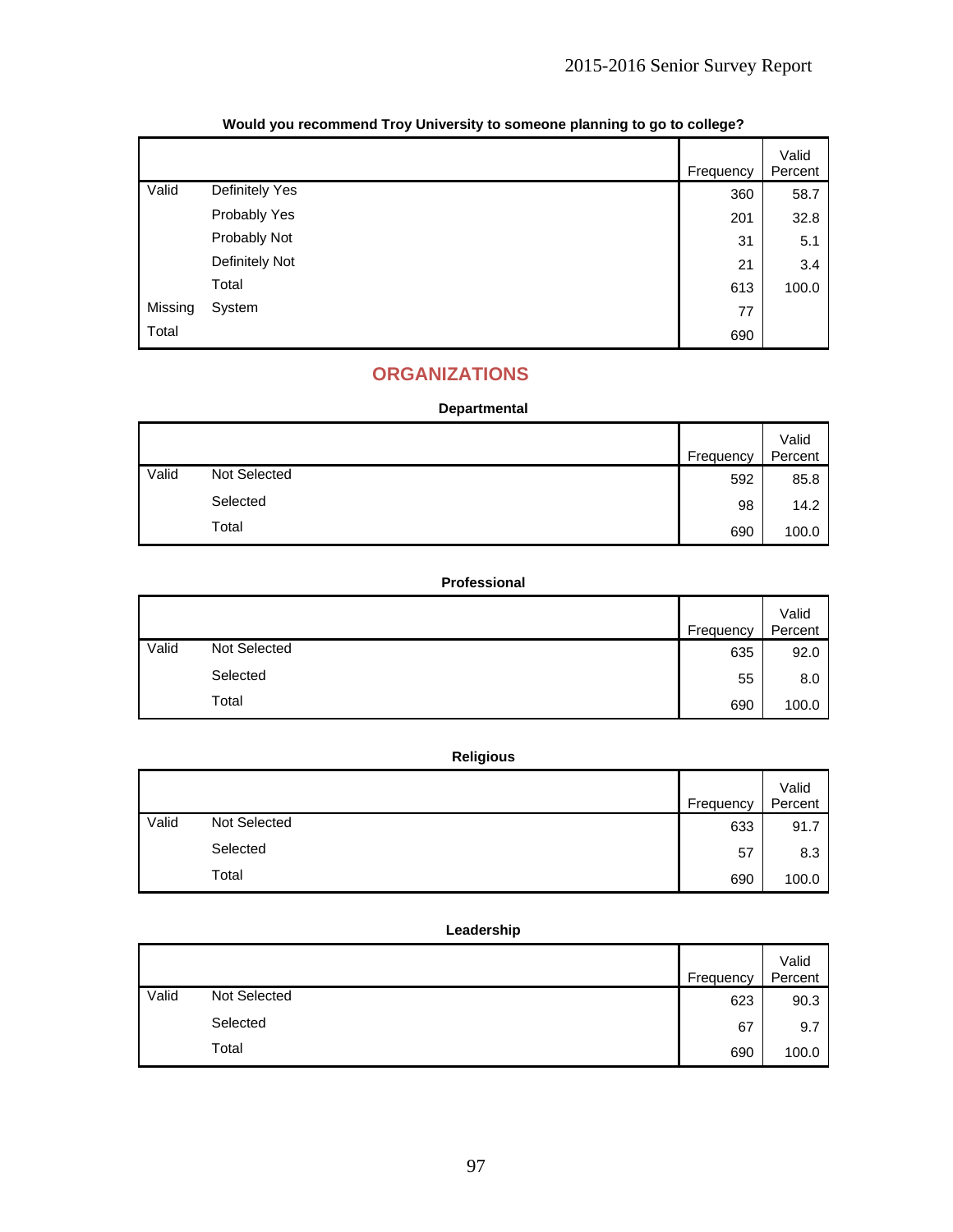| <b>ervices</b> |
|----------------|
|----------------|

|       |              | Frequency | Valid<br>Percent |
|-------|--------------|-----------|------------------|
| Valid | Not Selected | 637       | 92.3             |
|       | Selected     | 53        | 7.7              |
|       | Total        | 690       | 100.0            |

#### **Honor Society**

|       |              | Frequency | Valid<br>Percent |
|-------|--------------|-----------|------------------|
| Valid | Not Selected | 546       | 79.1             |
|       | Selected     | 144       | 20.9             |
|       | Total        | 690       | 100.0            |

### **Publication**

|       |              | Frequency | Valid<br>Percent |
|-------|--------------|-----------|------------------|
| Valid | Not Selected | 674       | 97.7             |
|       | Selected     | 16        | 2.3              |
|       | Total        | 690       | 100.0            |

### **Political**

|       |              | Frequency | Valid<br>Percent |
|-------|--------------|-----------|------------------|
| Valid | Not Selected | 670       | 97.1             |
|       | Selected     | 20        | 2.9              |
|       | Total        | 690       | 100.0            |

## **Fraternity/Sorority**

|       |              | Frequency | Valid<br>Percent |
|-------|--------------|-----------|------------------|
| Valid | Not Selected | 626       | 90.7             |
|       | Selected     | 64        | 9.3              |
|       | Total        | 690       | 100.0            |

#### **Art/Music/Drama**

|       |              | Frequency | Valid<br>Percent |
|-------|--------------|-----------|------------------|
| Valid | Not Selected | 655       | 94.9             |
|       | Selected     | 35        | 5.1              |
|       | Total        | 690       | 100.0            |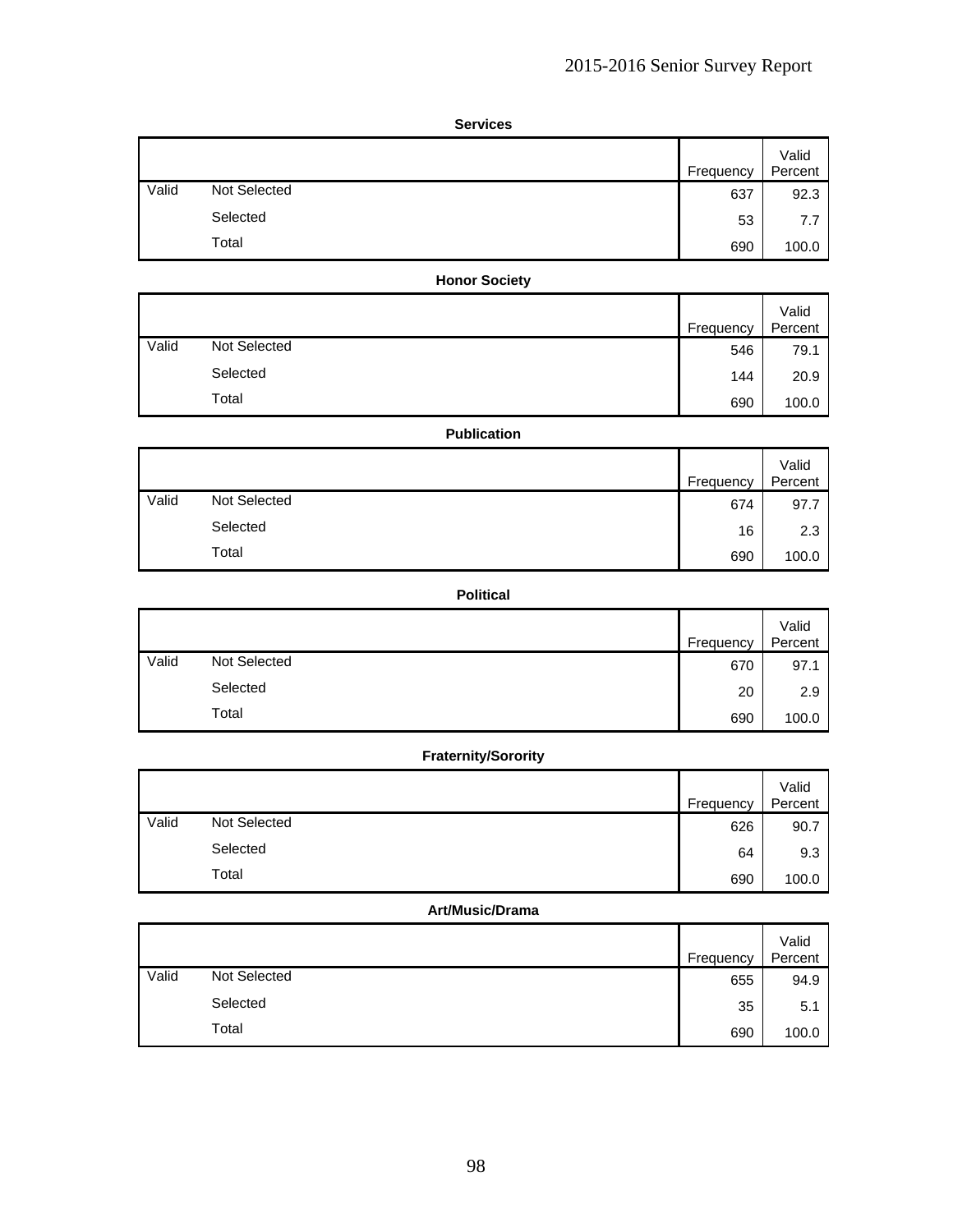| ı<br>г |
|--------|
|--------|

|       |              | Frequency | Valid<br>Percent |
|-------|--------------|-----------|------------------|
| Valid | Not Selected | 650       | 94.2             |
|       | Selected     | 40        | 5.8              |
|       | Total        | 690       | 100.0            |

#### **None**

|       |              | Frequency | Valid<br>Percent |
|-------|--------------|-----------|------------------|
| Valid | Not Selected | 398       | 57.7             |
|       | Selected     | 292       | 42.3             |
|       | Total        | 690       | 100.0            |

### **Please type any additional comments you have regarding Troy University below:**

| 1              | I've enjoyed attending Troy University, it's a beautiful college.                                                                                                                                                                                                                                                                                                                                                                                                                                                                                                                                                                                                                                     |
|----------------|-------------------------------------------------------------------------------------------------------------------------------------------------------------------------------------------------------------------------------------------------------------------------------------------------------------------------------------------------------------------------------------------------------------------------------------------------------------------------------------------------------------------------------------------------------------------------------------------------------------------------------------------------------------------------------------------------------|
| 2              | 75/100                                                                                                                                                                                                                                                                                                                                                                                                                                                                                                                                                                                                                                                                                                |
| 3              | A bit expensive for an online degree program and books are outrageously overpriced. Other than<br>that, I have no complaints and have enjoyed my experience here at Troy.                                                                                                                                                                                                                                                                                                                                                                                                                                                                                                                             |
| 4              | Advising for program requirements needs the most work. It's difficult to get correct and helpful<br>advisement. It should be made aware to students that certain classes are only offered only in the<br>spring or fall for better planning.                                                                                                                                                                                                                                                                                                                                                                                                                                                          |
| 5              | After I graduate from Troy University I would like assistance with finding employment.                                                                                                                                                                                                                                                                                                                                                                                                                                                                                                                                                                                                                |
| 6              | After rec'g a BS from a major accredited university in the south, I believe Troy University could<br>learn a few things about general fees, IF you truly say you have the student's needs in mind;<br>particularly, charging all students a Dining fee every semester even when older students do not<br>live in Troy and already have expenses related to meals for their families. Incoming Freshmen<br>who are required to live on campus (and need to develop proper nutrition habits away from home)<br>may need to be forced to eat oncampus, but upper classmen, particularly those that live off<br>campus should not be FORCED to purchase Dining arrangements. You should make it a choice. |
| $\overline{7}$ | Allow dogs on campus again please                                                                                                                                                                                                                                                                                                                                                                                                                                                                                                                                                                                                                                                                     |
| 8              | An online program such as the one at Troy has many benefits for someone like me who works full<br>time and goes to school. I am a middle age man, so a young kid who recently graduated from high<br>school would have a very different opinion of Troy University beause younger people have<br>different interests.                                                                                                                                                                                                                                                                                                                                                                                 |
| 9              | As a business major I feel the global studies are irrelevant to my career and possible further<br>education. With the exception of Global Human Resource Management and Strategic<br>Management, classes' content did not apply to any relevant part of my major clases. I feel that the<br>global business concentration should be an option, not required. I feel that 15-20 hours of other<br>business related classes would be helpful in preparation for my career rather than "managing in a<br>global environment" or "global marketin".                                                                                                                                                       |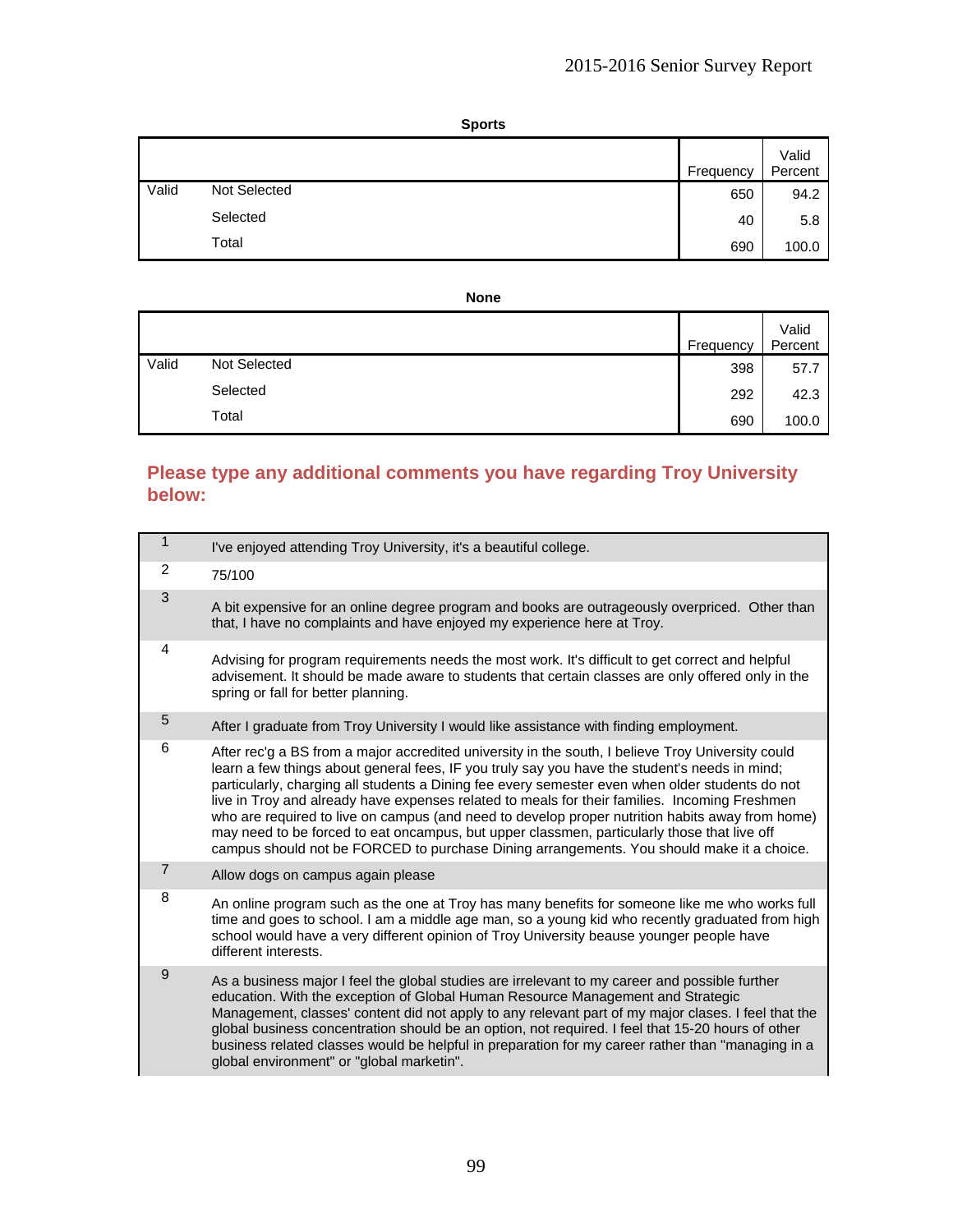- 10 Black Board is great. The online program is hit or miss, with adjunct professors sometimes uncaring. Curriculum needs to be reviewed more often. Technology degrees should end in certification, and labs should be a regular part of the class, this too was ht or miss.
- 11 Everything is good besides parking
- 12 For #33. If you could start college over, would you attend Troy University again? I couldn't imagine starting college over again. For #34. Would you recommend your academic program to other students? Online college in general is not for everyone, it taks the same amount time and dedication of attending a college on campus however requires far more attention to time management skills and self-motivation. For 35) Would you recommend Troy University to someone planning to go to college? No, simply becaue of the expense.
- 13 For a university that advertises as "Military Friendly" Troy sure falls shot when it comes to helping disabled Veterans.
- 14 For students who follow the traditional four-year, major-minor format, Troy University is excellent. However, for students with any sort of extra need--a double major, double minor, program longer than four years/eight semesters--the university makes it dfficult to get the necessary funds or keep the program information straight (for example, I'm a double major, and one of my majors inexplicably disappeared from the system without my knowledge or consent). It's not intentional, but sometimes it seems that Troy punishes students for being ambitious with their courses of study.
- 15 For teaching, a better layout of requirements above what is required by Troy and a good timeline on when to take the Praxis tests as one can't intern without passing them all.
- $16$  For the Tuition and Fees that we pay, it would be nice to have computers at the school that actually work when you need them. I have had several classes where the teachers have had computer and projector problems and with Troy Montgomery mostly being a night time class, there is no one in the IT department for the teacher to call for help or the student to get help in the labs. Therefore, would be nice to have someone there when all classes are in sessions for help. Also, the 9 week terms are nice ad helps to get done faster; however a student cannot learn everything that needs to be taught and learned in this time frame. Teachers have to rush through material or not teach it at all. Then you do not get everything that you need to learn.
- 17 General studies professors do not care for their students as much as they should. I struggled<br>through general study classes because of this reason. Dr. uses his "10 year" to threaten through general study classes because of this reason. Dr. anybody who thinks they can get him fired by the way he treats s. He doesn't allow recording devices in his class. Why do you think that is? I took him my sophomore year and he still gets to me. Professors that call you names in class and say that your Aunt's funeral isn't a good enough excuse for you to miss his class, they aren't following the "Trojan Way" the Chancellor went over and over again at my freshman orientation. Just him alone, has made a part of my college experience at Troy University sour. Only during my courses focussed on my major was where my professors actually started investing in me. I'm really thankful for them and wish I only had to deal with them unlike the general studies professors who basically just sucked. Thank you.
- 18 Glad graduation day is will be here SOON.
- 19 Go Troians
- 20 Go Trojans!
- 21 Great four year university!
- 22 GREAT SCHOOL
- 23 Great school and educational experience!
- $24$  I am a Troy student based in Augusts Georgia and the Augusta Campus does not offer any english or math in the classroom setting. I had to be a transient student and Georgia Military for classroom instruction for both of these classes. Troy does not offer the basic classes needed to get past your freshmen year, why is that?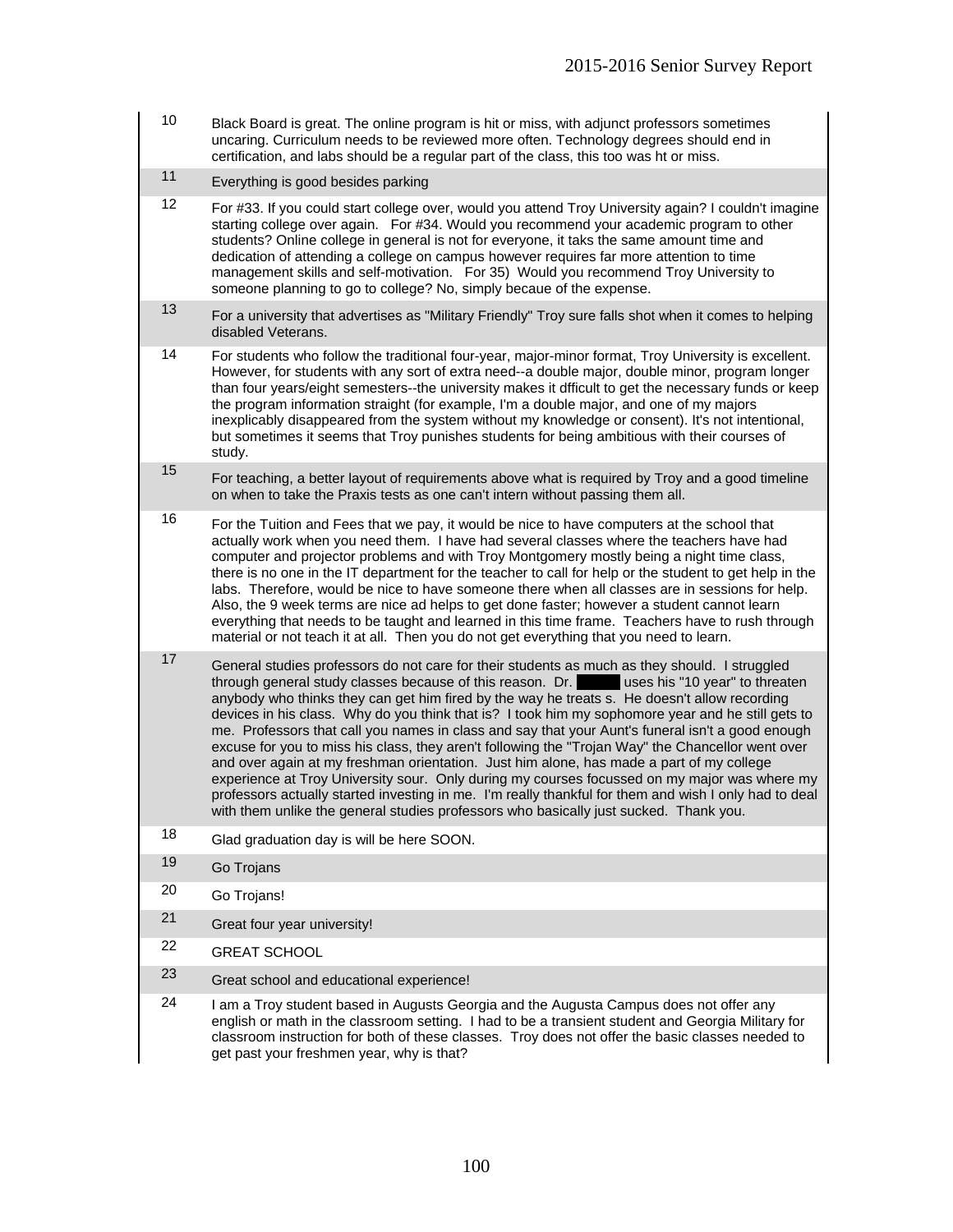- $25$  I am an Online Student so I did not use campus facilities. Troy has done well with incorporating distance learning into a program of study. Most instructors are very accessible and my overall opinion of the instructors is very good but there were a few tat seemed uninvolved.
- 26 I am enrolled in the Resource Technology and Management program and it seems that very few people are familiar with this program and classes are not offered very frequently. Other than that I have been very pleased with my experience at Troy.
- $27$  I am happy with Troy and proud to be a Trojan !
- $28$  I am highly satisfied with my decision to attend the Dothan Campus. I was able to work and attend classes. I am very satisfied with the staff and faculty. I was able to receive instruction from high quality professors who were determined to see me succeed I would recommend Troy to everyone.
- $29$  I am thankful that Troy University was in God's plan for my life. I will forever remember my time spent here mostly because of the people I met. The faculty really does care about the students. I had one of the best teachers I have ever had in my entire life while I was here. Dr. Hammonds prepared me to be a competitive graduate applicant and I mostly credit his influence on my education to the reason I will be attending Southern Mississippi with my tuition paid for and a graduate assistantship. He taught e critical thinking and how to have respectful conversations with people who believed differently than me. He allowed his students to ponder life questions and question the foundations of their own opinions and beliefs. He is by far, the best teacher I have had on this campus in my four years. The community here is outstanding. I have made my most memorable times here. I have gained my deepest friendships because of Troy. I have met my best friends and my bridesmaids. I have learned and developed as a person. I have grown to know who I am and what I am here for. Thank you for letting me be a part of such a great university.
- 30 I am totally satisfied in Troy.
- $31$  I am very pleased with the faculty and educational programs available through Troy. As an active duty military, I found my transition from a Community College to a University very smooth. The staff and faculty that work for Troy University are very professional and courteous.
- 32 I checked Honor Society because I am a member of SALUTE
- $33$  I did not take many classes on campus, so I am not familiar with the way that most of the other teachers handled their classes. However, I do want to take a moment to give recognition to two teachers who I think are awesome. First and foremost, Mr. Eubaks. He always goes out of his way to help students. He takes time and stays late when needed to help with advising, even for those students who aren't under his advisement. He is fair, and tries to make sure that we learn what we need to be good socialworkers. He helps us to weed through the book and come out with the main concepts we need to learn. Also, Mrs. Ellis. She is always upbeat and willing to help. She has bent over backwards to make sure that we were able to begin our Practicums early, and I don't feel that she gets enough recognition from the other students in my class. Many of us will be graduating this Spring or Summer, but if it wasn't for her we would not be graduating until December. I don't think either of these teachers receive he credit or respect that they've earned from most of the students in my classes, and I just want the school to know how much they are appreciated by those of us who have worked in the real world, and are aware that things aren't always handed to us.
- $34$  I feel as though a majority of the staff does not take the extra step to listen to the students. Obviously some teachers care and structure their class around actually teaching the students such as Dr. Findley, Dr. Duett, and Dr. Starling, but other teachers fail students who continually asked for help and one actual response I heard was, "All Americans are lazy. You all are not smart and do not work as hard as I do. Your parents told you that you are great but Americans are not." Professors from other cultures have their merit but I believe that some have a disposition to dislike American students.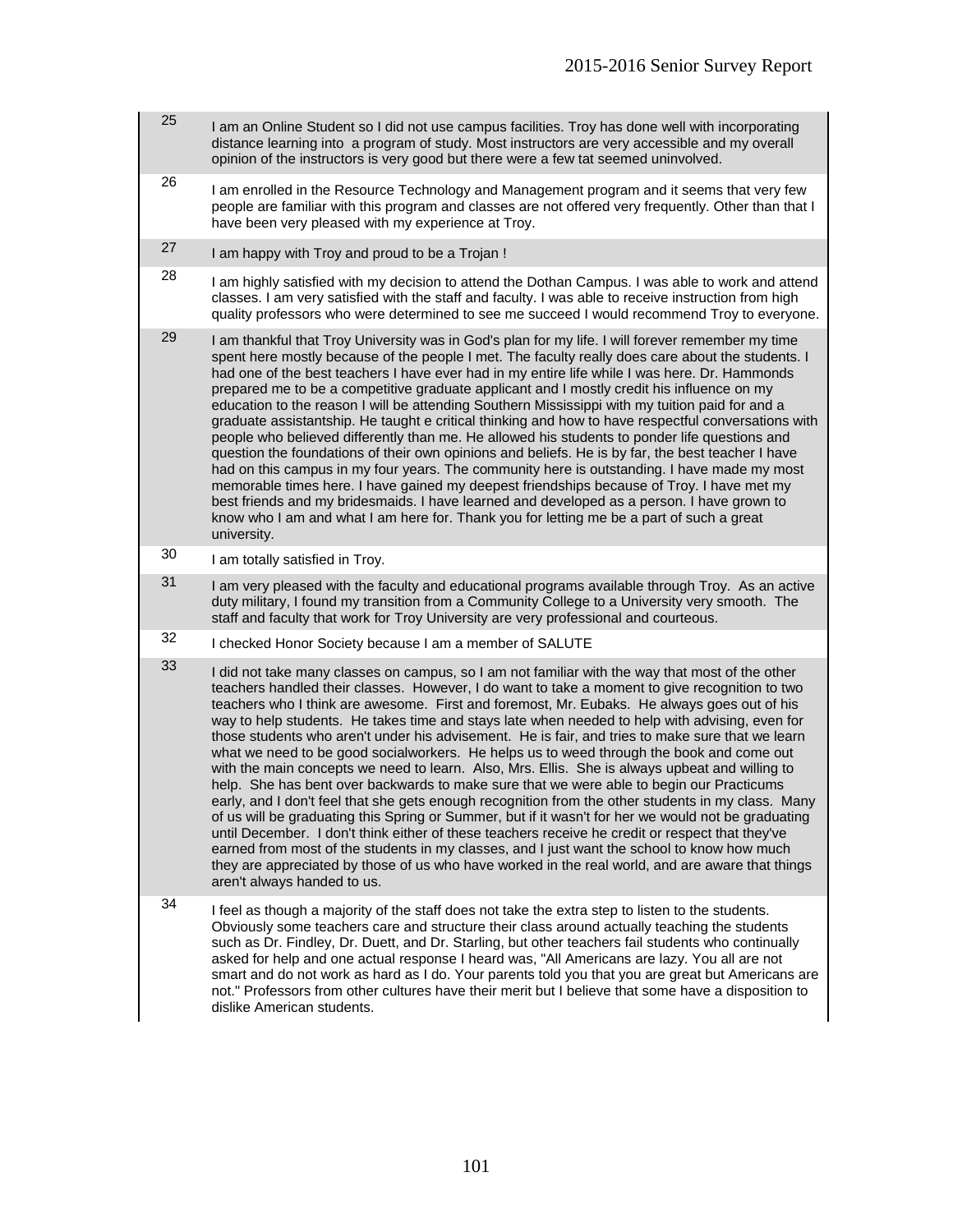$35$  I feel as though I have received an excellent education at Troy and I think it will be a tremendous asset to me. I would and do recommend Troy to other people all the time. Before I address the things I have concerns about, I would first like to discuss my positive comments. I did not have a very good experience with academic advisors while at Troy, but there was a lady named Trish Floyd at the Troy campus who helped me immensely. I called her several times for assistance and she always went above and beyond my expectations. She is an outstanding employee and I am very grateful to have had her assistance. I have had two professors that really challenged me to do better and achieve more. The first was one of my Criminal Justice Instructors, Tracey Newvine. I learned a great deal in her classes and she is an excellent professor. Troy needs more like her. Next is one of my Leadership professors, Christopher Shannon. I did not originally plan to minor in Leadership, but after I took the first class I knew it was what I wanted to do. I would have changed my major to Leadership if I could have. I think that the Leadership program at Troy is WORLD CLASS. I learned more in my Leadership classes than I did in all my other classes combined; it tied teachings from several different disciplines in one program. I feel as though the skills I learned in the Leadership classes are INVALUABLE and will help me in any profession that I choose. In the future, perhaps one leadership class could be required for freshman/new students similarly to the Orientation or IT class. I'm very glad I had the opportunity to study with Professor Shannon. We also need more like him. The other person who was a great representative of Trojan values is no longer with the school, but she was an employee when I started. She worked at the Fort Walton Beach campus and she is actually the person who encouraged me to become a Troy student. Her name was Marlayna Hollinsworth at that time, but she has married since then. She unknowingly was a role model and mentor for me. We became friends and she even continued to help me when I needed it after her position was eliminated. The online library and database is top notch. There was never anything I needed that I didn't have access to. I earned my entire degree online and never had to go to the classroom one time. As a single mother of three boys, having that flexibility is what gave me the ability to return to school; without it, college would not have been an option for me. When I did have to go to a Troy campus, I went to the Fort Walton Beach, FL campus. The staff was always courteous, professional, and helpful. Blackboard is easy to use and I loved it. I have a son who is homeschooled through the Edgenuity platform and it is significantly less user friendly and/or comprehensive. 36 I feel like the Criminal Justice program would be more helpful to the future employment roles for

its students if more fieldtrips and speakers were providing dealing with various portions of the criminal justice field. I honestly did not feel like I learned all that I could or experience what I should to help me decide on my future which is why I am uncertain about my next move after I graduate. I also feel like the advisors should be a bigger part in helping steer students in a direction that could be a bg help to a important life decision.

37 I had a great experience at Troy University, but I do not feel that I was given the best possible education. The main reason behind this statement is that I did not have a full-time tuba instructor for the entirety of my enrollment at Troy University. When asked if I would attend Troy University again if I could go back in time, I would respond "yes," but only because I met my fiance during my time at Troy. As a music education major who plans on attending graduate school for tuba performance, I am at a disadvantage due to my lack of tuba instructor. The adjunct that I had for the first 3 years was helpful, but I missed out on a lot of aspects of being a music major that others were able to experience. I felt like I did not have an advocate, someone to go t during the day to ask for help, there was no "tuba studio" atmosphere that I would have experienced at another college. The percussion studio has 2 full time instructors and an adjunct, the trumpet studio has a full time instructor and an adjunct, the clarinet studio has a full time instructor and multiple adjuncts, but the tuba studio has an adjunct and that is it. For the good of the tuba and euphonium students and the quality of the school of music, please serve the students that are getting overlooked Thank you.

- $38$  I had a great experience at Troy, and learned a lot about how to conduct myself in a professional workplace. I also learned a lot about how to grow up and be my own person.
- 39 I hate surveys, this one ask a lot of questions that do not apply to me since I am an online student.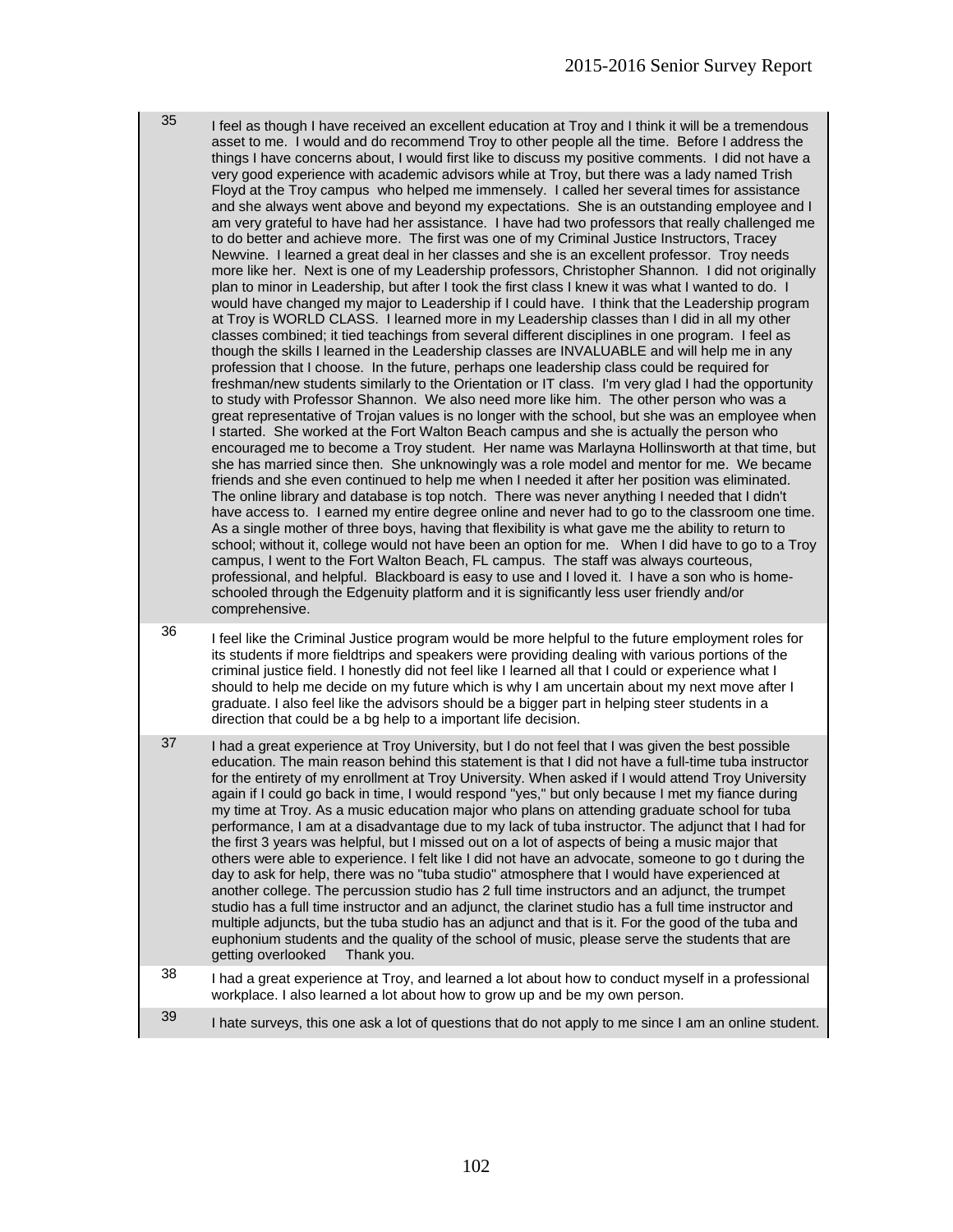- 40 I have a few suggestions and statements. I believe if I could go back and start college over, I would attend a junior college first, as it would have been much cheaper to gain an associates degree somewhere else before coming to a university for a bachelors degree. No one told me that, though. I am not sure that high school prepared me for the many options that I now know are available for furthering education. Lesson learned. I will teach my own children this discovery. Although my overall experience was good, and I have met many wonderful people, I wish that Troy observation placements took into consideration the distance that students travel just to attend classes. Let alone, to observe on a day when there is no class. It would be nice to observe in schools that we actually will be putting applications into after graduation. Schools closer to our homes. I wish I was able to get all of my observation hours at the schools of my choice, so that I could get to know the faculty and staff better. Althugh I have grown to know some faculty in Dothan, Alabama, this is not where I will be putting applications in at. I am a low income mom, and sometimes, my schedules for school conflicted with my work and home hours. This has been difficult as I enjoy spending time with my children. Classes ranged from A.M. classes to P.M. classes, so my work schedule was always changing. I found it difficult to get my kids to school by 7 A.M. so that I could be at an 8 A.M class on time some days. I wish the classes started at 8:30. As far as the faculty goes, I enjoyed most every professor that I had. Most seemed to care for me as a person, not just someone who was paying to listen to them talk. Questions were always answered when asked. I was never made to feel dumb for something I did not understand. Instead, answers were explained in a way I would understand. I look forward to keeping in touch with some of these professors after graduation. Troy has been a chapter in my book of life, and I will forever remember the life lessons I have learned by attending. Again, these are just some suggestions and statements that I have thought or learned in the past six years.
- 41 I have enjoyed attending Troy University- Phenix City Campus!!!- GO TROJANS!!!
- 42 I have enjoyed my time here at Troy although it has been expensive. I have one complaint though. Today I took my MFT today for Psychology and it didn't go very well. I feel like I didn't know anything and I left beyond frustrated! Maybe going forward you can cater to that because I feel like I've done all this work and spent all this money for nothing.
- <sup>43</sup> I have enjoyed my Troy Montgomery experience. I have had some excellent teachers and learned quite a bit about my career field. I have two suggestions for improvement. The first is to offer more in-class classes for students on our campus. We all learn indifferent ways, and online classes are not meant for everyone. Another suggestion is to do another evaluation on academic advisers. I have always had a hard time getting in contact with mine, and when I did get in contact with him, he did not make decidin on my class schedule any easier for me. In fact, I did better advising myself and talking to other teachers and faculty. Other than those two things, I love Troy Montgomery, and if I can save enough money I will be back to get my masters.

44 I have had many great teachers at Troy who care and went out of their way to be helpful. Some teachers however, are not so great. When you are learning in an online environment it is important to not only have access to the teacher if you have a question, but to have one that does not make you feel like a complete idiot for asking for clarification. If you ask most students I would imagine that is the greatest complaint. I had a teacher last term that went out of her way to make her students looks bad n discussion boards and announcements. I was never ridiculed publicly but I felt bad for those that were. (Names were not given but if you read the discussion posts you know exactly who was being made fun of) My only other complaint would be when the teachers take WEEKS to grade any assignments. If you do badly and are not performing to your teachers expectations you need to know that early on so you can change your approach. The purpose is to teach in a manner that students can learn. It is hard to earn if there is not quality feedback provided on a regular basis. Overall this fit into my lifestyle better than attending a local college several days a week. I did take a few classes at the local campus after reading the terrible reviews for the teachers of the classes I knew would be hard to learn online. If I know I am going to have a hard time learning the material I sure do not want to do it with a teacher who is that poorly rated.

45 I have really enjoyed my experience at Troy.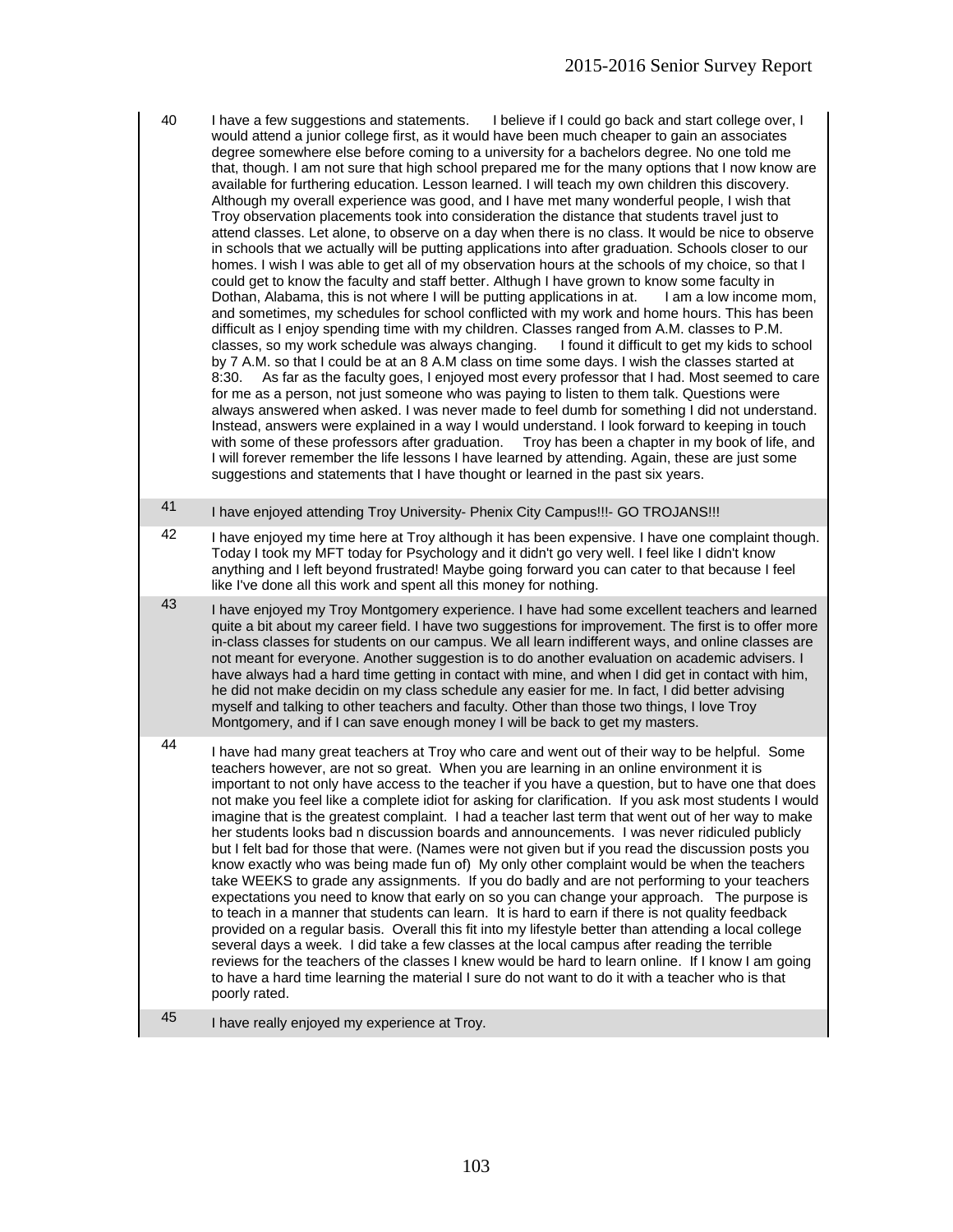| 46 | I have thoroughly enjoyed my time here Toy University. The faculty and staff were amazing to<br>include Dr. Fretwell, Dr. Irwin, and Mrs. Schrimsher. The Sorrell College of Business is a great<br>program and if I had the opportunity to start over I would. Thank you so much Troy University! Not<br>only did Troy make my transfer transition go smoothly, but they also ensured that I had all the<br>resources I needed to make it to graduation.                                                                                                                                        |
|----|--------------------------------------------------------------------------------------------------------------------------------------------------------------------------------------------------------------------------------------------------------------------------------------------------------------------------------------------------------------------------------------------------------------------------------------------------------------------------------------------------------------------------------------------------------------------------------------------------|
| 47 | I have thoroughly enjoyed my time spent at Troy University. I feel that I have been supported,<br>challenged, and encouraged throughout the past 4 years. I do have to brag on the accounting<br>department. The faculty and professors care deeply for the students. The accounting program at<br>Troy also has close relationships with various firms around the state and region. Because of<br>these relationships, I was able to complete a full-time paid internship at a well known accounting<br>firm in Montgomery. I even received a job offer!                                        |
| 48 | I have truly enjoyed my time at Troy. All of the faculty and staff that I have studied under or have<br>spoken to have been some of the most professional and passionate people that I have ever had<br>the privilege to encounter. I truly would like to thank everyone at the University for making my<br>lifelong dream of earning a college degree possible. I will never forget my experience at Troy!                                                                                                                                                                                      |
| 49 | I hold Troy University with high esteem. An excellent university.                                                                                                                                                                                                                                                                                                                                                                                                                                                                                                                                |
| 50 | I honestly wish that the parking would have been better. I know that I am not the only Senior that<br>feels this way.                                                                                                                                                                                                                                                                                                                                                                                                                                                                            |
| 51 | I love troy and I will be attending the Graduate Program                                                                                                                                                                                                                                                                                                                                                                                                                                                                                                                                         |
| 52 | I love Troy, I love most everything about this university. I had a unique experience since I got<br>married and had a baby and the football department was so kind to me and my husband (a former<br>player). This university is where we spend our extra money and hope to send all our children.                                                                                                                                                                                                                                                                                               |
| 53 | I love Troy.                                                                                                                                                                                                                                                                                                                                                                                                                                                                                                                                                                                     |
| 54 | I loved my time at Troy University. I have made many memories & friendships. The challenging<br>education environment was extremely beneficial in my growth as a lifelong learner.                                                                                                                                                                                                                                                                                                                                                                                                               |
| 55 | I may be a Senior with the amount of credits i transferred in with, but i have not had enough<br>exposure for this survey to be useful. I do not utilize most of the services listed and have only<br>taken a handful of classes. Please take my survey as a grain ofsalt.                                                                                                                                                                                                                                                                                                                       |
| 56 | I really appreciated the genuine care that every employee/instructor/professor I spoke with<br>conveyed. I honestly felt like my issues were important with no matter whom I spoke.                                                                                                                                                                                                                                                                                                                                                                                                              |
| 57 | I really enjoyed attending Troy. All the teachers and staff were great. Anytime I was in need of<br>help or an answer, I got what I needed right away without hesitation. Attending Troy was very<br>satisfying and wish that I had attended it sooner instead of goig to a community college for my<br>Associate's Degree, but if I continue my education; it will be with Troy University!                                                                                                                                                                                                     |
| 58 | I really enjoyed my time at Troy. If I had it to do over, I'd ask for help and plan my college career a<br>little better. My teachers, especially once I got in the Criminal Justice Department were the best I<br>had. I would tell everyone I can to come to Troy. Especially if they have any interest in the band.<br>The Sound of the South is involved in everything and very much worth all the time and effort it<br>takes to be in it. Overall, I'd say other than parking on campus and the food service personnel in<br>the TrojanCenter and Trojan Dining Hall, everything is great. |
| 59 | I really enjoyed the program, it was very challenging. The professors required a lot out of you, but<br>was available to assist.                                                                                                                                                                                                                                                                                                                                                                                                                                                                 |
| 60 | I think that some of the adviser's are rude and disrespectful in the Business Department. I also<br>think they give contradicting information about the academic plan and that a few of them need to<br>retire or be replaced. Further more I am waiting on one clas to graduate and its not available for<br>summer term nor term T1 for fall. I have waited to long for graduation for a class to hold me up.                                                                                                                                                                                  |
| 61 | I truly love Troy University this will always be home for me. Go Trojans!!!                                                                                                                                                                                                                                                                                                                                                                                                                                                                                                                      |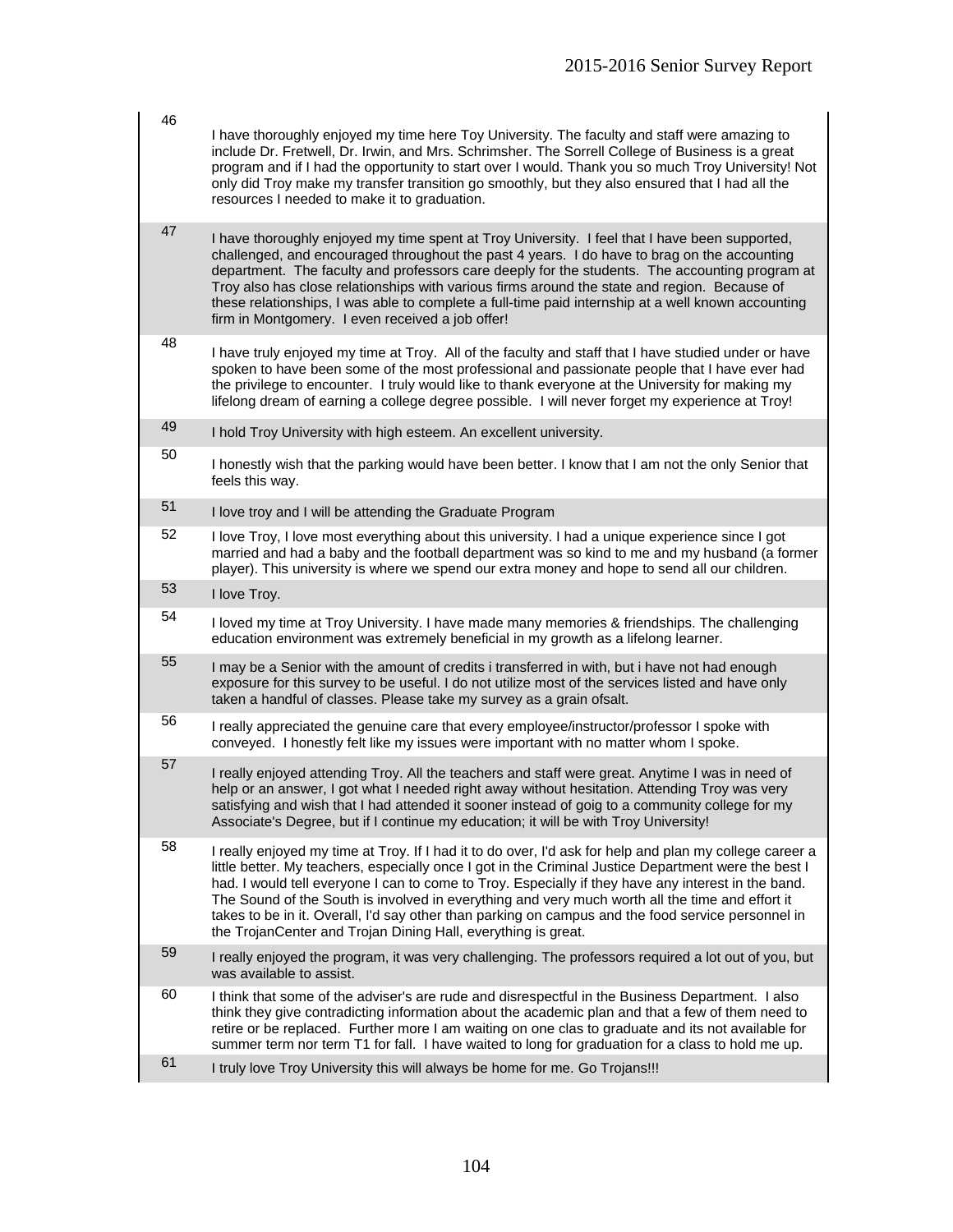| 62 | I was VERY displeased with the financial aid department of Troy University. Before my last<br>semester, I signed the financial aid letter of intent in the mail that stated for this year I would<br>receive over 5,000 which would cover school. Well, once the semeter started at the end of last<br>year, I was told that the letter was incorrect and I would have to pay out of pocket for the<br>remainder of my classes. This was very unprofessional and stressful. I am a parent, and it was<br>extremely hard for me to find the money to attend school. And, this was done after I signed the<br>letter of intent to receive aid. I constantly called the school in attempt to get help, but was very<br>unsuccessful. Basically, I was told that if I didn't pay out of pocket, I would not be enrolled I had to<br>struggle to find a few thousand dollars in order to remain enrolled. It led to me graduating at a<br>later time than I would have b/c I had to sit out a semester. I was very displeased with the financial<br>aid services at Troy. |
|----|----------------------------------------------------------------------------------------------------------------------------------------------------------------------------------------------------------------------------------------------------------------------------------------------------------------------------------------------------------------------------------------------------------------------------------------------------------------------------------------------------------------------------------------------------------------------------------------------------------------------------------------------------------------------------------------------------------------------------------------------------------------------------------------------------------------------------------------------------------------------------------------------------------------------------------------------------------------------------------------------------------------------------------------------------------------------|
| 63 | I wasn't even aware of the student organizations until doing this survey. I guess being an online<br>student has its challenges, but still would have enjoyed the interaction.                                                                                                                                                                                                                                                                                                                                                                                                                                                                                                                                                                                                                                                                                                                                                                                                                                                                                       |
| 64 | I would of went to a Community College for my first 2 years because of the cost in fees at Troy<br>and then did my final 2 at Troy. I would like to see the Library hours changed on Friday's and<br>Saturday's to stay open until 12:00am for the older full time woking students to be able to use the<br>facilities more instead of only focusing on the younger students.                                                                                                                                                                                                                                                                                                                                                                                                                                                                                                                                                                                                                                                                                        |
| 65 | If not for the Dothan Campus staff, I would've given up on Troy before I even started. The Dothan<br>Staff is wonderful, everything else at Troy is sub-par and disappointing.                                                                                                                                                                                                                                                                                                                                                                                                                                                                                                                                                                                                                                                                                                                                                                                                                                                                                       |
| 66 | If troy university listened to the needs of their students more then we wouldnt have a great<br>number of freshman transfer to different universities after their freshman year. Troy needs more<br>parking, it was irresponsible to redo alumni hall and get rid of half of the parking forcing residents<br>to use more of the commuter parking and vice versa. Old saga should be flattened and made into<br>a parking lot or deck not an art galleria. Some of the older buildings such as gardner are health<br>hazards.                                                                                                                                                                                                                                                                                                                                                                                                                                                                                                                                        |
| 67 | It has been an awesome experience and challenge, specially when doing something that I'm not<br>very well and costume to, and that is, Online courses. Being an old school type of guy, I have<br>always loved being in a class room setting, where I felt more securd when I was able to talk with<br>my instructor right of way if I had a question or didn't understand something. Now, because of<br>technology, it has made it much more difficult and challenging for us old schooler's. However, it<br>also teaches us to get out o the box and get familiar with the technology that surrounds us and the<br>technology that will be before us in the years to come. To summarize everything in a nut shell, It<br>was an awesome experience and ride.                                                                                                                                                                                                                                                                                                       |
| 68 | It will be beneficial if your classes are 6 or 7 weeks. Many other colleges are not as long as Troy.                                                                                                                                                                                                                                                                                                                                                                                                                                                                                                                                                                                                                                                                                                                                                                                                                                                                                                                                                                 |
| 69 | It's been a great experience!                                                                                                                                                                                                                                                                                                                                                                                                                                                                                                                                                                                                                                                                                                                                                                                                                                                                                                                                                                                                                                        |
| 70 | Keep up the great work. I have enjoyed my time here at Troy University.                                                                                                                                                                                                                                                                                                                                                                                                                                                                                                                                                                                                                                                                                                                                                                                                                                                                                                                                                                                              |
| 71 | Listen more to the needs and wants of the students. Without students, the University is nothing<br>but a gorgeous property.                                                                                                                                                                                                                                                                                                                                                                                                                                                                                                                                                                                                                                                                                                                                                                                                                                                                                                                                          |
| 72 | Michael Borawski at the Augusta campus is THE MAN!! He gets me set up for my proctored<br>exams even before I contact him.                                                                                                                                                                                                                                                                                                                                                                                                                                                                                                                                                                                                                                                                                                                                                                                                                                                                                                                                           |
| 73 | More campuses throughout GA especially if you have a proctored test.                                                                                                                                                                                                                                                                                                                                                                                                                                                                                                                                                                                                                                                                                                                                                                                                                                                                                                                                                                                                 |
| 74 | More parking is definitely needed. We spend money on all these new buildings, which do not do<br>much for the students, but yet we do not have enough parking.                                                                                                                                                                                                                                                                                                                                                                                                                                                                                                                                                                                                                                                                                                                                                                                                                                                                                                       |
| 75 | Ms Tracy Newvine in NWFL was so great. I took every class I could with her because she was so<br>helpful and I enjoyed her classes! She deserves recognition for being so wonderful!                                                                                                                                                                                                                                                                                                                                                                                                                                                                                                                                                                                                                                                                                                                                                                                                                                                                                 |
| 76 | My advisor made my experience not so great. As an online student, he never answered my emails<br>or returned my phone calls until he was abroad and couldn't help me. After I was given Dr.Fox for<br>my advisor he went above and beyond to help me.                                                                                                                                                                                                                                                                                                                                                                                                                                                                                                                                                                                                                                                                                                                                                                                                                |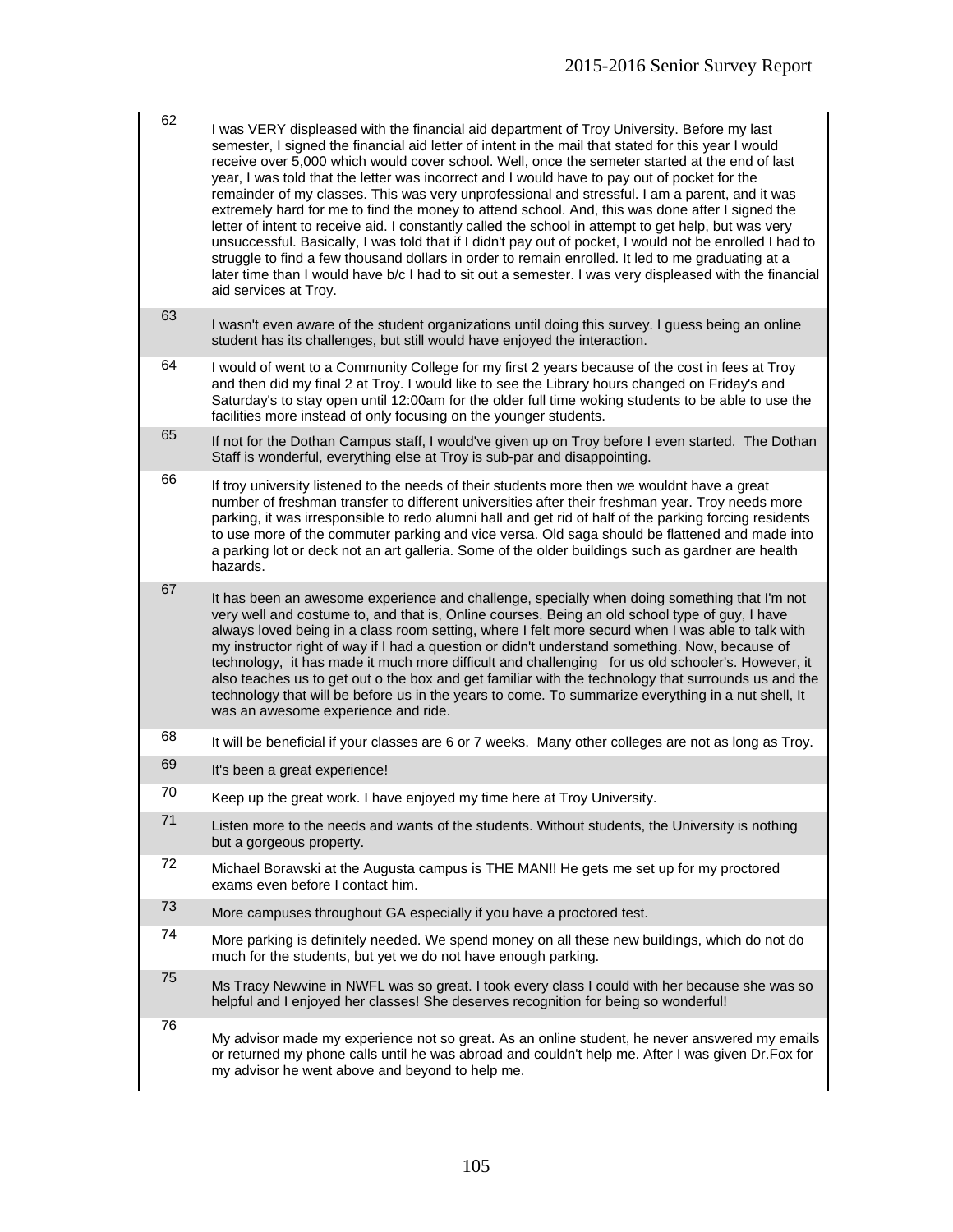| 77 | My experience here at Troy has been nothing but positive. I have had some wonderful instructors<br>who helped me through some very rough times by making sure that no matter what happened in<br>my life, my education did not suffer. The ease of financial aid an registering for classes is also<br>greatly appreciated. I work full time and am a single father so being able to finish my degree with<br>the burdens already on my time means a lot to me. I have and will continue to recommend Troy to<br>people looking to further their education.                                                                                                                                                                                                                                                                                                                                                                                                                                                                                                                                                                                                                                                                                                                                                                                                                                                                                                                                                                                                                                                                                                                                                                                                                                                                                                                                          |
|----|------------------------------------------------------------------------------------------------------------------------------------------------------------------------------------------------------------------------------------------------------------------------------------------------------------------------------------------------------------------------------------------------------------------------------------------------------------------------------------------------------------------------------------------------------------------------------------------------------------------------------------------------------------------------------------------------------------------------------------------------------------------------------------------------------------------------------------------------------------------------------------------------------------------------------------------------------------------------------------------------------------------------------------------------------------------------------------------------------------------------------------------------------------------------------------------------------------------------------------------------------------------------------------------------------------------------------------------------------------------------------------------------------------------------------------------------------------------------------------------------------------------------------------------------------------------------------------------------------------------------------------------------------------------------------------------------------------------------------------------------------------------------------------------------------------------------------------------------------------------------------------------------------|
| 78 | My major (Exercise Science with a concentration in Pre-Health Professions) was not listed as an<br>option previously in this survey. As a former nursing major, I was disappointed in the nursing<br>program. The faculty and staff were not cooperative, rude, and id not take students' needs<br>seriously. Also, while in my general studies, I feel like my "adviser" in the nursing department did<br>not know how to adequately direct me in the right direction. I feel like Troy University should<br>provide advisers who are more familiar with "general studies" courses the first two years, and then<br>provide students with another adviser once they enter core classes. Lastly, I am glad that in my<br>time here at Troy, I was able to be a part of the Exercise Science program. Since I stared at Troy,<br>I have seen the program almost double in size. I have been really pleased with the one on one<br>support that I have received from faculty in this department. Overall, I had a great experience at<br>Troy University and would not trade it for anything.                                                                                                                                                                                                                                                                                                                                                                                                                                                                                                                                                                                                                                                                                                                                                                                                          |
| 79 | N/A                                                                                                                                                                                                                                                                                                                                                                                                                                                                                                                                                                                                                                                                                                                                                                                                                                                                                                                                                                                                                                                                                                                                                                                                                                                                                                                                                                                                                                                                                                                                                                                                                                                                                                                                                                                                                                                                                                  |
| 80 | none                                                                                                                                                                                                                                                                                                                                                                                                                                                                                                                                                                                                                                                                                                                                                                                                                                                                                                                                                                                                                                                                                                                                                                                                                                                                                                                                                                                                                                                                                                                                                                                                                                                                                                                                                                                                                                                                                                 |
| 81 | Online proctored exams should be free of charge if they are a required part of the course. The<br>class tuition and books cost more than enough to cover a proctored exam.                                                                                                                                                                                                                                                                                                                                                                                                                                                                                                                                                                                                                                                                                                                                                                                                                                                                                                                                                                                                                                                                                                                                                                                                                                                                                                                                                                                                                                                                                                                                                                                                                                                                                                                           |
| 82 | Online student                                                                                                                                                                                                                                                                                                                                                                                                                                                                                                                                                                                                                                                                                                                                                                                                                                                                                                                                                                                                                                                                                                                                                                                                                                                                                                                                                                                                                                                                                                                                                                                                                                                                                                                                                                                                                                                                                       |
| 83 | Our program is no long Sport & Fitness Mgt. It is now Hospitality, Sport and Tourism Mgt                                                                                                                                                                                                                                                                                                                                                                                                                                                                                                                                                                                                                                                                                                                                                                                                                                                                                                                                                                                                                                                                                                                                                                                                                                                                                                                                                                                                                                                                                                                                                                                                                                                                                                                                                                                                             |
| 84 | Over the years, I've come to type many things in these types of boxes; each time it seems to be<br>more. It's not always complaints, but often critiques and general ideas. In addition, I've grown<br>more open with voicing my opinion to faculty and staff; but noe of this typing or speaking has done<br>any good, and I'm not alone. Troy University is a place where students go, but only exist. We<br>mingle and wander around, but without much guidance; and we are given a new building, but no<br>one listened to what we needed inside. It's beautiful, don't get me wrong; and given the overall<br>price compared to hype and growth, it's hard to beat. However, once you're at Troy, and the<br>longer you're there, you begin to feel more and more trapped in misinformation and jaded by faile<br>promises or misguided attempts at help. I say trapped because Troy seems to do things<br>differently; and this isn't always a good thing. It can be a point of pride, but not when a student<br>comes in with one university accepting 29 hours of college credit and Troy only accepting 13,<br>being different is a failure. Oddly, it's Troy who seems to have a lower academic standard and<br>gives them a full ride; so they come here, already knowing they're adding a semester to their time<br>in school. I could go on with many more examples, such as christianity being pushed way too<br>much for a public school or athletics getting too much money or countless Tropolitan articles<br>about parking issues going ignored; but I won't. I'll do as a have before and leave my number<br>here, just tying to open a conversation and have honest discussion; to see if there is reason to the<br>rhyme and if asking questions can be more than wasted time - it's states and if asking questions can be more than wasted time - it's<br>call, you never do. |
| 85 | Parking is awful. Most of the teachers are nice and can teach someone something.                                                                                                                                                                                                                                                                                                                                                                                                                                                                                                                                                                                                                                                                                                                                                                                                                                                                                                                                                                                                                                                                                                                                                                                                                                                                                                                                                                                                                                                                                                                                                                                                                                                                                                                                                                                                                     |
| 86 | Parking!!                                                                                                                                                                                                                                                                                                                                                                                                                                                                                                                                                                                                                                                                                                                                                                                                                                                                                                                                                                                                                                                                                                                                                                                                                                                                                                                                                                                                                                                                                                                                                                                                                                                                                                                                                                                                                                                                                            |
| 87 | Pay for better parking! Stop making the outside of your precious school look pretty and start using<br>that money for better teachers that actually teach the content and exercise our minds.                                                                                                                                                                                                                                                                                                                                                                                                                                                                                                                                                                                                                                                                                                                                                                                                                                                                                                                                                                                                                                                                                                                                                                                                                                                                                                                                                                                                                                                                                                                                                                                                                                                                                                        |
| 88 | Phenix city campus doesn't offer many classes to be taken due to the lack of staff so this makes it<br>hard for someone to take classes face to face and makes them either take it online or have to go<br>to another school to take it. This is an unconvincing factr because it puts the student in a bad<br>position and can hold them back from graduation                                                                                                                                                                                                                                                                                                                                                                                                                                                                                                                                                                                                                                                                                                                                                                                                                                                                                                                                                                                                                                                                                                                                                                                                                                                                                                                                                                                                                                                                                                                                       |
| 89 | Please build parking deck. Also, thanks for everything! This changed my life.                                                                                                                                                                                                                                                                                                                                                                                                                                                                                                                                                                                                                                                                                                                                                                                                                                                                                                                                                                                                                                                                                                                                                                                                                                                                                                                                                                                                                                                                                                                                                                                                                                                                                                                                                                                                                        |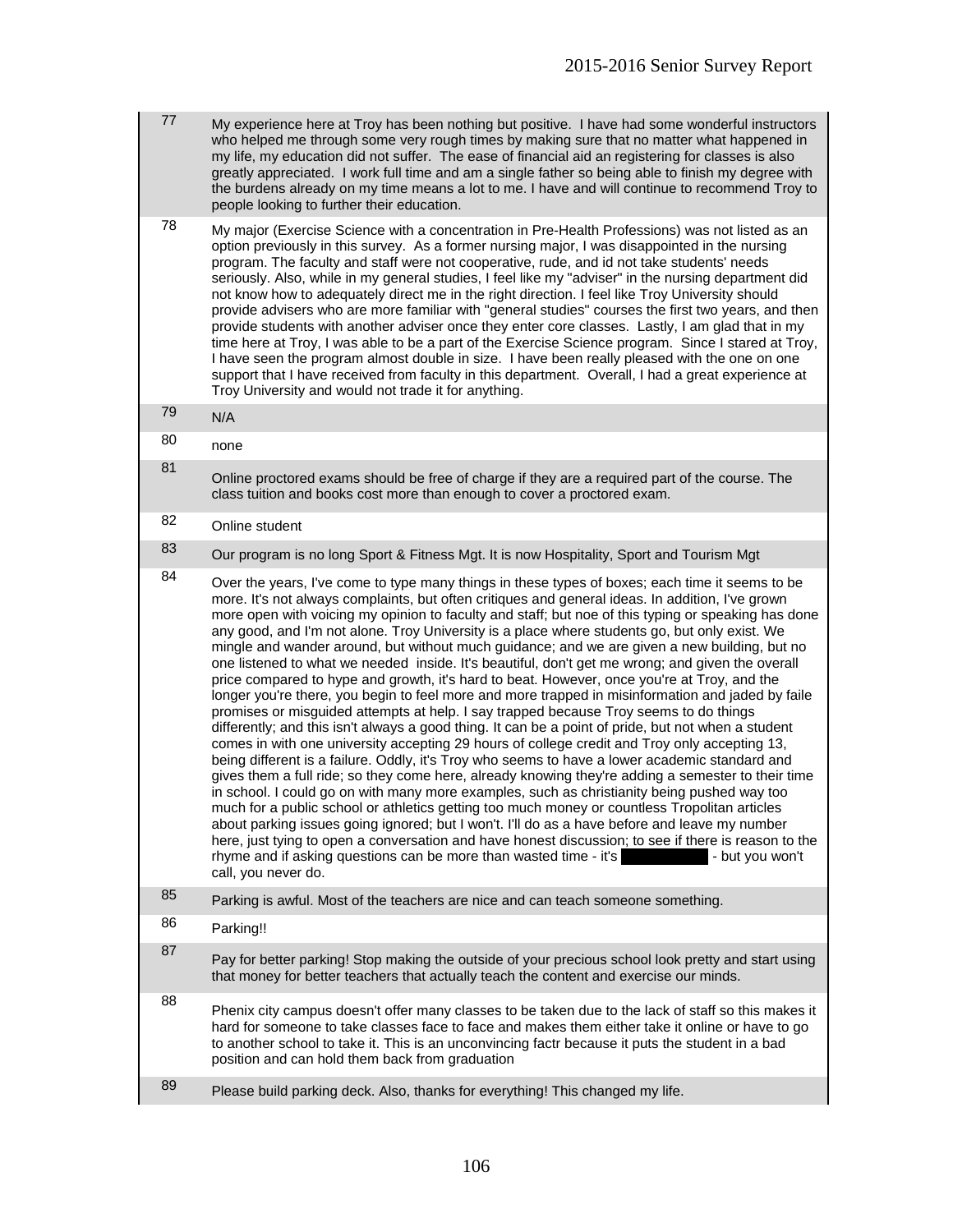- 90 Please fix the parking and the double standards.
- 91 Please work on better communication between the facility to the professors so they can deliver correct information without confusion. Please provide additional parking lots. In the future, I would like to see a type of intercom system in the classes of each building at Troy for emergencies. In each class procedures for a lock down should be taught.
- 92 Pleased with my educational journey with Troy University
- $93$  Proud to be a part of the Troy alumni family.
- 94 Should work on parking as well as making the library hours more suitable for late night studying. The dining dollars are not worth your money with the current variety of choices offered, as well as the hours of operations.
- $95$  Some professors in my department did not care about the advancement of my education. Some professors outside of my department cared more about the advancement of my education and were thoughtful. Otherwise, Troy is a good place to receive an education. Thre is nothing greater than a professor who actually cares. This is what contributed to my overall experience at Troy University.
- 96 STUDENT INTERNSHIPS SHOULD BE AVAILABLE TO ALL STUDENT NO MATTER THE MAJOR OR DEGREE. I WAS OFFERED AN INTERNSHIP BY MY JOB, BUT I COULDN'T DO IT BECAUSE INTERNSHIPS WAS NOT A REQUIREMENT AND WAS NOT AVAILABLE FOR MY MAJOR, WHICH HAS CAUSED ME TO HAVE A DFFICULT TIME IN FINDING A JOB IN MY DEGREE FIELD BECAUSE I DON'T HAVE EXPERIENCE.
- 97 Thank you for a safe and quality education.

98 THe amount of work and level of assignments in my degree program were at the level that is expected. HOwever, the lack of guidance from professors made the experience very poor compared to an in person education. In other online classes that I have taken,the professors actually teach either via a recorded lecture or live web session.Troy's online professors do not teach, they merely proctor the course while the students teach themselves from the book. Although due to my job, Troys online classes and selecion of academic programs were the best option for me, If I did college again, I would not use Troy's online program. The online classes at Troy were extremely poor compared to other universities I have been in the past and I regret not being able to get a better quality degree. Maybe in the future Troy will incorporate lectures or teaching into the online classes instead of a be your own teacher format.

 $99$  The College of Education really needs some work and cleaning out. The staff does not care about students. The program is time consuming, but I feel as though I haven't learned anything. I think that the program should set higher expectations for its studets and I would suggest so by requiring the students to have a higher GPA. I think it should be more competitive since there are barely enough seats for students in the class. Every time registration comes around, we know nothing. And, everyone is stressed out because there is ZERO communication between the staff and students. We never know about group advising, we never know when certain things are due. The College of Ed, like other colleges in the State, needs a workroom with a laminator, die cuts, supplis, etc. that we have access to whenever we wish. It's a shame that we pay so much money to receive so little in return. 5 page max print in the computer labs in Hawkins?? That's a joke. I love Troy, but I love the atmosphere more than anything else. I woudn't recommend anyone to attend the College of Education. It needs serious improvements.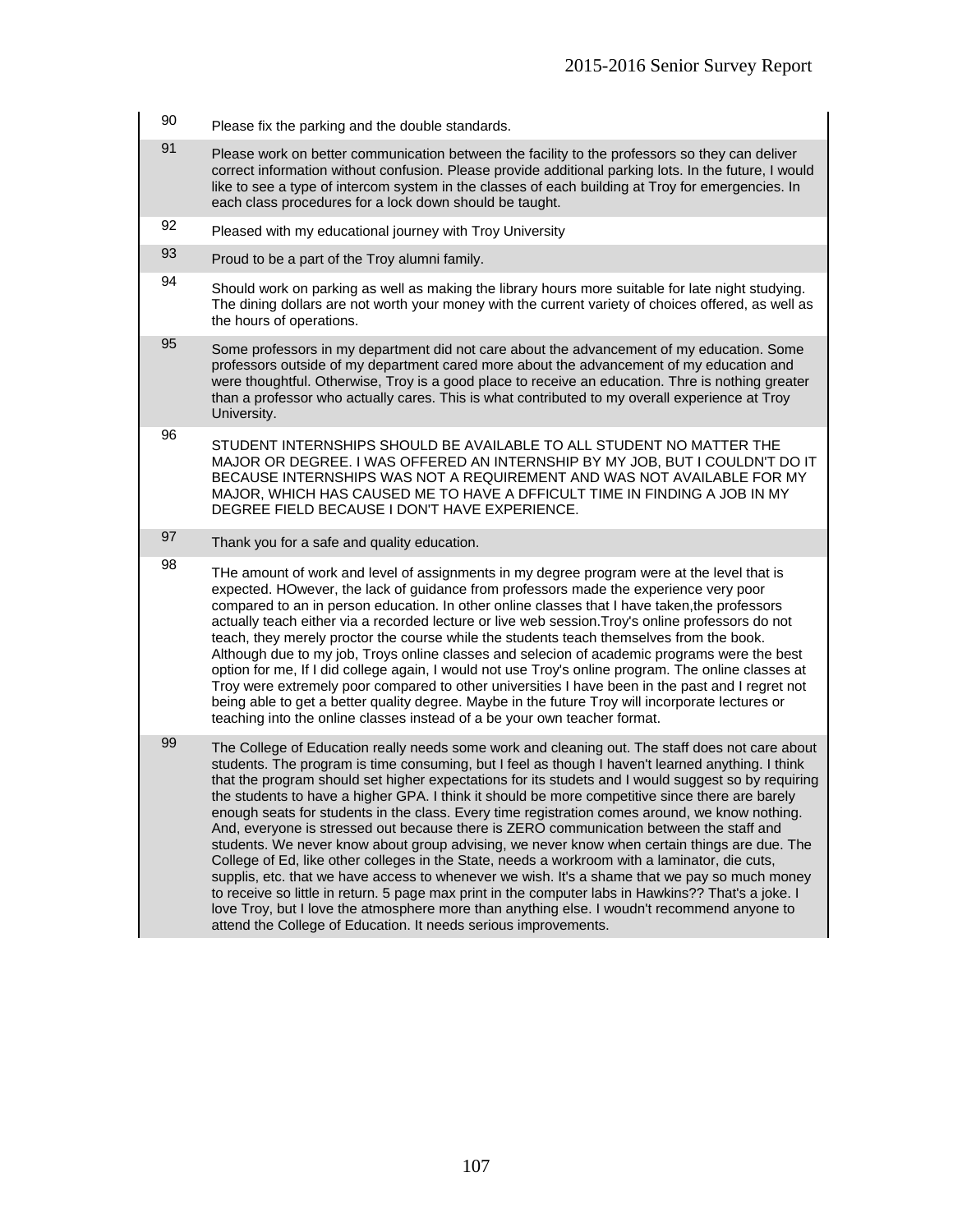- 100 The College of Education sucks. Honestly, I believe the university is past the point of improvement for this program. No one who is a higher up listens or takes into consideration anything that the students are asking or suggesting. Dr.  $\blacksquare$  has her head so far up her ass that she has no idea how many sections are being offered in that semester. Considering she is chair of the department, she has no idea what is going on. The only professors who seem to look out for students is Ms. Carpenter and Dr. Johson. I believe that the College of Education should take a page from the School of Nursing and only allow a certain number of students in each semester based on GPA to hopefully avoid staffing shortage. I believe this would prevent the shit show of this yar from happening again. It is ridiculous that students had to fight to get into the classes they needed. It is also extremely unprofessional that some staff was literally hired a few days before classes even started. The last minute hiring led to unprepaed staff, which in turn leads to unprepared students. Fuck y'all.
- 101 The education classes are a joke... I hate to say that because I love Troy University. But the education classes are all geared towards elementary ed majors. I suggest having separate education classes for secondary ed students. Being a Math major I quickly realized it was much more to my benefit to drop the education program, get my B.S. in Mathematics and go the Alternate B Certification route. Classroom Management and Professional Educator may as well be the same class. It doesn't help that both classes were taught by adjunct faculty that were elementary school teachers. I understand that the State of Alabama and "No Child Left Behind" require certain things from an education program, but Troy's needs to be seriously overhauled. It shouldn't take 0 classes to teach what can be learned in 5.
- 102 The Education department is not ideal to me. I do not feel like the classes help students as they enter internship. Many of my colleagues have expressed the same concern and have been frustrated with the way the department is run.
- 103 The education I received from Troy will propel me to my next level of educational goals. It has been an educational journey. Thanks for the experience.
- 104 The instructors have been good, some need to work on being an instructor and some have it down very well. The transition of switching academic counselors was not smooth. This area needs improvement. There was a communication barrier when it happened to me. There should be a mutual introduction email... then the new counselor should send a separate email with all contact info on it introducing him/herself to the students.
- 105 The interpreter training program at Troy university needs some work. Unrealistic expectations for the students is one of them.
- 106 The math department at Troy has been wonderful the past 4 years. My professors and all staff made themselves available to help me every time I needed. They all always had an open door for students, and it made my experience at Troy so wonderful. The Eduction department was clearly working out some kinks while I was here. Mrs. Hollis is absolutely amazing. She might be the busiest person I have ever met and yet she still was always available to help me and other students. I think the rest of the education department just needs to get on the same page and inform all professors of changes because it was very confusing trying to figure out requirements for observation hours and internship.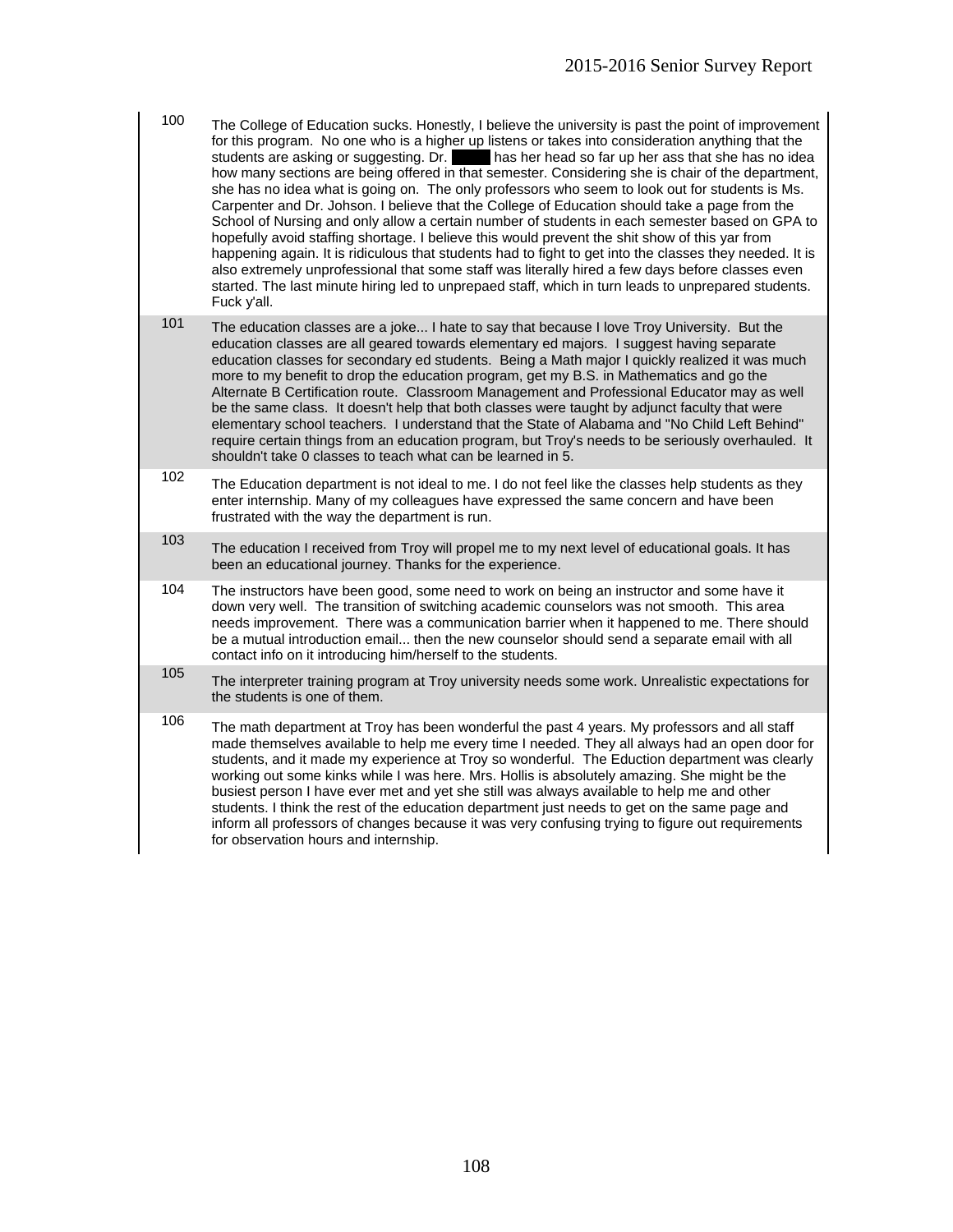107 The overall experience I have had here, over the last three vears has been nothing short of horrible. I have jumped through more hoops than a trained seal at Sea World. I have gone into over \$50,000 in debt, just to have an opportunity to do something tha I love, which is teach, with the knowledge that I will be repaying student loans for the next 20 years. But the emotional & mental scars that Troy has caused will last me the rest of my life. Troy University has made the past 3 years almost unbearable, and I can say that with all of the conviction in the world. I am an optimistic man, with a load of life experiences, and I can honestly say that this has been one of the top three worst experiences of my life. I say that, after having been through two divorces, filed for bankruptcy, lost everything I've owned, lost a child, spent a weekend in jail, survived 2 separate car crashes that should have killed me, been shot at twice, and had my house ravaged by a tornado (just 6 weeks ago, doing over \$60,000 wort of damage to our home). Some of the Professors here at the Dothan campus have been absolutely amazing, namely Dr. Ruediger & Dr. Lee, which is one of the reasons I have fought through all of the adversity. And then to finally make to my internship, seeing some glimmer of a light at the end of this long dark, tunnel, just to get harassed and bullied by the TEP office. Troy University should be ashamed, and this program should be completely revamped. I learned very little, in the way of applicable skills o be used as an educator, during my time here, and the amount of plain out busy work, most of which had no bearing on my continuing education or my future as a teacher, was absolutely painstaking, time consuming, and a waste of energy. After all of the turmoil, throughout all of the bullshit, I have still maintained 3.7 GPA, which is supposed to be good enough to finish with honors, but yet again, I will be denied even that little bit of glory. Against my first compulsion, and on the counsel of friends and family, I will, however, still walk and receive my diploma. I will do my best not to show my disgust and distain for this University, and I will regress, and try to hold my tongue, but what I have said is the truth, the whole truth, and nothing but the truth. I have not formally complained, yet, mainly because I know that my lone voice won't make much difference. But if just one thing could change, for the better, then maybe it will at least be worth the time it took me to write this letter. God help any and all future candidates that sign up to become educators and pursue their degree at this institution, cause they will definitely need all of the divine assistance they can get. Unhappy but thankful to be gone, Nobody Important

108 The program I took at Troy Montgomery was close due my enrollment. This made it very difficult to get many of the core classes that are specific to this degree plan. While there were some faculty and staff member that assisted with this issue. My position is that there was much more that could have been done to assist in make the classes need available. Also while there was a teach-out plan mentioned, it was never describe in full detail, thus it was not never put in place, at least as it relates to me. Also the fact the program (BS in CS) was closed this left a vacuum in this department. Additionally with the close of this program it created erosion is other areas. This is so because as far as I am aware it was the highest function Science program on the Montgomery campus. Thus it provided students for the hard science courses. For instance it is the only degree that requires two iterations of Chemistry or Physics to graduate (so CHEM I&II or PHYS I&II). Math is another are that this program provides student for, thus a student must complete calculus I & II to complete this program. The benefit that one gains by taking more math, chemistry or physics, is the development of critical thinking skills and process skills. This is import as many of the tasks that re involved in these courses requires one to follow a process and use there critical thinking skills to achieve the desired outcome. Another benefit is the attraction of those who wish to get into the science and hard sciences. With the remove of this proram these courses are no longer available, thus weakening the population and the diversity of ideas and concepts.

109 The situation regarding the Biology/Chemistry Department at the Dothan campus is far from ideal. Courses that are required for graduation are not offered frequently enough and when they are offered some of the instructors are severely lacking in knowledge and teaching abilities. I would not recommend the program at the Dothan campus to anyone and would have chosen to complete my program at the main campus, if that had been an option. I do not think the level of instruction/curriculum in any way adequately prepares students that are planning to go to any type of professional school. The rate of tuition was definitely too high considering how unprofessional many of the instructors are.

110

The Student Support Service director, Dr. is extremely rude and always has an unpleasant attitude; very unwelcoming.

111 The tuition is too expensive.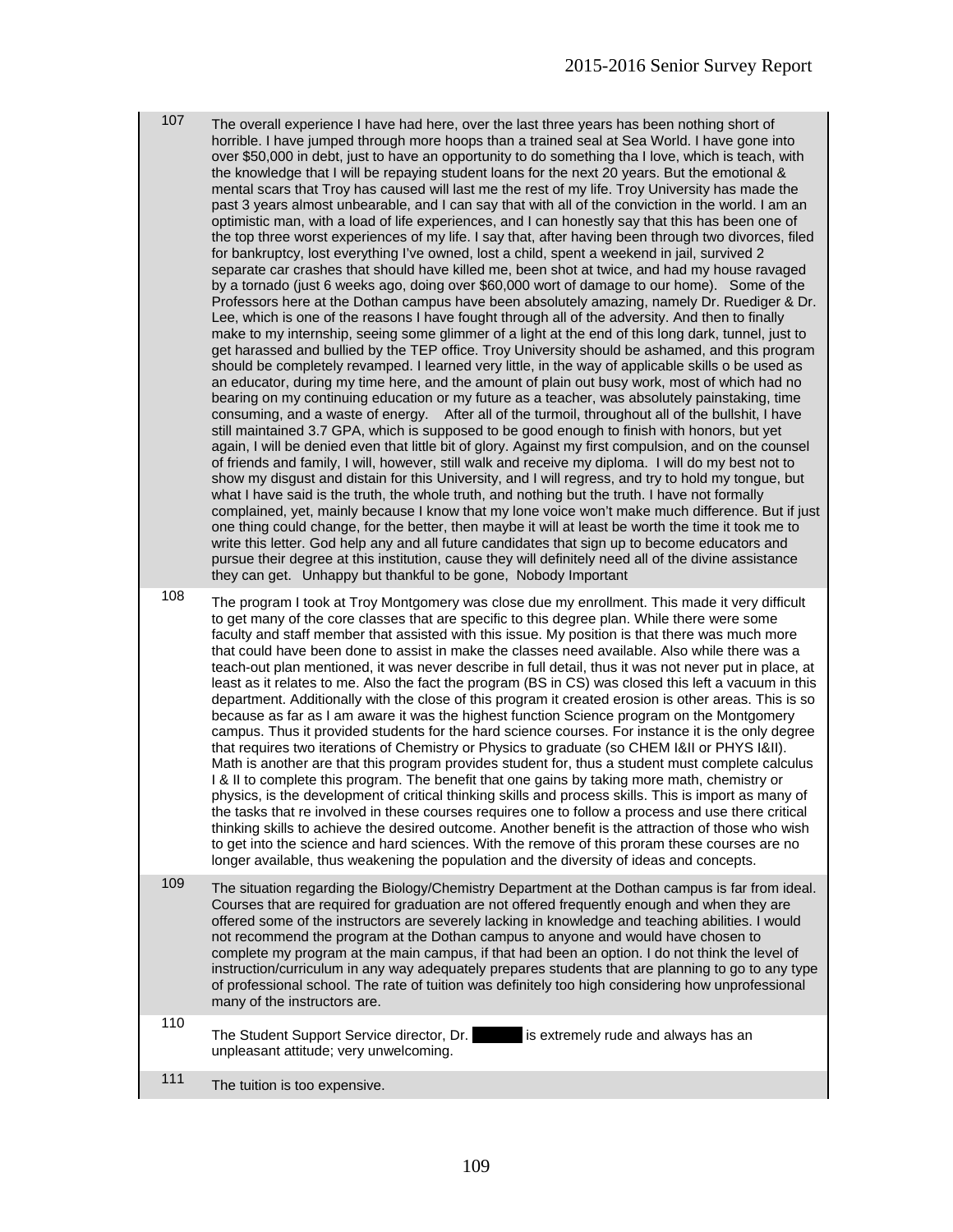| 112 | There are some really great professors that are invested with students at Troy. The main problem<br>is with Troy are some ineffective people in higher positions, positions of power. I have formally<br>complained to the Dean of CCFA in regards to inappropriate ad abusive behavior from professors<br>with no punishments for those professors. This dean also discouraged me from filing official<br>complaints with HR. I'm not one to complain, but this is a large issue that needs much attention.<br>Thank you. |
|-----|----------------------------------------------------------------------------------------------------------------------------------------------------------------------------------------------------------------------------------------------------------------------------------------------------------------------------------------------------------------------------------------------------------------------------------------------------------------------------------------------------------------------------|
|     |                                                                                                                                                                                                                                                                                                                                                                                                                                                                                                                            |

- 113 There really should be some type of local chapters of Fraternity/Sorority for online student
- 114 There should be more lights outside when people are walking because it is dangerous when walking to your dorm or apartment at night and it is pitch black. The health center should examine patients more thoroughly instead of guessing and writing out prescriptions. If you have an unlimited meal plan, it should be an option for the student to swipe whoever in with their points since they have over 700.
- 115 This has been a great four years, attending Troy University. I will continue going to Troy, and I will also recommend other students as well.
- 116  $\frac{100}{25}$  too much fees
- 117 Troy actually made the ability for me to obtain my BSW happen. I had been fighting for several years to get a Bachelor's degree. When I enrolled into Troy, somehow I knew I was finally about to get my degree. Just want to say thank you to all Troy staff. May you have unlimited blessings.
- 118 Troy Dothan doesn't get a lot of opportunities like the main campus does and the terms are HORRID. I will not recommend anyone attending Troy Dothan for this reason. The professors in my department were absolutely amazing, especially Dr. Ortego and Dr. Ross. Dr. Ross challenged me and always encouraged me to do my best. However, I feel that other departments (admissions, records, registration) are inadequate. No one ever seemed to know what was going on and the simplest tasks seemed so difficult to them. Also, whoever is in charge of sending out emails always sent out emails about events the day of or the day before...and then probably wondered why attendance was low to the events. Get people in offices who actually know what they are doing and create a positive image for your university...putting incompetent people in charge of communicating with the public makes Troy Dothan look horrible. I loved my department, but hated my experience at Troy University. Also, classes that I shared with education majors were horrible. The people who go on to teach our children are as intelligent as a bag of potatoes. Having classes with them was incredibly frustrating. Overall, I would not recommend anyone go to Troy Dothan.
- 119 Troy has a great online program that accommodates the lives of working nontraditional college students.
- 120 Troy is a family school. For this Major, I recommend offering some of the 3000 and 4000 level classes more than once a year. Some were offered not in accordance with long range schedule which were caught luckily. Additionally, providing students with a long term student advisor would be nice, instead of providing temporary ones.
- 121 Troy is a great place. It isn't without its faults. It needs a boost in technology, better parking, and a company that does a significantly better job handling the food (sodexo is terrible, with bad management). But really those problems are minor. I love Troy and I am thrilled I was able to come here for school. The faculty have been excellent, the community has been fantastic, and I feel ready for the world! Thank you Troy for being home away from and I cannot wait to return for a visit after I am gone.
- 122 Troy is a great school, if I were able I would have liked to have attended classes at a real campus. Overall, Troy was a great experience and I hope to continue my education in your Masters program.
- 123 Troy is a great school! The education department is very rocky and tough to stick out. I'm hoping they get a more definitive track to follow. Some faculty does not care as much for the students as others, but that is expected!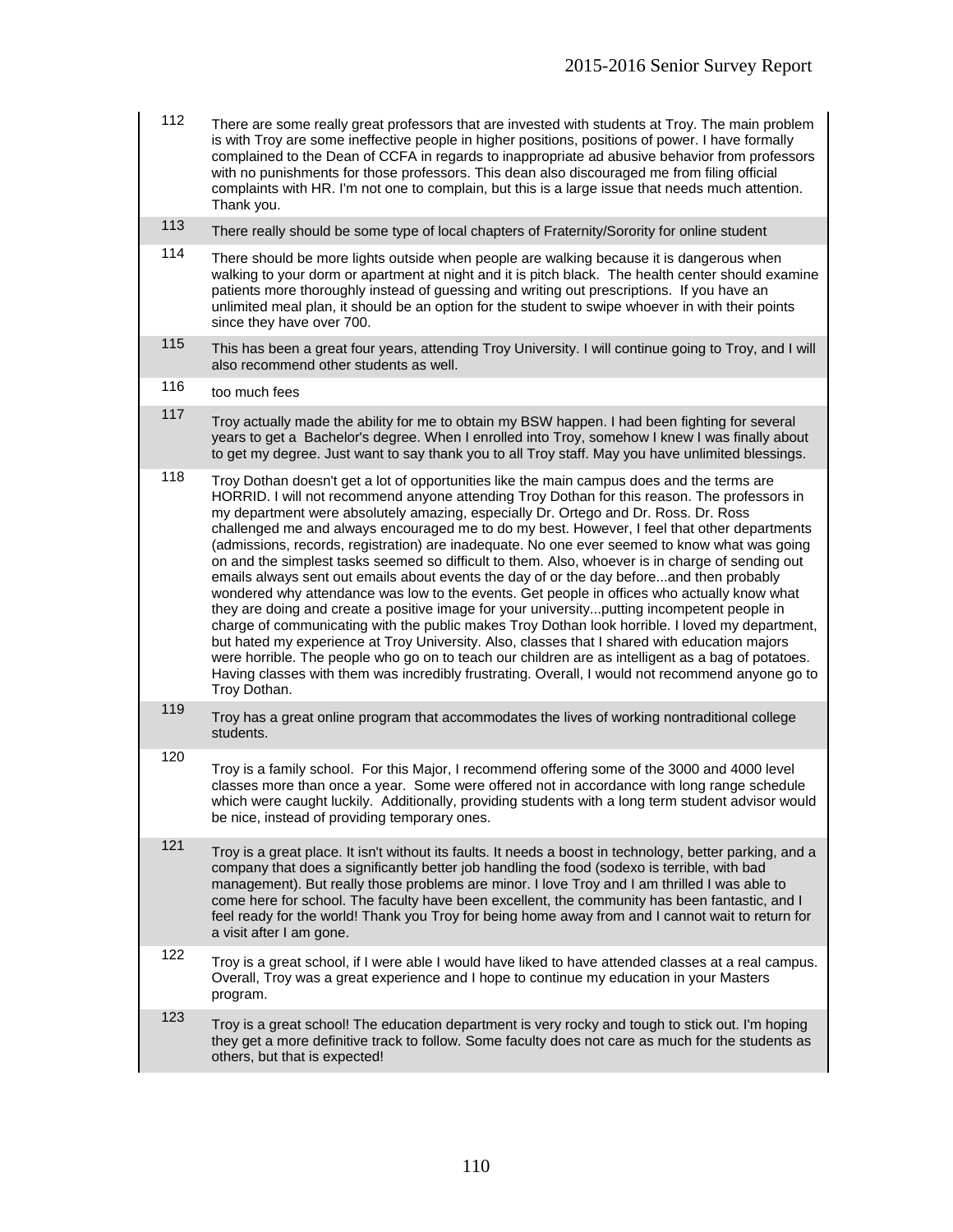- 124 Troy University became my home away from home. I care and love the campus at Troy University. There are several upgrades that I think could be done to help student life. First you have to build a new recreational center. While applying to colleges, I was minutes away from choosing South Alabama just because its recreational facility is unbelievable. I believe this would help us retain incoming freshman to the university as well. Next, topic I would like to discuss is the Athletic Training Education Program The people in that department are INCREDIBLE. They will do anything for any of their students if they are hard working students. They as faculty and staff will be lifelong colleagues that I will always stay connected with.
- 125 Troy University have definitely been a pleasure to attend. I have enjoyed the services and felt as though all employees were very helpful in my time of need.
- 126 Troy University is a good school. I have enjoyed my classes, and my instructors were very challenging. However, I have had some terrible online instructors that do not care anything about students and they want to see you fail instead of setting you up fo success. Something needs to be done about these instructors....
- 127 Troy University mainly focuses on those students at one of the Main Campus sites. Online and satellite locations seem to receive the cold shoulder.
- 128 Troy's financial aide, registration, and ITP department need to learn to communicate. I had numerous issues that resulted in panic attacks and tears and should never have happened had the departments communicated to begin with. I think my academic classes at Troy were fine, but the ITP program needs to be evaluated and changed. I would NOT suggest any one join Troy's ITP department. I would highly recommend they go elsewhere for ITP
- 129 When I first started school at Troy, my basic classes were completed except for one class. I have been pleased with Troy in helping me with my one basic class and the general classes I have completed, because I was able to complete them in class. At the sart of 2014, I started registering for classes myself using the computer at home. About eighty percent of my upper level classes had to be completed through online classes. I happen to be one of those individuals that learn better through interaction with a teach in a classroom instead of reading a book by myself and not knowing what to study for. It seems like most of my online classes were reading and doing projects, very few gave me guidelines or advice to study for test. Due to the restrictions on in class courses, I am disappointed in Troy University. I feel as though I paid tuition for the last year and a half, but had to teach myself for most of it. If I knew most of my upper level classes were online I probably would have gone to a college that offered in class courses, after all, my upper classes are the most important classes for my future.
- 130 While I found the professors to be extremely helpful in helping me with my double major, the university itself was not helpful AT ALL. I was frequently misinformed by the Registar's office about my degree program, causing me distress that my professors would typically alleviate by contacting the Registrar or Graduation Services on my behalf. Even this survey is proof of how I accommodating the university as a whole has been to my decision to double major since it doesn't have a place for me to put my other major on the survey.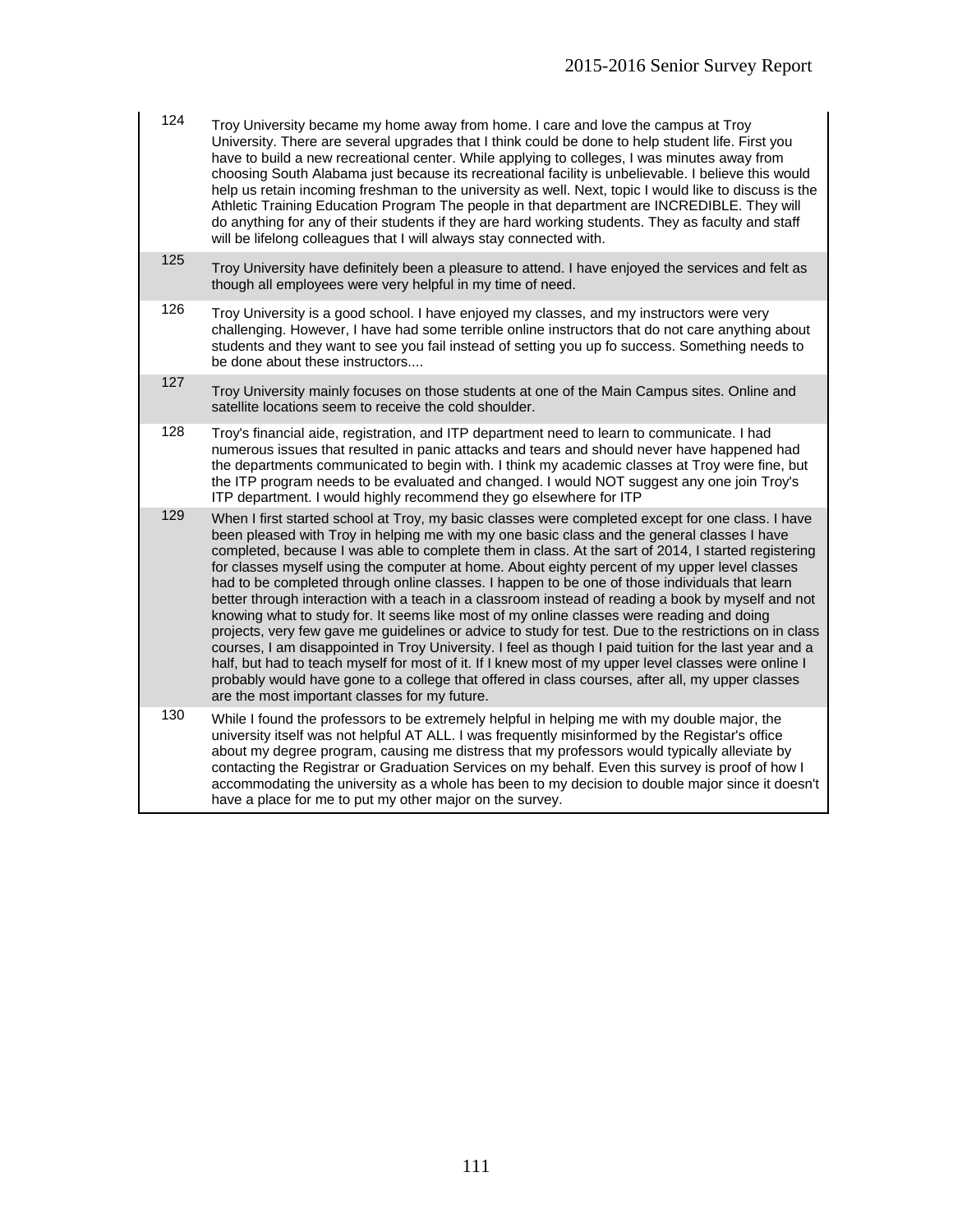**Troy University is accredited by the Southern Association of Colleges and Schools Commission on Colleges to award associate, baccalaureate, master's, education specialist and doctoral degrees. As part of the accreditation process Troy University reports job placement rates as one measure of student achievement. The information you provide in the following section is anonymous and will be reported only in aggregate form.** 

|         |                                                                                      | Frequency | Valid<br>Percent |
|---------|--------------------------------------------------------------------------------------|-----------|------------------|
| Valid   | Serve in the Military                                                                | 14        | 2.3              |
|         | Continue my education as a full-time student in a Graduate or<br>Professional school | 125       | 20.4             |
|         | Take time off from school and work for personal reasons                              | 29        | 4.7              |
|         | Continue working at current job                                                      | 101       | 16.5             |
|         | Seek full-time employment                                                            | 187       | 30.5             |
|         | Seek part-time employment                                                            | 3         | .5               |
|         | Continue my education and work part-time or full-time                                | 154       | 25.1             |
|         | Total                                                                                | 613       | 100.0            |
| Missing | System                                                                               | 77        |                  |
| Total   |                                                                                      | 690       |                  |

#### **What are your plans upon graduation?**

|         |                                                       | Frequency | Valid<br>Percent |
|---------|-------------------------------------------------------|-----------|------------------|
| Valid   | Yes                                                   | 133       | 21.7             |
|         | Maybe                                                 | 177       | 28.9             |
|         | No                                                    | 133       | 21.7             |
|         | I have not applied to a graduate program at this time | 169       | 27.6             |
|         | Total                                                 | 612       | 100.0            |
| Missing | System                                                | 78        |                  |
| Total   |                                                       | 690       |                  |

#### **Will you be continuing your education through Troy University?**

#### **Are you currently employed?**

|         |                                                                     | Frequency | Valid<br>Percent |
|---------|---------------------------------------------------------------------|-----------|------------------|
| Valid   | Yes                                                                 | 337       | 55.3             |
|         | am currently employed but my job status will change upon graduation | 81        | 13.3             |
|         | No.                                                                 | 175       | 28.7             |
|         | I am not currently employed but I have accepted a job offer         | 16        | 2.6              |
|         | Total                                                               | 609       | 100.0            |
| Missing | System                                                              | 81        |                  |
| Total   |                                                                     | 690       |                  |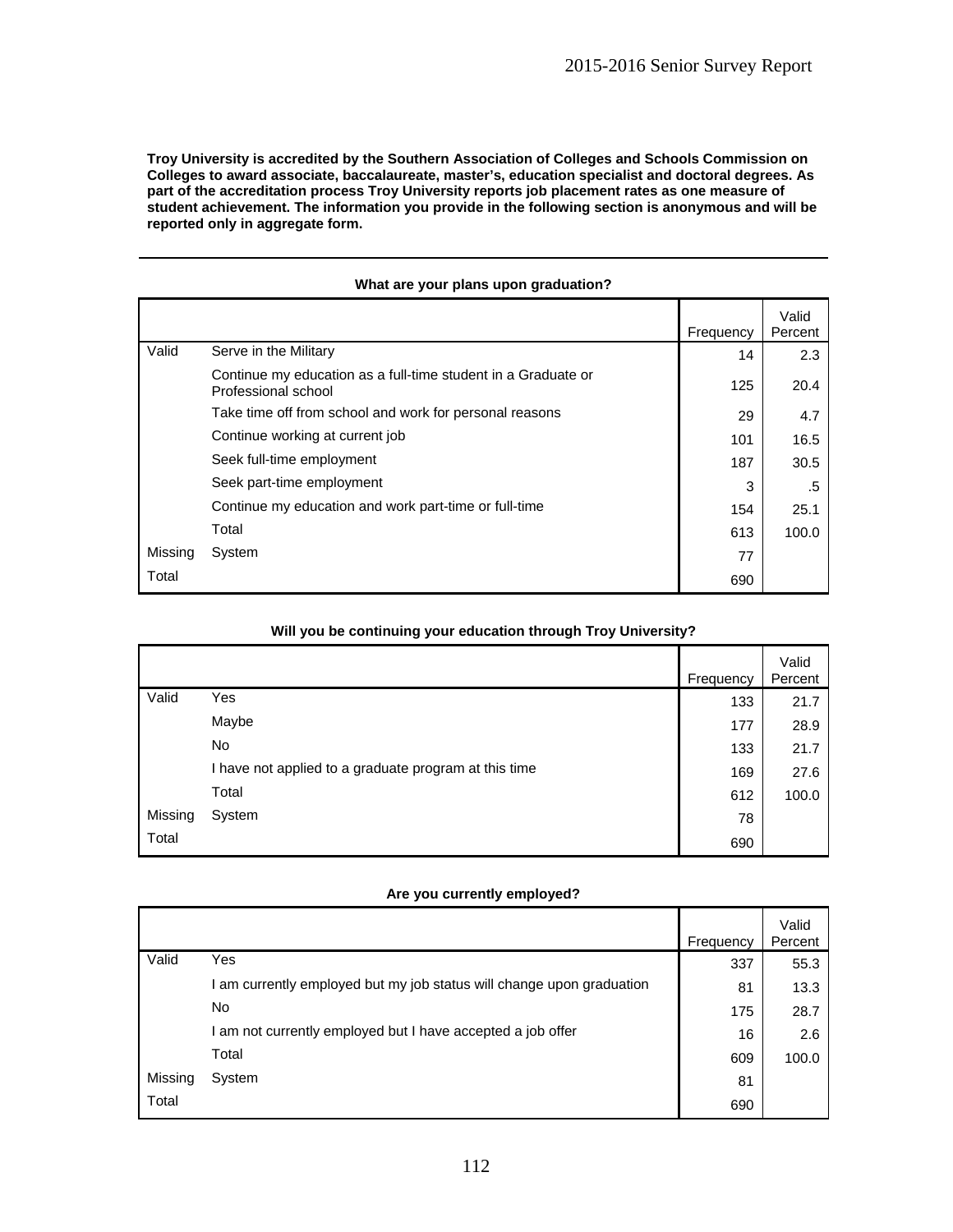|         |                        | Frequency | Valid<br>Percent |
|---------|------------------------|-----------|------------------|
| Valid   | Full Time              | 288       | 47.1             |
|         | Part Time              | 118       | 19.3             |
|         | Temporary or Contract  | 11        | 1.8              |
|         | Work Study             | 20        | 3.3              |
|         | Graduate Assistantship | 3         | .5               |
|         | N/A                    | 171       | 28.0             |
|         | Total                  | 611       | 100.0            |
| Missing | System                 | 79        |                  |
| Total   |                        | 690       |                  |

#### **Please select your current employment status:**

#### **Would you classify your current or future (accepted job offer) employment as being in your field of study? (Meaning that it is directly related to the academic degree you have earned.)**

|         |                                                                                                                                             | Frequency | Valid<br>Percent |
|---------|---------------------------------------------------------------------------------------------------------------------------------------------|-----------|------------------|
| Valid   | Yes, My employment is in my field of study.                                                                                                 | 262       | 44.9             |
|         | No, I am employed in a field that is unrelated to my academic degree.                                                                       | 167       | 28.6             |
|         | Somewhat - I am employed in a field that uses skills I learned from my<br>academic degree but is not directly related to my field of study. | 154       | 26.4             |
|         | Total                                                                                                                                       | 583       | 100.0            |
| Missing | System                                                                                                                                      | 107       |                  |
| Total   |                                                                                                                                             | 690       |                  |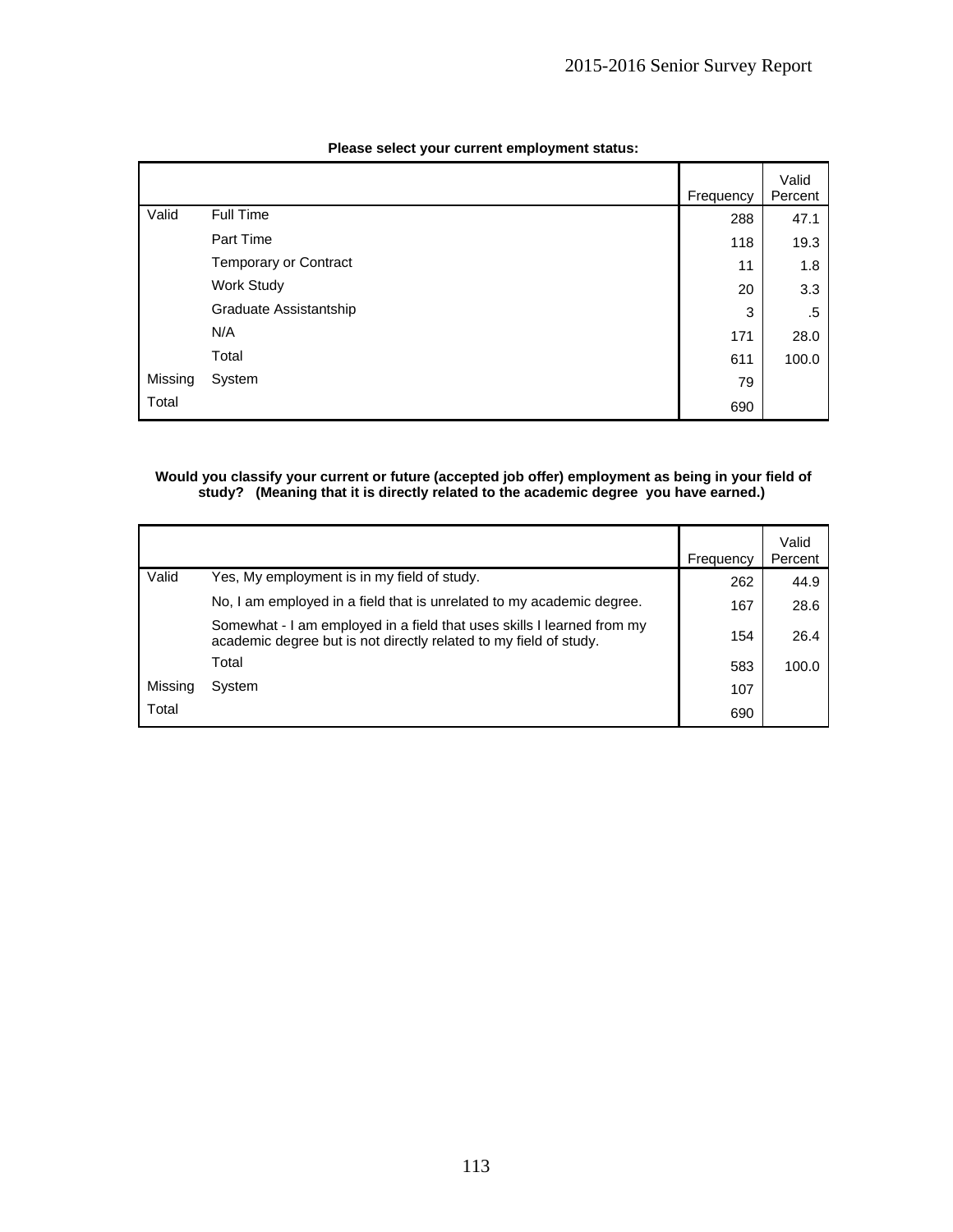# **2015/2016 Senior Survey**

Please complete this survey and submit it online if you are planning to Graduate Spring/Summer/Fall 2016. The information you provide will help Troy University improve and enhance its programs and services so that the University can better serve the educational needs of its students. Your responses will be kept strictly confidential and only group data will be reported. We thank you in advance for your participation in this survey.

All students who are classified as "seniors" were sent an email inviting them to participate in this survey. However, some students are classified as "seniors" for more than one academic year. If you plan on graduating later than the Fall Semester of 2016, you do not need to complete this survey. You will be offered another chance during the next academic year.

## **GENERAL INFORMATION**

- 1) Semester of Intended Graduation:
	- O Spring 2016
	- O Summer 2016
	- Fall 2016
	- O Spring 2017
	- Other (please specify) \_\_\_\_\_\_\_\_\_\_\_\_\_\_\_\_\_\_\_\_
- 2) Gender:
	- O Male
	- O Female

### 3) Ethnicity:

- African American
- O American Indian/Alaska Native
- O Asian
- O Caucasian
- O Hawaiian or Other Pacific Islander
- Hispanic
- Multi-Racial
- O Race/Ethnicity Unknown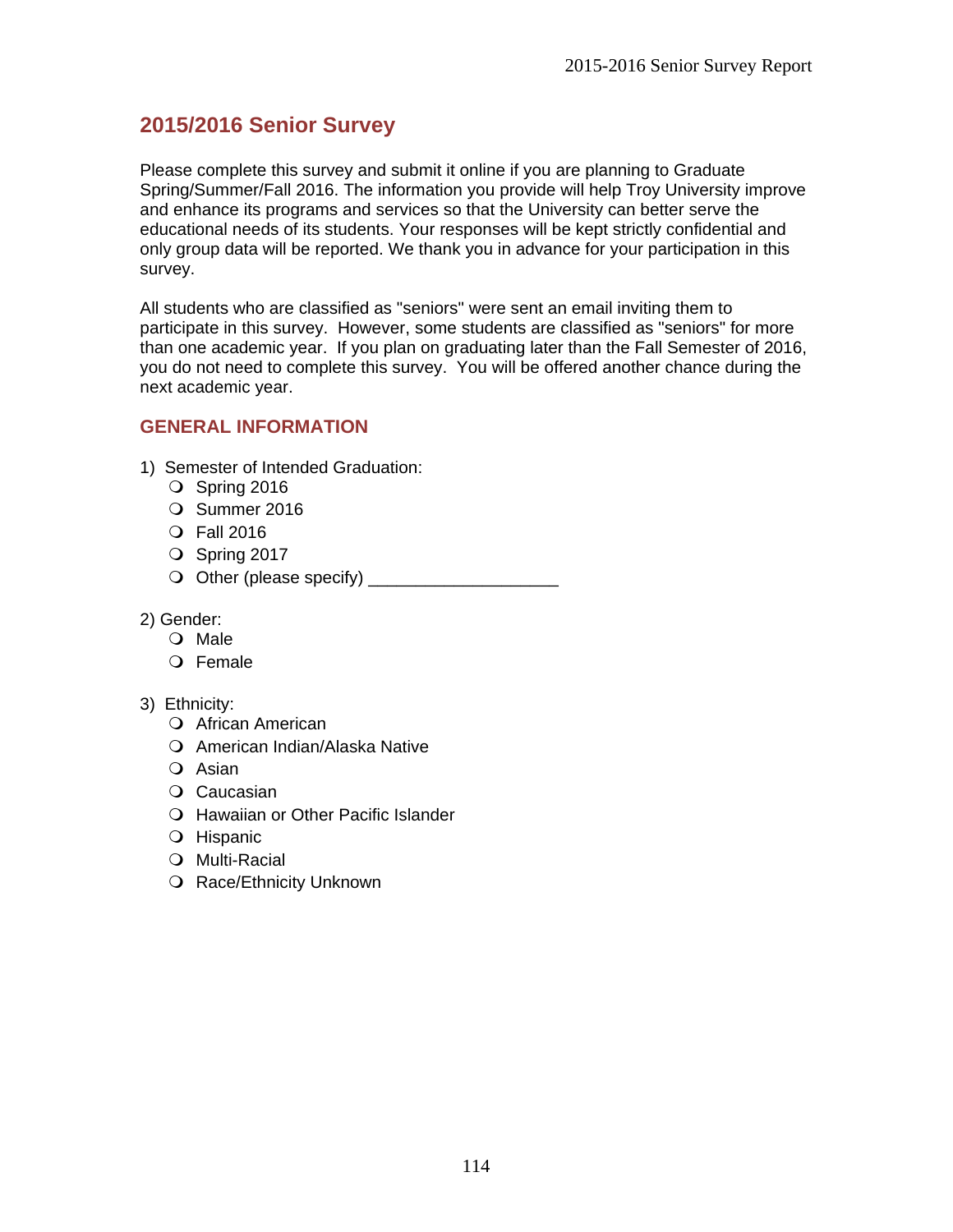4) Age:

- $Q$  18-19
- $Q$  20-21
- $Q$  22-24
- $Q$  25-29
- 30-34
- $Q$  35-39
- $Q$  40-49
- $O$  50-64
- O 65 or over

5) Marital status:

- O Single
- O Married
- O Divorced
- Widowed
- O Other

6) Are you a US citizen?

- Yes
- O No

You indicated that you are not a US citizen, which country are you from?

O Please select in box below...

You indicated that you are a US citizen, which state is your permanent home state in the United States?

- O Please select in box below...
- 7) From which Troy University campus will you graduate?
	- O Dothan Campus
	- O TROY Online
	- O Global Campus
	- O Montgomery Campus
	- O Phenix City Campus
	- O Troy Campus

You selected Global Campus, from which site did you file your intent to graduate?

O Please select in box below...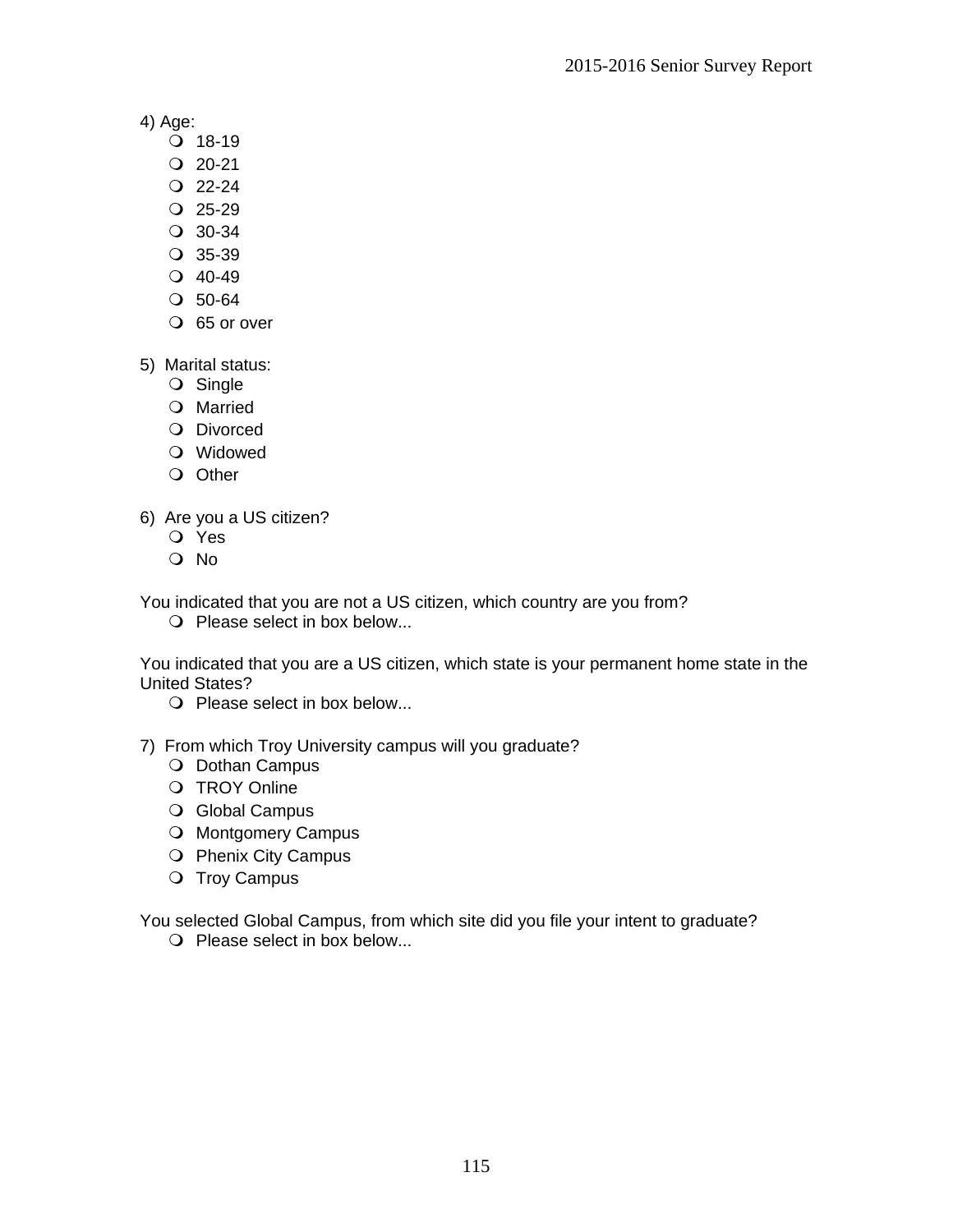- 8) What degree program are you currently completing at Troy University?
	- O Associate
	- O Bachelor's
	- O Master's
	- Education Specialist
	- O Doctoral
	- Other \_\_\_\_\_\_\_\_\_\_\_\_\_\_\_\_\_\_\_\_

### 9) From which college will you be graduating?

- O Arts & Sciences
- O Sorrell College of Business
- O Communication and Fine Arts
- Education
- O Health & Human Services
- 10) What is your major in the College of Arts and Sciences?
	- O Biology Major
	- O Biology Program
	- O Biology, Preprofessional Major
	- O Chemistry Major
	- O Chemistry Program
	- O Comprehensive General Science Program
	- O Computer Science
	- O Computer Science, Applied Major
	- O Criminal Justice
	- Environmental and Biological Sciences
	- Environmental Science Program
	- O General Education
	- O History Major
	- O International Relations
	- O Marine Biology Program
	- O Mathematics Major
	- O Political Science Major
	- Public Administration
	- O Social Science Major
	- O Sociology Major
	- O Surveying and Geomatics Sciences Program
	- O Other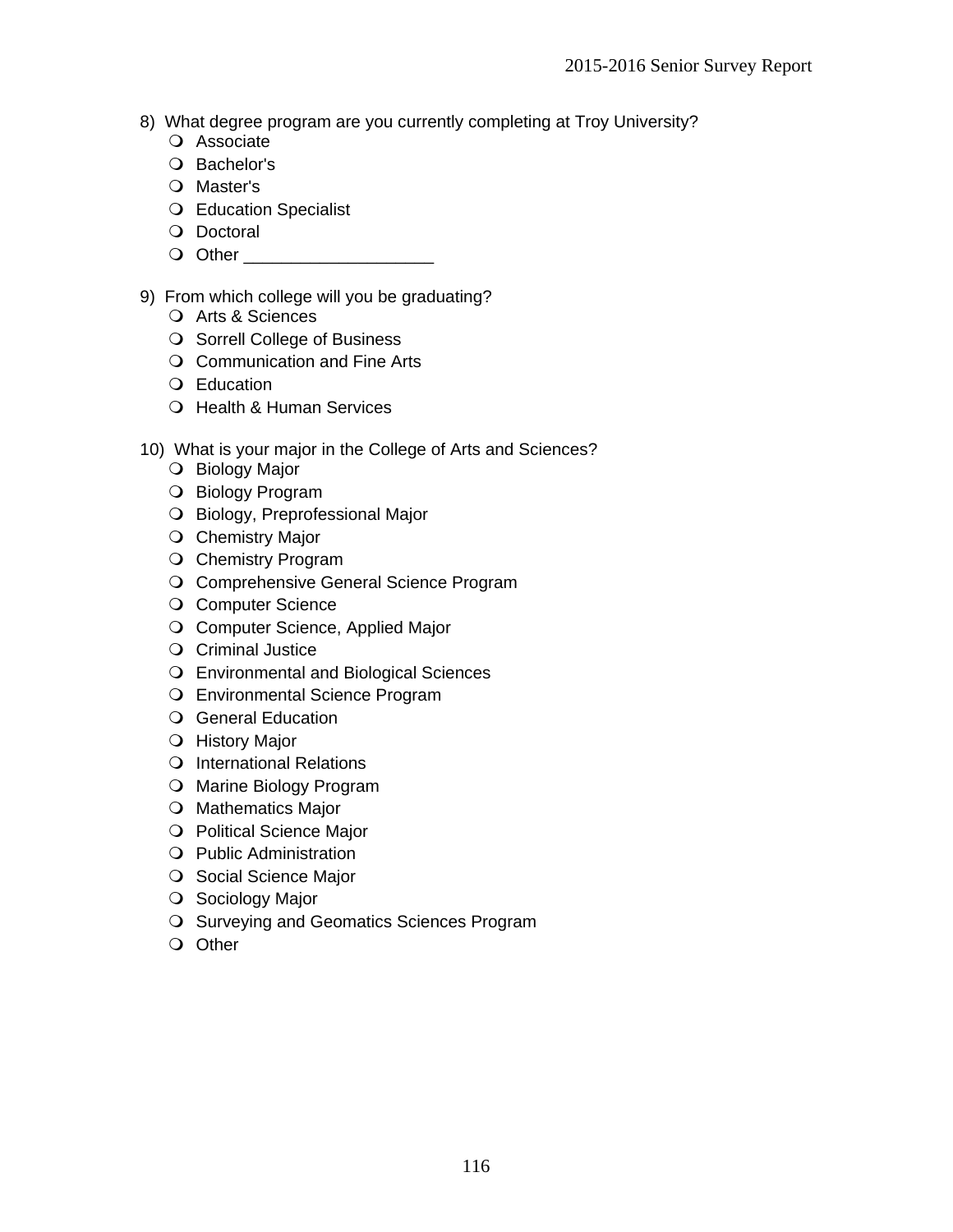- 10) What is your major in the Sorrell College of Business?
	- O Accounting
	- Finance
	- General Business
	- General Business Economics
	- General Business International Business
	- General Business International Economic Development
	- General Business Small Business and Entrepreneurship
	- O Information Systems
	- O Information Systems Networking and Web Development
	- O Management
	- O Management Hospitality and Tourism
	- Management Human Resource
	- O Management Production and Operations
	- O Management Supply Chain
	- Marketing
	- O Risk Management and Insurance
	- O Resources in Technology Management
	- O Other

10) What is your major in the College of Communication and Fine Arts?

- Art Major
- O Broadcast Journalism Major
- Communication Arts Major Communication Studies Track
- Communication Arts Major Theatre Track
- O Design, Technology and Innovation Program
- English Major
- Foreign Language Major
- O Journalism, Print Major
- O Music Major
- Studio Arts
- Other \_\_\_\_\_\_\_\_\_\_\_\_\_\_\_\_\_\_\_\_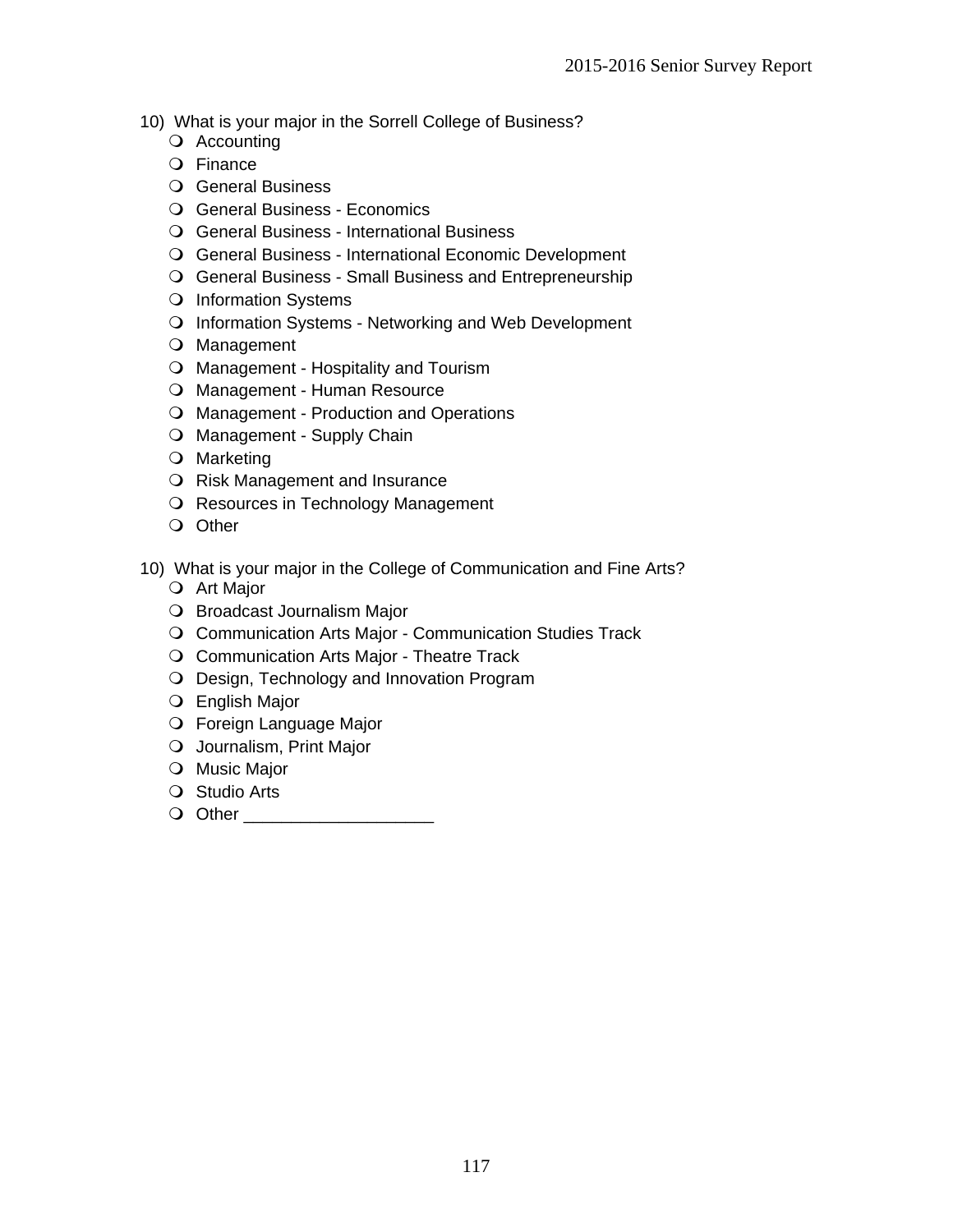- 10) What is your major in the College of Education?
	- O Adult Education
	- Collaborative Teacher (Grades 6-12)
	- O Collaborative Teacher (Grades K-6)
	- Community Counseling (Non-Certificate Program)
	- Counseling and Psychology Clinical Mental Health Counseling
	- Counseling and Psychology Rehabilitation Counseling Counseling
	- Counseling and Psychology Social Services Counseling
	- Counseling and Psychology Student Affairs Counseling
	- Counseling and Psychology Substance Abuse Counseling
	- Early Childhood Education (Grades P-3)
	- Educational Administration and Leadership
	- Elementary Education (Grades K-6)
	- O Instructional Leadership and Administration
	- Interdisciplinary Education (Grades P-12) Art Education
	- Interdisciplinary Education (Grades P-12) Music, Choral Education
	- Interdisciplinary Education (Grades P-12) Music, Instrumental Education
	- Interdisciplinary Education (Grades P-12) Physical Education
	- Interdisciplinary Education (Grades P-12) Theatre Education
	- Interdisciplinary Education (P-12) Gifted Education
	- O Interpreter Training Program
	- O Post Secondary Education
	- O Psychology Comprehensive Program
	- Psychology Major
	- O School Counseling Certification Program
	- O School Counseling (P-12)
	- O School Psychology (P-12)
	- O School Psychometry Certification Program
	- O Secondary Education (Grades 6-12) Biology Education
	- O Secondary Education (Grades 6-12) Chemistry Education
	- O Secondary Education (Grades 6-12) English-Language Arts Education
	- O Secondary Education (Grades 6-12) General Science Education
	- O Secondary Education (Grades 6-12) Health Education
	- O Secondary Education (Grades 6-12) History Education
	- O Secondary Education (Grades 6-12) Mathematics Education
	- O Secondary Education (Grades 6-12) Social Science Education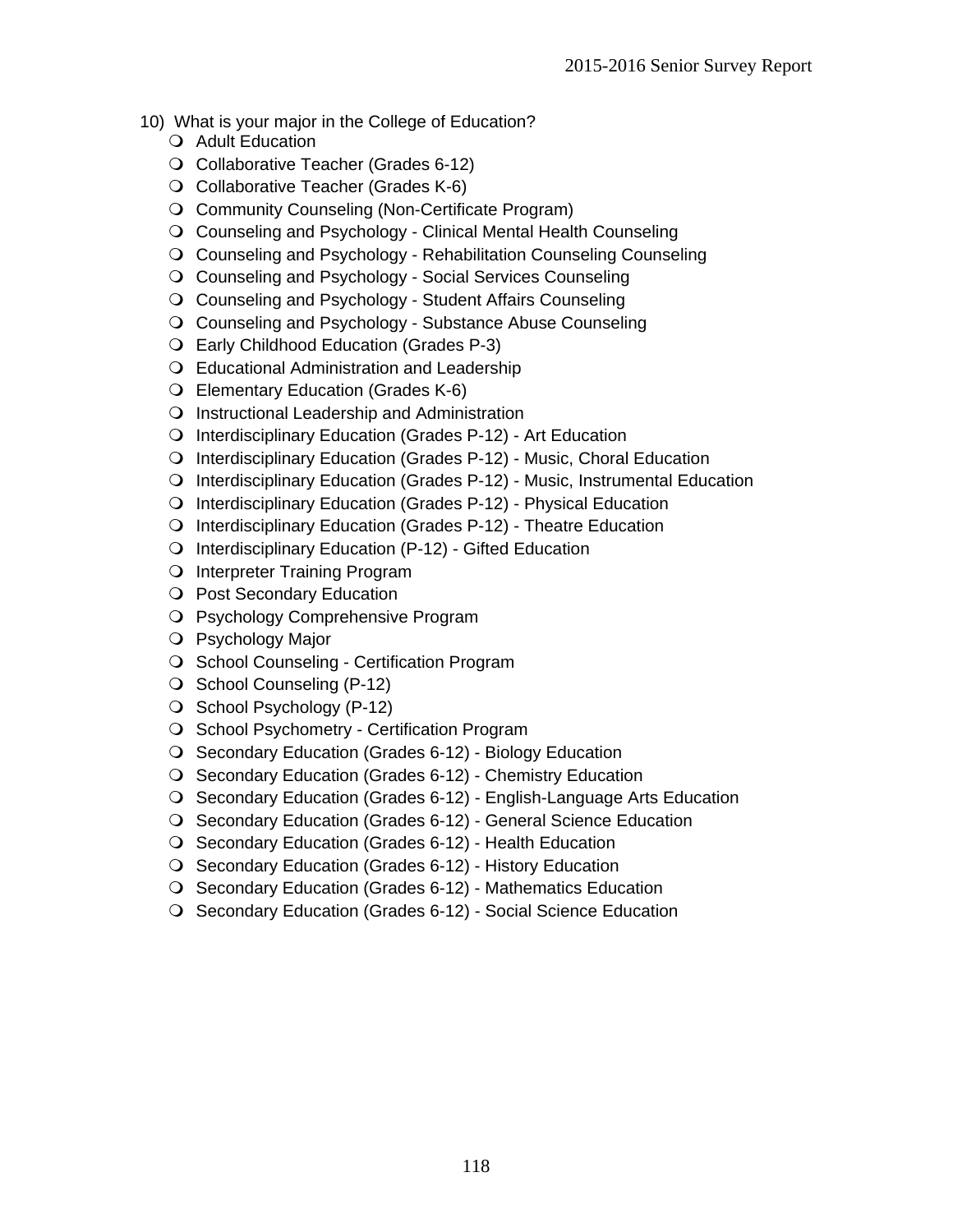- 10) What is your major in the College of Health and Human Services?
	- O Athletic Training Education Program
	- O Human Services Major
	- Nursing
	- O Nursing RN to BSN (for registered nurses)
	- O Rehabilitation Program
	- O Social Work Program
	- O Sports & Fitness Management

### 11) When you first started at Troy University, you were a:

- Dually-admitted student
- First-time freshman
- Undergraduate transfer student
- Undergraduate transient student
- First-time graduate student
- Graduate transfer student
- Graduate transient student

12) How many credit hours did you transfer to Troy University from another college or university?

- $Q$  1-15
- $Q$  16-30
- O More than 30
- O I did not transfer any credit hours.

13) Have you taken any courses online or in any other Distance Learning format at Troy University?

- Yes
- O No

14) How long have you attended Troy University?

- One year
- O Two years
- O Three years
- Four years
- O Five years
- Six years
- $O$  Seven years
- Eight years
- O Nine years
- $\bigcirc$  Ten years
- O More than ten years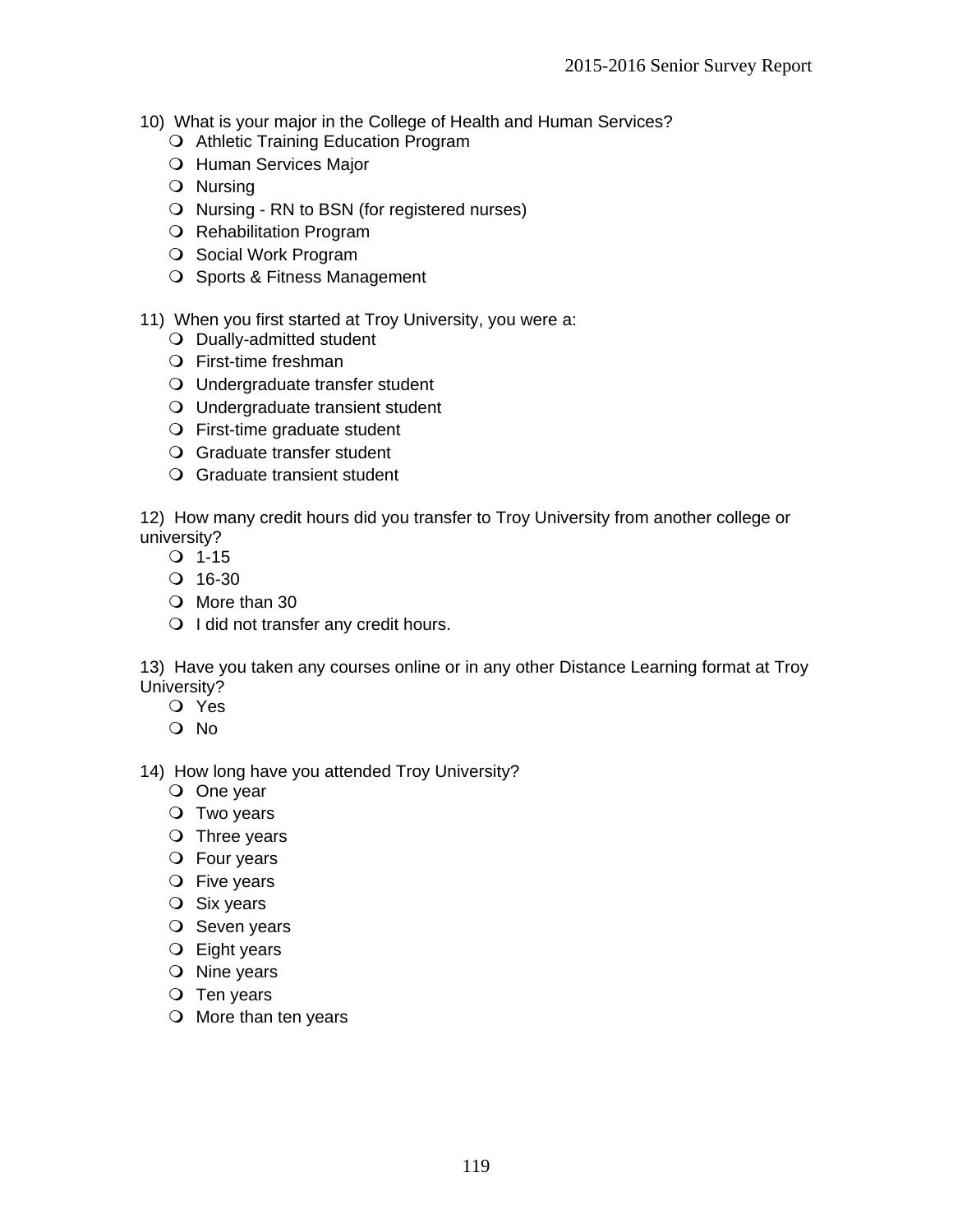- 15) What is your overall GPA?
	- Less than 2.0
	- $Q$  2.00-2.49
	- $Q$  2.50-2.99
	- 3.00-3.49
	- 3.50-4.00

First Generation Status: Did the parent(s) with whom you reside/resided receive a baccalaureate degree from a college or university?

- Yes
- O No
- $\bigcirc$  I do not know

## **GRADUATION / EMPLOYMENT PLANS**

- 16) What do you plan to do after you graduate?
	- Work in an area related to your major field of study
	- Work in an area outside your major field of study
	- $\bigcirc$  Continue working in the job that you have had
	- O Continue your education
	- Undecided
- 17) If you plan to continue your education, what is your ultimate goal?
	- A Bachelor's degree
	- O A Master's degree
	- An Education Specialist degree
	- A Professional degree
	- A Doctoral degree

### 18) Are/were you employed while attending Troy University?

- Yes
- O No

You answered "Yes" to Question 18, how many hours do/did you usually work per week?

- $\bigcirc$  1 9 hours
- $\bigcirc$  10 19 hours
- $Q$  20 29 hours
- $\bigcirc$  30 39 hours
- 40 or more hours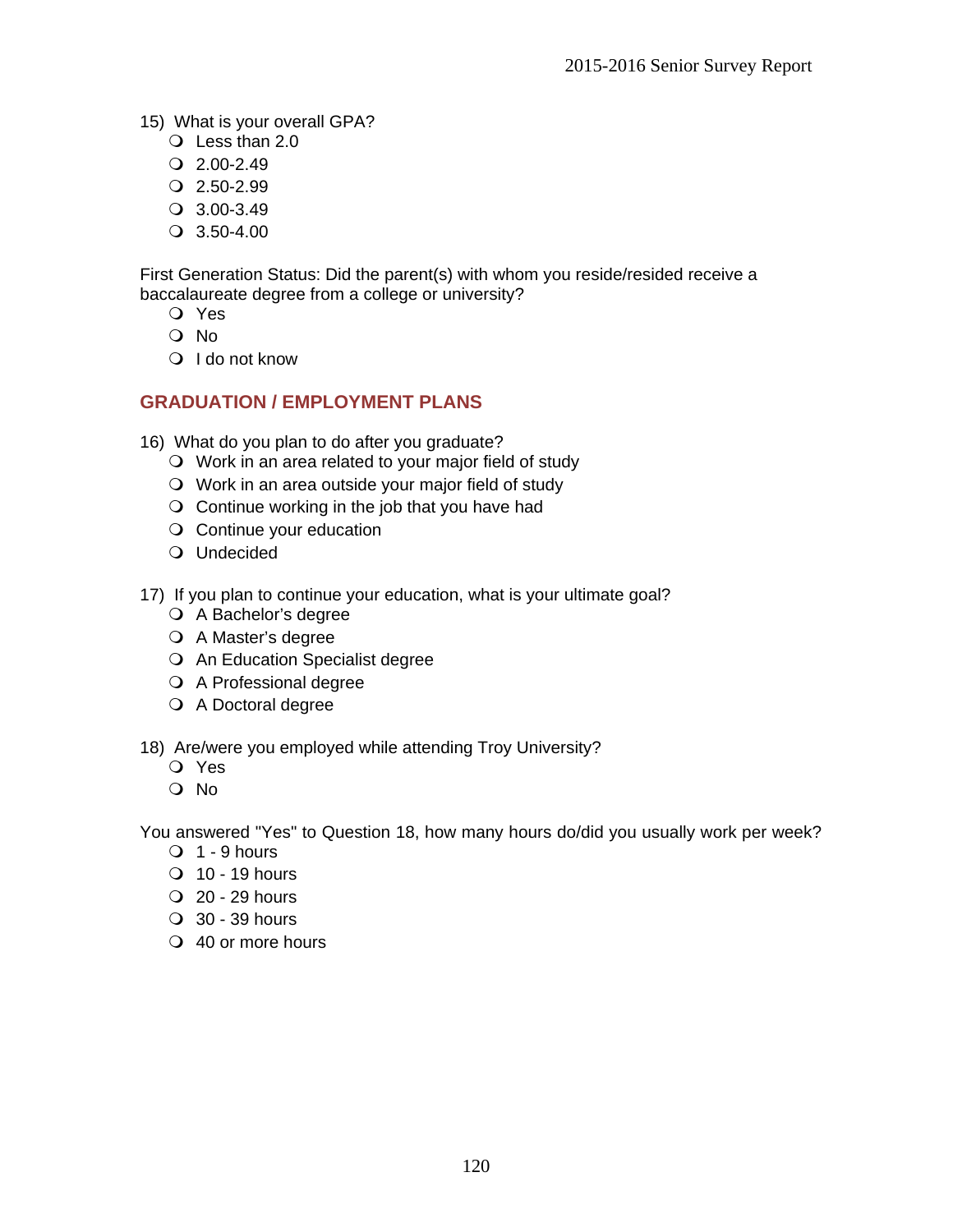- 19) What financial aid have you received at Troy University? (Choose as many as apply)
- $\overline{u}$  Scholarship/fellowship
- Graduate assistantship
- Grants
- **Loans**
- □ Work study
- $\Box$  Tuition assistance
- $\Box$  Third party pay
- **Q** None
- Other (please specify) \_\_\_\_\_\_\_\_\_\_\_\_\_\_\_\_\_\_\_\_

## **PERCEPTIONS OF TROY UNIVERSITY**

20) In regard to your education at Troy University, please rate your development in the following areas:

|                                                             | <b>Excellent</b> | Good         | Average    | Fair     | Poor         |
|-------------------------------------------------------------|------------------|--------------|------------|----------|--------------|
| <b>Writing skills</b>                                       | $\bigcirc$       | $\bigcirc$   | O          | $\Omega$ | $\Omega$     |
| Speaking/presentation skills                                | $\Omega$         | $\circ$      | $\Omega$   | Q        | $\Omega$     |
| Reading skills                                              | $\Omega$         | $\Omega$     | $\Omega$   | ∩        | $\Omega$     |
| Critical thinking skills                                    | $\bigcirc$       | $\circ$      | $\bigcirc$ | $\Omega$ | $\Omega$     |
| Problem solving skills                                      | $\Omega$         | $\Omega$     | $\Omega$   | $\Omega$ | $\mathsf{O}$ |
| <b>Mathematical skills</b>                                  | $\mathsf{O}$     | $\Omega$     | $\Omega$   | $\Omega$ | $\mathsf{O}$ |
| Computer technologies                                       | $\bigcirc$       | $\Omega$     | $\Omega$   | $\Omega$ | $\bigcirc$   |
| Research skills                                             | $\bigcirc$       | Q            | $\Omega$   | $\Omega$ | $\Omega$     |
| Scientific principles and methods                           | $\bigcirc$       | $\Omega$     | $\Omega$   | $\Omega$ | $\Omega$     |
| <b>Understanding different</b><br>philosophies and cultures | $\bigcirc$       | $\Omega$     | $\Omega$   | $\Omega$ | $\Omega$     |
| Appreciation of the arts                                    | $\Omega$         | $\Omega$     | $\Omega$   | $\Omega$ | $\Omega$     |
| Leadership skills                                           | $\bigcirc$       | $\Omega$     | $\Omega$   | $\Omega$ | $\Omega$     |
| Management and organizational<br>skills                     | $\Omega$         | $\Omega$     | $\Omega$   | $\Omega$ | $\Omega$     |
| Time management                                             | $\bigcirc$       | $\Omega$     | $\Omega$   | $\Omega$ | $\Omega$     |
| Working cooperatively in groups                             | $\bigcirc$       | $\Omega$     | $\Omega$   | $\Omega$ | $\Omega$     |
| Planning and carrying out projects                          | $\bigcirc$       | $\Omega$     | $\Omega$   | $\Omega$ | $\Omega$     |
| Citizenship skills                                          | $\Omega$         | Q            | ∩          | ∩        | O            |
| Strategies for applying skills in my<br>field               | $\Omega$         | $\mathsf{O}$ | $\Omega$   | Q        | $\mathsf{O}$ |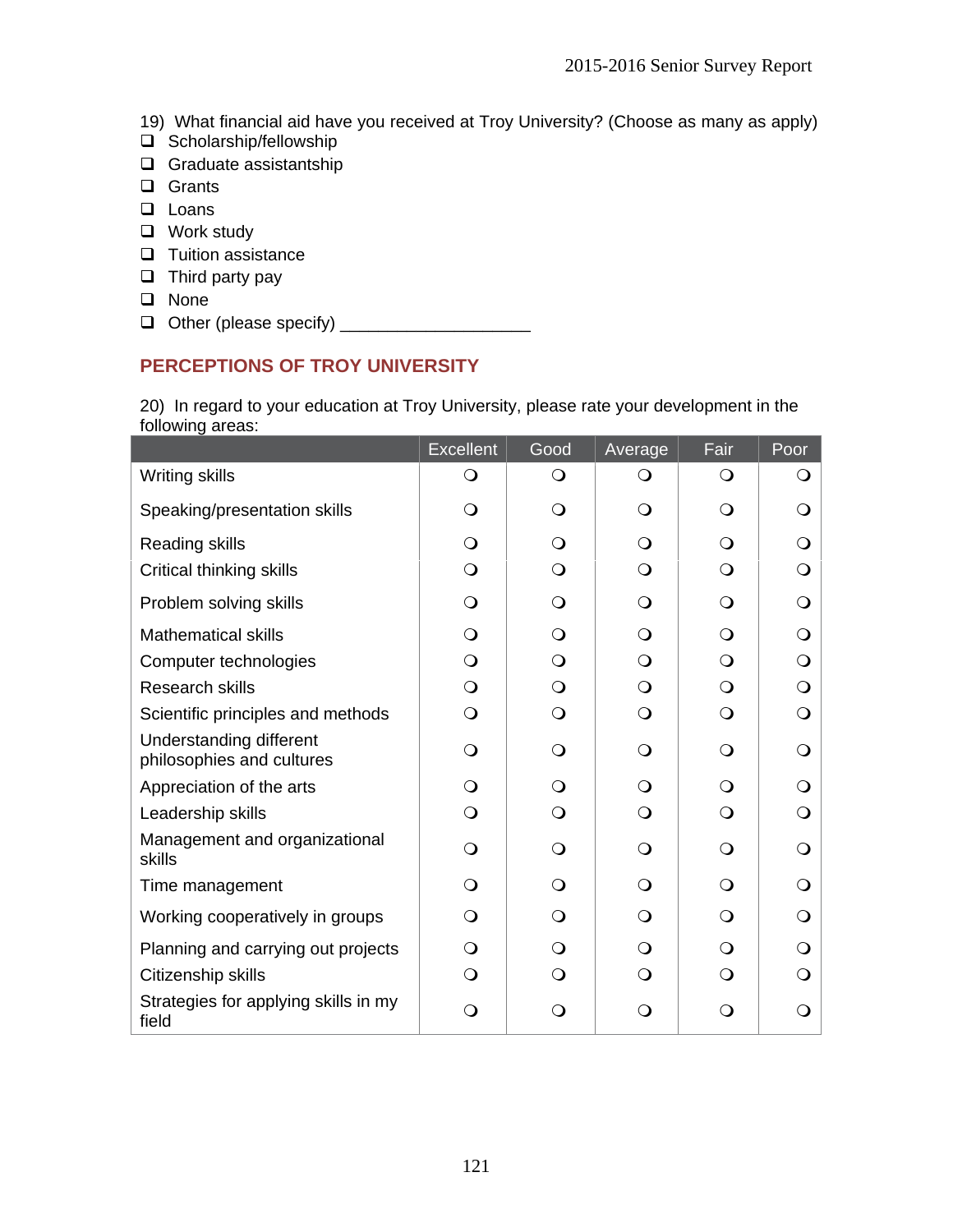21) Please rate the following areas related to the education and academic support services at Troy University: (Select "N/A" for any item that does not apply to you.)

|                                                      | Excellent | Good       | Average    | Fair | Poor       | N/A          |
|------------------------------------------------------|-----------|------------|------------|------|------------|--------------|
| Overall quality of your academic<br>program          | O         | $\bigcirc$ | $\Omega$   |      | O          | O            |
| Academic advising                                    | Q         | $\Omega$   | $\Omega$   |      | $\bigcirc$ |              |
| Faculty accessibility                                | ∩         | $\Omega$   | $\Omega$   |      | $\bigcirc$ | $\circ$      |
| Instruction in major courses                         | $\Omega$  | $\bigcirc$ | $\Omega$   | ∩    | $\bigcirc$ | $\mathsf{O}$ |
| Instruction in general education<br>courses          | ∩         | $\bigcirc$ | $\Omega$   | ◯    | $\bigcirc$ | $\Omega$     |
| Faculty's use of technologies to<br>enhance teaching | ⊖         | $\Omega$   | $\Omega$   |      | $\Omega$   | $\circ$      |
| Course availability in your major                    | ∩         | $\Omega$   | $\Omega$   |      | $\circ$    | O            |
| Communication between faculty<br>and students        |           | $\Omega$   | ∩          |      | $\circ$    | $\circ$      |
| <b>Registration procedures</b>                       | ∩         | $\Omega$   | $\Omega$   | ∩    | $\circ$    | O            |
| <b>IMPACT/New Student Orientation</b><br>Program     | $\Omega$  | $\Omega$   | $\Omega$   |      | $\Omega$   | $\Omega$     |
| Library                                              | ∩         | $\bigcirc$ | $\Omega$   |      | $\bigcirc$ | $\mathsf{O}$ |
| Computer labs                                        | ∩         | $\bigcirc$ | $\Omega$   |      | $\bigcirc$ | $\bigcirc$   |
| Laboratory/instructional equipment                   | Q         | $\Omega$   | $\bigcirc$ |      | $\bigcirc$ | $\Omega$     |
| <b>Testing Center</b>                                | $\Omega$  | $\bigcirc$ | $\bigcirc$ |      | $\bigcirc$ | $\bigcirc$   |
| <b>Writing Center</b>                                | ∩         | $\bigcirc$ | $\bigcirc$ |      | $\bigcirc$ | $\bigcirc$   |
| <b>Natural Science Center</b>                        | ∩         | $\Omega$   | Q          |      | $\Omega$   | $\Omega$     |
| Center for International Programs                    | 0         | Q          | 0          |      | Ω          | Q            |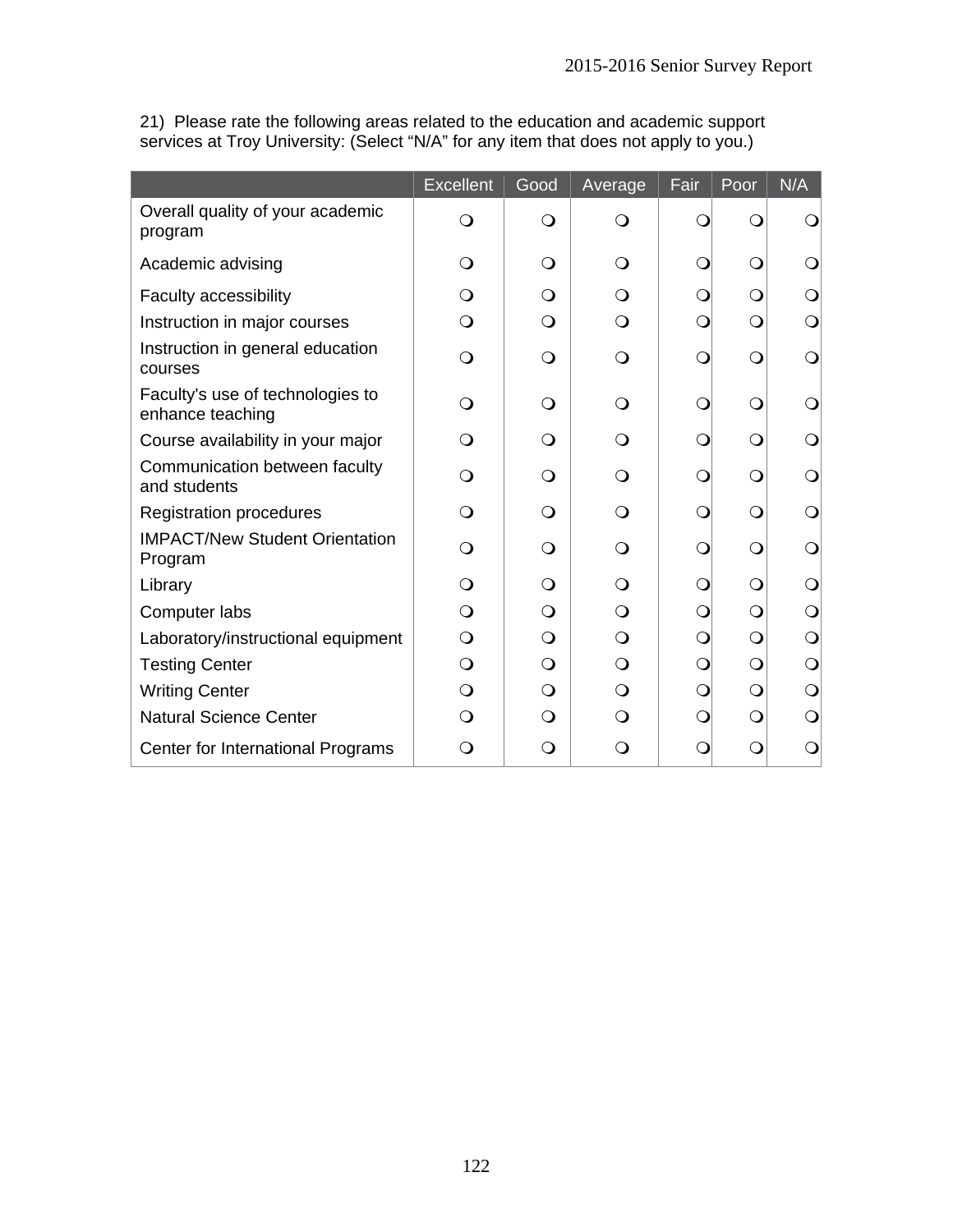|                                                            | Very<br><b>Dissatisfied</b> | <b>Dissatisfied</b> | <b>Neutral</b> | Satisfied    | Very<br>Satisfied | <b>NA</b>    |
|------------------------------------------------------------|-----------------------------|---------------------|----------------|--------------|-------------------|--------------|
| <b>Adaptive Needs Services</b>                             | $\circ$                     | $\bigcirc$          | $\bigcirc$     | $\bigcirc$   | $\circ$           | $\bigcirc$   |
| <b>Admissions Office</b>                                   | $\bigcirc$                  | $\circ$             | $\bigcirc$     | $\bigcirc$   | $\bigcirc$        | $\bigcirc$   |
| <b>Athletic Programs</b>                                   | $\mathsf{O}$                | $\circ$             | $\bigcirc$     | $\mathbf{O}$ | $\bigcirc$        | $\bigcirc$   |
| <b>Bookstore Services</b>                                  | $\Omega$                    | $\Omega$            | $\circ$        | $\mathsf{O}$ | $\Omega$          | $\bigcirc$   |
| <b>Buildings and Grounds</b>                               | $\Omega$                    | $\Omega$            | $\Omega$       | $\mathsf{O}$ | $\bigcirc$        | $\circ$      |
| <b>Business Office</b>                                     | O                           | $\Omega$            | $\mathsf{O}$   | $\mathsf{O}$ | $\Omega$          | $\circ$      |
| <b>Career Services</b>                                     | $\Omega$                    | $\bigcirc$          | $\bigcirc$     | $\bigcirc$   | $\bigcirc$        | $\bigcirc$   |
| <b>Counseling Services</b>                                 | $\bigcirc$                  | $\bigcirc$          | $\bigcirc$     | $\bigcirc$   | $\bigcirc$        | $\bigcirc$   |
| <b>Financial Aid Services</b>                              | $\mathsf{O}$                | $\bigcirc$          | $\bigcirc$     | $\bigcirc$   | $\bigcirc$        | $\circ$      |
| <b>Food Services</b>                                       | $\mathsf{O}$                | $\mathsf{O}$        | $\circ$        | $\bigcirc$   | $\bigcirc$        | $\bigcirc$   |
| Housing and Residence<br>Life                              | $\circ$                     | $\Omega$            | $\bigcirc$     | $\bigcirc$   | $\bigcirc$        | $\bigcirc$   |
| <b>RICOH Graphics and</b><br><b>Printing Services</b>      | Q                           | Q                   | $\circ$        | $\bigcirc$   | $\Omega$          | $\bigcirc$   |
| RICOH Mailroom and<br><b>Postal Services</b>               | O                           | O                   | $\circ$        | $\bigcirc$   | $\mathsf{O}$      | $\bigcirc$   |
| <b>Information Technology</b><br>(IT) Services             | Q                           | Q                   | $\circ$        | $\bigcirc$   | $\Omega$          | $\circ$      |
| <b>Parking Facilities</b>                                  | $\mathsf{O}$                | $\Omega$            | $\circ$        | $\bigcirc$   | $\Omega$          | $\circ$      |
| <b>Placement Service</b>                                   | $\bigcirc$                  | $\bigcirc$          | $\bigcirc$     | $\bigcirc$   | $\bigcirc$        | $\bigcirc$   |
| Recreational and<br><b>Intramural Activities</b>           | $\Omega$                    | $\Omega$            | $\bigcirc$     | $\bigcirc$   | $\circ$           | $\bigcirc$   |
| Registrar/Records Office                                   | Q                           | Q                   | $\Omega$       | $\Omega$     | $\Omega$          | $\circ$      |
| Safety and Security<br><b>Services</b>                     | Q                           | Q                   | $\Omega$       | $\Omega$     | $\Omega$          | $\circ$      |
| <b>Student Health Services</b>                             | O                           | O                   | $\bigcirc$     | $\bigcirc$   | $\bigcirc$        | $\bigcirc$   |
| Student organizations                                      | $\circ$                     | $\mathsf{O}$        | $\bigcirc$     | $\bigcirc$   | $\circ$           | $\mathsf{O}$ |
| <b>Student Support Services</b>                            | $\bigcirc$                  | $\bigcirc$          | $\mathbf{O}$   | $\bigcirc$   | $\bigcirc$        | $\mathbf{O}$ |
| <b>Trojan Fitness Center</b>                               | $\bigcirc$                  | $\bigcirc$          | $\bigcirc$     | $\bigcirc$   | $\bigcirc$        | $\bigcirc$   |
| <b>Trojan Web Express</b>                                  | $\bigcirc$                  | $\bigcirc$          | $\bigcirc$     | $\bigcirc$   | $\bigcirc$        | $\bigcirc$   |
| University Media (website,<br>newsletters, radio, TV, etc) | $\bigcirc$                  | $\mathbf{O}$        | $\mathbf{O}$   | $\bigcirc$   | $\bigcirc$        | $\bigcirc$   |
| <b>Veteran Services</b>                                    | $\Omega$                    | O                   | $\Omega$       | $\mathbf{O}$ | $\circ$           | $\mathsf{O}$ |
| <b>Blackboard System</b>                                   | $\Omega$                    | $\bigcirc$          | $\Omega$       | $\mathbf{O}$ | $\bigcirc$        | $\bigcirc$   |
| <b>Educational Technology</b><br><b>Services</b>           | $\bigcirc$                  | $\bigcirc$          | $\bigcirc$     | $\bigcirc$   | $\bigcirc$        | $\bigcirc$   |

22) Please rate your satisfaction with the following offices and services at Troy University: (Select "Not Applicable" if the item does not apply to you.)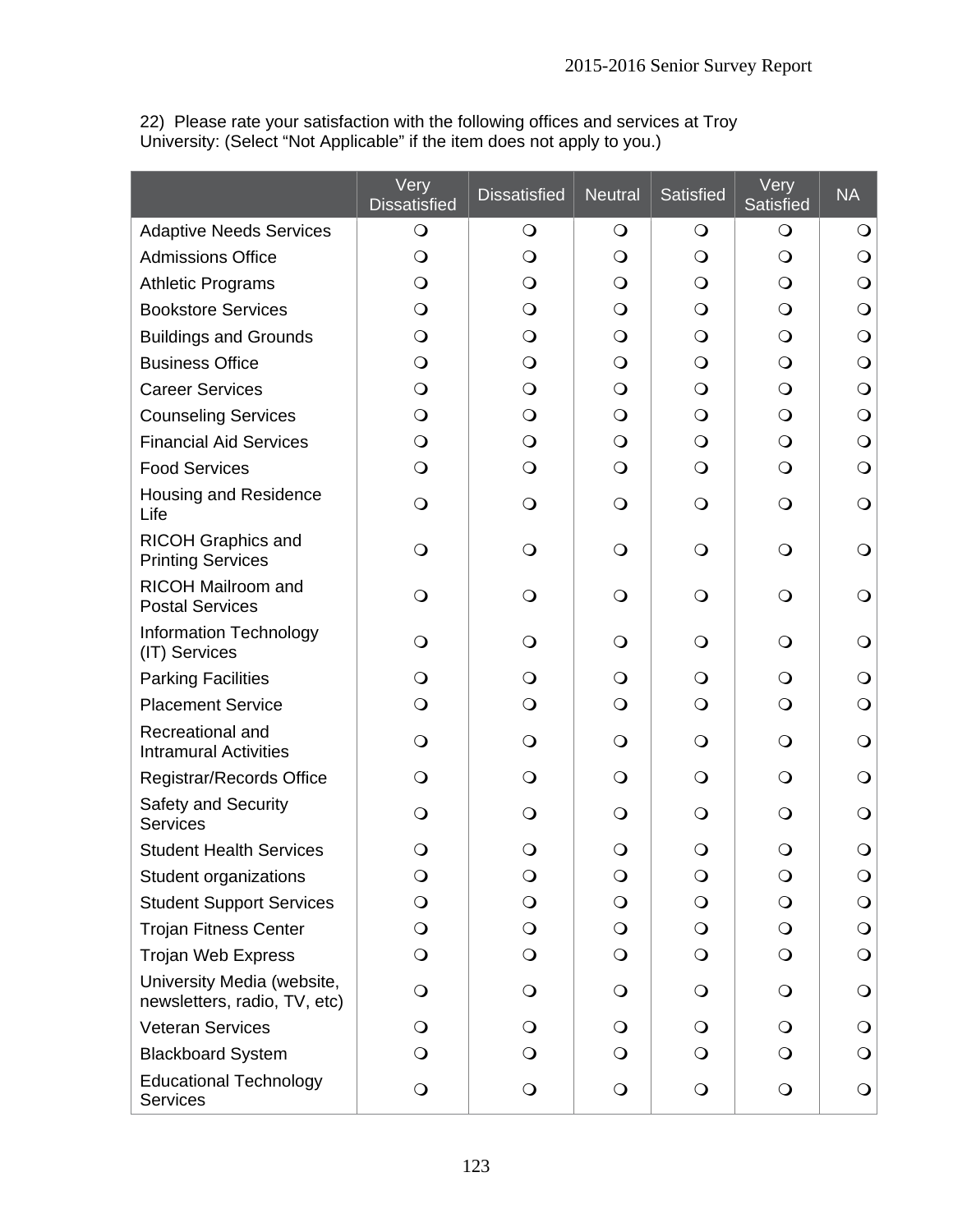|  |  |  |  |  |  | 23) Please provide your opinion about the statements regarding the following areas: |
|--|--|--|--|--|--|-------------------------------------------------------------------------------------|
|--|--|--|--|--|--|-------------------------------------------------------------------------------------|

|                                                                                              | Strongly<br><b>Disagree</b> | <b>Disagree</b> | <b>Neither</b><br>Agree<br>nor<br><b>Disagree</b> | Agree      | <b>Strongly</b><br>Agree |
|----------------------------------------------------------------------------------------------|-----------------------------|-----------------|---------------------------------------------------|------------|--------------------------|
| The goals, objectives, and<br>requirements for my academic program<br>were clearly defined.  | $\bigcirc$                  | $\circ$         | $\Omega$                                          | $\bigcirc$ | $\Omega$                 |
| My academic program was<br>intellectually challenging and<br>stimulating.                    | $\overline{O}$              | $\bigcirc$      | $\circ$                                           | $\bigcirc$ | $\Omega$                 |
| Courses in my curriculum contributed<br>to the skills and knowledge required in<br>my field. | $\bigcirc$                  | $\circ$         | $\Omega$                                          | $\bigcirc$ | $\bigcirc$               |
| Courses were offered frequently<br>enough for timely completion of my<br>degree program.     | $\bigcirc$                  | $\circ$         | $\Omega$                                          | $\bigcirc$ | $\Omega$                 |
| The intellectual caliber of students in<br>my academic program was high.                     | $\bigcirc$                  | $\Omega$        | $\Omega$                                          | $\bigcirc$ | $\bigcirc$               |
| The degree program in which I enrolled<br>is valuable for me in my employment.               | $\Omega$                    | $\Omega$        | ∩                                                 | $\Omega$   | $\Omega$                 |
| Troy University faculty care about<br>students as individuals.                               | $\mathsf{O}$                | $\Omega$        | $\Omega$                                          | $\bigcirc$ | $\circ$                  |
| Troy University faculty were helpful<br>with my career plan.                                 | $\overline{O}$              | $\Omega$        | $\Omega$                                          | $\bigcirc$ | $\bigcirc$               |
| Troy University is responsive to the<br>needs of its students.                               | $\bigcirc$                  | $\Omega$        | $\Omega$                                          | $\bigcirc$ | $\Omega$                 |
| The tuition and fees I paid at Troy<br>University were a worthwhile<br>investment.           | $\mathsf{O}$                | $\circ$         | $\Omega$                                          | $\bigcirc$ | $\circ$                  |

## **OVERALL PERCEPTIONS**

24) Please provide your overall ratings of Troy University:

|                                                                                      | <b>Excellent</b> | Good | Average | Fair | Poor |
|--------------------------------------------------------------------------------------|------------------|------|---------|------|------|
| How would you rate Troy University's<br>preparation of you for employment?           |                  |      |         | ( )  |      |
| How would you rate Troy University's<br>preparation of you for further<br>education? |                  |      |         |      |      |
| What is your overall rating of your<br>college experiences at TROY?                  |                  |      |         | O    |      |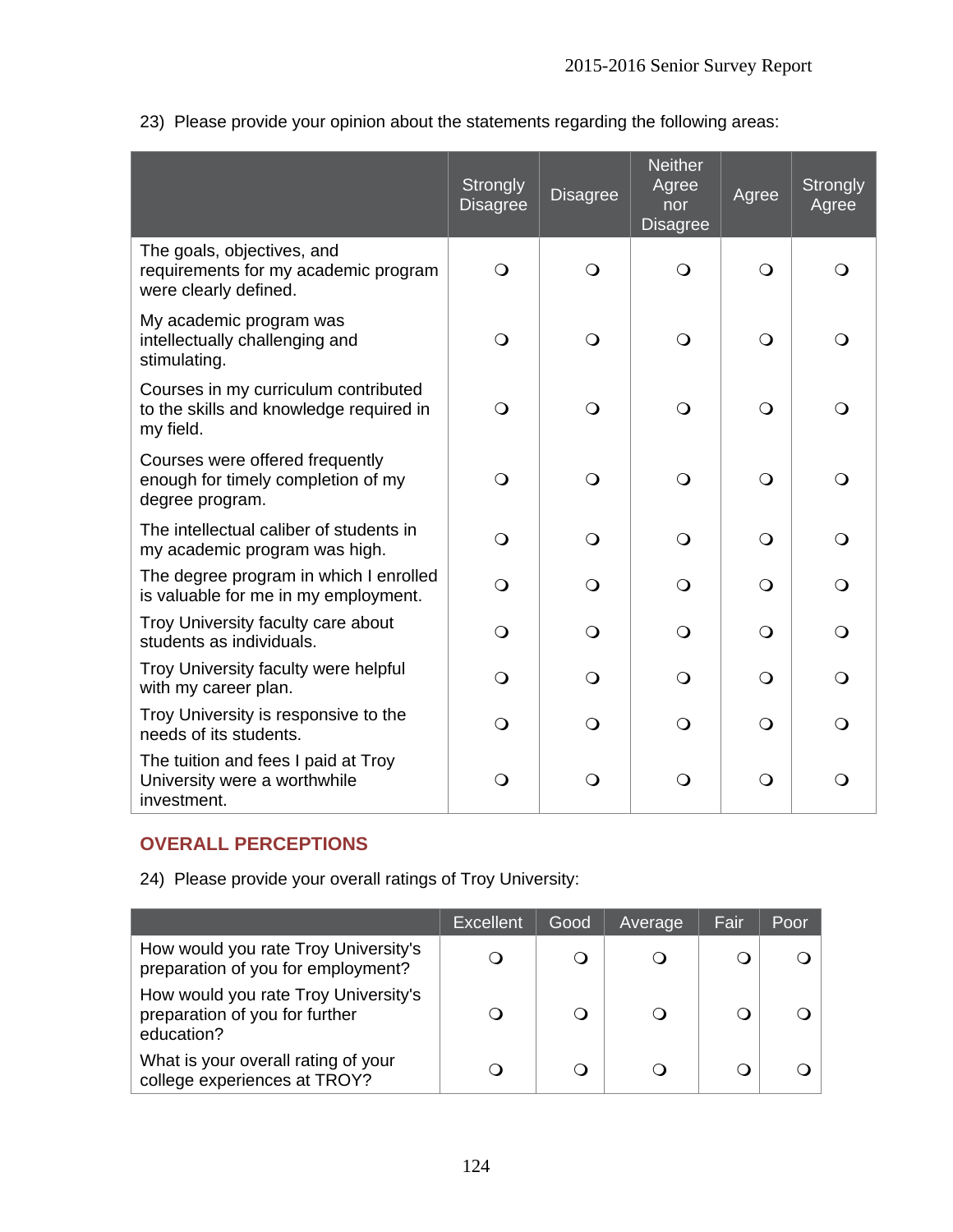- 25) If you were starting over, would you enroll in the same program?
	- O Definitely Yes
	- O Probably Yes
	- O Probably Not
	- O Definitely Not

26) If you could start college over, would you attend Troy University again?

- O Definitely Yes
- O Probably Yes
- O Probably Not
- O Definitely Not
- 27) Would you recommend your academic program to other students?
	- O Definitely Yes
	- O Probably Yes
	- O Probably Not
	- O Definitely Not

28) Would you recommend Troy University to someone planning to go to college?

- O Definitely Yes
- O Probably Yes
- O Probably Not
- O Definitely Not

29) To which student organizations did you belong while attending TROY? (Choose as many as apply)

- Departmental
- **D** Professional
- **Q** Religious
- **Q** Leadership
- □ Services
- **Honor society**
- **Q** Publication
- □ Political
- □ Fraternity/Sorority
- Art/Music/Drama
- □ Sports
- **Q** None

30) Please type any additional comments you have regarding Troy University below: